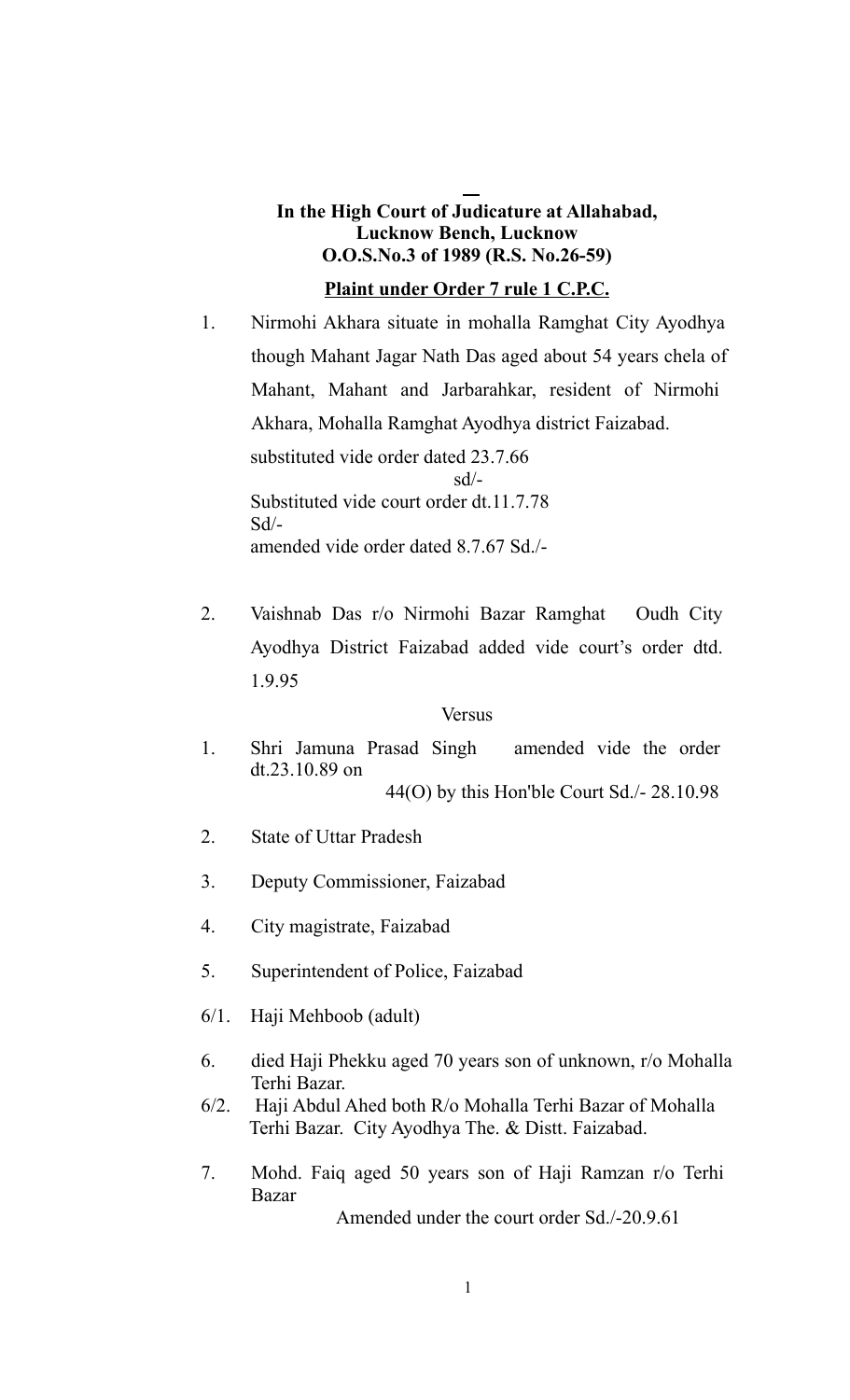8. Mohd. Achhan Mian aged about 55 years son of unknown r/o

Mohalla Katra.

9. U.P. Sunni Central Board of Waqfs through its Secretary, Lucknow

> Amended vide order dt.23.8.89 this Hon'ble Court Sd./-

 (6 to 8) City Ayodhya pargana Haveli Oudh Tahsil and district Faizabad on behalf of themselves and all other members of the Muslim Community.

- 10. Umesh Chandra Pandey aged 34 years S/o Shri Ram Shanker Pandey S/o rampali Ayodhya City Distt. Faizabd (Haveli Oudh)
- 11. Mohd. Farook S/o Zahoor Ahamad r/o Singarhat Ayodhya Distt. Faizabad. Amended by the order of this Hon'ble

Court dt. 3.12.91 Sd./- 3.12.91

# **Suit for removal from management and charge of Temple Janma Bhoomi and delivery of the same.**

1. That there exists in Ayodhya, since the days of Yore an ancient Math or Akhara of Ramanandi Varagis called Nirmohis with its seat at Ramghat known as Nirmohi Akhara, the plaintiff no.1, which is a religious establishment of a public character, whereof the plaintiff no.2 is the present head as its Mahant and Sarbrahkar.

2. That Janma Asthan now commonly known as Janma Bhumi, the birth place of Lord Ram Chandra, situate in Ayodhya belongs and has always belonged to the plaintiff no.1 who through its reigning Mahant and Sarbrahkar has ever since been managing it and receiving offerings made there at in form of money, sweets, flowers and fruits and other articles and things.

3. That the said Asthan of Janma Bhumi is of ancient antiquity and has been existing since before the living memory of man and lies within the boundaries shown by letters A.B.C.D. in the sketch map appended hereto within which stands the temple building of Janma Bhumi marked by letters E.F.G.K P N M L E and the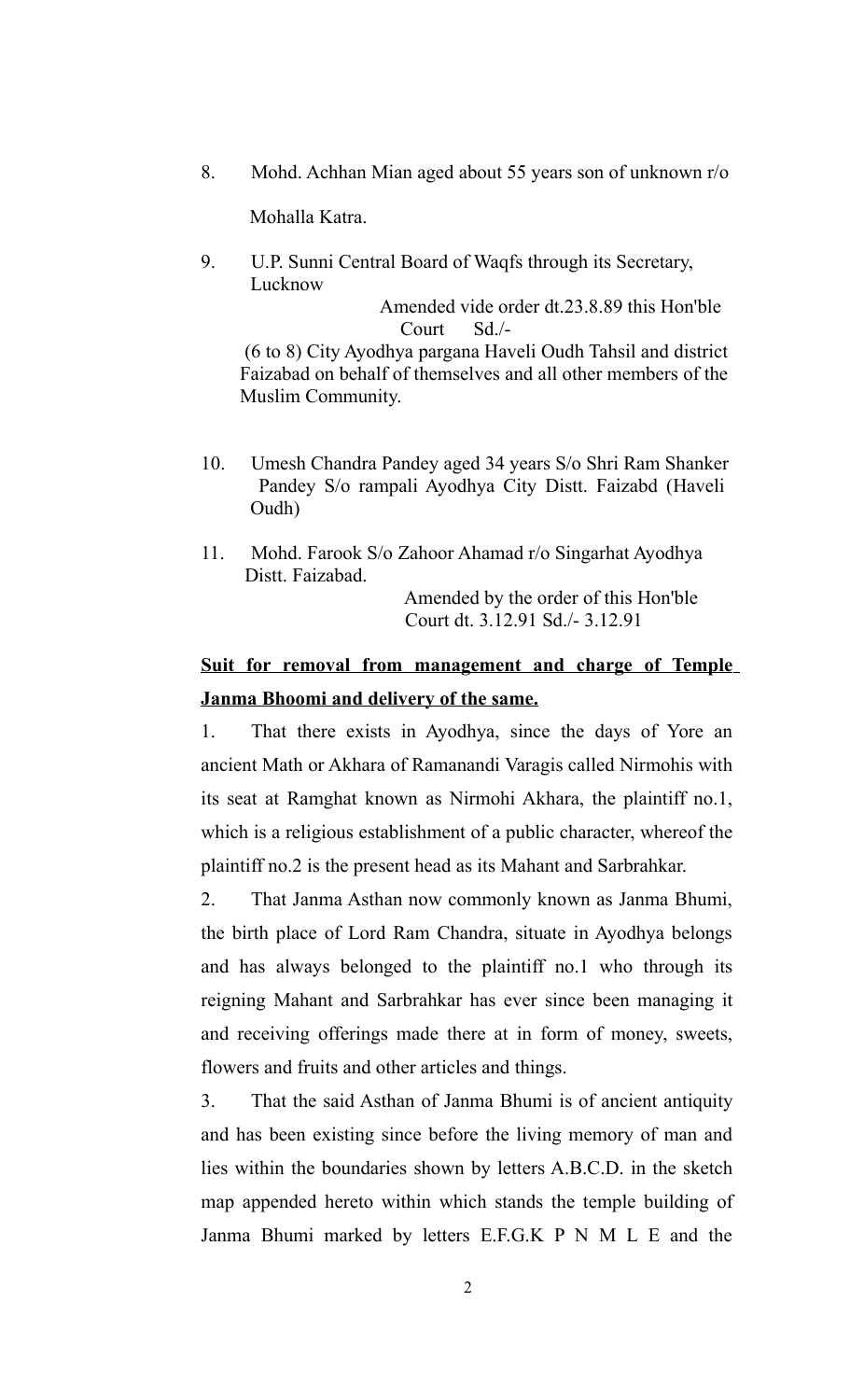building denoted by letters E F G H I J K L E is the main temple of Janma Bhumi wherein is installed the idol of Lord Ram Chandra with Lakshmanji, Hanumanji and Saligramji.

4. That the said temple has ever since been in the possession of the plaintiff no.1 and none others but Hindus have ever since been allowed to enter or worship therein and offerings made there which have been in form of money, sweets, flowers and fruits and other articles and things have always been received by the plaintifs through their pujaris.

Para 4A-XI "That before the Judgment of the Writ Petition of 11.12.92 on  $6<sup>th</sup>$  Dec. 1992 the Temples of Nirmohi Akhara were also demolished by some miscreants who had no religion caste or creed. Para  $4A-XII$ . "The main temple was demolished on  $6<sup>th</sup>$  Dec. 1992".

Para 10 (Last) "and further cause of action against defendants 1 to 5 arises during pendency of the suit when the property and temples of plaintiff was demolished on  $6<sup>th</sup>$  Dec. 1992 by same miscreants within the Jurisdiction of this Court." amended and added to

> plaint vide Court's order dt. 25.5.95 Sd./- 30.5.95

Para 4A. That Nirmohi Akhara plaintiff is the Panchyati Math of Ram Nandi sect. of Vairagies and as such is a religious denomination following its own religious faith and pursuit according to its own custom prevalent in Vairagies sect of Sadhus. The customs of Akhara Nirmohi have redued in writing on 19.3.1949 by Reg. deed.

Para 4B That plaintiff Nirmohi Akhara owns several temples in it and manages all of such temples through Panches and Mahant's of Akhrara. The whole temples and properties vest in Akhara i.e. plaintiff. The plaintiff being a Panchyati Math acts on democratic pattern. The management and right to management of all temples of Akhrara vest absolutely with Panches of Akhara and Mahant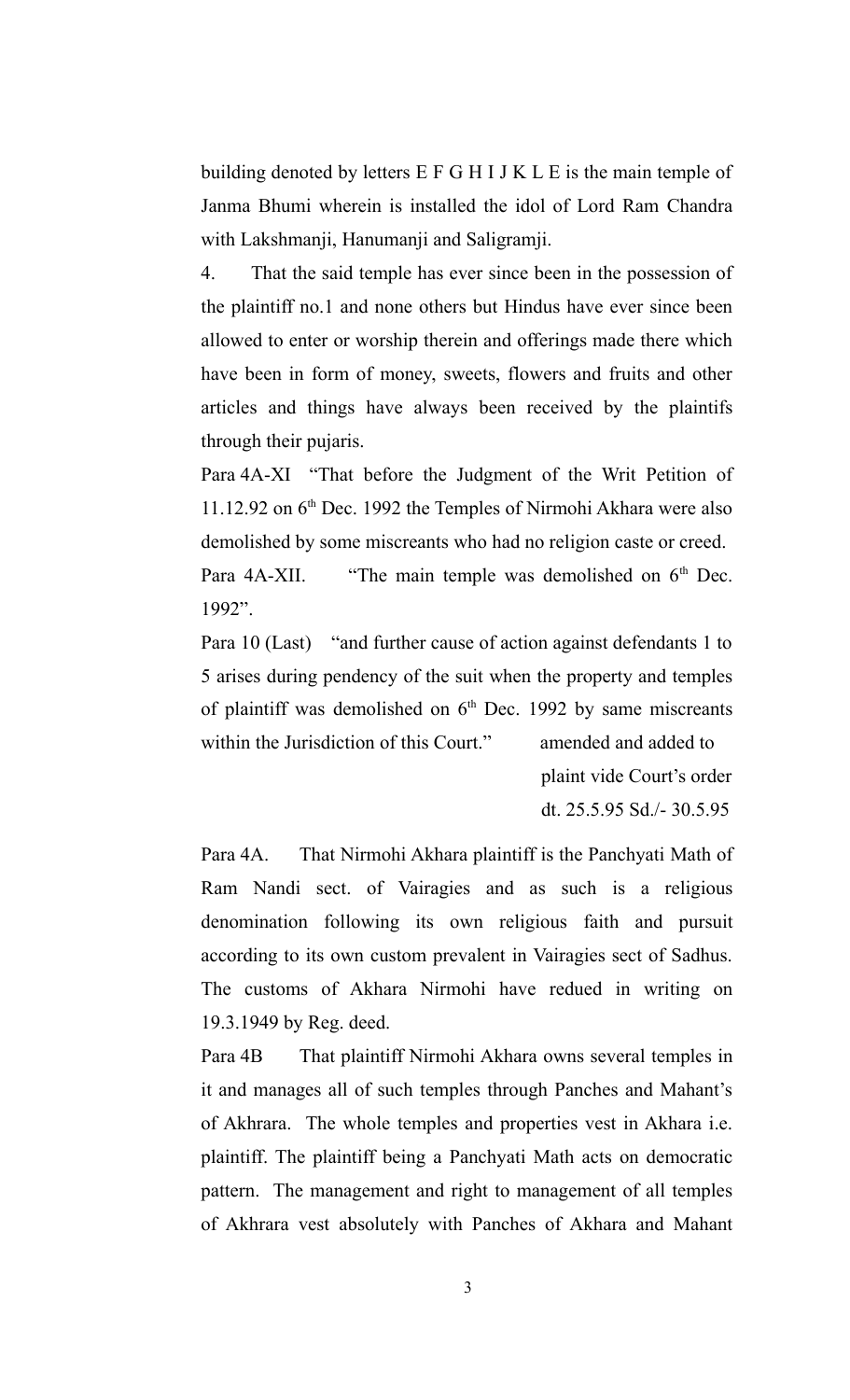being formal head of Institution is to act on majority opinion of Panches.

> Amended and added vide Court's order dt. 25.5.95 Sd./- 30.5.95

5. That no Mohammadan could or ever did enter in the said temple building. But even if it be attempted to be proved that any Mohammadan ever entered it, which would be totally wrong and is denied by the plaintiffs, no Mohammadan has ever been allowed to enter it or has even attempted to enter it at least ever since the year 1934.

6. That in the year 1950, the City magistrate, Faizabad, the defendant No.4 without any lawful cause and with the active connivance of defendant no.2,3 and 5 and under the wrong persuasion of defendants nos.6 to 8 who claim to represent the Muslim community, attached the main temple shown by letters E F G H I J K L E in the said sketch map with all the articles mentioned in list 'A' appended hereto in a proceeding u/s 145 Cr.P.C. and placed the said temple and the articles under the charge of defendant no.1 as receiver on 5.1.1950.

7. That the plaintiffs have been wrongfully deprived of their management and charge of the said temple and have ever since the said wrongful attachment been waiting for the dropping of the proceedings u/s 145 Cr.P.C. but the same are unduly prolonged and lingered with the connivance of all the defendants and since no immediate termination of the same seems to be in sight and since the defendant no.4 refuses in connivance with other defendants to hand over charge and amendment of the temple to the plaintiffs from the hands of the receiver, the institution of the present suit has become inevitable.

8. That the plaintiffs are entitled that the management and charge of the said temple be delivered to the plaintiff no.1 through the plaintiff no.2 the former's mahant and Sarbarhrahkar.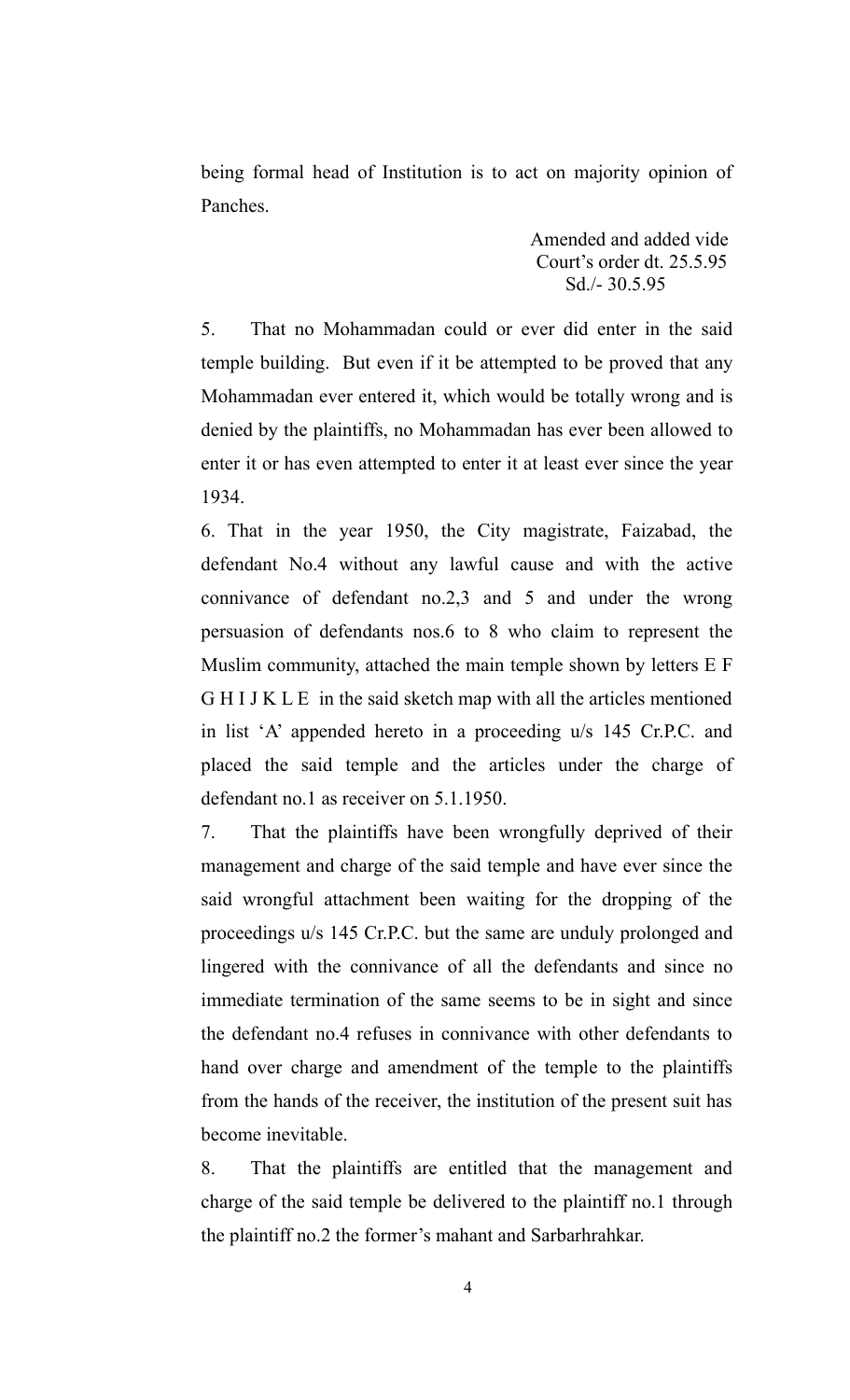9. That the defendants 6 to 8 claim to be the representatives of the Muslim Community which has got itself interested in the subject-matter of the suit in not getting the charge and management of the temple delivered to the plaintiffs and are exercising undue influence on the defendants 1 to 5. They are sued in their representative capacity on behalf of the entire Muslim community with the permission of the court.

10. That the cause of action for the suit arose within the jurisdiction of this Hon'ble Court on 5.1.50 on the defendant no.4 illegally taking over the management and charge of the temple with the said articles and entrusting it to the said receiver, the defendant no.1.

11. That the relief claimed by the plaintiffs is incapable of valuation the valuation for the purpose of jurisdiction is fixed at Rs.10,000/- and court fee of Rs.100/- is paid under schedule II Article 17 (6) of the Court fees Act.

12. That the notice of the suit as required by sec.80 C.P.C. has been given to the defendants 1 to 5 which was delivered to them between 6.10.59 and 12.10.59 and which has been replied by them through the defendant no.3 intimating their decision to defend the present suit.

13. That the permission of the court to file the suit against the defendants 6 to 8 on behalf of the themselves and all other members of the Muslim community has been obtained under order 1 rule 8 C.P.C.

1. Wherefore the plaintiffs pray for the following reliefs:-

(a) A decree be passed in favour of the plaintiffs against the defendants for removal of the defendant no.1 from the management and charge of the said temple of Janma Bhoomi and for delivering the same to the plaintiff through its Mahant and Sarbarhrahkar Mahant Jagannath Das. **amended** vide

Hon'ble Court's

order dt. 14.5.90 Sd./-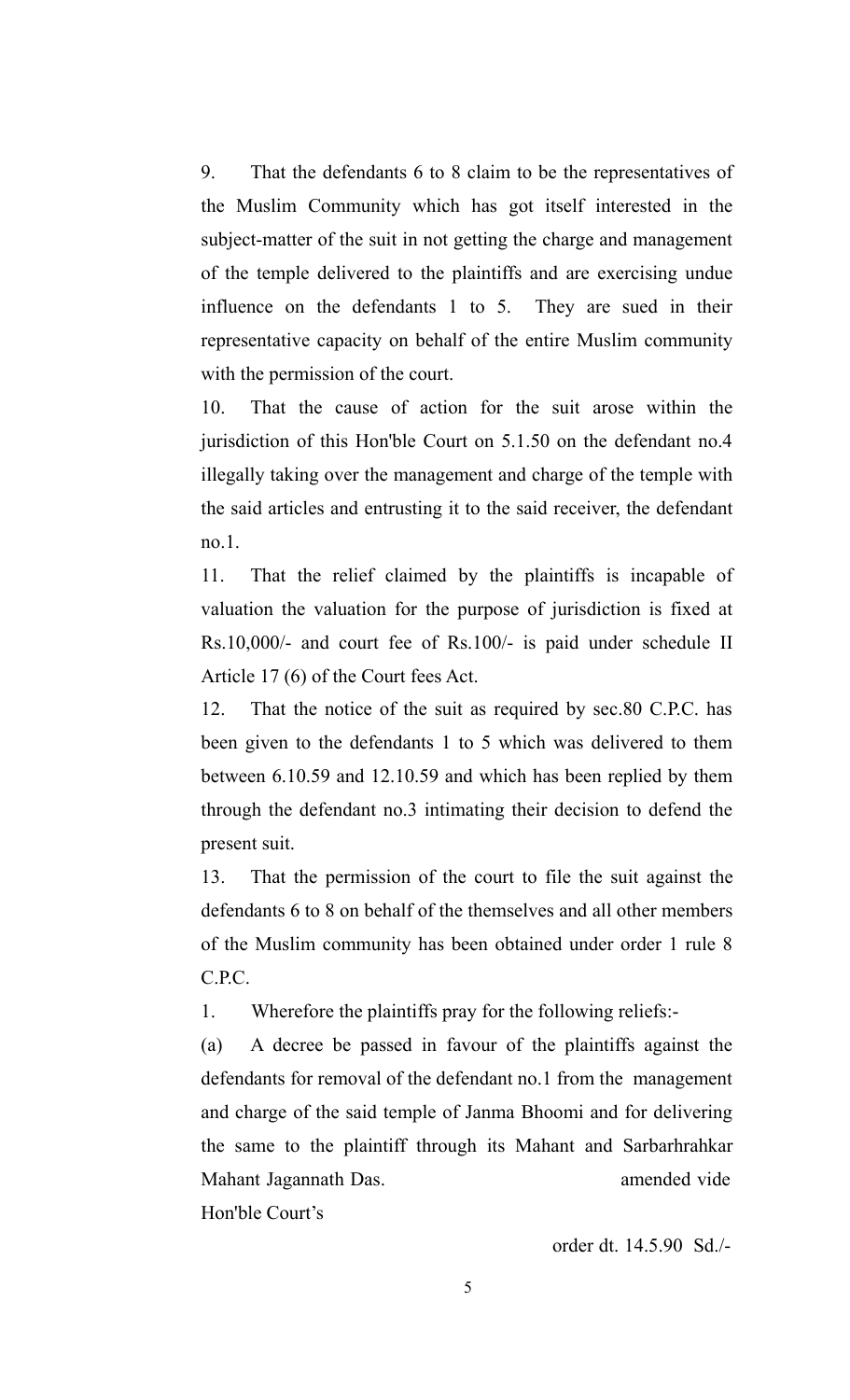# 14.5.90

- (b) Any other relief which the court may deem fit and proper.
- (c) The cost of the suit be awarded to the plaintiffs.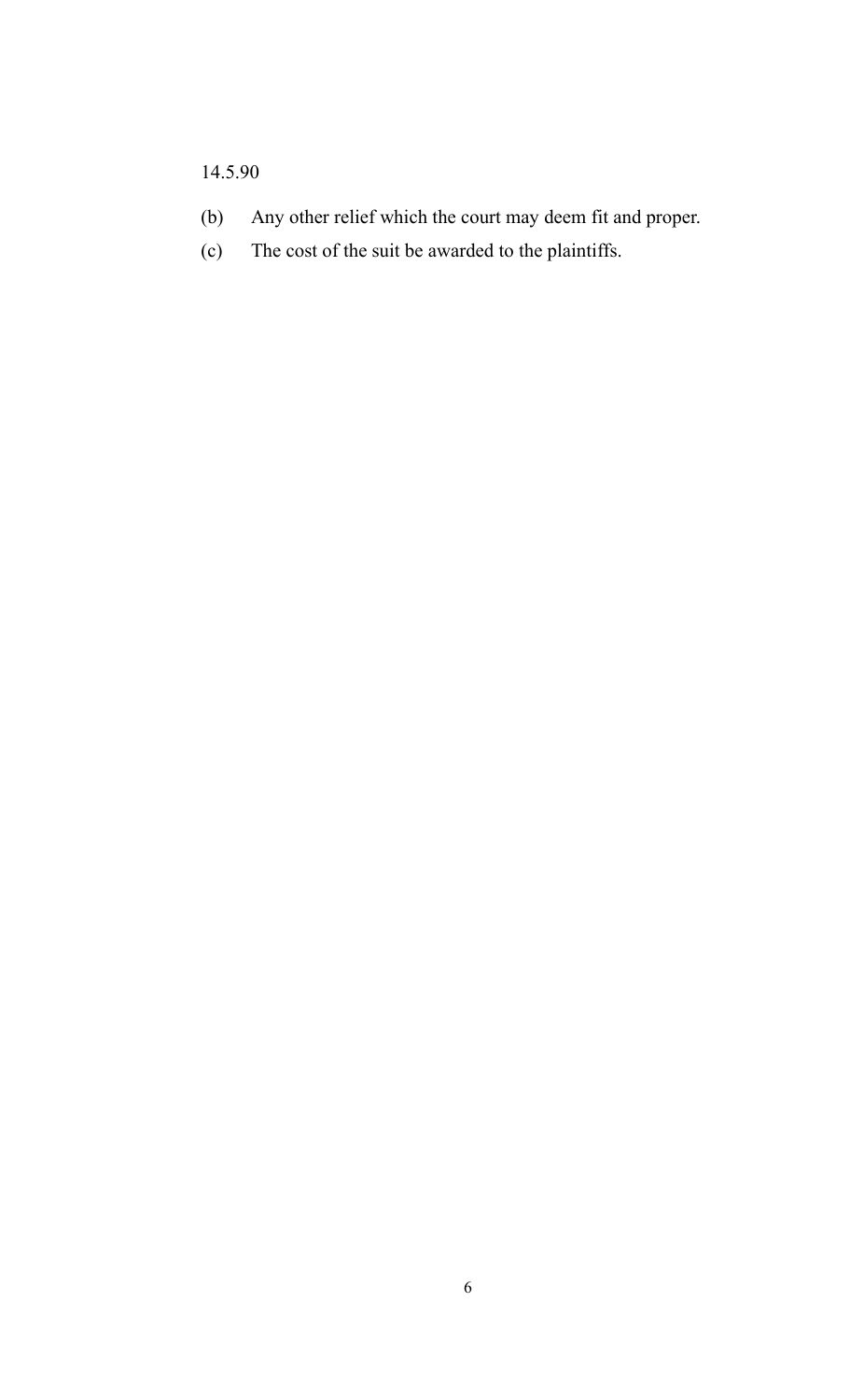#### **O.O.S. No.3 of 1989**

#### **(Regular Suit No.26 of 1959)**

**Nirmohi Akhara ……….Plaintiff**

#### **Versus**

**Babu Priya Dutt Ram (Deceased) and others ……Defendants**

Additional Written Statement of Defendant No.9 (U.P. Sunni Central Board of Wakf).

The Defendant No.9 begs to submit as under:-

- 1. That the contents of para 4-A of the amended plaint are denied as stated and in reply thereto it is submitted that the Plaintiff is put to strict proof of the averments of the para under reply.
- 2. That the contents of para 4-B of the amended plaint are also incorrect, hence denied as stated. The averments of the para under reply are even vague and unspecific and the plaintiff is put to strict proof of the same.
- 3. That the contents of para 4-G XI are also quite vague and ambiguous and hence are denied as stated. In this respect it is submitted that on  $6<sup>th</sup>$  December, 1992 the so-called Ram chabutra was demolished alongwith the Babri Masjid by the miscreants collected at the instance of Vishwa Hindu Parishad etc.
- 4. That in reply to para 4-G XII of the amended plaint it is submitted that on  $6<sup>th</sup>$  December, 1992 the building of the Mosque was demolished and the same could not be called or alleged to be the Main Temple.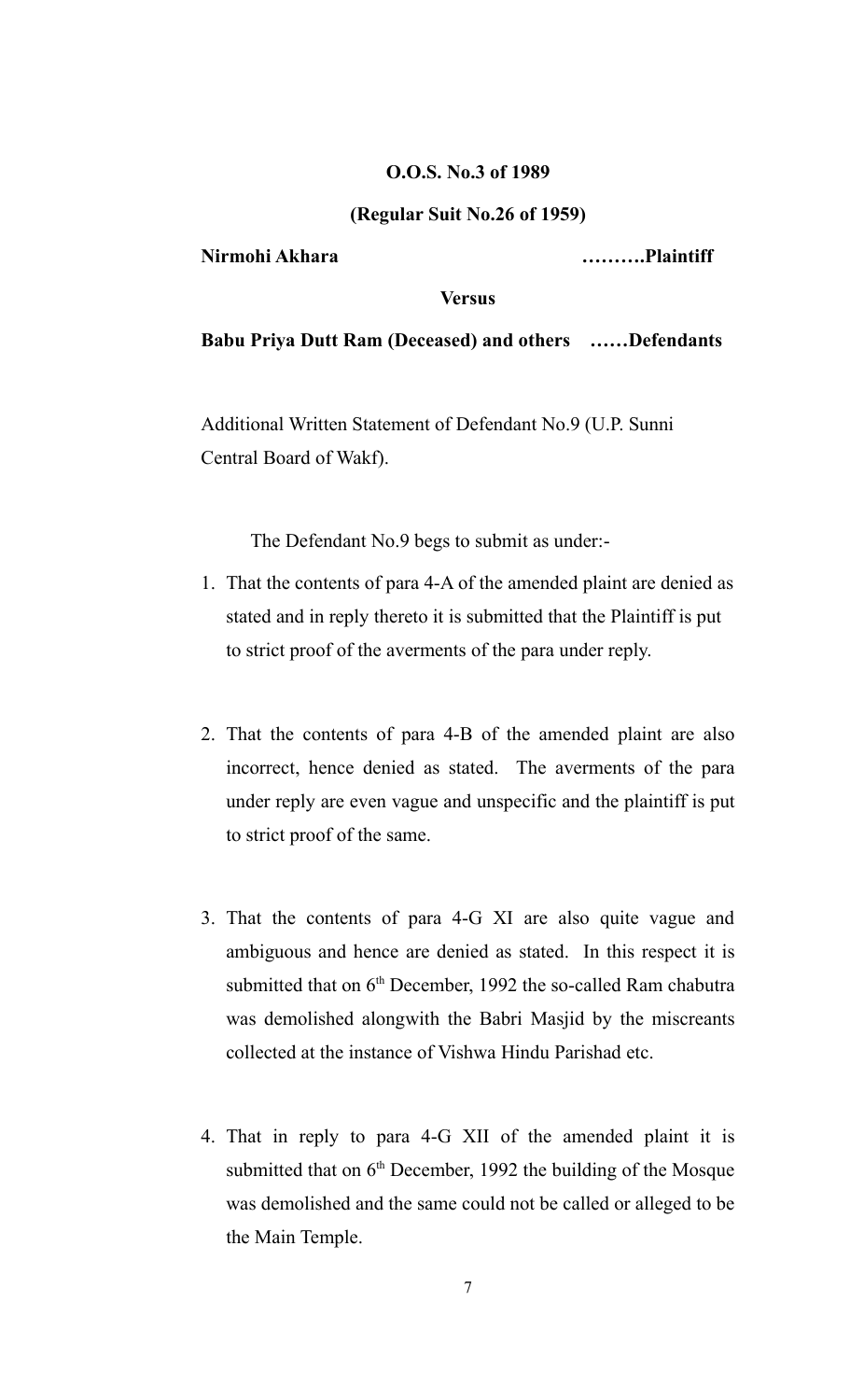- 5. That the contents of para 10 of the amended plaint are also denied as stated and in reply thereto it is submitted that the averments of the para under reply are quite vague as the plaintiff's suit does not pertain tot he so-called Ram Chabutra hence no cause of action can be said to have arisen to the plaintiff during the pendency of the suit on account of the demolition of the said Chabutra.
- 6. That in reply to the said amended portion of the plaint averments of the written statement of the answering defendant are also reiterated and it is further submitted that amendments made in the plaint are quite vague and ambiguous and the same are liable to be deleted.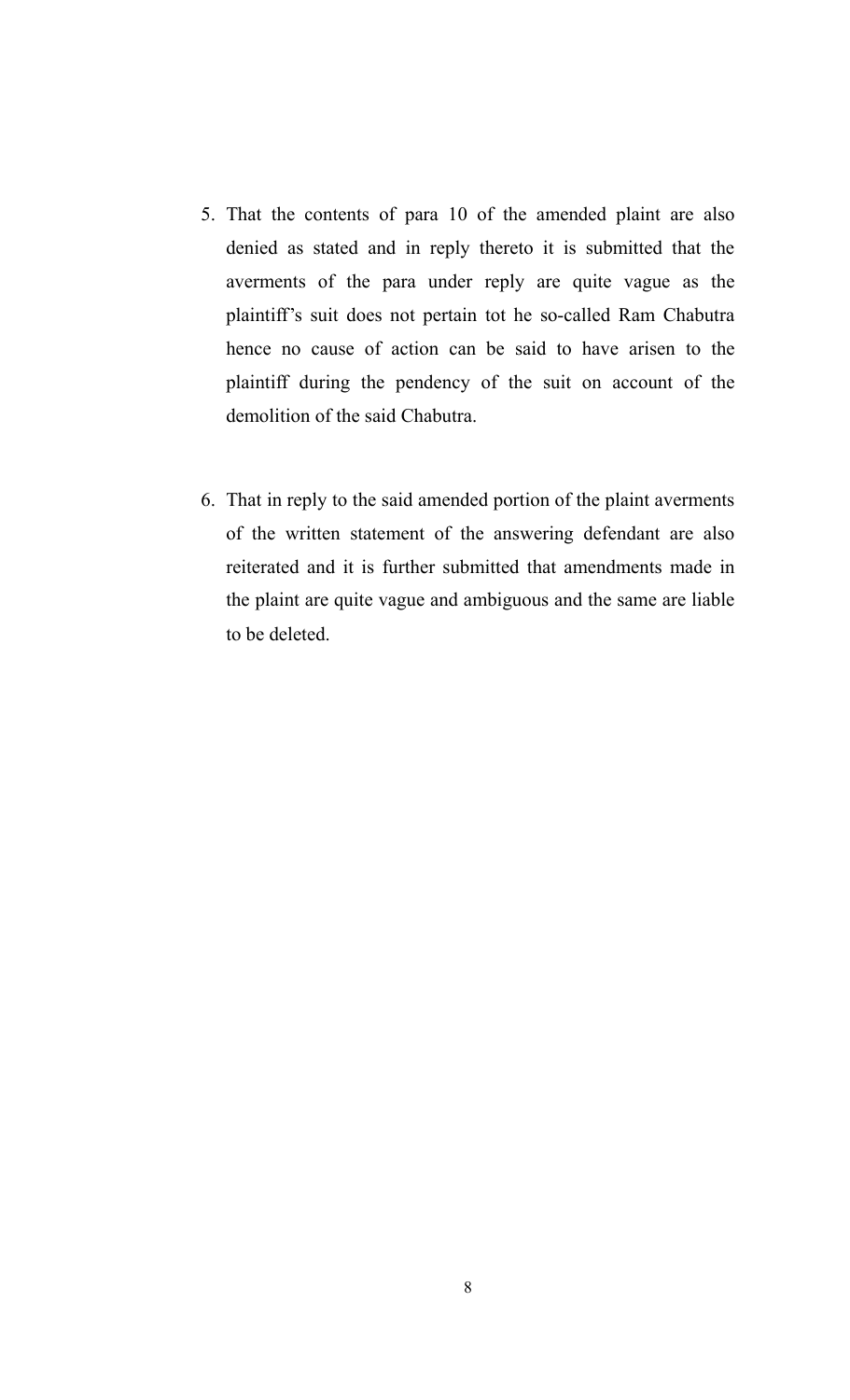# **WRITTEN STATEMENT UNDER ORDER VIII RULE I C.P.C. IN OTHER ORIGINAL SUIT NO.3 OF 1989**

Nirmohi Aakhada etc. …………..Plaintiffs

Versus

Baboo Priya Dutt Ram & others ................Defendants

# **Written Statement of the Defendant Umesh chandra Pandey**

- 1. That the contents of para 1 of the plaint are not admitted. The plaintiff no.2, Mahant Raghu Nath Das, died and there has been no proper substitution in his place.
- 2. That the contents of para 2 of the plaint are denied. However, it is submitted that the Janma & Asthan is a holy place of worship and belongs to the deity of Bhagwan SHRI RAM LALLA VIRAJMAN there. It never belonged to and could not have belonged to the plaintiff no.1. It is denied that the plaintiff no.1 ever managed it.
- 3. That the contents of para 3 of the plaint, as written are denied. The holy JANMA ASTHAN OR JANMA BHUMI is actually a very very old temple, whereas the plaintiff AKHADA on the other hand is an institution and owes its existence for no longer than two hundred years. The correctness of the sketch map and the boundaries of the temple with reference to the map are not disputed. The main presiding deity of the temple is BHAGWAN SHRI RAM, although there are several other idols of other deities, termed as RAM DARBAR and are worshiped. Besides, there are other symbols, such as, 'CHARAN', SITA RASOI' etc. through whom the deity of BHAGWAN SHRI RAM therein is worshiped at SHRI RAM JANMA BHUMI, in addition to the ASTHAN OF SHRI RAM JANMA BHUMI, which by itself is a deity and worshiped as such.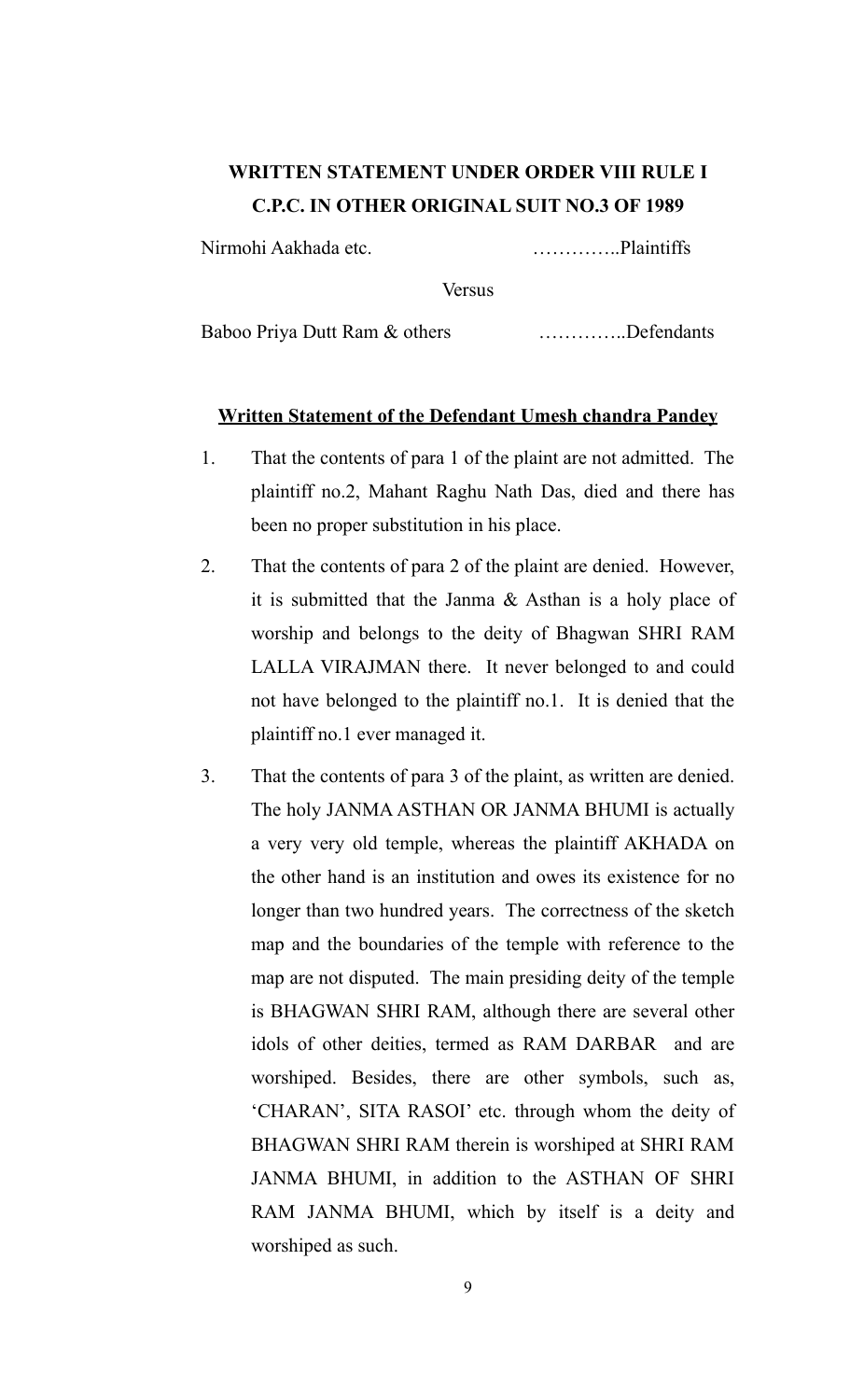- 4. That the contents of para 4 of the plaint are not admitted. A Hindu Temple is deemed to be possessed and owned by a deity. The principal deity of SHRI RAM JANMA BHUMI is BHAGWAN SHRI RAM. Any offerings must have been received by the Manager of the same from time.
- 5. That the contents of para 5 of the plaint are not admitted in the form they have been pleaded. Although it is made to appear that in he first war of independence in the year 1857 A.D., the British, to divide the Hindus and Muslims, mala fide acted by dividing the said ASTHAN by creating an inner enclosure and describing the boundary within the inner enclosure as a mosque but no Muslim who was a true Muslim, would appear to have frequented it for offering his prayer as the same is prohibited by the SHARIYAT. Moreover even ALAMGIR (EMPEROR AURANGZED) issued a mandate, known as FATWA-E-ALAMGIRI which clearly prohibits the offering of prayer by Muslim at such places. More so the KASAUTI pillars and the carvings of Gods and Goddesses thereon will clearly show that this place could not be used by a true Muslim for offering his prayers therein. It will also be seen that the place wrongly alleged as mosque virtually stood land-locked by Hindu Temple, wherein there was the worship of the deity going on. Entry to this inner enclosure was also obstructed.

The British tried to set up the descendents of MIR BAQI, a Shiya Muslim, as the MUTWALLI, but he denied the TAULLAT and never looked after the disputed place in any capacity, what to say of looking after as a MUTWALLI thereof.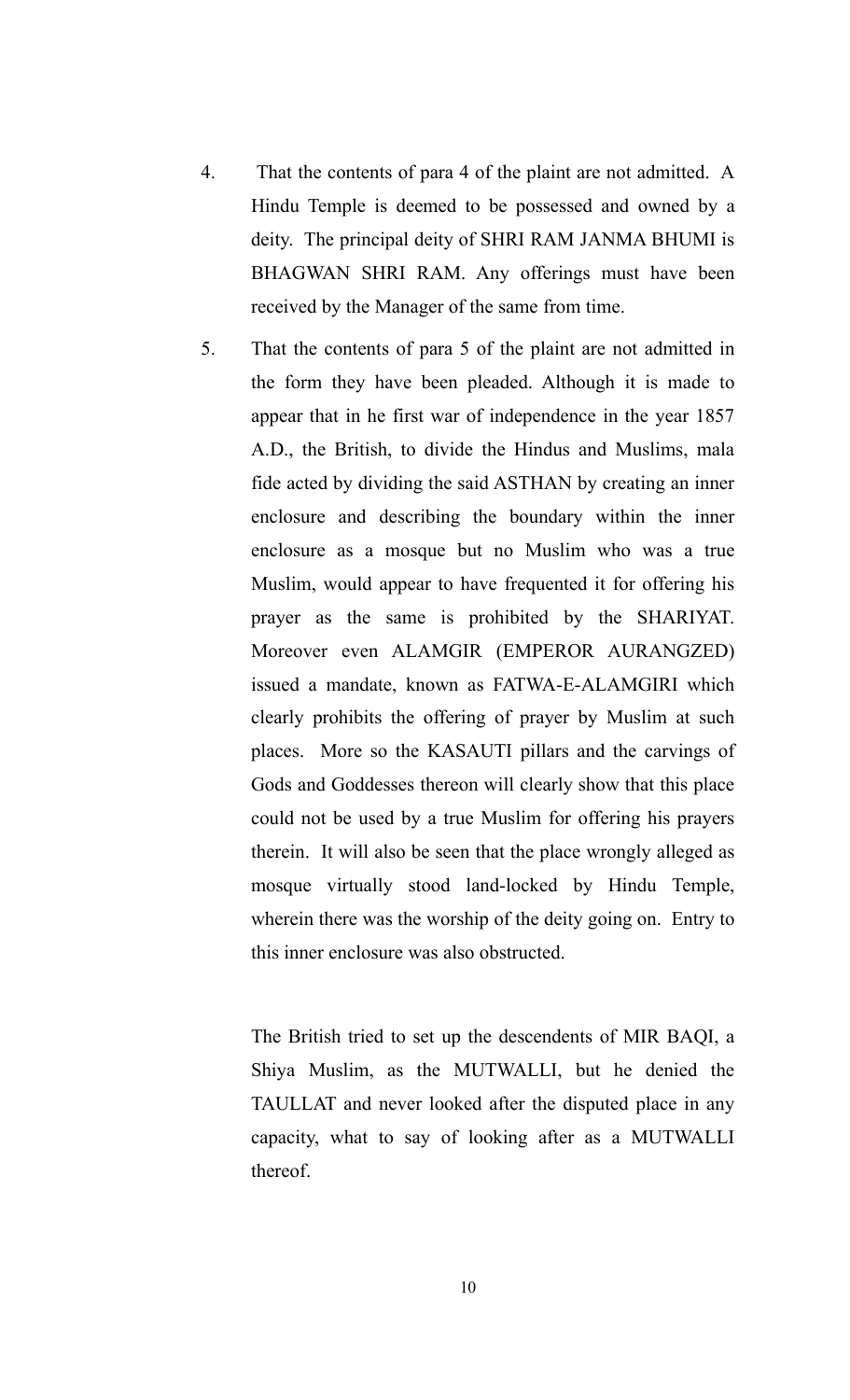6. That the contents of para 6 of the plaint are denied. The building was attached and the Receiver appointed by the order dated 29.12.1949 by the court of Additional City Magistrate, Faizabad. In the said proceedings, which was under Section 145 Cr.P.C. (As it then stood), the Muslims also joined. all those Muslim gentlemen, who have been arrayed as defendant Nos.6 to 8 in the suit, have died. The real and legal representatives of the defendant Nos.6 to 8 have not been properly brought on record, in accordance with the provisions of law.

In view of the facts stated hereinabove, the cause of action for the present suit, does not arise. The suit stands abated completely on the death of the last one of the defendants No.6 to 8, which occurred many years ago. The defendant Nos.3,4 and 5 to the suit are the mere posts and offices and are not juristic persons. The suit against them does not lie. So far as the defendant No.2 is concerned, it has not been impleaded in accordance with the provisions of law.

- 7. That the contents of para 7 of the plaint are not admitted. The plaintiff is not entitled to file the suit which apparently is beyond the period of limitation prescribed therefor in accordance with the provisions of law. The plaintiffs did not join the proceedings under Section 145 Cr.P.C. nor did they file any revision against the order passed by the Additional City Magistrate, in the competent court of law.
- 8. That the contents of para 8 of the plaint are denied. The plaintiff No.2 died and there is no proper and legal substitution made in the plaint.
- 9. That the contents of para 9 of the plaint are incorrect and are denied. No Muslim individual came to contest the said case as the representative of the Muslim community. The defendant Nos.6 to 8 were all Sunnis and they could not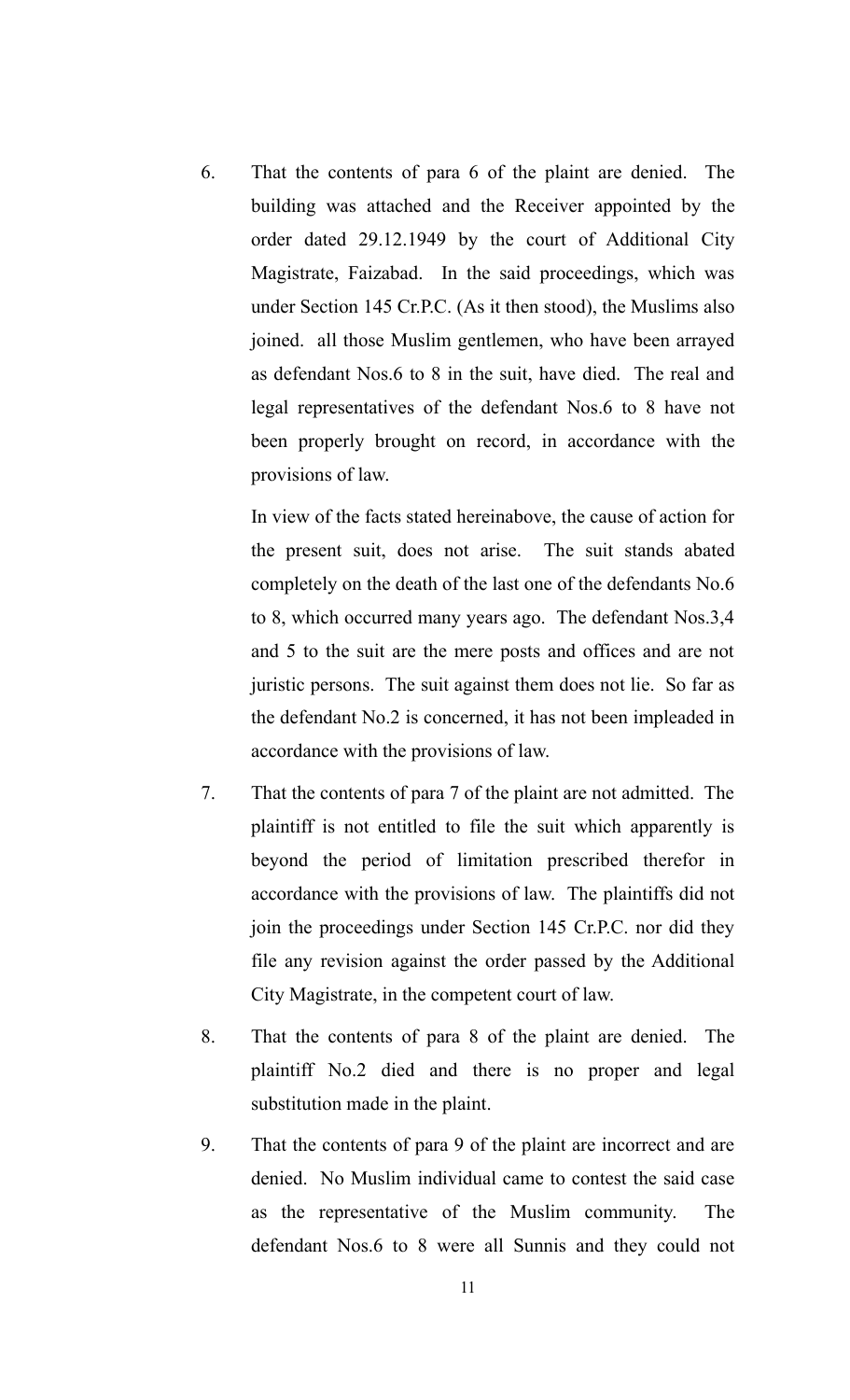represent the Shia community of the Mohammedans. As such, it can not be said that the defendants Nos.6 to 8 could or were representing the Muslim community in general.

- 10. That the contents of para 10 of the plaint are not admitted. On the own showing of the plaintiffs, the cause of action arose in their favour on 5.1.1950, whereas the suit was filed by them in the year 1959. Thus the suit has been filed beyond the prescribed period of limitation. Further the plaintiffs, being not the Manager or the next friend, of the deity, are not entitled to file the suit.
- 11. That the contents of para 11 of the plaint are not admitted. The suit has not been valued in accordance with the provisions of law and, therefore, the payment of court fees also is not according to the provisions of law.
- 12. That the contents of para 12 of the plaint are denied for want of proper knowledge.
- 13. That the contents of para 13 of the plaint are not admitted. Even if any such permission, as mentioned by the plaintiffs, to sue the defendants No.6 to 8 on behalf of themselves and on behalf of all the members of the Muslim community, has been obtained under Order 1 Rule 8 of C.P.C., then it must be illegal and deserves to be recalled.
- 14. The plaintiffs are not entitled to the reliefs claimed.

# **ADDITIONAL PLEAS**

15. That the suit, as framed, is bad in the eye of law. The defendants No.3 to 5 are mere posts and offices and are not juristic persons. The defendant No.2 has not been properly impleaded as a party to the suit. As such, the plaintiffs' suit is bad for the misjoinder of parties as also for non-joinder of necessary persons as the parties tot he suit.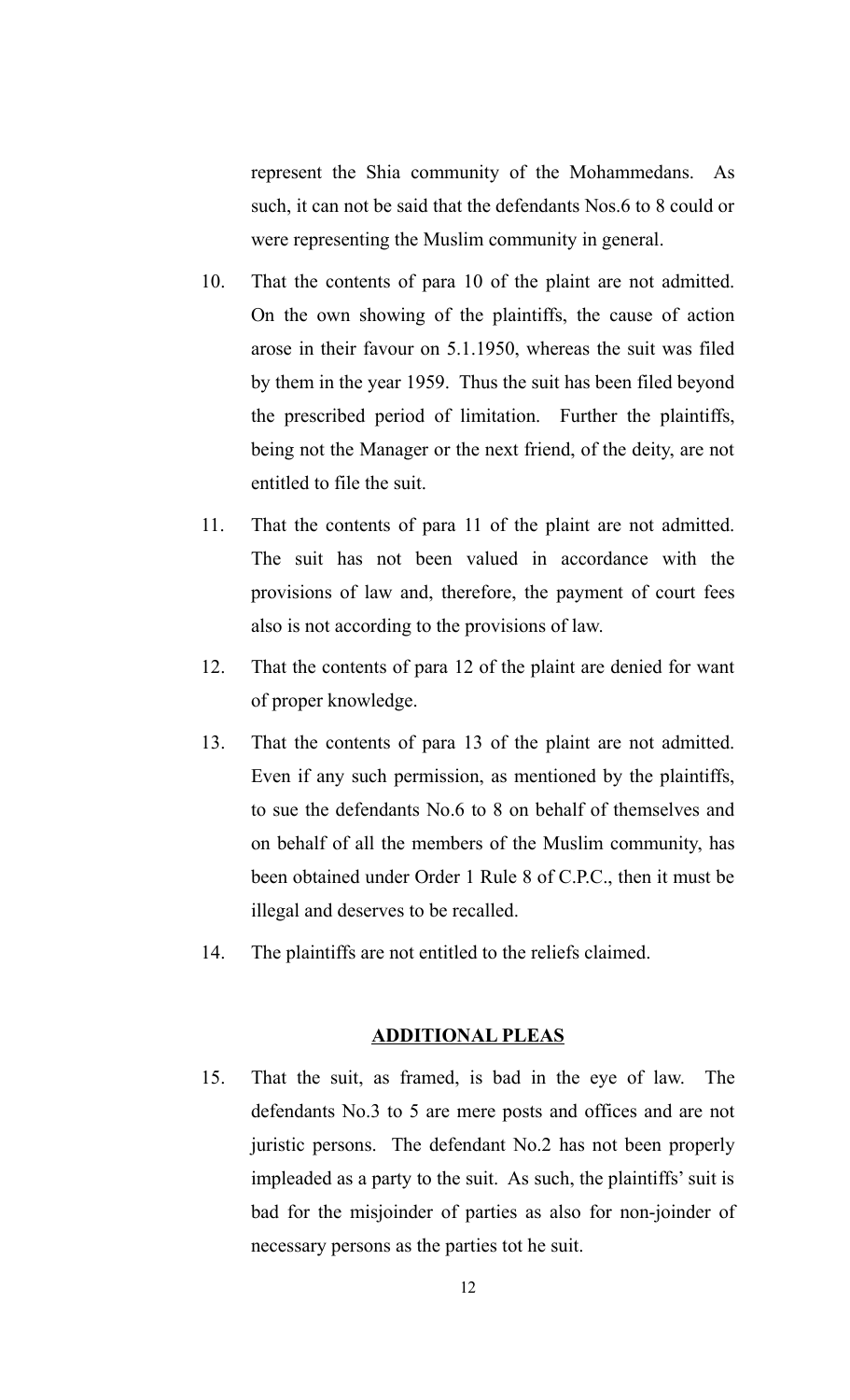- 16. That the plaintiffs' suit is barred by the provisions of Indian Limitation Act, as the same is much beyond the period of limitation prescribed by law.
- 17. That the plaintiffs had adequate remedies under the provisions of the Code of Criminal Procedure (as it then stood) against the order, Returning Officer passed by the Additional City Magistrate, Faizabad under Section 145 of the Cr.P.C. The plaintiffs, having not availed of the said remedy within the time prescribed therefor and having not filed the suit within limitation prescribed therefor, their suit is liable to be dismissed on that score.
- 18. That at any rate, the Receiver appointed by the Additional City Magistrate, Faizabad under the provisions of the Section 145 Cr.P.C. having died and subsequently the Receiver having been appointed by the Civil Court in the Civil Suit under the provisions of the Civil Procedure Code, the present suit of the plaintiffs in its present form, can not proceed and deserves to be dismissed on this count also.
- 19. That even if the Receiver, appointed by the Civil Court, is or be impleaded in the suit, then the same is illegal and without jurisdiction.

In this very court another suit the other original suit No.4 of 1989 (Regular Suit No.12 of 1961) is pending, wherein the plaintiffs in this suit are a party. If they have any right or claim for restoration of the property, alleged to be their, they could and can get their relief in the said other Original Suit No.4 of 1989.

20. That the Original Suit No.3 of 1989 (Suit No.26 of 1989) and the other Original Suit No.4 of 1989 (Regular Suit No.12 of 1961) are separate suits with different reliefs claimed and different causes of action. These two suits can not be termed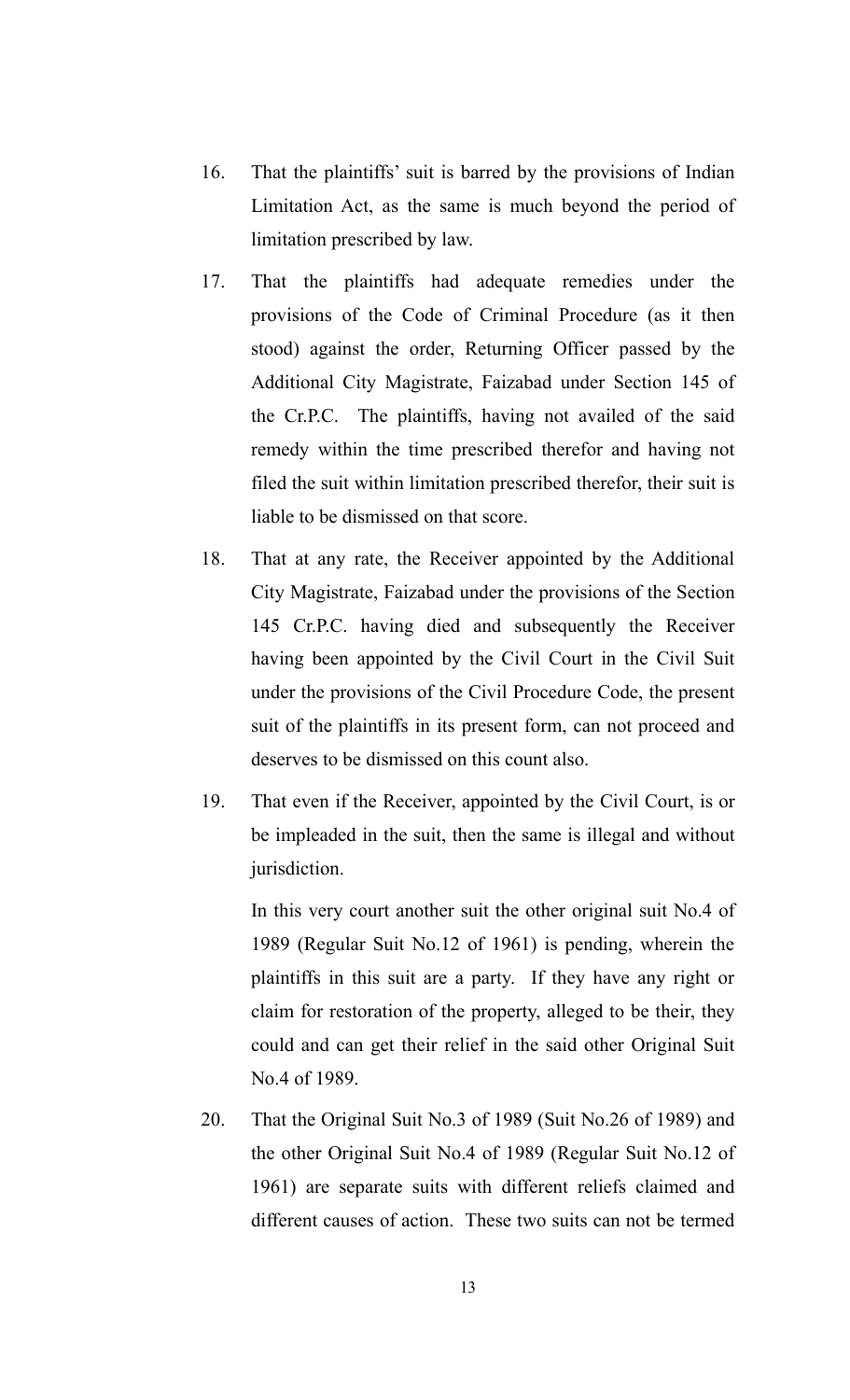as the suits having been consolidated together, since the same would amount the misjoinder of causes of action. They can not be tried together.

21. That in view of the facts, stated hereinbefore, the suit (O.O.S.No.3 of 1989) is liable to be tried separately and is liable to be dismissed with costs.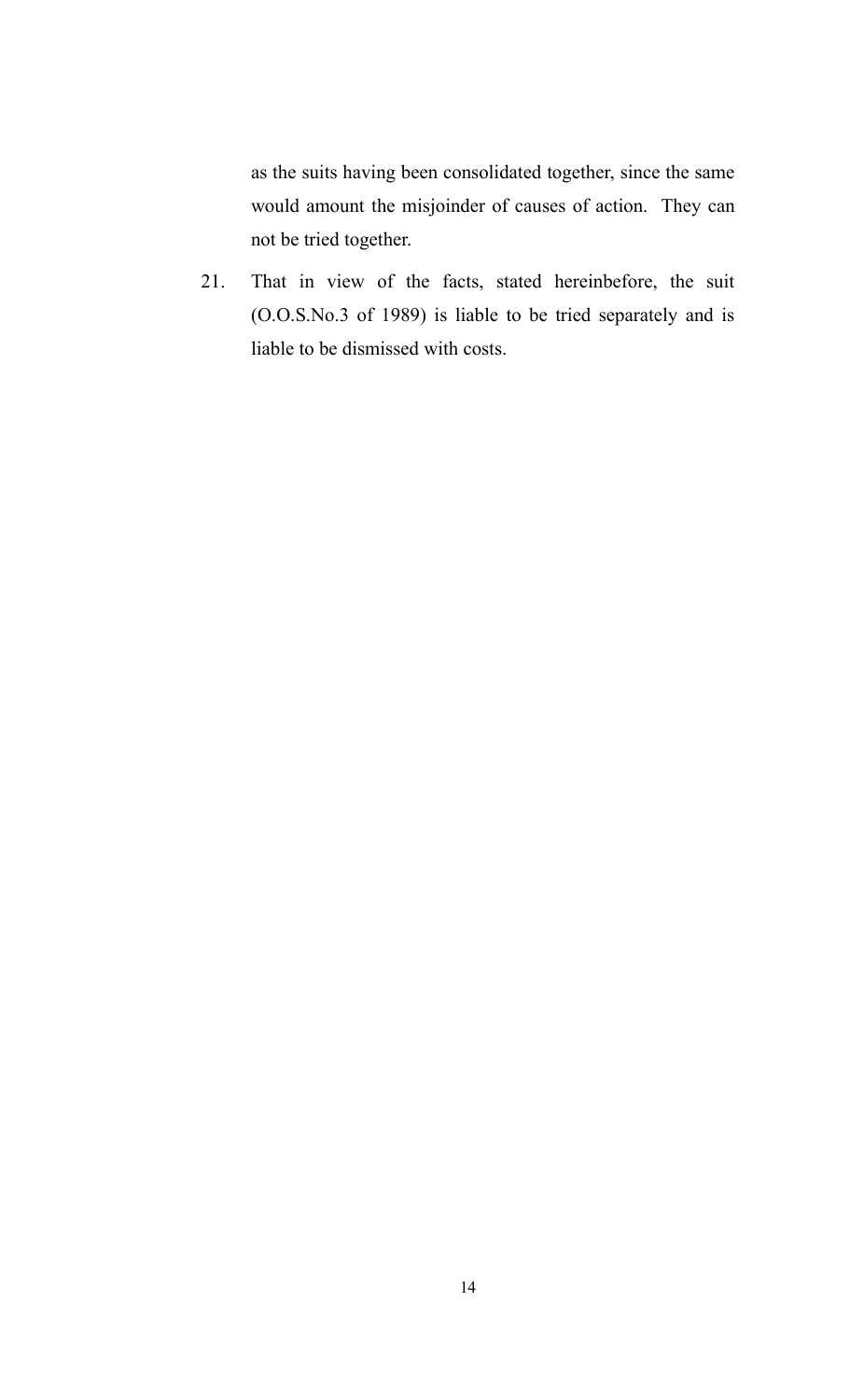#### **O.O.S. No.3 of 1989 (R.S. No.26-59)**

# **In the Court of the Civil Judge, Faizabad**

#### **Reg. Suit No.26 of 1959**

Nirmohi Akhara and another ……..Plaintiffs

Versus

Babu Priya Datta Ram and others ………Defendants

**Replication to the Joint Written Statement filed by defendants 6 to 8 Hazi Faiku (since dead) Hazi Muhammad Faiq and Ahmad Husain alias Achhan.**

The contents of paras 1 to 14 of the plaint are correct and those of W.S. are wrong and denied.

Para 15. The allegations contained in para 15 of the written statement are totally incorrect and are denied. The property in suit is neither a mosque nor is it known as Babri Mosque, nor was it built by Emperor Babar through Mir Abdul Baqi. Nor was it made wakf. The property in suit is the temple of Janma Bhumi.

Para 16. The contents of para 16 of the written statement are totally incorrect and are denied.

Para 17. The contents of para 6 of the written statement are denied. Janma Asthan is a different temple not connected with the temple of Janma Bhumi and with which the plaintiffs have no concern. The temple of Janma Asthan is situated to the north of the temple of Janma Bhumi across the road passing between Janma Bhumi and Janma Asthan. The plaintiffs are not aware of the said suit, if any, filed by any person known as Mahat Raghubar Das as Mahant of Janma Asthan.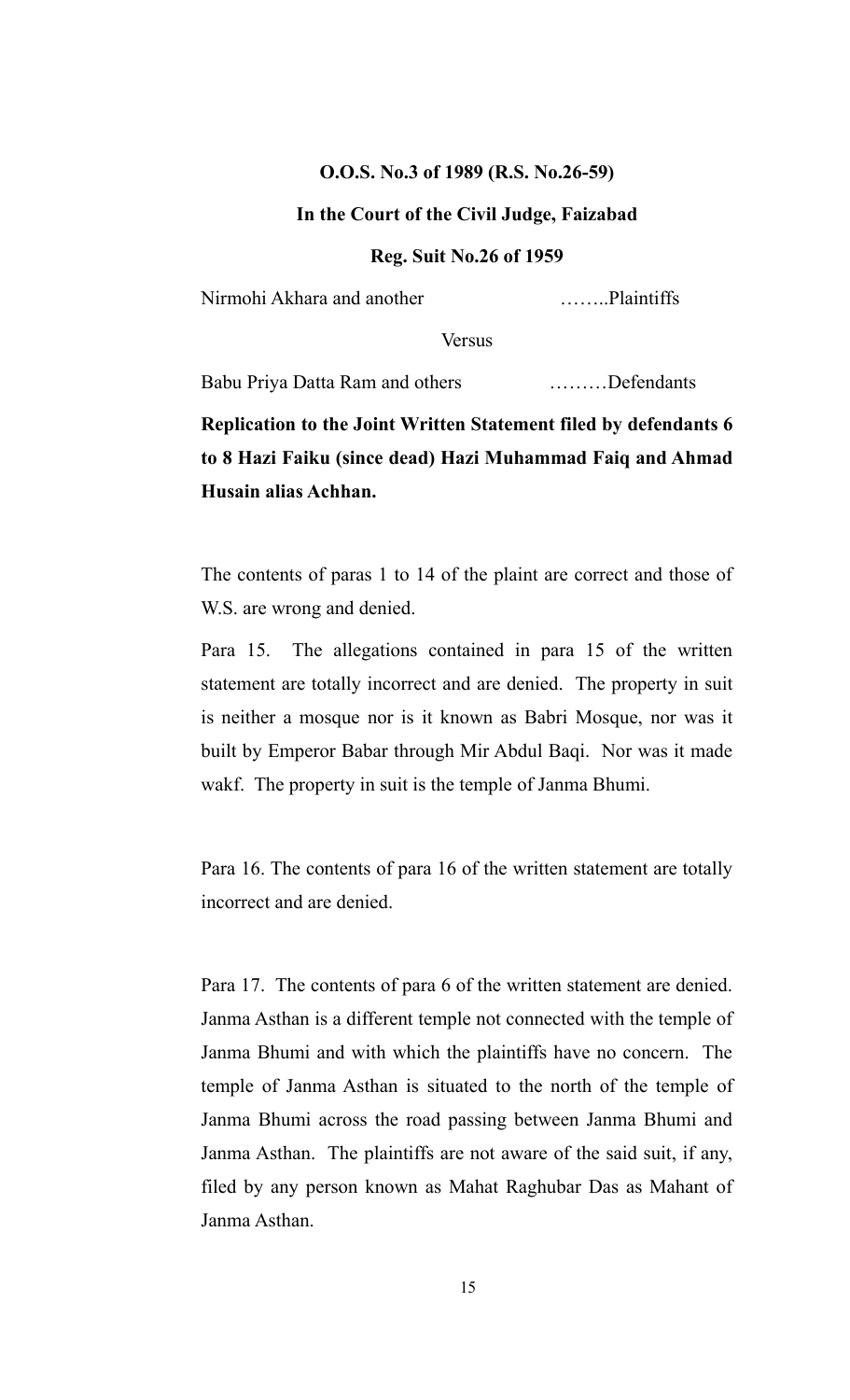Para 18. The contents of para 18 of the written statement are totally wrong and are denied. If any, sketch map be found to have been filed by the said Raghubar Das in the said suit it would be totally false, fictitious and collusive and is not binding on the plaintiffs. The building in suit is nothing else but the temple of Janma Bhumi.

para 19. The contents of para 19 of the written statement are denied.

Para 20. That contents of para 20 of the written statement are pure concoctions are denied.

para 21. The contents of para 21 of the written statement are denied. It was beyond the authority and jurisdiction of the said Chief Commissioner of waqf to declare the temple of Janma Bhumi as a mosque. His decision and declaration to the said effect, if any, is totally null and void. The said notification, if any, is also null and void and of no effect in law. The plaintiffs were never intimated of any proceedings held by the said Chief Commissioner regarding the temple of Janma Bhumi, that is, the building in suit and if any proceedings were conducted secretly and surreptitiously they have no effect in law. The said notification, if any, is neither final nor is it binding on the plaintiffs.

Para 22. The contents of para 22 of the written statement are totally false and are denied. The Muslims were never in possession of the building in suit and the allegation regarding the perfecting of the right of the muslims over the building in question by adverse possession is a pure fiction, concocted for the purposes of the suit.

Para 23. The contents of para 23 of the written statement are totally false. The plaintiffs have always been in peaceful possession of the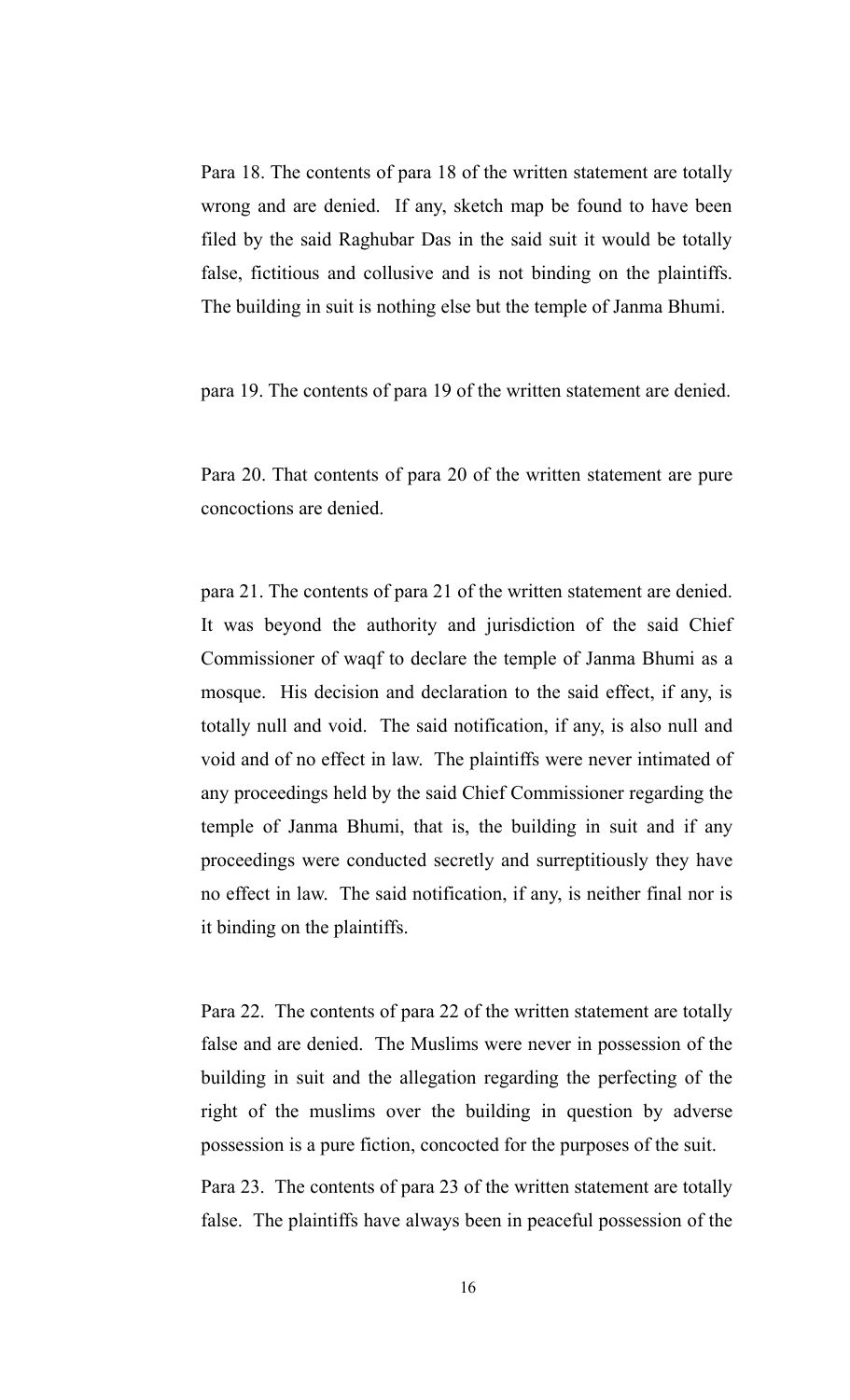building in suit.

Para 24. The contents of para 24 of the written statement are denied. The plaintiffs have ever been in possession of the temple in suit and no question of expiry of the period of limitation arises.

Para 25. The contents of praa 25 of the written statement are denied. Proper notice u/s 80 of the C.P.C. was given to the defendants 1 to 5. The other defendants have no right to take the plea of want of notice to the defendants 1 to 5.

Para 26. The contents of para 26 of the written statement are deliberately false and are denied. The muslim defendants as well as the other defendants and the whole muslim community know that the idol of the deity are installed in the building in suit i.e. in the temple of Janma Bhumi and regular puja of the idol is being performed under the receivership of the defendant no.1. No prayers were ever offered by any muslim in the said building. The suggestion of the defendants that any idol were installed in the suit building stealthily is false and malicious. The said building is not a mosque and the relief asked for is within the competence and jurisdiction of the civil court to grant.

Para 27. The contents of para 27 of the written statement are false, malicious and scandalous. It was the temple of Janma Bhumi which was the subject matter of proceeding under Section 145 Cr.P.C. and not any mosque as also admitted by muslims in the said proceeding. It is admitted that the proceedings under section 145 Cr.P.C. were illegal and were in total denial of justice to and in flagrant invasion on the fundamental rights of the plaintiffs in regard to their management of the said temple. The defendants had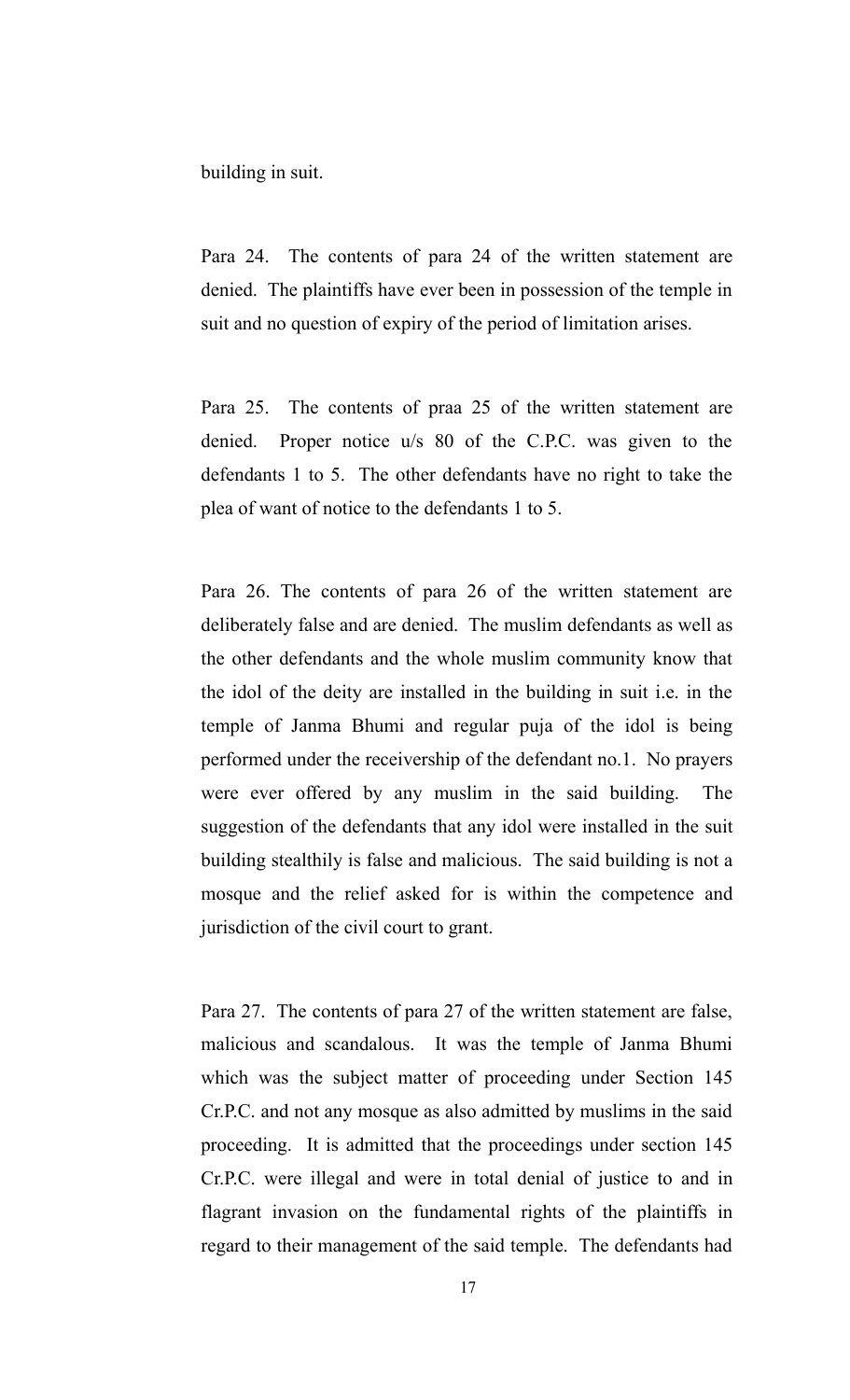no interest in the building in suit and no question of invasion over their rights arises. It is the plaintiffs who have suffered the real loss and who have been deprived of their right of management of the said temple and receiving offerings made thereat.

Para 28. The contents of para 28 of the written statement are totally wrong and are scandalous. The only temple built on the sacred place of the birth of Lord ram Chandra is the Janma Bhumi temple in suit. There is no temple known as temple Janma Asthan as suggested by the defendants built on the place of birth of Lord Ram Chandra. The temple of Janma Asthan which is situate to the north of the temple of Janma Bhumi in suit is a separate temple which is not at all connected with place of birth of Lords Ram Chandra. The defendants seem to exploit the name of the said temple to create a confusion regarding the real place of birth of Lords Ram Chandra. They should point out clearly by correct location as to which is the Janma Asthan Temple mentioned in this para of their written statement. The idols of "Ram Chandra Ji and others" are installed in all the Hindu temples all the world over. The emphasis of communal bias alleged in the written statement is misplaced. The plaintiffs having been aggrieved by the invasion through the illegal proceedings under Section 145 Cr.P.C. upon their fundamental rights of managing their own temple have taken recourse to the court of law in defence of their own legal right. it is the said defendants who supported and instigated by their own fanatic friends are advancing a false and a preposterous claim to the temple of Janma Bhumi by blaspheming it with the name of Babari Masjid. The plaintiffs claim has no relation with any election and to characterise the plaintiff's claim as an attempt to jeopardize the success of a secular state in India is simply scandalous. it is in fact this defendants and their supporters who by denying the plaintiffs rights and by putting up a false and a fanatic claim to the sacred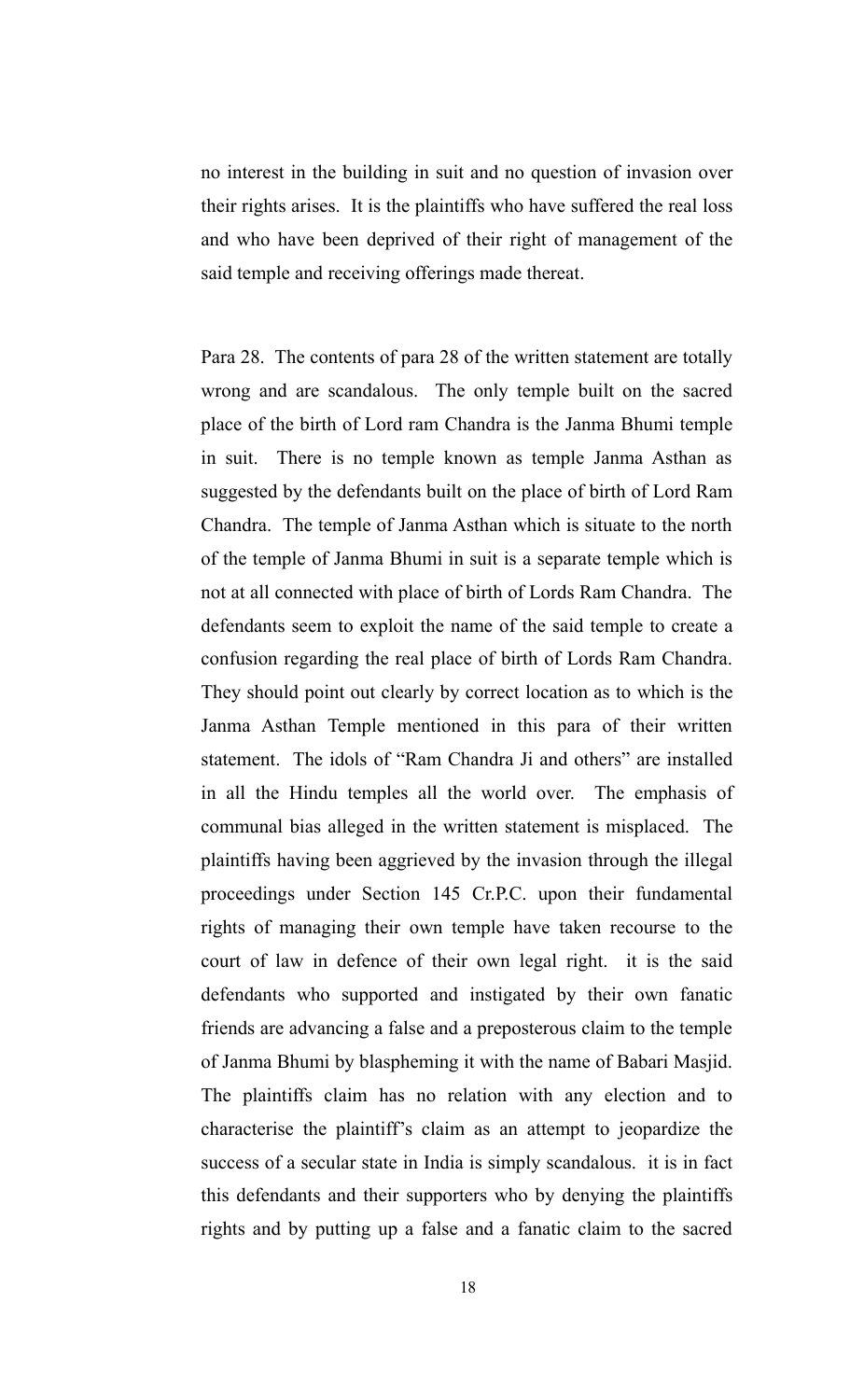place of the birth of Lords Ram Chandra are out to blackmail the noble efforts of the Indian people to the attainment of a secular state.

Para 29. The contents of para 29 of the written statement are wrong and are denied. The description of the property has been correctly given in the plaint and the sketch map with all its inferences is correct.

Para 30. In reply to para 30 of the written statement the plaintiffs contend that they have been in possession and management of the temple of Janma Bhumi ever since the living memory of man. The said temple always belongs to the plaintiff and was managed through his Sarbarahkar the plaintiff no.2 being the present Sarbarahkar.

Para 31. The contents of para 31 of the written statement are denied.

Para 32. The contents of para 32 of the written statement are denied. If the former Government ever acknowledged the temple of Janma Bhumi in suit as Mosque it was simply preposterous and collusive.

Para 33. That contents of para 33 of the written statement are totally wrong and are denied. The plaintiffs suit as framed is maintainable.

Para 34. That contents of para 34 of the written statement are denied. The plaintiffs claim is perfectly justified. The plaintiffs have been in possession of the temple in suit for an immemorial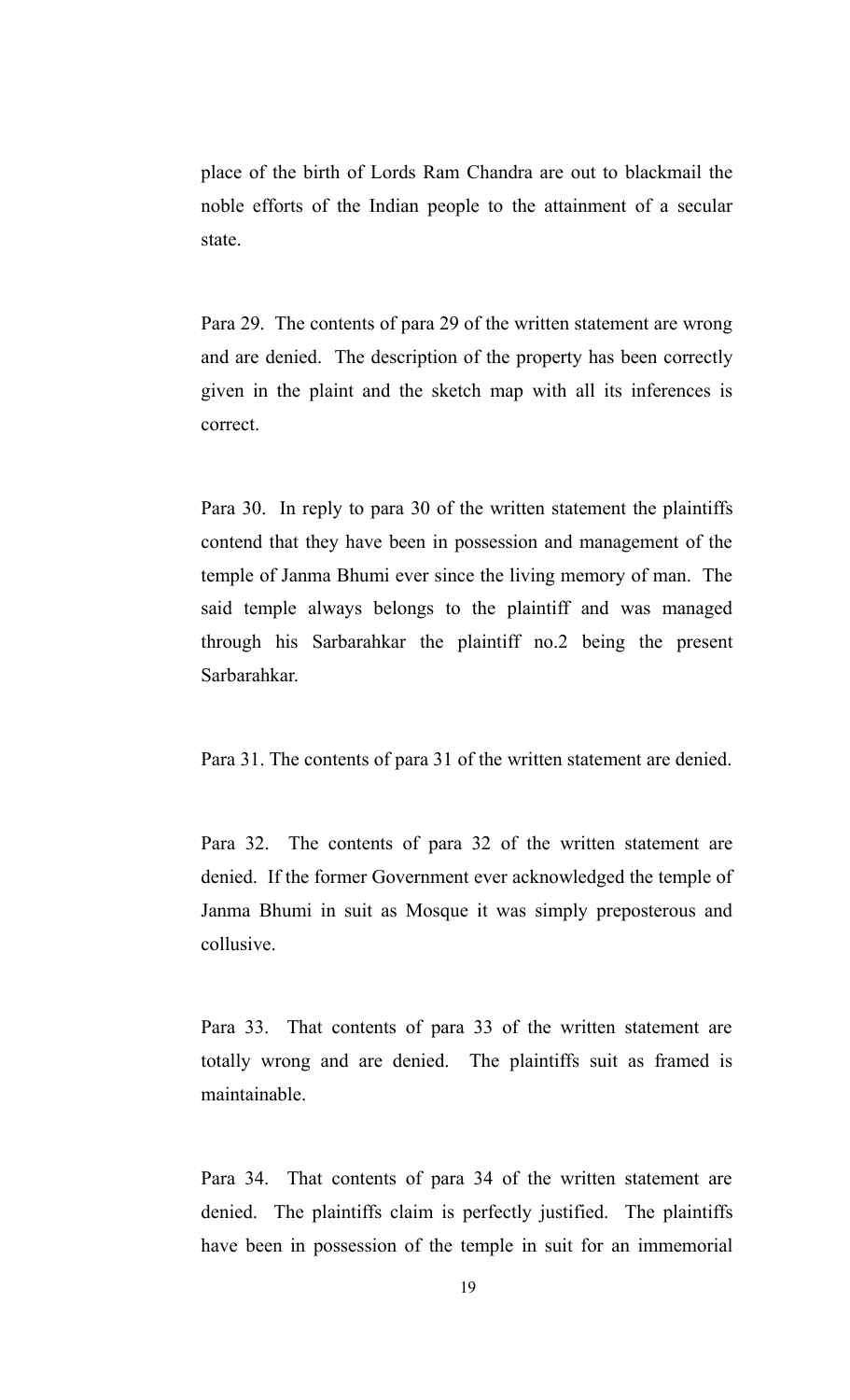time and e en through the evidence of the construction of the temple by the plaintiff no.1 through his mac… Sarbarahkar may not be traced due to the lapse of immemorial age and want of written records the plaintiffs have acquired title to it by open and adverse possession for a period of time which is longer than the living memory of man.

Para 35. The contents of para 35 of the written statement do not call for a reply. The proceedings under order 1 rule 8 C.P.C. were properly taken. The plaintiffs have no objection to any muslim individual or institution joining the other defendants.

Para 36. The contents of para 36 of the written statement are denied. It is the said defendants who are deliberately resisting the plaintiffs claim on grounds known to them as false and it is they who should be ordered to pay special cost to the plaintiffs.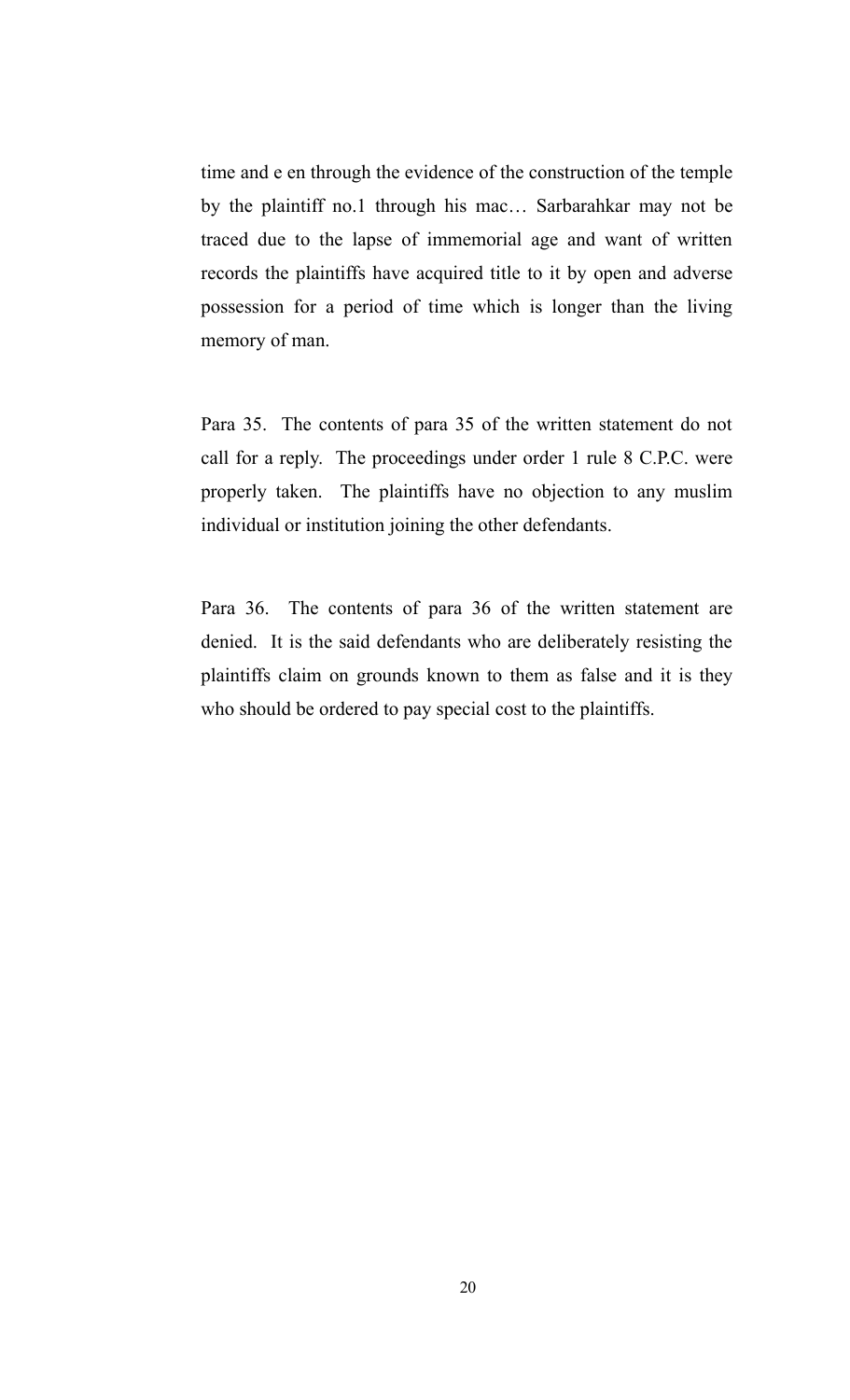# **O.O.S. 3/89**

Nirmohi Akhara etc. ………Plaintiff

**Versus** 

Babu Priyadatta Ram etc. ………Defendants

# **Replication on behalf of plantiff Nirmohi Akhara against the written statement of Defendant No.10.**

(a) That the allegations contained in plain from para 1 to 14 are correct and are confirmed again.

(b) That the contents contained in para 1 of the written statement of defendant No.10 are denied. The defendant Umesh Chandra was not even in existence in the world when cause of action f the suit accrued. Defendant No.10 has been made a tool and lever by certain group of persons who want to demolish the secular sprit of constitution of India and want to create confussion denying even the mandate of order law occurs.

(c) That contents of para 3 as contained in the written statement of defendant No.10 are denied. Umesh Chandra being of 32 years of age cannot say anything about the Mahant of Nirmohi Akhara or about it's existence. Nor he has any clear conception of Nirmochi Akhara which has it's written customs being recognized some more than 500 years ago, in continuity, some of customs are written in a registered deed dated 19.3.49 (prior to date of attachment dated 29.12.49).

(d) That a chronological events of growth and existence of Math witnessed a glorious revival of Hinduism with the advent of great religious preceptor Shankracharya at the end of  $7<sup>th</sup>$  century A.C. The Hindus Maths were established for the first time by Shankaracharya who himself founded four Maths at the four corner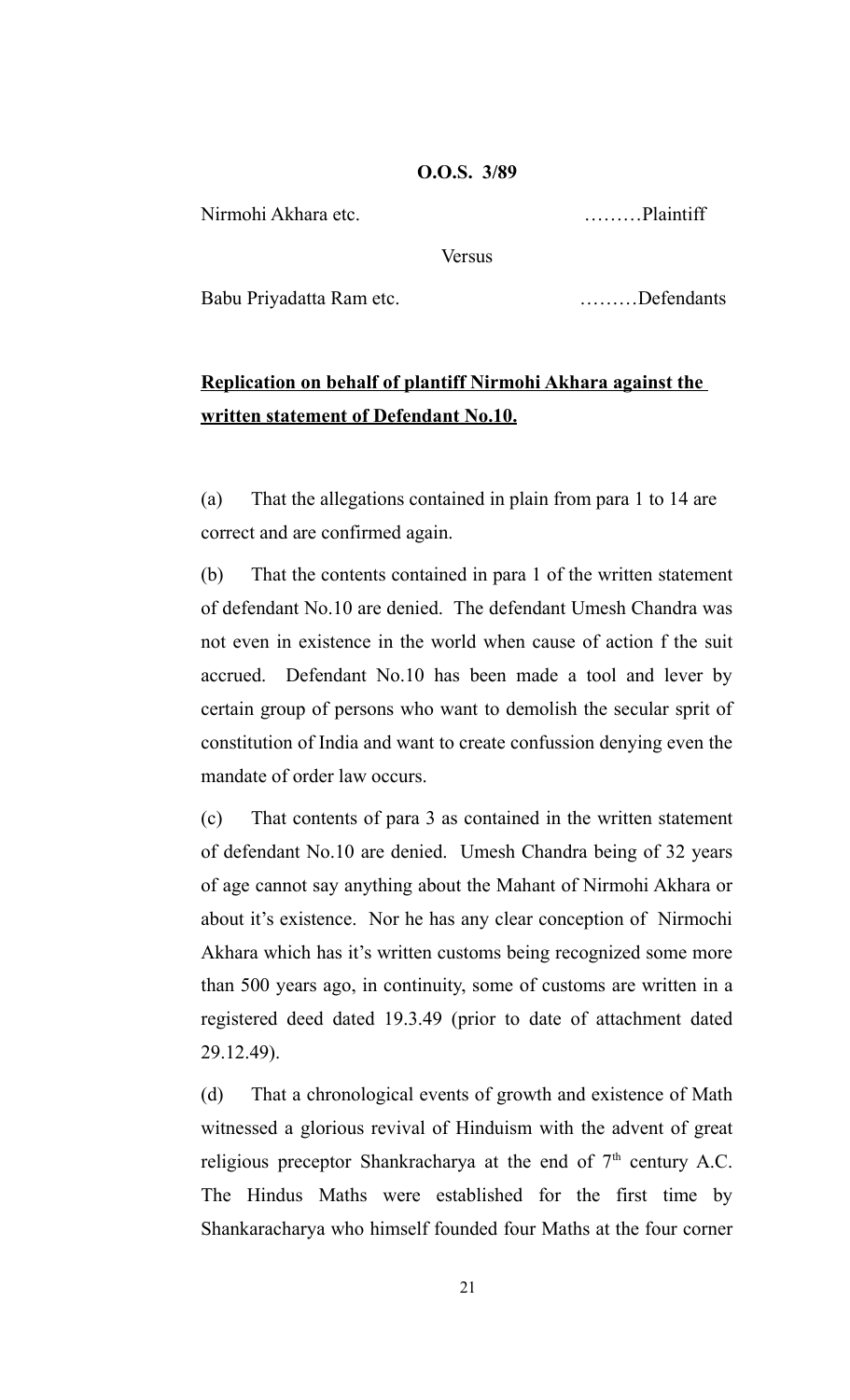of India (1) Goverdhan Math at Puri, (2) Jyoti Math at Badrinath, (3) Saroda Math at Dwarka, (4) Sringari Math on the Tangabhadra.

(e) That practice of setting up Maths which was started by Shankracharya was followed by almost all the religious Teachers since then. The first in order of time was Ramanujacharya next followed by RAMAND.

(f) That Ramanand founded a sect of Vaishnabs known as Ramats which contains a large element of ascetic population who are to be found in Baharas and Ayodhya Ramanand had established several Maths. Ramanandi Maths consist solely of celebates. They obey no caste rules and admit even Sudras in their brother-hood. That RMATS worship one God in the form of Rama and they call themselves Dasses servants of Lords. Thus existence of plaintiff fraternity is coming down from the time of Rama Nand.

(g) That near about more than 500 years ago a great spiritual preceptor known as Shri Swami Brijanand Ji and Shri Balanand Ji belonging to Ramanandi sect of vairagies (belonging to fraternity of plaintiff) had established three Annu known as (1) Nirmohi, (2) Digamber, (3) Nirwani for protection, improvement of "Chatuha Rama Nandi Sampradaya" comprising seven Akhara in it as follows:-

- (1) Sri Panch Ramanandi Nirmohi Akhara.
- (2) Sri Panch Ramanandi Nirwani Akhara.
- (3) Sri Panch Ramanandi Digambari Akhara.
- (4) Sri Panch Ramanandi Santoshi Akhara.
- (5) Sri Panch Ramanandi Khaki Akhara
- (6) Sri Panch Ramanandi Niralambi
- (7) Sri panch Ramanandi Maha Nirwani

(h) That aforesaid Akhara are Panchayati Math and act on a domestic pattern. The real power vests in Panchas. The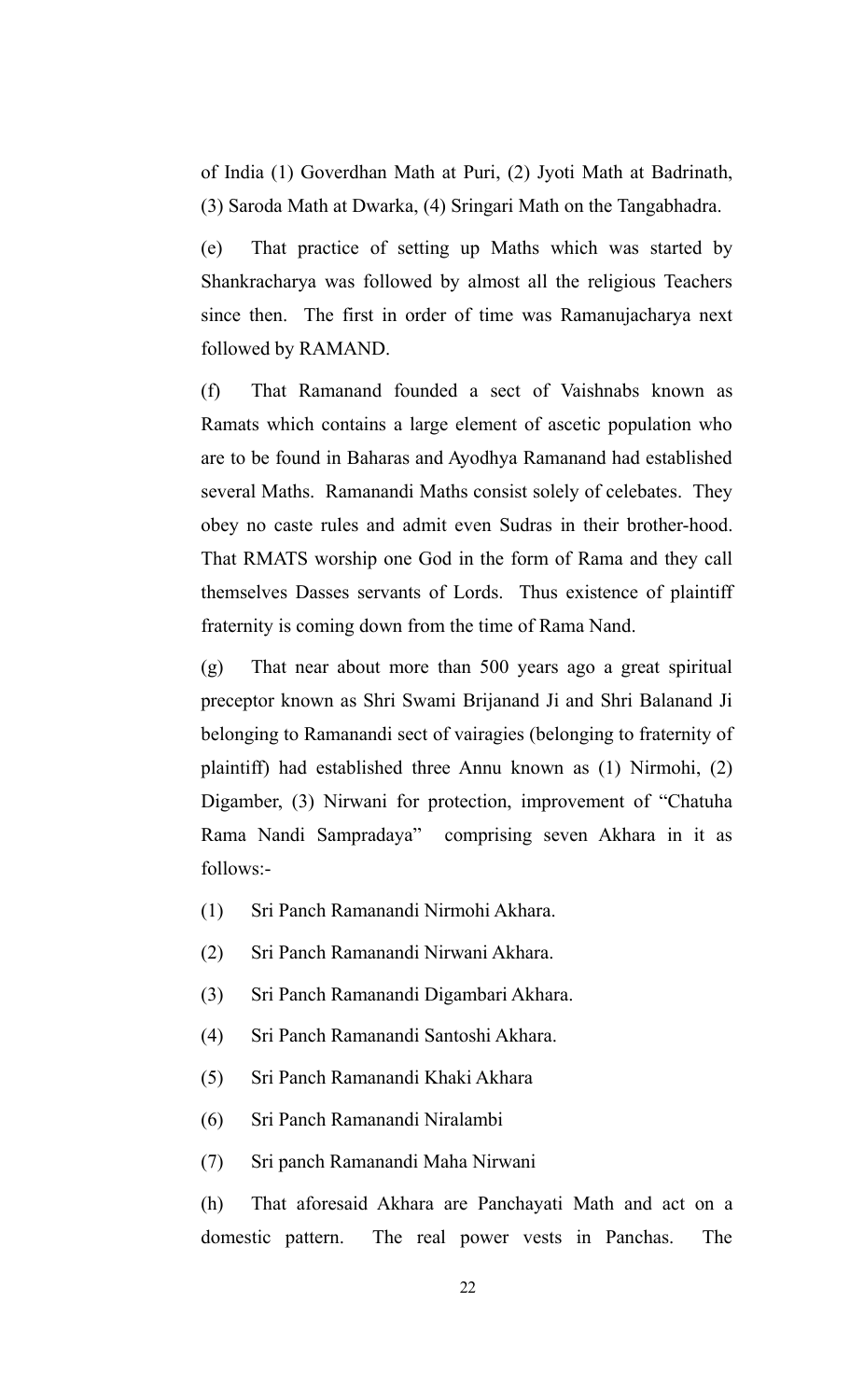appointment of Mahant is through election by Panchayat and has becomes only a formal head of institution.

(i) The Nirmohi Akhara being a Panchayat' Math can own several temple in it as such Nirmohi Akhara owns a temple known as Ram Janam Asthan i.e. Birth place of Lord Rama.

(j) That it would be pertinent to point out here that Kistwar plot No.163 of first regular settlement of 1861 has been a very big plot having 5 Bighas 19 Biswas of land in it but when in the year 1995 amended map was prepared a road bifurcating Janam Asthan now known as Ram Janam Bhumi lies towards sough of the Road whereas Janam Asthan of Gudar Dass lies towards north side of the Road leading from Hanuman Garhi to Janam Bhumi Road as shown in map of last settlement of 1937 A.D. by Kistwar no.159 and 160.

(k) That at the time of attachment of main building outer enclosures comprising of Ram Chabutara where diety of Bhagwan Ram Lala Ji is installed with Laxman Ji. Bharat Ji and Shatruhan Ji in a cage (Guffa), situate both in the eastern side and western side with Hanuman Ji are installed. The outer enclosure have panchmukhi Shanker Ji, Ganesh Ji etc. also with Chhatti Pujan Asthan where Holy Foot Prints of Lord Ram (Charo Bhaiya) are penerial source of worship of followers of brotherhood of Ram Nandi Vairagies. These outer enclosure was in possession of Nirmohi Akhara as the Fard of 145 Cr.P.C. proceedings it self depicts prior to attachment in 1882 Feb.

(l) The Nirmohi Akhara is a religious denominations and had been maintaining managing the disputed temples since long and as already said in the plaint always used to receive it's offering through Pujaris.

(m) That Baba Baldeo Das was pujari as well Panch of Nirmohi Akhara when attachment was made. His desciple Bhaskar Das now UP-SAPPANCH and General Agent of Nirmohi Akhara was there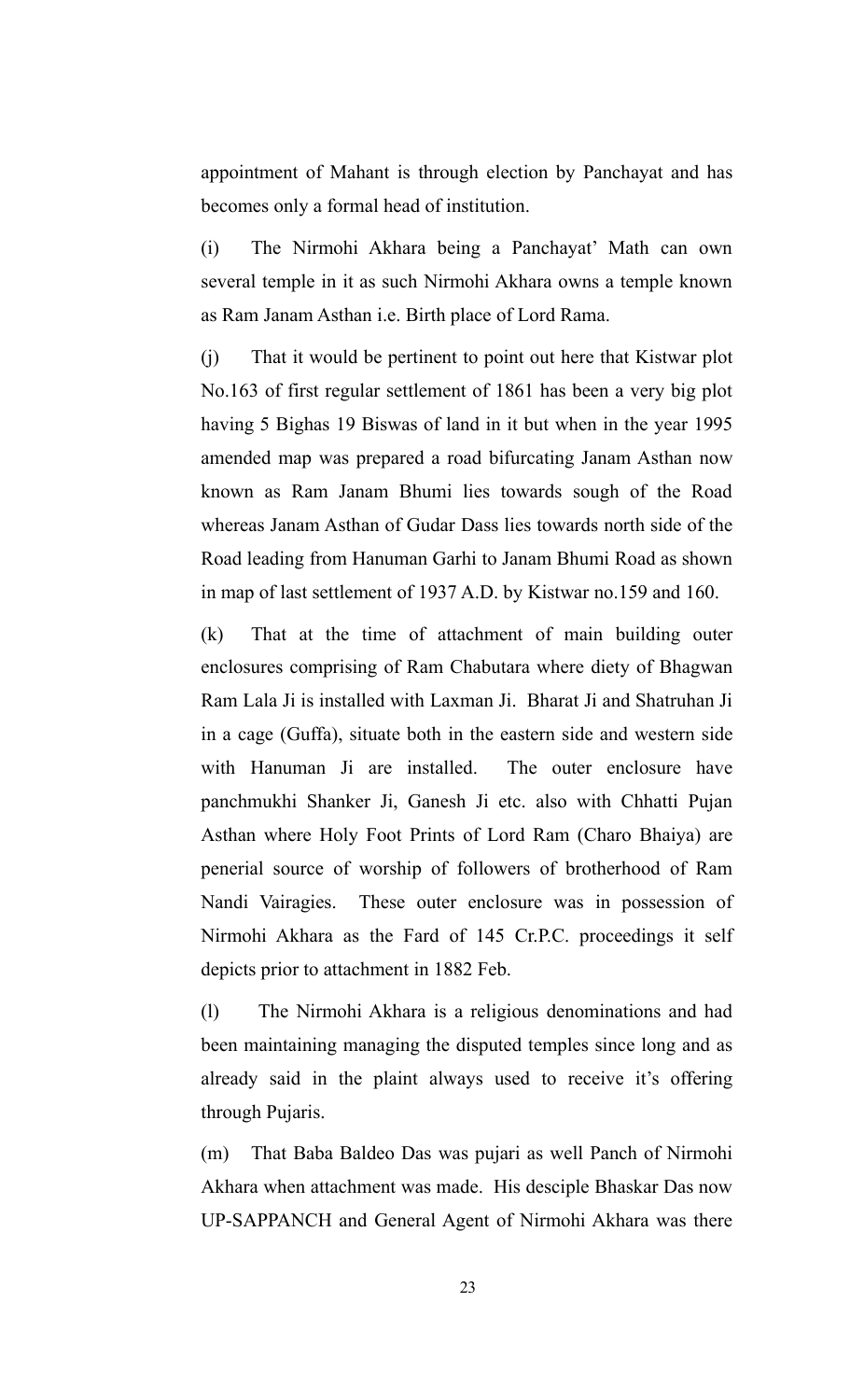with him discharging the duties of Pujari. According to custom of Nirmohi Akhara 5 Sadhus 3 Pujaries 2 cooks and one Panch always used to live at Shri Ram Janam Bhumi. Building certificate for outer enclosure has always been passed in the name of Mahant Raghunath Das of Akhara.

(n) That Lord Ram Chandra installed in main temple belonged to Panchayati Math of Nirmohi Akhara. The big Deity of Lord Ram Chandra installed therein, is Achal Deity while a little Ram Lalla Ji as called Utsava Murti which according to custom prevalent in Bairagi Sect of Sadhus in Ayodhya are used to discharge certain outside ceremoney like Shrud Punoo etc. Beside there are six Salig Ram Bhagwan. There are Singhasan Silver 2, one Murti of Hanuman Ji and other parshades are there as detailed in para 3 of the plaint.

(o) That Panchas of Nirmohi Akhara and Panchas of Nirwani Akhara fought together against many civil forces to save Hanoman Garhi and Ram Janam Bhumi and as such Hanuman Garhi belonged to Panch Rama Nandi Nirwani Akhara similarly Sri Ram Janam Bhumi belonged to Panch Ramanandi Nirmohi Akhara and same custom riwaz Parampara as are applicable to Hanuman Garhi is and used to be discharged for darshan of Hindu Public at large by Nirmohi Akhara prior to attachment.

(p) That outer enclosure was owned and managed by Nirmohi Akhara, Plaintiff. In the year 1967 it was released by court of City Magistrate, Faizabad in favour Ram Lakhan Das, Goliki a Panch of Nirmohi Akhara in inter see dispute. Again in the year 1973 Regular Suit No.9/73 in the court of Civil Judge, Faizabad and several other disputed intersee upto Regular suit No.39/82 followed. The Judicial record and it's decisions are in favour of Nirmohi Akhara proving the title and possession of plaintiff. Since 1982 the outer enclosure is in possession of Receiver appointed by court in regular suit No.39/82 pending in the court of civil Judge III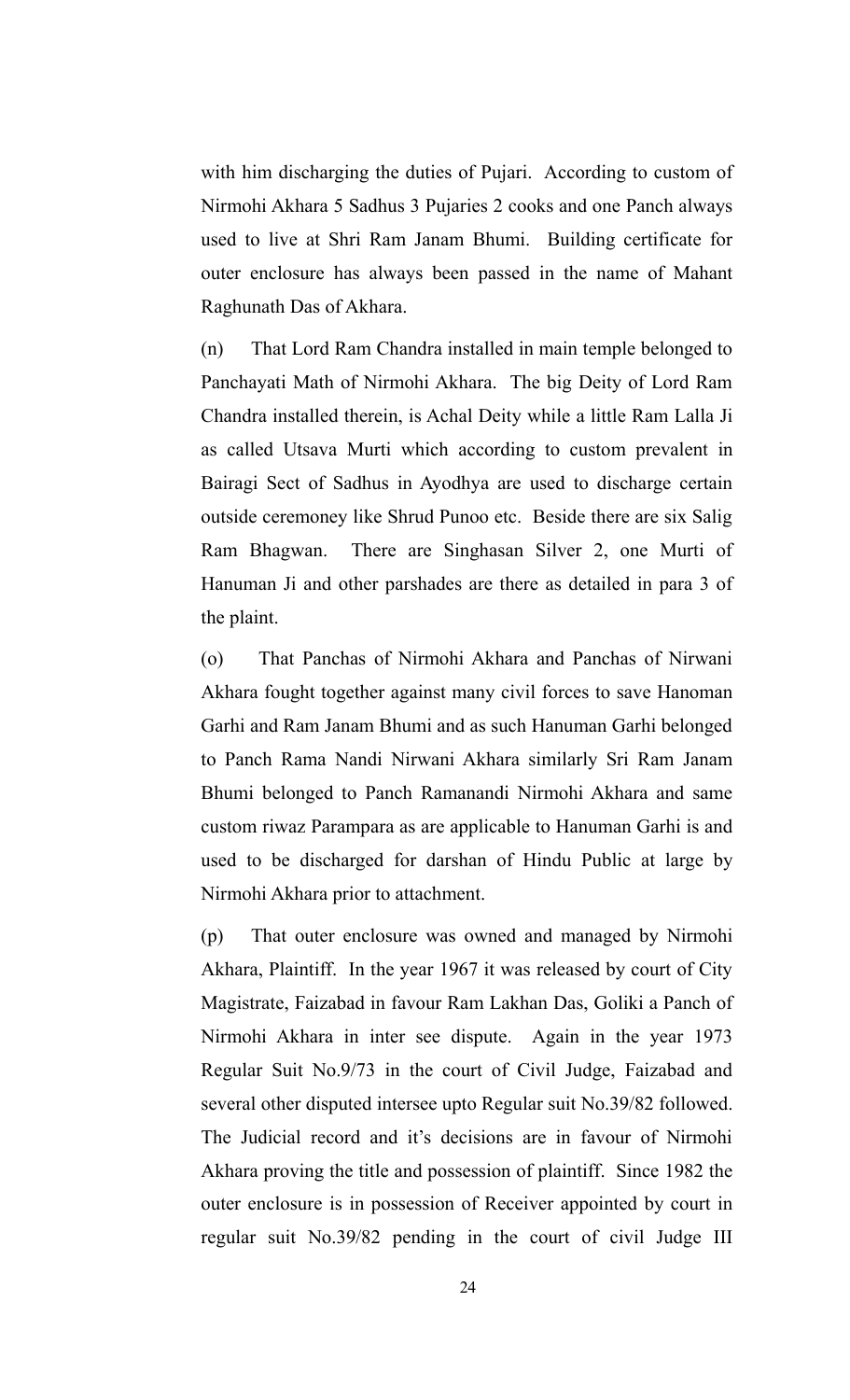Faizabad.

(q) That contents of para 6 of written statement of defendant No.10 are denied. The case was vehemently fought by Panch Nirmohi Akhara. Baldeo Das was a prominent figure who started Akhand Kirtan beneath Tin She Chabutara. He also filed written statement in 145 Cr.P.C. proceeding. Several Mohamdans of Vicinity had filed affidavit in favour of Nirmohi Akhara. The parties arrayed have been arrayed legally and constructive presence of all against whom order 1 rule 8 C.P.C. have been enlarged shall be presumed to exist by motion of law. There is no question of abatement in such a suit. The order dated 30.7.53 passed by City Magistrate in case u/s 145 C.P.C. case No.1/2/18 was only to consigned the record which shall be taken after the order of Civil court.

(r) The contents of para 7 of written statement of defendant No.10 are denied.

(s) That contents of para 8 of written statement of defendant No.10 is denied. Plaintiff being Panchayati Math is a legal entity which will never die. Some hidden greedy person may emerge to say any thing to their lust against Nirmohi Akhara, but Nirmohi Akhara as being eternal legal body had fought for and is fighting for his legal right regarding disputed temple.

(t) That contents of para  $8,9,10,11,12,13$  and 14 of written statement of defendant No.10 are denied.

(u) That contents of para 15 are denied being repetition only.

(v) That contents of para 17 are vague and are denied.

(w) That contents of para 18 and 10 of written statement of defendant No.10 are denied. The defendant No.10 is too short to give any advice to plaintiff.

(x) That contents of para 20 of written statement of defendant No.10 are denied.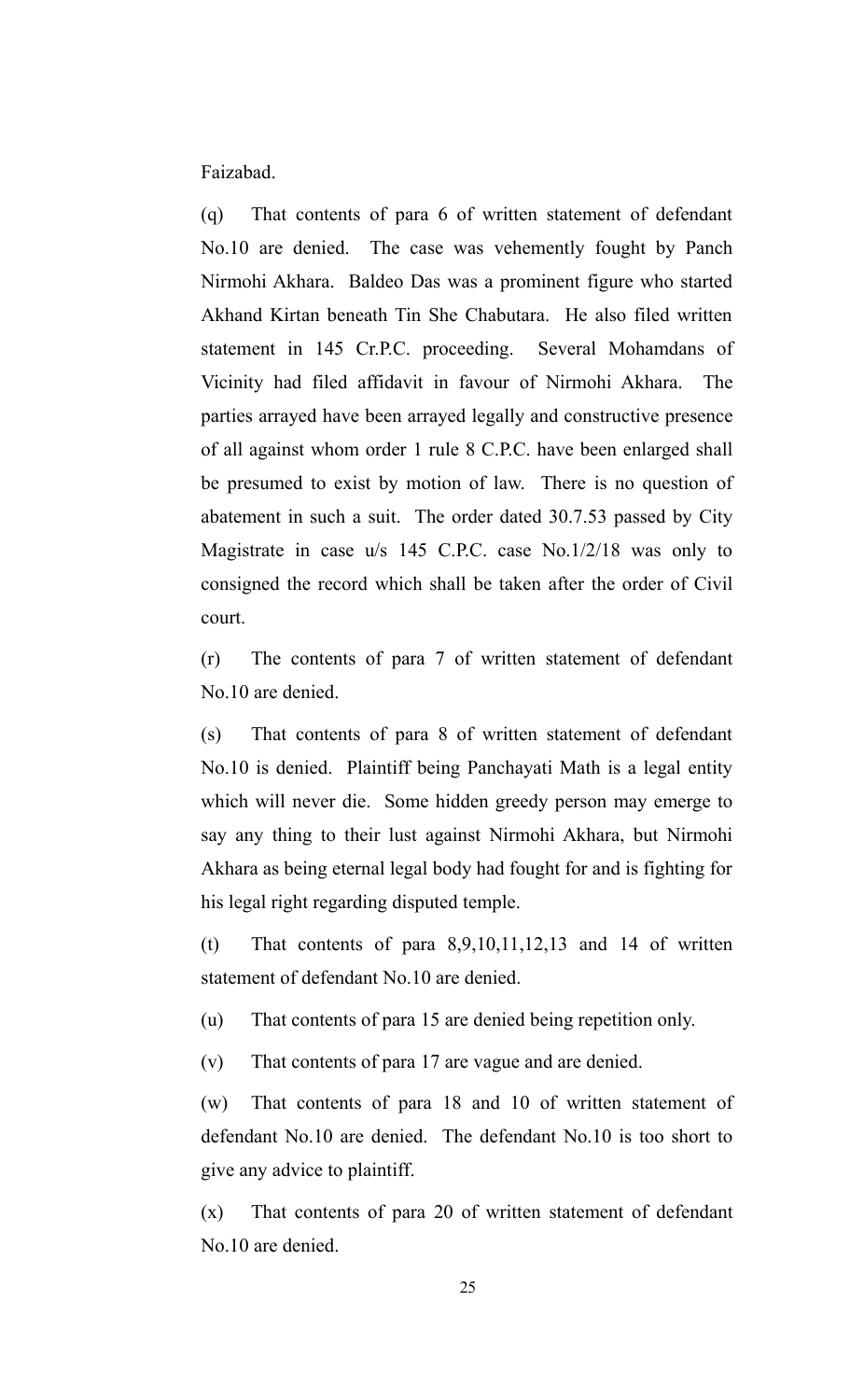(y) That contents of para 21 of written statement of defendant No.10 are misconceived and hence denied.

(z) That Umesh Chandra has been utilized just by Hindu Vishwa Parishad only as a lever for some ulterior motive best known to Umesh Chandra.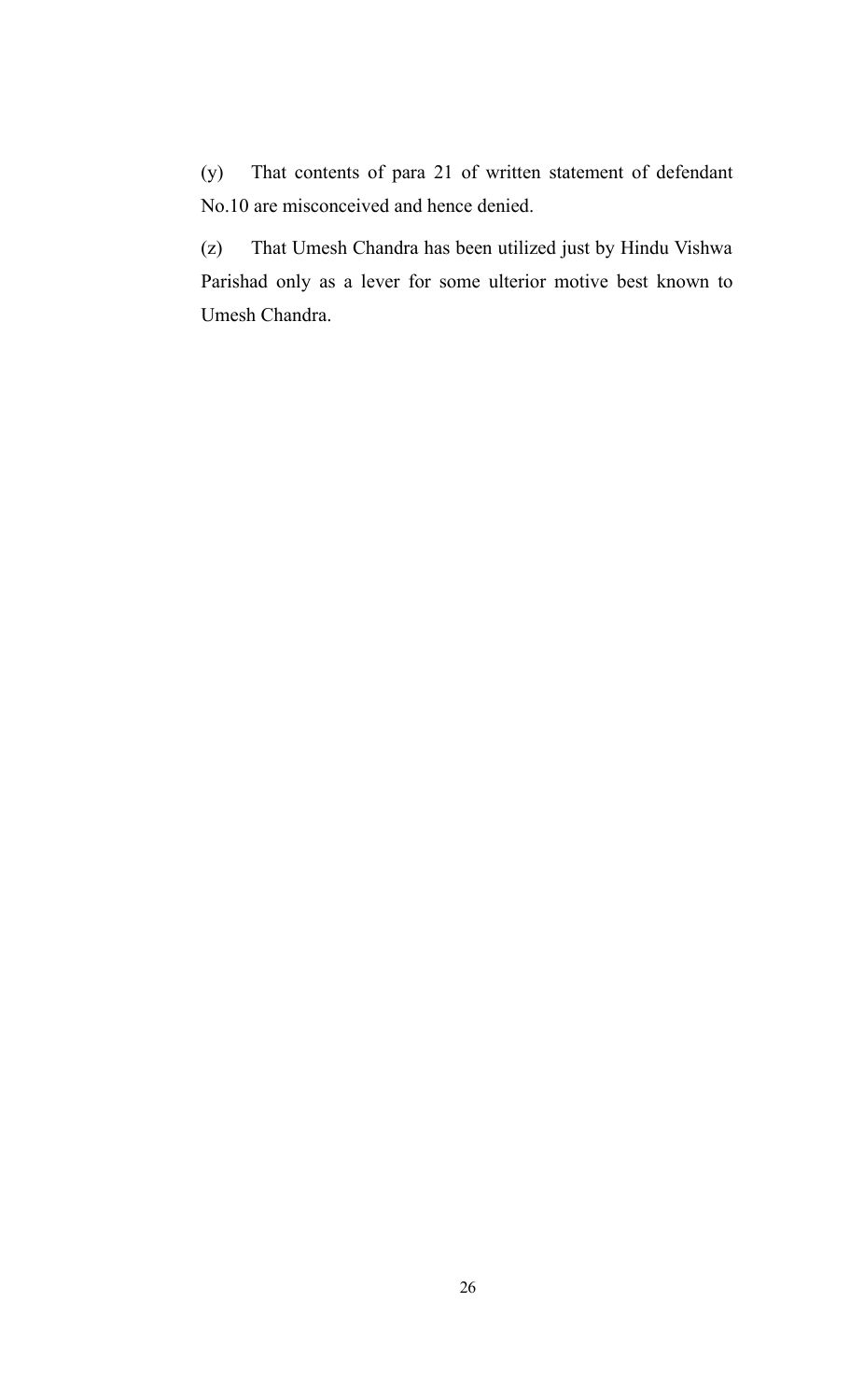Present:- Sri Sarav Jeet Lal, advocate for plaintiff. And Sri Mohd. Ayub, advocate for defendants 7 & 8.

Shri Sarab Jeet Lal, advocate states as follows:

The plaintiff claims that this property in suit is believed to be the birth place of Lord Ram Chandra Ji. So there is a temple of Lord Ram Chandra on it. The plaintiff claims that this temple is in the management and of control of the plaintiff. It is further clarified that this property is not dedicated to the Idol although the temple is made in the land which is the birth place of Lord Ram. It is owned by the plaintiff and the temple was made by the plaintiff. It is added that the present suit is confined to property shown by letters E, F, G, I, J, K, L. although in directions were shown by letters E, F, G, H, P, N, M, L, E belongs to the plaint.

Sd/-illegible Sd/-illegible Sarab Jeet Lal & Mohd.Ayub Civil Judge,

17.5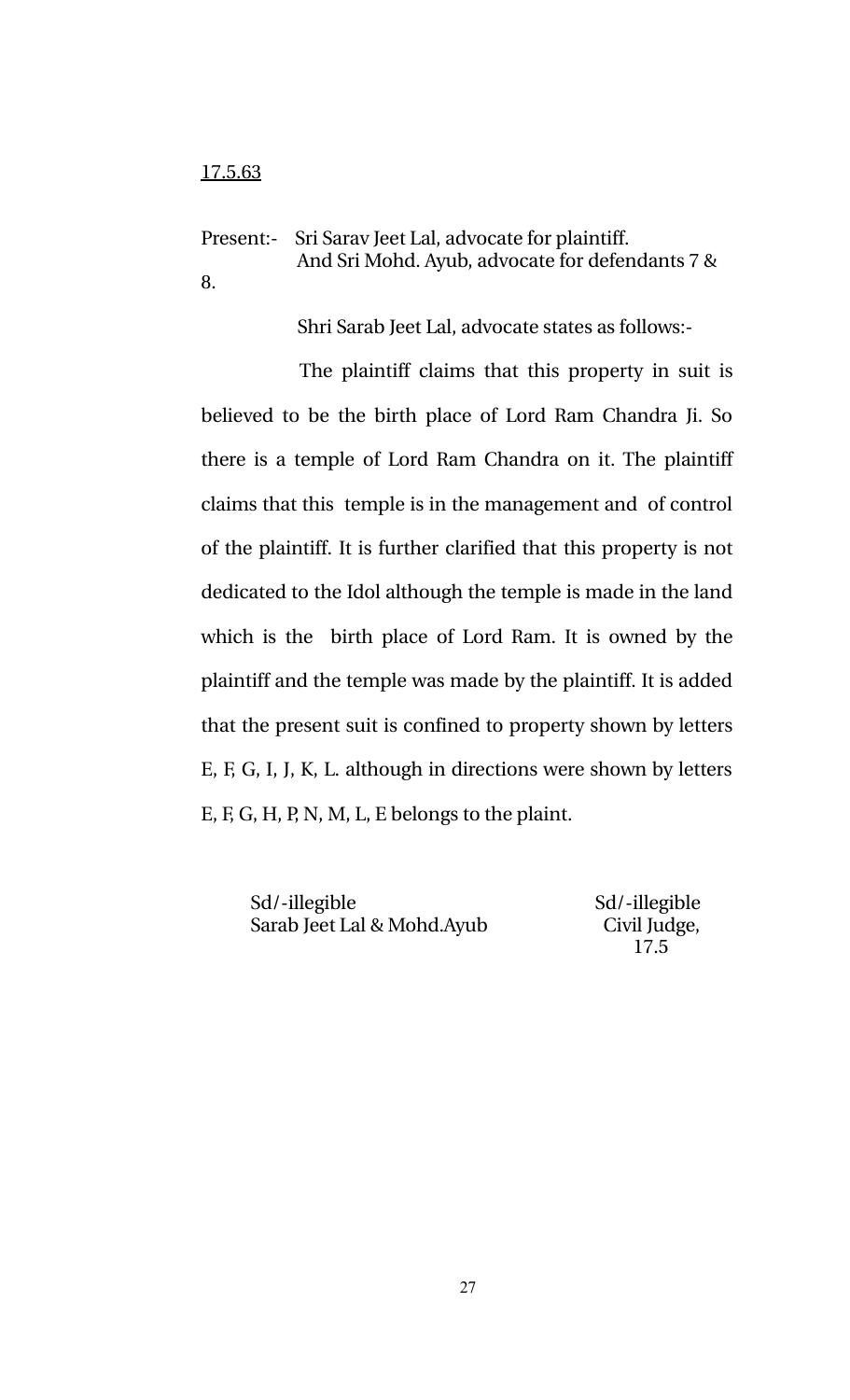# **IN THE HIGH COURT OF JUDICATURE AT ALLAHABAD LUCKNOW BENCH: LUCKNOW OTHER ORIGINAL SUIT NO.3 OF 1989 (Reg. Suit No.26/59)**

Nirmohi Akhara Vs. Babu Pirya Dutt Ram and others

# **Issues framed in the court of Civil Judges Faizabad on 17.5.1963**

# **Issue No.1:-,**

Is there a temple of Janam Bhumi with idols installed therein as alleged in para 3 of the plaint ?

#### **Issue No.2:-,**

Does the property in suit belong to the plaintiff No.1 ?

# **Issue No.3:-**

Have plaintiffs acquired title by adverse possession for over 12 years ?

# **Issue No.4:-**

Are plaintiffs entitled to get management and charge of the said temple ?

# **Issue No.5:-**

Is the property in suit a mosque made by Emperor Babar Known as Babari masjid ?

## **Issue No.6:-**

Was the alleged mosqe dedicated by Emperor Babar for worship by Muslims in general and made a public waqf property ?

# **Issue No.7:-**

- a. Has there been a notification under Muslim Waqf Act (Act no.13 of 1936) declaring this property in suit as a Sunni Waqf ?
- b. Is the said notification final and binding ? Its effect.

## **Issue No.8:-**

Have the rights of the plaintiffs extinguished for want of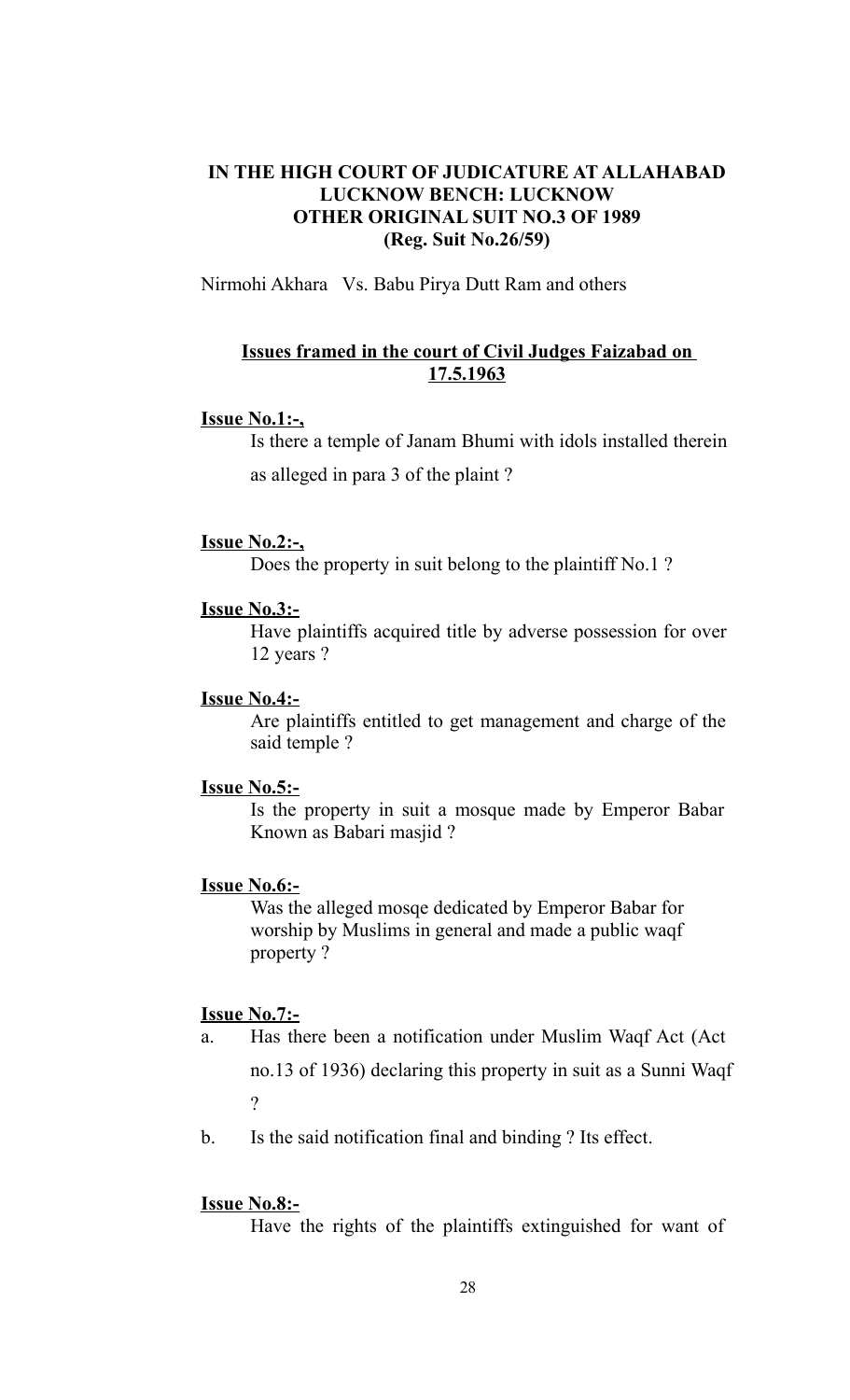possession for over 12 years prior to the suit ?

#### **Issue No.9:-**

Is the suit within time ?

# **Issue No.10:-**

- (a) Is the suit bad for want of notice u/s 80 C.
- (b) Is the above plea available to contesting defendants ?

#### **Issue No.11:-**

Is the suit bad for non-joinder of necessary defendants ?

# **Issue No.12:-**

Are defendants entitled to special costs u/s 35 C.P.C. ?

#### **Issue No.13:-**

To what relief, if any, is the plaintiff entitled ?

## **Issue No.14:-**

Is the suit not maintainable as framed ?

#### **Issue No.15:-**

Is the suit properly valued and Court-Fee paid sufficient ?

#### **Issue No.16:-**

Is the suit bad for want of notice u/s 83 of U.P. Act 13 of 1936 ?

# **Issue No.17:-**

(Added by this Hon'ble Court order dated 23.2.96) "Whether

Nirmohi Akhara, Plaintiff, is Panchayati Math of Rama Nandi sect of Bairagies and as such is a religious denomination following its religious faith and per suit according to its

owner custom."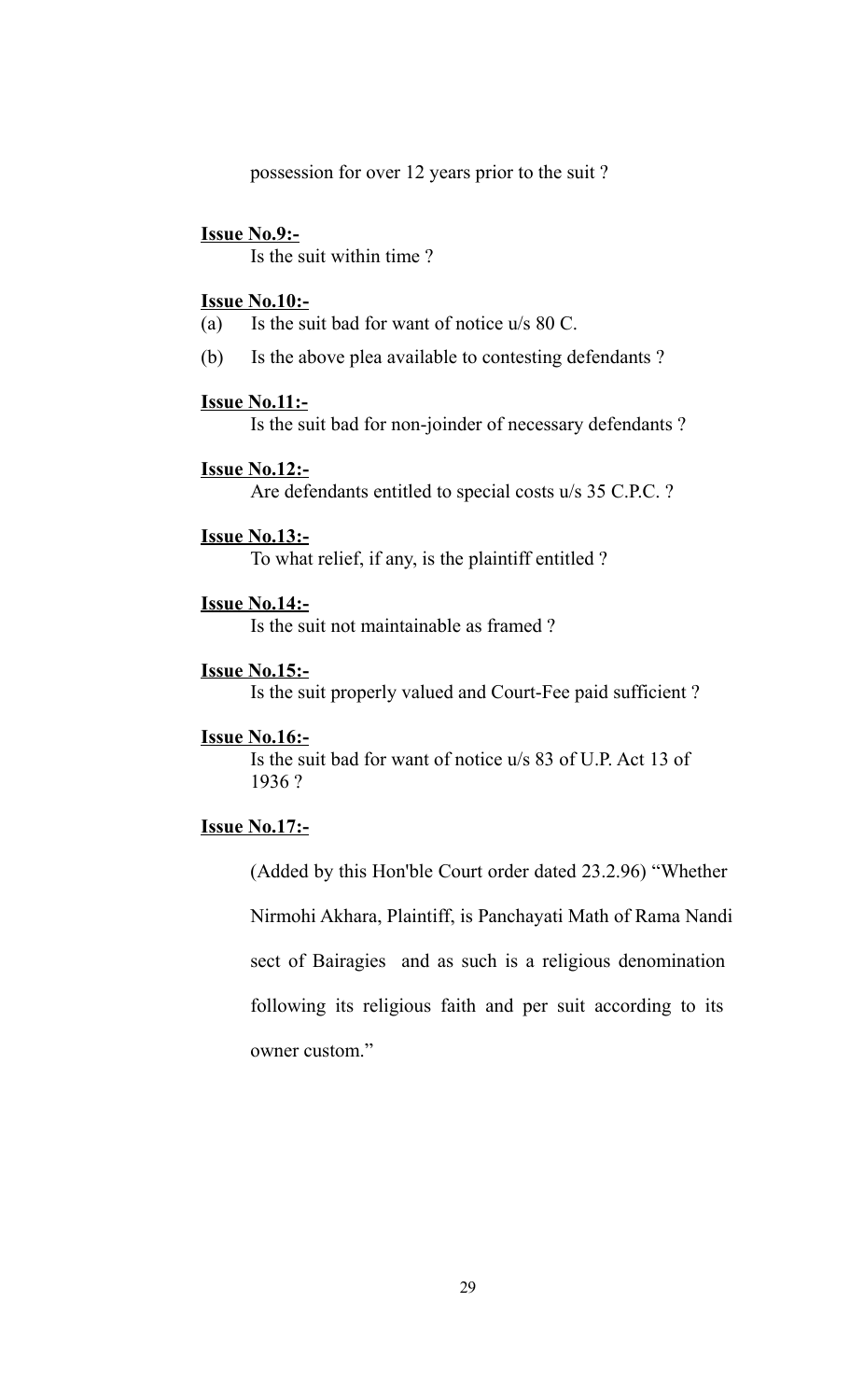#### ओ0ओ0एस0नं01/1989

(आर.0एस0नं02-50)

बनाम

वअदालत श्री सिविल जज महोदया,फैजाबाद अरजी दावा हसव आर्डर 7 कायदा1 जावते दीवानी वसीम नम्बरी श्री गोपाल सिंह विशारद उःल0भः 42 साल वल्द ठा गिरधारी सिंह साः मो0सरगद्वार शहर अजोध्या प्र0हवेली अवध तः वॉ जि0 फैजाबाद मृतक-वादी राजेन्द्र सिंह आयु 46 र्वा पुत्र श्री गोपाल सिंह विशारद वर्तमान पता स्टेट बैंक आफ इण्डिया शाखा गोण्डा । बनाम 1. जहूर अहमद उ0ल0भ0 68 साल वर्ल्द लामालूम सा0 मो0 बड़ा बाजार ,मृतक शहर अयोध्या म0हवेली अवध त0वाँ जिला-फैजाबाद,शहर अयोध्या 2. हाजी फेकू उ0ल0भ0 65 साल वर्ल्द लामालूम मो0 टेढ़ी बाजार,मृतक,शहर अयोध्या प0हवेली अवध त0वॉ जि0फैजाबाद 3. मोहम्मद फायक उ0ल0भ0 45 साल वर्ल्द लामालूम -मो0टेढ़ी बाजार, मृतक,त0 जि0फैजाबाद,शहर अयोध्या प0हवेली अवध 4.मोहम्मद शमी चुड़ीवाला उ0ल0भ0 45 साल वर्ल्द लामालूम सा0 मो0 रामगंज मृतक ,जि0 फैजाबाद,शहर -अयोध्या प्र0हवेली अवध त0वाँ 5. मोहम्मद अच्छन मियां उ0ल0भ0 45 साल वल्द लामालूम सा0 मो0 कटरा-मृतक,शहर अयोध्या प्र0हवेली अवध त0वाँ जिला-फैजाबाद 6. यूनाईटेड प्राविसेंज,उत्तर प्रदेश इस्टेट, लखनऊ 7. के0के0नैयर, डिप्टी कमिश्नर फैजाबाद 8. श्री मारकण्डे सिंह अडिशनल ,सी0टी0 मजिस्ट्रेट फैजाबाद 9. श्री रामकृपाल सिंह ,सुपिरन्टेंडेंट आफ पुलिस फैजाबाद 10.सुन्नी सेन्ट्रल वक्फ बोर्ड उत्तर प्रदेश लखनऊ मोती लाल बोस रोड पुलिस स्टेशन कैसरबाग लखनऊ द्वारा सेक्रेटरी 11. निर्मोही अखाड़ा अयोध्या हवेली अवध, अयोध्या जि0 फैजाबाद द्वारा सरपंच रामस्वरुपदास, उपसरपंच मं0 भास्करदास तथा पंच राजाराम चन्द्राचार्य दावा इसतिकरारया वॉ हुकुम इमतनाई दवामी स्वत्व ज्ञापक तथा संतत नोिधात्मक आदेश हेतु वाद पत्र वादी निम्नलिखत वाद पत्र प्रस्तुत करता है

यह कि मूल वादी 1सनातन धार्मवलम्बी अयोध्या निवासी है और अपने धारा1 धर्मानुकूल देवतावों के मूर्तियों की पूजा व दर्शन करता था वर्तमान वादी भी अपने मृतक पिता (मूल वादी) की तरह ही सनातन धर्मावलम्बी व देवी देवताओं तथा देव स्थलों का दर्शन, पूजा आदि करने वाला है।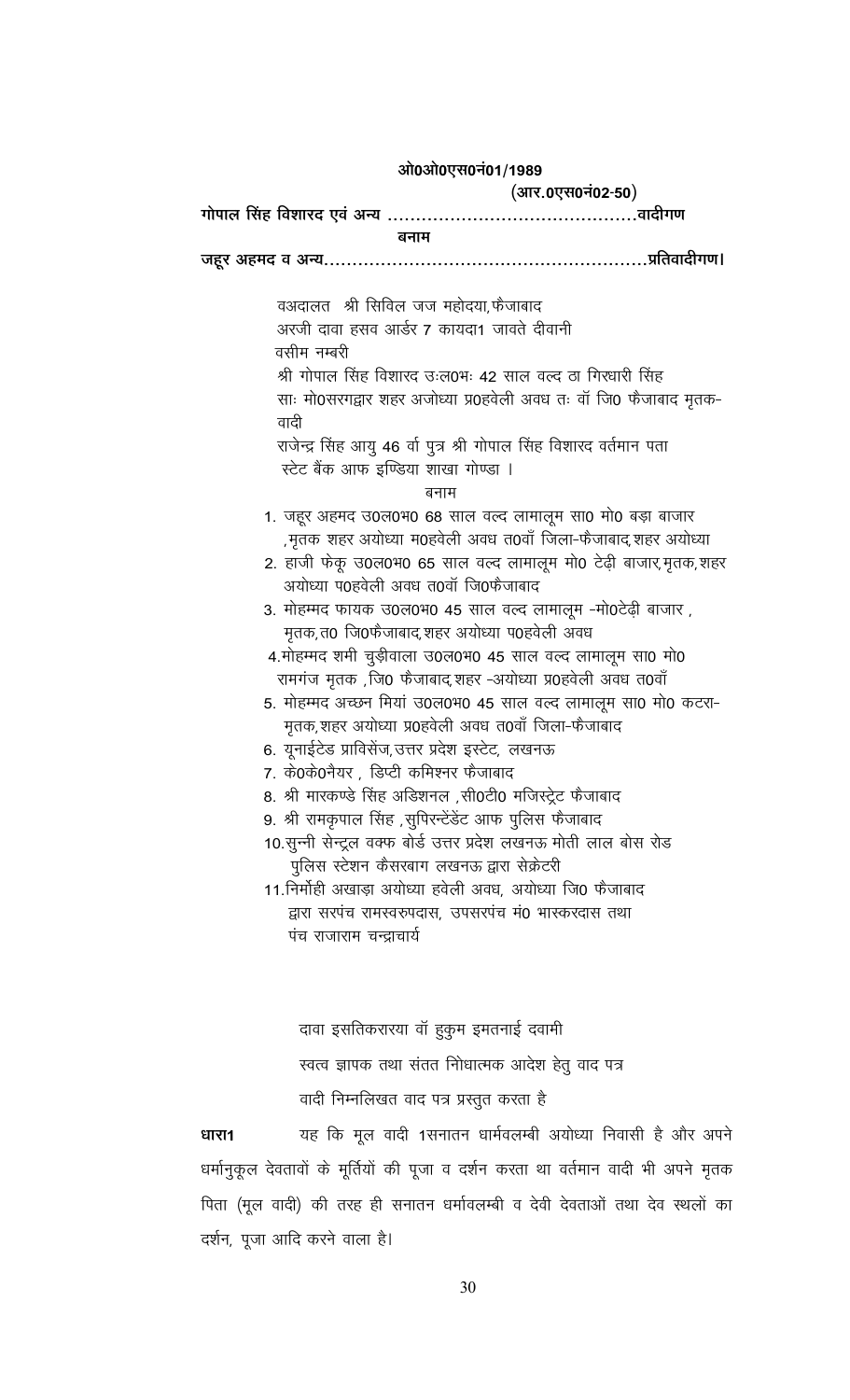यह कि वादी जन्मभूमि में भी उस स्थान में जिसका विवरण नीचे दिया है धारा2 उसमें जो भगवान श्री रामचन्द्र जी की मूर्ति तथा चरण पादुका आदि हैं उसका भी पूजा व दर्शन आदि करता आया है और बिना किसी रोकटोक के उस स्थान में भी पूजा व दर्शन करने का अधिकारी है और भविय में भी सदा करने का अधिकारी है।

यह कि उन दिनों मूल वादी अस्वस्थ था और स्वस्थ्य होने पर मकर धारा 3 संक्रान्ति अर्थात् 14 जनवरी सन् 1950 ई0 को जब पूजा व दर्शन करने के हेतु जन्मभूमि पर गया तो प्रतिवादी नंम्बर 6 युक्त प्रान्त के कर्मचारियों ने मूल वादी को भीतर जहाँ श्रीरामचन्द्र आदि की मूर्ति विराजमान है जाने से रोक दिया और यह ज्ञात हुआ कि प्रतिवादी 1 लगायत 5 तथा उनके अन्य सहधर्मियों के निराधार तथा असत्य दुराग्रह से प्रभावित होकर प्रतिवादी नंम्बर 6 ने अपने कर्मचारियों प्रतिवादी नम्बर 7 लगायत 9 के द्वारा हिन्दू जनता को उनके पूजा व दर्शन सम्बधी न्यायपूर्ण उचित अधिकार से वंचित कर रक्खा है । और प्रतिवादी नम्बर 6 प्रति वादीगण नम्बर 1 लगायत 5 आदि के दुराग्रह के कारण यह घोाणा करते हैं कि भविय में भी हिन्दू

जनता को इसी प्रकार उनके उपर्युक्त अधिकारों से वंचित रक्खेंगे इस अन्यायपूर्ण कार्य से मूल वादी के स्वत्वक अधिकार जिसका उसने सदा उपभोग किया था क्षति हो रही है और ऐसी परिस्थितियो में वर्तमान वादी को भी उसके उपरोक्त धार्मिक अधिकारों के प्रयोग में प्र ातिवादीगण द्वारा अनुचित व अवैध हस्तक्षेप की पूर्ण संभावना व आशंका है।

यह कि प्रतिवादी नम्बर 6 अपने कर्मचारियों अर्थात प्रतिवादी नम्बर 7 धारा 4 लगायत 9 के द्वारा हिन्दू जनता पर अनुचित दबाव डाल रहे है कि भगवान श्री रामचन्द्र आदि की मूर्तियों को वर्तमान स्थान से हटा देगें अन्य प्रतिवादीगण उनका पूर्ण सहयोग दे

रहे है और हर प्रकार इस अनुचित व अन्याय पूर्ण कार्य करने के लिए कटिबद्ध हैं। यह कि उपर्युक्त अन्याय पूर्ण अनुचित व अवैध कार्य में समस्त प्रति धारा 5 वादीगण ाडयन्त्र रचे हुए है, जिससे वादी के स्वत्व व अधिकार पर आघात है और किसी भी दृटिकोण से प्रतिवादी गण नम्बर 1 लगायत 5का दुराग्रह मान्य नहीं हो सकता। और प्र ातिवादी नम्बर 6 लगायत 9 के उपर्युक्त घोाणा महिी विक्टोरियों की घोाणा जो उन्होनें धर्म के सम्बंध में राज स्थापित करने के समय भारतर्वा में किया था, उसके विरुद्ध है और राज्याधिकार के परे हैं तथा() द्वथ्द्द्धञ्च ध्त्द्धङ्कई है,और प्रतिवादी नम्बर 6 लगायत 9 को स्ट्रिड्ड्स्द्व्य्ड्ड्ड्व्ह् ट्रूढ स्र्व्ह्ड्ह्ड् एहट 1935के द्वारा प्राप्त अधिकारों की सीमा के बाहर है, अतः यह नितांत अत्याचार पूर्ण कार्य है। और चूकिं यह सब कार्य न्याय व कानून के विरुद्ध है, अतः यह वाद-पत्र उपस्थित करना अनिवार्य हुआ।

31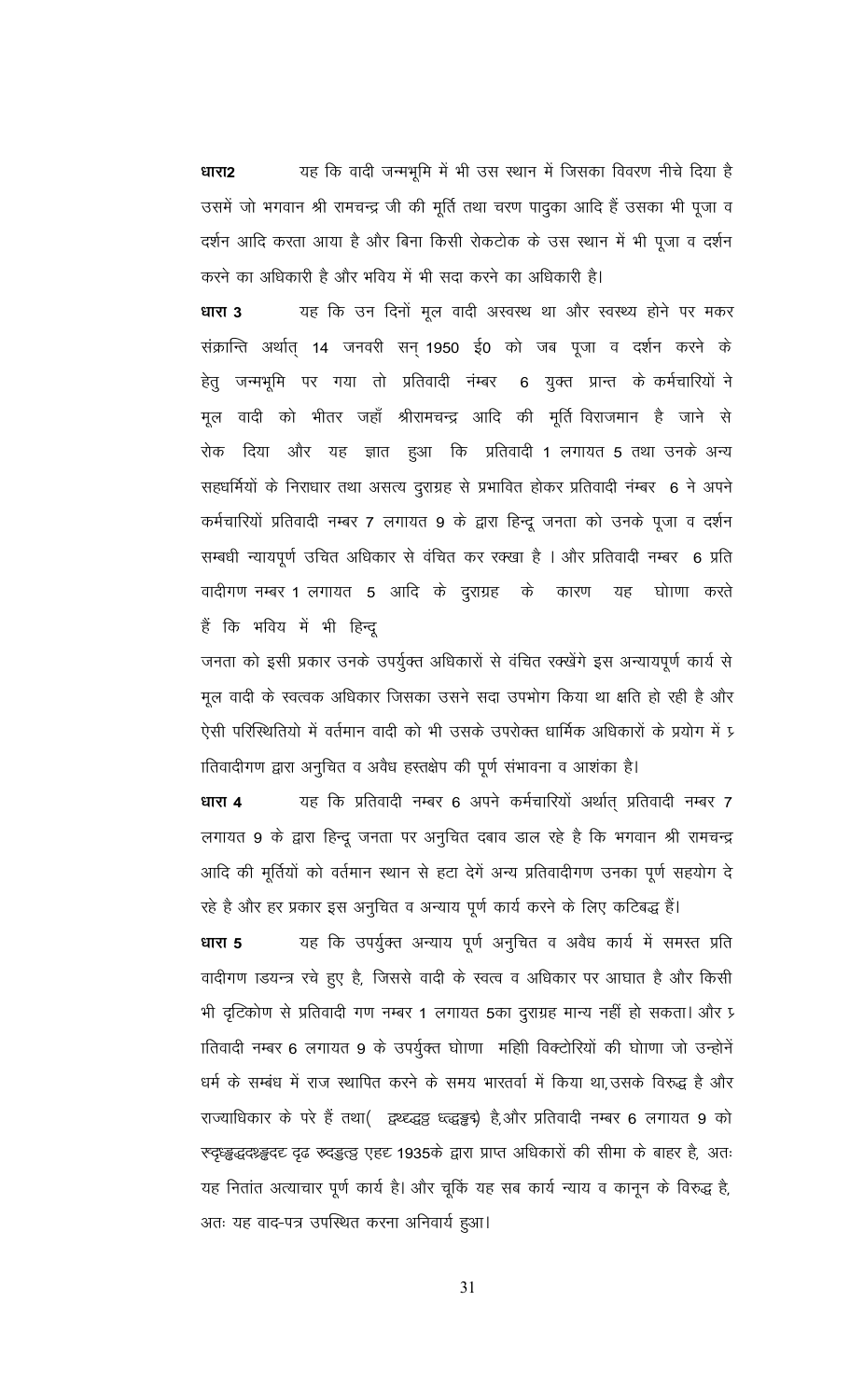यह कि वाद पत्र का विवाद कारण तारीख14जनवरी सन्1950ई0से इस धारा 6 न्यायालय के सीमा के भीतर उत्पन्न हुआ है व ततपश्चात् भी लगातार वर्तमान वादी के उपरोक्त धार्मिक अधिकारो के प्रयोग में प्रतिवादीगण द्वारा अनुचित व अवैध हस्तक्षेप होते रहने से इस न्यायालय के सीमाधिकार में उत्पन्न है।

धारा 6अ यह कि मूल वादी की मृत्यु दौरान वाद दिनाँक 28.12.89 को हो गयी । वर्तमान वादी उसका पुत्र व वैधानिक उत्तराधिकारी है और उसको भी अपने पिता की तरह वे समस्त धार्मिक अधिकार प्राप्त है अतः वर्तमान वादी को भी वाद चलाने का अधिकार है, प्रतिवादीगण 1ता 5 की भी मृत्यु हो चुकी है उनके स्थान पर किसी को पक्षकार बनाने की आवश्यकता नहीं है।

यह कि न्यायालय के आदेश दिनाँक 17.10.88के अनुसार प्रतिवादी धारा 6ब नं010 को मुकदमे में पक्षकार बनाया जा रहा है और वाद प्रतिवादी नं010के विरुद्ध भी दायर किया जा रहा है । तथा वाद पत्र के उपसम प्रतिवादी नं010के विरुद्ध भी मांगा जा रहा है।

यह कि इस वाद तथा उपशम का मूलाकंन वाद वादी 5100/-रुपया धारा 7 नियत करता है परन्तु वाद पत्र स्वत्व ज्ञापक तथा सतत नोिधात्मक आदेश हेतु है ,अतः19 और 5100/-के दशांश पर 510/-पर 51 का न्यायशुल्क अर्थात की लगाता है  $\mathsf{L}$ 

वादी निम्नलिखित उपशम का प्रार्थी है। धारा 8

(क) यह घोाणा की जाये कि वादी अपने धर्म नियम तथा रीति के अनुसार श्री भगवान रामचन्द्र आदि विराजमान स्थान जन्मभूमि जिसका वि वरण निम्नांकित है के निकट जाकर विला रोक टोक निर्विवाद , निर्विघ्न पूजा व दर्शन करने का अधिकारी है और प्रतिवादीगण 1 लगायत 6 और 7 लगायत 9 व प्रतिवादी नं0 10 व उनके स्थानापन्नों को वादी के उपर्युक्त अधिकार में बाधा डालने का कोई अधिकार नहीं है।

(ख) स्थायी व सतत नोिधात्मक आदेश प्रतिवादीगण के विरुद्ध प्रसारित किया जावे कि प्रतिवादीगण 1लगायत 6 और 7 लगायत 9 व प्रतिवादी नं010उनके

32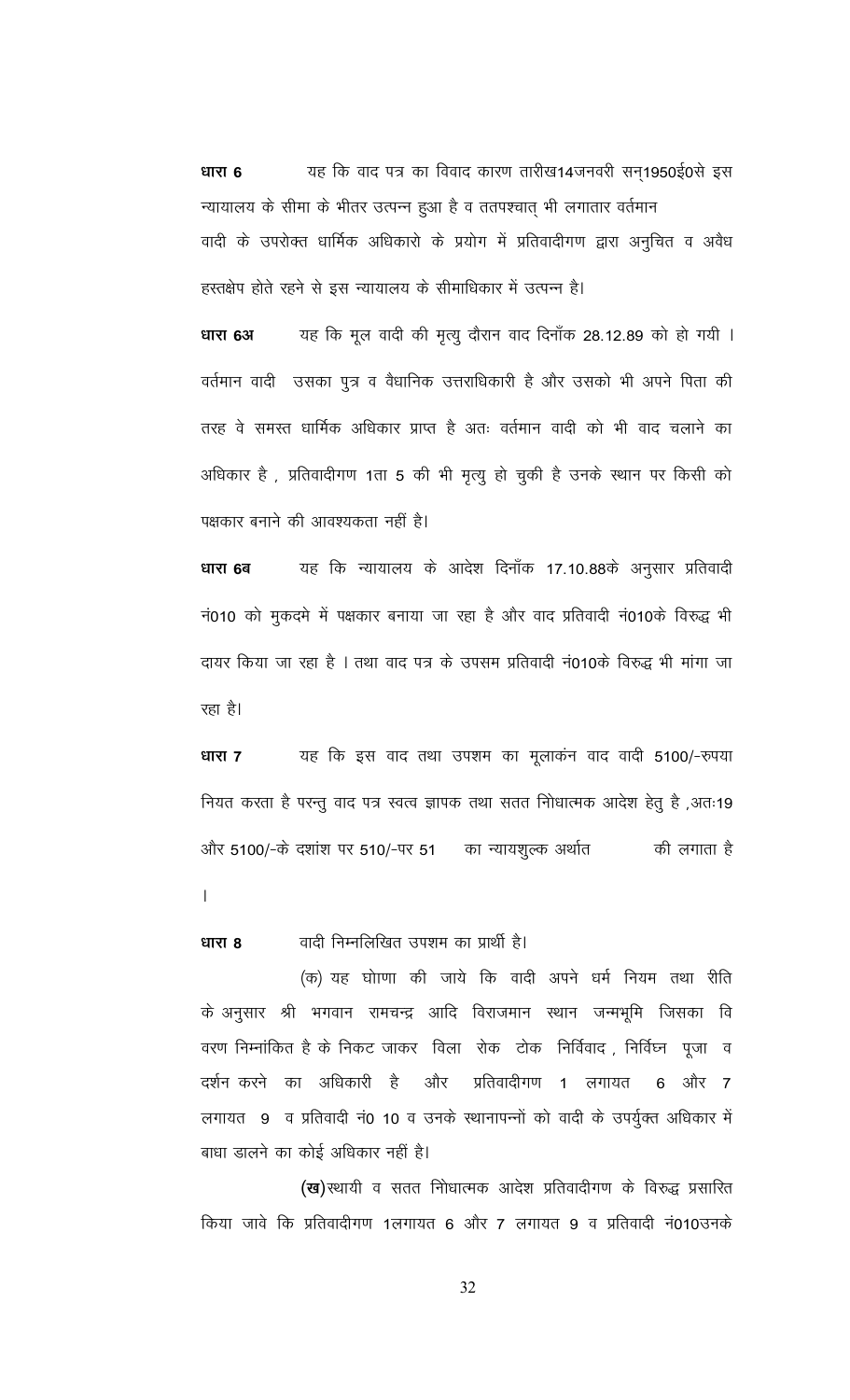स्थानापन्न स्थान जन्मभूमि जिसका विवरण निम्नाकिंत है ,उसमे श्री भगवान रामचन्द्र आदि के विराजमान मूर्तियों को उस स्थान से जहाँ वह है कभी न हटावें तथा उसके प्रवेश द्वार व अन्य आने जाने के मार्ग न बन्द करें और पूजा व दर्शन में किसी प्रकार की विघ्न व बाधा न डालें।

(ग) वादी को प्रतिवादी गण से इस व्यवहार का कुल खर्चा दिलाया जाय। (घ) अन्य तथा विशेा उपशम जो सब बातो को दृटि में रखते हुए न्याययुक्त हो, वादी को प्रतिवादीगणके विरुद्व दिलाई जावे।

विवरण वाद ग्रस्त स्थानः-.......................

पूर्व-जन्म भूमि का भण्डार व चबूतरा

पश्चिम-परती

उत्तर-सीता रसोइया

दक्षिण- परती

मैं वादी मुकिर हूँ कि अरजी दावा की दफा 1 लगायत 5 वइल्म वाँ दफा 6वा 7 वयकीन मेरे सही वाँ दुरूस्त है और दफा 8के सही वाँ दुरूस्त होने को वादा करता हूँ तसदीक तः13.1.50को वमोकाम कचहरी दीवानी फैजाबाद की ।

ह0/- गोपाल सिंह विशारद

प्रार्थी श्री गोपालसिंह विशारद तः13.1.50बजरये चौ0केदार नाथ एडवोकेट ह0/-गोपाल सिंह विशारद

रजिस्टर्ड पता वादी

श्री गोपाल सिंह विशारद मो0सरगद्धार पो0 अजोध्या जि0फैजाबाद

ह0/-गोपाल सिंह विशारद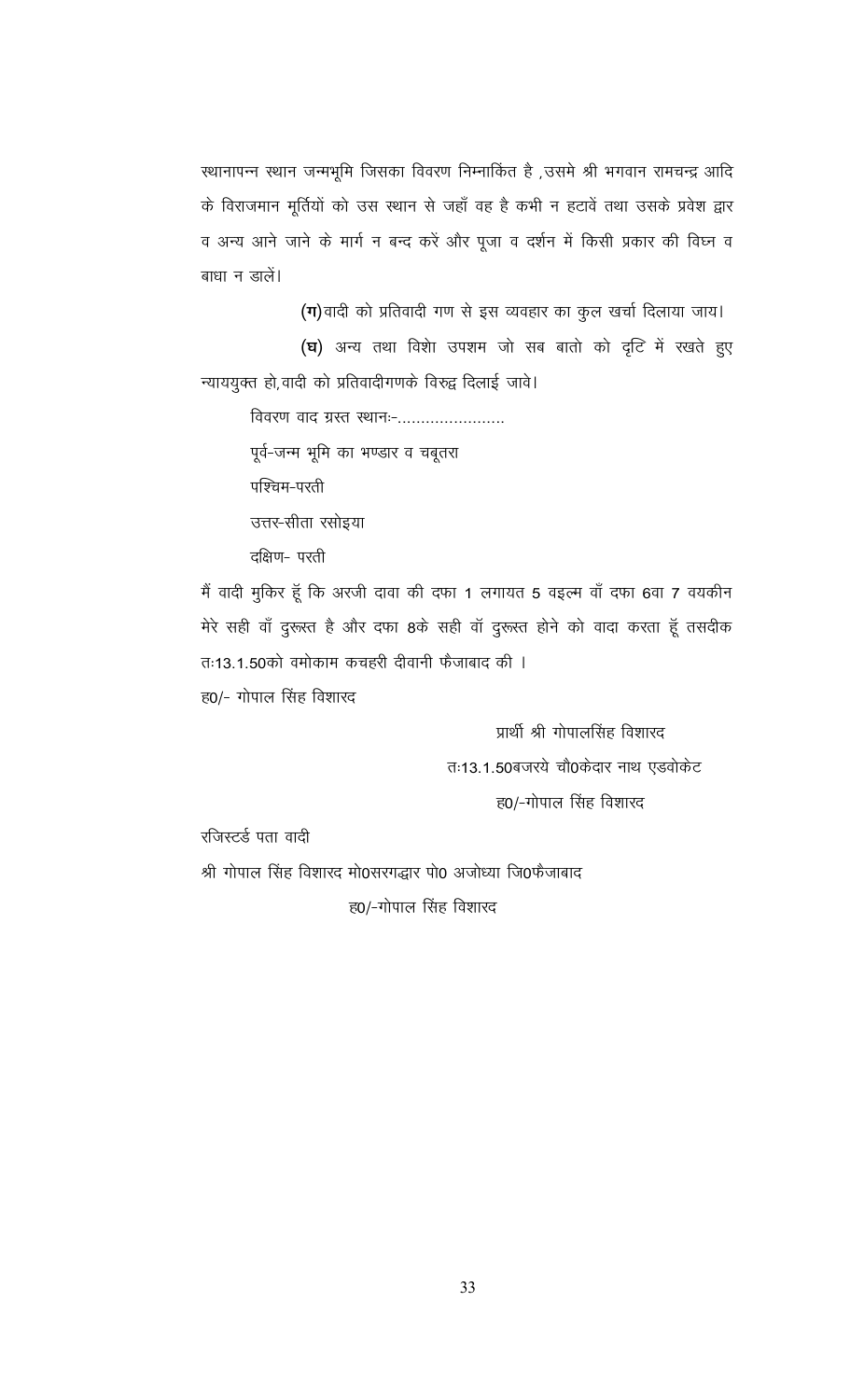#### न्यायालय श्री0सिविल जज फैजाबाद,

#### (ओ0ओ0एस0नं01/1989)

(आर0एस0नं02-50)

#### बयान तहरीरी मिनजानिब मुद्दालेहुम 1ता 5 हस्ब आ0 8 का0 1 जाब्ता दीवानी

श्री गोपाल सिंह विशारद वल्द ठाकुर गिरधारी सिंह साकिन मुकाम सर्सद्वारा शहर अयोध्या परगना हवेली अवध जिला फैजाबाद-----वादी

बनाम

1.श्री जहूरअहमद वल्द नूर मुहम्मद 1लगायत 5साकिनान 2. हाजी मुहम्मद फायक वल्द हाजी मुहम्मद रमजान 3,मोहम्मद शमी वर्ल्द मखदूम बक्स अयोध्या परगना हवेली अ वध 4.मुहम्मद अच्छन मिया वल्द जाहिर हसन त0व जिला फैजाबाद 5.हाजी फेकू वल्द छज्जू 6.यू0पी0लखनऊ 7.के0के0के0नैयर डिप्टी कमिश्नर फैजाबाद 8.श्री मार्केन्डेय अडीशनल मंजिस्ट्रेट फैजाबाद 9.श्री रामकृपाल सिंह सुपरिन्टेन्डेन्ट पुलिस फैजाबाद ...........................मुद्दालेहुम नम्बर मुकदमा 2सन्50ई0 बयान तहरीरी 21.2.50 तनकीह 2.3.50 दावा इस्तकरारिया व हुकुम इम्तिनाई दवामी

# **दफा 1**. इनकार है

**दफा 2** कुलम जमून दफा हाजा से इंकार है जिस जायदाद का दावा किया जाता है वह जनमभूमि नही हैं। बल्कि शहन्शाह हिन्द बाबर शाह की तामीर करदा मस्जिद है।

इन्कार है । कुल मजमून दफा हाजा महज फरजी व बेबुनियाद वाकयात वज़ा दफा 3. करके मुद्दई ने बदनीयती से दावा हाजा खिलाफ़ मुद्दालेहुम मुजीब व दीगर मुद्दालेहुम दायर किया है।

यह कि जिस कदर मुताल्लिक मुद्दालेहुम 6 लगायत 9 दर्ज अर्जी दावा हैं दफा 4 उससे बवजह लाइल्मी इंकार है। बकिया मजमून दफा हाजा बिलकुल फरजी व बेबुनियाद है जैसा कि उजरात मजीद से वाजे होगा।

यह कि इन्कार है मुलाहिजा ही उजरातमजीद। दफा 5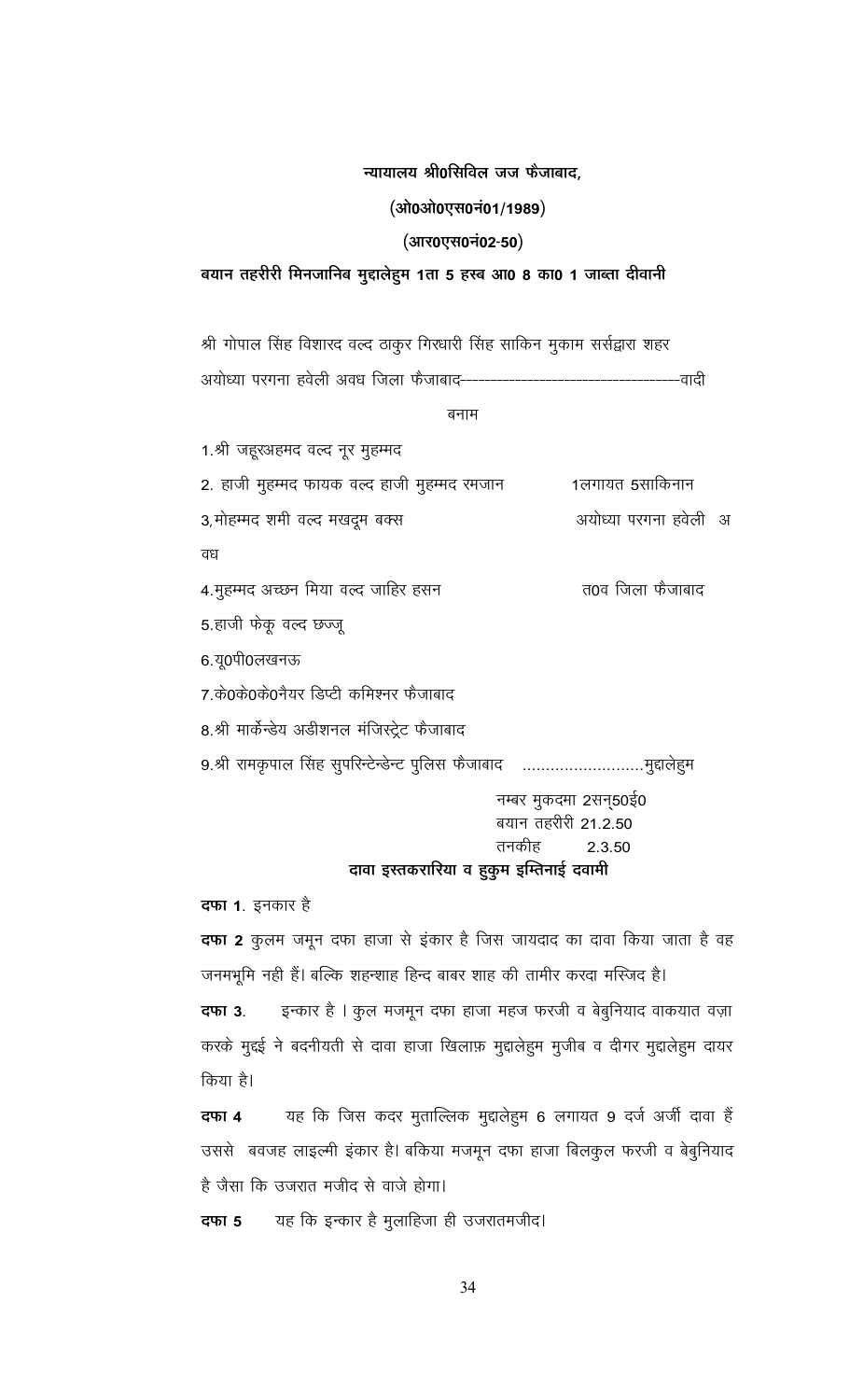कोई बिनाय मुखासिमत दावा हाजा मुद्दई को हासिल नहीं है। दफा 6

यह कि मालियत दावा मुद्दई ने दीदा व दाजिस्ता बहुत कम जाहिर किया है। दफा 7 मालियत दावा हाजा कमअज कम 5लाख रुपया है कोर्ट फीस भी कम अदा किया गया है। दफा 8 यह कि मुद्दई किसी दादरसी हाये मतलूबा का किसी सूरत में पाने का मुस्तहक नहीं है।

#### उजरातमजीद

यह कि जिस जायदाद का मुद्दई ने दावा किया है वह शहन्शाह हिन्द बाबर दफा 9 शाह की तामीर करदा मस्जिद मौसूमा बबाबरी मस्जिद है । जिसको शंहशाह मजकूर ने बाद फतेहआबी हिन्दुस्तान दौरान कयाम अयोध्या अपने वजीर व मुदारूल मोहाम मीर बाकी के यहतमाम से सन्1528में तामीर कराया और तामीर करके तमाम मुसलमानान के लिए वक्फ आम कर दिया। जिसमें तमाम मुसलमानान का हक इबादत है।

दफा10 यह कि बाद तामीर मसजिद मजकूर शहंन्शाह बाबर ने मसजिद मजकूर की खिताबत व मरम्मत व दीगर इख़राजात के लिए मु0 60 रु0 सालाना का अतिया अपने खजाना शाही से मुकर्रर किया। जो दौरान कयाम सलतनत मुगलिया मस्जिद मजकूर को बराबर मिलता रहा और जमाना जवाल सलतनत मुगलिया नवाबीन अवध ने भी इस अतिया को कायम रक्खा और अपने जमाना हकूमत में रकम अतिया मजकूर को इजाफा करके

मु0302रू0आना 6पा0 सालाना अता करना मन्जूर किया जो रकम बाद इंतजाय सलतनत अवध बृटिश गवर्नमेंट ने भी जारी रखा और जमाना बन्दोबस्त अव्वल में गवर्नमेंट बर्तानिया ने मुतवल्लियान को बजाय नकद अतिया मजकूर के मवाजियात सोलापुरी व वहोरनपुर मुतखिल अयोध्या बतौर माफी बिनावर मुसारिफ मसजिद बाबरी अता किया।

यह कि सन्1885में मु0रघुबरदास महन्त जनमस्थान अयोध्या ने खिलाफ दफा 11 सेक्रेटरी आफ स्टेट्स फार इन्डिया इन काउन्सिल व मु0 असगर मुतवल्ली व खतीब मसजिद बाबर मजकूर 1दावा इजलास जनाब सब जज साहब बहादुर फैजाबाद में बइजहार मिलकियत खुद दायर किया।

यह कि मुकदमा मजकूर के सिलसिले में मुद्दई ने एक नक्शा नजरी भी दफा12 दाखिल किया था जिसमे मसजिद बहुत साफ व सरीह तौर पर दिखलाया था और उस पर कोई एतराज नहीं किया था। दादरसी सिर्फ एक जुजो आराजी मौसूमा चबूतरा पर माँगी थी। अब मुद्दई मुकदमा हाजा का यह कहना कि कुल इमारत मुतदाविया जनमभूमि का मंदिर है। बिलकुल गलत और बेबुनियाद है और मुकदमा हाजा के लिए बद्यान्ती व बेईमानी से गढा गया है।

यह कि अदालतसिब जज साहब बहादुर फैजाबाद ने बतारीख 24 दिसम्बर दफा13 सन्85ई0दावा मुर्द्द्ध बाबत चबूतरा भी खारिज कर दिया और फैसला मजकूर अदालत अपील से भी बहाल रहा और सिब जज साहब के फैसले में जो रिमार्क मुताल्लिक

35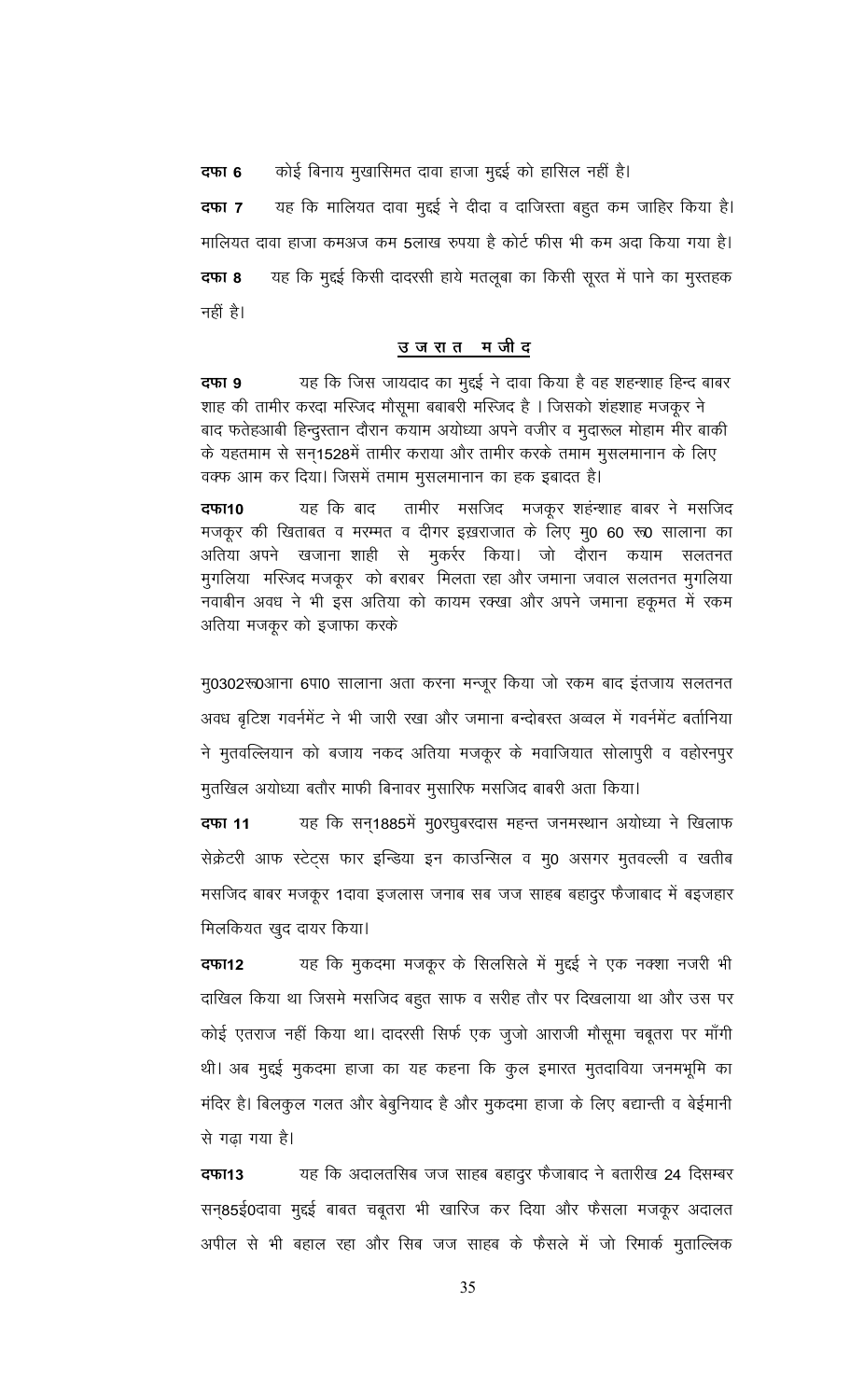खरिजुल मियाद व मिलिकियत मुद्दई निसबत चबूतरा मुतदाविया मुकदमा मजकूर मुद्दई के हक में था उसको मन्सूख व मुस्तरद कर दिया और मुकदमा व अपील फुकल्लेयतन खारिज कर दिया।

यह कि मुकदमा मजकूर निहायत सनसनी खेज था और उसने दफा14 तमाममहन्थान अयोध्या व मुजज्जि अहेले हिनूद अयोध्या फैजाबाद मुद्दई मजकूर की हिमायत व पैरवी में थे तमाम अहेले हिनूद को इल्म मुकदमा मजकूर का था और है।

यह कि बमौजिब मुसलिम वक्फ ऐक्ट 13सन्1936चीफ कमिश्नर औकाफ दफा15 मुकरर हुए और चीफ कमिश्नर मजकूर ने बाद तहकीकात व मुआयना मौका मस्जिद बाबरी यह तय किया) मस्जिद बाबरी का तामीर कुनिन्दा शहन्शाह बाबर सुन्नीउल मजहब था और वक्फ मुताल्लिक मस्जिद मजकूर सुन्नी वक्फ है और इसी सिलसिले में कानूनी नोटीफिकेशन भी जारी कर दिया।

यह कि कब्जा मुसलमानन बतौर वक्फ मसजिद बाबरी पर सन्1528ई0 से दफा16 आज तक मुसलसल चला आता है इस वजह से अगर किसी जमाने मे मुद्दई या कोई और हिन्दू यह साबित भी करे कि मसजिद बाबरी की तामीर के पहले कोई मंन्दिर) मुकाम मस्जिद मजकूर पर था जिससे मुद्दालेहुम मुजीब को कतअन इन्कार है तो उस हालत में भी कब्जा मुसलमान जायद अज 400साल और बहरसूरत जायद अज 12 साल से वइत्म व आगाही मुद्दई वदजुमला अहेले हिनूद बतौर मस्जिद वक्फआमः चला आता है। इस वजह से अहले हिन्दू व नीज मुद्दई का कोई हक बाकी नहीं रहा ।

यह किमुद्दई का कब्जा या कोई हक इमारत मुतदाविया में न कभी था दफा 17 और न है इस वजह से दावा इस्तकरारिया हसब दफा 42कानून दादरसी खास नाकाबिल फजीराई अदालत है।

यह कि दावा मुद्दई किसी हालत में अन्दर मियाद नहीं है। दफा18

यह कि मुद्दई ने अपने अर्जी दावा में न कोई जाती इस्तहकाक बाबत दफा19 इमारत मुतदाविया जाहिर किया है और न उसको कोई इस्तहकाक निसबत जायदाद

मुतदाविया कभी पैदा था या है। ऐसी सूरत में दावा हाजाकाबिल अखराज है। यह कि मुद्दई ने कोई दरख्वास्त हस्ब आ01कायदा 8 जा0दीवानी नहीं दफा20 दिया है) और न किसी और तरीके से अपने को मनजानिब अहले हिनूद बमजाज दावा जाहिर किया है । हाला कि अपने अर्जीदावा में मुद्दई ने तमाम हिन्दू जनता के हुकूक के तहफूज के लिए ईस्तदलाल किया है और दादरसी माँगी है ऐसी सूरत में दावा हजानाकिस वकाबिल एखराज है ।

यह कि मुद्दई ने मुद्दालेहुम 6 लगायत) 9 के खिलाफ कोई नोटिस हस्ब दफा 21

36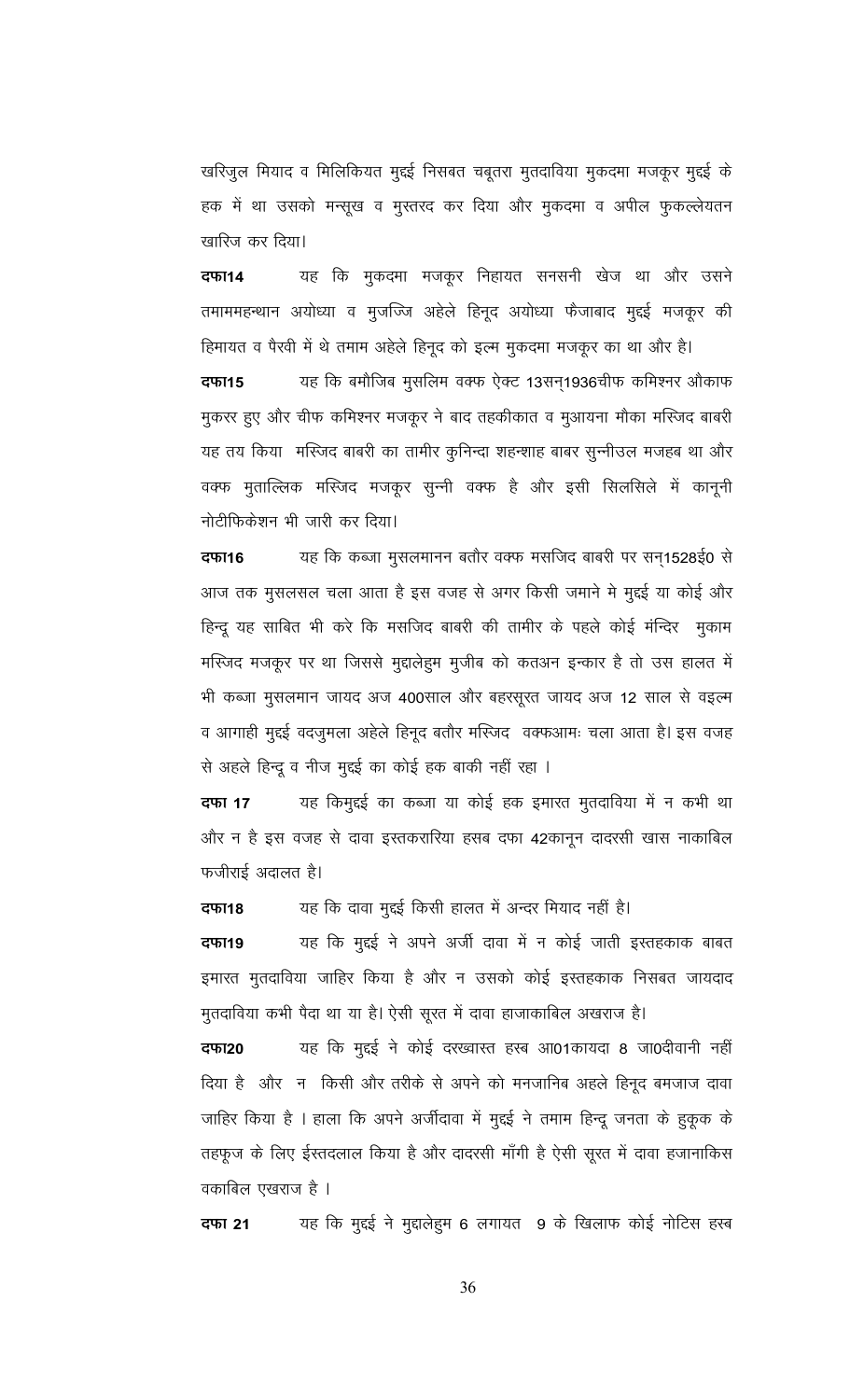दफा 80 जाब्ता दीवानी जारी नहीं किया है इस बिना परभी दावा हाजा नाकिस वनकाबिल फजीराई अदालत है ।

यह कि मुद्दालेह मुजीब को इल्म नहीं है कि जायदाद मुतदाविया यानी दफा22 मसजिद बाबरी के अन्दर कोई मूर्ति है । ता0 16.12.1949 ई0 तक उसमें नमाज हुई। उस वक्त तक उसमें कोई मूर्ति न थी । लेकिन अगर कोई मूर्ति मस्जिद के अन्दर किसी सख्स ने चोरी व बदनीयती से बाद ता0मजकूर रख दिया हैतो उससे मसजिद की सरीही व बेहुरमती वदनापाकी मुतसव्वर है और फेल मजकूर कानूनन मुजरिमाना है और अगर मुद्दई या कोइ दूसरा सख्त मसजिद मजकूर में मूर्ति पूजने या दर्शन करने की गरज से मस्जिद के अन्दर दाखिल होना चाहता है तो वह जुर्म का मुतकिब है । चुनान्चे ऐसी हालत में दीवानी अदालत

दादरसी मतलुबा देने से कासिर है बहरहाल उससे मुद्दईया किसी गैर मुसलिम को मसजिद मजकूर में कोई हक नहीं पैदा हो सकता।

यह कि अर्जीदावा में मुद्दई ने यह नहीं जाहिर किया है कि मुद्दालेह्म दफा23 6लगायत 9 ने किस तरह से मुद्दई से मुजाहिमत किया है और न उनके अहकाम का कोइ हवाला दिया है अर्जी दावा नियाहत मोहमिल व लचर है।

यह कि मुद्दई ने यह भी जाहिर नहीं किया है कि मुद्दालेहूम 6 के किन दफा24 कर्मचारियों ने और किस हैसियत से मुद्दई को रोका है मजमून अर्जी दावा के लिहाज से दा वा महज उन मखसूस कर्मचारियों पर ही हो सकता था।

यह कि जहाँ तक मुद्दालेहुम मजीब को इत्म है मुद्दालेह नं09 ने कारखाई दफा 25, हस्ब दफा 145 जाब्ता फौजदारी जायदाद मुतदाविया यानी मसजिद बाबरी के मुताल्लिक किया है कारवाई मजकूर सरासर गलत व खिलाफ इन्साफ व मुद्दालेहुम मुजीब के हकूक को पामाल करने और मुद्दई व दीगर शोरिस पसन्द फिरकावार असखास को मदद देने की गरज से बइइल्म व ईमा मुद्दालेहुम 7 व 8 मुसम्मे गुरुदत्त सिंह साविक सिटी मजिस्ट्रेट फैजाबाद की गयी है।

यह कि कारखाई दफा 145जा0फौ0से मुद्दालेहुम मुजीब को इत्तिफाक दफा 26 नहीं है लेकिन कानूनन कारखाई दफा मजकूर के होते हुए कोई दावा हुकुम इम्तिनाई काबिल जीराई अदालत नहीं है। अदालत दीवानी मजाज नहीं है कि यह एहकामात ग वर्नमेन्ट या यह कामात अदालत फौजदारी मजाज में कोई मदाखिलत करे।

यह कि अयोध्या में एक मंदिर मौसूमा बमंदिर जन्मस्थान श्री रामचन्द्र की दफा 27 जनम भूमि पर मुद्दत मदीद से कायम व मौजूद है और उस मंन्दिर में रामचन्द्र जी वगैरह की मूर्तियाँ विराजमान है दावा हाजा निसबत मसजिद बाबरी बइजहार स्थान जनमभूमि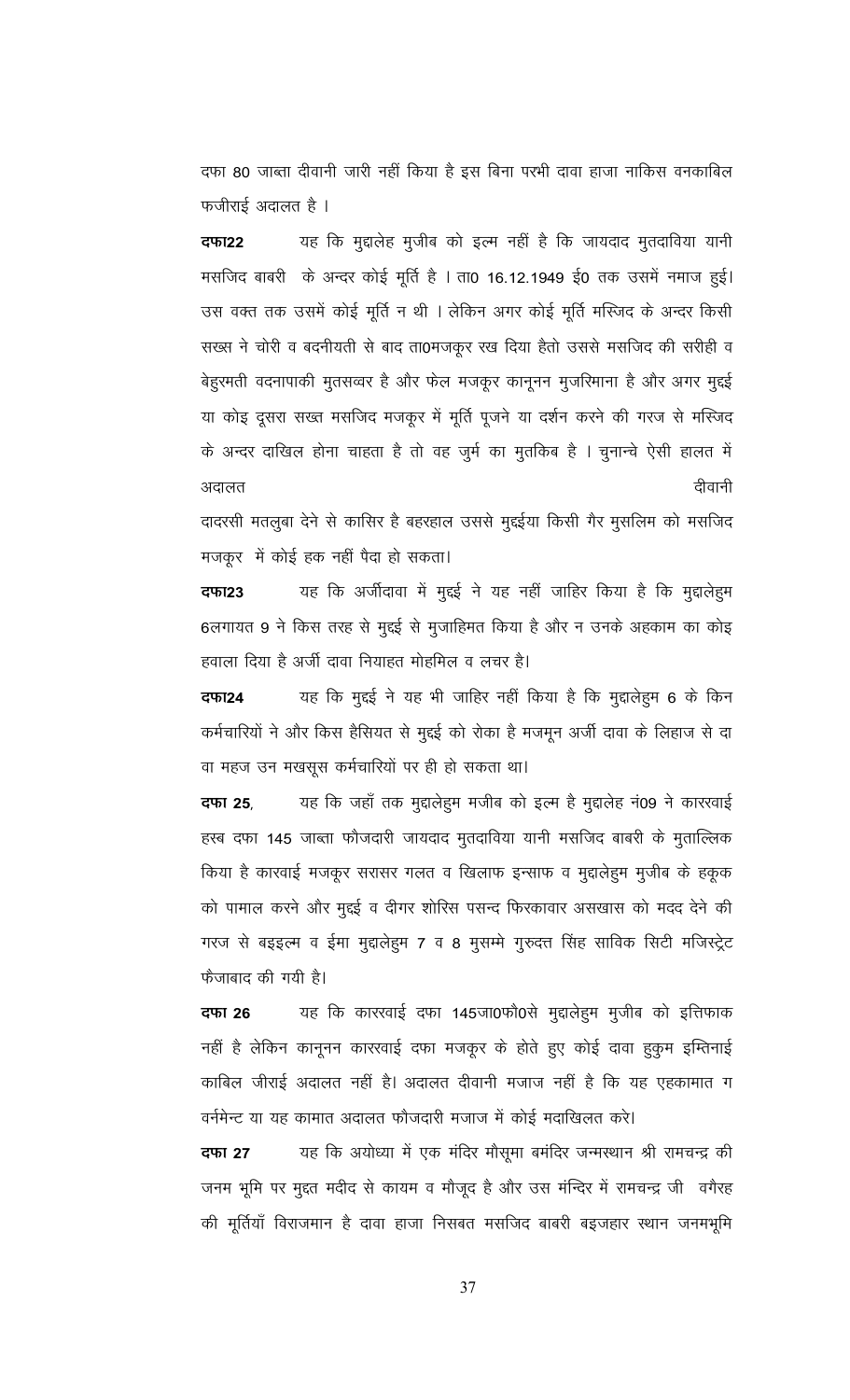मुद्दई व उसके दीगर फिरकापरस्त व मुफसिदा परदाज साथियों की जिद्दत व इख्तराह का नतीजा है और आइन्दा इलेक्शन में अकसरीयत की हमदर्दी और वोट हासिल करने की गरज से व नीज कांग्रेस गवर्नमेंन्ट व हिन्दुस्तान की च्ड्वहद्वथ्ड्वद्ध च्ह्ड्ह्ड्ड् को नाकाम व बदनाम करने की गरज से दायर किया गया है ।

यह कि मुकदमा हाजा महज मुद्दालेहुम मुजीब को हैरान व परेशान व दफा 28 जेखार करने की गरज से बदनीयती से बिला किसी इस्तहकाक या वजह से दायर किया गया है इसलिए मुद्दालेह मुजीब हर सूरत में खरचा खास हस्ब दफा 35 अजाब्ता दीवानी अलावा खरचा मुकदमा मुद्दई से दिला पाने के मुस्तहक व मजाज है।

यह कि मुद्दई एक निहायत मामूली कम हैसियत व बेमाया सख्स है और दफा 29 वह महज इसी गरज से मुद्दई बनाया गया है ताकि अखराजात मुकदमा मुद्दालेहुम वसूल न कर सकें। इसलिए इन्साफन व कानूनन यह जरुरी है कि मुद्दई से माकूल जमानत बाबत खरचा मुकदमा तलब की जावे ।

यह कि ववजूहात बाला दावा मुद्दई मय खरचा काबिल एखराज है। दफा 30

ता021.2.50

प्रार्थीगण............

तसदीक इबारत मैं मुद्दालेहु जहूर अहमद मुकिर हूँ कि दफात 1 लगायत 7व 9 लगायत 20व 23लगायत 29 बइल्म व दफा 8व 21व 22व 30वयकीन मेरे सही व दुरूस्त है। तसदीक बमुकाम कचेहरी अहाता दीवानी की गई ता021.2.50 ह0/- (उर्दू में)

जहूर अहमद हाजी मुहम्मद फायक मोहम्मद शमी मुहम्मद अच्छन मिया हाजी फेंकू। मुद्दालेहुम मुजीब ह0/अपठनीय ह0/फेकू ह0/-(उर्दू में) ह0/-(ऊर्दू में ) ह0/-( उर्दू में) ह0/- अपठनीय, एडवोकेट 21.2.50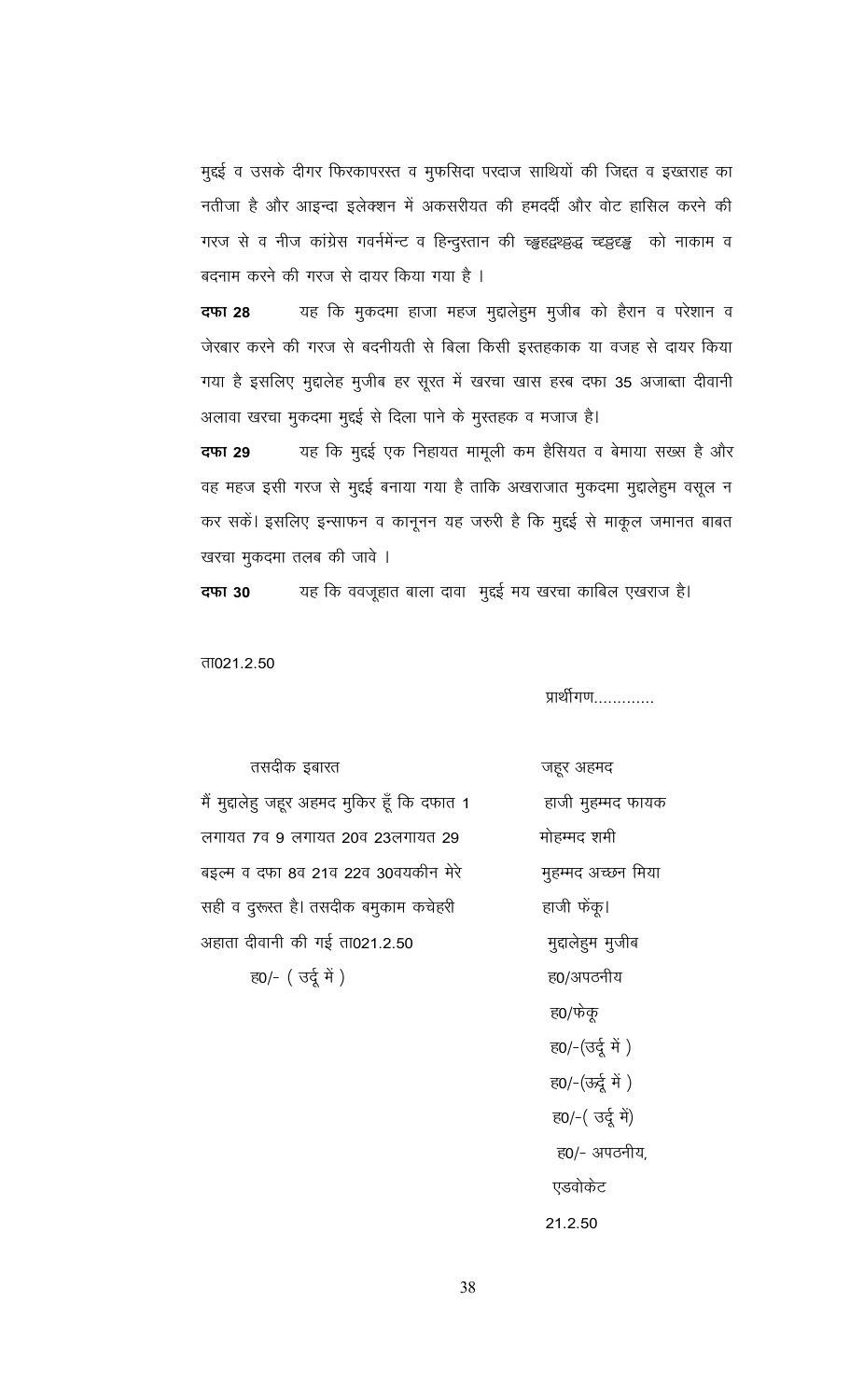#### न्यायालय श्रीमान सीविल जज महोदय,फैजाबाद।

#### प्लीड़िगं ओ0ओ0एस0नं03 आफ 1989 (आर0एस0नं026-59)

#### बयान तहरीरी हस्व आ08कायदा 1जा0दी0

बनाम 

बयान तहरीरी मिनजानिब मुद्दालेहुम 6 लगायत 8

- इनकार है गलत है। धारा 1 इनकार है गलत है। धारा 2 इनकार है निहायतमुबहम ओर गलत है ।नक्शानजरी से भी इनकार है । धारा 3 बिलकुल गलत व फर्जी है। धारा 4 बिलकुल फर्जी और गलत है। धारा 5 जिस तौर पर तहरीर है तसलीम नहीं है। धारा 6 फर्जी व गलत है व इनकार है । धारा 7 फर्जी व गलत है व इनकार है । धारा 8 बिलकुल गलत व फर्जी है। धारा 9 मुद्दैयान को कोई बिनाय मुखासमत पैदा नही है। धारा10 मालियत कम लगाई गई है और कोर्ट फीस कम अदा की गयी है । धारा11 इनकार है। धारा12 धारा13 इनकार है। मुद्दैयान दादरसी मनूलवा के मुस्तहक नहीं है। धारा14 उजरात मजीद
- धारा15-यह कि जिस जायदाद का मुद्दैयान ने दावा किया है वह सहनशाह हिन्द बाबर बादशाह की तामीर करदा मशजीद मौसूमे बाबरी मसजिद है जिसको सहनशाह मजकूर ने अपने बजीर व मदारुल मोहाम मीर बाकी के एहतनाम से 1528 ई0में तामीर कराया। और मुसलमान के लिए वक्फ आम कर दिया जिसमे तमाम मुसलमानान का हक इबादत है ।

यह कि वाद तामीर मसजिद मजकूर सहनशाह बाबर रहमतुल्ला धारा16 अलेह ने मसजिद मजकूर की हिफाजत मरम्मत व दीगर अखराजात के लिए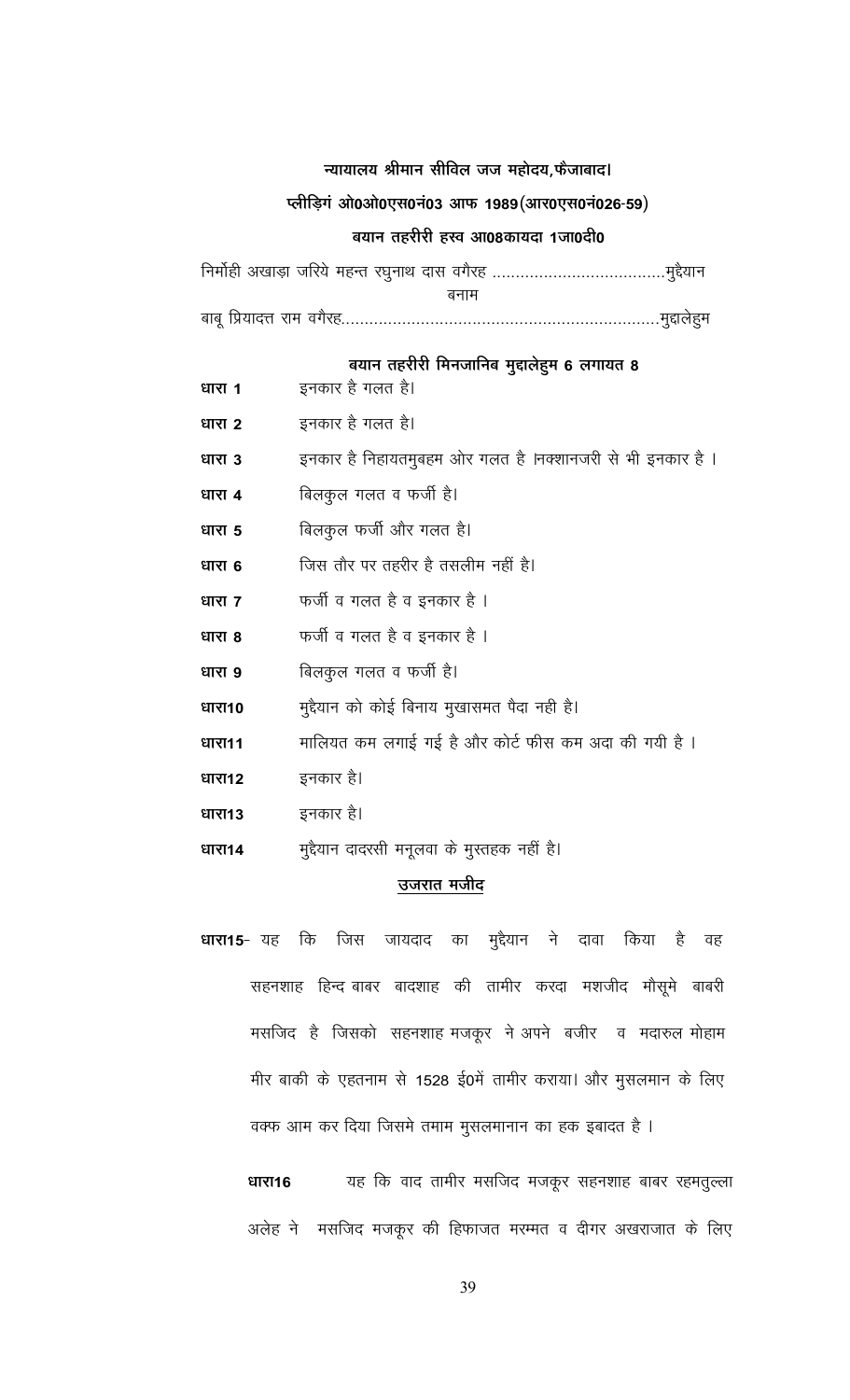मु060 रुपया सलाना का अतिया अपने खजाने शाही से मुकर्रर किया। जो दौरान कयामसलतन मुगलिया मसजिद मजकूर को बराबर मिलता रहा । बाद जैंमाने जबाल सलतनत मुगलिया नौआबीन अवध ने दी इस अतीये को कायम रखा। और अपने जमाने हुकुमत में रकम अतिये मजूकर को इजाफा करके मु0302 रुपये 3 आना 6 पाई सलाना कर दिया । जो रकम बाद रखतीताम सलतनत अवध ब्रिट्रिश गवर्नमेन्ट ने भी जारी रखा। और उस जमाने में बन्दोवस्त अव्वल में गवर्नमेंट बर्तानिया ने मुतबलियान को बजाए नकद अतिया मजकूर के मुआविजियात सोलापुरी व घूरनपुर व बहोरनपुर मुतसीर अयोध्याबतौर माफी बिनाबरमसारित मसजिद बाबरी अता किया।

- धारा17 यह कि सन्1885ई0मुसम्मी रघुबर दास महन्थ जनम स्थान अयोध्या ने खिलाफ सिक्रेटरी आफ स्टेट फार इंण्डिया इन कौसिल व मुसम्मी मुहम्मद असगर मुतवली व खतीब मसजिद बाबरी मजकूर एक दावा इजलास जनाब सब जज साहब बहादुर फैजाबाद न मे ब इजहार मिलकियत खुद दायर किया।
- धारा18 यह कि मुकदमा मजकूर के सिलसिले मे मुद्दई ने एक नक्शानजरी में भी दाखिल किया। जिसमें मसजिद बहुनत साफ व सरीह तौर पर दिखलाया था इस पर कोई एतराज नहीं किया था । दादरसी सिर्फ एक जुजबे आराजी मौसूमा चबूतरा की मॉगी थी अब मुद्देयान मुकदमा हाजा का यह कहना कि कुल इमारत मुतदाविया जनम मूमि का मंदिर है बिलकुल गलत और बेबुनियाद है। और मुकदमा हाजा के लिए बयान्ते व बेईमानी से गढा गया है ।

यह कि अदालत सब जज बहादुर फैजाबाद से बतारीख 24दिसम्बर धारा19 सन्85ई0 दावा मुद्दई बाबत चबूतरा भी खारिज कर दिया और फैसला मजकूर अदालत अपील से भी बहाल रहा और सब जज के फैसले में जो रिमार्क मुंतालिक खारजुल मियाद मिलकियत मुद्दई निस्बत चबूतरा मुतदाविया मुकदमे मजकूर मुद्दई के हक में था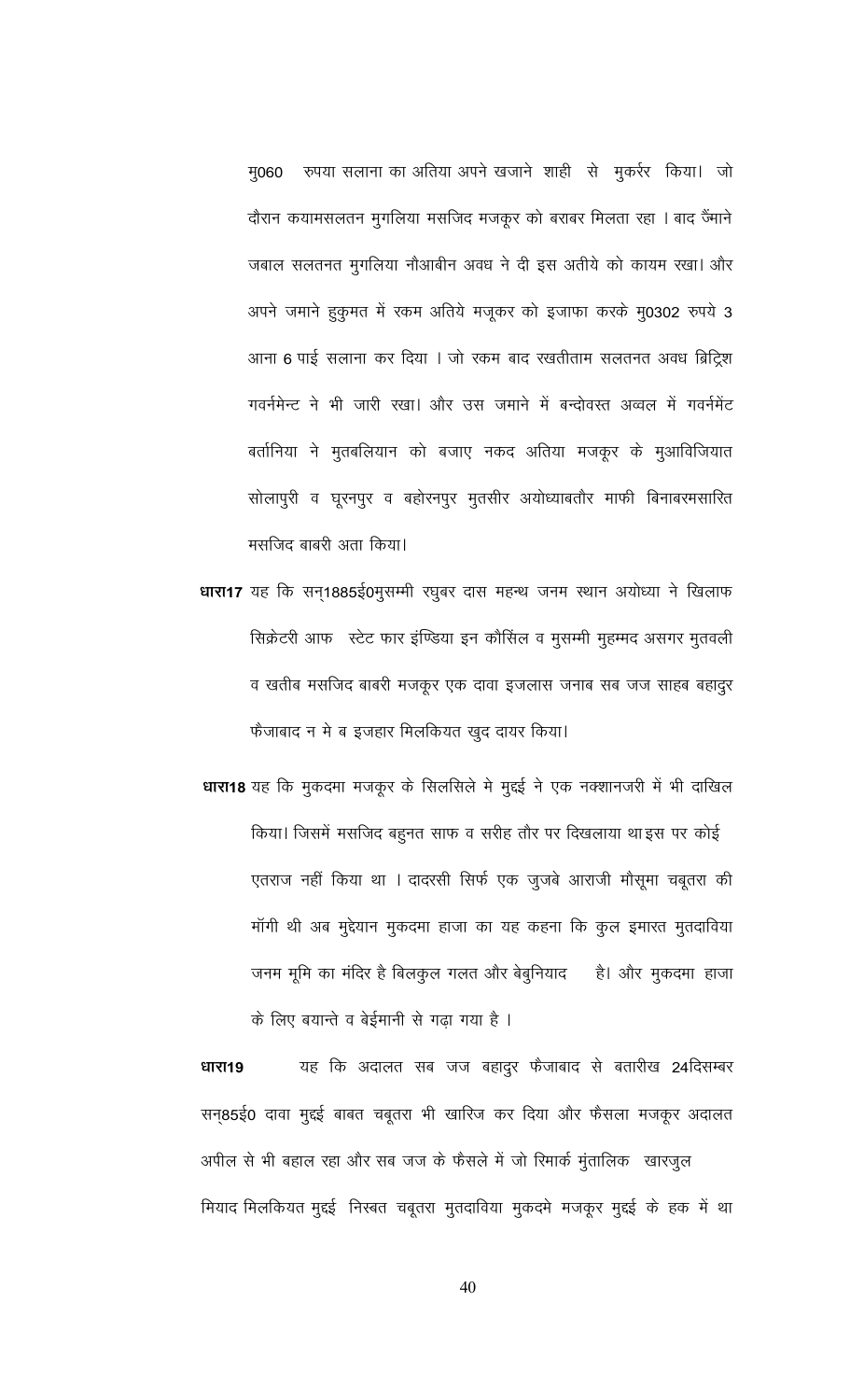उसको मनसूख व मुस्तरद कर दिया और मुकदमा व अपील कुल्लीयतन खारिज कर दिया। यह कि मुकदमा मजकूर निहायत सनसनीखेज था और इसमें तमाम धारा20 महन्थान अयोध्या व मुआजिज अहले हिनूद अयोध्या व फैजाबाद मुद्दई मुकदमा की हिमायत

व पैरवी में थे। तमाम अहले हिनूद को इत्म मुकदमा मजकूर का था और है। यह कि बमौजिब मुसलिम वक्फ एक्ट 13सन्36 ई0 चीफ कमीश्नर अ धारा21 वकाफ मुकर्रर हुए । और चीफ कमीश्नर मजकूर ने बाद तहकीकात व मुआयना मौका मसजिद बाबरी यह तय किया कि मसजिद बाबरी का तामीर कुलिन्दा सहनशाह बाबर सुन्नी युल मजहब था और वक्फ मुतवल्ली मसजिद मजकूर सुन्नी वक्फ है। और इसी के सिलसिले में कानूनी नोटिफिकेशन भी जारी कर दिया जो कतई और फाइनल हो चुका

है।

धारा22 यह कि कबजा मुसलमानान बतौर वक्फ मसजिद बाबरी पर सन्1528ई0से आज तक मुसलसल चला आता है इस बजह से अगर किसी जमाने में मुद्देयान या कोई और हिन्दू यह साबित भी करे कि मस्जिद बाबरी की तामीर के पहले कोई मंदिर मुकाम मसजिद मजकूर पर था जिससे मुद्दालेहुम मुजीब को कतान इंकार है सो इस सूरत में भी कब्जा मुसलमानान जायद अज 400साल और बहर सूरन जायद अज 12साल से व इत्म व आगाही मुद्दैयान जुमला अहले हिनूद बतौर मस्जिद) वक्फ आम चला आया है इस वजह से अहले हिनूद व नीज मुद्दैयान का कोई हक बाकी नहीं रहा।

धारा23 यह कि मुद्दैयान का कब्जा या कोई हक इमारत मुतदाविया मे न कभी था) और न है । इस बजह से दावा नाकाबिल पिजीराई अदालत है।

धारा24 यह कि दावा मुद्दैयान किसी हालत में अन्दर मियाद नहीं है। धारा25 यह कि मुद्दैयान से मुद्दालेहुम 1ता 5 के खिलाफ कोई नोटिस दफा 80जा0दी0 जारी नही किया । इस बिना परभी दावा हाजा नाकीस व नाकाबिल पीजिराई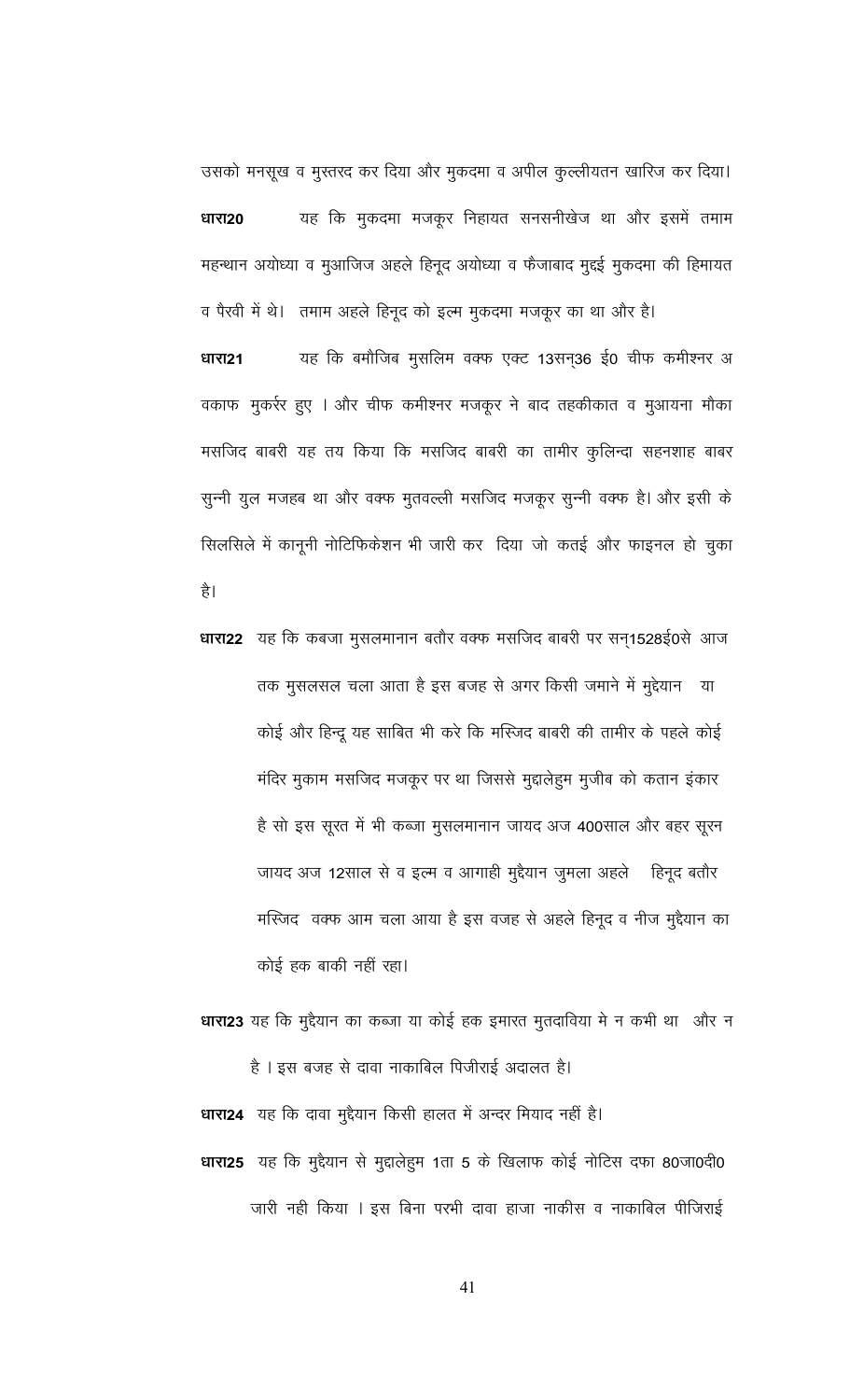अदालत है।

यह कि मुद्दालेहुम मुजीब को इल्म नहीं है कि जायदाद मुनदाबिया धारा26 यानी बाबरी मसजिद के अन्दर कोई मुर्ती है । 16दिसम्बर सन्49 ई0तक उसमे नमाज हुई । उस वक्त तक उसमें कोई मूर्ति नही थी लेकिन अगर कोई मूर्ती मस्जिद के अन्दर किसी सख्श ने चोरी बदनियतीसे बाद तारीख मजकूर रख दिया है तो उससे मसजिद की सरीहीबैह्र्सते और ना पाखी मुतसव्वर है और फेल मजकूर कानूनन मुजरमाना है और अगर मुद्दैयान या कोई दूसरा सख्श मस्जिद मजकूर में मूरति पूजने या दर्शन करने की गरज से मसजिद मजकूर के अन्दर दाखिल होना चाहता है तो वह जुर्म का मुरतकिव है। चुनांचे ऐसी हालत में अदालत दीवानी दादरसी मतूलबा देने से कासीर है । बहरहाल इससे मुद्दैयान या किसी गैरमुस्लिम को मस्जिद मजकूर में कोई हक नहीं पैदा हो सका।

- यह कि जहाँ तक मुद्दालेहुम मुजीब को इल्म है, मुद्दालेह नं0- 5 ने कार्यवाही धारा-27. हस्ब दफा 145 जा0 फौ0 जायदाद मुनदाबिया यानी बाबरी मस्जिद के मुतालिक किया है । कार्यवाही मजकूर सरासर गलत , खिलाफ इंसाफ और मुद्दालेहुम मुजीब के हकूक को पामाल करने और मुद्दैयान व दीगर शैरीस पसन्द फिरकेबा राना असखास को मदद देने की गरज से बइत्म व इमा के0के0 नायर साबिक डिप्टी कमिश्नर फैजाबाद व श्री गुरदत्त सिंह साबिक सिटी मजिस्ट्रेट फैजाबाद की गई है ।
- यह कि अयोध्या में एक मंदिर मौसूमा बमंदिर जनम स्थान श्री राम चन्द्र जी धारा-28. की जनम भूमि पर मुद्दत दराज से कायम व मौजूद है और उस मंदिर में राम चन्द्र जी वगैरह की मुरतियां विराजमान हैं। दावा हाजा निस्बत मसजिद बाबरी व इजहारे इस्तहकाक जनम भूमि मुद्दैयान व उसके दीगर फिरका परस व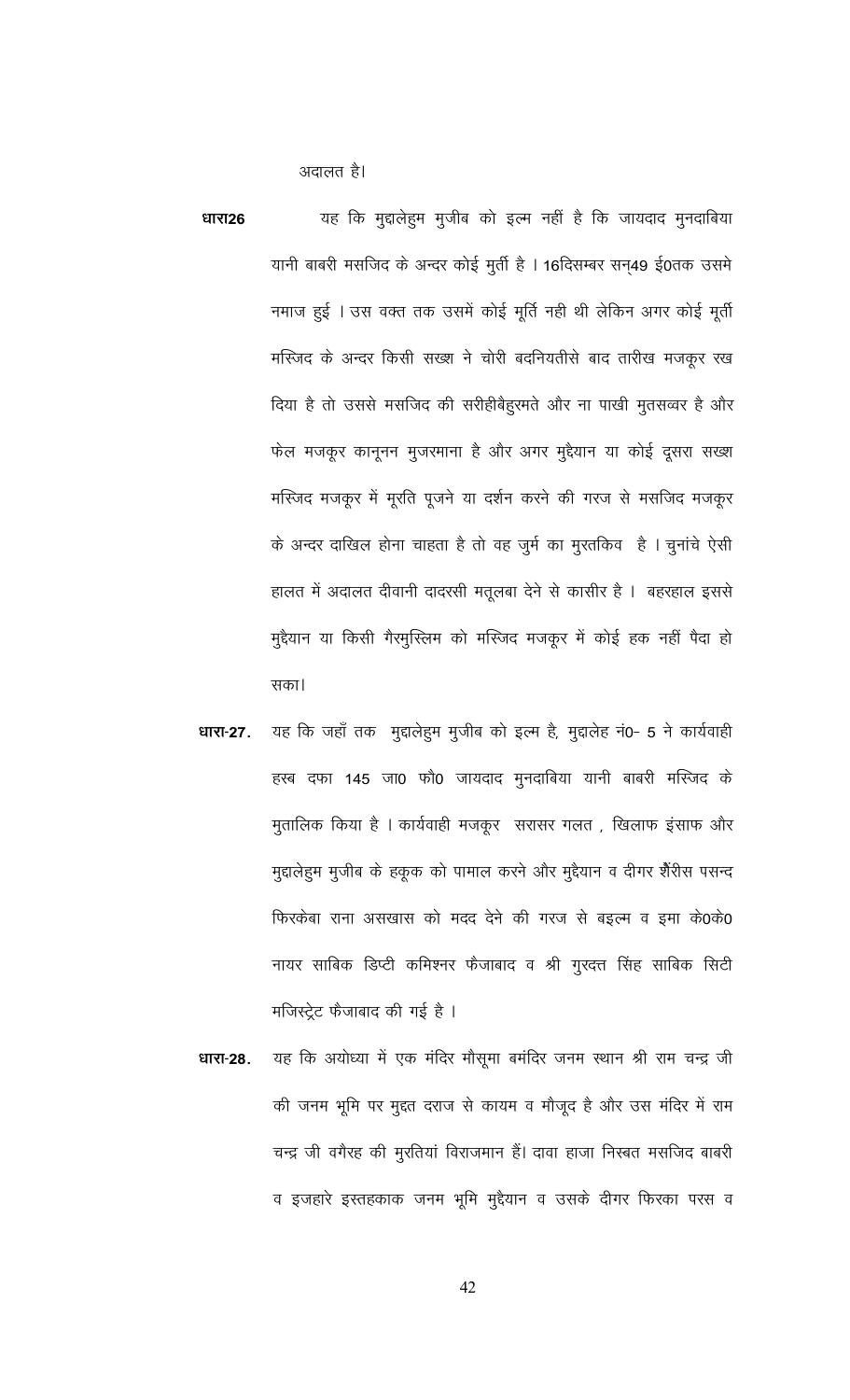मुफसिदा परदास साथियों की जिद्दत व इस्तराक का नतीजा है। और इलेक्शन में अकसरियत की हमदर्दी और वोट हासिल करने की गरज से वव नीज कांग्रेस गवर्नमेंट व हिन्दुस्तान की सिकुलर स्टेट को ना काम बनाने व बदनाम करने की गरज से दायर किया गया है ।

यह कि अर्जी दावा में निहायत मुवहम तरीके से जायदाद मुतदाविया जाहिर की धारा-29. गई है और नक्शा नजरी में बिल्कुल गलत है और जितनी चीजें नक्शा नजरी में दिखलाई गई हैं, वह बिल्कुल गलत और फर्जी हैं। मस्जिद के पूरब व दखिन व उत्तर कब्रिस्तान है जिसमें पोख्ता व खाम कबरें मौजूद हैं और न वहां शंकर चबूतरा है न सीता कोप है, न लोमस चौरा है,न हनुमानद्वार और बारा भगवान व समाधि मारकण्डे वगैरह है नक्शा नजरी में जिस कदर चीजें दी हुई हैं, वह बिल्कुल गलत व फर्जी है और मनमानी है । और बदनीयती से जाहिर की गई है । अलावा इसके यह नहीं पता चलता कि ए0 बी0सी0डी0का नंबर खसरा या नंबर आबादी क्या है और उसकी लम्बाई- चौड़ाई ओर मुकाम बूक क्या है ।

धारा-30. यह कि मुद्दैयान ने यह जाहिर नहीं किया है कि वह किस तरह जायदाद मुतदा वया के कब से और किस तरह मालिक हुए जब तक मुद्दैयान इस बात की

वजाहत न करें उस वक्त तक मुकम्मल जवाबदेही नहीं हो सकती । यह कि मुसम्मी गोपाल सिंह विशारद व परमहंस राम चन्द्र दास ने दो दावे धारा-31 बाबरी मस्जिद के मुतालिक किये हैं। जो जेर कार्यवाही हैं। असखास मजकूर का मुकदमा हाजा में फरीक होना चाहिए अलावा इसके महन्थ जनम स्थान को भी फरीक होना जरुरी है ।

धारा-32. यह कि बाबरी मस्जिद मुसल्लमा तौर से मसजिद है। और गवर्नमेंट साबिका और मौजूदा उसको मसजिद मानते चली आई है । ऐसी हालत में दावा मुद्दैयान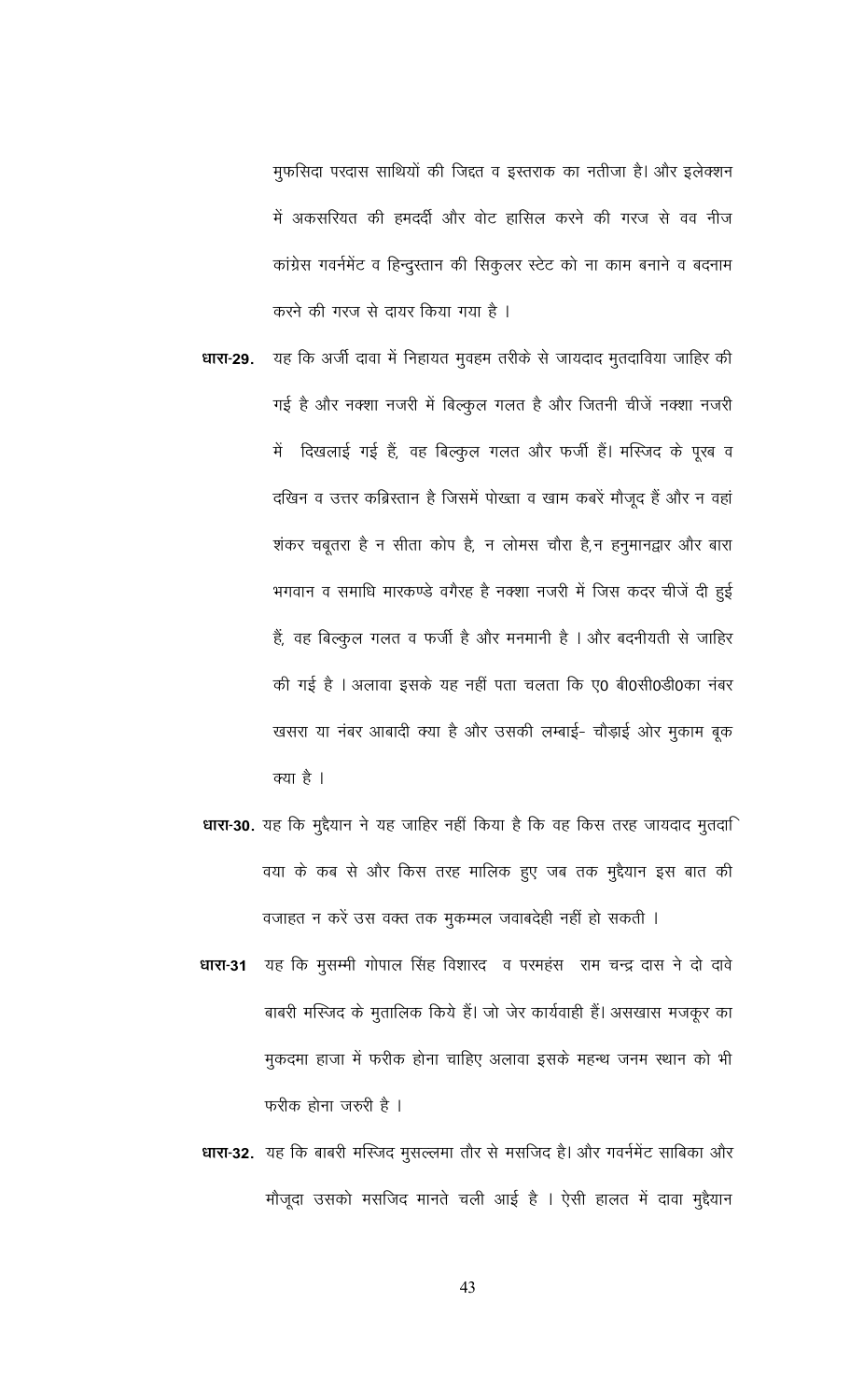नारबा और ना मुनासिब है और अकलियत पर ना मुनासिब और बेजा जुल्म है।

- धारा-33. यह कि मसजिद मुतदाविया हस्ब दफा 146 जा0 फौ0 कुर्क है । ऐसी हालत में हाजा जिस तौर पर दायर हुआ है, कानूनन काबिल पिजीराई अदालत दावा नहीं है ।
- धारा- 34. यह कि दावा बइ़जहार मिलकियत बहर सूरत बातिल और ना काबिल पीजिराई अदालत है और दावा में तजाद पैदा है ।
- धारा-35. यह कि मुद्दालेहूम मुजीब को कोई इल्म कार्यवाही हस्ब आ0 1 कायदा 8 जा0 दी0 नहीं है । मुद्दालेहुम मुजीब के पास बमुकदमा हाजालड़ने के लिए सरमाया है और न वह मुकदमा हाजा लड़ने के अहैल हैं । मुद्दैयान का मनशा है कि मुद्दालेहुम मुजीब को धमका व डरा कर मजबूर कर दे ,दावा हाजा में तमाम मुसलमानान हिन्दुस्तान की दिलचस्पी है चुनांचे इस मुकदमे में ऐसे लोगों को मुद्दालेह बनाना चाहिए जो सही नुमाइन्दगी कर सके।
- धारा- 36. यह कि दावा हाजा बदनीयती से जेखार व परेशान करने की गरज से दायर किया गया है, जो मय खरचा स्पेशल तावान हस्ब दफा 35अ जा0 दीवानी काबिल

अखराज है ।

मैं मुद्दालेहुम 6 व 8 मकिर हूँ कि मजमून बयान प्रार्थी. नतहरीरी हाजा के दफात 1 ता 36 व इल्म यकीन मेरे हाजी फैकू मुद्दालेह नं0-6 सही व दुरुस्त है, तसदीक बमुकाम मसकनखुद हाजी मुहम्मद फायक मुद्दालेह बमुकाम अयोध्या किया और मुद्दालेह नं0-7 ने कुल नं0-7 दफात की तसदीक कचेहरी फैजाबाद में किया। अहमद हुसैन उर्फ न मीयां ता0 28-3-60 ई0 मुद्दालेह नं0-दिनांक-28-3-60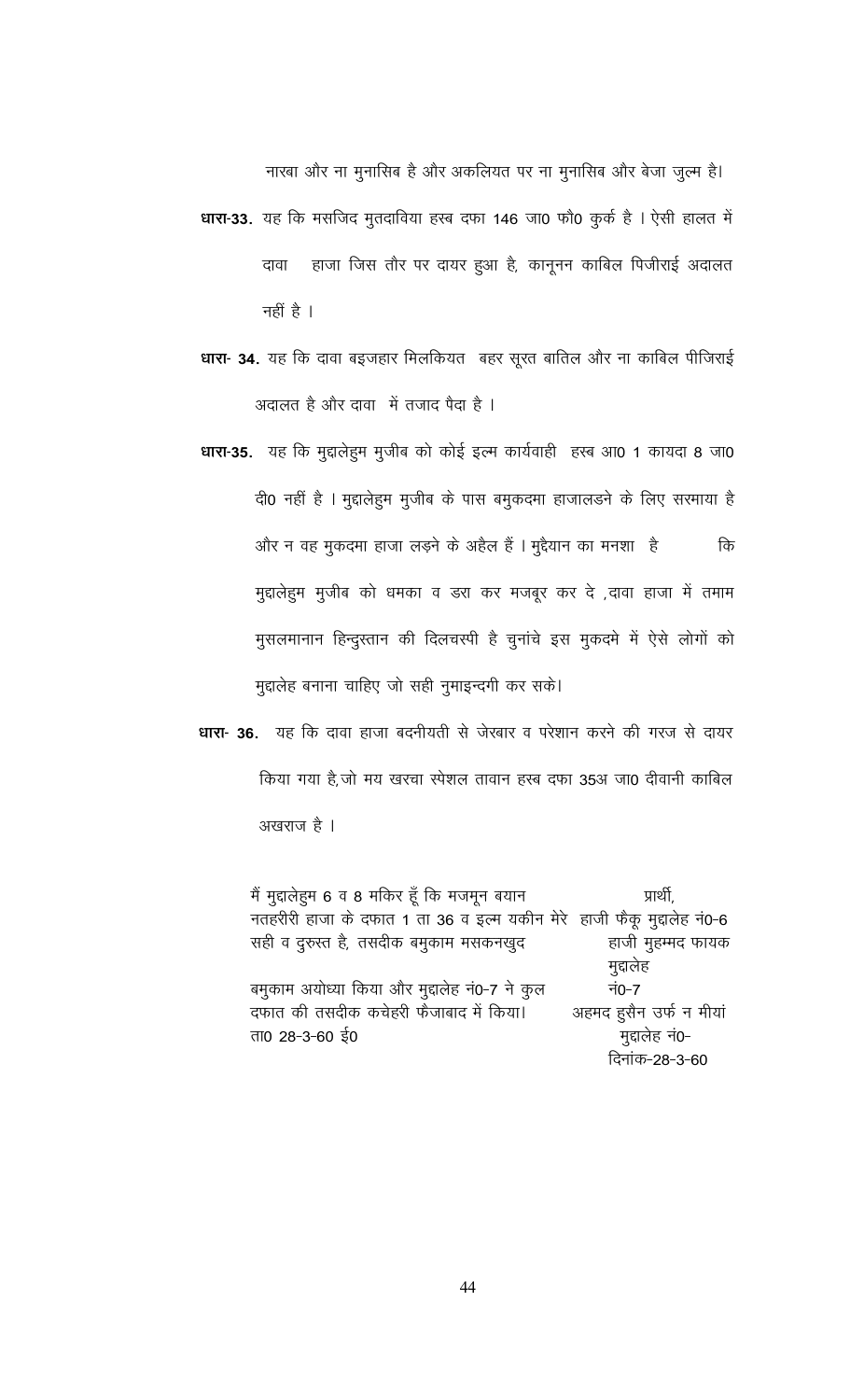#### श्रीमान सिविल जज साहब बहादूर फैजाबाद के

#### न्यायालय में जवाबूलजवाब श्री गोपाल सिंह विशारद की ओर से

ता0 पेशी 5 दिसम्बर सन् 1952 ई0

मुकदमा नम्बरी नम्बर

बनाम

# <u>वादपत्र स्वत्व ज्ञापक तथा सतत निोधात्मक आदेश हेतु</u>

**धारा-1**. से आठ तक जो वादपत्र में लिखा है वह सब ठीक है अब कोई प्रत्युत्तर की आवश्यकता नहीं है ।

धारा-9. जो चौहद्दी वादी ने अपने वादपत्र में जन्म भूमि स्थान की दी है, उसमें वादपत्र प्रस्तुत करने के पूर्व से श्री रामचन्द्र जी की मूर्ति का प्रादुर्भाव था और उसका रुप तथानाम वादी मंदिर ही मानकर देखता है-- वास्तव में है और फौजदारी के न्यायालय ने भी उसको (राम जन्म) मंदिर के ही रुप में पाकर भगवान श्री रामचन्द्र जी के पूजा पाठ त <u>भोग रागादिक प्र</u>बन्धार्थ बाबू प्रियादत्त राम चेयरमैन फैजाबाद को सिपुर्ददार नियत करके यह आदेश दिया इत्यादि पूर्ववत चलता रहे, फलतः मुसलमान लोग उस -----कर पाते, से मस्जिद के में भी सन् 1934 ई0 रुप यह कभी आया। बाबरी मस्जिद होने से इन्कार है। बाबर का वक्फ--असत्य है। तमाम मुसलमानों को इबादत करने का अधिकार नहीं है । धारा-10 स्वीकार नहीं है। अप्रासंगिक है । **धारा-11** स्वीकार नहीं है, अप्रासंगिक है । धारा-11 से 14 तक उसी अभियोग के सम्बन्ध में है और अप्रासंगिक है।

जिसका कोई प्रभाव इस अभियोग पर नहीं पड़ सकता और न समस्त हिन्दुओं पर

उस का बन्धन आ सकता है।

धारा-13. अस्वीकार है ।

धारा-15. ऐक्ट नं0-13 सन् 1936 बिल्कुल छ्थ्द्द्धड्ड ध्त्द्धड्डइ है और उसके सम्बन्ध यदि कोई कार्रवाई की गई तो वह सब ध्द्रत्डु है, वादी किसी नोटिस के बन्धन में नहीं है और न किसी कार्यवाही जिसका वर्णन धारा-15 में किया गया है, इस अभियोग पर कोई प्रभाव है। वादी का अनुमान है कि वह अभियोग मुसत्मा परस्पर ाडयन्त्री भावना (साजिशी) से योजित किया था ।

धारा-16.

धारा-17.

अस्वीकार है ।

जिस प्रकार लिखा है, अस्वीकार है । प्रार्थी जिस उपशम को चाहता है,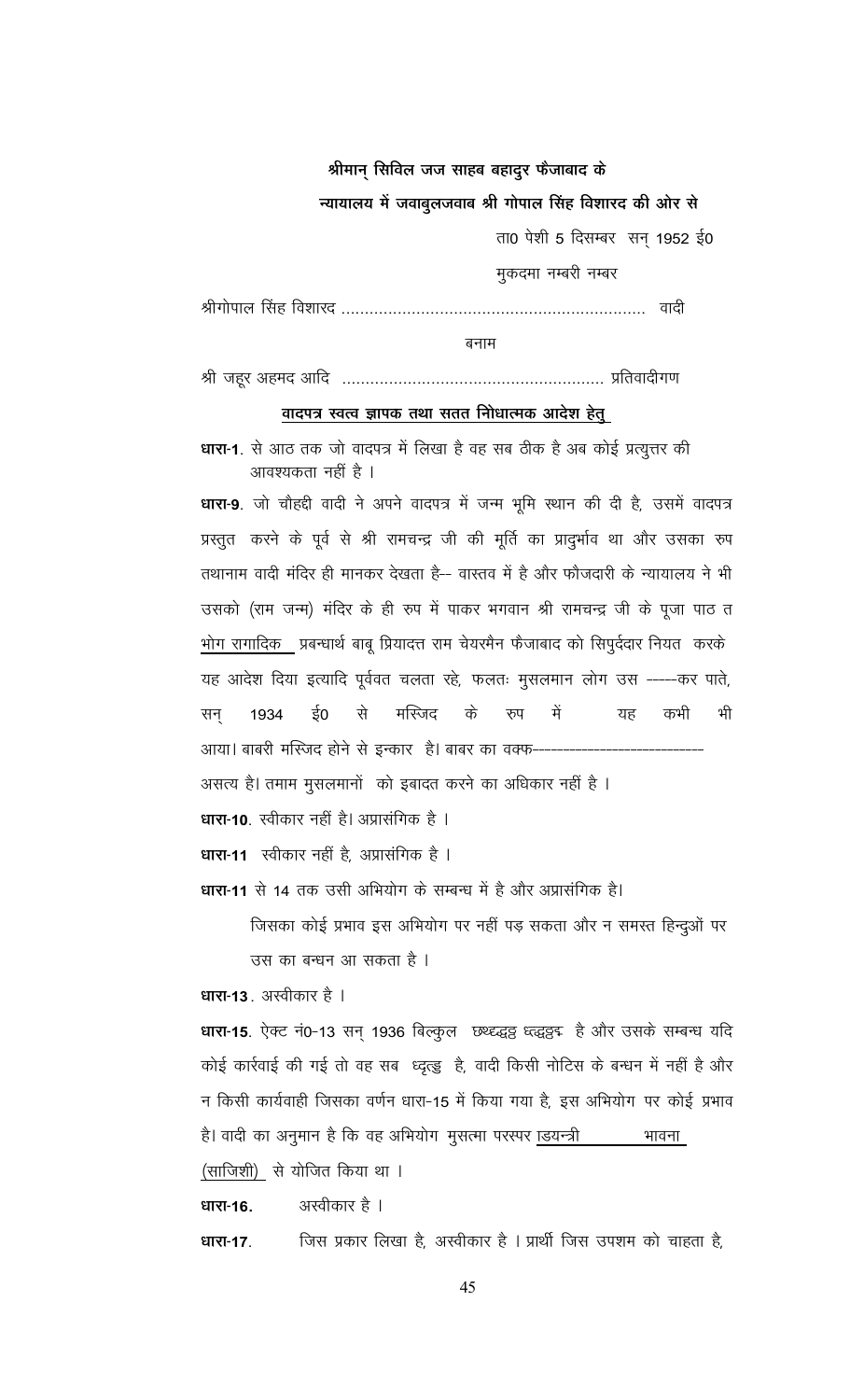उसका धारा-42विधान दादरसी से कोई सम्बन्ध नहीं है ।

धारा-18. व्यवहार अवधि के अन्तर्गत है ।

- धारा-19. वादी अपने निजी स्वत्व का अधिकारी है और उपशम पाने का भी अधिकारी है । प्रतिवादीगण ने इस धारा में जिस प्रकार से गोल मोल लिख दिया है, उसका कोई अर्थ ही नहीं निकलता है ।
- धारा-20. अस्वीकार है, प्रतिवादीगण ने आर्डर-1 रुल-8 जाब्ता दीवानी की कार्यवाही किये जाने के संबंध में एक प्रार्थना-पत्र 4 अगस्त सन् 1951ई0 को दिया था जिसका उत्तर वादी ने 18अगस्त सन् 1951ई0 को दिया था , अब उसी की पुनरा वृत्ति से कोई लाभ नहीं ।
- धारा-21.धारा-80 जाब्ता दीवानी का उज्र (विरोध) वही ले सकता है, जिसके लिए धारा-80 का निर्माण हुआ है। प्रतिवादीगण नं0-1 लगायत 5 को यह उज्र करने का कोई अधिकार नहीं है ।
- धारा-22. अस्वीकार है । प्रतिवादीगण नं0 1 लगायत 5 को अच्छी प्रकार विदित है मूर्ति इस स्थान में विराजमान है। वादीगण के-ज्ञान में सन् कि 1934 ई0 के पश्चात नमाज नहीं हुई और यदि किसी राजकीय कर्मचारी ने कोई ऐसी झूठी सूचना नमाज पढ़ने की दी है तो उसका कोई प्रभाव नहीं और किसी ऐसी असत्य सूचना या बलात दो - चार व्यक्तियों के नमाज़ पढ़ने से वादियों के 1934 ई0 से दिनांक दावे के दिन तक के मुसलसल अधिकार में कोई बाधा नहीं पड़ सकती है, विशातः जबकि वह अधिकार प्रतिवादीगण के ज्ञान में भली प्रकार चला आ रहा था ।
- धारा-23. अस्वीकार है,वाद पत्र में इसका विवरण स्पट रुप से अंकित है। राजकीय कर्मचारियों ने हिन्दू जनता तथा वादियों को विशातः भीतर जाने तथा पूजा पाठ करने से रोक दिया और सरकारी कर्मचारियों का वही अवैध कार्य इस बात का मूल है ।

धारा-24. अस्वीकार है, कर्मचारी प्रतिवादी बनाये गये हैं ।

- धारा-25. प्रतिवादीगण नं0-1 से लेकर 5 की असत्य बातों में आकर धारा-145 जाब्ता फौजदारी की कार्यवाही की,जिस प्रकार प्रतिवादीगण ने उल्लेख किया है, सब असत्य है ।
- धारा-26. अस्वीकार है । प्रतिवादीगण को स्पट रुप से उस विधान पर प्रकाश डालना चाहिए, जिससे इस न्यायालय को समात का अधिकार नहीं है ।

धारा-27. मंदिर जन्म स्थान जिसके संबंध में प्रतिवादियों ने इस धारा में कथन किया है,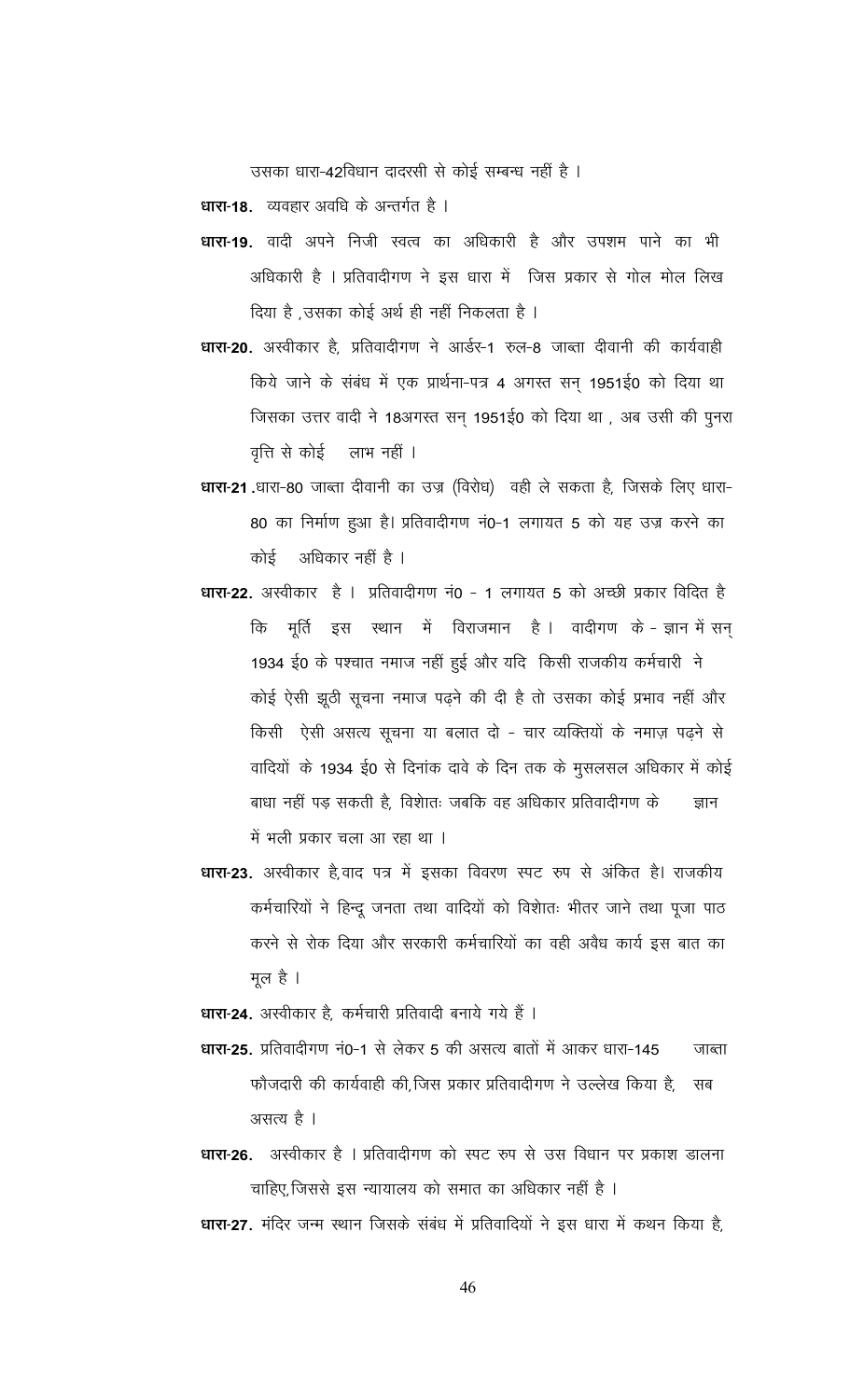वह सर्वथा दूसरा मंदिर है, जिसकी चौहद्दी निम्न प्रकार है -

उत्तर - हाता व परती व मंदिर बकब्जे कल्लू महापात्र

**दक्षिण** - सड़क पुख्ता

पूर्व - सड़क व सेहन व कुआँ

पच्छिम - हाता व परती ।

श्री अयोध्या जी में लगभग सभी मंदिरों में श्री रामचन्द्र जी की मूर्ति स्थापित है, जिनसे झगड़े वाले स्थान से कोई संबंध नहीं है । निर्वाचन की चर्चा इस धारा मे व्यर्थ तथ्यहीन है और सर्वथा अप्रासंगिक है । तथा

- धारा 28. गलत है ,अस्वीकार है, प्रतिवादीगण कोई खर्चा व हर्जा प्राप्त करने के अधिकारी नहीं हैं।
- धारा-29. वादी एक वकील है, जो पहले देशी रजवाड़े अर्थात समथर राज्य में वकालत करता था और वहा उसकी बहुत सी सम्पत्ति है, जो सब इण्डियन यूनियन के अन्तर्गत आ गई है, जिससे वादी को यहां भी वकालत करने का अधिकार हो गया है,जैसा कि यू0पी0 राजकीय गज़ट पार्ट- 11,18 अगस्त
- 1951 ई0 में प्रकाशित है। कोई विधान ऐसा नहीं है, जिससे वादी से जमानत सन् व्यय के विाय में मांगी जाये ।

धारा-30. अस्वीकार है, व्यवहार डिग्री होने के योग्य है ।

#### प्रत्युत्तर

धारा-31. जैसा कि प्रतिवादीगण कहते हैं कि यह बाबरी मस्जिद है । इसे प्रमाणित करने में यदि वह सफल भी हों तो भी क्योंकि सन् 1934 ई0 से कभी कोई मुसलमान इस मंदिर के भीतर जाने नहीं पाया और हिन्दुओं का ही तब से अविराम रुप से स्पटतः प्रत्येक व्यक्ति के ज्ञान में अधिकार बना रहा,इसलिए प्रतिवादीगण अथवा अन्य किसी मुसलमान का यदि कोई हक रहा भी हो तो उस सबका अन्त हो गया और वह हक निराकृत हो गया । इस स्थान को मंदिर मानकर हिन्दू होने के नाते प्रत्येक हिन्दू उसमें बराबर आता-जाता रहा है, जिससे मंदिर का होना निश्चित रुप से परिपक्व हो गया है । यदि कभी किसी मुसलमान ने कुछ भी अपना हक प्रदर्शित करने का प्रयत्न किया तो उसके हक को अस्वीकार करते हुए हिन्दुओं ने विशातः उस स्थान में रहने वालों ने उनको मार भगाया। पता चला है कि मुसलमानों ने परस्पर एक जाली तथा फर्जी व ाडयन्त्री अभियोग किसी सिविलजज के इजलास में योजित करके कुछ फर्जी कार्रवाइयां कराई हैं , जिससे वादी को इन्कार है।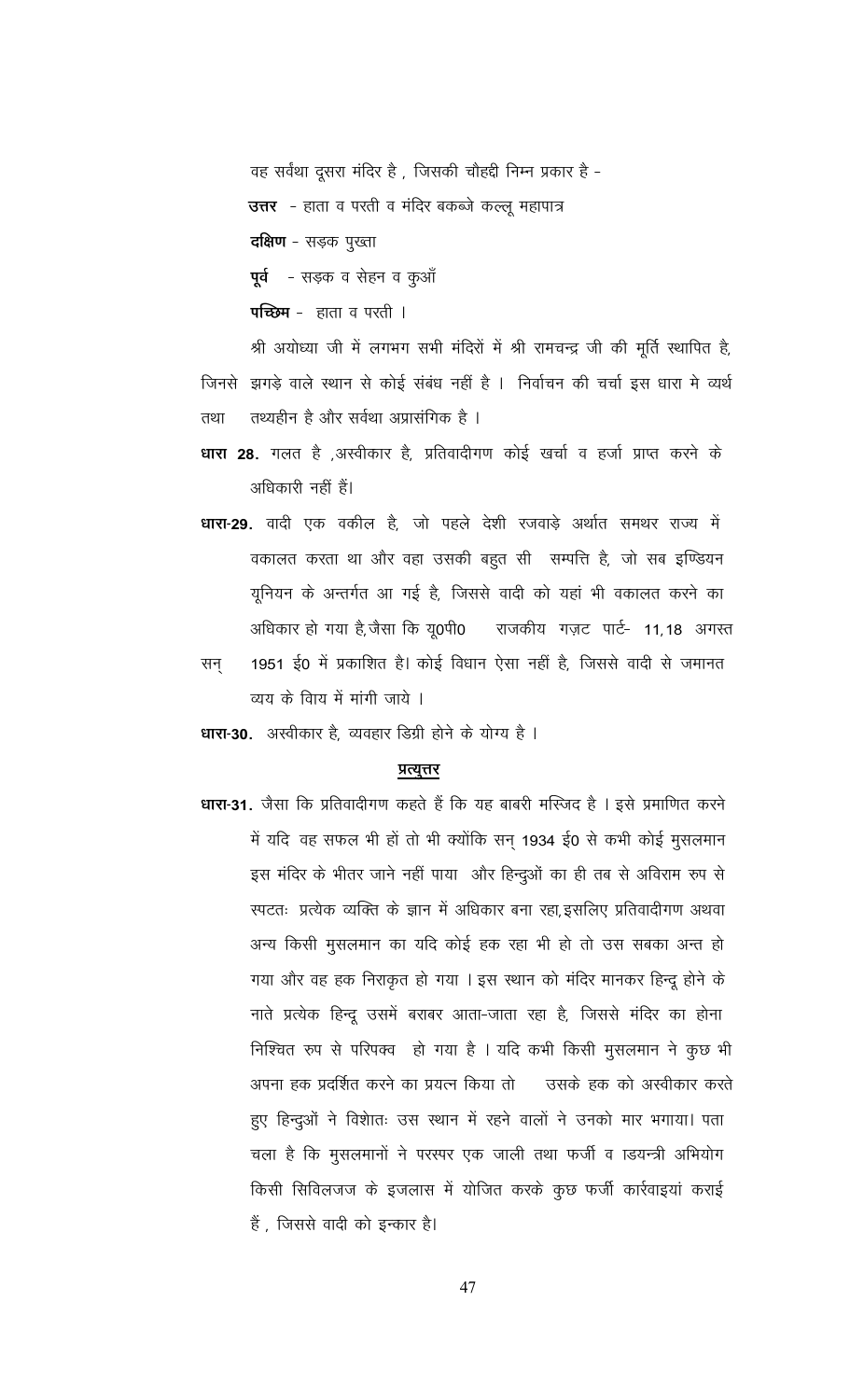और उसका कोई प्रभाव इस व्यवहार पर नहीं पड़ सकता है ,विशेातःजबकि किसी हिन्दू को उसका पता भी न था ,सब कार्यवाही व फर्जी की गई है, उस अभियोग के काग़जात बिल्कुल अप्रासंगिक है, किसी प्रकार भी इस व्यवहार में मानने योग्य नहीं है ,

> प्रार्थीः ह0/ गोपाल सिंह विशारद गोपाल सिंह विशारद वादी दिनांक 5 दिसम्बर सन् 1952 ई0

टाइप किया ह0/ दयाशंकर शुक्ल अर्जीनवीस  $5 - 12 - 52$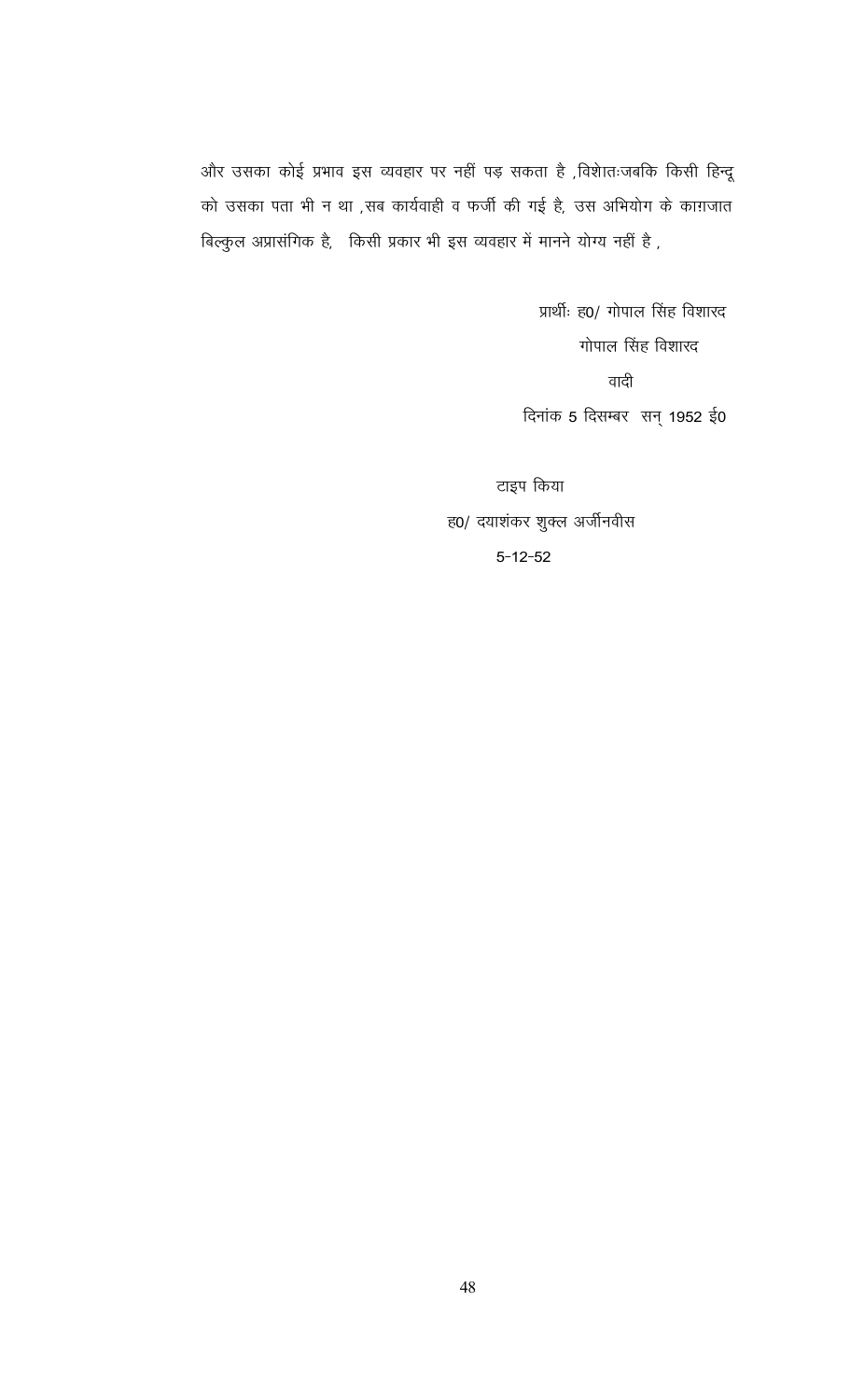### Reg. Suit No. 2 of 50

Q. In what capacity does the plaintiff seek to exercise the relief which is seeks in the plaint?

Ans. In my individual capacity.

Q. What is your individual capacity?

Ans. My individual capacity is distinct from public capacity and in this matter an idol worshiper . This shows that the plaintiff's counsel is not in a position to answer the court question. The plaintiff must present in court personally on the date fixed.

Q. Has your client any religion?

Ans. The plaintiff is a Sanatan Dharmi.

15.09.51 15.09.51

Sd<sup> $\frac{1}{2}$ </sup> illegible Sd<sup> $\frac{1}{2}$ </sup> illegible CJ Chaudhary Kedar Nath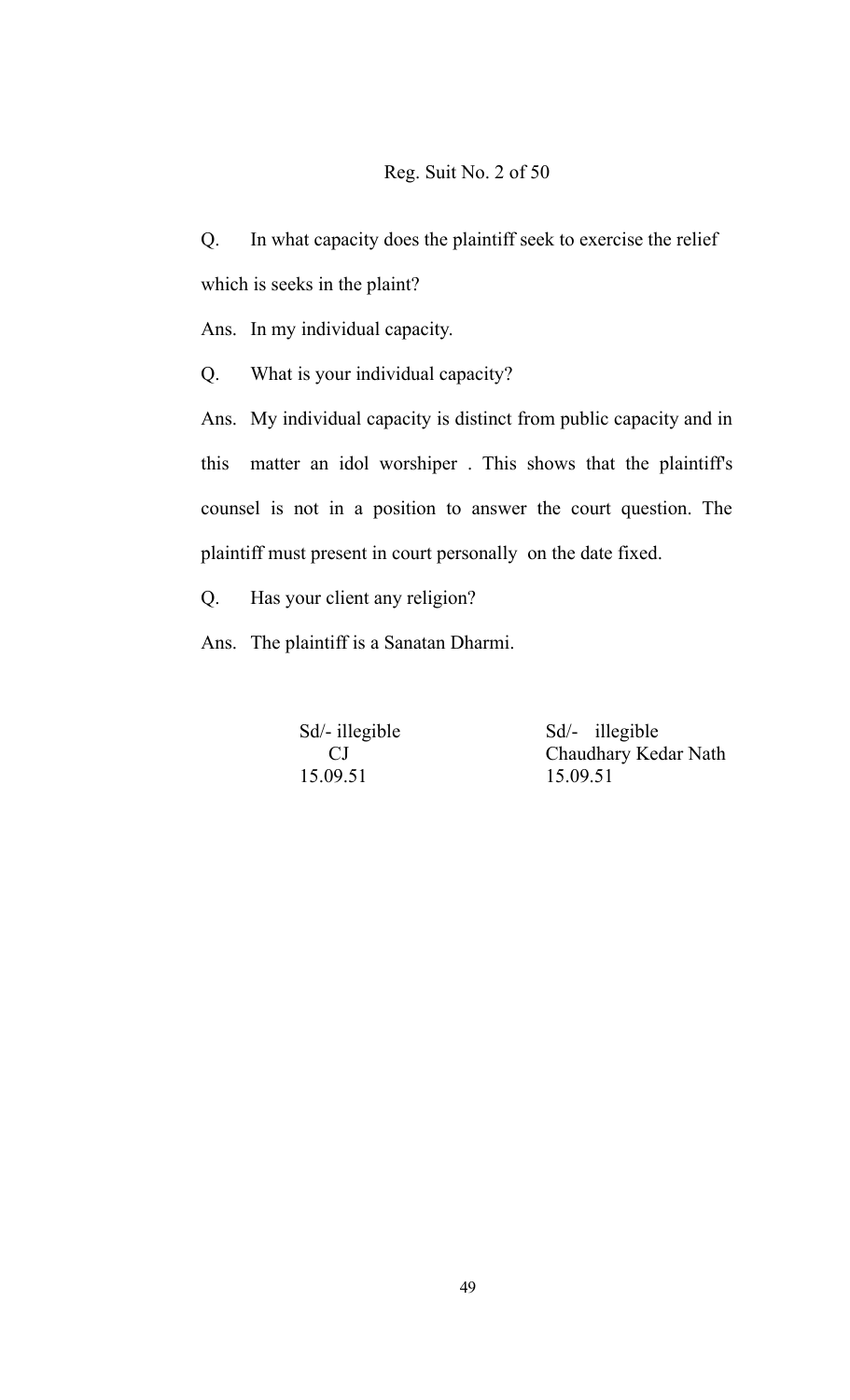## Parties as before sd/-illegible

**Sri Goswami States** ABCDEF is the land and building in suit as indicated in the map of the Commissioner Sri Shiva Shanker Lal dated 25.5.50. It is the temple since 1934. Deities installed are Sri Sri Ram. The building existed prior to 1934. The plaintiff can't say for how long it have been existing. The plaintiff can't say who built it and what it was prior to 1934. Sri Gopal Singh Visharad came in on about 1934 to Ajudhya. He saw the …......... (murti) there, and began to worship them. Sri Paramhans instructs that the …......... (murti) were there from before 1934. Whenever he saw it was a temple. It has always been a temple. He can't say who got it constructed and dedicated.

The plaintiff do not admit that at any time the building was used for prayer or as a Mosque by the Mohammaden community. Babar never built it. He was never emperor of India. I deny that it was ever used as a mosque.

The plaintiffs confine their case to the construction shown by letters ABCDLKJPOHNGA as shown in the map of the Commissioner dated 25.5.50. The Chabutra and Mandir shown in the map of the Commissioner as "Ram Chabutra" and "Bhandar" are the same as those described in the eastern boundary of the temple in question in the plaint.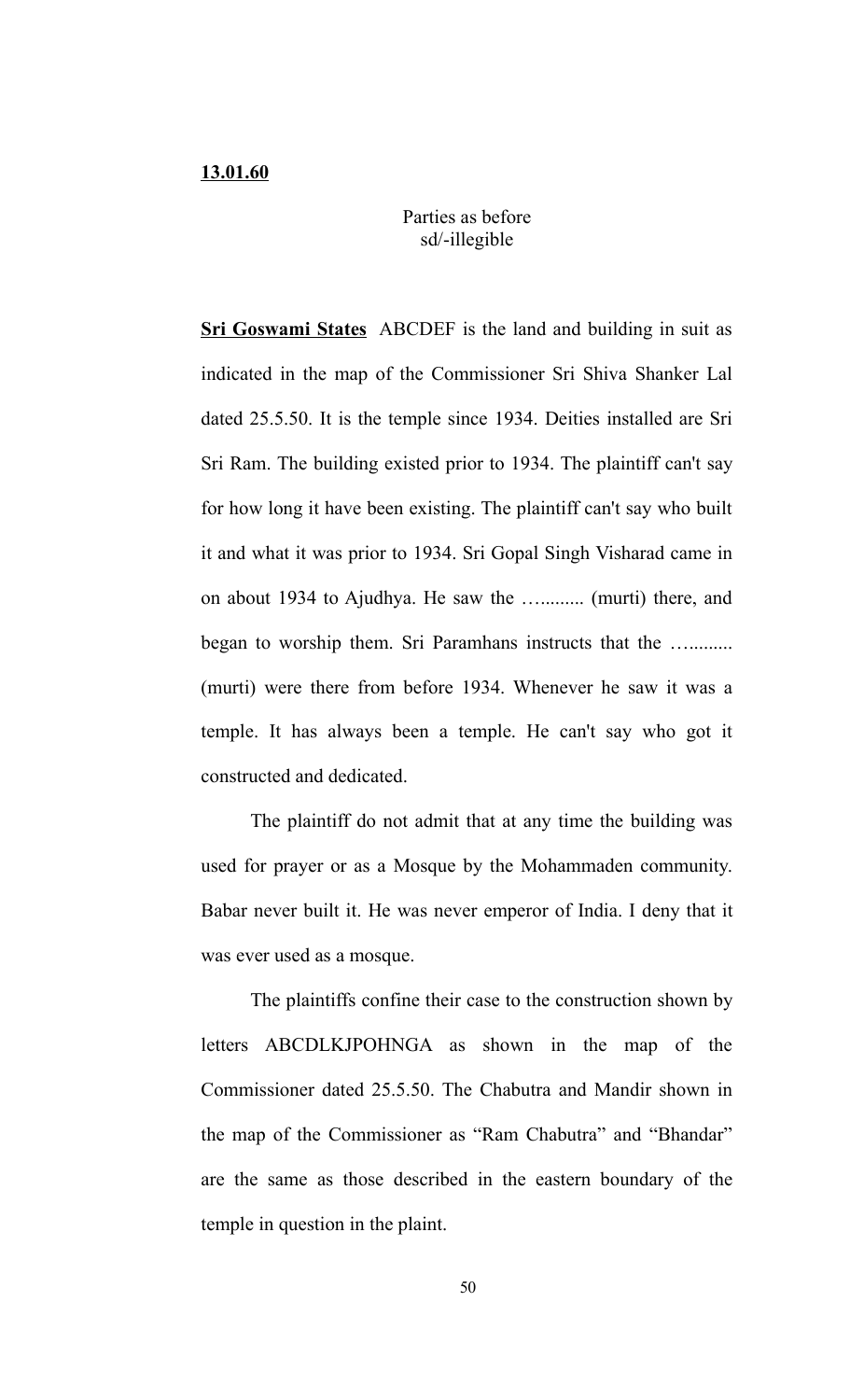The replication para 31 filed in suit no. 25 of 1950 by Paramhans does not refer to the litigation mentioned in para 14 of the map filed by Zahur Ahmad and others. The proceedings mentioned in the last part of para 31 of the replication relate to those cases and proceedings which were between Mohammedanssunnies & shias & others i.e. relating to suit no. 29 of 1945 of the Court of Civil Judge, Faizabad.

> sd/-illegible 13.1.60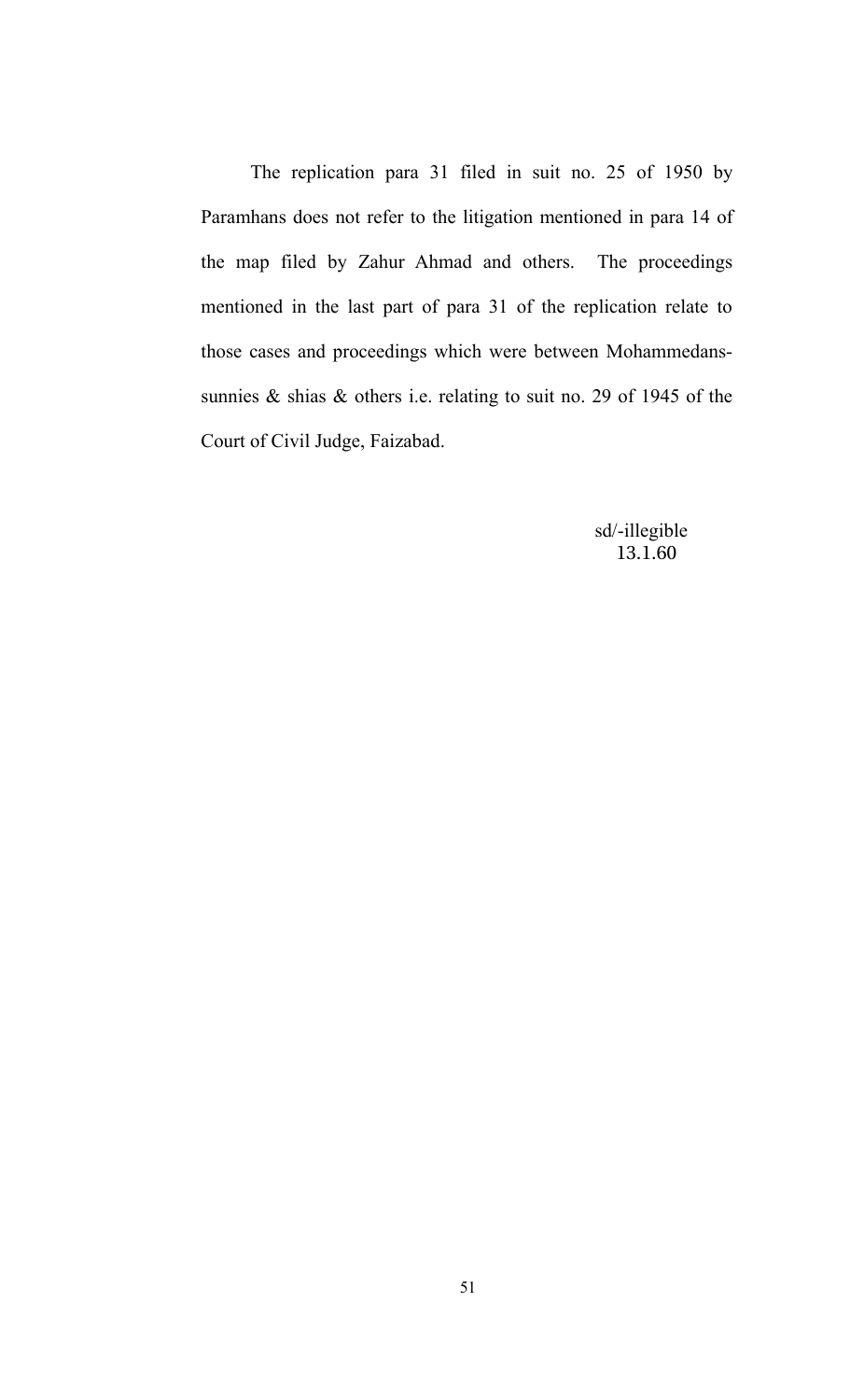In the Court of Civil Judge, FD. Reg. Suit No. 02/50 Gopal Vs. Zahoor Regular Suit No. 25/50 Paramhans Vs. Zahoor

## 07.03.62

Defendant Gopal Singh Visharat and Sri Param Hans Ram Chandra plaintiffs of both the suits no. 2/50 and 25 of 1950 accompanied by their counsel state that they do not want any relief with regard to constructions or structures indicated in the map of the Commissioner Shiv Shankar Lal dated 25.05.50. by the terms 'Sita Rasoi', 'Bhandar' and 'Ram Chabutra'. They say that the reliefs are asked for only with regard to property included in the said map by letters A, B, C, D, L, K, J, P, O, H, N, G, A.

They further add that the term ' Janam Bhumi used in the plaint refers to Janam Bhumi of Sri Ram Chandra Ji and according the plaintiff's belief the property in the suit is the site of the same.

They add that there is no foot prints carved out on any stone or any stone image of any Charan Paduka (…....................) referred to in para 2 of the plaint.

According to them at the place in suit near the idol of Bhagwan Ram Chandra Ji are kept wooden sandals or Charan Paduka and also a small pair of silver Charan Paduka . They are not fixed to any stone, structure or floor but are placed loose near the idol.

They are that the idol of Bhagwan Ram Chandra Ji at the place in suit is an Achal ( ) idol.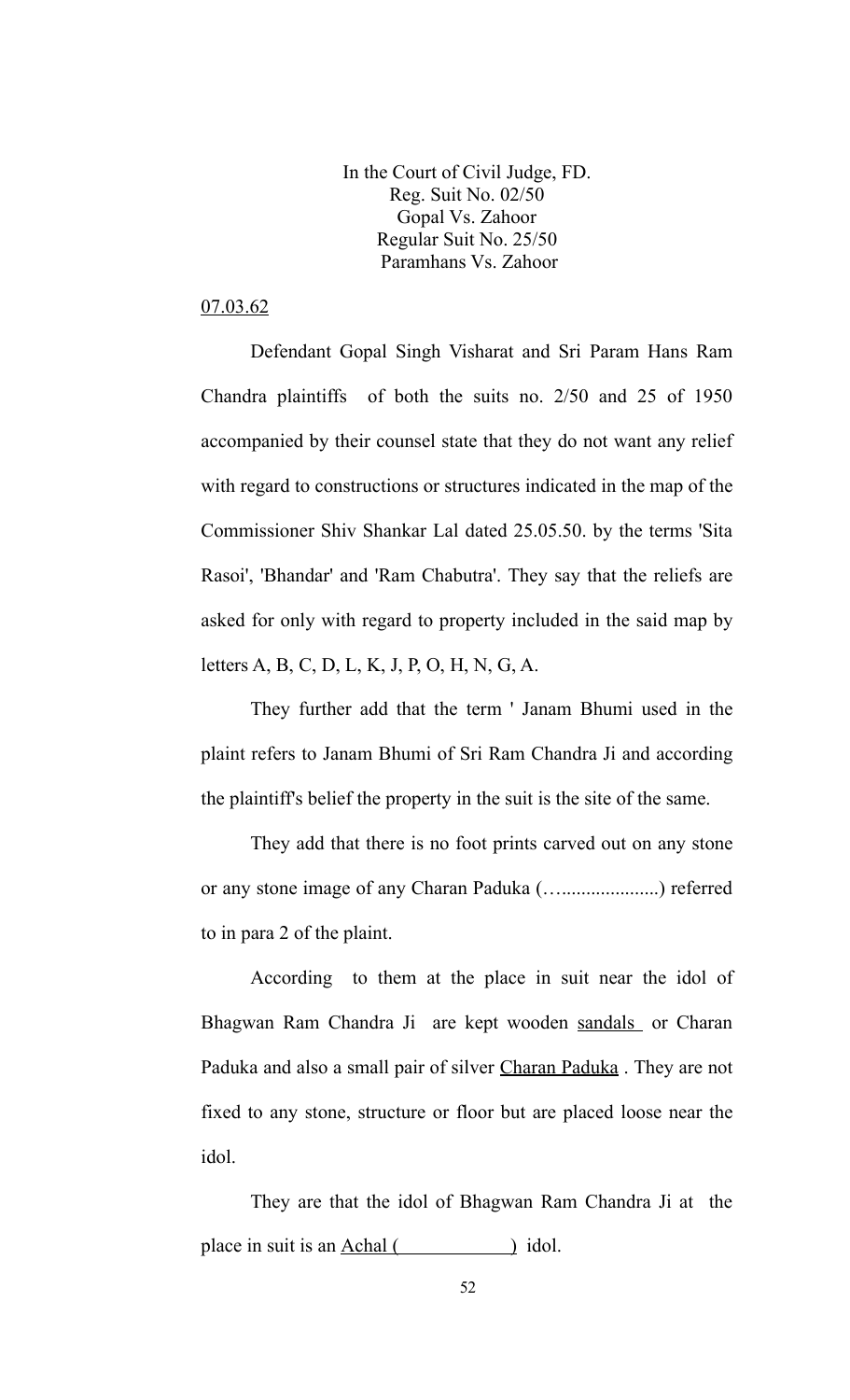They add that in plaintiffs claim right of worship with regard to the said Idol and also with regard to the 'Charan Paduka'.

The plaintiffs also claim a right to worship all the deities and idols situated in the property in suit besides that of Bhagwan Ram Chandra Ji as for example Laxman Ji, Hanuman Ji, Sita Ji, Saliqram Ji, etc. They also claim a right to worship and have Darshan of these as well as they have a right to a Darshan of the site in question, as according to their belief it is the birth place of Sri Ram Chandra Ji.

Sd/- illegible Sd/- illegible

Param Hans Ram Chandra Das Civil Judge, Faizabad Gopal Singh Visharat 07.03.62 07.03. 62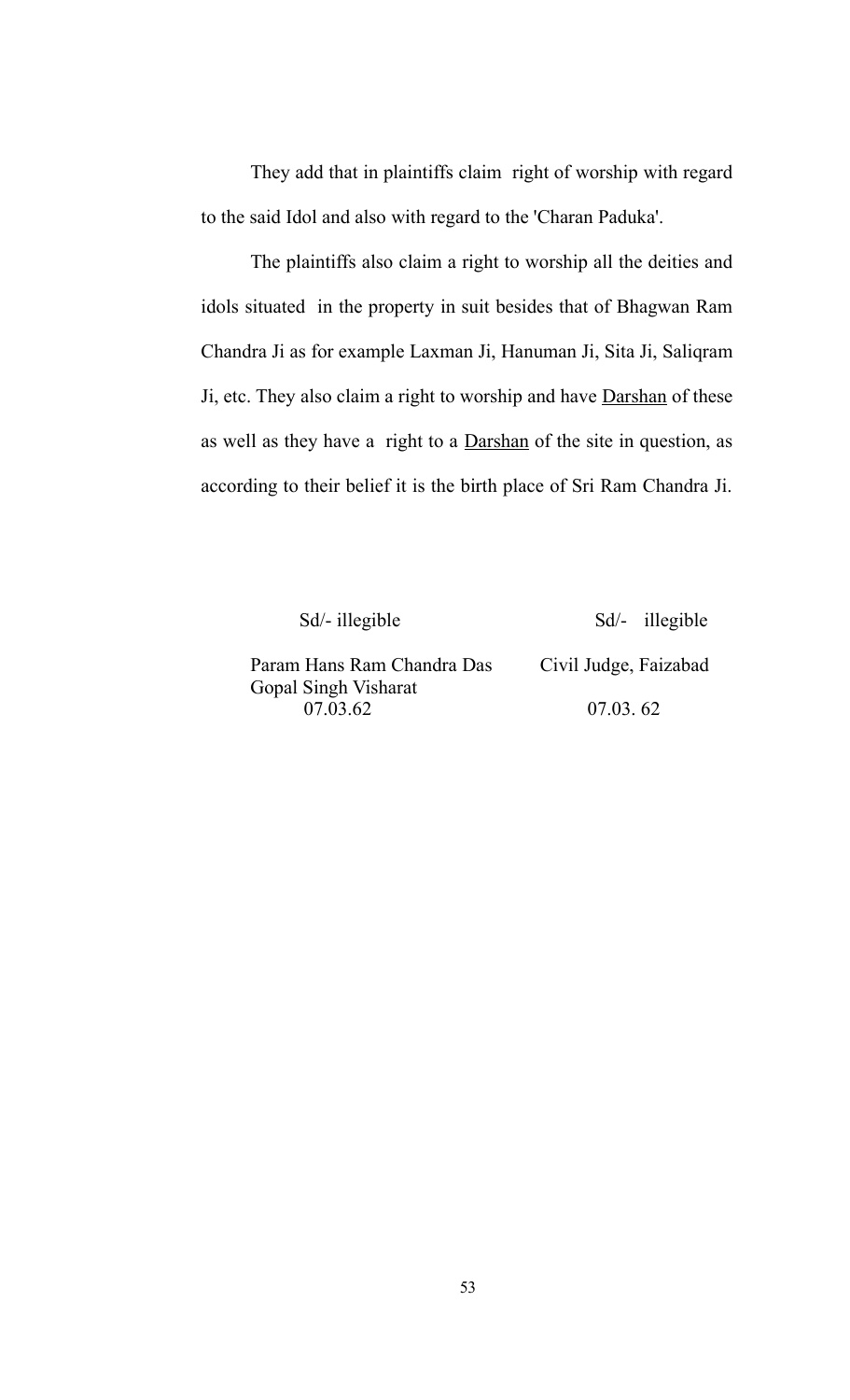In the court of Civil Judge, FD Reg. Suit No. 2 of 1950 Reg. Suit No. 25 of 1950

## 07.03.60

Sri Mohd. Ayub, Advocate for the defendants states that the decision referred to in para 11 to 14 of the WS was in original Suit No. 61/280 of 1885 in the Court of Sub-Judge, Faizabad, Raghubar Das Mahanth versus Secretary State for India and Others. He adds that this decision bars the present suit by principle of resjudicata and estoppel.

> Sd/-illegible Sd/- illegible Sri Mohd. Ayub Civil Judge

07.03.62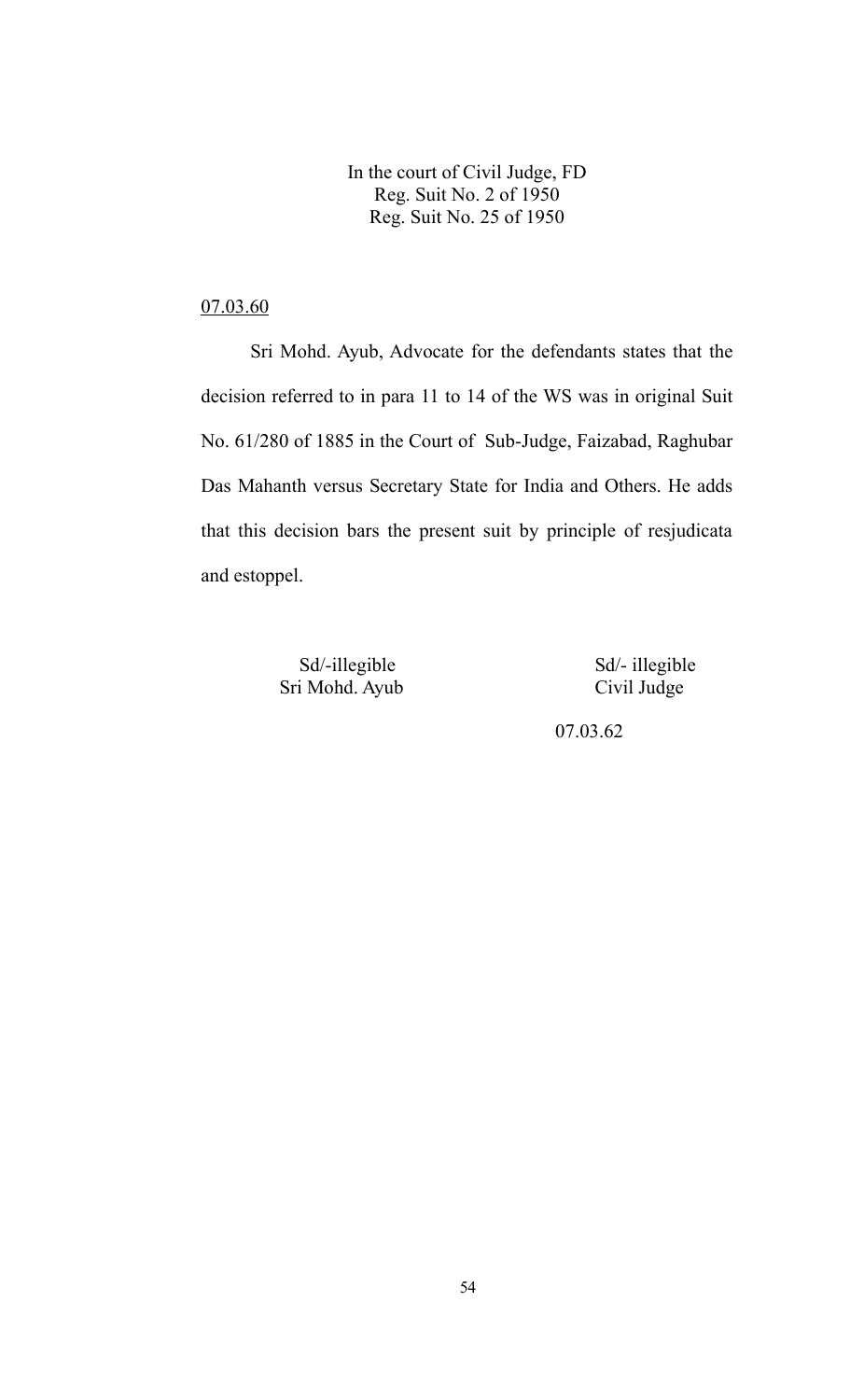In the court of Civil Judge, FD Reg. Suit No. 2 of 1950 Gopal Vs. Zahoor Reg. Suit No. 25 of 1950 Param Hans Vs. Zahoor

## 08.03.62

Sri P.D. Goswami, Advocate for defendants states that the reports of the Commissioner spoken in Para 15 of WS has not effect on the rights of plaintiff, nor do the provisions of Section 5 (3) of U.P. Act, 13 of 1936 apply to the present suit as they are based on a right of worship of plaintiff who is a Hindu. According to him the provisions of the Act are applicable to the property and the right of the Muslims only.

He does not give up the plea taken by him in the replication in that connection.

According to him the said Act has been repelled by U.P. Act 16 of 1960. He further adds that in case the said Act be considered applicable in the present suits it is ultra vires the provisions of the Government of India Act 1935 and is in conflict with the Ancient Monuments Preservation Act. (Act No. VII of 1904.

Sd/-illegible Sd/- illegible

 P. D. Goswami Civil Judge, FD 09.03.62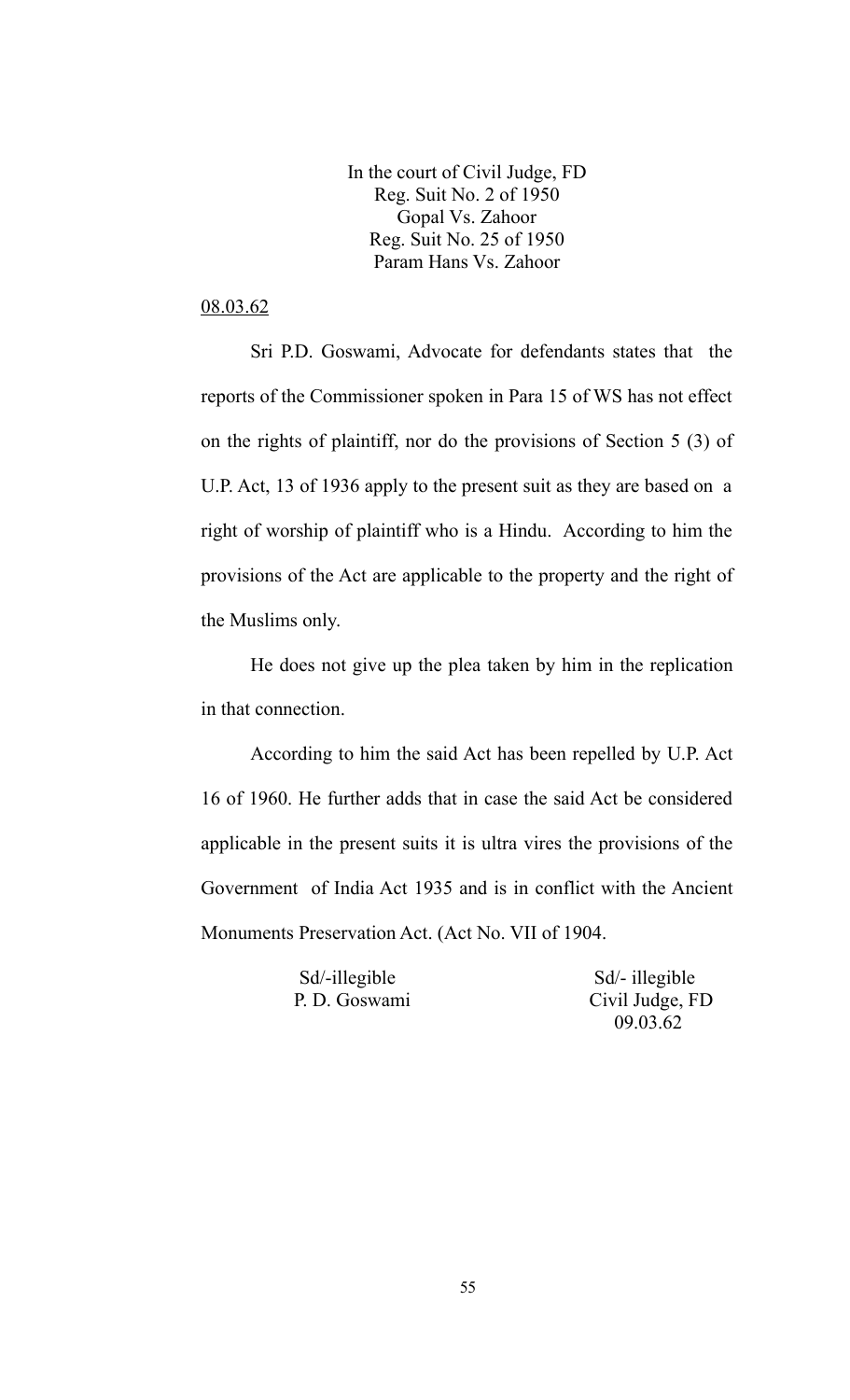In the court of Civil Judge, FD Reg. Suit No. 2 of 1950 Gopal Vs. Zahoor Reg. Suit No. 25 of 1950 Param Hans Vs. Zahoor

## 09.03.62

Sri Mohd. Ayub Advocate for the defendants states that under para 15 of the WS in Suit No. 2 of 1950, the defendants plead that the suit is barred by provision of Section 5 (3) of Muslim Waqf Act, 1936 (U.P. Act No. 13 of 1936).

He adds that by the plea set up in para 19 of the WS, it is meant that the suit is bad for want of consent in writing of the Advocate in general and other provisions of Section 91 of the C.P.C.

He adds that from para 9 of WS the plea arises that Almighty God in whom the property in suit vests duly represented by some authorised persons should have been made a party to the suit and the suit is bad for non-rejoinder of parties. He adds that the Muslim in general or the Mutwali

 of the said Waqf or Sunni Central Board or Waqf should also have been made defendants in the suit.

He adds that the present suit being a suit for injunction is barred by time under Article 120 of the Indian Limitation Act.

Sd/- illegible Sd/- illegible

 Sri Mohd. Ayub Civil Judge, FD 09.03.62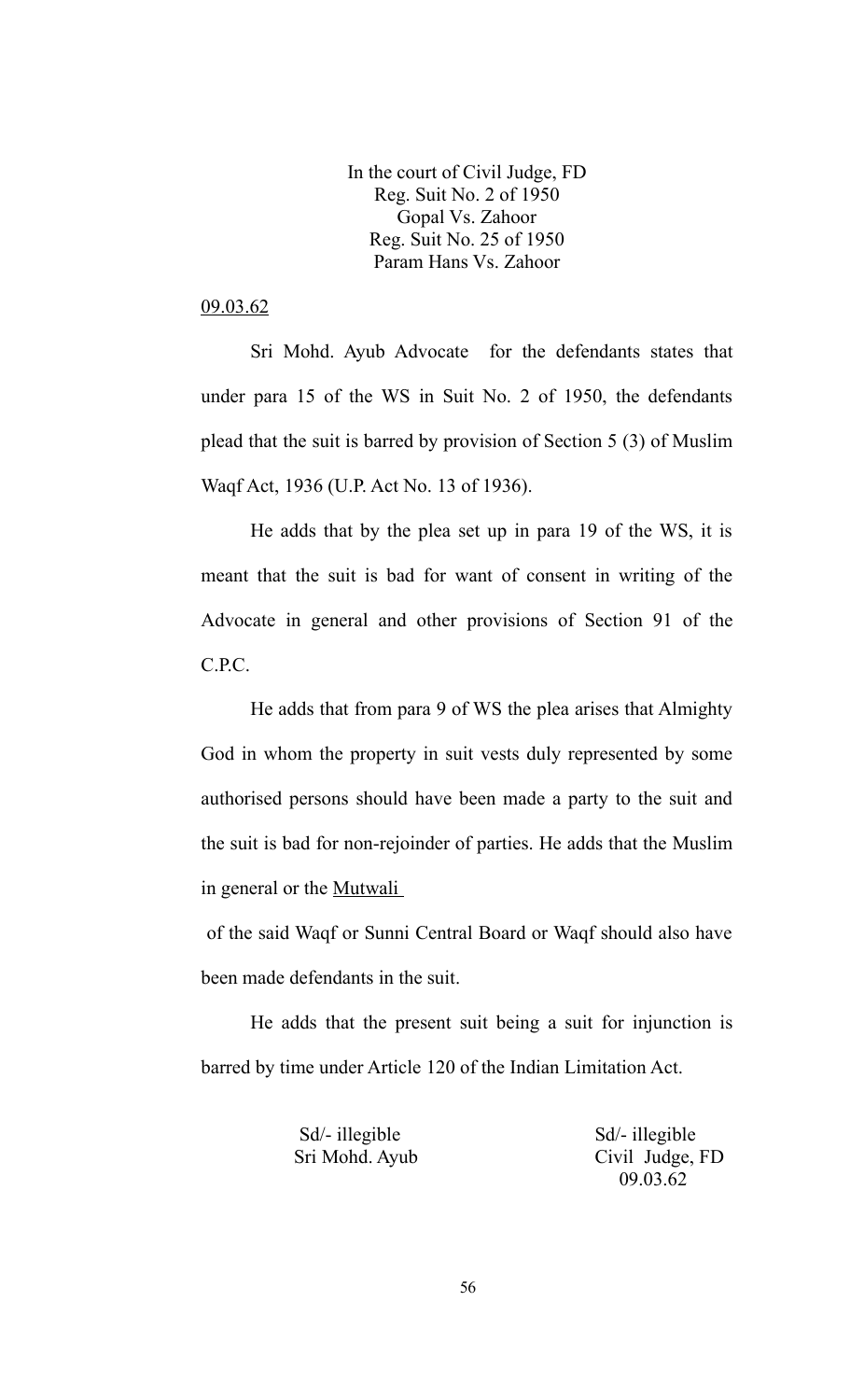## IN THE HIGH COURT OF JUDICATURE AT ALLAHABAD LUCKNOW BENCH: LUCKNOW OTHER ORIGINAL SUIT NO.1 OF 1989 (Reg. Suit No.2/1950)

## Gopal Singh Visharad Vs. Zahoor Ahmad and others AND  **Regular Suit No.25 of 50**

Param Hans Ram Chandar Versus Zahoor Ahmad and others,

## **Issues framed by the Civil Judge Faizabad on 9.3.1962 in the suits noted above:-**

#### **Issue No.1:-**

Is the property in suit the site of Janam Bhumi of Shri Ram Chandra Ji?

#### **Issue No.2:-**

Are there any idols of Bhagwan Ram Chandra Ji and are His charan Paduka' sitauted in the site in suit.?

### **Issue No.3:-**

Has the plaintiff any right to worship the 'Charan Paduka' and the idols situated in the place in suit.?

### **Issue No.4:-**

Has the plaintiff the right to have Darshan of the place in suit.?

## **Issue No.5 :-**

- a. Was the property in suit involved in original suit no.61/280 of 1885 in the court of sub-judge, Faizabad Raghubar Das Mahant Vs. Secretary of State for India & others.?
- (b) Was it decided against the plaintiff.?
- (c) Was that suit within the knowledge of Hindus in general and were all Hindus interest in the same.?
- (d) Does the decision in same bar the present suit by principles of Resjudicata and in any other way.

### **Issue No.6:-**

Is the property in suit a mosque constructed by Shansha

Babar commonly known as Babri mosque, in 1528A.D.?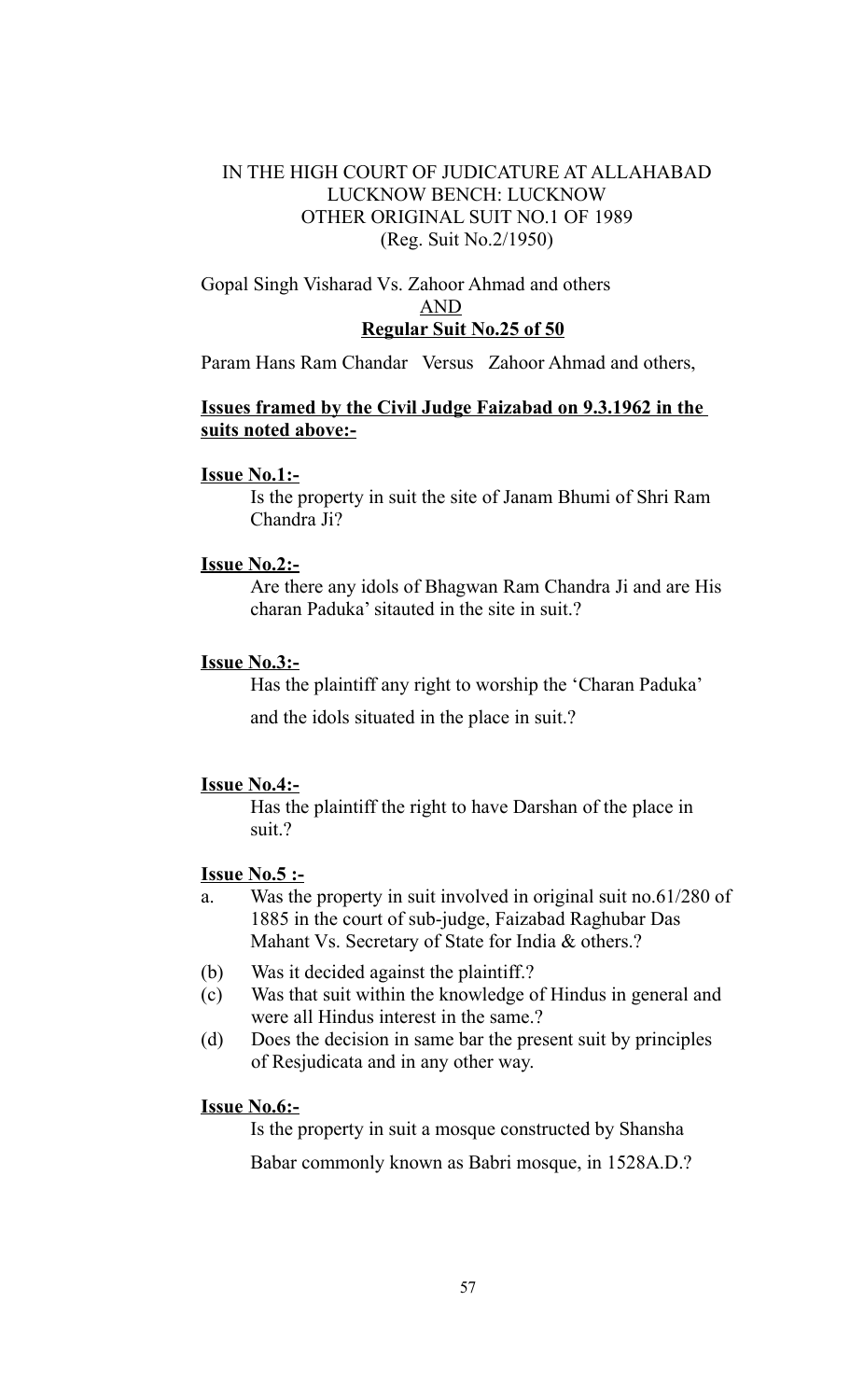### **Issue No.7:-**

Have the Muslims been in possession of the property in suit from 1528A.D.

#### **Issue No.8-**

Is the suit barrad by proviso to section 42 Specific Relief Act.?

#### **Issue No.9:-**

Is the suit barred by provision of section  $(5)$   $(3)$  of the Muslim Waqfs Act (U.P. Act 13 of 1936);?

- a. Has the said act no application to the right of Hindus in general and plaintiff of the present suit, in particular to his right of worship.?
- b. Were the proceedings under the said act referred to in written statement para 15 collusive? If so, its effect?
- c. Are the said provisions of the U.P. Act 13 of 1936 ulta-vires for reasons given in the statement of plaintiff's counsel dated 9.3.62 recorded on paper No.454-A-?

#### **Issue No.10:-**

Is the present suit barred by time ?

## **Issue No.11:-**

- a. Are the provisions of section 91 C.P.C. applicable to present suit ? If so is the suit bad for want of consent in writing by the advocate general ?
- b. Are the rights set up by the plaintiff in this suit independent of the provisions of section 91 C.P.C. ? if not its effect. ?

#### **Issue No.12:-**

Is the suit bad for want of steps and notices under order 1 Rule 8 C.P.C. ? If so its effect. ?

#### **Issue No.13:-**

Is the suit No.2 of 50 Shri Gopal Singh Visharad Vs. Zahoor Ahmad bad for want of notice under section 80 C.P.C. ?

#### **Issue No.14:-**

Is the suit no.25 of 50 Param Hans Ram Chandra Vs. Zahoor Ahmad bad for want of valid notice under section 80 C.P.C. ?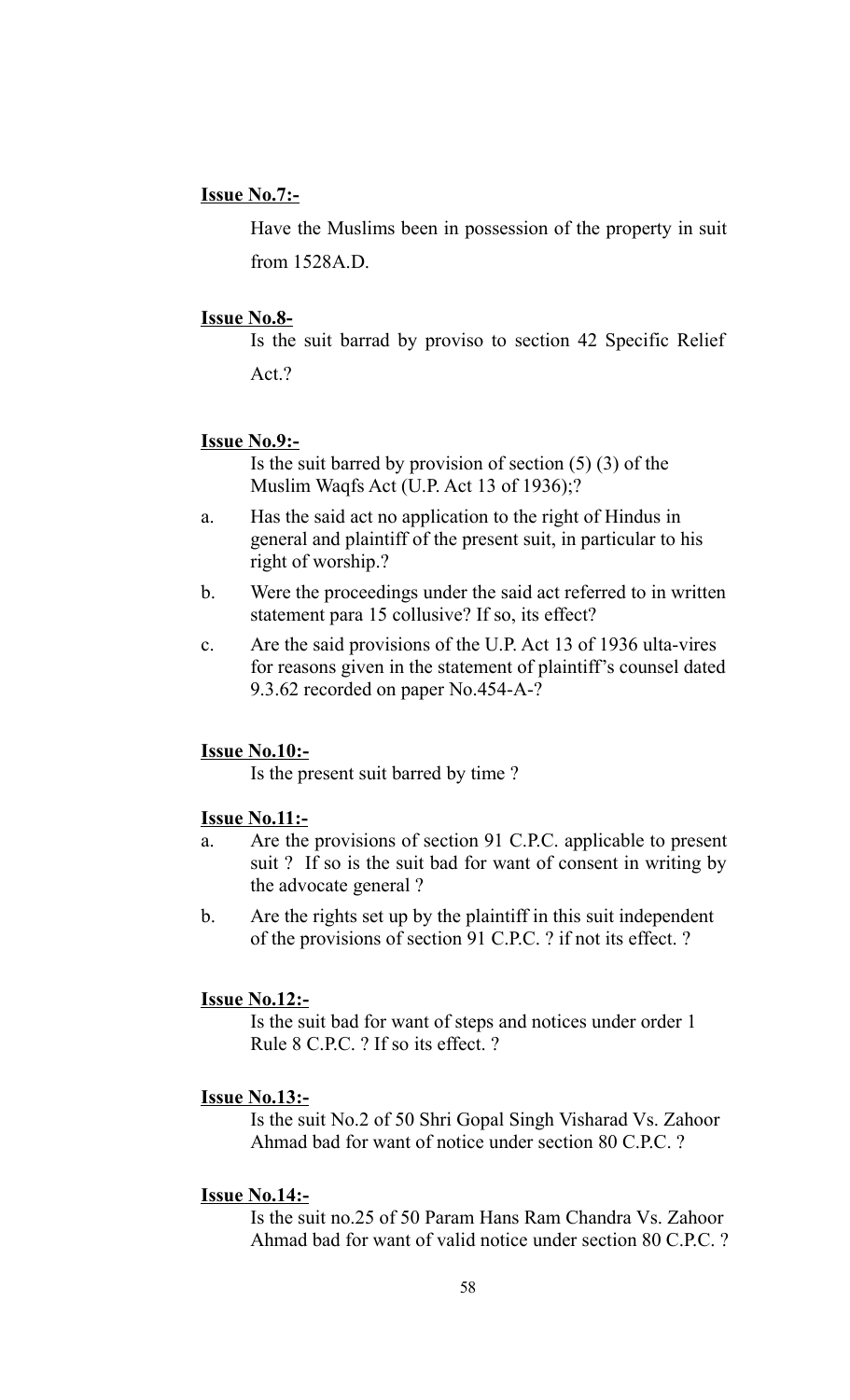## **Issue No.15:-**

Is the suit bad for non-joinder of defendants. ?

## **Issue No.16:-**

Are the defendants or any of them entitled to special costs under section 35-A C.P.C.?

## **Issue No.17:-**

To what reliefs, if any, is the plaintiff entitled. ?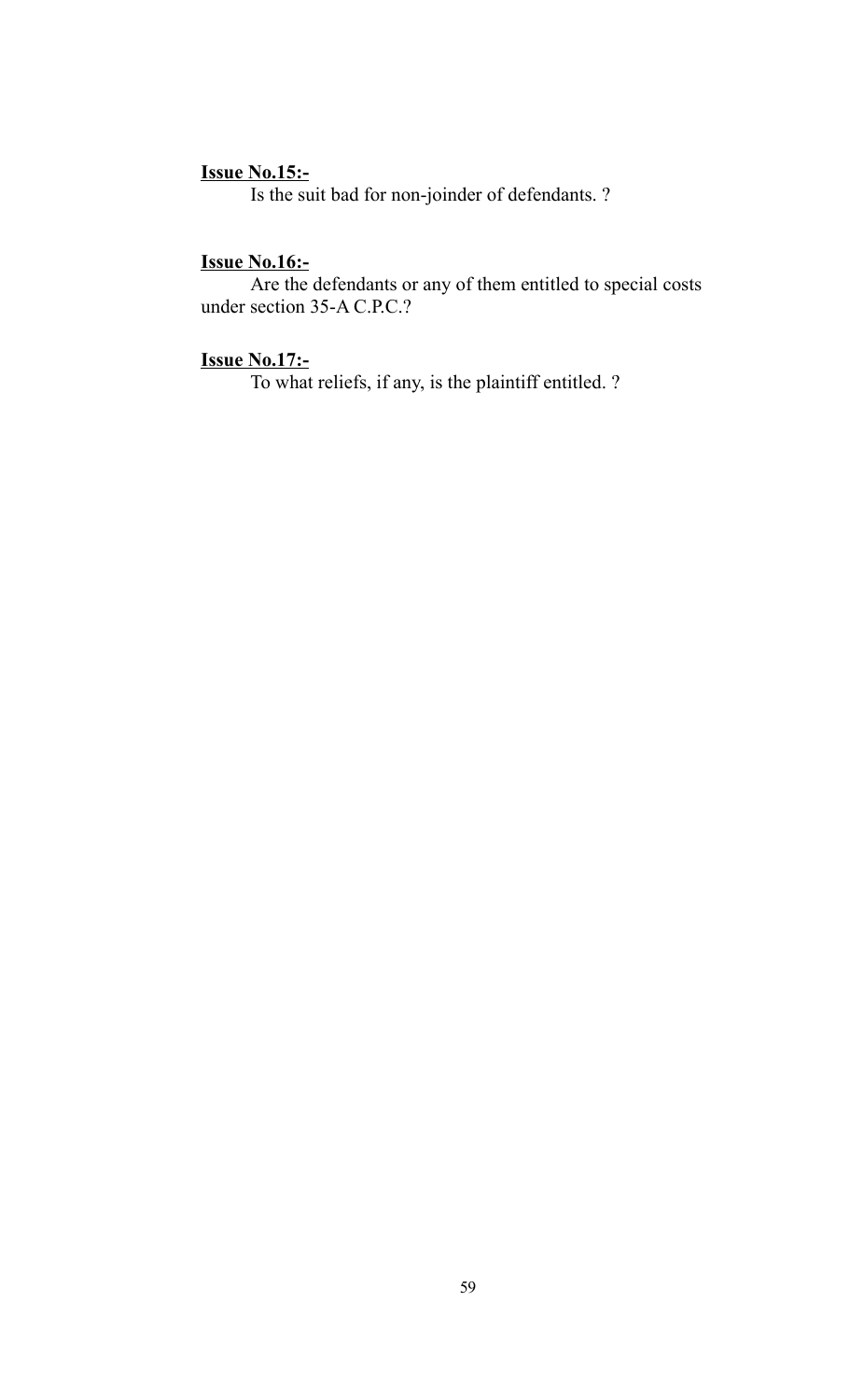# **In the High Court of Judicature at Allahabad**

CRIMINAL SIDE REVISIONAL JURISDICTION

Allahabad, dated the 3rd February 1949-50

# PRESENT

| The Hon'ble R. Dayal |     | Judge |
|----------------------|-----|-------|
|                      | and |       |
| The Hon'ble          |     | Judge |

Miscellaneous No.208 of 1950

REX. **VERSUS** Anisur Rahman

Division Faizabad

## **By the Court--**

Issue notice. Stay meanwhile. A copy of the order may be handed over to the learned counsel on payment of the necessary charges.

 S.d. R.D. 3.2.50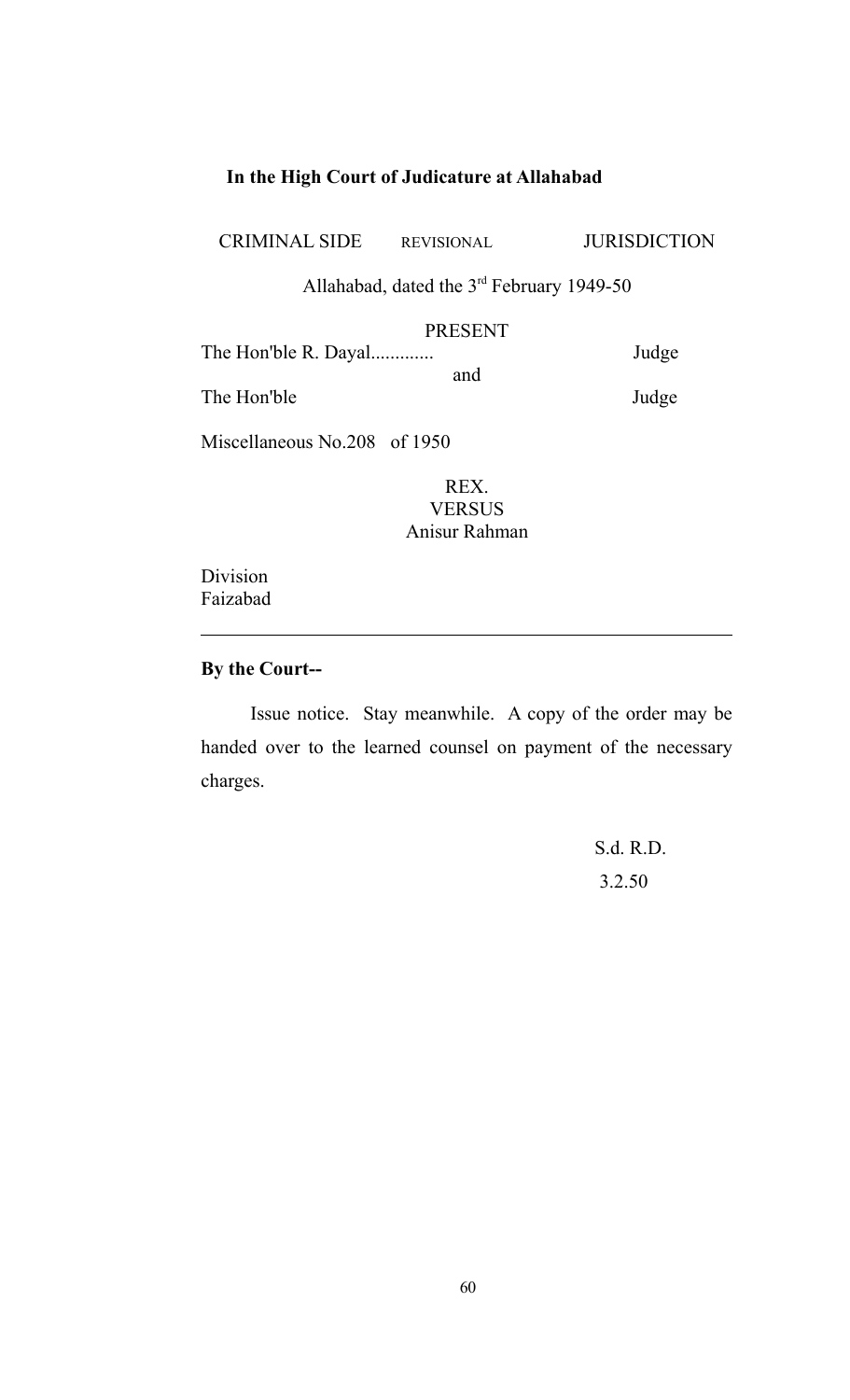I hereby direct the parties described below namely:-

1) Muslims who are bonafide residents of Ayodhya or who claim right of proprietorship or worship in the property in dispute;

2) Hindus who are bona fide residents of Ayodhya or who claim right of proprietorship or worship in the property in dispute.

To appeal before me on  $17<sup>th</sup>$  day of January at 11.00 a.m. at Ajodhya Police Station in person or by pleader and put in written statement of their respective claims with regard to the fact of actual possession of the subject of dispute.

And the case being one of the emergency I hereby attach the said buildings pending decisions.

The attachment shall be carried out immediately by Station Officer, Ajodhya Police Station who shall then put the attached properties in the charge of Shri Priya Dat Ram, Chairman Municipal Board Faizabad cum Ajodhya who shall thereafter be the receiver thereof and shall arrange for the care of the property in dispute.

The receiver shall submit for approval a scheme for management of the property in dispute during attachment and the cost of the management shall be defrayed by the parties to this dispute in such proportions as may be fixed from time to time.

This order shall, in the absence of information regarding the actual names and addresses of the parties to dispute to be served by publication in :-

- 1. The English Daily "The Leader" Allahabad.
- 2. The Urdu Weekly "Akhtar" Faizabad.
- 3. The Hindi Weekly "Virakta" Ajodhya.

Copies of this order shall also be affixed to the walls of the buildings in dispute and to the notice board at Ayodhya Police Station.

Given under my hand and the seal of the court on this the  $29<sup>th</sup>$ day of December, 1949 at Ayodhya.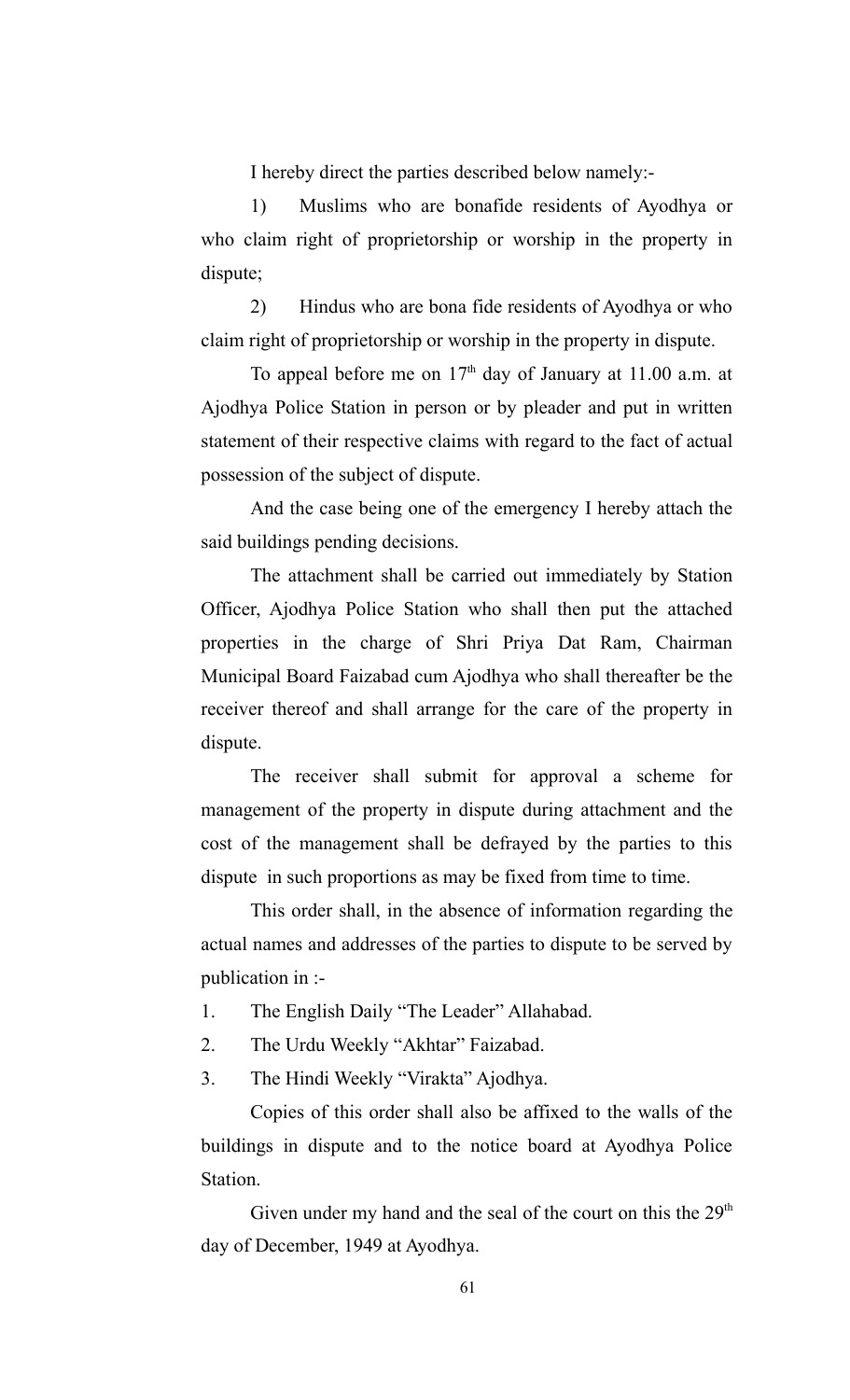Sd. Illegible Magistrate Ist Class and Addl. City Magistrate, Faizabad cum Ayodhya.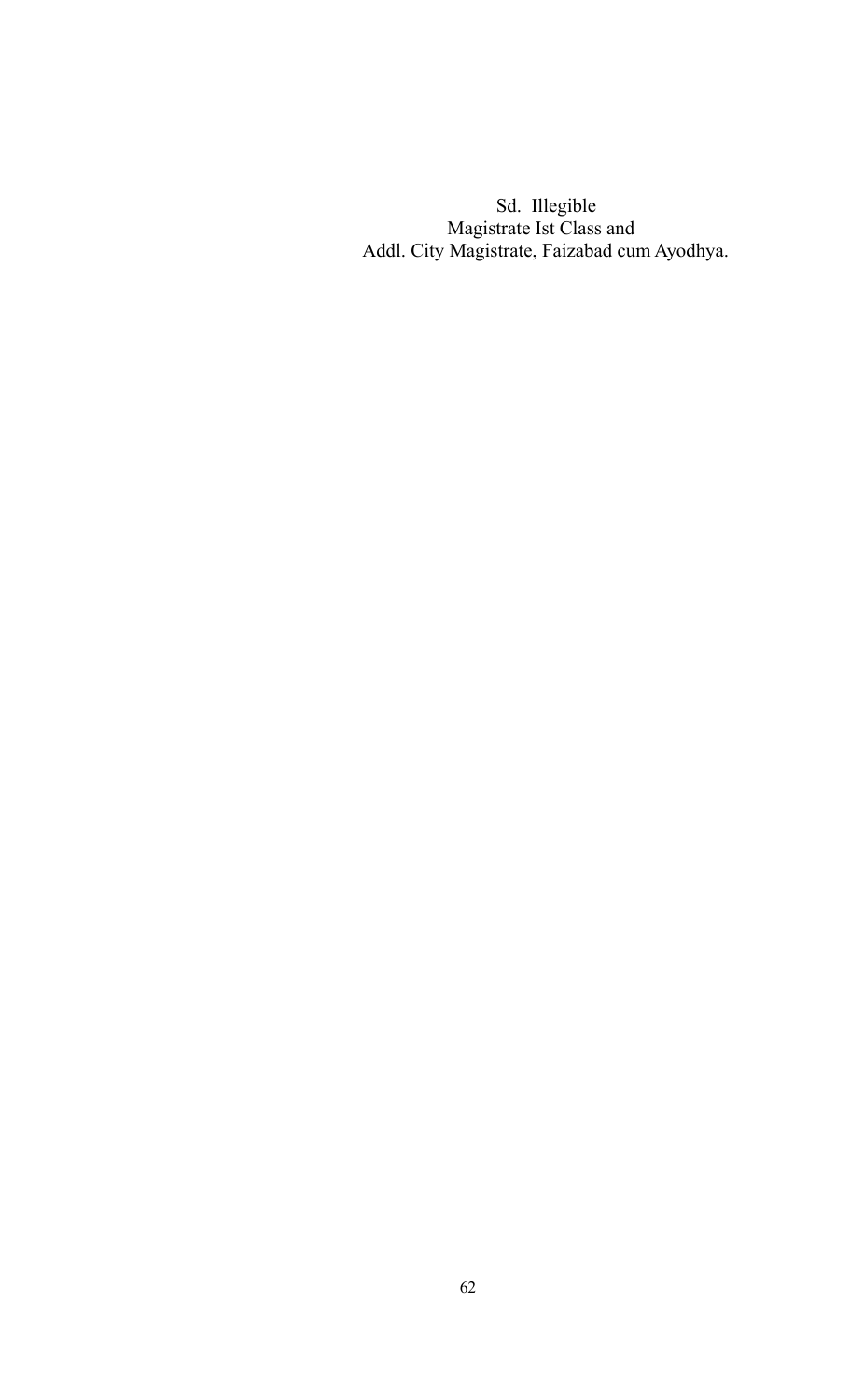From:

 The District Magistrate, Faizabad

To

 The Editor, Urdu Weekly 'Akhtar', Faizabad.

Please have the attached order Section 145 Code of Criminal Procedure on the question of a dispute between Hindus and Muslims in Ayodhya over rights of proprietorship and worship in the buildings

claimed variously as Babri Masjid and Janmabhumi Mandir, published in the next issue of your newspaper.

> For District Magistrate, 30-12-49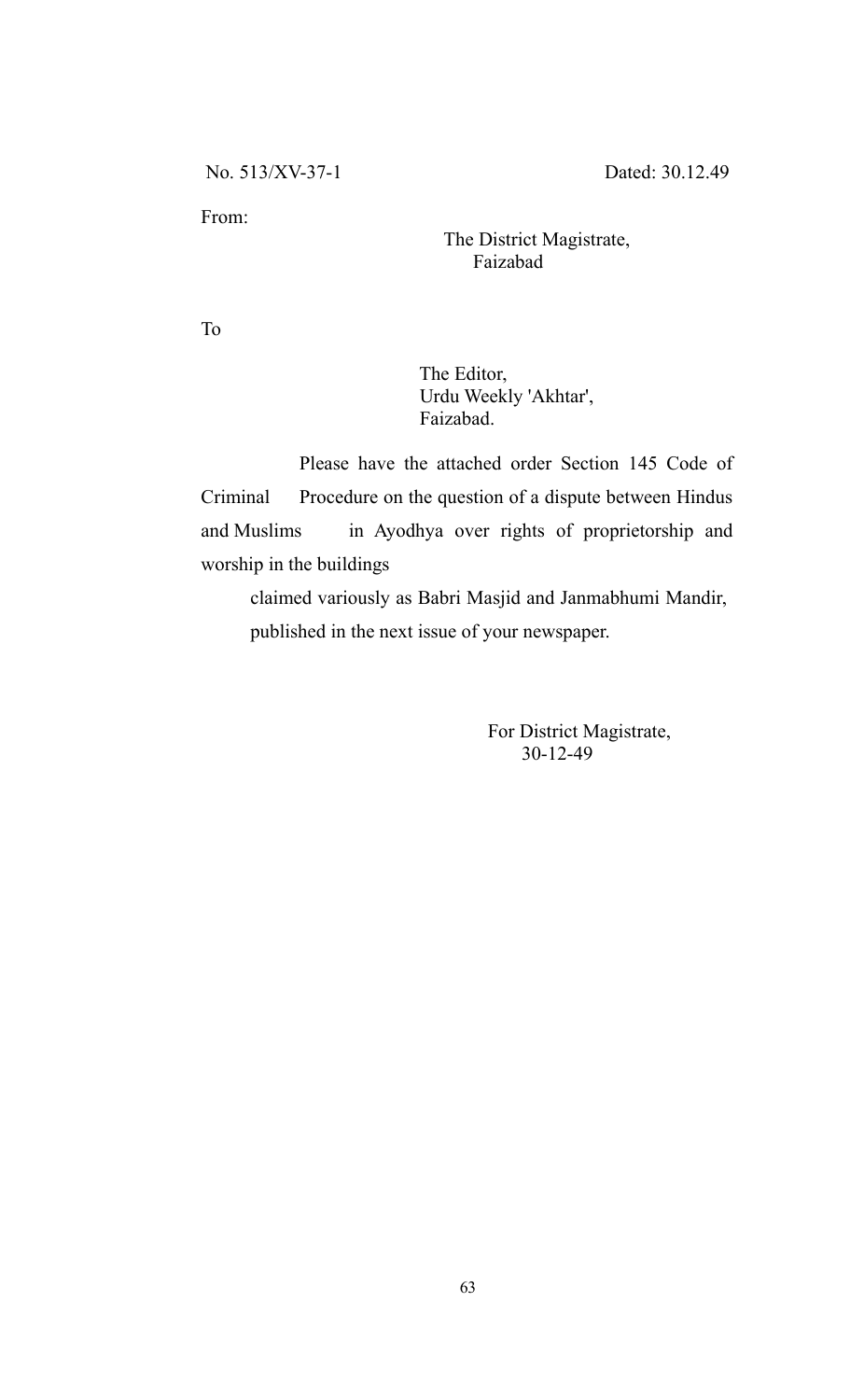From:

 The District Magistrate, Faizabad

To

 Shri R.P.Arora, Local correspondent 'Leader', Faizabad.

Please have the attached order Section 145 Code of Criminal Procedure on the question of a dispute between Hindus and Muslims in Ayodhya over rights of proprietorship and worship in the buildings

claimed variously as Babri Masjid and Janmabhumi Mandir, published in the next issue of your newspaper.

> For District Magistrate, 30-12-49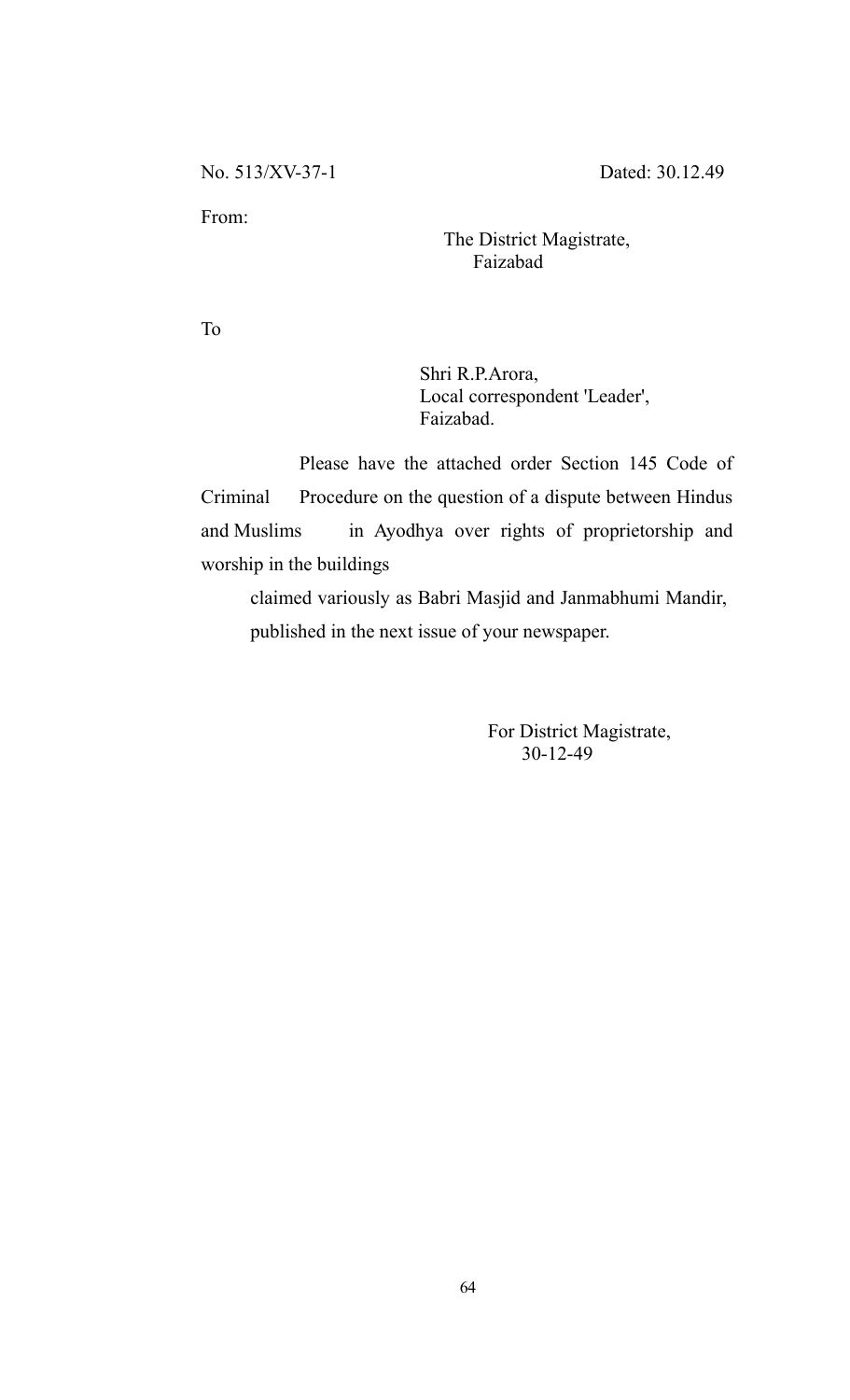From:

 The District Magistrate, Faizabad

To

 The Editor, Hindi Weekly 'Virakta', Ayodhya, Faizabad.

Please have the attached order Section 145 Code of Criminal Procedure on the question of a dispute between Hindus and Muslims in Ayodhya over rights of proprietorship and worship in the buildings claimed variously as Babri Masjid and Janmabhumi Mandir, published in the next issue of your newspaper.

> For District Magistrate, 30-12-49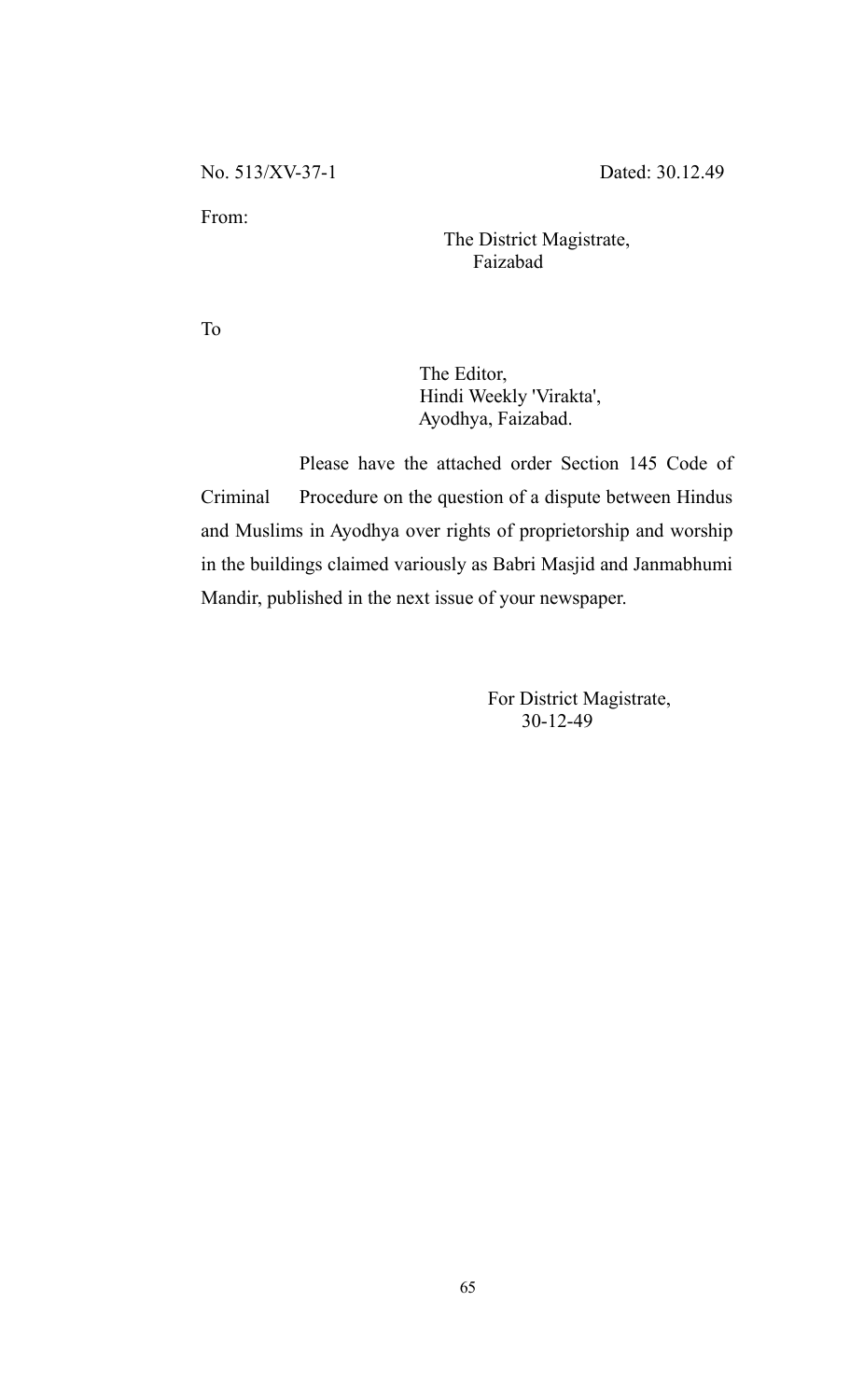# पेपर नं0-15

आज दफा 145 जा0 फौजदारी की नोटिस अयोध्या में  $29 - 12 - 49$ बिल्डिंग पर चस्पा की गई। 1 कापी अयोध्या के स्टेशन अफसर को दी गई । " थाने पर नोटिस बोर्ड पर चस्पा की गई ।  $1$ अधि सेक्रेट्री जरिये जिलाधीश महोदय भेजी गई ।  $1$   $^{\prime}$ 1 " सुपरिन्टेंडेंट पुलिस फैजाबाद को दी गई ।  $30-12-49$ कापी कमिशनर महोदय भेजी गई ।  $\mathbf{1}$ जिलाधीश महोदय के पास भेजी गई ।  $\overline{2}$ चेयरमैन मिनिस्पिल बोर्ड फैजाबाद के पास भेजी गई ।  $\mathbf{1}$ अखबार अख़तर फैजाबाद भेजी गई ।  $\mathbf{1}$ English daily leader के पास भेजी गई। 1 हिन्दी वीकली विरक्त अयोध्या के पास भेजी गई ।  $\overline{1}$ आदेश हुआ कि, मुसलमान जो अयोध्या के रहने वाले हैं और जो नहीं हैं, की आराजी मुतदाविया में यह पूजा करते हैं या नहीं । हिन्दू जो अयोध्या के

रहने वाले हैं और जो कहते हैं कि आराजी मुतदाविया उनकी है या उसमें पूजा करते हैं, 17-1-49 को 11 बजे दिन को अयोध्या थाने पर खुद या जरिये वकील हाजिर हू और बयान तहरीरी अपने- अपने हकूक का दाखिल करें ।

# पेपर नं0-16

दण्ड विधि संहिता की धारा-145 के अन्तर्गत मिसिल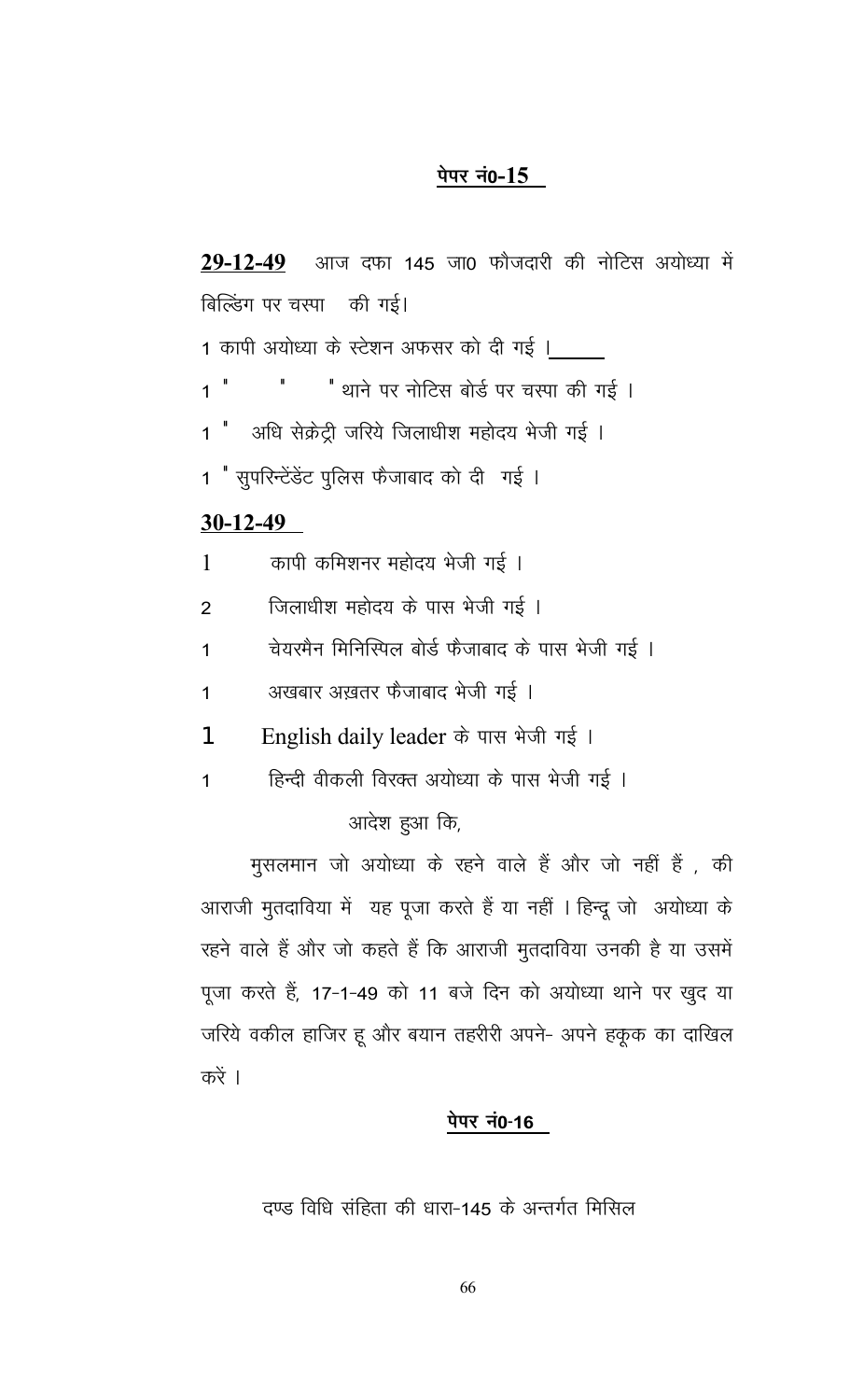मार्कण्डेय सिंह मजिस्ट्रेट- प्रथम श्रेणी तथा अतिरिक्त सिटी मजिस्ट्रेट फैजाबाद और अयोध्या को पुलिस तथा अन्य विश्वसनीय सूत्रों से यह ज्ञात हुआ है कि अयोध्या के हिन्दुओं तथा मुसलमानों के बीच उस तथाकथित बाबरी मस्जिद अथवा श्री राम जन्म भूमि जो अयोध्या नगरी के रामकोट मुहल्ले में स्थित है, उसके स्वामित्व तथा पूजाधिकार के लिए परस्पर विरोध है, जो किसी समय भी शांति भंग का कारण बन सकता है,

अतएव मैं निम्नलिखित विरोधी दलों को आदेश देता देता हूँ कि वे-(1) मुसलमान जो अयोध्या नगरी के सार्वजनिक अधिकार प्राप्त निवासी हैं या अन्य कोई जो स्वामित्व तथा पूजा का अपने को अधिकारी समझता हो (2) हिन्दू जो अयोध्या नगरी के सार्वजनिक अधिकार प्राप्त निवासी हैं या अन्य कोई जो स्वामित्व तथा पूजा का अपने को अधिकारी समझता हो ,

मेरे समक्ष आगामी 17 जनवरी सन 1950 ई0 को ग्यारह बजे दिन को अयोध्या पुलिस थाने पर स्वयं या अपने वकील द्वारा विवादग्रस्त सम्पत्ति से संबंधित अपने-अपने स्वामित्व तथा अधिकार के समर्थन में अपना-अपना लिखित कथन प्रस्तुत करें और संकटदायक परिस्थिति के कारण, मैं इस विवादग्रस्त सम्पत्ति को अन्तरिम काल के लिए जब तक कि न्यायालय से अन्तिम निर्णय न हो जाये, सरकाराधीन करने की आज्ञा देता हूँ -

विवादग्रस्त सम्पत्ति को सरकाराधीन करने की कार्यवाही अयोध्या नगरी के पुलिस थाने के मुख्य अधिनायक के द्वारा तत्काल की जावे और तदन्तर यह विवादग्रस्त सम्पत्ति अयोध्या तथा फैजाबाद की म्युनिस्पैलिटी के प्रधान श्री प्रिया दत्त की संरक्षिता में दी जाये, जो इस विवादग्रस्त सम्पत्ति के संरक्षक रहेंगे और इसकी रक्षा तथा प्रबन्ध के उत्तरदायी होंगे ।

संरक्षक इस सम्पत्ति की अन्तरिम अवस्था में प्रबन्ध के संबंध में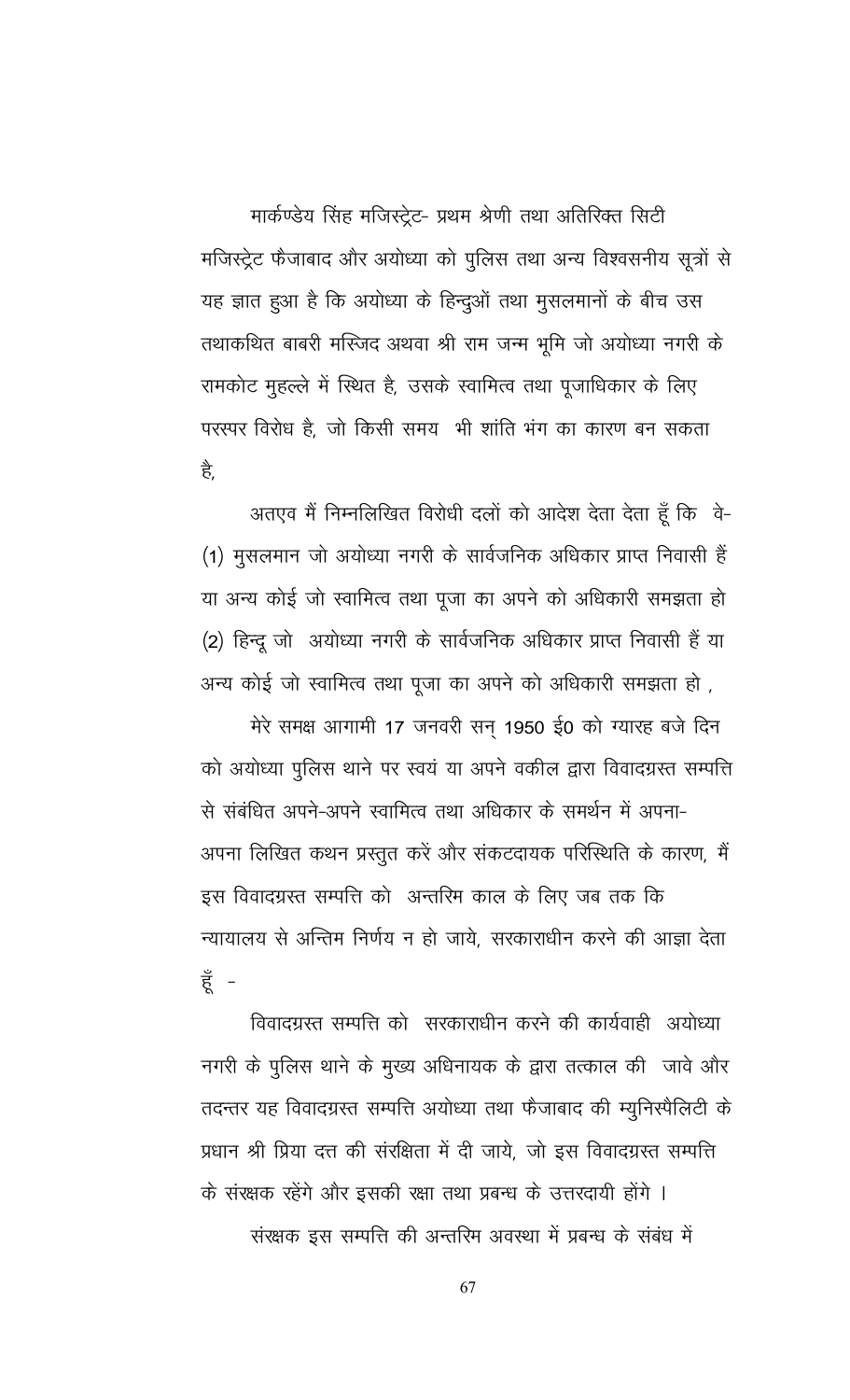अपनी योजना शीघ्र मेरी स्वीकृति के लिए प्रस्तुत करेंगे । इस प्रबन्ध के लिए जो धन व्यय होगा, वह विरोधी दलों को एक निर्धारित अनुपात में देना होगा, जो समय-समय पर निश्चित किया जायेगा ।

यह आज्ञा उपर्युकत विरोधी दलों- उनके सदस्यों की नामावली के अभाव में निम्न प्रकार निश्चित की जाती है -

| 1. अंग्रेजी दैनिक   | <sup>"</sup> दी लीडर <sup>"</sup> इलाहाबाद । |
|---------------------|----------------------------------------------|
| 2. उर्दू साप्ताहिक  | <sup>"</sup> अख़तर <sup>"</sup> फैजाबाद ।    |
| 3. हिन्दू साप्ताहिक | " विरक्त " अयोध्या ।                         |

इस आज्ञा की प्रतिलिपियाँ विवादग्रस्त भवन की बाहरी दीवारों पर तथा अयोध्या नगरी के पुलिस थाने के विज्ञापन पट्ट पर लगाई जाये । मेरे हस्ताक्षर द्वारा तथा न्यायालय की मुहर के साथ 29 दिसम्बर सन् 1949 ई0 को यह आज्ञा दी जाती है ।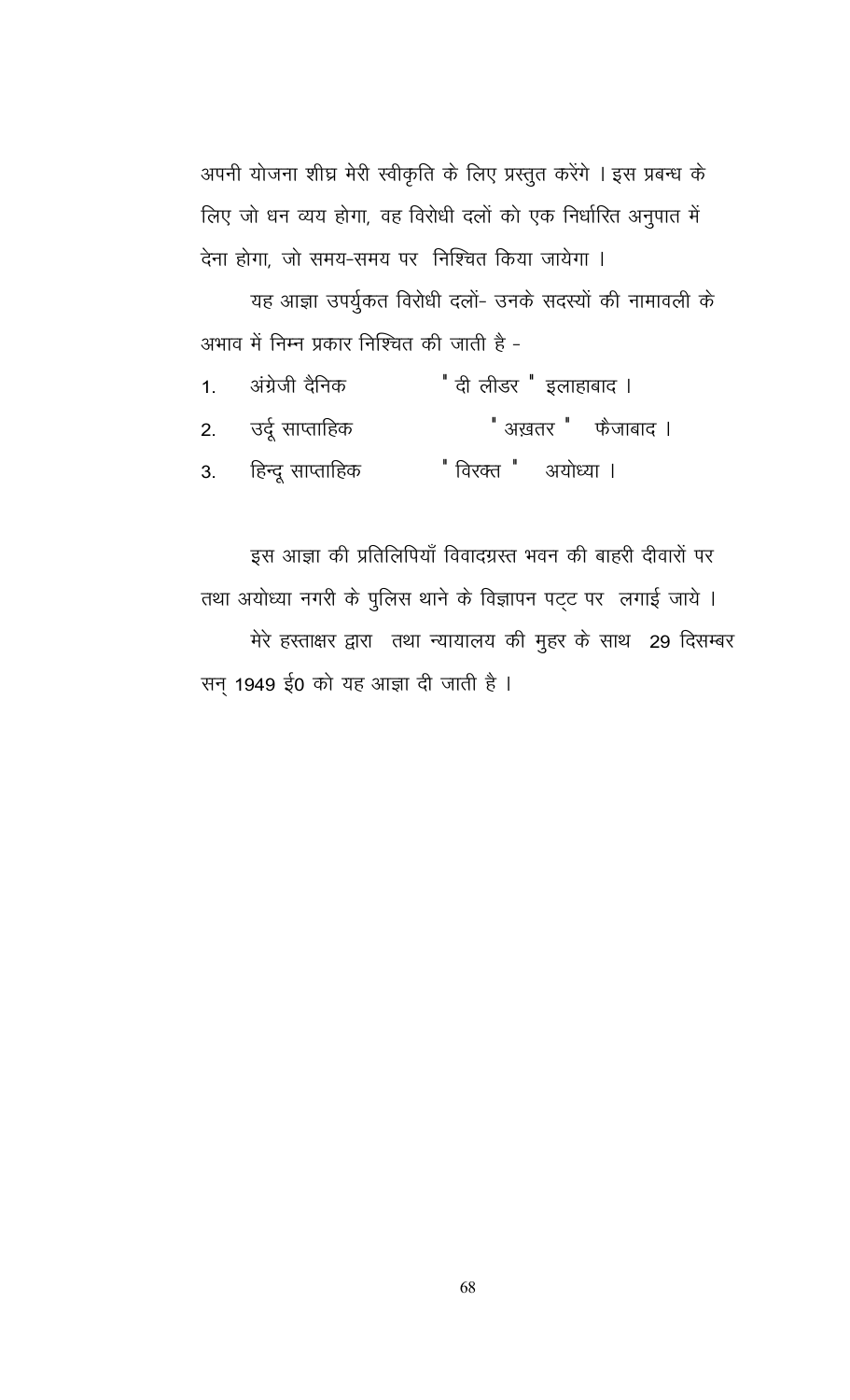# पेपर नं0-**19**

नकल सुपुदर्गी (Inventory)

सिटी मजिस्ट्रेट महोदय फैजाबाद दफा 145 जा0 फौ0 बाबत थाना अयोध्या फैजाबाद जेर काररवाई

रेक्स बनाम जन्मभूमि बाबरी मस्जिद

# Inventory

1. मूर्ति ठाकुर जी 1 (अ) श्री रामलला जी दो मूर्ति एक बड़ी और एक

छोटी

(ब) श्री सालिग राम जी की 6 मूर्ति

2.सिंहासन चाँदी दो फिट ऊंचा एक ।

3. मूर्ति हनुमानजी की एक ।

4. (ड्) गिलास जर्मन सिलवर का एक ।

गिलास चांदी का छोटा एक ।

गिलास चांदी का बड़ा एक ।

5. गरुड़ घण्टी एक ।

6. धूपदानी एक ।

7. आरती एक ।

8. दीवल एक ।

9. हुरसा व चंदन एक ।

 $10$  फोटो बड़ी रामजानकी की दो ।

11. गमला चार ।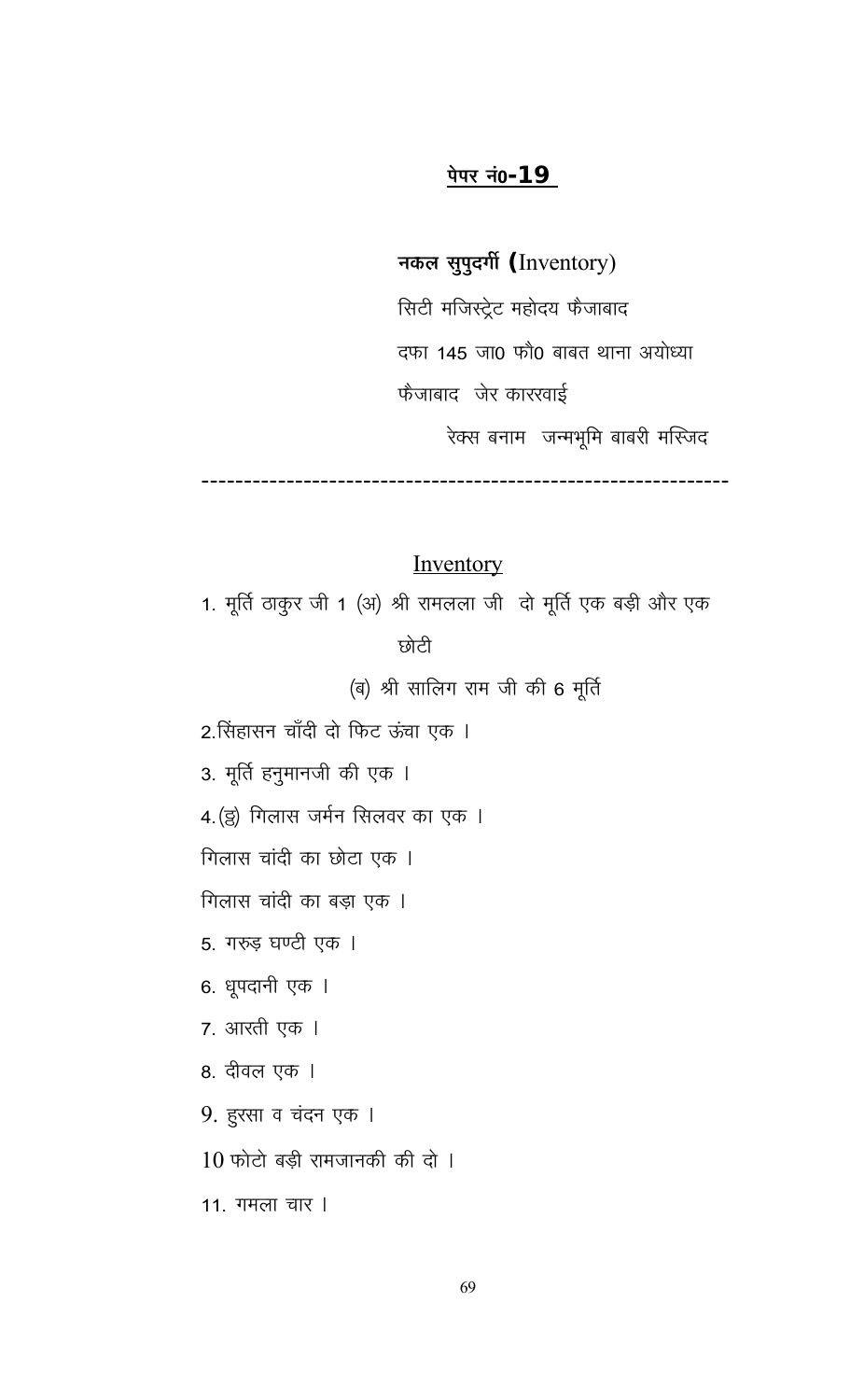12. फोटो बद्रीनाथ जी (छोटा) एक ।

13. फोटो रामचन्द्रजी छोटा एक ।

14. भगवान के आभूाणः-

दो टोपी रामलला जी और एक हनुमानजी की टोपी

तथा भगवान के वस्त्र आठ नग ।

15. इमारत - तीन गुम्बददार इमारत मय सहन के तथा चहारदीवारी जिसकी चौहद्दी नीचे लिखी है-

उत्तर - हाता छट्टी पूजन और निर्मोही अखाड़ा ।

दक्षिण - आराजी परती व परिक्रमा ।

पूरब - चबूतरा मंदिर रामजी का ममलूक निर्मोही अखाड़ा व मंदिर हाजा ।

पश्चिम- परिक्रमा ।

16. छोटा पीतल का गिलास ।

17. चन्दन की फूल की कटोरी एक ।

18. पंचपस् तथा थाली पीतल एक ।

19. तशतरी पीतल की छोटी एक ।

20. छोटा पटरी लकड़ी का एक ।

हस्ताक्षरः उपस्थित सज्जनों के जो चार्ज के समय उपस्थित हैं,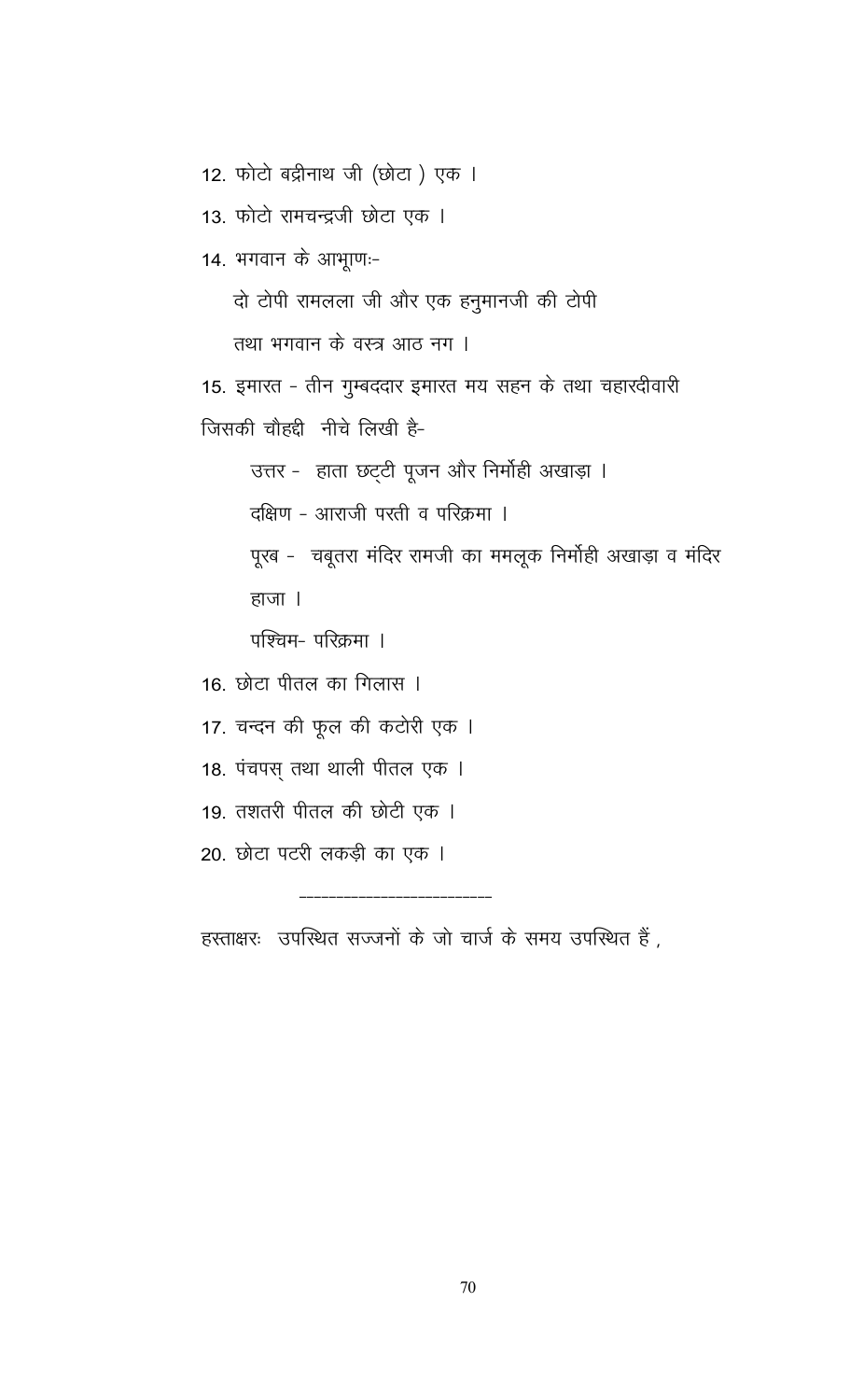Assumed charge that day the 5 of January 1950 at 1.00 p.m. above inventory has been found correct after verification.

Sd./ Priya Dat Ram Witnesses- Sd. Illegible Receiver Vakil 5-1-50 5-1-50 G.N. Mishra 5-1-50 Sd. Tulsi Ram Verma 5-1-50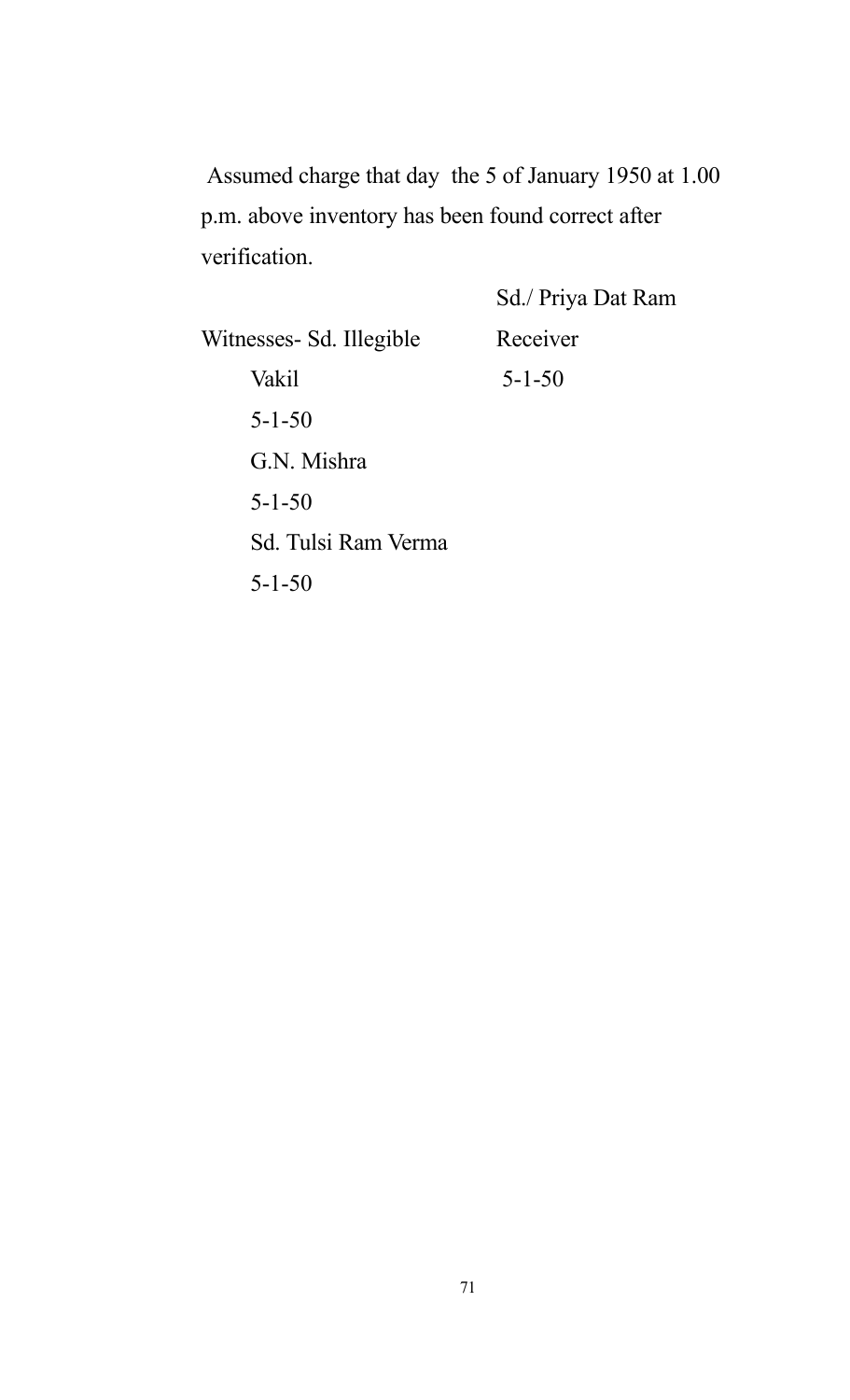## पेपर नं0-21

1. मूर्ति ठाकुर जी 1 (अ) श्री रामलला जी दो मूर्ति एक बड़ी और एक छोटी (ब) श्री सालिग राम जी की 6 मूर्ति 2.सिंहासन चाँदी दो फिट ऊंचा एक । 3. मूर्ति हनुमानजी की एक । 4. (इ) गिलास जर्मन सिलवर का एक । गिलास चांदी का छोटा एक । गिलास चांदी का बड़ा एक । 5. गरुड़ घण्टी एक । 6. धूपदानी एक । 7. आरती एक । 8. दीवल एक । 9. हुरसा व चंदन एक । 10 फोटो बड़ी रामजानकी की दो । 11. गमला चार । 12. फोटो बद्रीनाथ जी (छोटा) एक । 13. फोटो रामचन्द्रजी छोटा एक । 14. भगवान के आभूाण:-दो टोपी रामलला जी और एक हनुमानजी की टोपी तथा भगवान के वस्त्र आठ नग । 15. इमारत - तीन गुम्बददार इमारत मय सहन के तथा चहारदीवारी जिसकी चौहद्दीनीचे लिखी है-

> उत्तर - हाता छट्टी पूजन और निर्मोही अखाड़ा । दक्षिण - आराजी परती व परिक्रमा ।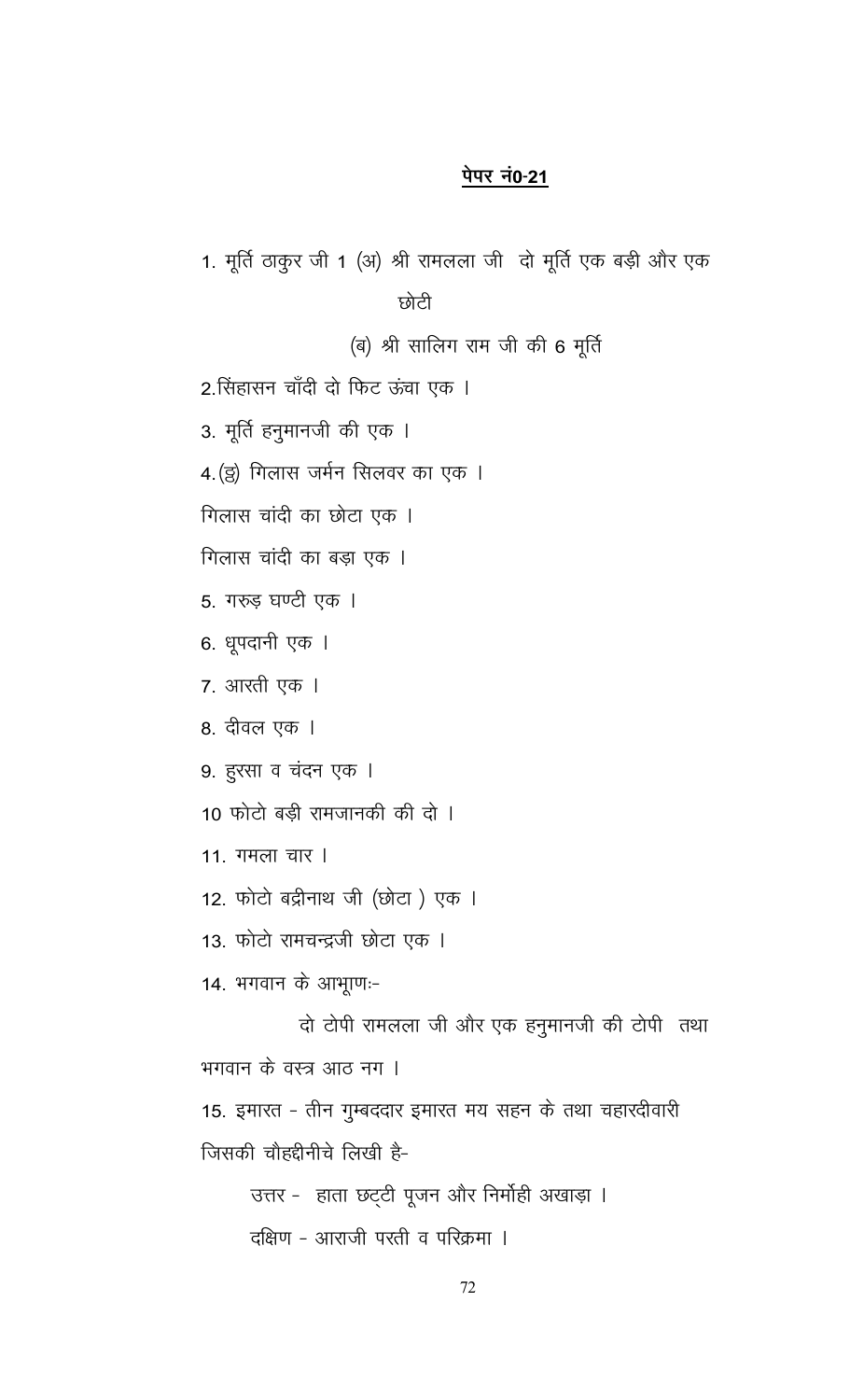पूरब - चबूतरा मंदिर रामजी का ममलूक निर्मोही अखाड़ा व मंदिर हाजा ।

पश्चिम- परिक्रमा ।

16. छोटा पीतल का गिलास ।

17. चन्दन की फूल की कटोरी एक ।

18. पंचपस् तथा थाली पीतल एक ।

19. तशतरी पीतल की छोटी एक ।

20. छोटा पटरी लकड़ी का एक ।

हस्ताक्षरः उपस्थित सज्जनों के जो चार्ज के समय उपस्थित हैं,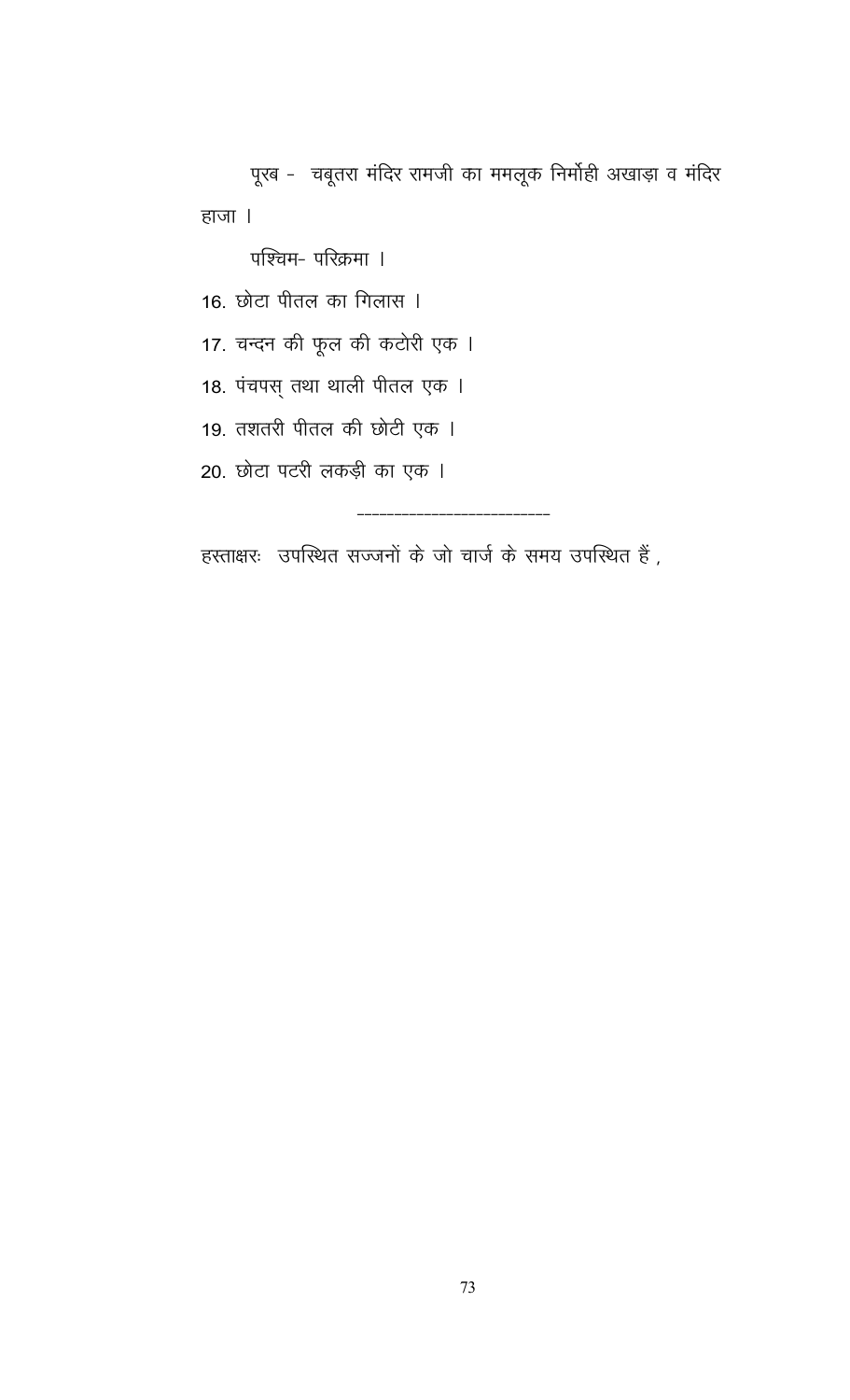Assumed charge that day the 5 of January 1950 at 1.00 p.m. above inventory has been found correct after verification.

|                     | Sd./ Priya Dat Ram |
|---------------------|--------------------|
| Witnesses-          | Receiver           |
| $5 - 1 - 50$        |                    |
| Sd. illegible       | $5 - 1 - 50$       |
| Vakil               |                    |
| G.N. Mishra         |                    |
| $5 - 1 - 50$        |                    |
| Sd. Tulsi Ram Verma |                    |
| $5 - 1 - 50$        |                    |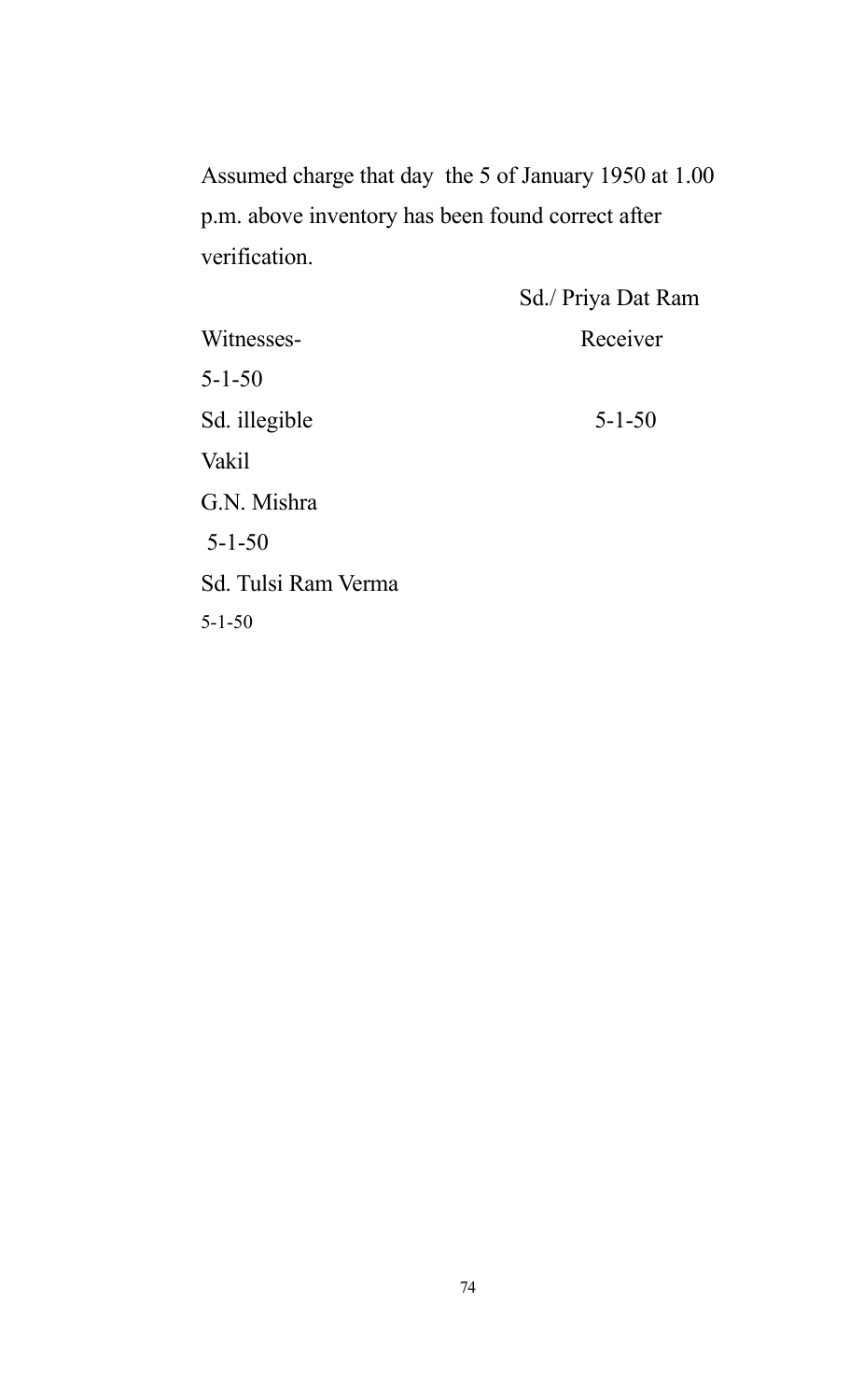# In the Court of the Additional City Magistrate, Faizabad at Ajodhya Police Station.

...........

## Application under Section 526 Cr.P.Code.

In Re:

Rex Versus 1. Muslamans 2. Hindus.

# Anisul Rahman son of Molvi Waziruddin, resident of Begam-Pura, Ajodhya, Faizabad .......Applicant

The applicant above named begs to submits as under:-

1. That the applicant has a reasonable apprehension that a fair and impartial inquiry cannot be had in the above noted proceedings in courts at Faizabad.

2. That the applicant is going to move an application for transfer in the above noted proceedings in the Hon'ble High Court of Judicature at Allahabad.

Therefore, the applicant prays that the proceedings may be stayed to enable the applicant to move the transfer application in the Hon'ble High Court of Judicature at Allahabad.

Sd./- Anisul

Rahman

Applica

nt' Faizabad The17th January, 1950: through

Counsel for the

applicant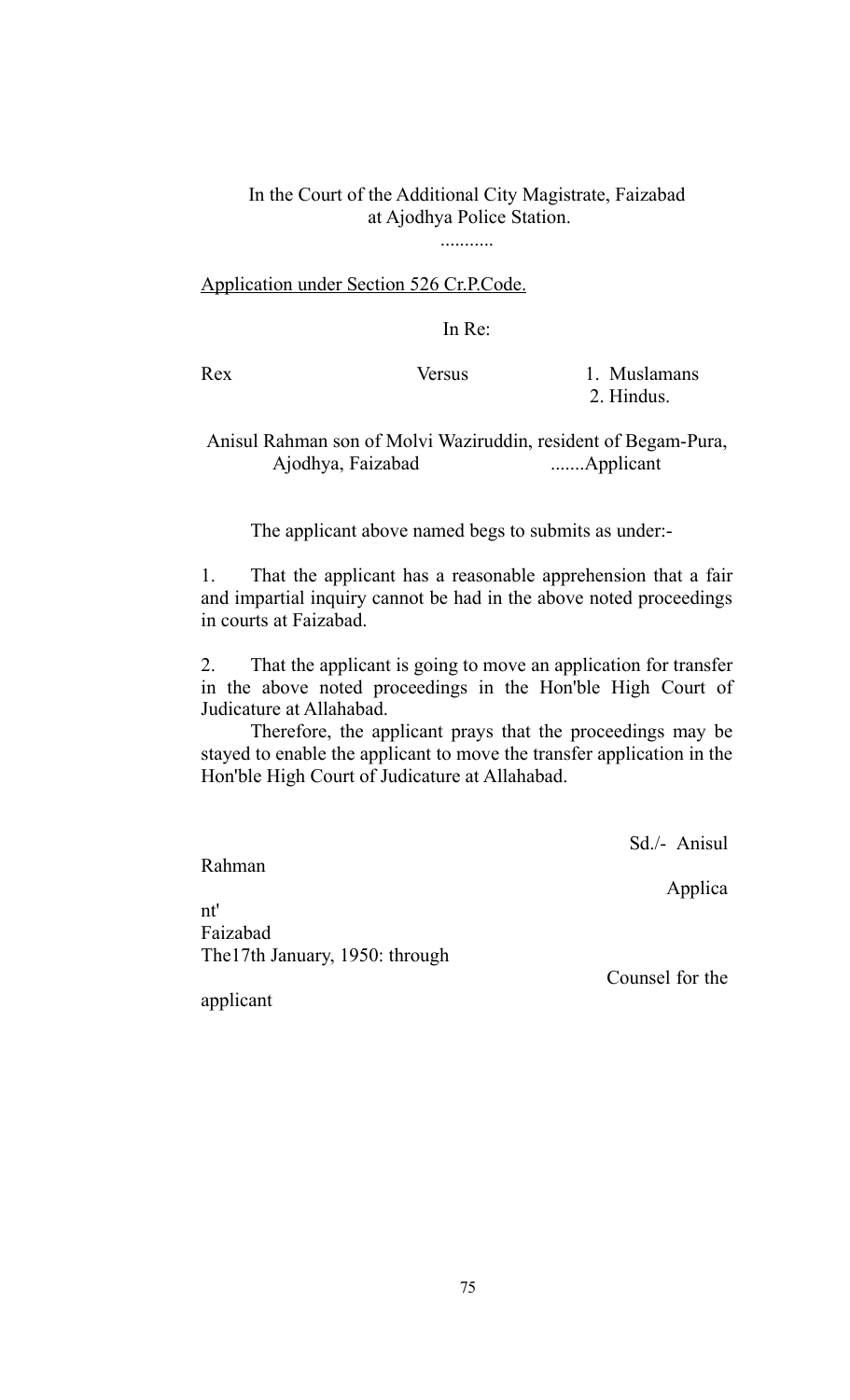#### ORDER

The case is stayed subject to the applicant's is executing a personal bond of Rs.200/- to the effect that he will put in an application before the Hon'ble High Court before 15.2.1950. The case will be taken up on March............ by which time the transfer application is to be decided.

> Sd./- illegible 17.1.1950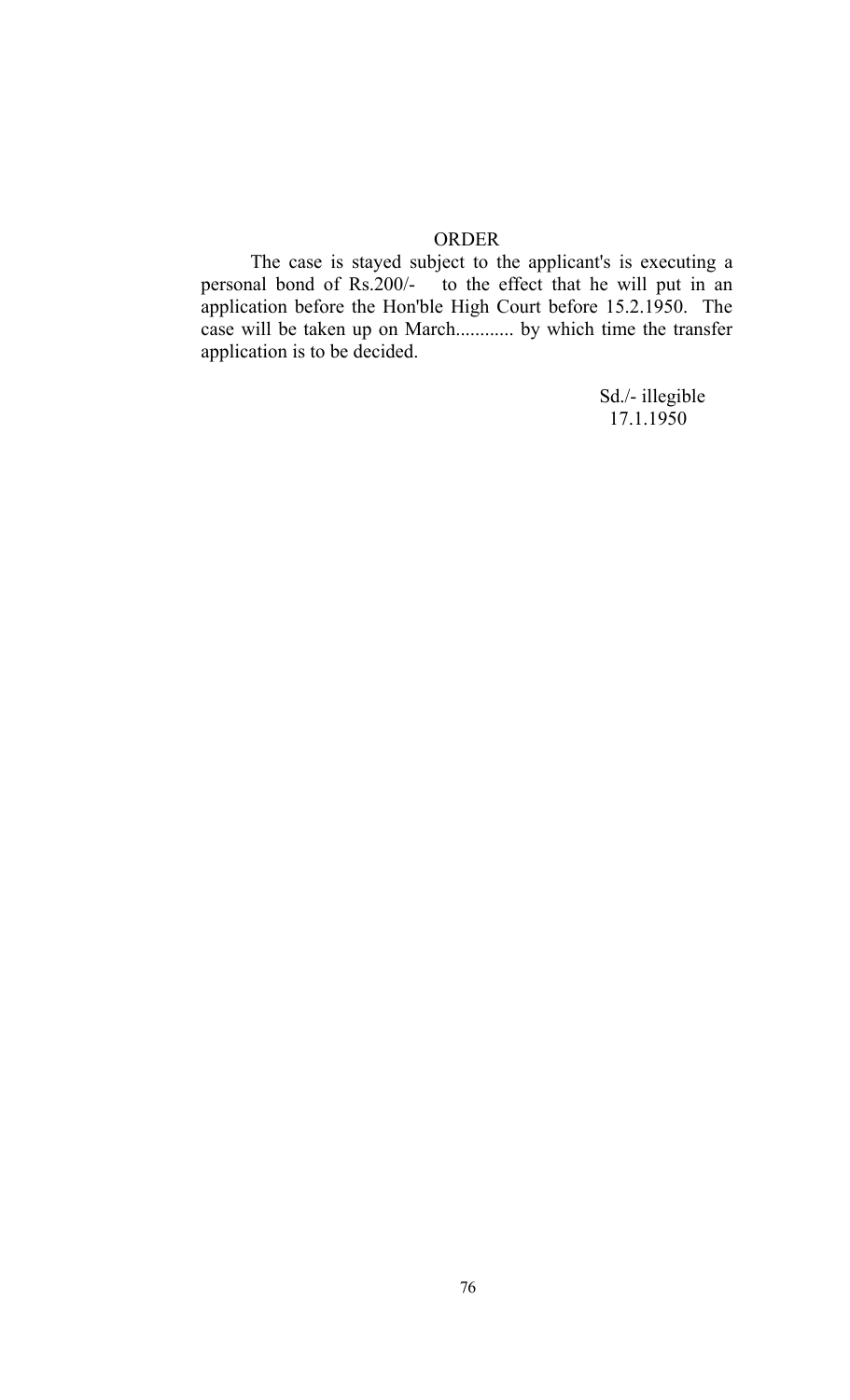# In the Court of the Additional City Magistrate, Faizabad at Ajodhya Police Station.

...........

Rex Vs. Hindus & Muslims Proceedings under Section 145

Cr.P.C.

Whereas I have moved u/s 526 Cr.P.C. to move the Hon'ble High Court Allahabad to get the case transferred to some other district for disposal. I have been asked to furnish personal bond for Rs.200/- for the same. I hearby in compliance of the said order enter into a personal bond of Rs.200/- that I will move a transfer application in the High Court within 15<sup>th</sup> February, 1950. In default the bond may be forfeited.

Sd./- Anisul

Rahman

File

 Sd./- illegible 17.1.1950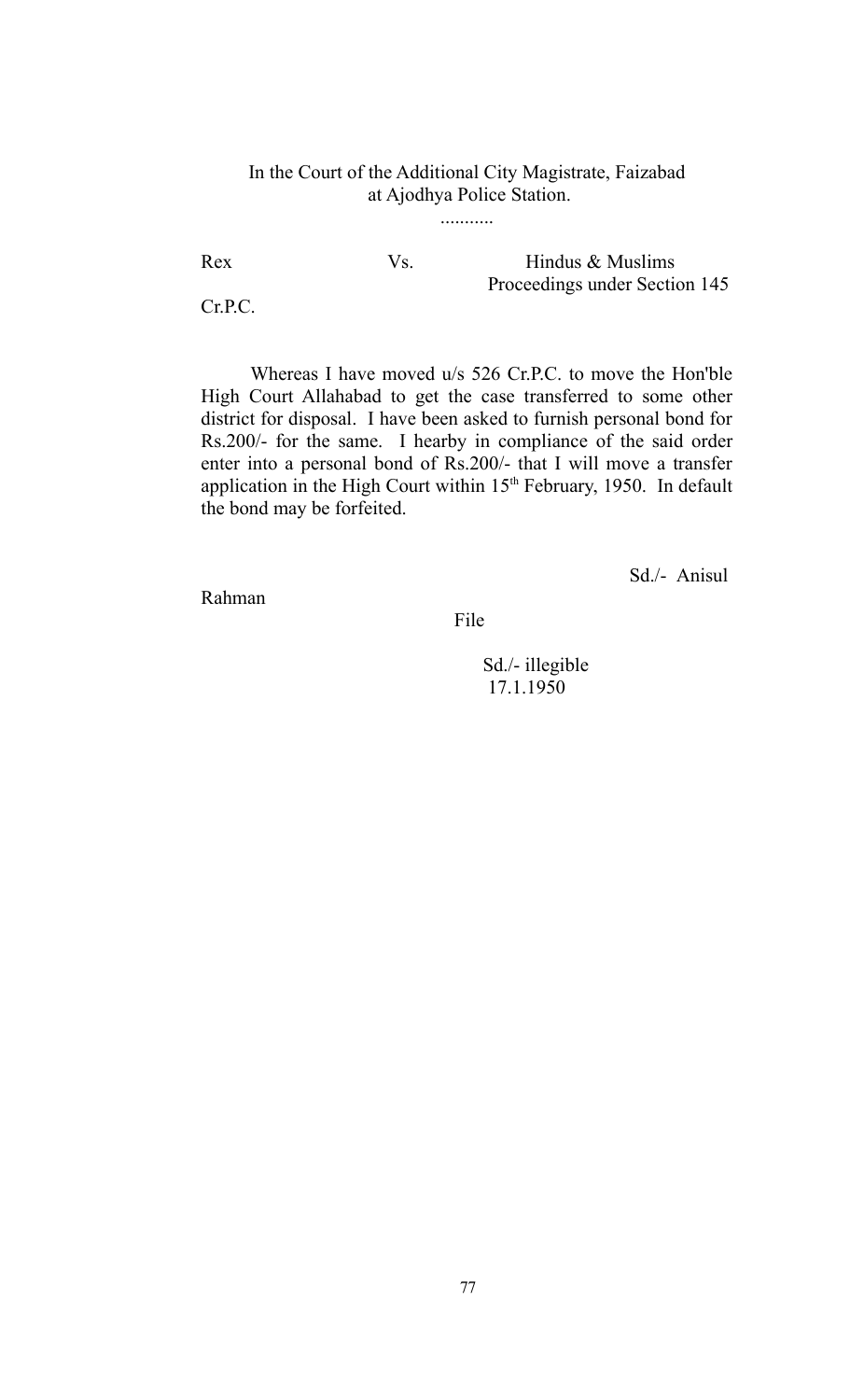#### The District Magistrate, Faizabad

Sir,

In compliance of a proper order duly served on me I assumed charge on the  $5<sup>th</sup>$  of Jan. 1950 of the premises in dispute in the JNMBHUMI, Ajodhia, which were attached under Section 145. I am required to submit a scheme of its management. The most important item of management is the maintenance of the Bhog and Puja in the condition in which it was carried on when I took over charge.

The number of pujaris cannot be less than three. Two persons are required to keep constant watch to prevent the depredations of monkeys who snatch away the the flowers from the Singhasan and lift away other things.

Below I give the various Bhogs which are being performed, the items of which they consist, and their daily cost.

| Bhog No.1. Mangal Bhog consisting of dry fruits | $Rs.1/-$ |
|-------------------------------------------------|----------|
|-------------------------------------------------|----------|

Bhog No.2 Shringar Bhog consisting of sweets Rs.1/8

Bhog No.3. Raj Bhog consisting of

| a. Dal    | $Rs.1/-$            |
|-----------|---------------------|
| b. Rice   | Rs.2/8              |
| c. Ata    | Rs.2/8              |
| d. Sag    | Rs.1/8              |
| e. Masala | $Rs.-/8$            |
| f. Ghee   | Rs. 10/8<br>Rs. 2/8 |

Bhog No.4 Uthanpan Bhog consisting of fresh fruits and Namkin  $Rs.2/-$ 

Bhog No.5 Arti bhog consisting of one seer of Laddoos Rs.3/-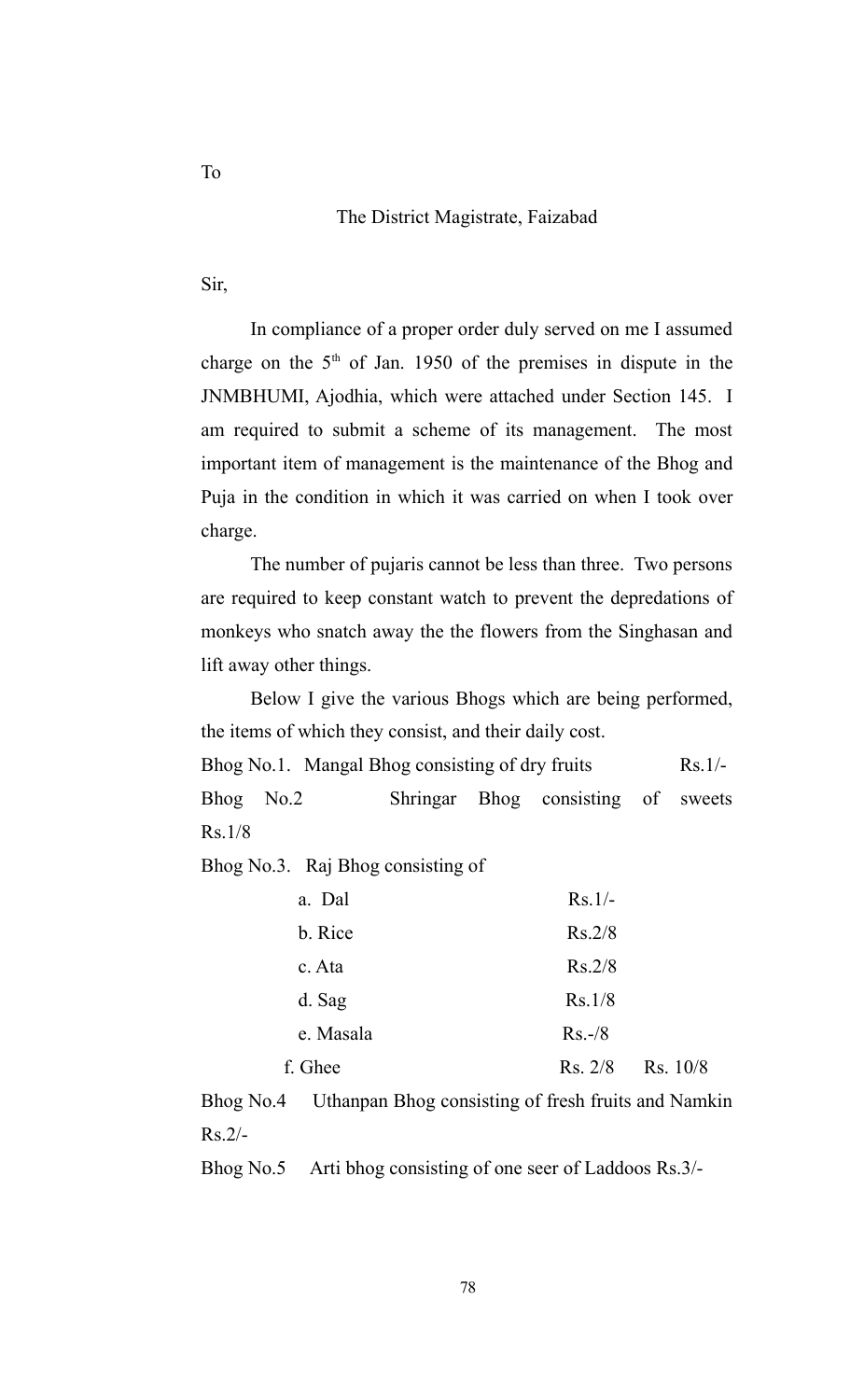Bhog No.6 Bayaroo Bhog consisting of Puri, Sag, and Milk. Rs.7/-

---------

# Rs.25/-

Besides the Bhog, other commodities required for the Puja.

| Kesar                        | $Rs. -/4/-$ |        |
|------------------------------|-------------|--------|
| Agar Bati                    | $Rs.-6/-$   |        |
| Phul Mala in large quantity. | Rs.2/6      |        |
| Chandan                      | $Rs. -4/-$  |        |
| Itra                         | $Rs./8/-$   |        |
| Light                        | $Rs.3/-$    |        |
|                              | $Rs.6/12/-$ | Rs.6/2 |
|                              | Grand total | 31/2   |

In addition to this staff mentioned above there should be a supervisior at Rs.45/- to look to all these things.

The three Pujaries will be getting food in the form of Bhog. The Head Pujari will get Rs.15/ p.m. and the other two Rs.5/- p.m. each. There will be a kahar also who will be getting Rs.30/- p.m. This brings the total expenditure on the maintenance of the premises to Rs.1057/- p.m.

On the income side we have the cash offerings only. The income from offerings commencing from 23<sup>rd</sup> Dec. 1949 upto the 5<sup>th</sup> Jan. 1950 i.e. during the period before the charge was Rs.233/4/6. But the average monthly income will be Rs.300/- or thereabout only. The maintenance, therefore, becomes much too costly.

I shall, therefore, invite applications from parties willing to perform the Bhog at a cheap contract basis. I shall entrust the Bhog to the most suitable of these parties. My own idea is to spend between Rs. 10/- to s 15/- on all the daily items. Thus will bring down the expenses to about Rs.500/-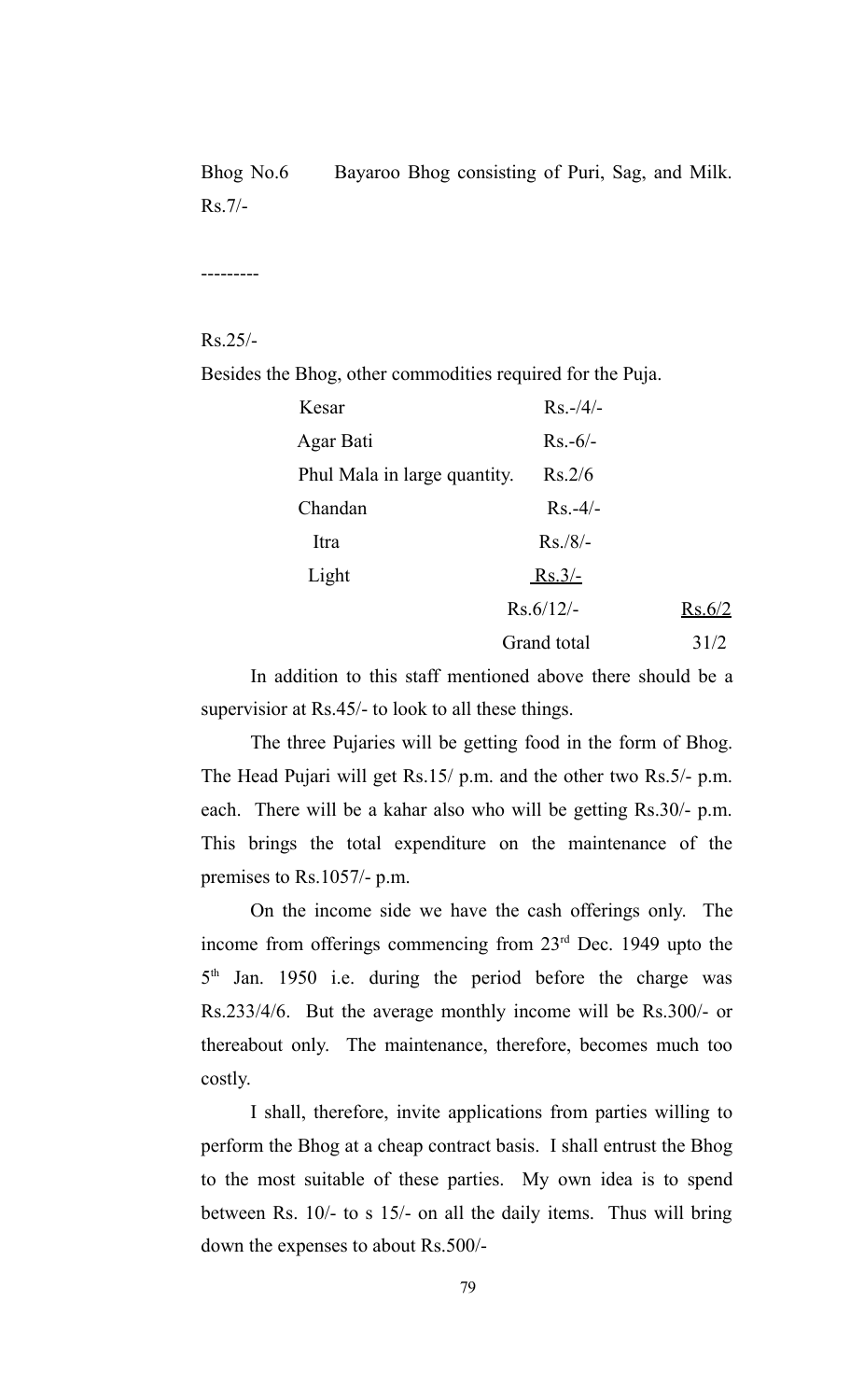Locked boxes for cash offerings will be provided. The in case receipts will be entered in the account book daily. The cost of Bhog will be paid daily.

The watch and ward arrangement of the premises will continue as heretofore i.e. by the Police. The entry of the portion in dispute area will also be regulated as before. The Pujaris, my local representative and other persons employed by me should be allowed free access.

I await your instructions about funds.

The Magistrate in-charge should be intimated about this.

Yours faithfully (Priya Dat Ram)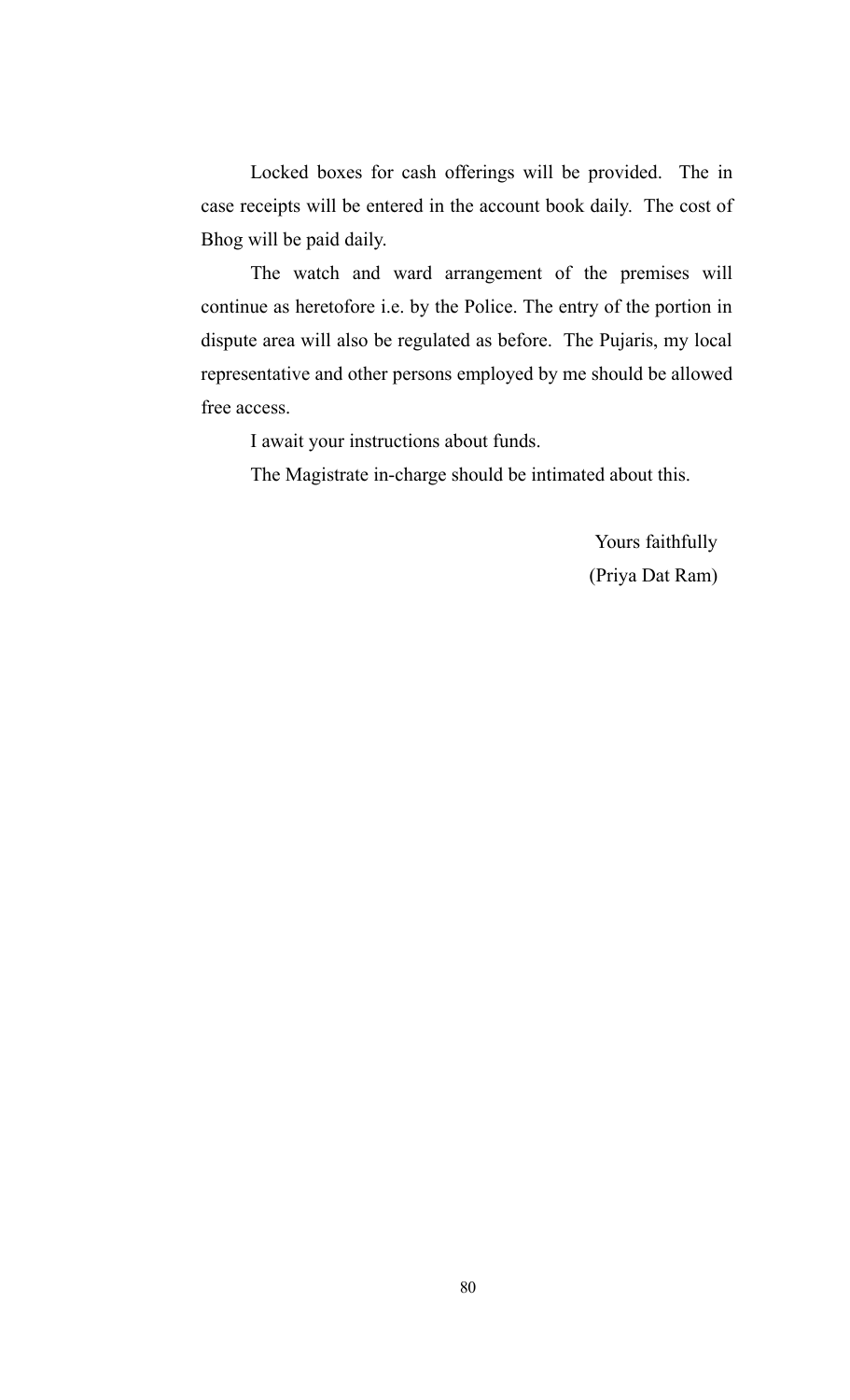In the High Court of Judicature at Allahabad.

## Original Transfer Application No. 208 of 1950 under Sec. 526/528 Cr.P.c. pending in the Court of the City Magistrate, Faizabad.

Anisur Rahman son of Moulvi Vaziruddin caste Syed resident of Mohalla Begampara, Ajodhya (Faizabad) ............Applicant.

Vs.

Rex ............ Opposite party

To,

The Hon'ble the Chief Justice and his Companion Judges of the aforesaid Court.

The humble petition of the applicant abovenamed most respectfully showeth:-

That for the reasons disclosed in the accompanying affidavit it is respectfully prayed that the criminal case No. of 1949 Rex Vs. Anisur Rahman under Section 145 Cr.P.C. pending in the court of the Additional City Magistrate, Faizabad be transferred to some other court of competent jurisdiction outside the district of Faizabad and further proceedings of the case be stayed meanwhile. Note: Stay order be sent to the court of the Addl. City Magistrate,

Faizabad in the said case.

Sd. M.A. Kazmi Counsel for Applicant.

Dated 2.2.50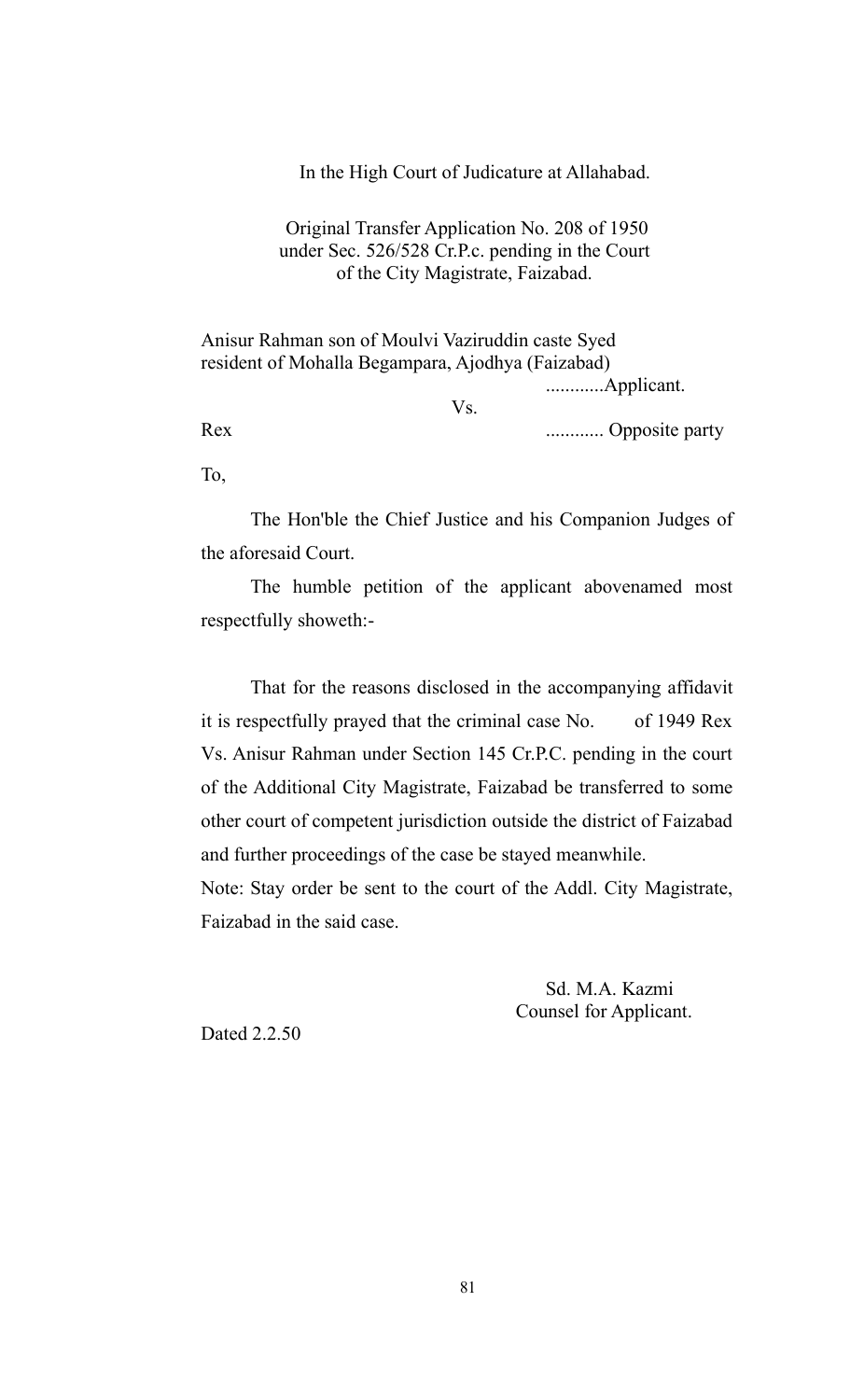#### In the High Court of Judicature at Allahabad.

\*\*\*

# Affidavit

#### in

# Criminal Misc. No. 208 of 1950.

Anisur Rahmam .........Applicant.

**Versus** 

Rex ....... opposite party

Affidavit of Anisur Rahman son of Moulvi Wazirruddin, caste Syed resident of Mohalla Begampara, Ajodhya, Faizabad. I, Anisur Rahman aforesaid solemnly affirm and state as follows:-

1) That I am the sole applicant in this application and am fully acquainted with the facts deposed below.

2) That in Ajodhya there is a historical mosque built by Emperor Babar in 1528 A.D. Called the Babari mosque which has got a grant attached to it and is registered under the Waqf Act and the courtyard of the mosque is separated by a wall from small temple which is situated to its East.

3) That Hindus and muslims of Ajodhya have been peacefully and calmly carrying on their worship in the temple and prayers in the mosque respectively from times immemorial.

4) That on the  $9<sup>th</sup>$ . Of November, 1949 it was found that two tombs and about 25 graves which lay outside the compound of the Babari mosque had been levelled down and the mosque in the cemetery known as the "Qanati" mosque had been dug up and a new platform adjacent to the aforesaid mosque was constructed and an idol placed on that platform.

5) That from 22.11.1949 the Hindus of the place started their 'Jap' (worship) on that place in which a large number of Hindus were collected and for that reason the police advised the muslims not to say their prayers in the surviving Babari mosque all the 5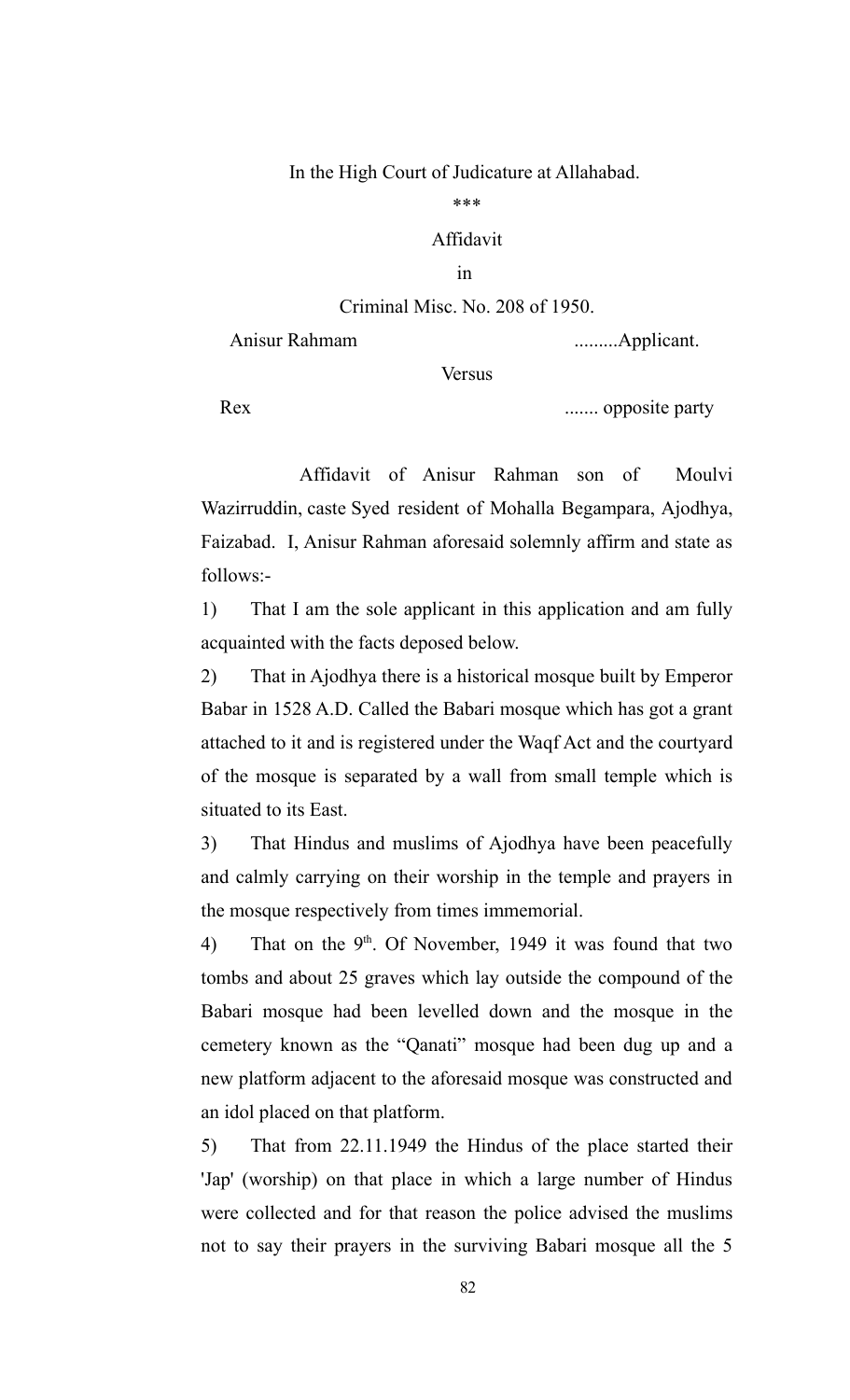times while the 'Jap' continued but confine it to Fridays only. In order to avoid a communal clash the muslims acted on the advice and continued to say their prayer every Friday up to December 16, 1949. Except for the Friday prayers the mosque used to be kept locked and guarded by the Police.

6) That on the night preceding the next Friday, namely the night between  $22<sup>nd</sup>$  and  $23<sup>rd</sup>$  December, 1949 the Hindus surreptitiously and clandestinely introduced an idol inside the mosque itself and put it on the "Member" (pulpit). Pandit Ram Deo Dubey Sub-Inspector Incharge of Ajodhya made the following report of the incident on 23rd December, 1949:

"On information received through Mata Prasad constable No. 1 when I reached the spot at about 7 in the morning., I learned that a crowd of 50 or 60 persons broke the locks which were put on the compound of the Babri Mosque, and by climbing the walls by ladders illegally entered into ("madakhilat") the mosque and have placed the idol of Shri Bhagwan and have written on the walls inside and outside Sita Ramji etc. in red and yellow. Constable no. 2 Hansraj who was on the duty prohibited them but they did not heed. He called the P.A.C. Guard for help which was there, but by that time all the persons had entered the mosque, High Officers of the District came to the spot and engaged themselves in management. Afterwards a crowd of 5000 collected and raised religious slogans and performed "Kriten" and wanted to go inside but nothing untowards happened due to proper arrangements. Abhey Ram Dass, Ram Shukul Dass, Sheodarshan Dass and 50 or 60 other persons whose names are not known have committed riot, trespassed into the mosque and have installed an idol in the mosque and have thus polluted ("napak") the mosque. The police men on duty and many others have been this incident and ......... this check has been prepared.

7) That the muslims of the vicinity were at that time persuaded by the authorities not to say their prayers that Friday. When the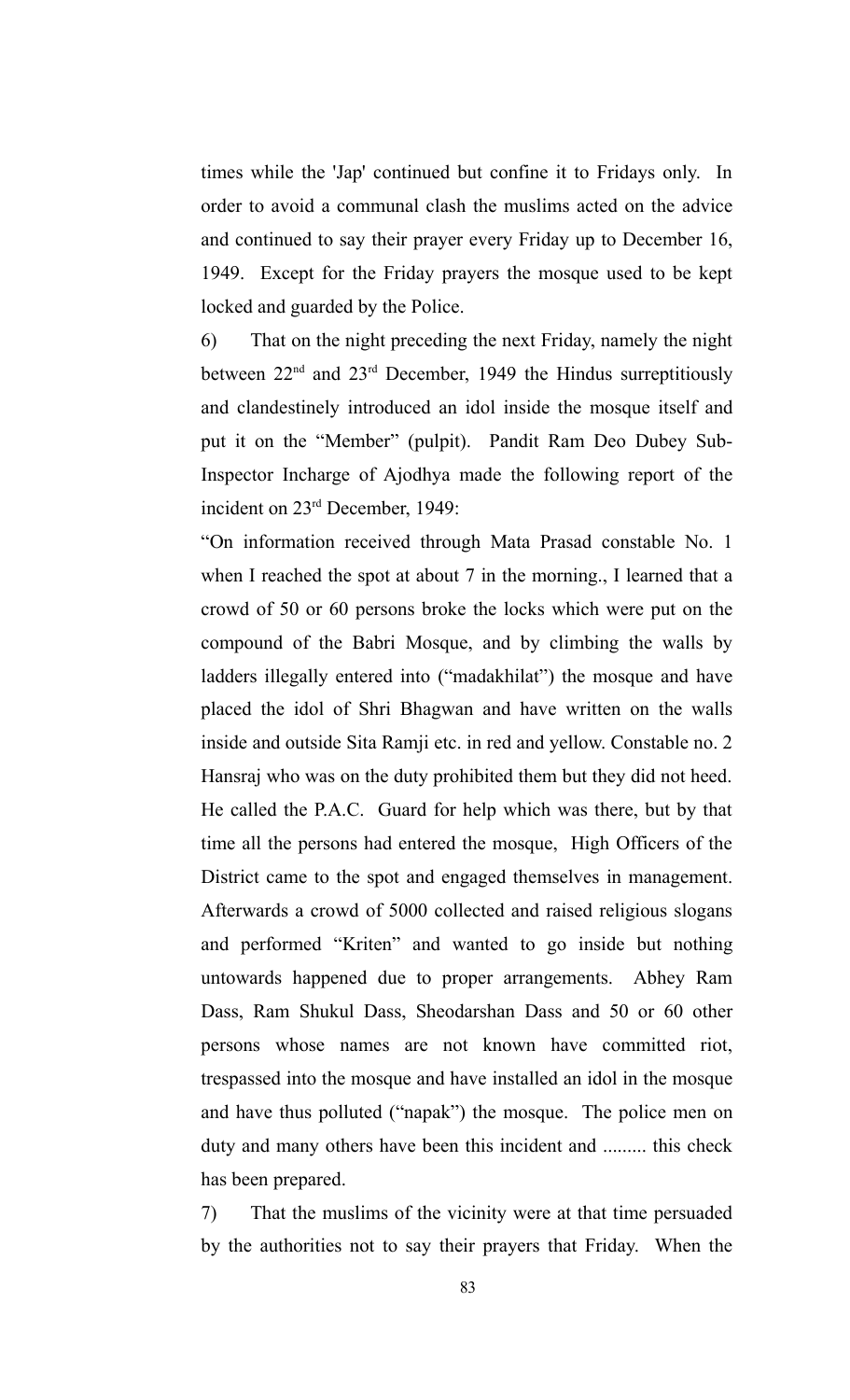muslims made a representation on  $6<sup>th</sup>$  January 1950 they were again asked not to say their prayers for some time to come.

8) That in the meantime the District authorities instead of helping the muslims of the vicinity in getting back their mosque have issued notice on 29<sup>th</sup> December, 1949 under Section 145 Cr.P.C.

9) That in spite of the fact that all the matters have been within the knowledge of the authorities and the police guard has been posted on the spot since  $12<sup>th</sup>$  November, 1949, and their strength was increased by posting an armed guard on 22<sup>nd</sup> November, 1949, the above mentioned incidents have taken place. They have created a tremendous sensation not only in Ajodhya but also in the town and District Faizabad.

10) That it is the petitioner's case that the District authorities are not free from communal bias and are rendering direct and indirect assistance to the ........ pass on the mosque. The petitioner apprehends that he cannot have a fair and impartial trial in that district.

11) That Ajodhya being a town with a large Hindu population the authorities appear to be wholly overwhelmed.

12) That Shri K.K.K. Nayer the present Deputy Commissioner of Faizabad has acquired a plot of land on a long lease for building purposes in the name of his wife Shrimati Shakuntala Nayer in Ajodhya proper by means of a registered deed dated 7.6.1967 and probably desires to be a resident of Ajodhya. He cannot therefore, go against the wishes the local people of the Hindu Majority of the place, and the applicant apprehends that he can have .......justice at their hands.

13) That the learned Additional City Magistrate, Faizabad Shri Markande Singh has attached the mosque and put in the charge of Shri Priya Dat Ram who has been .....an active part in the present agitation there. In original order he went to the length of ordering Receiver to arrange for the worship in the ............nearly as possible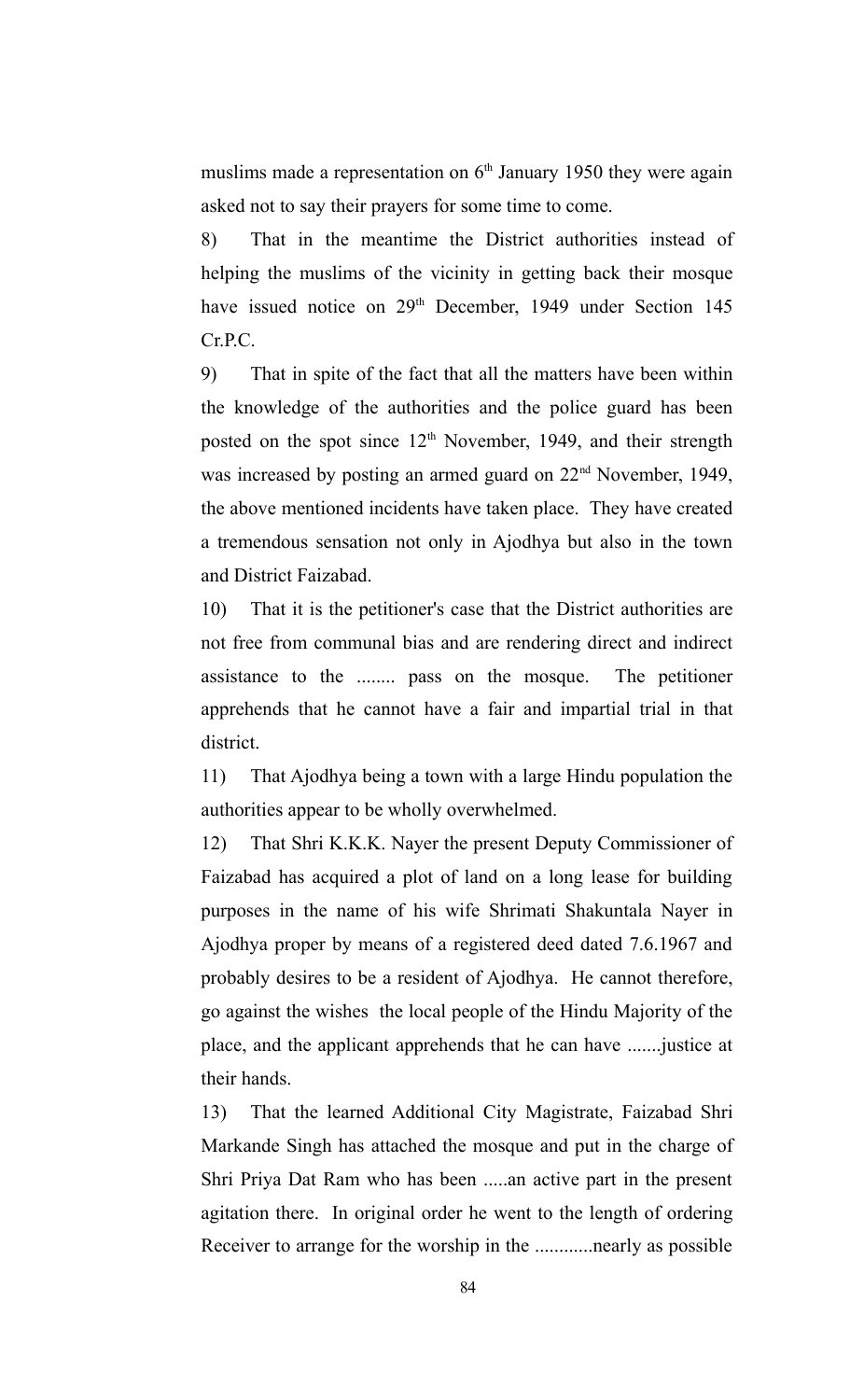as at present but subsequently scored it out.

14) That the local authorities are persisting in ............ of these proceedings and thus affording opportunity for the continued misuse of the mosque .... there is no apprehension of any breach of .......... the muslims are exhibiting a remarkable ............connection and in spite of the institution ........ suit in that connection in the court of the ........ Judge, Faizabad, which is registered as ........ In this suit even a temporary injunction has been issued against (1) Zahoor Ahmad (2) Haji Pheku (3) Haji Mohd. Faiq (4) Mohd. Sami (5) Mohd. Achchan (6) U.P. Govt. (7) Shri K.K.K. Nayer, District Magistrate, Faizabad. (8) Chaudhari Kirpal Singh S.P. and (9) Shri Markande Singh City Magistrate, Faizabad on 16.1.1950 as under:-

"Issue notices. Issue interim injunction in the meanwhile as prayed. The defts should also be informed that a temporary injunction has already been issued exparte."

The prayer in the application for injunction is as follows:-

"Therefore the applicant prays that a temporary injunction be issue against the defts to the effect that they should not remove the idols of Shri Bhagwan Ram Chandra & others from Asthan Janam Bhum the details of which are given in the .......... till the decision of the case, and they further be ordered not to close the Ramesh Dwar and other passages of ingress and egress to the visitors and also that they should not place any obstacle in the Puja and Darshan."

15) That the entire atmosphere in Ajodhya and Faizabad is surcharged with communalism and in view of the highly strained relations between the two communities and also the district authorities not being free from communal bias neither Ajodhya nor Faizabad would be a proper place for the inquiry under section 145 Cr.P.C. proceedings and the life of the witnesses of the applicant would not be safe, as is being demonstrated by the activities near the Babri mosque.

16) That the contents of paras 1 to 15 of this affidavit are true to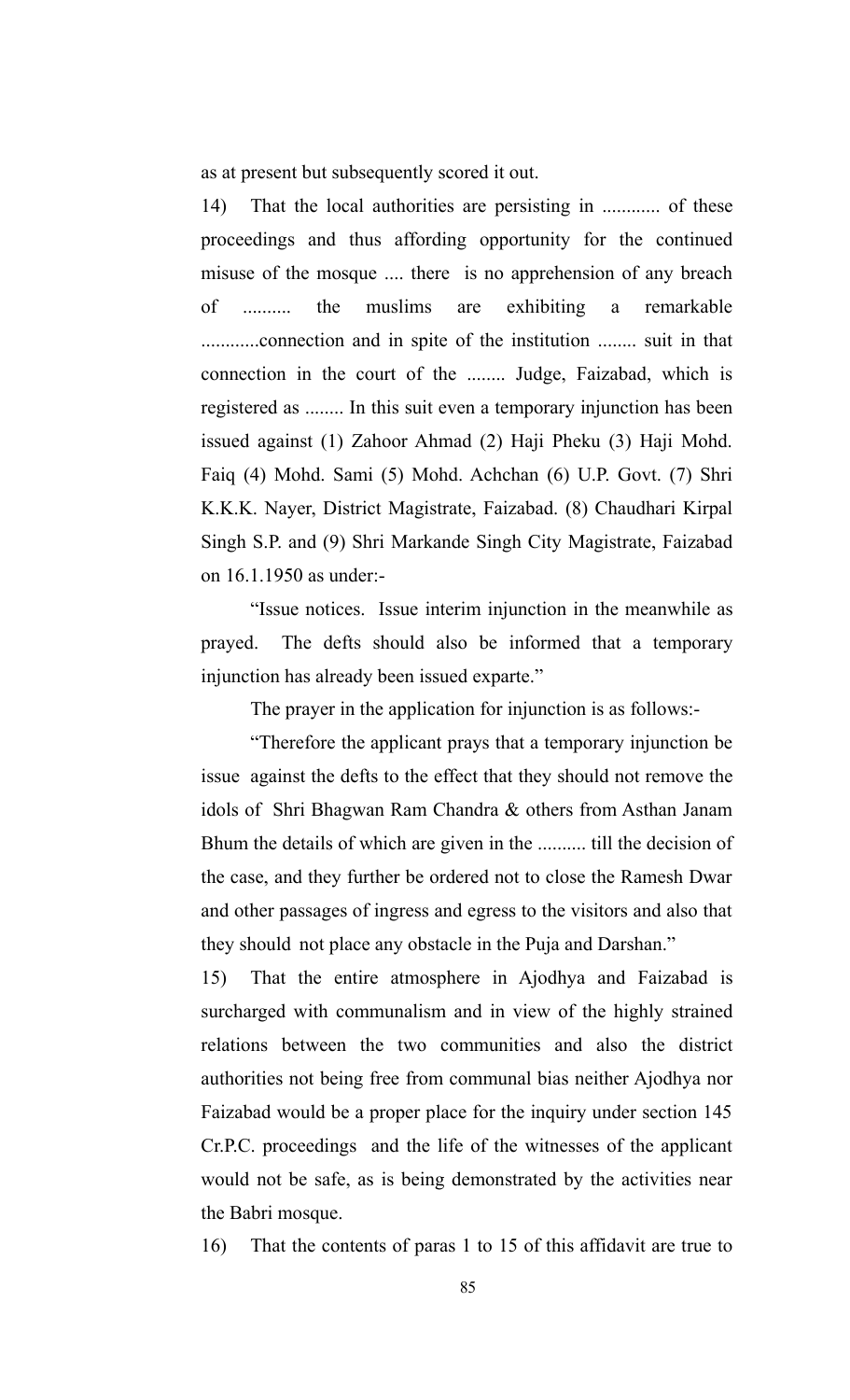my personal knowledge and belief, nothing has been concealed and no part of it is false. Sd. Illegible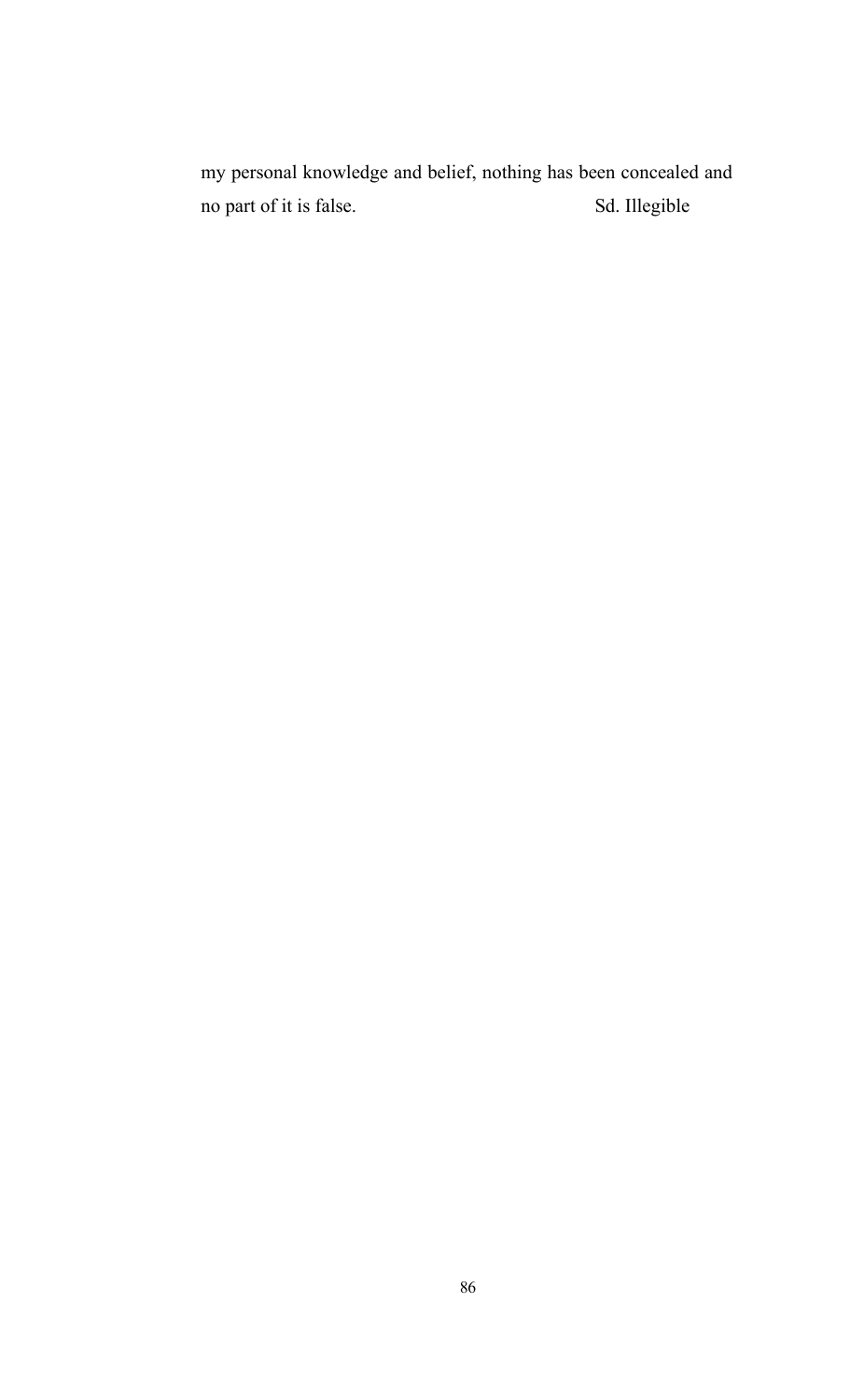# <u>पेपर नं0-47</u>

न्यायालय श्रीमान् सिटी मजिस्ट्रेट महोदय फैजाबाद मुस्लिम अयोध्या राज्य बनाम हस्ब दफा 145 जाब्ता फौजदारी

थाना- अयोध्या ।

बयान तहरीरी मिनजानिब हसनू व0 अलादीन व वली मोहम्मद व0 हसनू

सा0 मोहल्ला कटरा कन्धरपुर गोड़ियाना थाना व शहर अयोध्या।

1/धारा- यह कि बाबरी मस्जिद, जन्मभूमि तोड़कर बनाई गई है ।

2/धारा- इस जमीन पर और मस्जिद के अन्दर हिन्दू और मुसलमान दोनों इबादत करते रहे । गदर के बाद मस्जिद के अन्दर मुसलमान जुमा के दिन नमाज पढ़ते रहे हैं और बाहरी हाते में श्री रामजी की मूर्ति की पूजा होती रही है । मगर अलावा जुमा के हिन्दू लोग मस्जिद के अन्दर भी पूजा करते रहे ।

3/धारा- इस मस्जिद के बाबत अक्सर हिन्दू मुसलमान में बलवा होता रहा । सन् 1934 के बलवे में मस्जिद के कुछ हिस्से को तोड़ दिया गया, मगर सब हिन्दू मुकदमे से बरी हो गये । इसके बाद मुसलमानों ने यहां नमाज पढ़ना बन्द कर दिया और हिन्दू लोग इसमें बराबर पूजा करने लगे और करते आ रहे हैं ।

4/धारा- यह कि प्रार्थी को कोई एतराज नहीं है कि गवर्नमेंट इस मस्सजिद को हिन्दुओं को दे दे ।

प्रार्थी,

हसनू व0 अलादीन सा0 मोहल्ला कटरा

87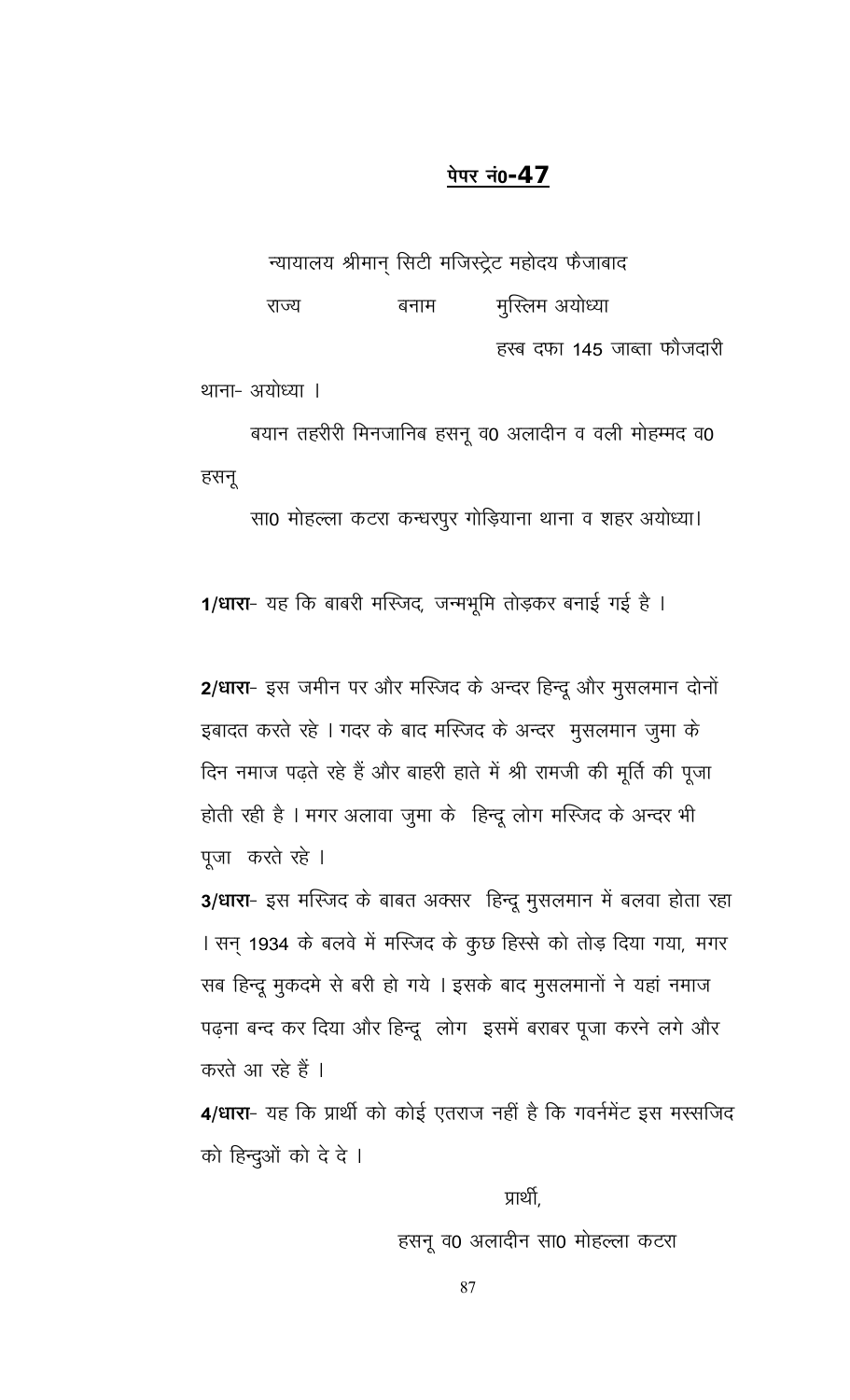कन्धरपुर

गोड़ियाना शहर अयोध्या ।

# ता0 8-2-50 ई0 |

वली मोहम्मद ने दाखिल किया। जि0 अं0-वली मोहम्मद

आदेश हुआ,

कि शामिल मिसिल हो।

 $8 - 2 - 50$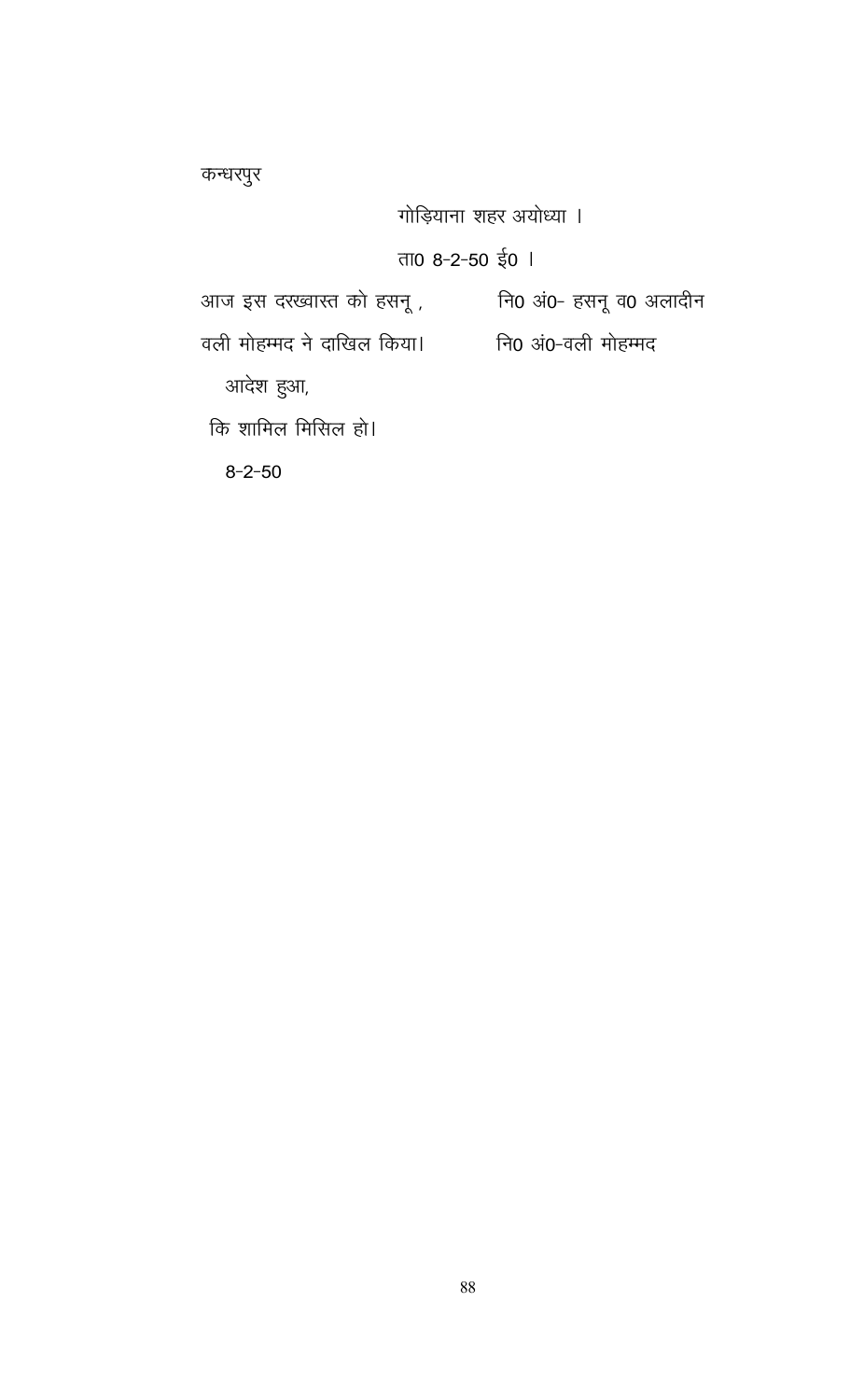# पेपर सं0-**48**

न्यायालय श्रीमान् ज्वाइंट कमिश्नर महोदय फैजाबाद बयान हलफ़ी मिन जानिब हसनू तथा वली मुहम्मद

बनाम मुसलिम अयोध्या तथा हिन्दू अयोध्या राज्य मुकदमा दफा 145 जाब्ता फौजदारी थाना- अयोध्या ।

मांया कि हसनू वल्द अलादीन तथा वली मुहम्मद वल्द हसनू

उम्र 40 उम्र 18 वो

साकिनान मुहल्ला कटरा थाना अयोध्या तहसील व ज़िला फैजाबाद हलफ़ से तसदीक करता हूँ कि -

यह कि बाबरी मस्जिद जन्मभूमि तोड़कर बनाई गई है । दफा-1. यह कि इस जमीन पर और मस्जिद के अन्दर हिन्दू तथा दफा-2. मुसलमान दोनों इबादत करते रहे । गदर के बाद मस्जिद के अन्दर मुसलमान जुमा के दिन नमाज पढ़ते रहे और बाहरी हाते में श्रीराम जी की मूर्ति की पूजा होती रही । मगर अलावा जुमा के हिन्दू लोग मस्जिद के अन्दर भी पूजा करते रहे ।

**दफा-3.** यह कि इस मस्जिद के बाबत अक्सर हिन्दू मुसलमानों में बलवा होता रहा। सन् 1934 के बलवे में मस्जिद के कुछ हिस्से को तोड़ दिया गया, मगर सब हिन्दू मुकदमे से बरी हो गये । इसके बाद मुसलमानों ने यहां नमाज पढ़ना बन्द कर दिया और हिन्दू लोग इसमें बराबर पूजा करने लगे और करते आ रहे हैं ।

दफा-4.हम हसनू तथा वली मुहम्मद को कोई एतराज नहीं है कि गवर्नमेंट इस मस्जिद को हिन्दुओं को दे दे।

नि0 हसनू नि0 वली मोहम्मद

89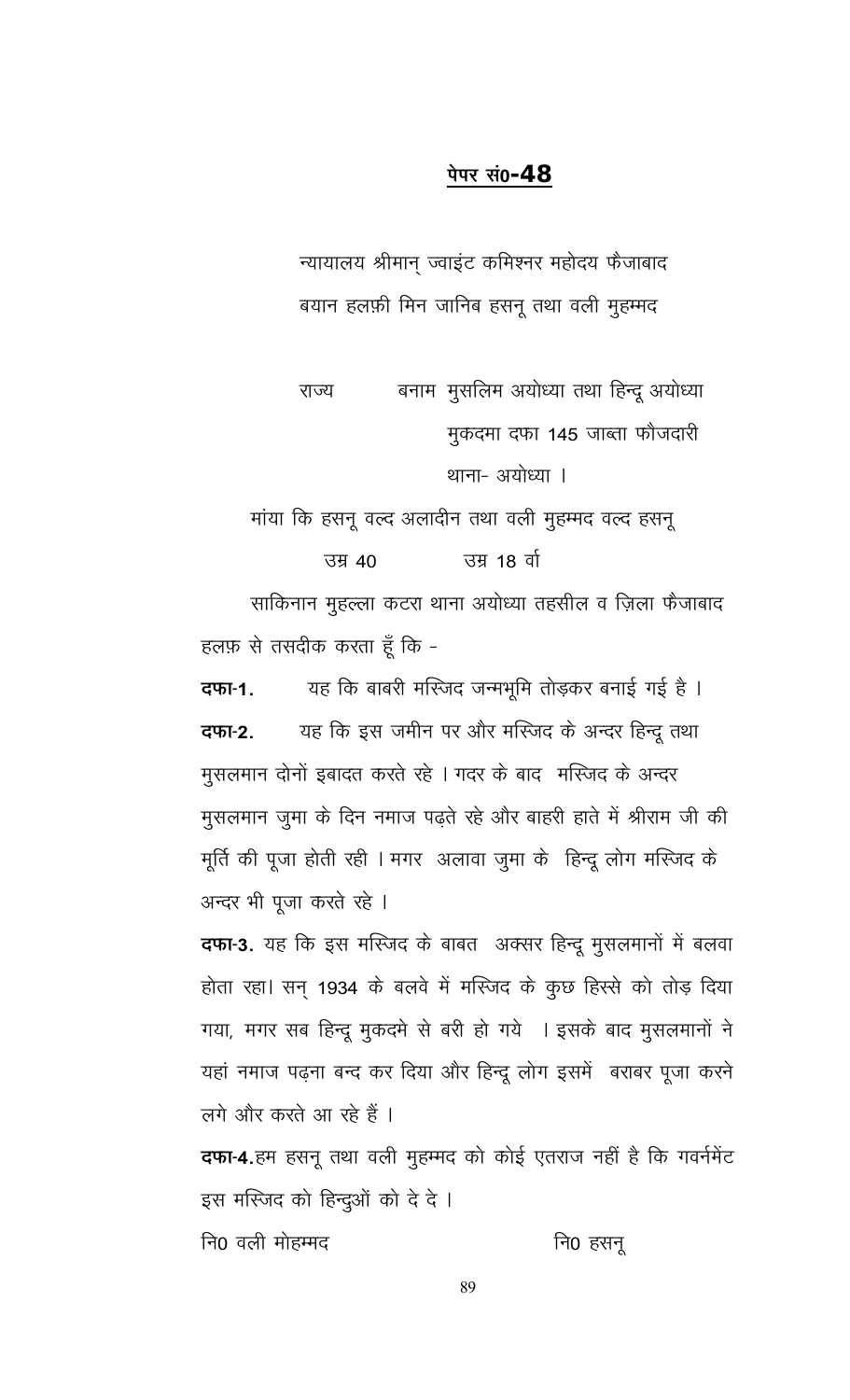हम हसनू तथा वली मुहम्मद आद 8-2-50 को बमुकाम कचहरी फैजाबाद हलफ से तसदीक़ करते हैं कि मजमून मजकूर मेरे इत्म व यकीन से सही व दुरुस्त है। न इसमें कोई बात छिपाई गई है और न कोई बात झूठी है। खुदा मेरी मदद करे। निशानी वली मुहम्मद नि0अं0 हसनू

मैं हसनू तथा वली मुहम्मद को पहिचानता हूँ ।

लल्लनजी अरायज नवीस दीवानी फैजाबाद

 $8 - 2 - 50$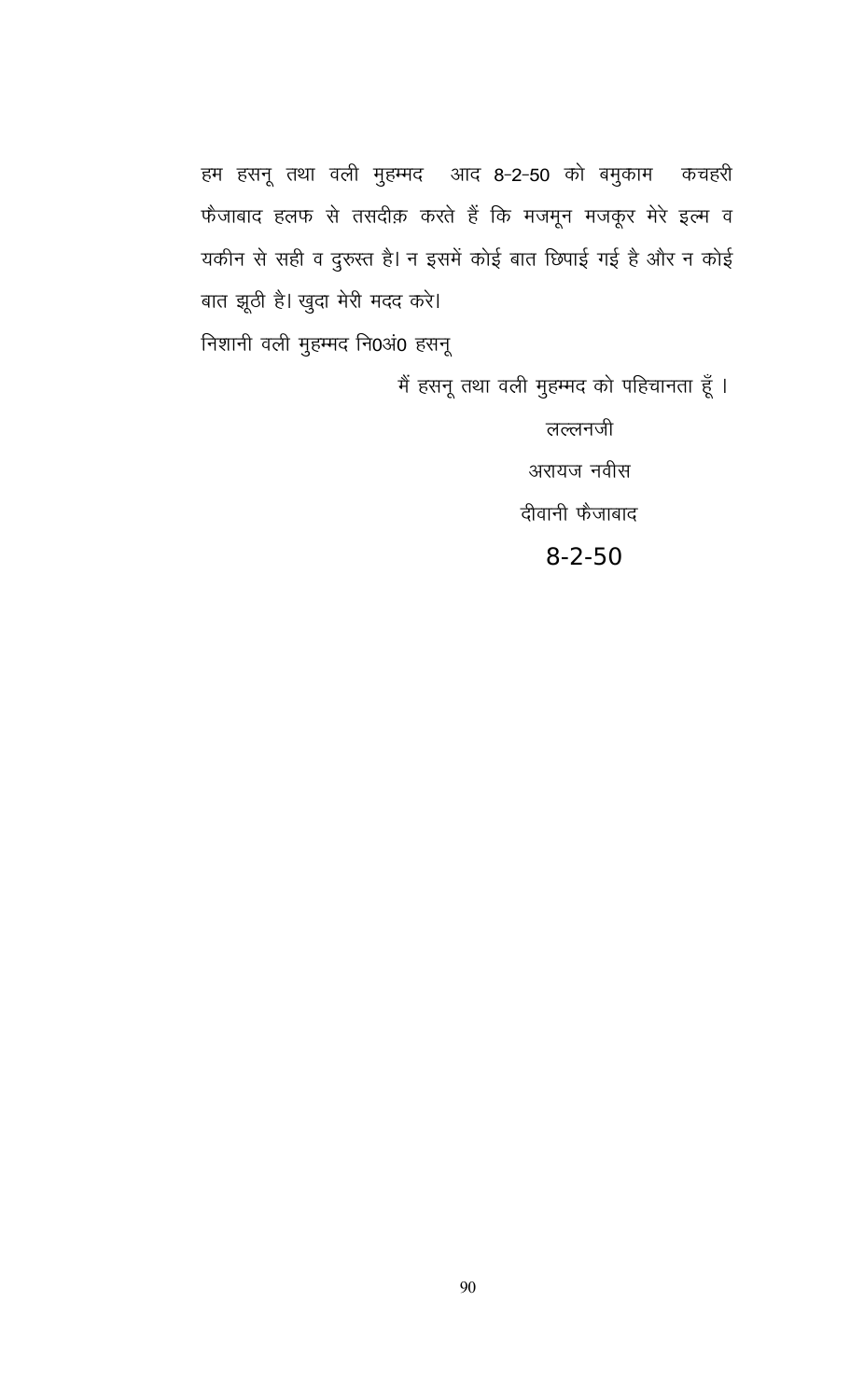#### पेपर सं0-49

श्रीमान सिटी मजिस्ट्रेट महोदय फैजाबाद बयान तहरीरी निम्न आदेश-8 नियम-1जा0वि0सा0 राज्य मुद्दई

बनाम

पुलिस अयोध्या मुद्दालेअहुम मुकदमा दफा 145 जाब्ता फौजदारी बयान तहरीरी मिनजानिब पीरु वल्द बराती साकिन मोहल्ला सरॉय चौक शहर अयोध्या जिला फैजाबाद

धारा-1. यह कि जिस स्थान पर इस समय बाबरी मस्जिद है,उस स्थान पर जन्मभूमि मंदिर था और उसी को तोड़कर मस्जिद बनवाई गई ।

धारा-2.यह कि मस्जिद बनने के बाद भी हिन्दुओं ने अपना कब्जा नहीं छोड़ा और सिर्फ नवाबों के जोर से शुक्र के दिन मुसलमान नमाज पढ़ने पाते थे और हिन्दू लोग बराबर वहां पर अपनी मूर्ति का पूजा पाठ करते थे  $\overline{1}$ धारा-3. यह कि बाद अंग्रेजी हुकूमत के भी मुसलमान सिर्फ शुक्र के दिन

बाबरी मस्जिद में नमाज पढते थे।

धारा-4. यह कि सन् 1934 ई0 में हिन्दू मुसलमान के झगड़े के बाद मुसलमानों का जाना बाबरी मस्जिद मतें इस वजह से बन्द हो गया कि हिन्दू बलवाई 3 मुसलमानों के कत्ल करने पर भी बरी हो गये और मुसलमानों को यह यकीन थाकि उस मस्जिद में जाने मतें उनको जान का खतरा है, हिन्दुओं ने उसी जमाने से मस्जिद के मुख्य स्थान पर भी अपना अधिकार कर लिया औरए तब से बराबर कब्जा किये हुए हैं ।

91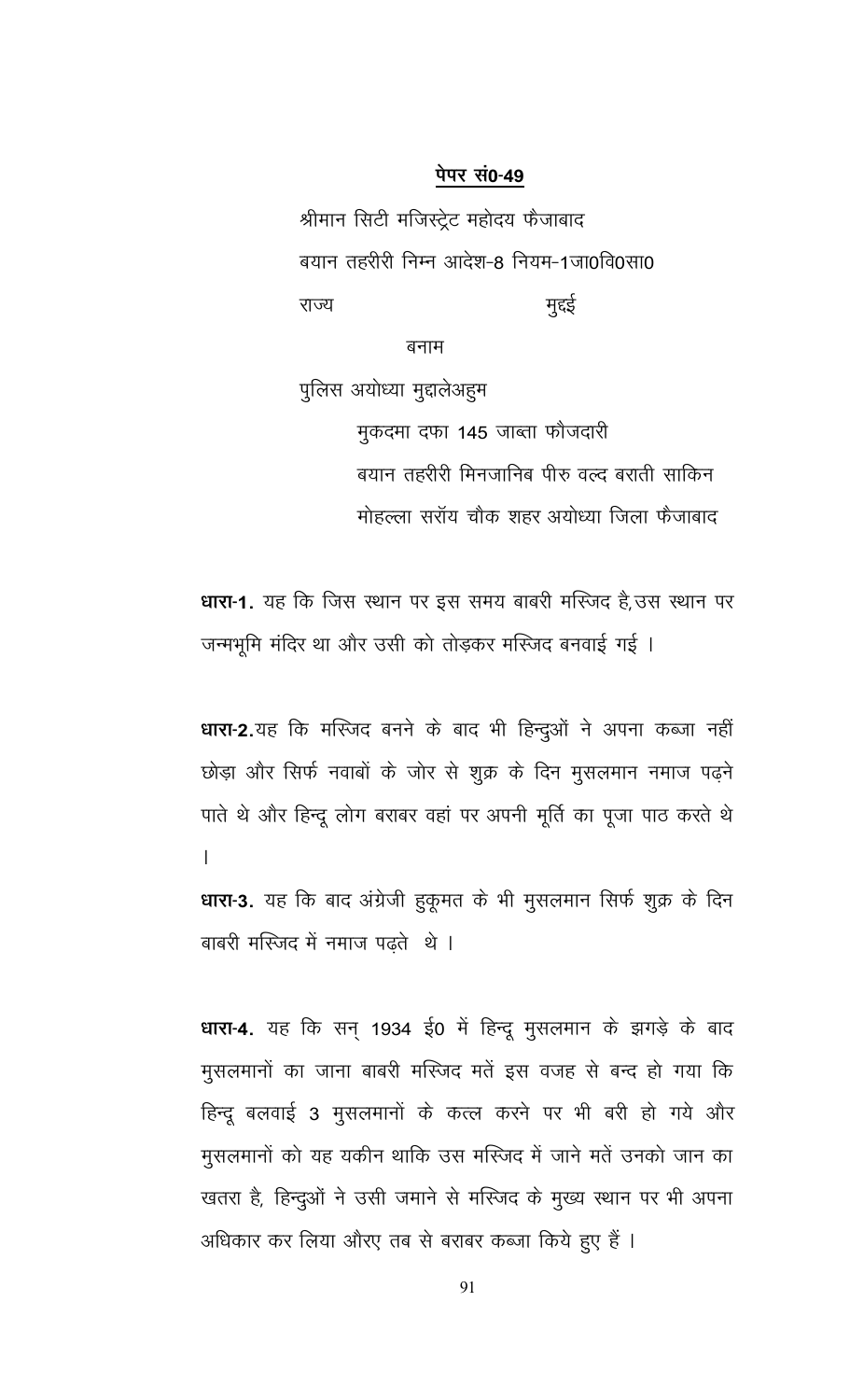धारा-5. यह कि प्रार्थी को कोई उजर नहीं है कि बाबरी मस्जिद पर हिन्दुओं का कब्जा बहाल रखा जावे, उस वास्ते कि उस स्थान पर नमाज पढ़ना मुसलमानी शरह के खिलाफ है ।

प्रार्थी,

नि0 अं0 पीरु

ता $0-$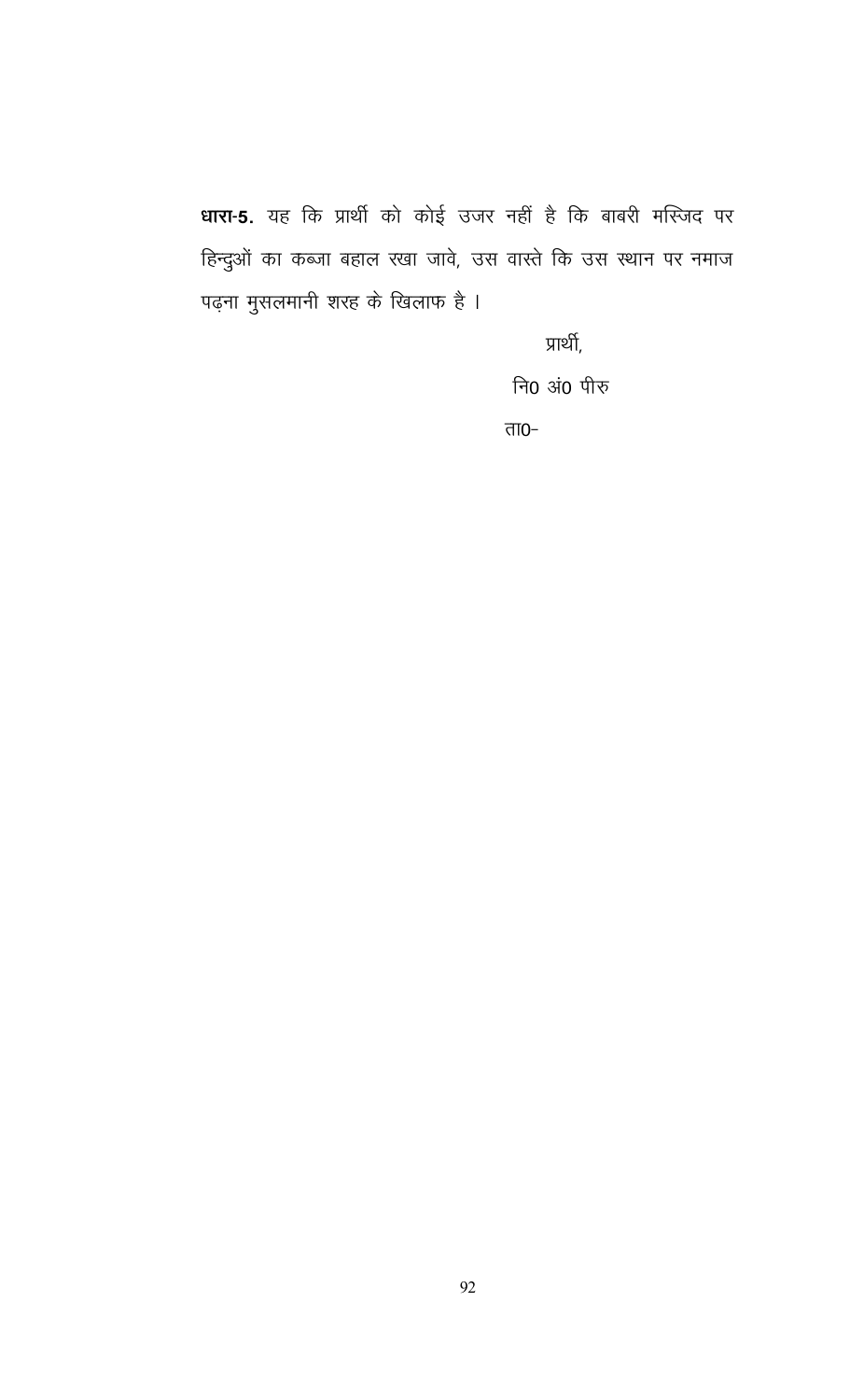#### पेपर सं0-50

न्यायालय श्रीमान सिटी मजिस्ट्रेट महोदय फैजाबाद बयान हल्फी हस्ब आर्डर 19 रुल-1 जाब्ता दीवानी मूसिला अयोध्या राज्य बनाम मुकदमा दफा 145 जाब्ता फौजदारी

मैं पीरु आयु 30 साल वल्द बराती साकिन सराय चौक शहर व थाना व जिला फैजाबाद हलफ से तसदीक करता हूँ -

धारा-1. यह कि राम जन्मभूमि मंदिर तोड़कर बाबरी मस्जिद बनाई गई है  $\mathbf{I}$ 

धारा-2. यह कि मस्जिद बनने के बाद भी हिन्दुओं ने अपना कब्जा नहीं छोडा ।

धारा-3. यह कि नवाबों के जोर से शुक्र के दिन मुसलमान लोग मस्जिद में नमाज पढ़ पाते थे और हिन्दू लोग बराबर अपनी मूर्ति का पूजन वहां करते रहे ।

धारा 4. यह कि अंग्रेजी हुकूमत के बाद भी मुसलमान लोग सिर्फ शुक्र के दिन बाबरी मस्जिद में नमाज पढते थे ।

धारा-5. यह कि सन् 1934 में हिन्दू मुसलमान झगड़े के बाद मुसलमानों का जाना बाबरी मस्जिद में इस वजह से बन्द हो गया कि हिन्दू बलवाई 3 मुसलमानों के कत्ल करने पर भी बरी हो गये ।

धारा-6. यह कि मुसलमानों को यह यकीन था कि मस्जिद में जाने से उन लोगों की जान का खतरा है ।

धारा-7.यह कि हिन्दुओं ने भी उसी जमाने से मस्जिद के मुख्य स्थान पर भी अपना अधिकार कर लिया और तब से बराबर कब्जा किये हैं ।

93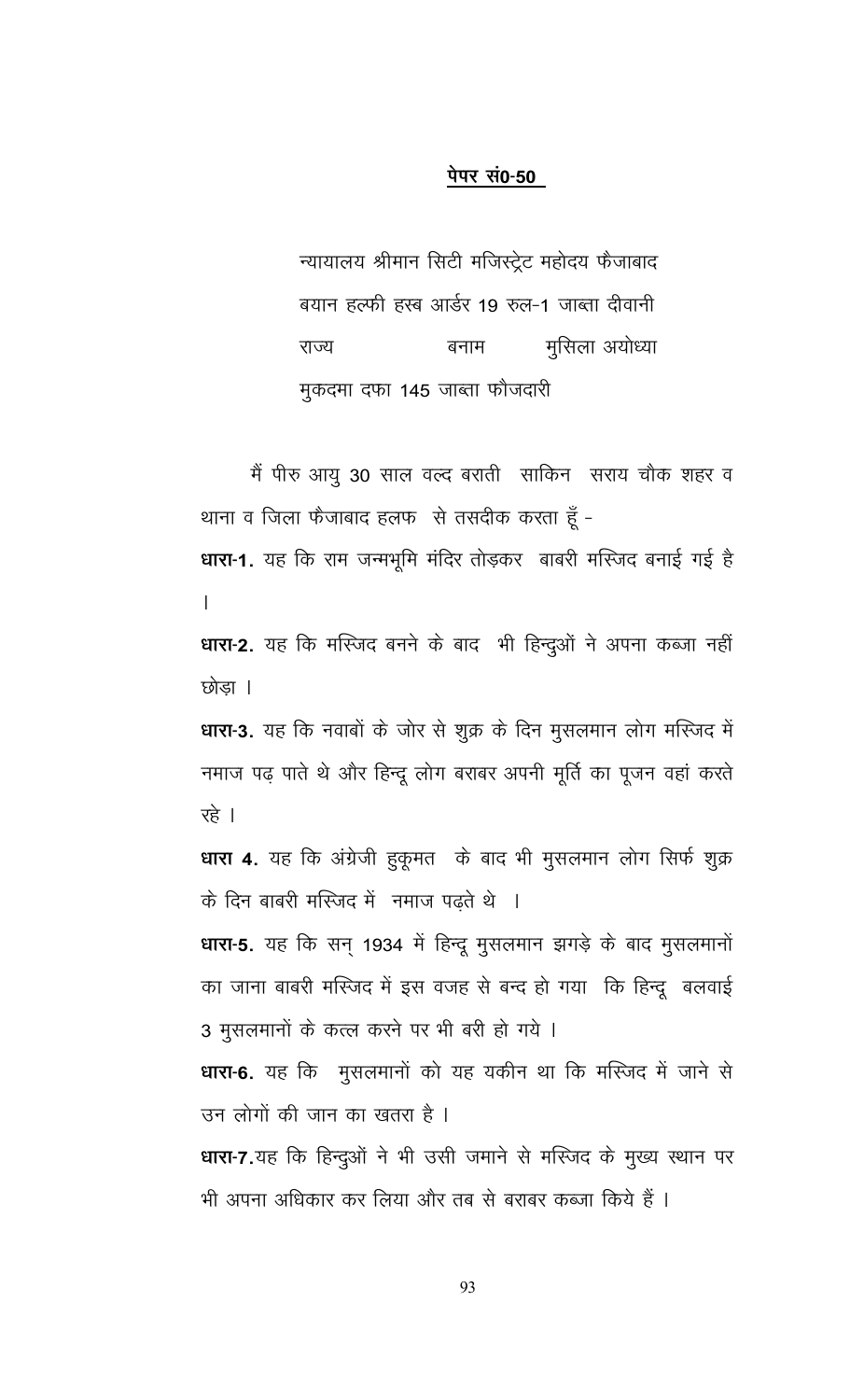धारा-8. यह मुजहिर को इसमें कोई आपत्ति नहीं है कि मस्जिद पर हिन्दुओं का अधिकार कायम रखा जाये क्योंकि उस स्थान पर नमाज पढ़ना मुसलमानों की शहर के खिलाफ है ।

नि0 अं0 पीरु

में पीरु आज ता0 11-2-50 ई0 को बमुकाम कचेहरी फैजाबाद हलफ से तसदीक करता हूँ कि मजमून मजहर मेरे इत्म व यकीन से सही व दुरुस्त है, न इसमें कोई बात छिपी गई है और न कोई बात झूठी है, खुदा मेरी मदद करे ।

निoअं0

पीरु

मैं पीरु को पहचानता हूँ। सुरेश दत्त मिश्र बाखुद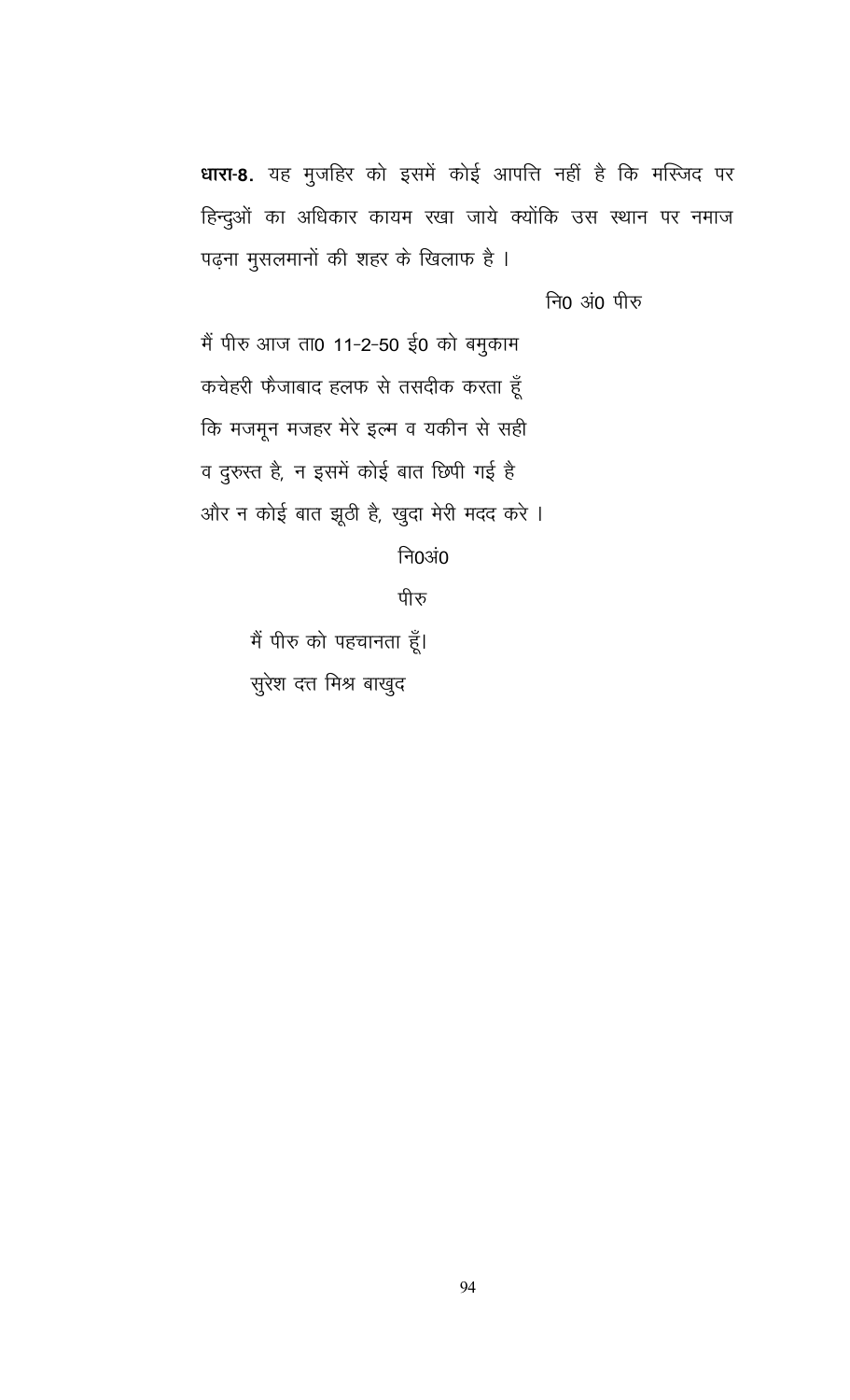#### पेपर सं0-**51**

न्यायालय श्रीमान सिटी मजिस्ट्रेट साहब बहादुर फैजाबाद द्वारा श्रीमान सुपरिन्टेंडेंट साहब जिला जेल फैजाबाद वादी सरकार

बनाम

अभयराम दास वगैरह प्रतिवादीगण

धारा-145 बाबत जन्मभूमि मंदिर

श्रीमान जी.

सेवा में करबद्ध प्रार्थना है कि श्रीमान जी की अदालत में मेरा मुकदमा तारीख 11 मार्च सन् 52 ई को होना निश्चित था, लेकिन संयोगवश प्रार्थी को ता0 4 मार्च सन् 52 ई0 को सेशन जज साहब के यहां 1 माह की कैद हो गई और इस समय प्रार्थी कारावास में बन्द है, अतः तारीख पेशी पर प्रार्थी हाजिर अदालत नहीं हो सकता, इस कारण आपसे प्रार्थना है कि मुकदमे की तारीख 14 अप्रैल सन् 52 ई0 के बाद रखी जावे ताकि प्रार्थी अपने मुकदमे की पैरवी कर सके या श्रीमान जी) हमको जेल से तारीख पर तलब कर लेवें ।

Forwarded to the City Magistrate,

| Faizabad for favour of necessary | प्राथी         |
|----------------------------------|----------------|
| action.                          | अभिराम दास     |
| (Seal)                           | ता0-10-3-52 ई0 |

Superintendent,

District Jail, Faizabad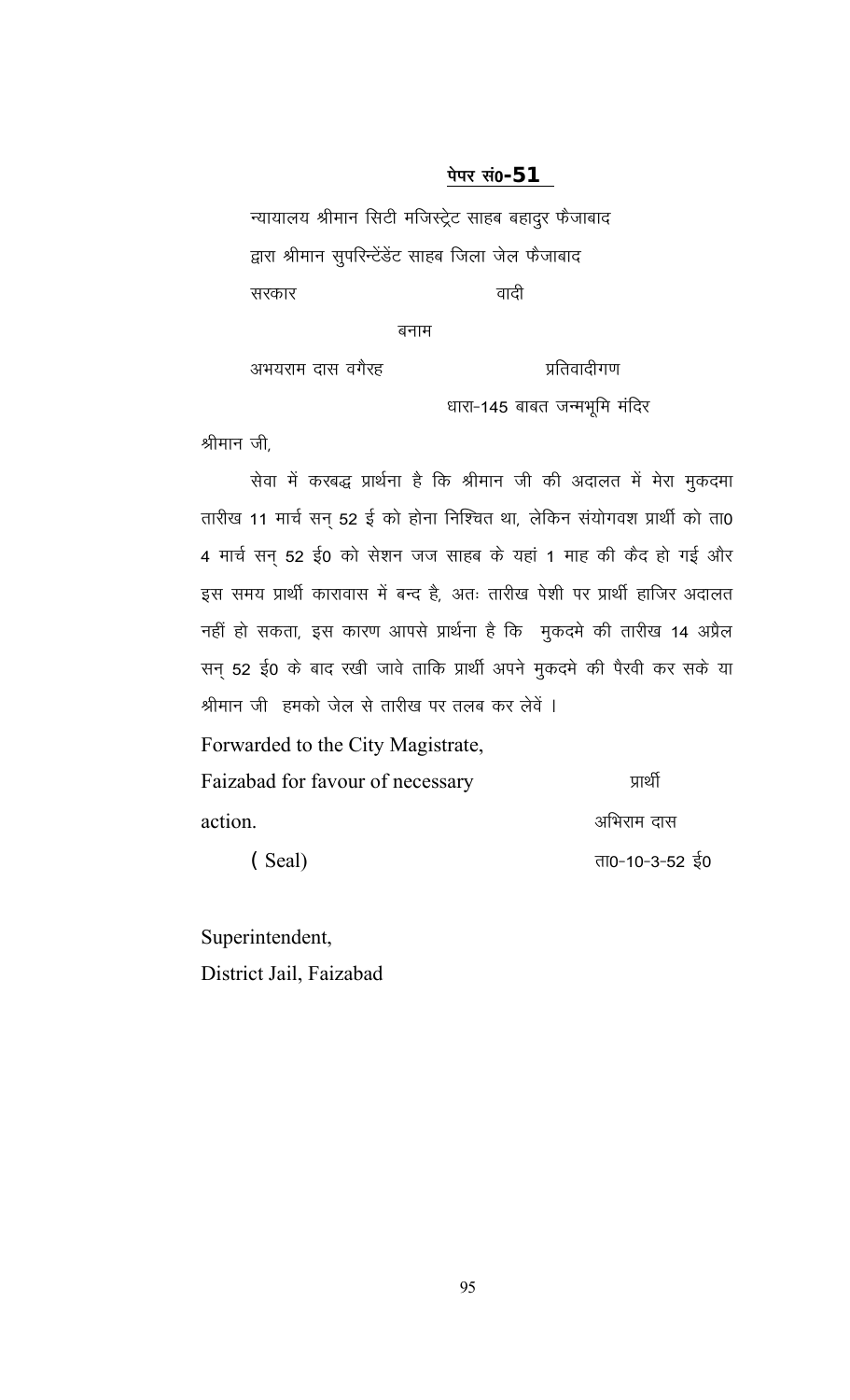#### पेपर सं0-52

न्यायालय श्रीमान सिटी मजिस्ट्रेट महोदय फैजाबाद बयान हल्फी आर्डर 19 रुल-1 जाब्ता दीवानी

मूसिला अयोध्या राज्य बनाम मुकदमा दफा 145 जाब्ता फौजदारी

मैं मोहम्मद उमर आयु 30 साल वल्द वजीर साकिन न वगजी शहर- अयोध्या, थाना- अयोध्या जिला फैजाबाद हलफ से तसदीक करता हूँ-

धारा-1. यह कि राम जन्म भूमि मंदिर तोड़कर बाबरी मस्जिद बनाई गई है  $\overline{1}$ 

धारा-2. यह कि मस्जिद बनने के बाद श्री हिन्दुओं ने अपना कब्जा नहीं छोडा ।

धारा-3. यह कि नवाबों के जोर से सिर्फ शुक्र के दिन मुसलमान लोग मस्जिद में नमाज पढ़ पाते थे और हिन्दू लोग बराबर अपनी मूर्ति का पूजन वहां करते रहे ।

धारा 4. यह कि अंग्रेजी हुकूमत के बाद भी मुसलमान लोग सिर्फ शुक्र के दिन बाबरी मस्जिद में नमाज पढ़ते थे ।

धारा-5. यह कि सन् 1934 में हिन्दू मुसलमान झगड़े के बाद मुसलमानों का जाना बाबरी मस्जिद में इस वजह से बन्द हो गया कि हिन्दू बलवाई 3 मुसलमानों के कत्ल करने पर भी बरी हो गये ।

धारा-6. यह कि मुसलमानों को यह यकीन था कि मस्जिद में जाने से उन लोगों की जान का खतरा है ।

धारा-7.यह कि हिन्दुओं ने भी उसी जमाने से मस्जिद के मुख्य स्थान पर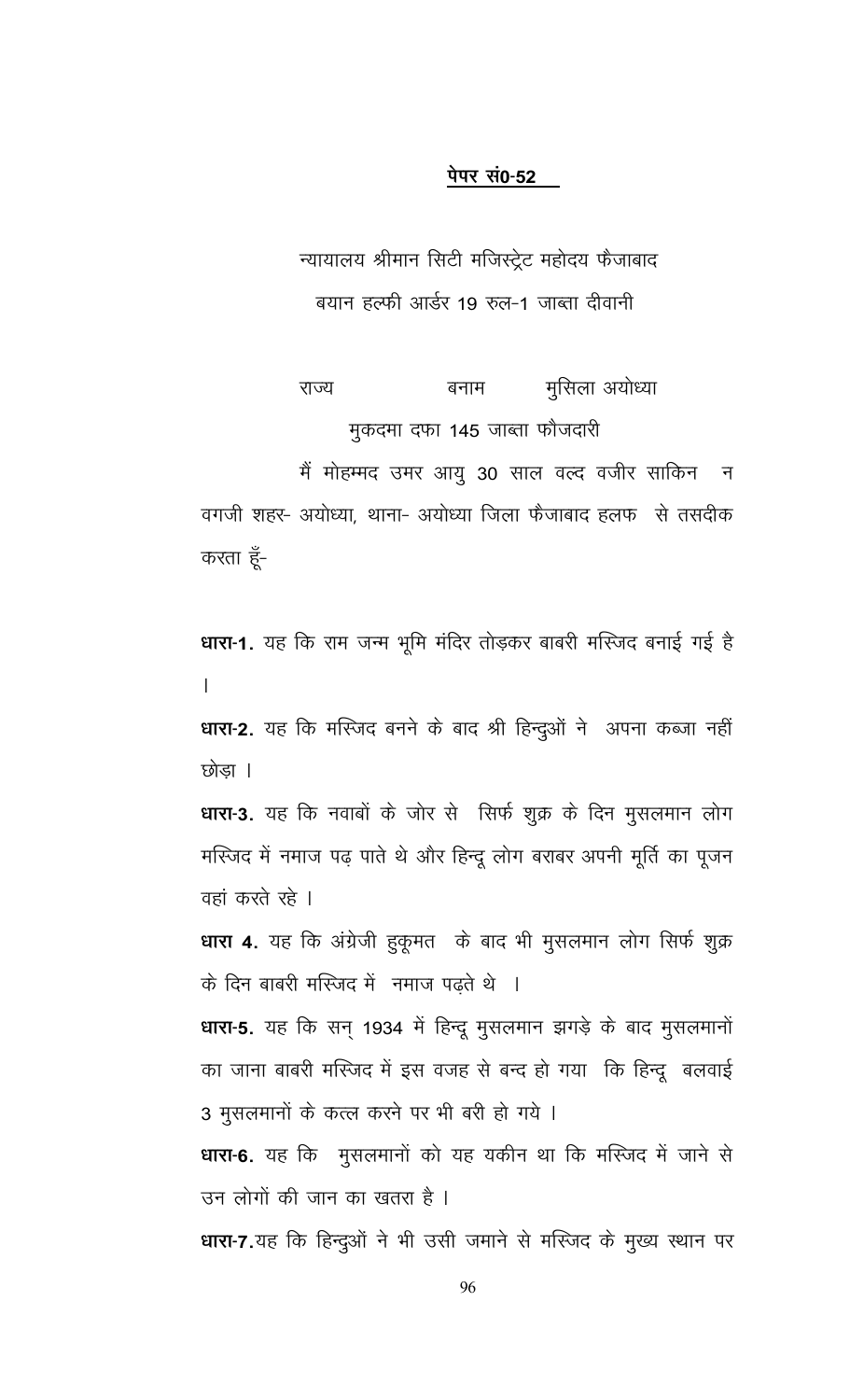भी अपना अधिकार कर लिया और तब से बराबर कब्जा किये हैं । धारा-8. यह मुजहिर को इसमें कोई आपत्ति नहीं है कि मस्जिद पर हिन्दुओं का अधिकार कायम रखा जाये क्योंकि उस स्थान पर नमाज पढ़ना मुसलमानों की शहर के खिलाफ है ।

हस्ताक्षर/अपठनीय

में मोहम्मद उमर आज ता0 11-2-50 ई0 को बमुकाम कचेहरी फेंजाबाद हलफ से तसदीक करता हूँ कि मजमून मजहर मेरे इल्म व यकीन से सही व दुरुस्त है, न इसमें कोई बात छिपी गई है और न कोई बात झूठी है, खुदा मेरी मदद करे। हस्ताक्षर/ अपठनीय

> मैं मुहम्मद उमर को पहिचानता हूँ। ह0/सुरेश दत्त मिश्र अर्जी नवीस बा खुद.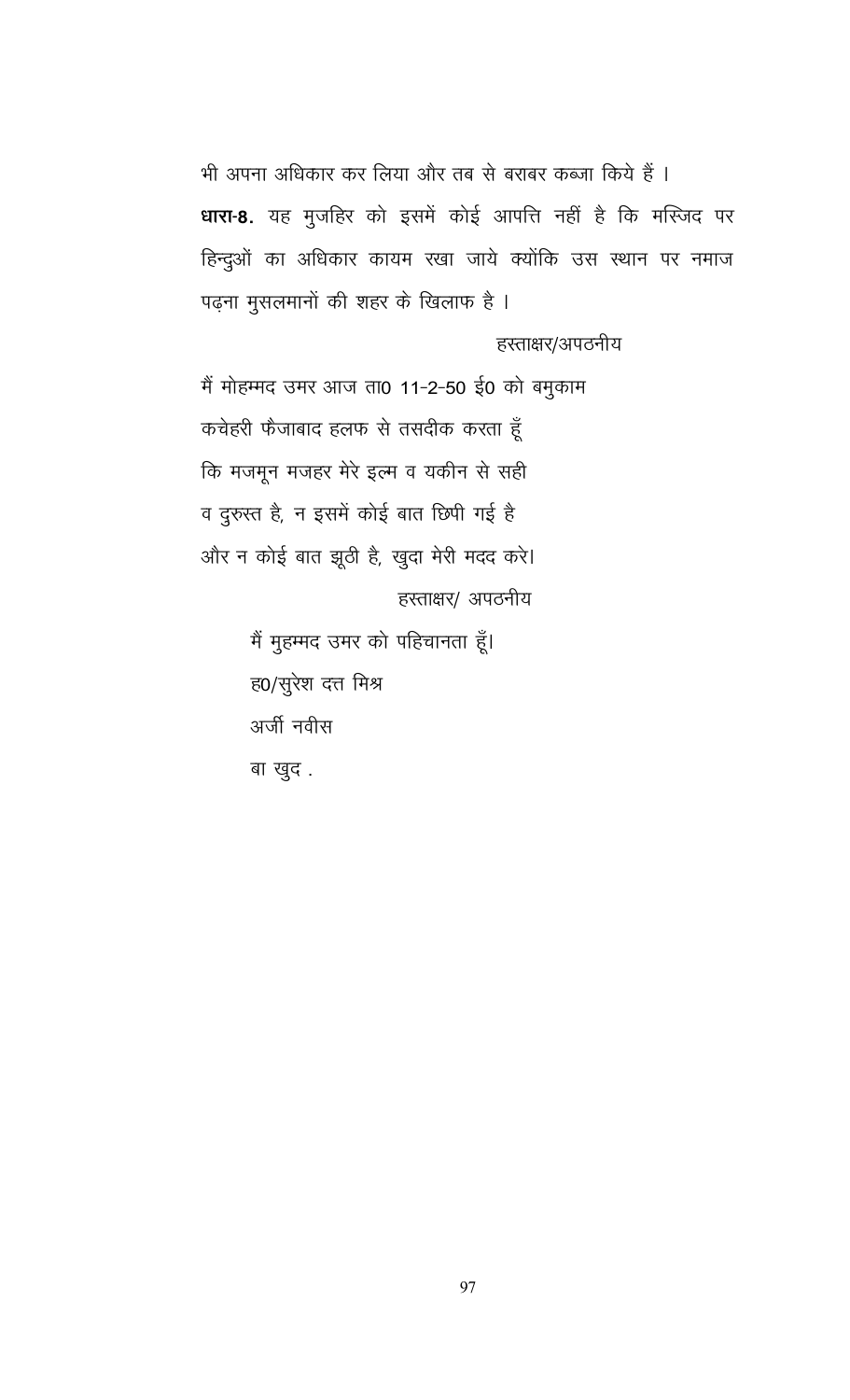#### पेपर सं0-53

श्रीमान सिटी मजिस्ट्रेट महोदय फैजाबाद बयान तहरीरी निम्न आदेश-8 नियम-1जा0वि0सा0 राज्य मुद्दई

बनाम

पुलिस अयोध्या मुद्दालेअहुम मुकदमा दफा 145 जाब्ता फौजदारी बयान तहरीरी मिनजानिब मोहम्मद उमर वल्द वजीर साकिन मोहल्ला नवगज़ी शहर अयोध्या जिला फैजाबाद

धारा-1. यह कि जिस स्थान पर इस समय बाबरी मस्जिद है, उस स्थान पर जन्मभूमि मंदिर था और उसी को तोड़कर मस्जिद बनवाई गई । धारा-2.यह कि मस्जिद बनने के बाद भी हिन्दुओं ने अपना कब्जा नहीं छोड़ा और सिर्फ नवाबों के जोर से शुक्र के दिन मुसलमान नमाज पढ़ने पाते थे और हिन्दू लोग बराबर वहां पर अपनी मूर्ति का पूजा पाठ करते थे  $\overline{a}$ 

धारा-3. यह कि बाद अंग्रेजी हुकूमत के भी मुसलमान सिर्फ शुक्र के दिन बाबरी मस्जिद में नमाज पढते थे।

धारा-4. यह कि सन् 1934 ई0 में हिन्दू मुसलमान के झगड़े के बाद मुसलमानों का जाना बाबरी मस्जिद में इस वजह से बन्द हो गया कि हिन्दू बलवाई 3 मुसलमानों के कत्ल करने पर भी बरी हो गये और मुसलमानों को यह यकीन थाकि उस मस्जिद में जाने मतें उनको जान का खतरा है, हिन्दुओं ने उसी जमाने से मस्जिद के मुख्य स्थान पर भी अपना अधिकार कर लिया औरए तब से बराबर कब्जा किये हुए हैं ।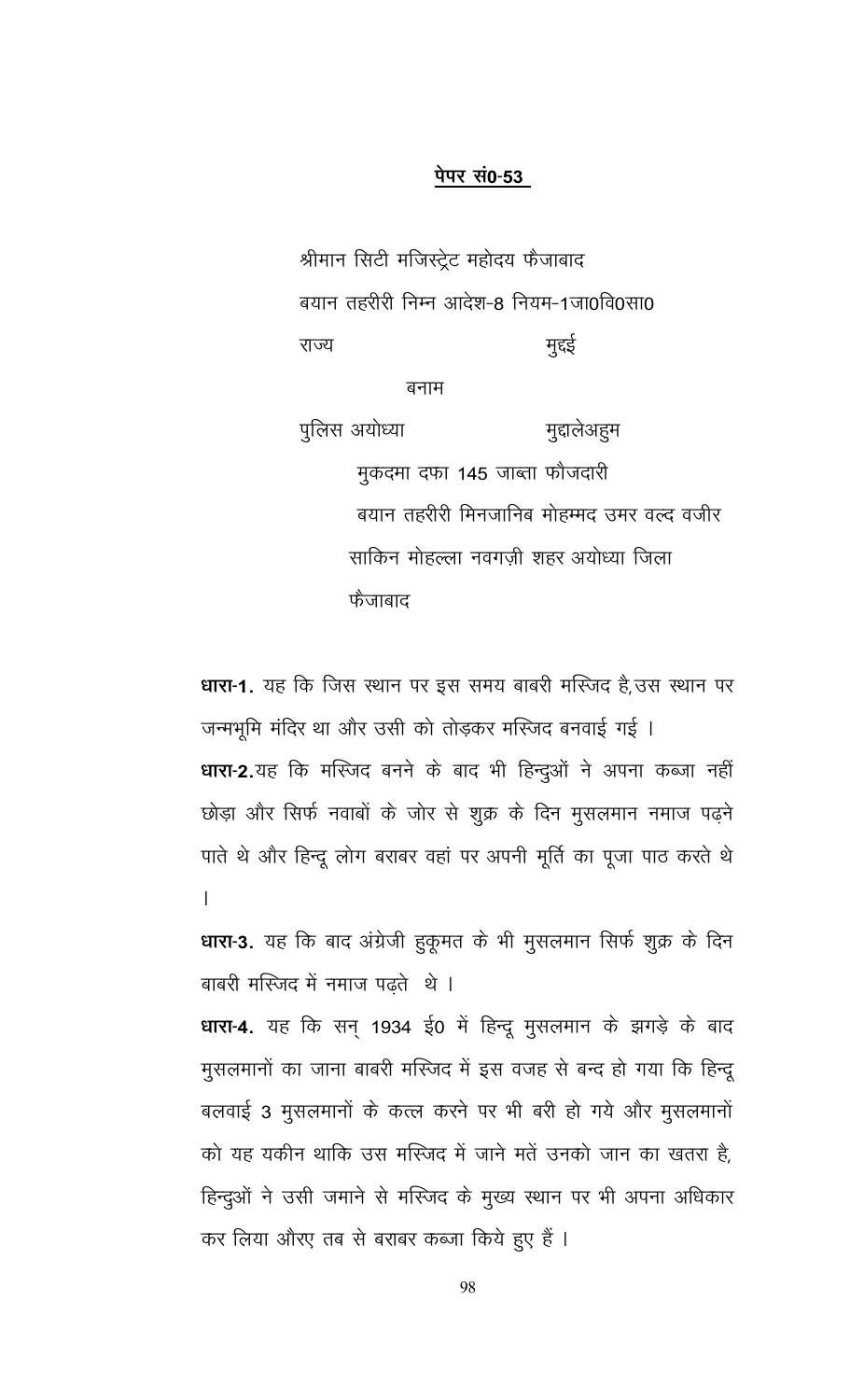धारा-5. यह कि प्रार्थी को कोई उजर नहीं है कि बाबरी मस्जिद पर हिन्दुओं का कब्जा बहाल रखा जावे, उस वास्ते कि उस स्थान पर नमाज पढ़ना मुसलमानी शरह के खिलाफ है ।

प्रार्थी,

मोहम्मद उमर ह0/ अपठनीय

ता0- 11-2-50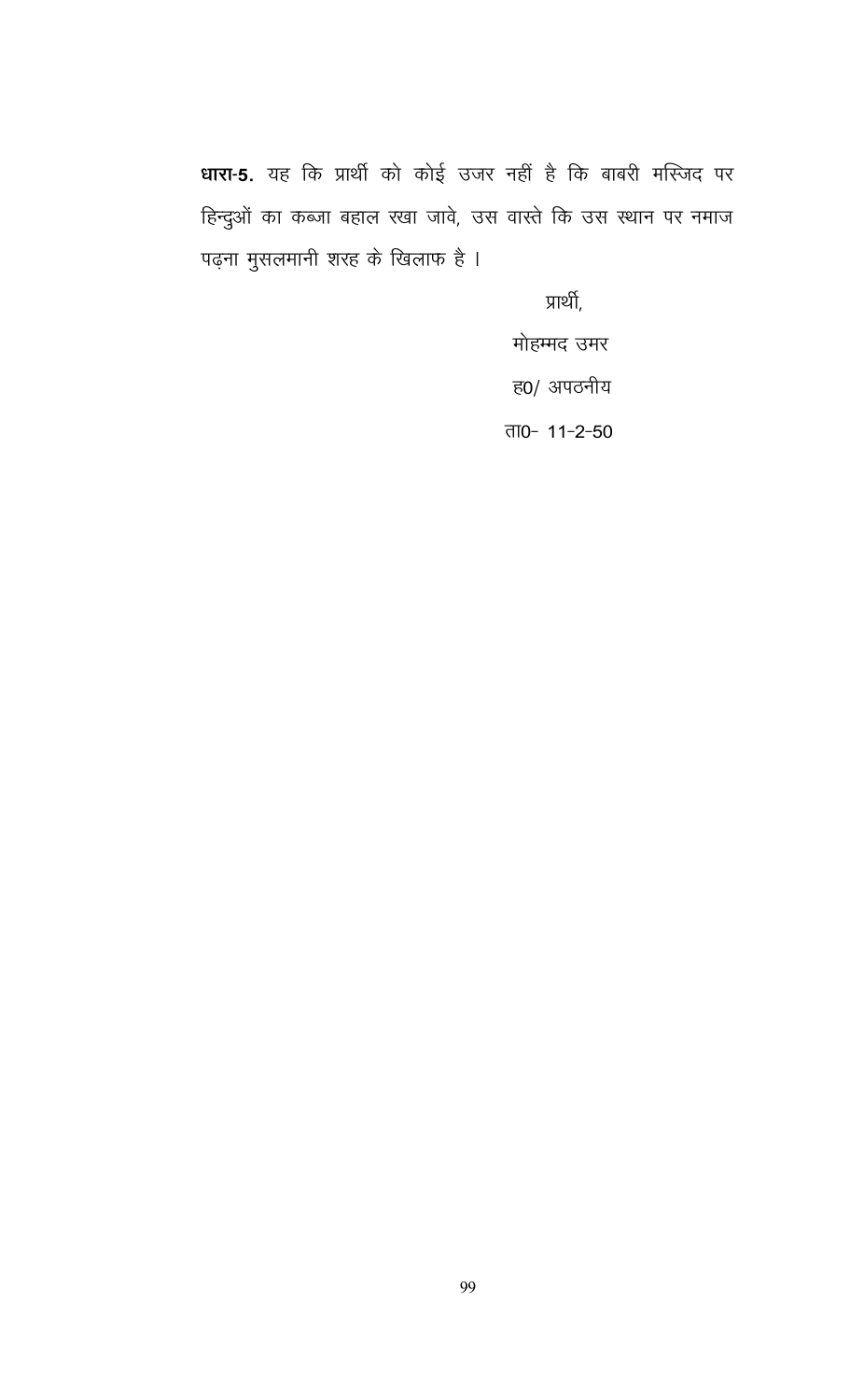#### पेपर सं0-54

न्यायालय श्रीमान सिटी मजिस्ट्रेट महोदय फैजाबाद बयान हल्फी आर्डर 19 रुल-1 जाब्ता दीवानी

राज्य

वादी

#### बनाम

मुसलिम अयोध्या प्रतिवादीगण

मुकदमा दफा 145 जाब्ता फौजदारी

मैं अजीमुल्ला वल्द रजब उमर 45 साल साकिन छोटी दे वकाली शहर- अयोध्या, थाना- अयोध्या जिला फैजाबाद हलफ से तसदीक करता हूँ-

धारा-1. यह कि राम जन्म भूमि मंदिर तोड़कर बाबरी मस्जिद बनाई गई है  $\mathsf{L}$ 

धारा-2. यह कि मस्जिद बनने के बाद श्री हिन्दुओं ने अपना कब्जा नहीं छोडा ।

धारा-3. यह कि नवाबों के जोर से सिर्फ शुक्र के दिन मुसलमान लोग मस्जिद में नमाज पढ़ पाते थे और हिन्दू लोग बराबर अपनी मूर्ति का पूजन वहां करते रहे ।

धारा 4. यह कि अंग्रेजी हुकूमत के बाद भी मुसलमान लोग सिर्फ शुक्र के दिन बाबरी मस्जिद में नमाज पढ़ते थे ।

धारा-5. यह कि सन् 1934 में हिन्दू मुसलमान झगड़े के बाद मुसलमानों का जाना बाबरी मस्जिद में इस वजह से बन्द हो गया कि हिन्दू बलवाई 3 मुसलमानों के कत्ल करने पर भी बरी हो गये ।

धारा-6. यह कि मुसलमानों को यह यकीन था कि मस्जिद में जाने से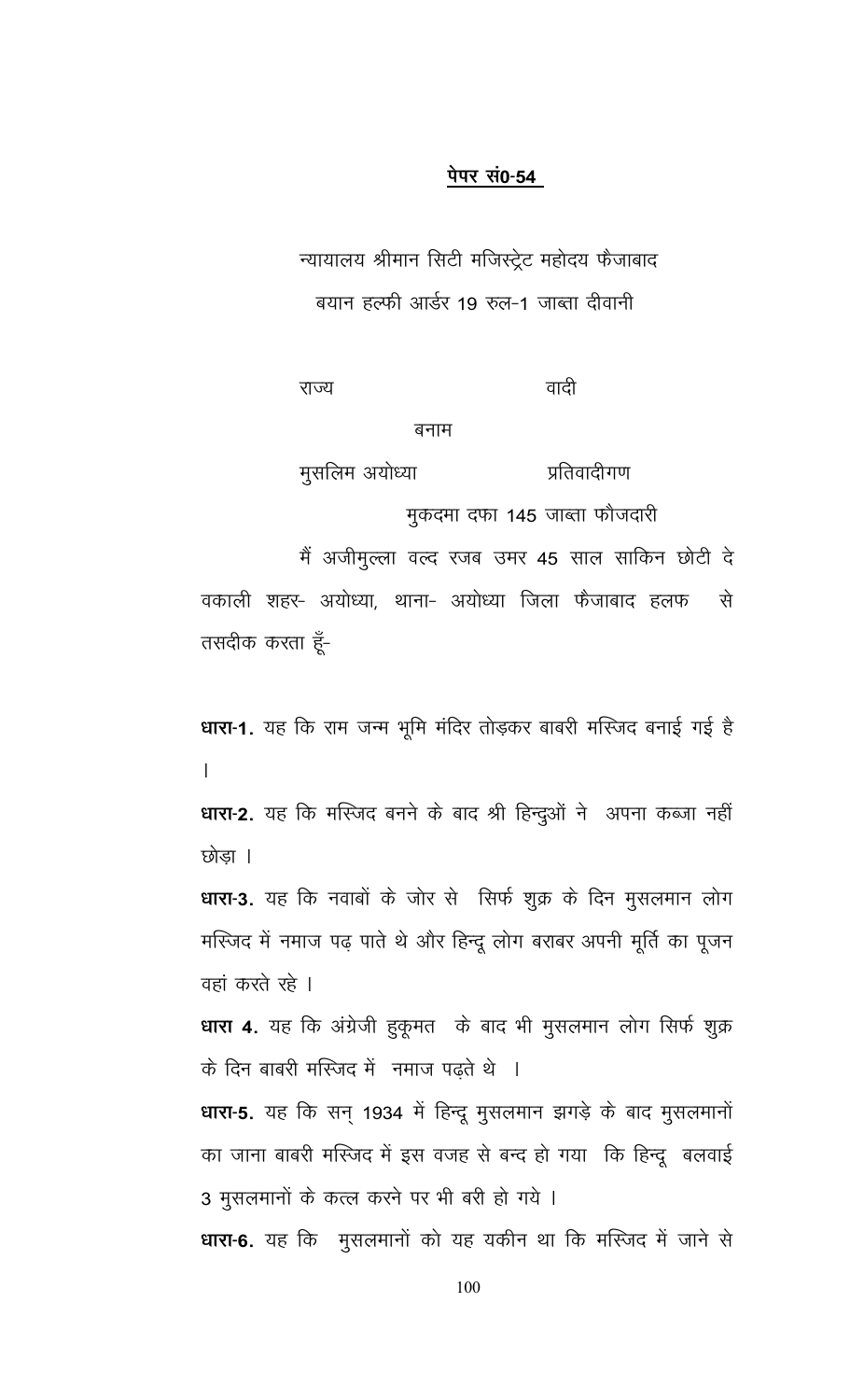उन लोगों की जान का खतरा है।

धारा-7.यह कि हिन्दुओं ने भी उसी जमाने से मस्जिद के मुख्य स्थान पर भी अपना अधिकार कर लिया और तब से बराबर कब्जा किये हैं । धारा-8. यह मुजहिर को इसमें कोई आपत्ति नहीं है कि मस्जिद पर हिन्दुओं का अधिकार कायम रखा जाये क्योंकि उस स्थान पर नमाज पढ़ना मुसलमानों की शहर के खिलाफ है ।

# नि0अं $0/$

मैं अजीमुल्ला उमर 45 साल आज बतारीख बमुकाम कचेहरी फैजाबाद हलफ से 13-2-50 नि0अं0/ तसदीक करता हूँ कि मजमून मजकूर मेरे इल्म व यकीन से सही व दुरुस्त है, न इसमें कोई बात छिपी गई है और न कोई बात झूठी है, खुदा मेरी मदद करे

 $\overline{\phantom{a}}$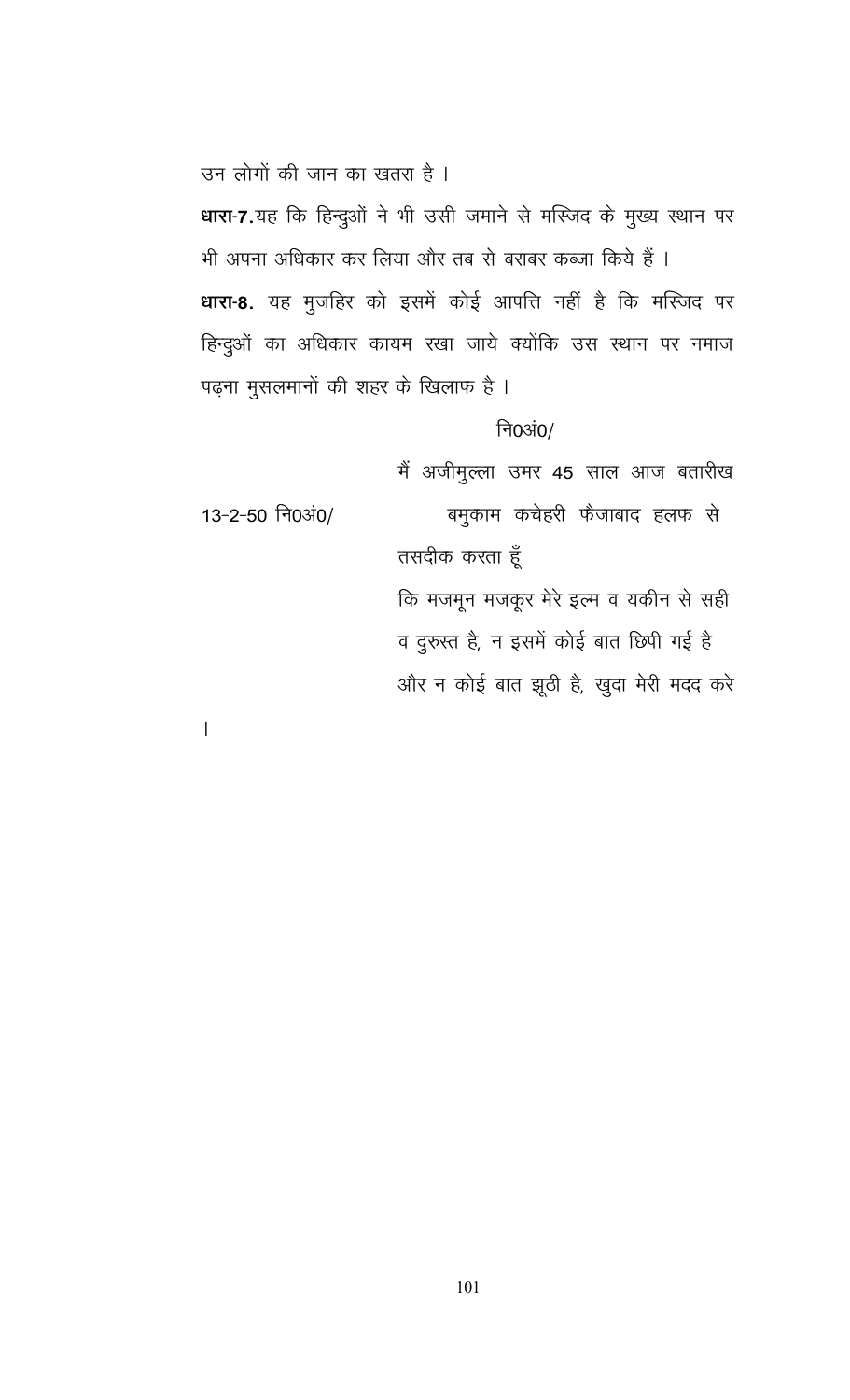### पेपर नं0-55

न्यायालय श्रीमान सिटी मजिस्ट्रेट महोदय फैजाबाद मुद्दई राज्य बनाम

मुसलिम अयोध्या मुद्दालेअहम

> बयान तहरीरी मिनजानिब अजीमुल्ला पुत्र रजब साकिन छोटी देवकाली अयोध्या, जिला फैजाबाद

धारा-1. यह कि जिस स्थान पर इस समय बाबरी मस्जिद है, उस स्थान पर जन्मभूमि मंदिर था और उसी को तोड़कर मस्जिद बनाया गया है ।

धारा-2.यह कि मस्जिद बनने के बाद भी हिन्दुओं ने अपना कब्जा नहीं छोड़ा और सिर्फ नवाबों के जोर से शुक्र के दिन मुसलमान नमाज पढ़ने पाते थे और हिन्दू लोग बराबर वहां पर अपनी मूर्ति का पूजा पाठ करते थे  $\overline{1}$ धारा-3. यह कि बाद अंग्रेजी हुकूमत के भी मुसलमान सिर्फ शुक्र के दिन

बाबरी मस्जिद में नमाज पढते थे।

धारा-4. यह कि सन् 1934 ई0 में हिन्दू मुसलमान के झगड़े के बाद मुसलमानों का जाना बाबरी मस्जिद में इस वजह से बन्द हो गया कि हिन्दू बलवाई 3 मुसलमानों के कत्ल करने पर भी बरी हो गये और मुसलमानों को यह यकीन था कि उस मस्जिद में जाने में उनको जान का खतरा है।

धारा-5.यह कि उसी जमाने से हिन्दुओं मस्जिद के मुख्य स्थान पर भी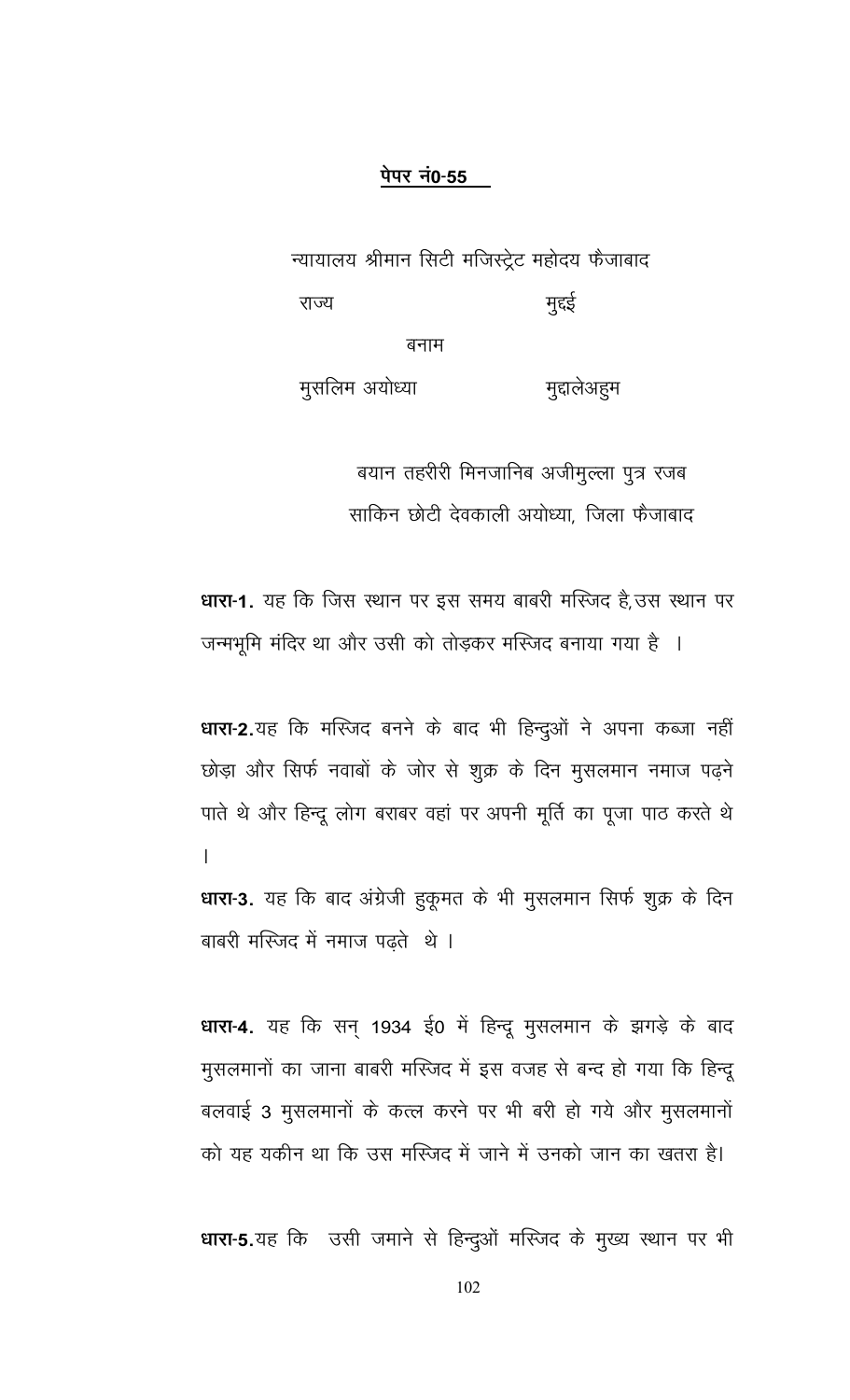अपना अधिकार कर लिया और तब से बराबर कब्जा किये हुए हैं । धारा-6. यह कि प्रार्थी को कोई उजर नहीं है कि बाबरी मस्जिद पर हिन्दुओं का कब्जा बहाल रखा जावे, उस वास्ते कि उस स्थान पर नमाज पढ़ना मुसलमानी शरह के खिलाफ है ।

प्रार्थी,

अजीमुल्ला <u>ता0 13-2-50</u> नि0अं0/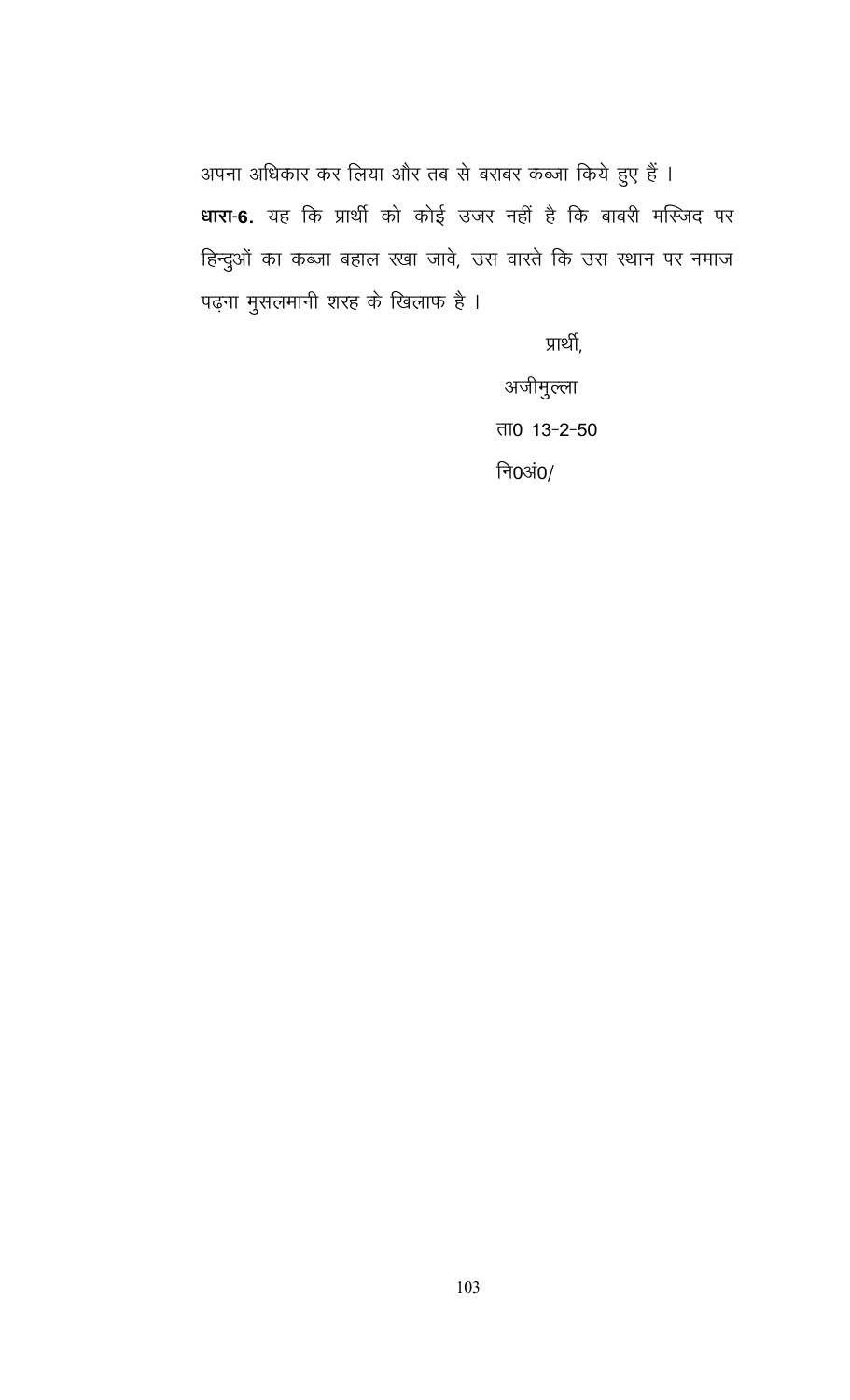#### पेपर नं0-56

न्यायालय श्रीमान सिटी मजिस्ट्रेट महोदय फैजाबाद बयान हल्फी आर्डर 19 रुल-1 जाब्ता दीवानी

राज्य

वादी

#### बनाम

मुसलिम अयोध्या प्रतिवादीगण

मुकदमा दफा 145 जाब्ता फौजदारी

मैं लतीफ वल्द अब्दुल अजीज उमर 22 साल साकिन सिंगार

हाट शहर- अयोध्या, जिला फैजाबाद हलफ से तसदीक करता हूँ-

धारा-1. यह कि राम जन्म भूमि मंदिर तोड़कर बाबरी मस्जिद बनाई गई है  $\mathsf{L}$ 

धारा-2. यह कि मस्जिद बनने के बाद श्री हिन्दुओं ने अपना कब्जा नहीं छोडा ।

धारा-3. यह कि नवाबों के जोर से सिर्फ शुक्र के दिन मुसलमान लोग मस्जिद में नमाज पढ़ पाते थे और हिन्दू लोग बराबर अपनी मूर्ति का पूजन वहां करते रहे ।

धारा 4. यह कि अंग्रेजी हुकूमत के बाद भी मुसलमान लोग सिर्फ शुक्र के दिन बाबरी मस्जिद में नमाज पढते थे ।

धारा-5. यह कि सन् 1934 में हिन्दू मुसलमान झगड़े के बाद मुसलमानों का जाना बाबरी मस्जिद में इस वजह से बन्द हो गया कि हिन्दू बलवाई 3 मुसलमानों के कत्ल करने पर भी बरी हो गये ।

धारा-6. यह कि मुसलमानों को यह यकीन था कि मस्जिद में जाने से उन लोगों की जान का खतरा है ।

104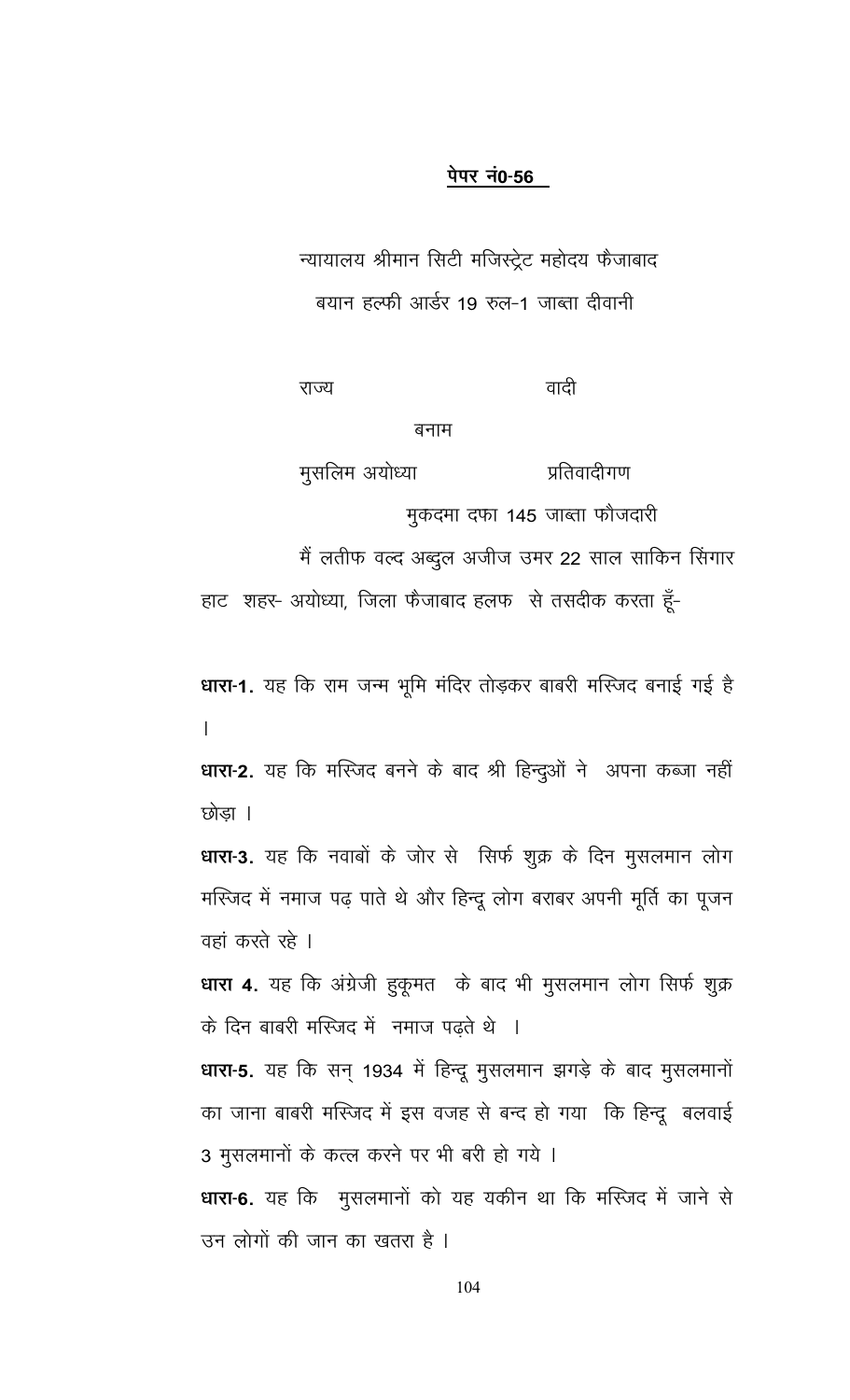धारा-7.यह कि हिन्दुओं ने भी उसी जमाने से मस्जिद के मुख्य स्थान पर भी अपना अधिकार कर लिया और तब से बराबर कब्जा किये हैं । धारा-8. यह मुजहिर को इसमें कोई आपत्ति नहीं है कि मस्जिद पर हिन्दुओं का अधिकार कायम रखा जाये क्योंकि उस स्थान पर नमाज पढ़ना मुसलमानों की शरह के खिलाफ है ।

# नि0अं $0/$

मैं लतीफ उमर 22 साल आज बतारीख 13-2-50 नि0अं0/ बमुकाम कचेहरी फैजाबाद हलफ से तसदीक करता हूँ कि मजमून मजकूर मेरे इल्म व यकीन से सही व दुरुस्त है, न इसमें कोई बात छिपी गई है  $13 - 2 - 50$ 

और न कोई बात झूठी है, खुदा मेरी मदद करे ।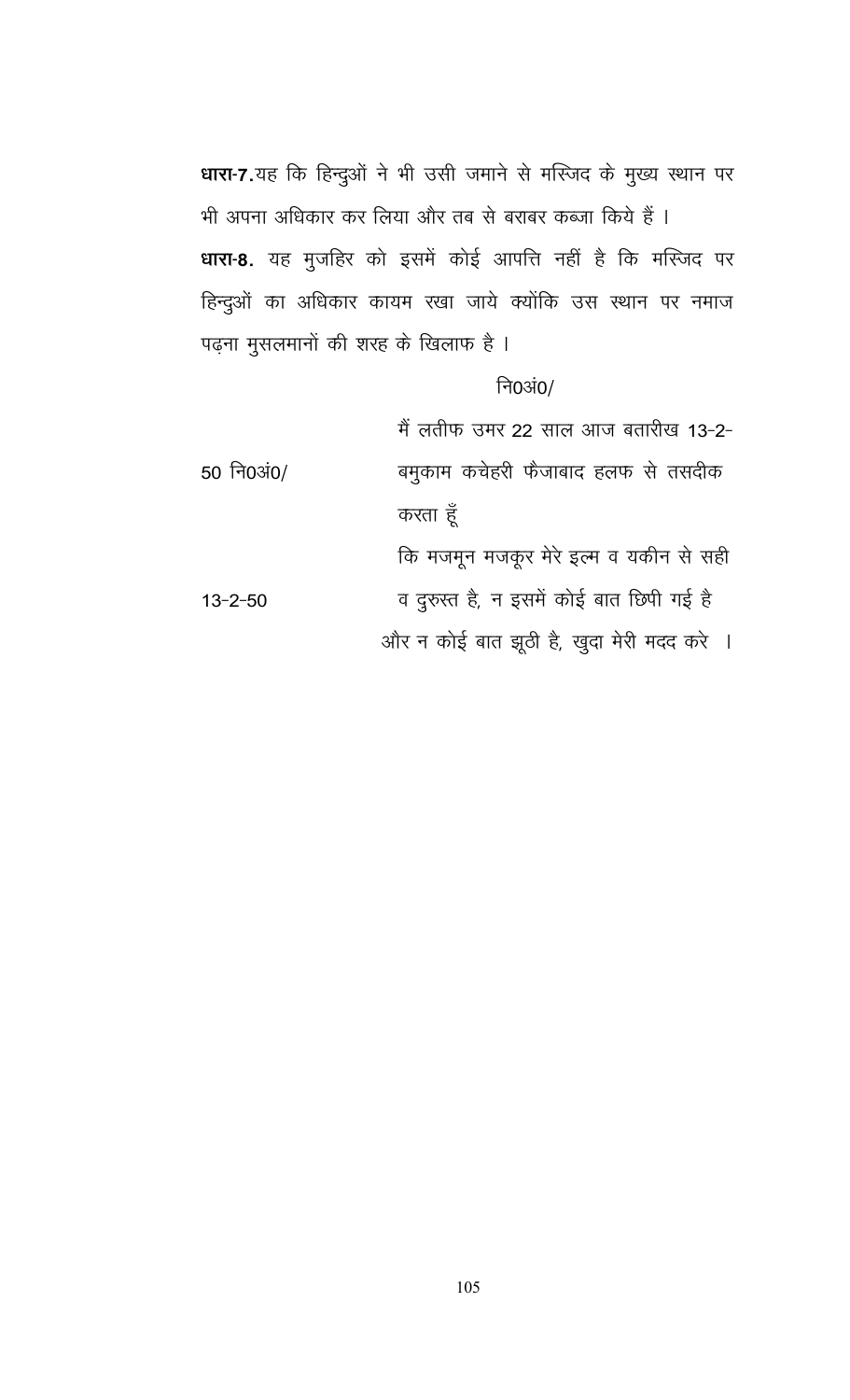#### पेपर नं0-57

न्यायालय श्रीमान सिटी मजिस्ट्रेट महोदय फैजाबाद मुद्दई राज्य बनाम

मुसलिम अयोध्या मुद्दालेअहम

> बयान तहरीरी मिनजानिब लतीफ पुत्र अब्दुल अजीज साकिन सिंगार हाट शहर अयोध्या, जिला फैजाबाद

धारा-1. यह कि जिस स्थान पर इस समय बाबरी मस्जिद है, उस स्थान पर जन्मभूमि मंदिर था और उसी को तोड़कर मस्जिद बनाया गया है ।

धारा-2.यह कि मस्जिद बनने के बाद भी हिन्दुओं ने अपना कब्जा नहीं छोड़ा और सिर्फ नवाबों के जोर से शुक्र के दिन मुसलमान नमाज पढ़ने पाते थे और हिन्दू लोग बराबर वहां पर अपनी मूर्ति का पूजा पाठ करते थे  $\overline{1}$ धारा-3. यह कि बाद अंग्रेजी हुकूमत के भी मुसलमान सिर्फ शुक्र के दिन

बाबरी मस्जिद में नमाज पढते थे।

धारा-4. यह कि सन् 1934 ई0 में हिन्दू मुसलमान के झगड़े के बाद मुसलमानों का जाना बाबरी मस्जिद में इस वजह से बन्द हो गया कि हिन्दू बलवाई 3 मुसलमानों के कत्ल करने पर भी बरी हो गये और मुसलमानों को यह यकीन था कि उस मस्जिद में जाने में उनको जान का खतरा है।

धारा-5.यह कि उसी जमाने से हिन्दुओं मस्जिद के मुख्य स्थान पर भी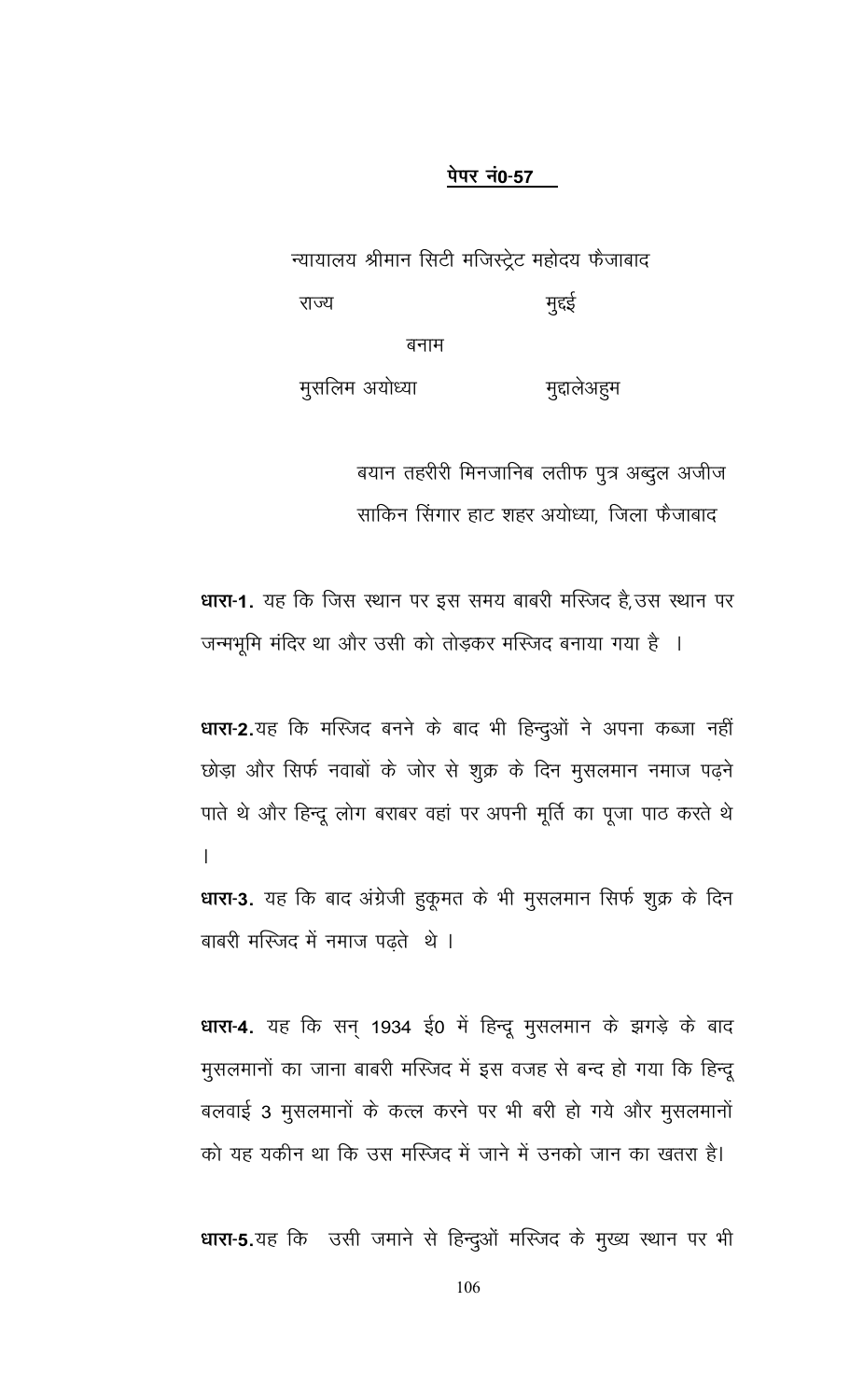अपना अधिकार कर लिया और तब से बराबर कब्जा किये हुए हैं । धारा-6. यह कि प्रार्थी को कोई उजर नहीं है कि बाबरी मस्जिद पर हिन्दुओं का कब्जा बहाल रखा जावे, उस वास्ते कि उस स्थान पर नमाज पढ़ना मुसलमानी शरह के खिलाफ है ।

> प्रार्थी, लतीफ ता $\overline{0}$ नि0अं0/ 13-2-50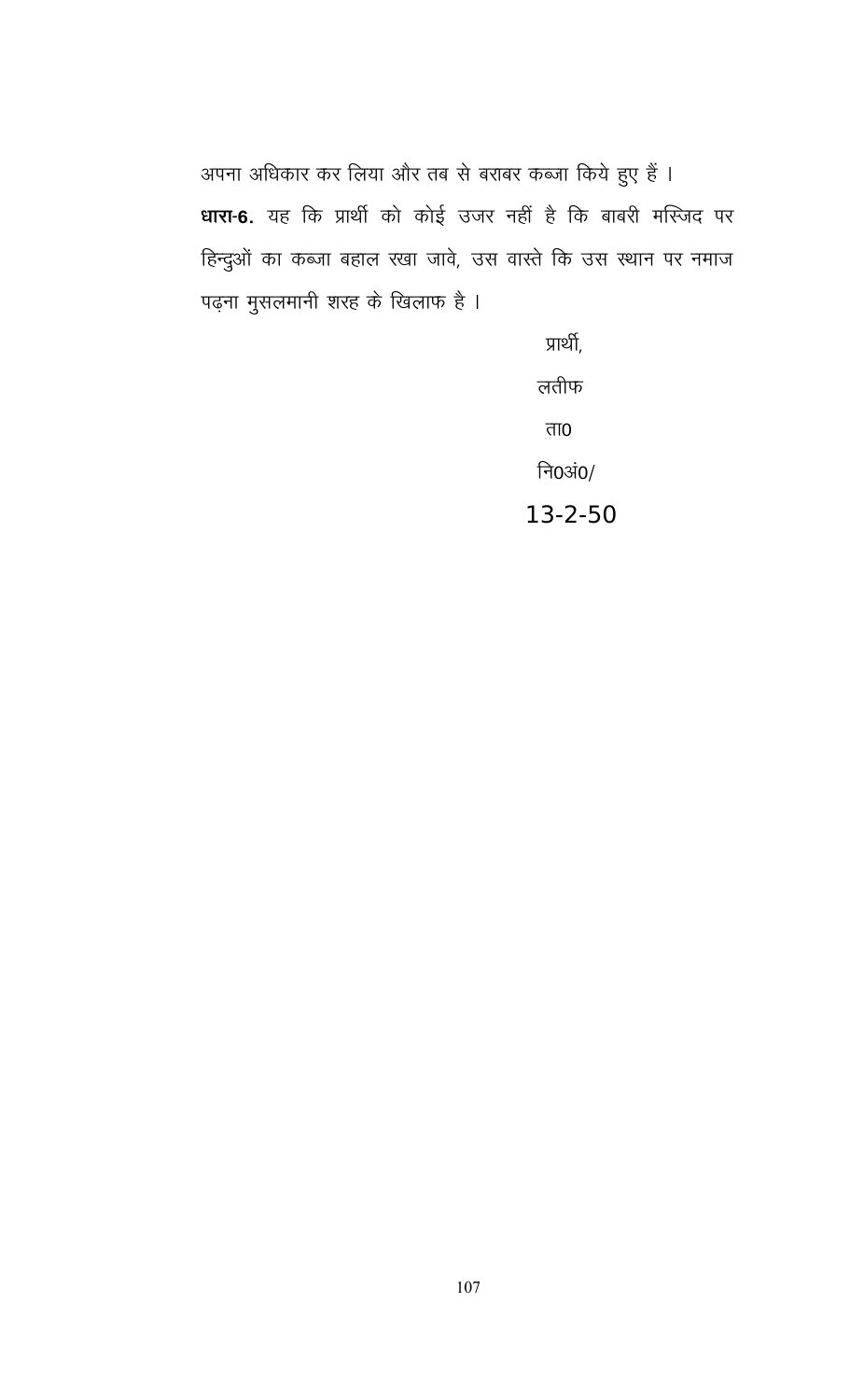#### पेपर नं0- 58

न्यायालय श्रीमान सिटी मजिस्ट्रेट महोदय फैजाबाद मुस्लिम अयोध्या राज्य बनाम मुकदमा दफा 145 जाब्ता फौजदारी बयान तहरीरी मिनजानिब मोहम्मद हुसैन व0 वसाऊ सा0 मौ0 मिरानपुर डेरावीवी शहर अयोध्या जिला फैजाबाद

**धारा-1.** यह कि जिस स्थान पर इस समय बाबरी मस्जिद है,उस स्थान पर जन्मभूमि मंदिर था और उसी को तोड़कर मस्जिद बनवाई गई । धारा-2.यह कि मस्जिद बनने के बाद भी हिन्दुओं ने अपना कब्जा नहीं छोड़ा और सिर्फ नवाबों के जोर से शुक्र के दिन मुसलमान नमाज पढ़ने पाते थे और हिन्दू लोग बराबर वहां पर अपनी मूर्ति का पूजा पाठ कराते थे  $\overline{1}$ 

धारा-3. यह कि बाद अंग्रेजी हुकूमत के भी मुसलमान सिर्फ शुक्र के दिन बाबरी मस्जिद में नमाज पढते थे।

धारा-4. यह कि सन् 1934 ई0 में हिन्दू मुसलमान के झगड़े के बाद मूसलमानों का जाना बाबरी मस्जिद में इस वजह से बन्द हो गया कि हिन्दू बलवाई 3 मुसलमानों के कत्ल करने पर भी बरी हो गये और मुसलमानों को यह यकीन था कि उस मस्जिद में जाने मतें उनको जान का खतरा है, हिन्दुओं ने उसी जमाने से मस्जिद के मुख्य स्थान पर भी अपना अधिकार कर लिया औरए तब से बराबर कब्जा किये हुए हैं ।

**धारा-5.** यह कि प्रार्थी को कोई उजर नहीं है कि बाबरी मस्जिद पर हिन्दुओं का कब्जा बहाल रखा जावे, उस वास्ते कि उस स्थान पर नमाज पढ़ना मुसलमानी शरह के खिलाफ है ।

108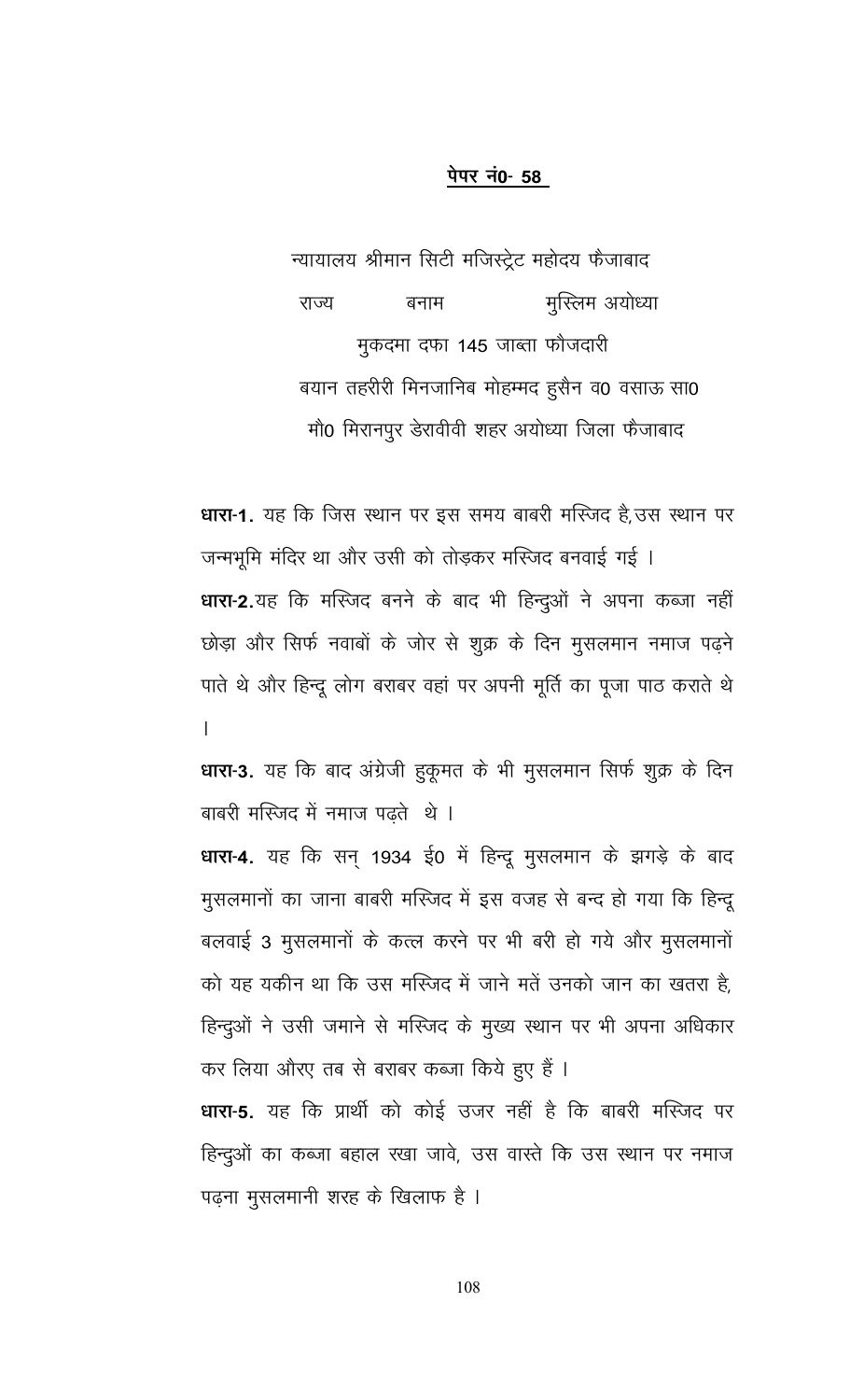प्रार्थी,

ता0 14-2-50 ई0

निसानी अंगूठा/ मोहम्मद हुसैन

<u>वल्द वसाऊ मो0 मिरानपुर डेरा</u>

<u>वीवी</u> <u>शहर अवध । </u>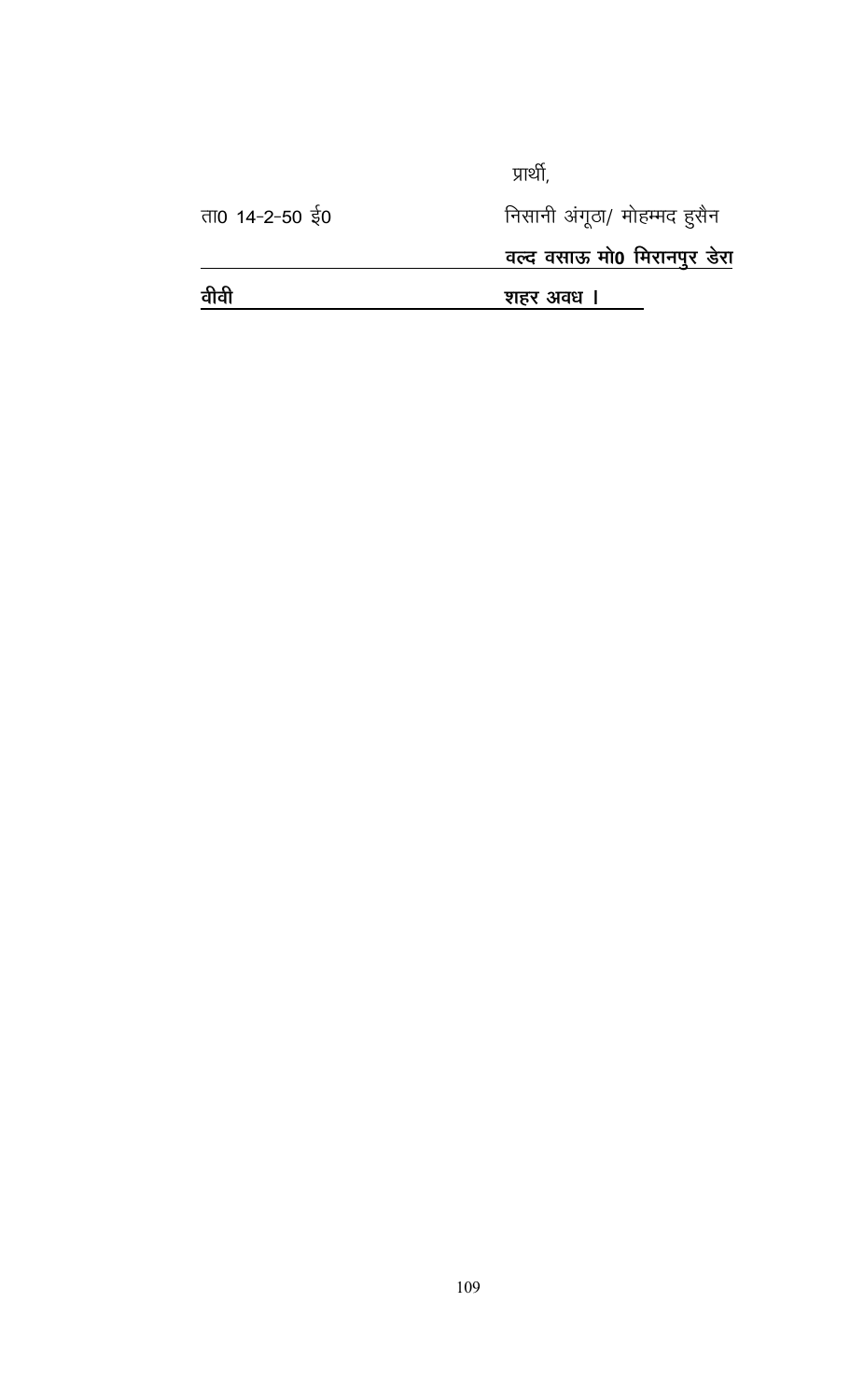न्यायालय श्रीमान सिटी मजिस्ट्रेट महोदय फैजाबाद बयान हल्फी हस्ब आर्डर 19 रुल-1 जाब्ता दीवानी मुस्लिम अयोध्या राज्य बनाम मुकदमा दफा 145 जाब्ता फौजदारी

मोहम्मद हुसैन उम्र 35 साल वल्द वसाऊ मोहल्ला मिरानपुर डेरावीवी शहर अयोध्या जिला फैजाबाद हलफ से तसदीक करता हूँ कि-

धारा-1. यह कि राम जन्मभूमि मंदिर तोड़कर बाबरी मस्जिद बनाई गई है  $\overline{1}$ 

धारा-2. यह कि मस्जिद बनने के बाद भी हिन्दुओं ने अपना कब्जा नहीं छोड़ा ।

धारा-3. यह कि नवाबों के जोर से शुक्र के दिन मुसलमान लोग मस्जिद में नमाज पढ़ पाते थे और हिन्दू लोग बराबर अपनी मूर्ति का पूजन वहां करते रहे ।

धारा 4. यह कि अंग्रेजी हुकूमत के बाद भी मुसलमान लोग सिर्फ शुक्र के दिन बाबरी मस्जिद में नमाज पढ़ते थे ।

धारा-5. यह कि सन् 1934 में हिन्दू मुसलमान झगड़े के बाद मुसलमानों का जाना बाबरी मस्जिद में इस वजह से बन्द हो गया कि हिन्दू बलवाई 3 मुसलमानों के कत्ल करने पर भी बरी हो गये ।

धारा-6. यह कि मुसलमानों को यह यकीन था कि मस्जिद में जाने से उन लोगों की जान का खतरा है ।

धारा-7.यह कि हिन्दुओं ने भी उसी जमाने से मस्जिद के मुख्य स्थान पर भी अपना अधिकार कर लिया और तब से बराबर कब्जा किये हैं । धारा-8. यह मुजहिर को इसमें कोई आपत्ति नहीं है कि मस्जिद पर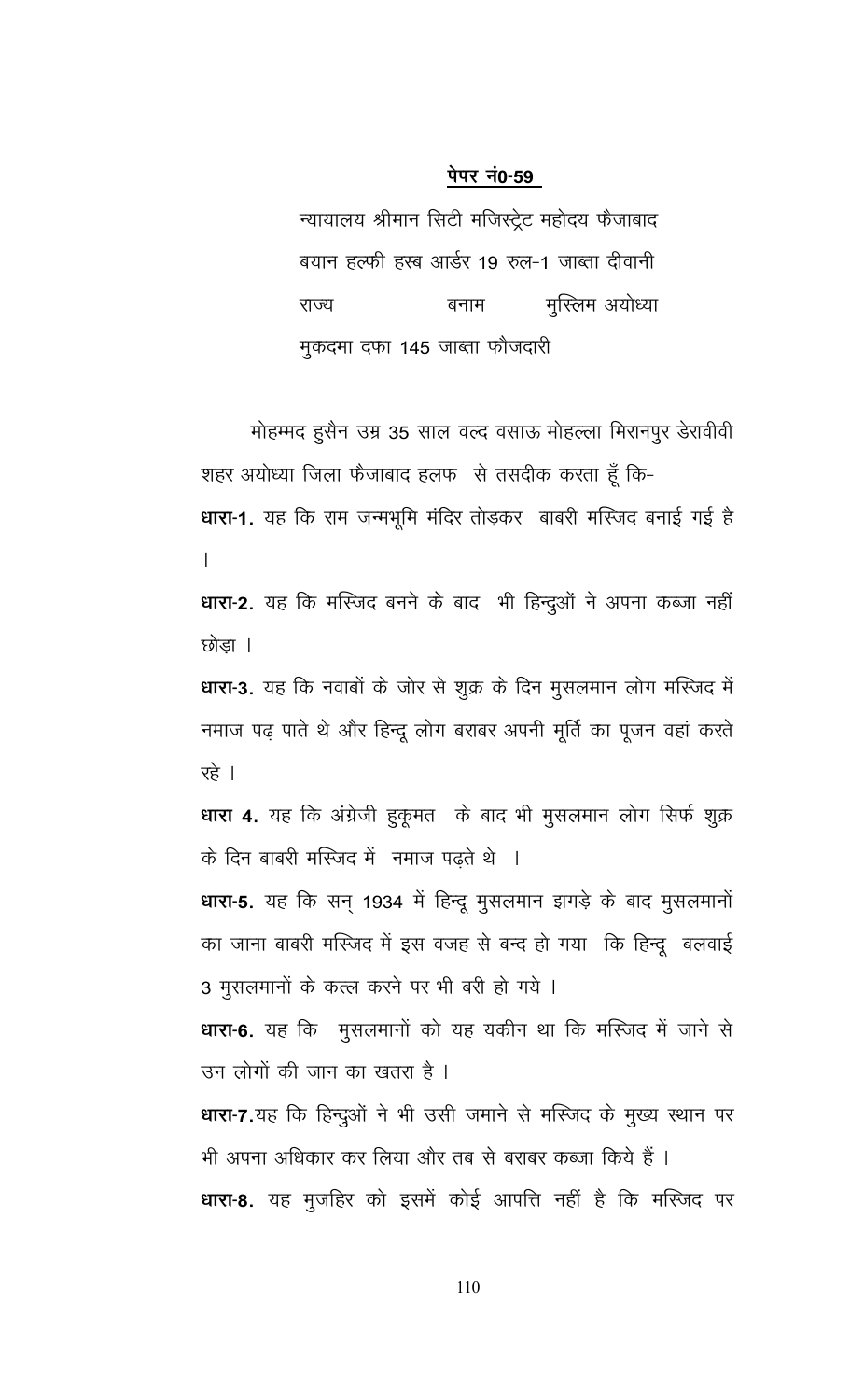हिन्दुओं का अधिकार कायम रखा जाये क्योंकि उस स्थान पर नमाज पढ़ना मुसलमानों की शरह के खिलाफ है ।

में आज ता0 14-2-50 ई0को बमुकाम कचेहरी फैजाबाद हलफ से तसदीक करता हूँ कि मजमून मजकूर मेरे इल्म व यकीन से सही व दुरुस्त है, न इसमें कोई बात छिपाई गई और न कोई बात झूठी है, खुदा मेरी मदद करे ।

(उर्दू इबारत) 14-2-50 निसानी अं0/मोहम्मद हुसैन लल्लनजी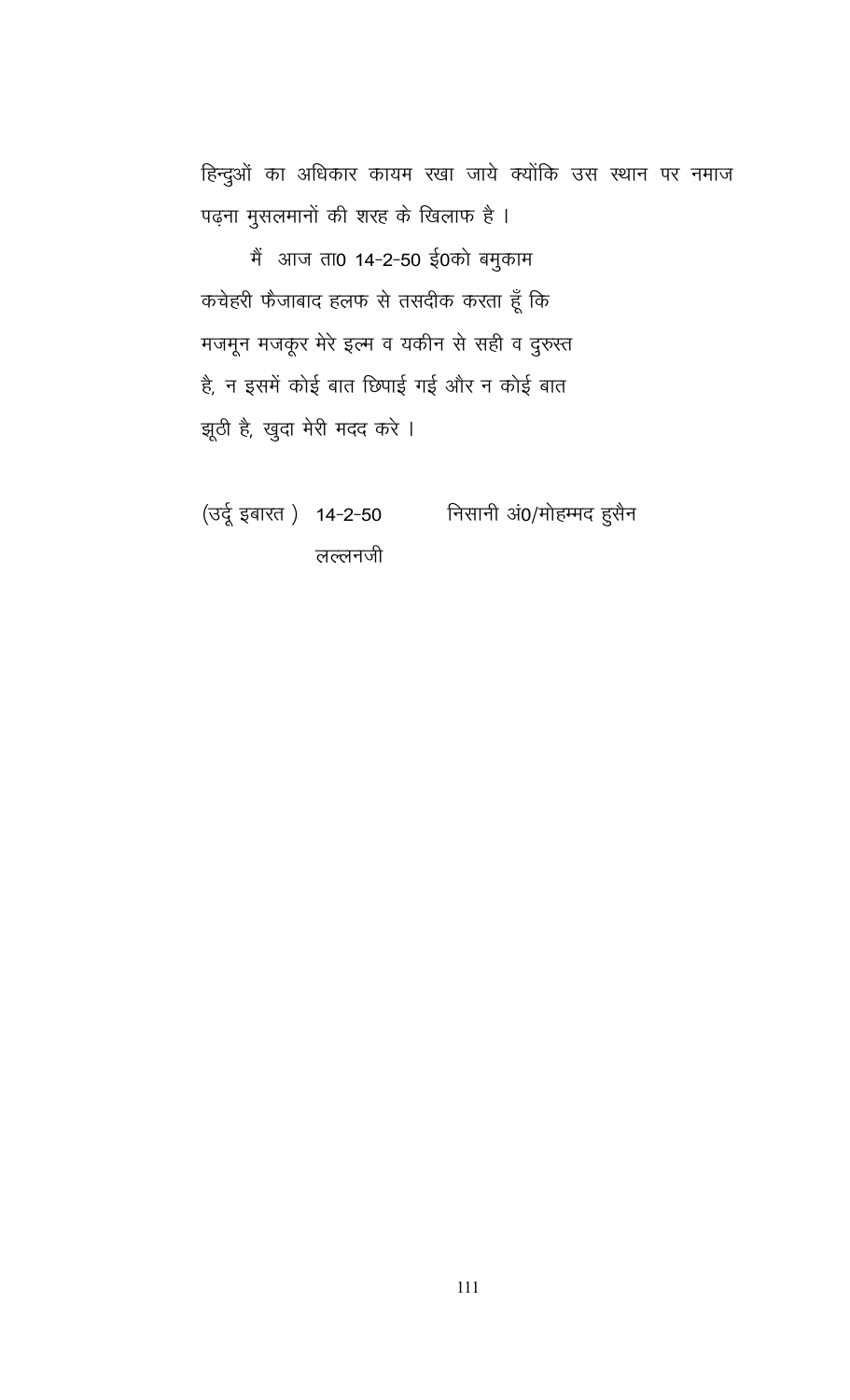न्यायालय श्रीमान सिटी मजिस्ट्रेट महोदय फैजाबाद बयान हल्फी हस्ब आर्डर 19 रुल-1 जाब्ता दीवानी राज्य मुस्लिम अयोध्या बनाम मुकदमा दफा 145 जाब्ता फौजदारी

अब्दुल जलील उम्र 19 साल वल्द अब्दुल वहीद सा0 मोहल्ला टेढ़ी बाजार शहर अयोध्या अवध जिला फैजाबाद हलफ से तसदीक करता हूँ कि-

धारा-1. यह कि राम जन्मभूमि मंदिर तोड़कर बाबरी मस्जिद बनाई गई है  $\mathbf{I}$ 

धारा-2. यह कि मस्जिद बनने के बाद भी हिन्दुओं ने अपना कब्जा नहीं छोडा ।

धारा-3. यह कि नवाबों के जोर से शुक्र के दिन मुसलमान लोग मस्जिद में नमाज पढ़ पाते थे और हिन्दू लोग बराबर अपनी मूर्ति का पूजन वहां करते रहे ।

धारा 4. यह कि अंग्रेजी हुकूमत के बाद भी मुसलमान लोग सिर्फ शुक्र के दिन बाबरी मस्जिद में नमाज पढते थे ।

धारा-5. यह कि सन् 1934 में हिन्दू मुसलमान झगड़े के बाद मुसलमानों का जाना बाबरी मस्जिद में इस वजह से बन्द हो गया कि हिन्दू बलवाई 3 मुसलमानों के कत्ल करने पर भी बरी हो गये ।

धारा-6. यह कि मुसलमानों को यह यकीन था कि मस्जिद में जाने से उन लोगों की जान का खतरा है ।

धारा-7.यह कि हिन्दुओं ने भी उसी जमाने से मस्जिद के मुख्य स्थान पर भी अपना अधिकार कर लिया और तब से बराबर कब्जा किये हैं ।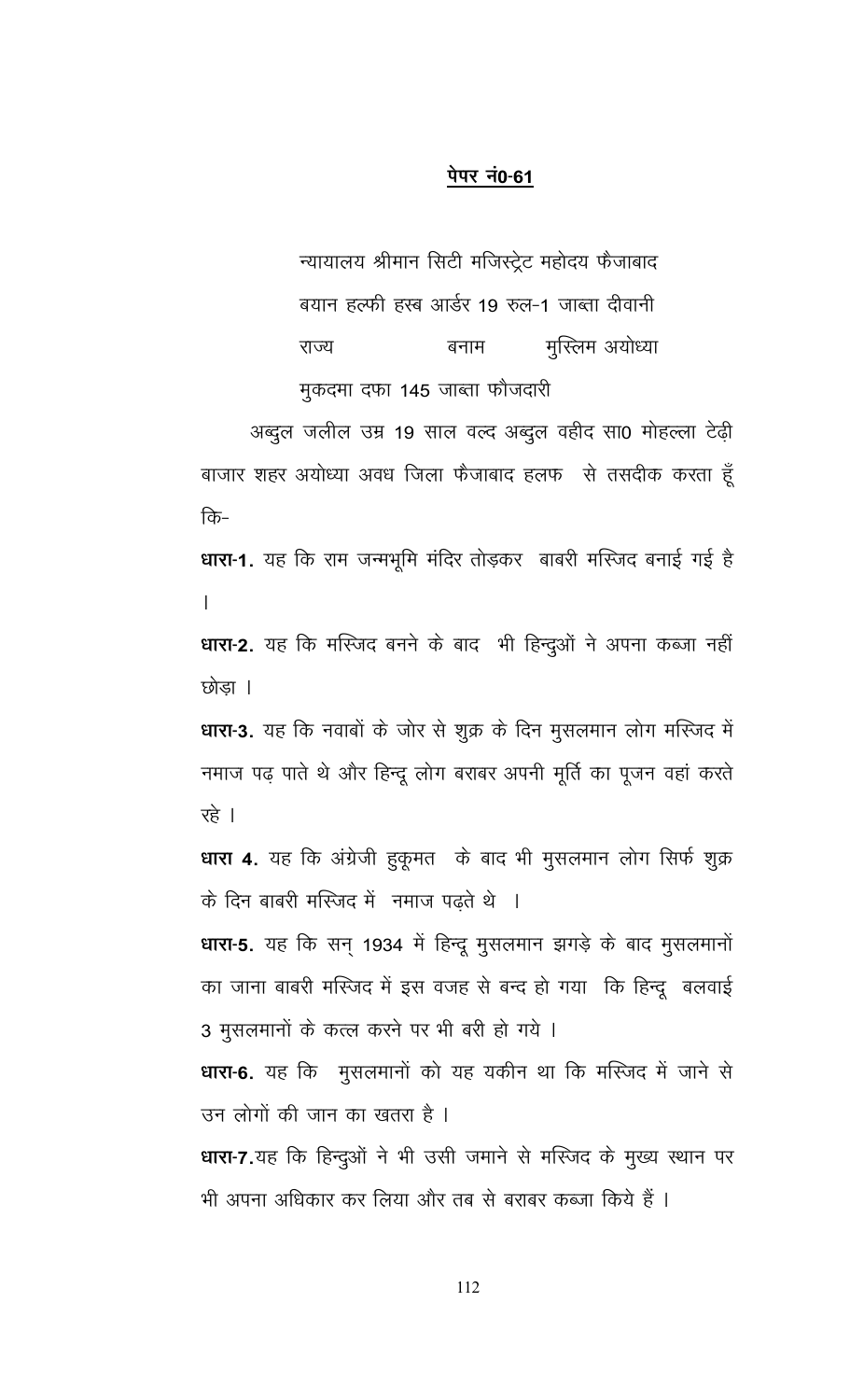धारा-8. यह मुजहिर को इसमें कोई आपत्ति नहीं है कि मस्जिद पर हिन्दुओं का अधिकार कायम रखा जाये क्योंकि उस स्थान पर नमाज पढ़ना मुसलमानों की शरह के खिलाफ है ।

मैं आज ता0 14-2-50 ई0को बमुकाम कचेहरी फैजाबाद हलफ से तसदीक करता हूँ कि मजमून मजकूर मेरे इल्म व यकीन से सही व दुरुस्त है, न इसमें कोई बात छिपाई गई और न कोई बात झूठी है, खुदा मेरी मदद करे ।

(उर्दू इबारत ) निसानी अं0/(उर्दू इबारत)  $14 - 2 - 50$  $14 - 2 - 50$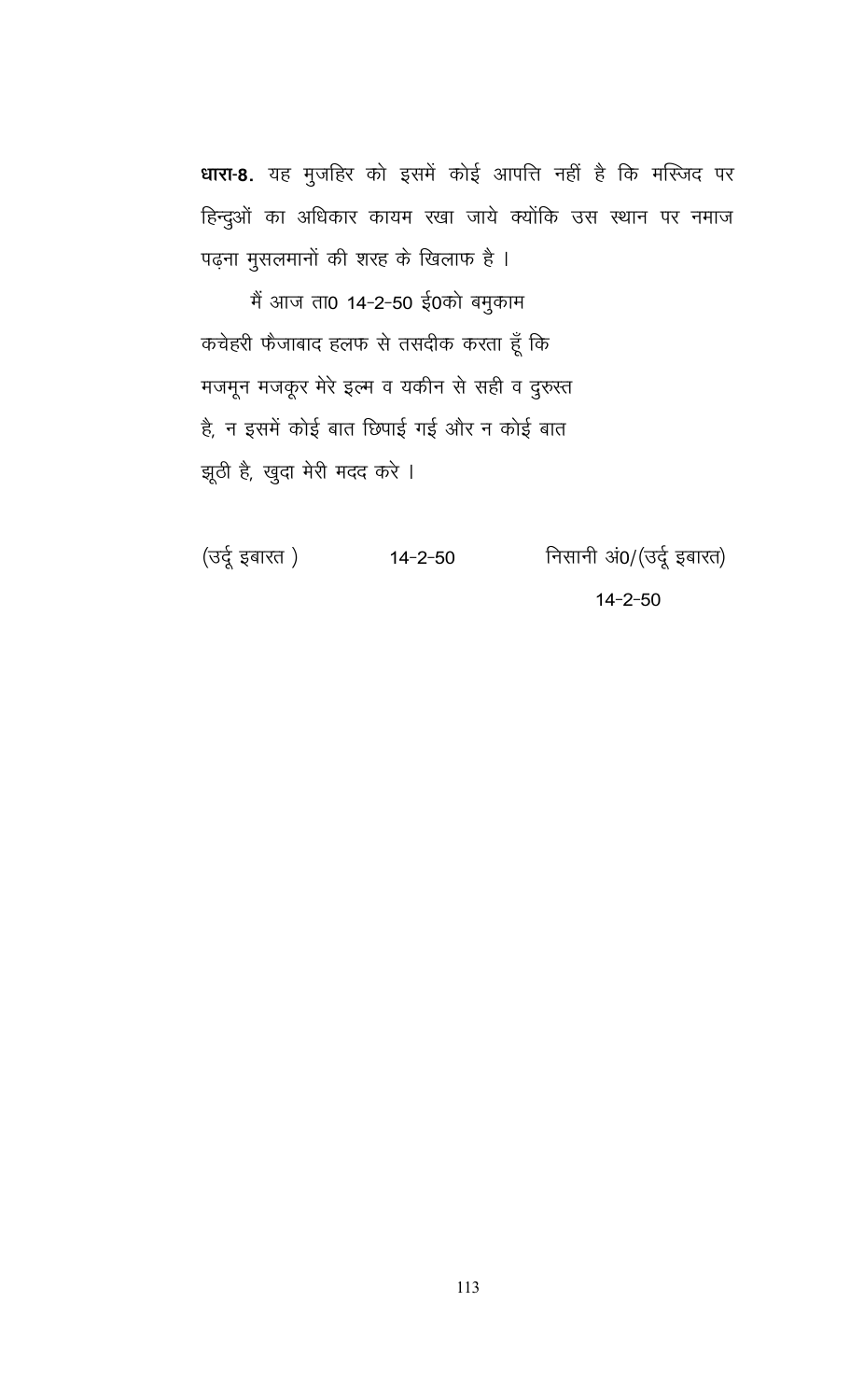न्यायालय श्रीमान सिटी मजिस्ट्रेट महोदय फैजाबाद मुस्लिम अयोध्या राज्य बनाम मुकदमा दफा 145 जाब्ता फौजदारी बयान तहरीरी मिनजानिब अब्दुल जलील व0 अब्दुल वहीद सा0 टेढी बाजार शहर अवध जिला फैजाबाद

**धारा-1.** यह कि जिस स्थान पर इस समय बाबरी मस्जिद है,उस स्थान पर जन्मभूमि मंदिर था और उसी को तोड़कर मस्जिद बनाई गई ।

धारा-2.यह कि मस्जिद बनने के बाद भी हिन्दुओं ने अपना कब्जा नहीं छोड़ा और सिर्फ नवाबों के जोर से शुक्र के दिन मुसलमान नमाज पढ़ने पाते थे और हिन्दू लोग बराबर वहां पर अपनी मूर्ति का पूजा पाठ कराते थे  $\mathsf{L}$ 

धारा-3. यह कि बाद अंग्रेजी हुकूमत के भी मुसलमान सिर्फ शुक्र के दिन बाबरी मस्जिद में नमाज पढ़ते थे ।

धारा-4. यह कि सन् 1934 ई0 में हिन्दू मुसलमान के झगड़े के बाद मुसलमानों का जाना बाबरी मस्जिद में इस वजह से बन्द हो गया कि हिन्दू बलवाई 3 मुसलमानों के कत्ल करने पर भी बरी हो गये और मुसलमानों को यह यकीन था कि उस मस्जिद में जाने में उनको जान का खतरा है, हिन्दुओं ने उसी जमाने से मस्जिद के मुख्य स्थान पर भी अपना अधिकार कर लिया औरए तब से बराबर कब्जा किये हुए हैं ।

धारा-5. यह कि प्रार्थी को कोई उजर नहीं है कि बाबरी मस्जिद पर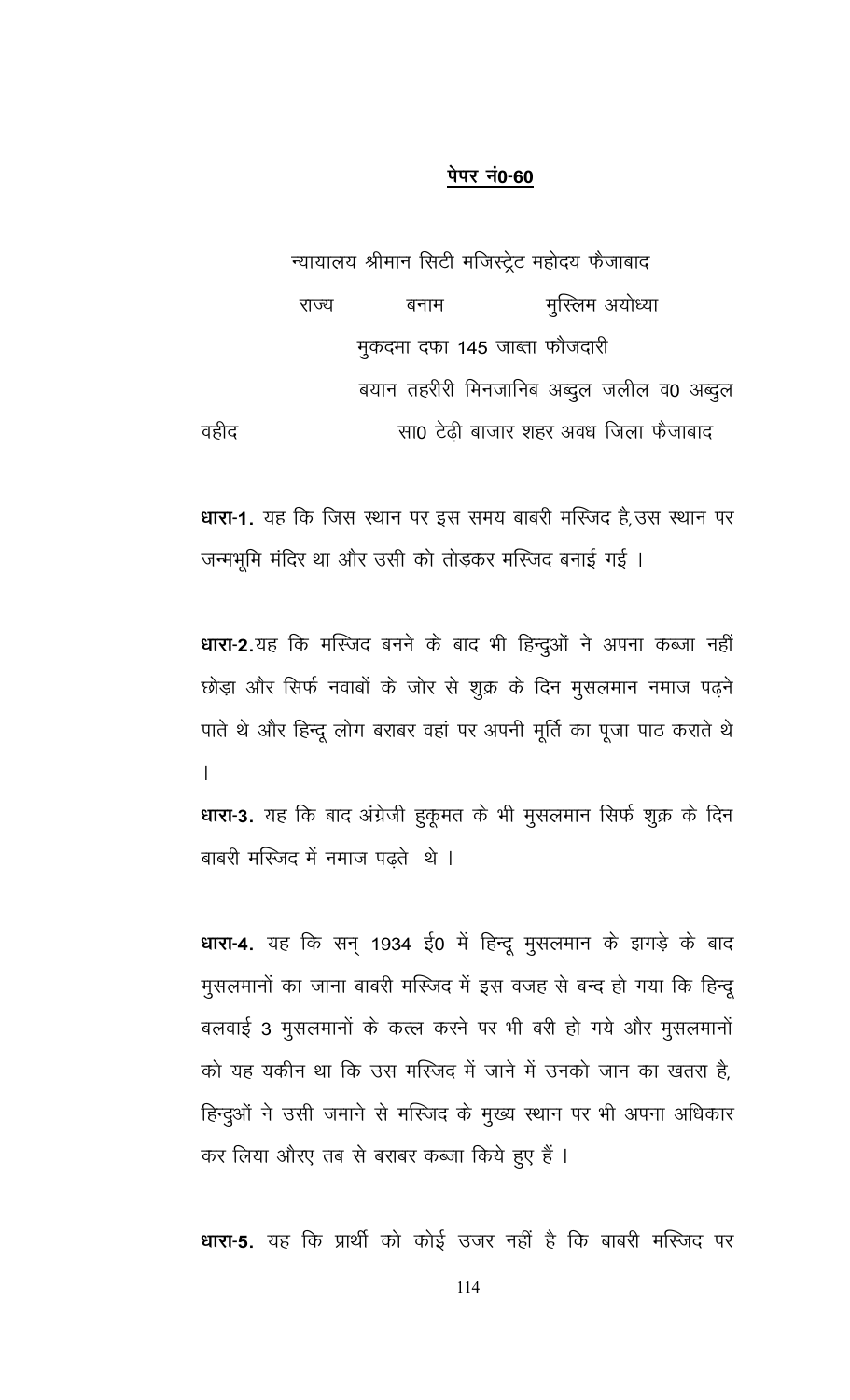हिन्दुओं का कब्जा बहाल रखा जावे, उस वास्ते कि उस स्थान पर नमाज पढ़ना मुसलमानी शरह के खिलाफ है ।

प्रार्थी,

अब्दुल जलील

ता0 14-2-50 ई0

नि $0 \sin \theta$ 

 $14 - 2 - 50$   $\frac{1}{3}0$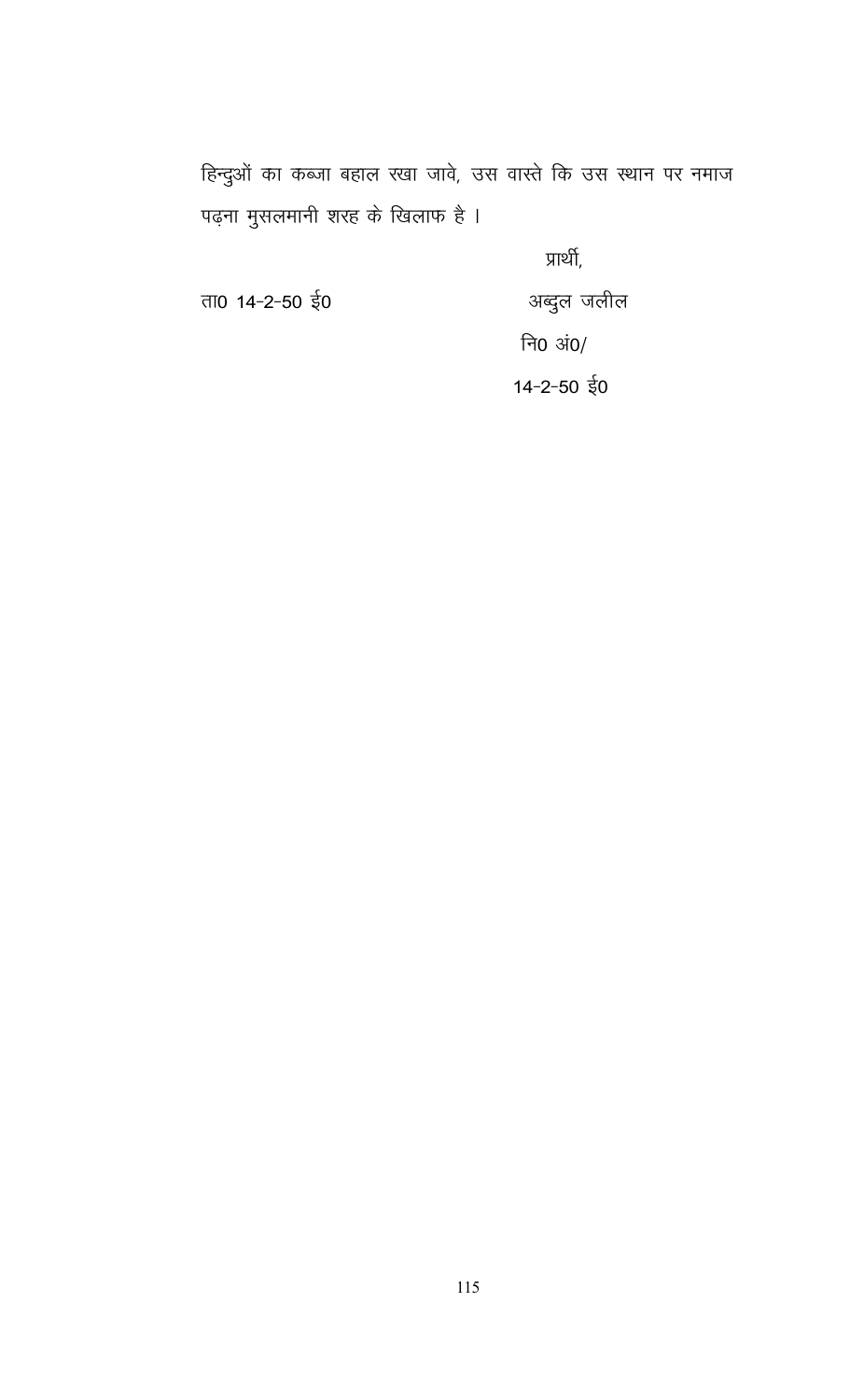In the Court of the Civil Judge, Faizabad Copy of an order dated 3.3.51 passed by Sri Bir Singh, Civil Judge, Faizabad in Regular suit no. 2 of 1950. Sri Gopal Singh Visharad Versus Zahoor Ahmad and others

In the Court of the Civil Judge, Faizabad Regular Suit No. 2 of 1950 Sri Gopal Singh Vishard Versus Zahoor Ahmad and others

-------

#### **Order**

------

The plaintiff Gopal Singh Visharad filed the present suit on 16.1.50 on the following allegations.

He is a sanatanist Hindu resident of Ajodhya. He has always worshipped and visited the idol of Shri Ram chandra installed at Janma Bhumi Ayodhya. On 14.1.50 he was prevented from entering Janma Bhumi and worshipping the idol aforesaid by the officers of defendant No. 6 at the baseless instance and unfounded instigation of defendants 1 to 5, thereby jeopardising his right to worship at Janma Bhumi. The defendants 7 to 9 who are the local officers of the defendant no. 6 are exercising undue pressure on the local Hindu public inducing them to refrain from visiting Jaham Bhumi. They are being actively helped in this direction by defendants 1 to 5, who are in collusion with defendants 7 to 9. Neither the defendant No. 6 has nor defendants 7 to 9 have any right to interfere in religious matters or obstruct the plaintiffs right to worship at Janam Bhumi.

The relief sought by him are :-

(a) A declaration to the effect that he is entitled to worship and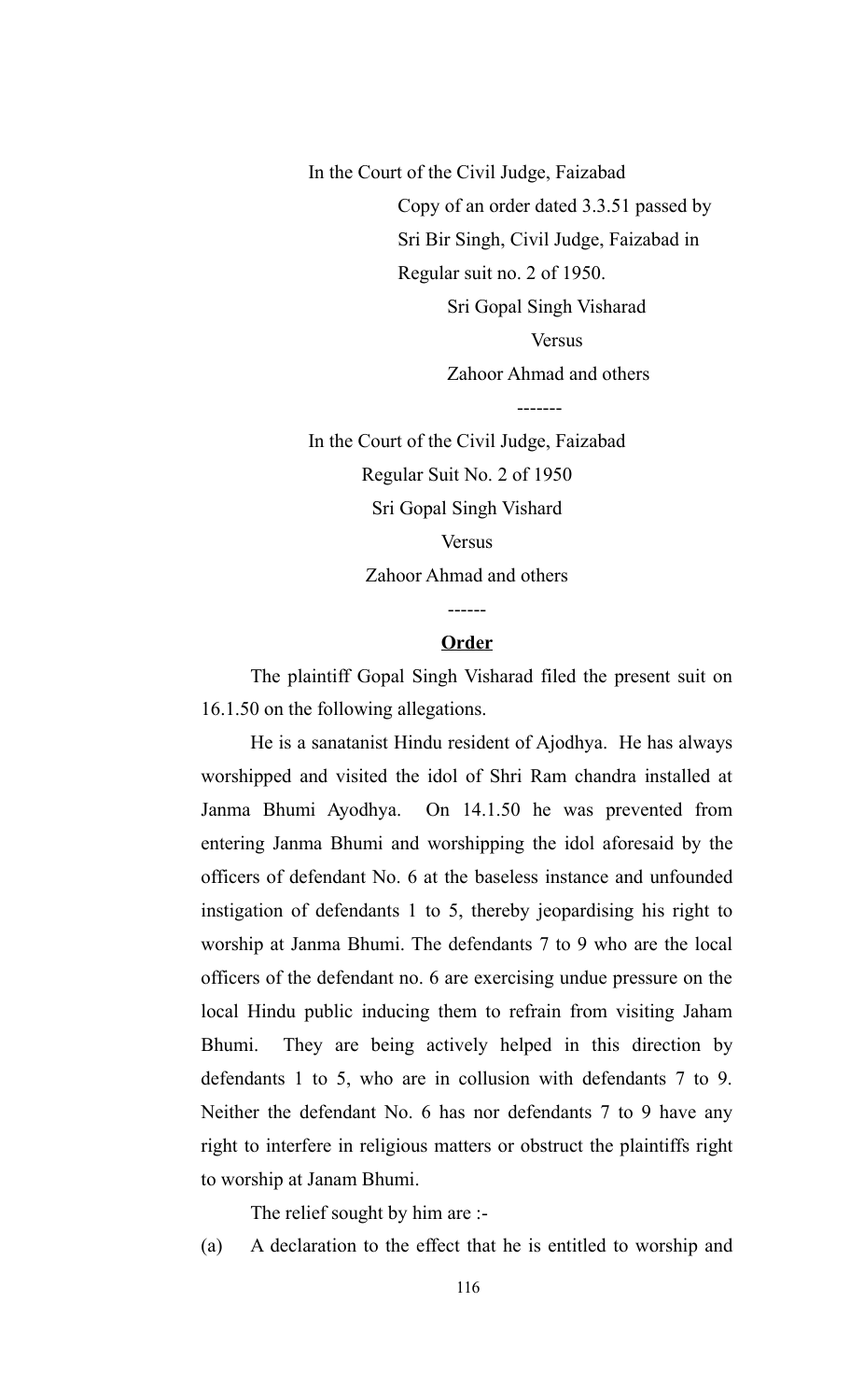visit without obstruction or disturbance Shri Bhagwan Ram Chandra and others installed at Asthan Janma bhumi, and

(b) A perpetual injunction restraining the defendants from removing the idols of Shri Bhagwan Ram Chandra and other installed at Asthan Janma Bhumi aforesaid.

He prayed per separate application supported by an affidavit for an interim injunction against the defendants pending the decision of the suit. Notices were issued to the defendants and an interim injunction was granted in the meanwhile on 16.1.50. Notices were served on defendants 7 to 9 on 16.1.50. The defendant no. 7 moved an application on 8.4.50 seeking clarification or modification of the ex parte order of injunction issued by me on 16.1.50.

Thereupon the following order was passed:-

"The parties are hereby restrained by means of temporary injunction to refrain from removing the idols in question from the site in dispute and from interfering with puja etc. as at present carried on. The order dated 16.1.50 stands modified accordingly."

Defendants 1 to 5 (No. 1 Zahoor Ahmad, No. 2 Haji Pheku, No. 3 Mohd. Faiq No. 4 Mohd sami, No. 5 Mohd Achchan Miyan) filed objection against theinterim injunction of 13.2.50 challenging it on the grounds that the disputed site was part of the Babri Mosque, which was built by Emperor Babar; that it has been in the use of the Muslims as a mosque ever since; that the Hindus never worshipped or performed any puja there; and that the idols at present on the site were recently planted they also pleaded that suit was defective for want of notice under section 80 C.P.C. No further objections were filed by the defendants 6 to 9 (6. Uttar Pradesh State, 7 Deputy Commissioner Faizabad, 8 City Magistrate Faizabad, 9 Superintendent of Police, Faizabad) by 25.3.50. The objections dated 13.2.50 came up for hearing on 25.3.50 and Sir Iqbal Ahmad on behalf of the defendants 1 to 5 in his able arguments referred to various features of the building and the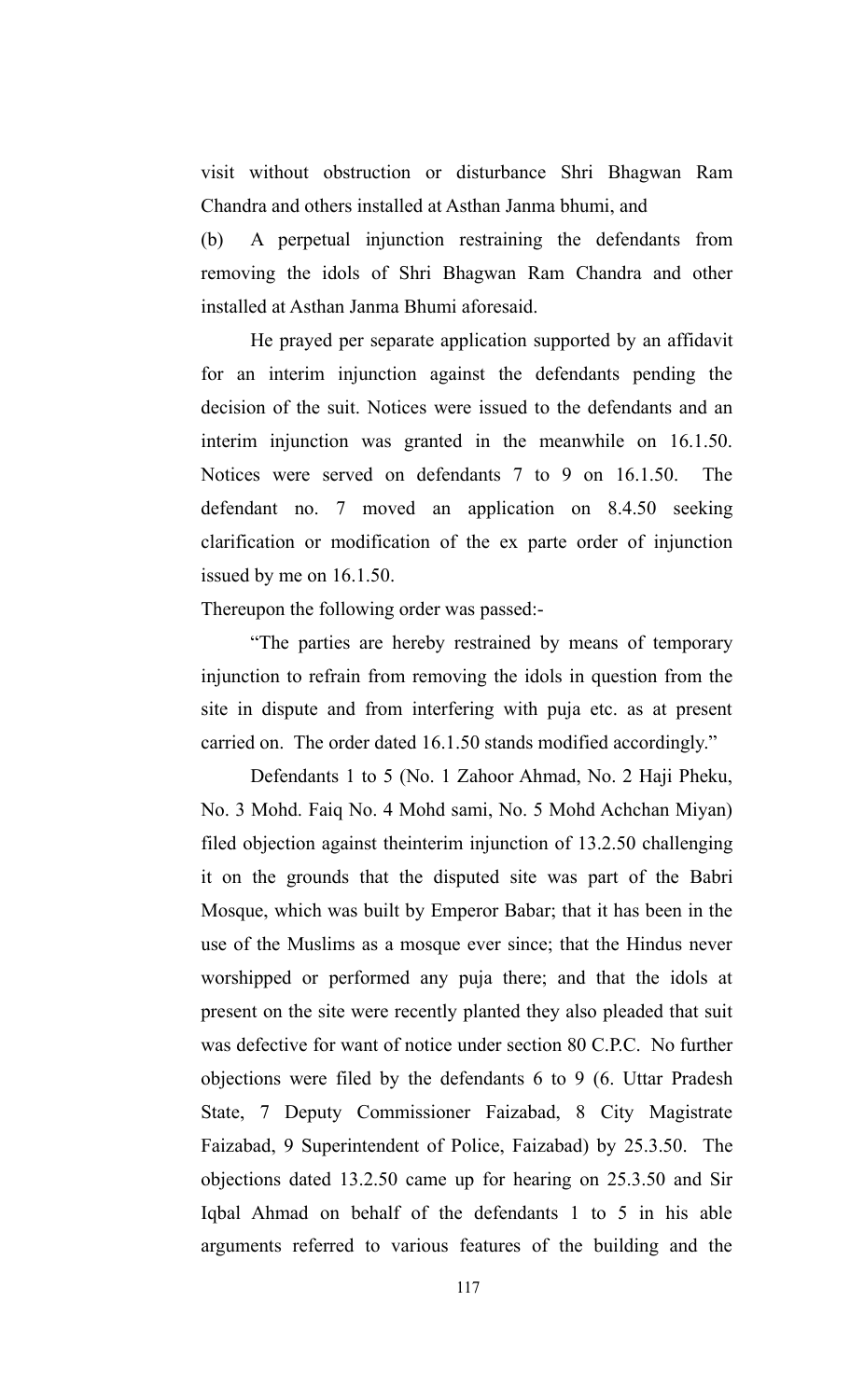surroundings to support his contentions which were controverted on behalf of the plaintiff. This necessitated the issue of a commission to prepare a map of the building in question. On the date of the appointment of the commission, defendants 1 to 5 applied for taking of a photograph of building which were granted. Maps and photographs were accordingly prepared and now form part of the record.

The case came up for hearing again on ........ when the District Govt. Council (representatives of defendants 6 to 9 adopted the contentions of defendants 1 to 5 and further pleaded that the suit is bad for want of notice under Section 80 C.P.C. ..............Plea of Section 80 C.P.C. is open to defendants 1 to 5. 1942 Bombay 339 is a case in point. It can, however, certainly be raised by defendants 6 to 9 who place reliance on the well known case of Bhagchand Versus Secretary of State, reported in 1927 P.C. 176 on behalf of the plaintiff it is strenuously urged that Bhagchand's case has no application to the facts of the present case. He bases his argument on Krishna Swami Versus Syed Ahmad, reported in 136 I.C. 777 (1932) and other earlier cases. The decisions on the point are without doubt conflicting. It will, therefore, be premature to decide at this stage as to whether the suit is liable to be thrown out for want of notice under section 80 C.P.C.

For the purpose of these proceedings it has to be seen whether the plaintiff has a fair question to raise as to the existence of the right alleged, whether he is endanger of loosing that right and whether irreparable injury or inconvenience is likely to result to him, in case the injunction order is drawn. It is conceded on all hands that the idol in question were on the disputed site before filing of the suit. It further appears from the copies of a number of affidavits of certain muslims residents of Ayodhya that at least from 1936 onwards the muslims have neither used the site as a mosque nor offered prayers there and that the Hindus have been performing their puja etc. on the disputed site. Nothing has been pointed out to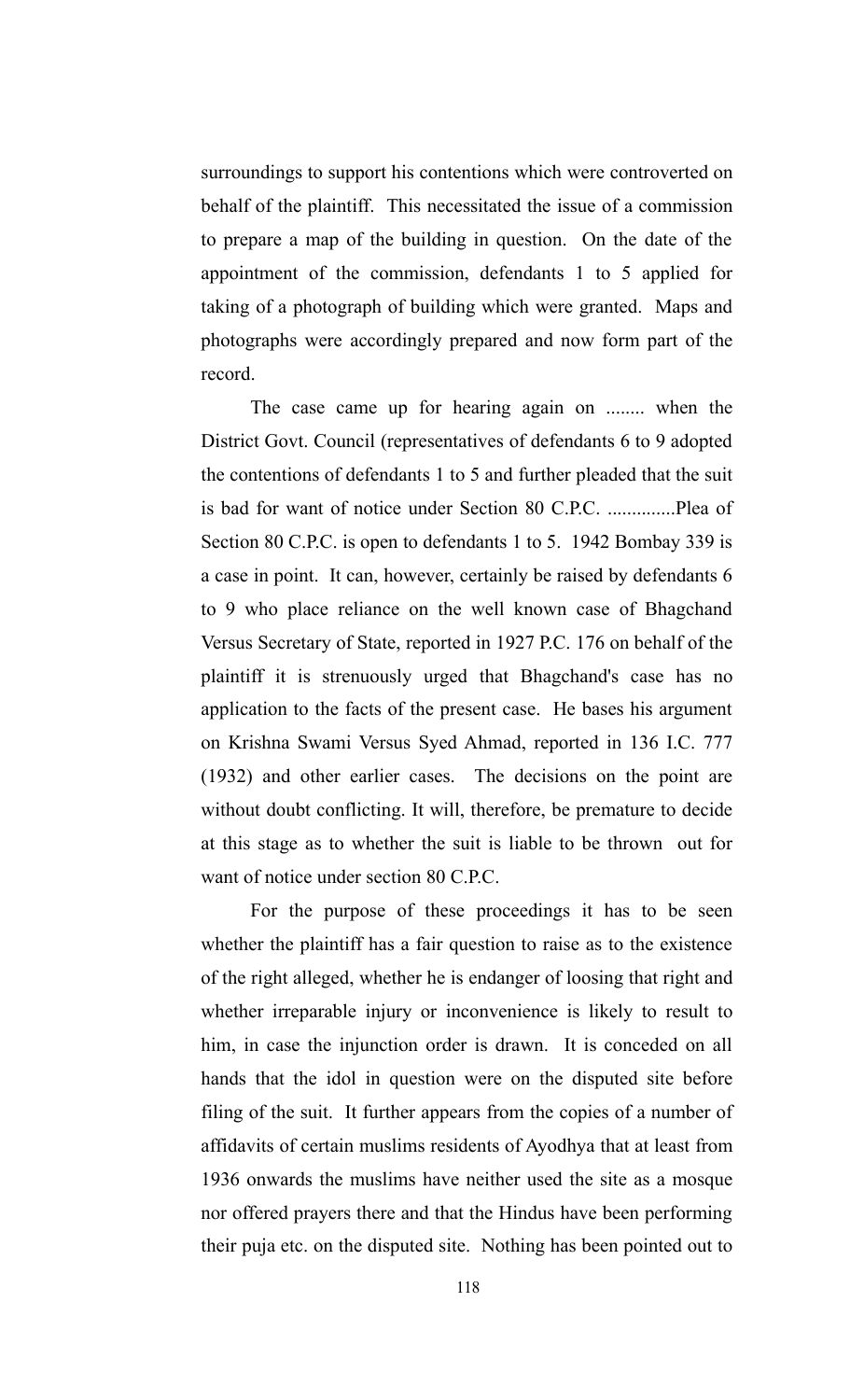discredit these affidavits, which along with the existence with the idols on the disputed site clearly show that the plaintiff has got the fair case to go to the trial. The defendants 1 to 5 rely on a number of documents to show that the building in dispute has always been mosque. It is not possible at this stage to anticipate any decision on this point because it will have to be decided after considering all the oral and documentary evidence that may be adduced by the parties in this case. The undisputed facts remains that on the date of the suit the idols of Shri Ram Chandra and others did exist on the site and that worship was being performed by the Hindus ........................The affidavits referred to above does make out a prima facie case in favour of the plaintiff.

As to the balance of convenience, it is obvious that the effect of vacating the interim injunction at this stage is likely to deprive the plaintiff of the right claimed by him in the suit. Moreover, it is matter of admission between the parties that there are several other mosques in the Mohalla in question. The local muslims will not therefore, be put to much inconvenience if the interim injunction remains in force during the pendency of the case.

For these reasons, I hold that the status quo should be maintained.

#### **Order**

The interim injunction order dated 16.1.50 as modified on 19.1.50 shall remain in force until the suit is disposed off.

> Sd. Bir Singh Civil Judge 3.3.51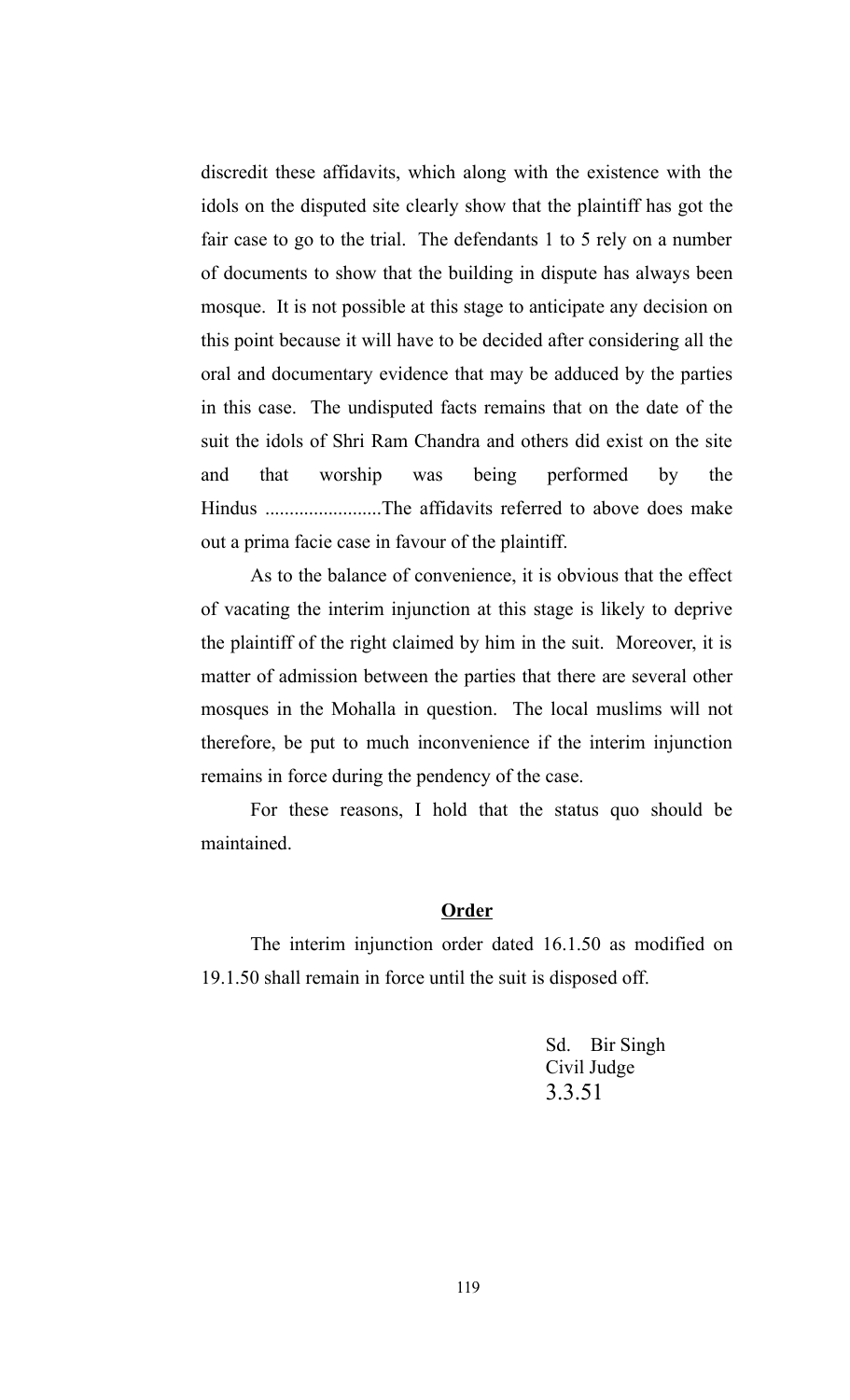न्यायालय श्रीमान सिटी मजिस्ट्रेट महोदय फैजाबाद

| राज्य           | बनाम | वादी        |
|-----------------|------|-------------|
| मुस्लिम अयोध्या |      | प्रतिवादीगण |

# बयान तहरीरी

धारा-1. यह कि जिस स्थान पर इस समय बाबरी मस्जिद है,उस स्थान पर जन्मभूमि मंदिर था और उसी को तोड़कर मस्जिद बनाया गया है । धारा-2.यह कि मस्जिद बनने के बाद भी हिन्दूओं ने अपना कब्जा नहीं छोड़ा और सिर्फ नवाबों के जोर से शुक्र के दिन मुसलमान नमाज पढ़ने पाते थे और हिन्दू लोग बराबर वहां पर अपनी मूर्ति का पूजा पाठ कराते थे  $\overline{a}$ 

धारा-3. यह कि बाद अंग्रेजी हुकूमत के भी मुसलमान सिर्फ शुक्र के दिन बाबरी मस्जिद में नमाज पढते थे ।

धारा-4. यह कि सन् 1934 ई0 में हिन्दू मुसलमान के झगड़े के बाद मुसलमानों का जाना बाबरी मस्जिद में इस वजह से बन्द हो गया कि हिन्दू बलवाई 3 मुसलमानों के कत्ल करने पर भी बरी हो गये और मुसलमानों को यह यकीन था कि उस मस्जिद में जाने में उनको जान का खतरा है, हिन्दुओं ने उसी जमाने से मस्जिद के मुख्य स्थान पर भी अपना अधिकार कर लिया औरए तब से बराबर कब्जा किये हुए हैं । धारा-5. यह कि प्रार्थी को कोई उजर नहीं है कि बाबरी मस्जिद पर हिन्दुओं का कब्जा बहाल रखा जावे, उस वास्ते कि उस स्थान पर नमाज

पढ़ना मुसलमानी शरह के खिलाफ है ।

(उर्दू इबारत) ता0 14-2-50 ई0

प्रार्थी जान मोहम्मद मोहल्ला कटरा शहर अवध नि0 अं0/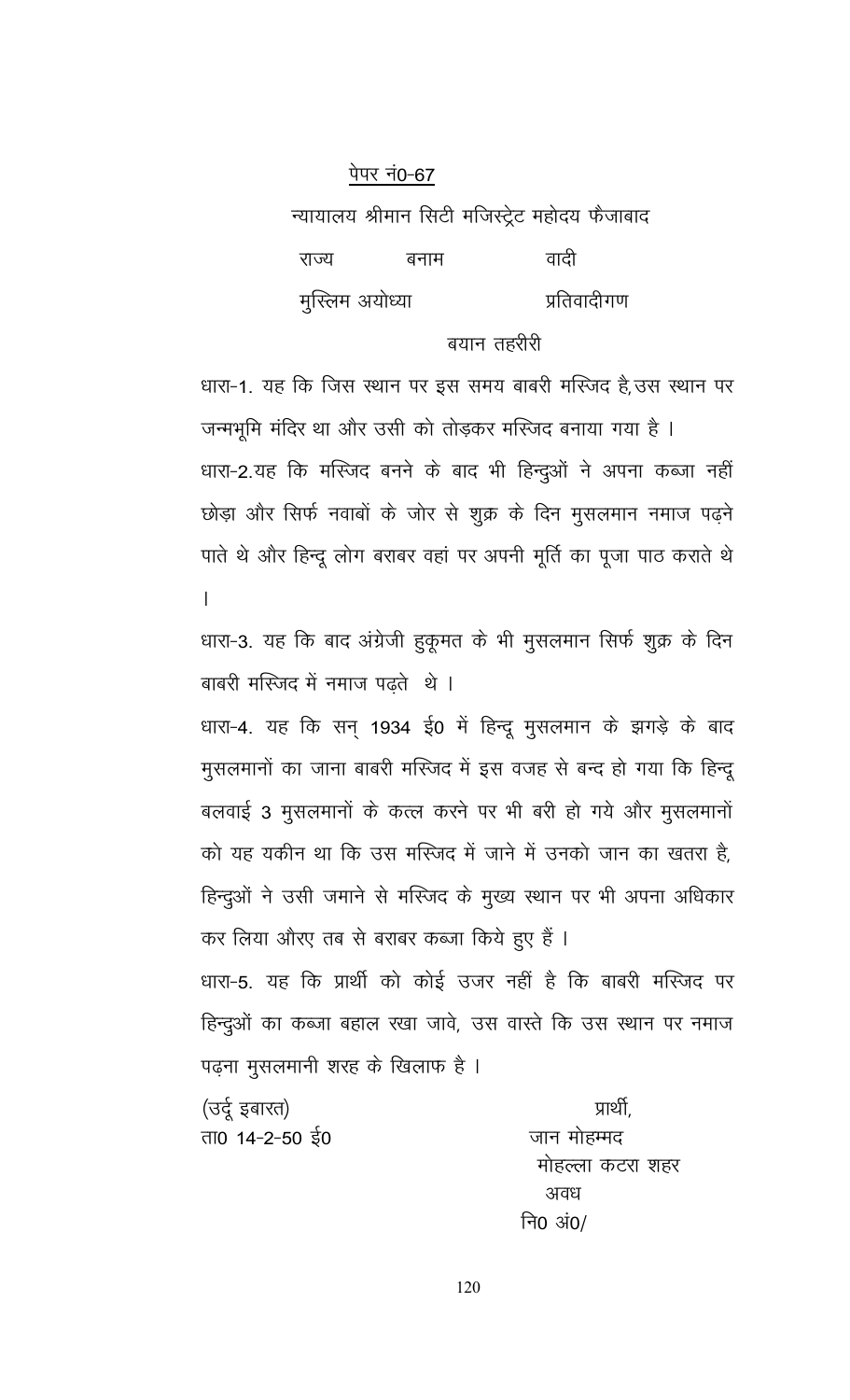न्यायालय श्रीमान सिटी मजिस्ट्रेट महोदय फैजाबाद बयान हल्फी आर्डर 19 रुल-1 जाब्ता दीवानी

राज्य

वादी

प्रतिवादीगण

बनाम

मुसलिम अयोध्या

मुकदमा दफा 145 जाब्ता फौजदारी

मैं जान मोहम्मद वल्द हुसैनी उमर 40 साल साकिन मो0 कटरा शहर त0व जिला फैजाबाद हलफ से तसदीक करता हूँ-

धारा-1. यह कि राम जन्म भूमि मंदिर तोड़कर बाबरी मस्जिद बनाई गई है । धारा-2. यह कि मस्जिद बनने के बाद श्री हिन्दुओं ने अपना कब्जा नहीं छोड़ा । धारा-3. यह कि नवाबों के जोर से सिर्फ शूक्र के दिन मूसलमान लोग मस्जिद में

नमाज पढ़ पाते थे और हिन्दू लोग बराबर अपनी मूर्ति का पूजन वहां करते रहे । धारा 4. यह कि अंग्रेजी हुकूमत के बाद भी मुसलमान लोग सिर्फ शुक्र के दिन बाबरी मस्जिद में नमाज पढते थे ।

धारा-5. यह कि सन् 1934 में हिन्दू मुसलमान झगड़े के बाद मुसलमानों का जाना बाबरी मस्जिद में इस वजह से बन्द हो गया कि हिन्दू बलवाई 3 मुसलमानों के कत्ल करने पर भी बरी हो गये ।

धारा-6. यह कि मुसलमानों को यह यकीन था कि मस्जिद में जाने से उन लोगों की जान का खतरा है ।

धारा-7.यह कि हिन्दुओं ने भी उसी जमाने से मस्जिद के मुख्य स्थान पर भी अपना अधिकार कर लिया और तब से बराबर कब्जा किये हैं ।

धारा-8. यह मुजहिर को इसमें कोई आपत्ति नहीं है कि मस्जिद पर हिन्दुओं का अधिकार कायम रखा जाये क्योंकि उस स्थान पर नमाज) पढ़ना मुसलमानों की शरह के खिलाफ है।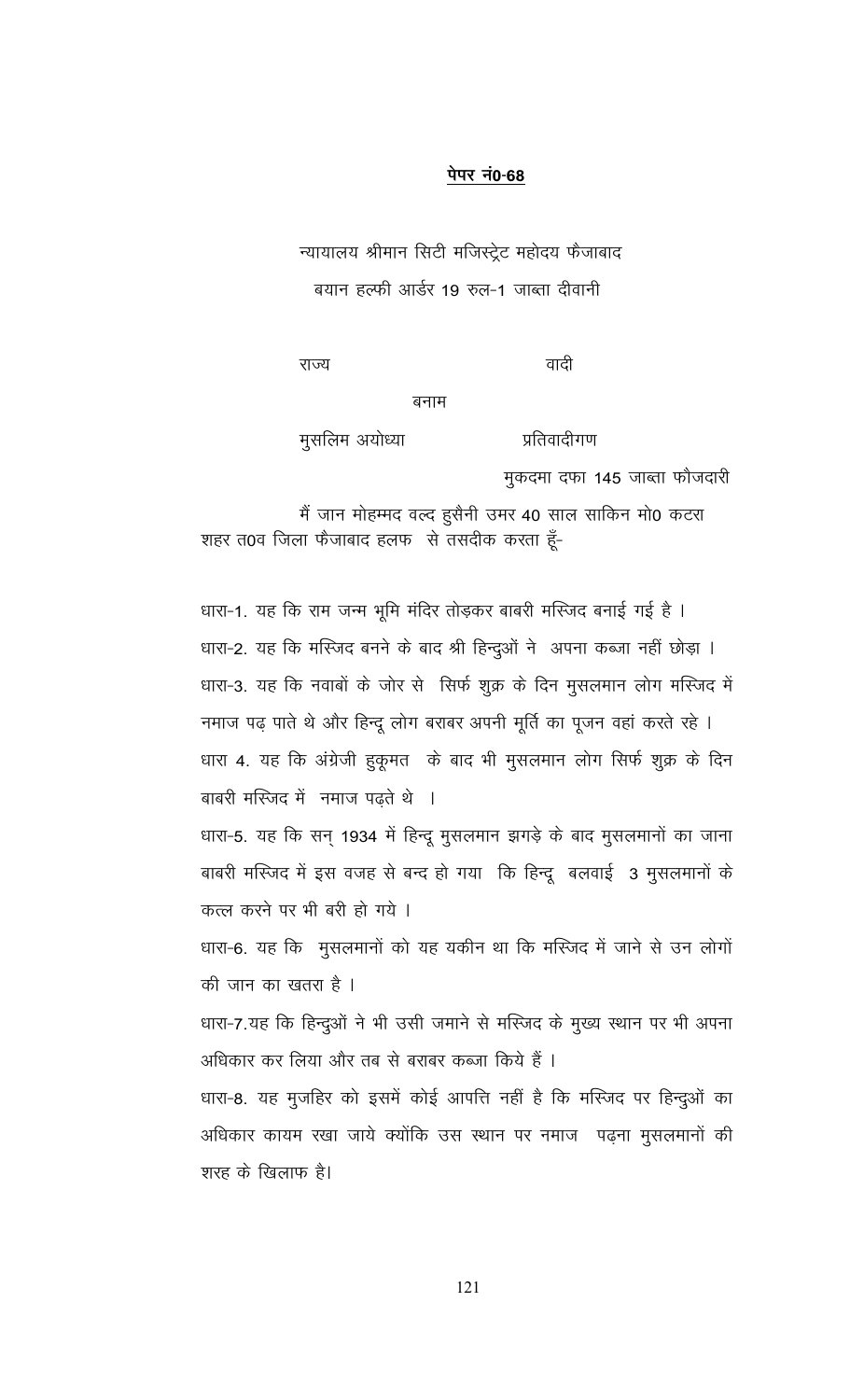| नि0अं0/जान मोहम्मद |                                           |
|--------------------|-------------------------------------------|
|                    | मैं जान मोहम्मद उमर 40 साल आज 13-2-50     |
| नि0अं0/जान मोहम्मद | बमुकाम कचेहरी फैजाबाद हलफ से तसदीक करता   |
|                    | हूँ                                       |
|                    | कि मजमून मजकूर मेरे इत्म व यकीन से सही    |
| $14 - 2 - 50$      | व दुरुस्त है, न इसमें कोई बात छिपी गई है  |
|                    | और न कोई बात झूठी है, खुदा मेरी मदद करे । |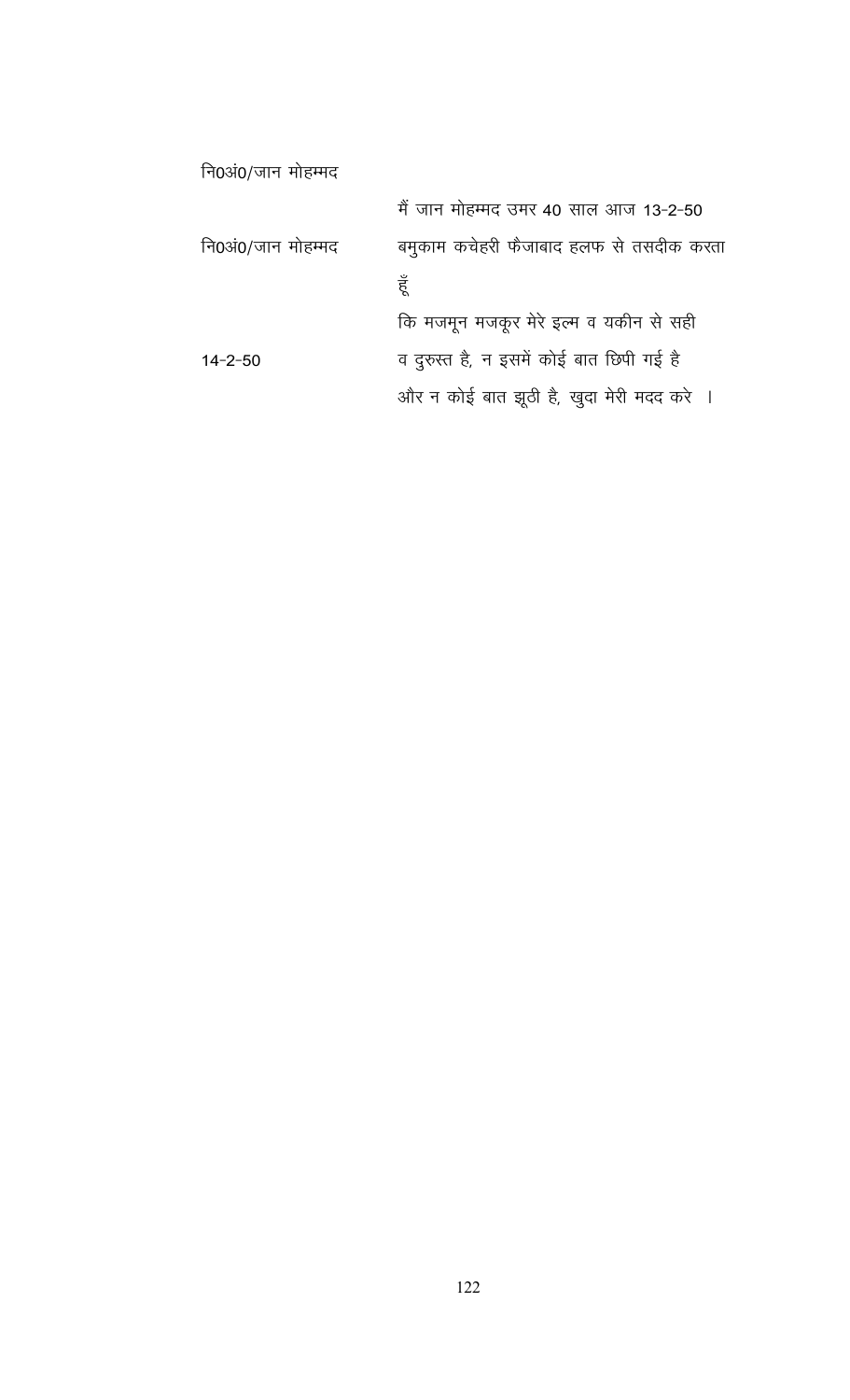न्यायालय श्रीमान सिटी मजिस्ट्रेट महोदय फैजाबाद बयान हल्फी आर्डर 19 रुल-1 जाब्ता दीवानी

मुस्लिम अयोध्या बनाम राज्य

मुकदमा दफा 145 जाब्ता फौजदारी

मनकि अब्दुल सत्तार उम्र 30 साल वल्द शमशेर खां साकिन

मोहल्ला सैदवाड़ा शहर अवध त0व जिला फैजाबाद हलफ से तसदीक करता हूँ-

धारा-1. यह कि राम जन्म भूमि मंदिर तोड़कर बाबरी मस्जिद बनाई गई है  $\mathbf{L}$ 

धारा-2. यह कि मस्जिद बनने के बाद श्री हिन्दुओं ने अपना कब्जा नहीं छोड़ा ।

धारा-3. यह कि नवाबों के जोर से सिर्फ शुक्र के दिन मुसलमान लोग मस्जिद में नमाज पढ़ पाते थे और हिन्दू लोग बराबर अपनी मूर्ति का पूजन वहां करते रहे ।

धारा 4. यह कि अंग्रेजी हुकूमत के बाद भी मुसलमान लोग सिर्फ शुक्र के दिन बाबरी मस्जिद में नमाज पढ़ते थे ।

धारा-5. यह कि सन् 1934 में हिन्दू मुसलमान झगड़े के बाद मुसलमानों का जाना बाबरी मस्जिद में इस वजह से बन्द हो गया कि हिन्दू बलवाई 3 मुसलमानों के कत्ल करने पर भी बरी हो गये ।

धारा-6. यह कि मुसलमानों को यह यकीन था कि मस्जिद में जाने से उन लोगों की जान का खतरा है ।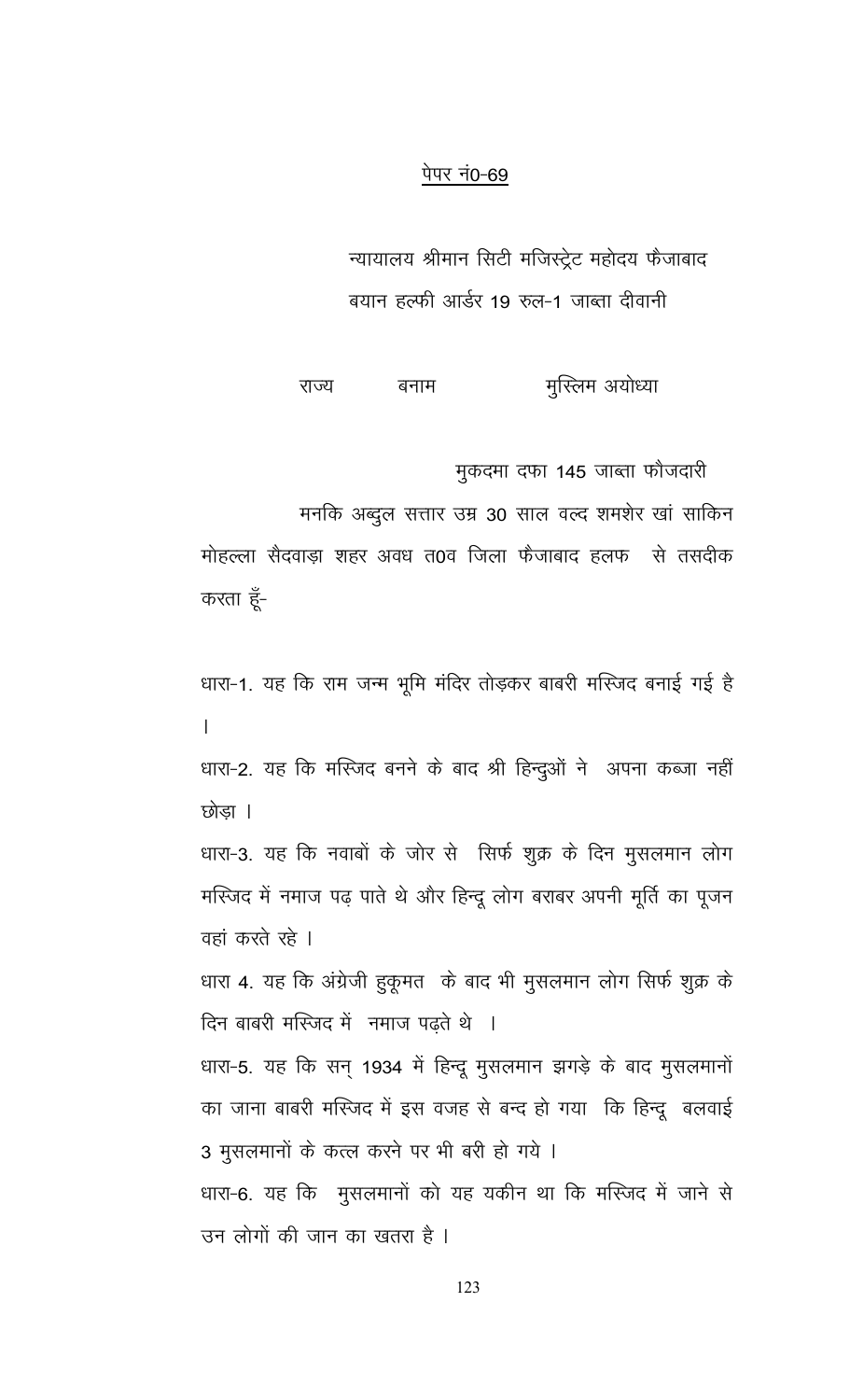धारा-7.यह कि हिन्दुओं ने भी उसी जमाने से मस्जिद के मुख्य स्थान पर भी अपना अधिकार कर लिया और तब से बराबर कब्जा किये हैं । धारा-8. यह मुजहिर को इसमें कोई आपत्ति नहीं है कि मस्जिद पर हिन्दुओं का अधिकार कायम रखा जाये क्योंकि उस स्थान पर नमाज पढ़ना मुसलमानों की शरह के खिलाफ है।

अब्दुल सत्तार खां आज मैं  $16 - 2 - 50$ बमुकाम हस्ताक्षर/उर्दू

> कचेहरी फैजाबाद हलफ से तसदीक करता हूँ कि मजमून मजकूर मेरे इल्म व यकीन से सही व दुरुस्त है, न इसमें कोई बात छिपी गई है और न कोई बात झूठी है, खुदा मेरी मदद करे । <u>ह0/उर्दू</u>

> > $16 - 2 - 50$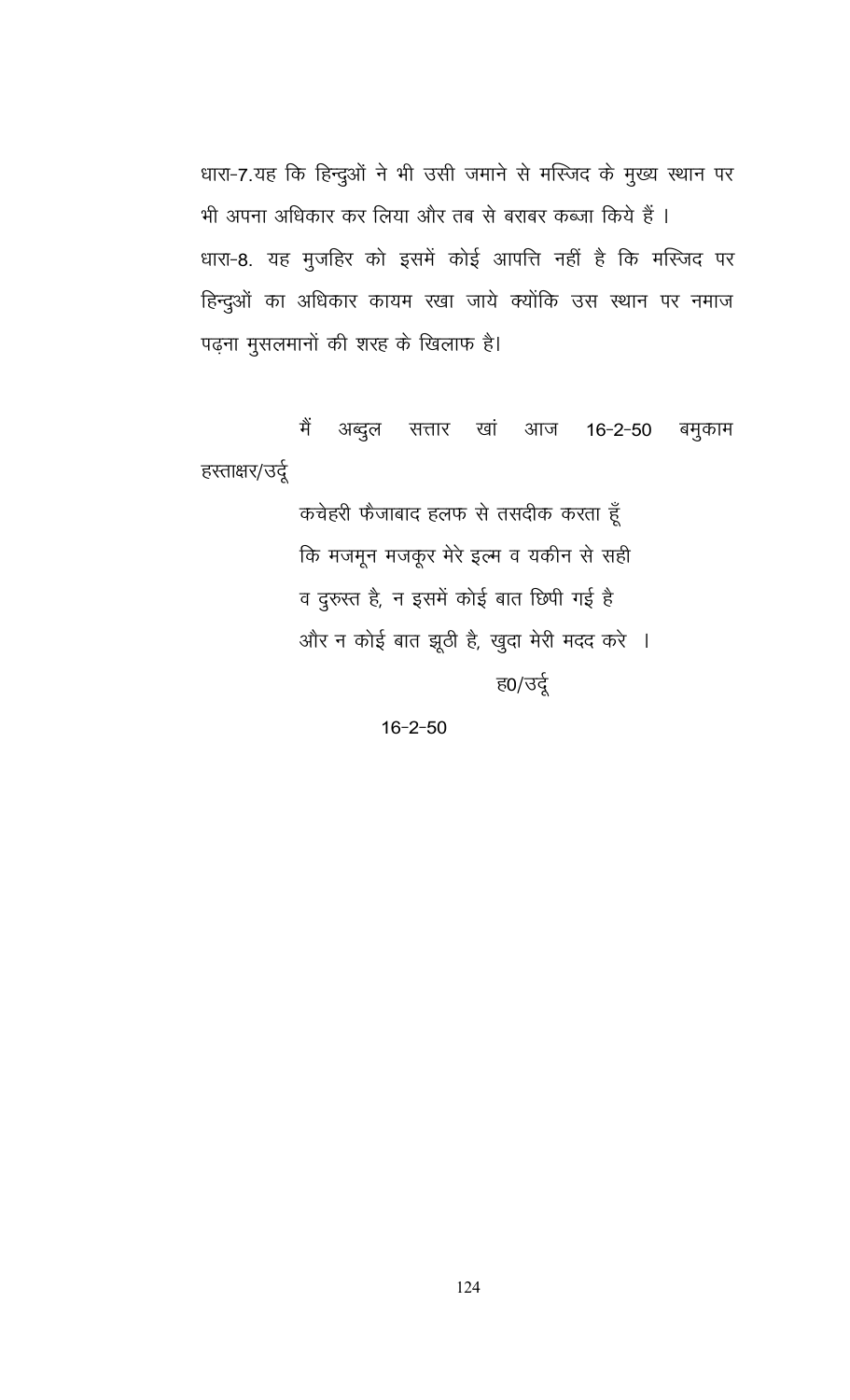न्यायालय श्रीमान सिटी मजिस्ट्रेट महोदय फैजाबाद राज्य बनाम मुस्लिम अयोध्या मुकदमा दफा 145

बयान तहरीरी मिनजानिब अब्दुल सत्तार खां उम्र 30 साल वल्द शमशेर खां पठान सा0 मोहल्ला सैदवाड़ा शहर अवध त0 व जि0 फैजाबाद

धारा-1. यह कि जिस स्थान पर इस समय बाबरी मस्जिद है,उस स्थान पर जन्मभूमि मंदिर था और उसी को तोड़कर मस्जिद बनाया गया है । धारा-2.यह कि मस्जिद बनने के बाद भी हिन्दुओं ने अपना कब्जा नहीं छोड़ा और सिर्फ नवाबों के जोर से शुक्र के दिन मुसलमान नमाज पढ़ने पाते थे और हिन्दू लोग बराबर वहां पर अपनी मूर्ति का पूजा पाठ कराते थे  $\overline{1}$ 

धारा-3. यह कि बाद अंग्रेजी हुकूमत के भी मुसलमान सिर्फ शुक्र के दिन बाबरी मस्जिद में नमाज पढते थे।

धारा-4. यह कि सन् 1934 ई0 में हिन्दू मुसलमान के झगड़े के बाद मुसलमानों का जाना बाबरी मस्जिद में इस वजह से बन्द हो गया कि हिन्दू बलवाई 3 मुसलमानों के कत्ल करने पर भी बरी हो गये और मुसलमानों को यह यकीन था कि उस मस्जिद में जाने में उनको जान का खतरा है, हिन्दुओं ने उसी जमाने से मस्जिद के मुख्य स्थान पर भी अपना अधिकार कर लिया औरए तब से बराबर कब्जा किये हुए हैं । धारा-5. यह कि प्रार्थी को कोई उजर नहीं है कि बाबरी मस्जिद पर

125

हिन्दुओं का कब्जा बहाल रखा जावे, उस वास्ते कि उस स्थान पर नमाज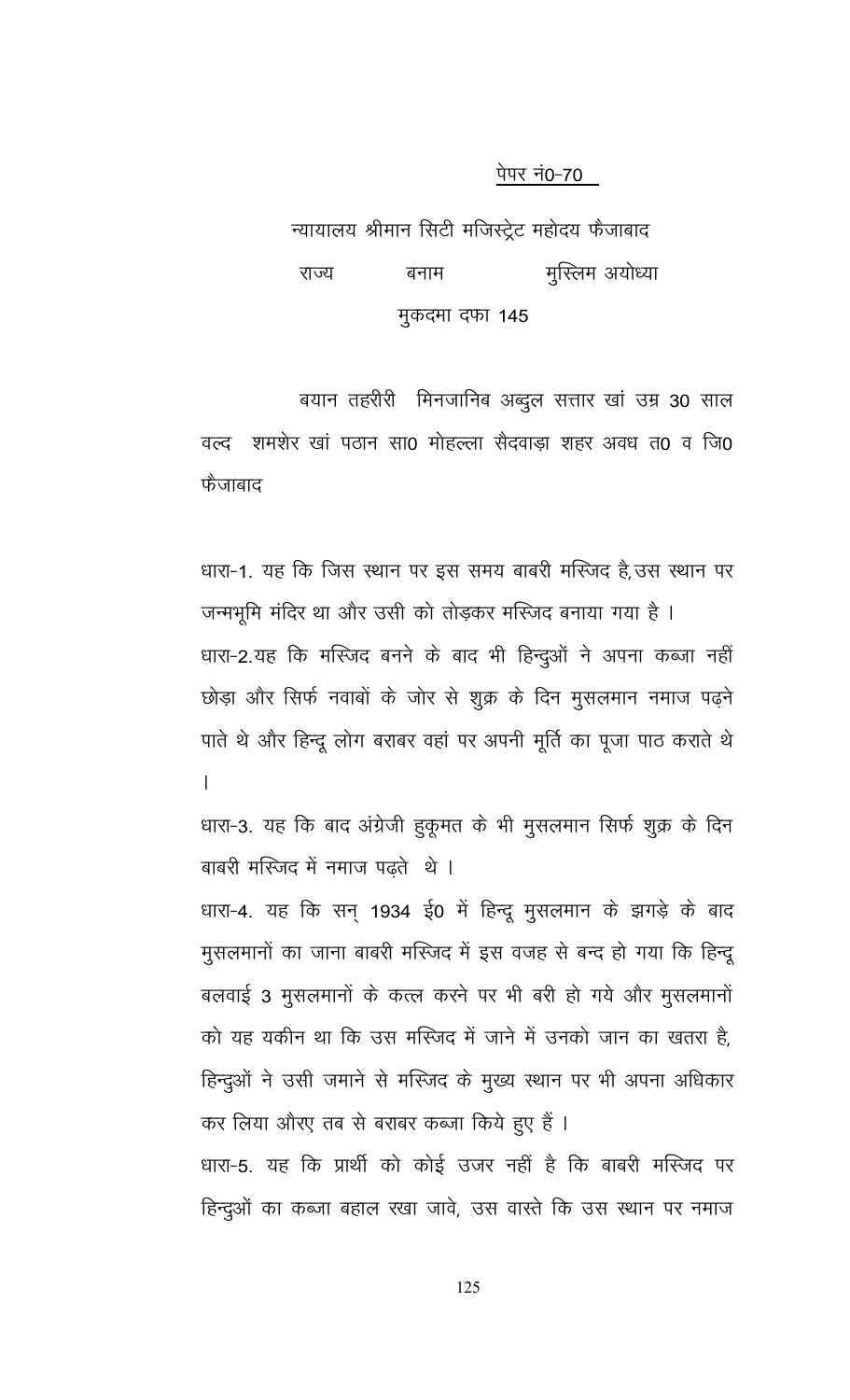पढ़ना मुसलमानी शरह के खिलाफ है ।

प्रार्थी,

निसानी

 $3 - 11 - 50$  ई0 ह0/अपठनीय

 $2 - 7 - 56$ 

अब्दुल सत्तार खां

(उर्दू इबारत)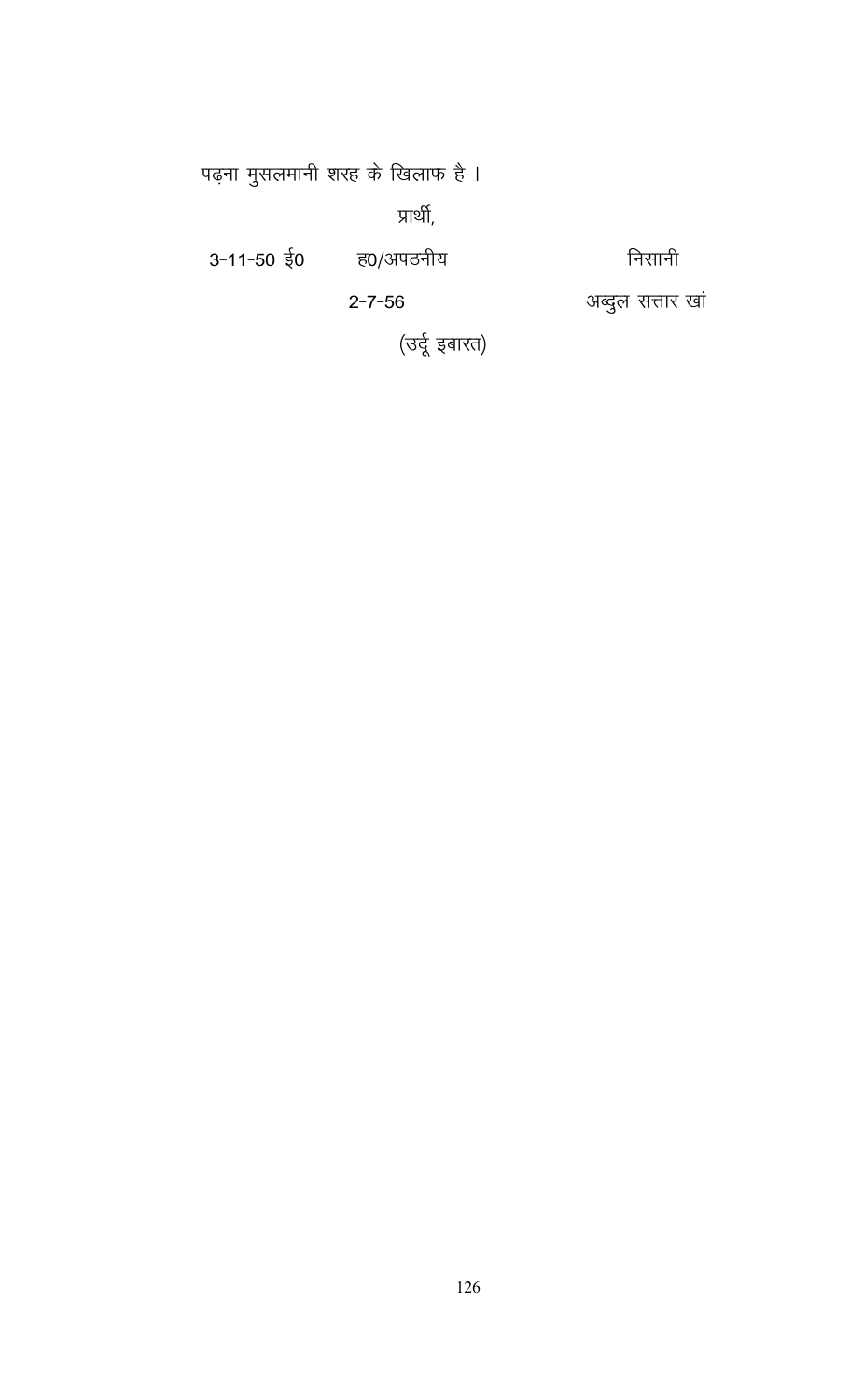न्यायालय श्रीमान सिटी मजिस्ट्रेट महोदय फैजाबाद बयान हल्फी आर्डर 19 रुल-1 जाब्ता दीवानी

मुस्लिम अयोध्या राज्य बनाम

मुकदमा दफा 145 जाब्ता फौजदारी

मनकि अब्दुल गनी उम्र 40 साल वल्द अला बक्श कौम रईस

मोहल्ला बरगदहिया रामगंज फैजाबाद (जि0) शहर अयोध्या हलफ - से तसदीक करता हूँ-

धारा-1. यह कि राम जन्म भूमि मंदिर तोड़कर बाबरी मस्जिद बनाई गई है  $\mathsf{L}$ 

धारा-2. यह कि मस्जिद बनने के बाद श्री हिन्दुओं ने अपना कब्जा नहीं छोडा ।

धारा-3. यह कि नवाबों के जोर से सिर्फ शुक्र के दिन मुसलमान लोग मस्जिद में नमाज पढ़ पाते थे और हिन्दू लोग बराबर अपनी मूर्ति का पूजन वहां करते रहे ।

धारा 4. यह कि अंग्रेजी हुकूमत के बाद भी मुसलमान लोग सिर्फ शुक्र के दिन बाबरी मस्जिद में नमाज पढ़ते थे ।

धारा-5. यह कि सन् 1934 में हिन्दू मुसलमान झगड़े के बाद मुसलमानों का जाना बाबरी मस्जिद में इस वजह से बन्द हो गया कि हिन्दू बलवाई 3 मुसलमानों के कत्ल करने पर भी बरी हो गये ।

धारा-6. यह कि मुसलमानों को यह यकीन था कि मस्जिद में जाने से उन लोगों की जान का खतरा है ।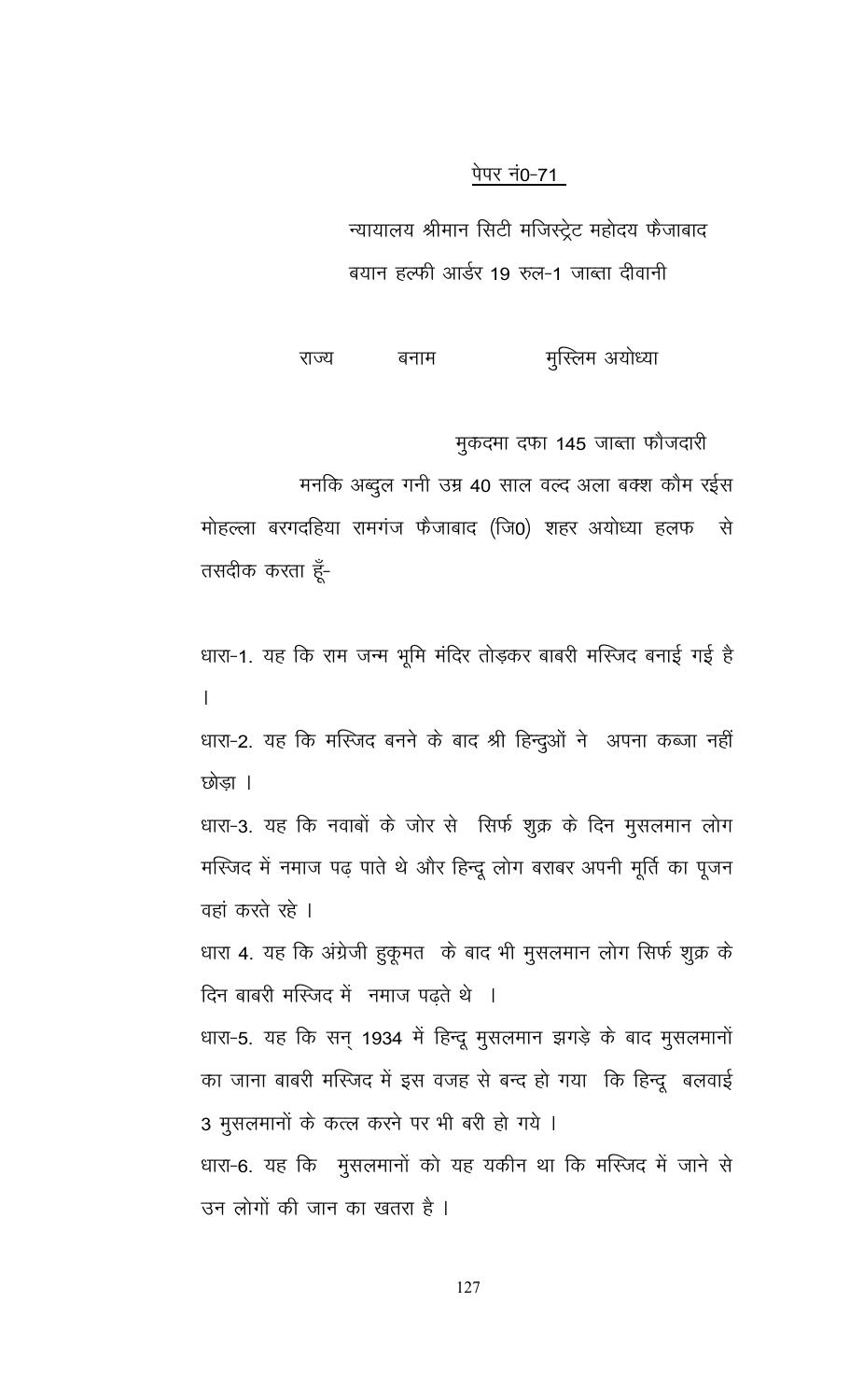धारा-7.यह कि हिन्दुओं ने भी उसी जमाने से मस्जिद के मुख्य स्थान पर भी अपना अधिकार कर लिया और तब से बराबर कब्जा किये हैं । धारा-8. यह मुजहिर को इसमें कोई आपत्ति नहीं है कि मस्जिद पर हिन्दुओं का अधिकार कायम रखा जाये क्योंकि उस स्थान पर नमाज पढ़ना मुसलमानों की शरह के खिलाफ है।

> मैं अब्दुल गनी आज 16-2-50 बमुकाम नि0अं0 कचेहरी फैजाबाद हलफ से तसदीक करता हूँ अब्दुलगनी कि मजमून मजकूर मेरे इल्म व यकीन से सही व दुरुस्त है, न इसमें कोई बात छिपी गई है और न कोई बात झूठी है, खुदा मेरी मदद करे । (उर्दू इबारत) निसानी अंगूठा अब्दुल गनी

> > $16 - 2 - 50$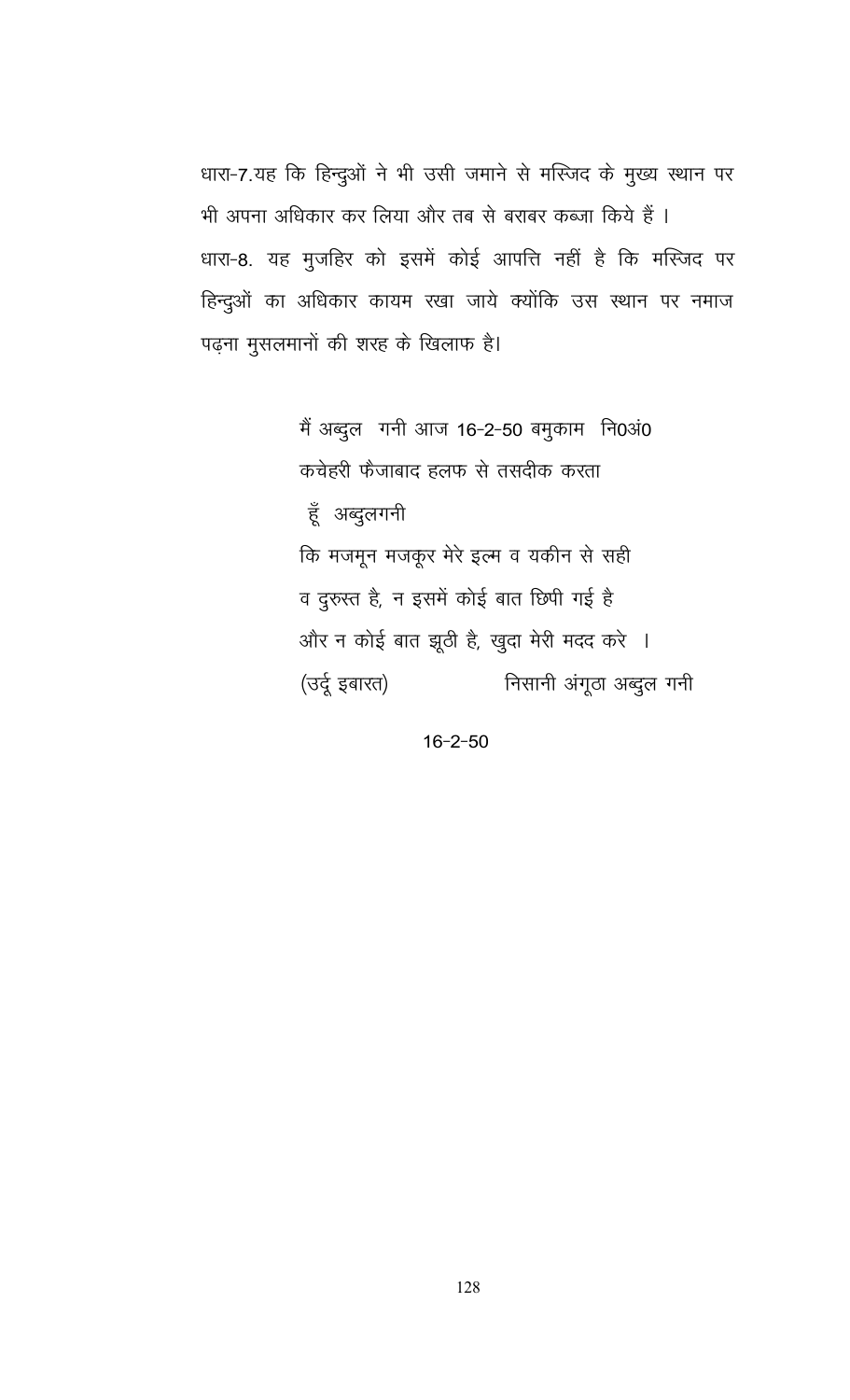न्यायालय श्रीमान सिटी मजिस्ट्रेट महोदय फैजाबाद मुस्लिम अयोध्या राज्य बनाम मुकदमा दफा 145

बयान तहरीरी मिनजानिब अब्दुल अब्दुल गनी उम्र 40 साल अलाबक्श कौम रईस सा0 मोहल्ला बरगदहिया रामगंज शहर अवध व0 जिला फैजाबाद

धारा-1. यह कि जिस स्थान पर इस समय बाबरी मस्जिद है,उस स्थान पर जन्मभूमि मंदिर था और उसी को तोड़कर मस्जिद बनाया गया है । धारा-2.यह कि मस्जिद बनने के बाद भी हिन्दुओं ने अपना कब्जा नहीं छोड़ा और सिर्फ नवाबों के जोर से शुक्र के दिन मुसलमान नमाज पढ़ने पाते थे और हिन्दू लोग बराबर वहां पर अपनी मूर्ति का पूजा पाठ कराते थे  $\overline{1}$ 

धारा-3. यह कि बाद अंग्रेजी हुकूमत के भी मुसलमान सिर्फ शुक्र के दिन बाबरी मस्जिद में नमाज पढ़ते थे ।

धारा-4. यह कि सन् 1934 ई0 में हिन्दू मुसलमान के झगड़े के बाद मुसलमानों का जाना बाबरी मस्जिद में इस वजह से बन्द हो गया कि हिन्दू बलवाई 3 मुसलमानों के कत्ल करने पर भी बरी हो गये और मुसलमानों को यह यकीन था कि उस मस्जिद में जाने में उनको जान का खतरा है, हिन्दुओं ने उसी जमाने से मस्जिद के मुख्य स्थान पर भी अपना अधिकार कर लिया औरए तब से बराबर कब्जा किये हुए हैं । धारा-5. यह कि प्रार्थी को कोई उजर नहीं है कि बाबरी मस्जिद पर हिन्दुओं का कब्जा बहाल रखा जावे, उस वास्ते कि उस स्थान पर नमाज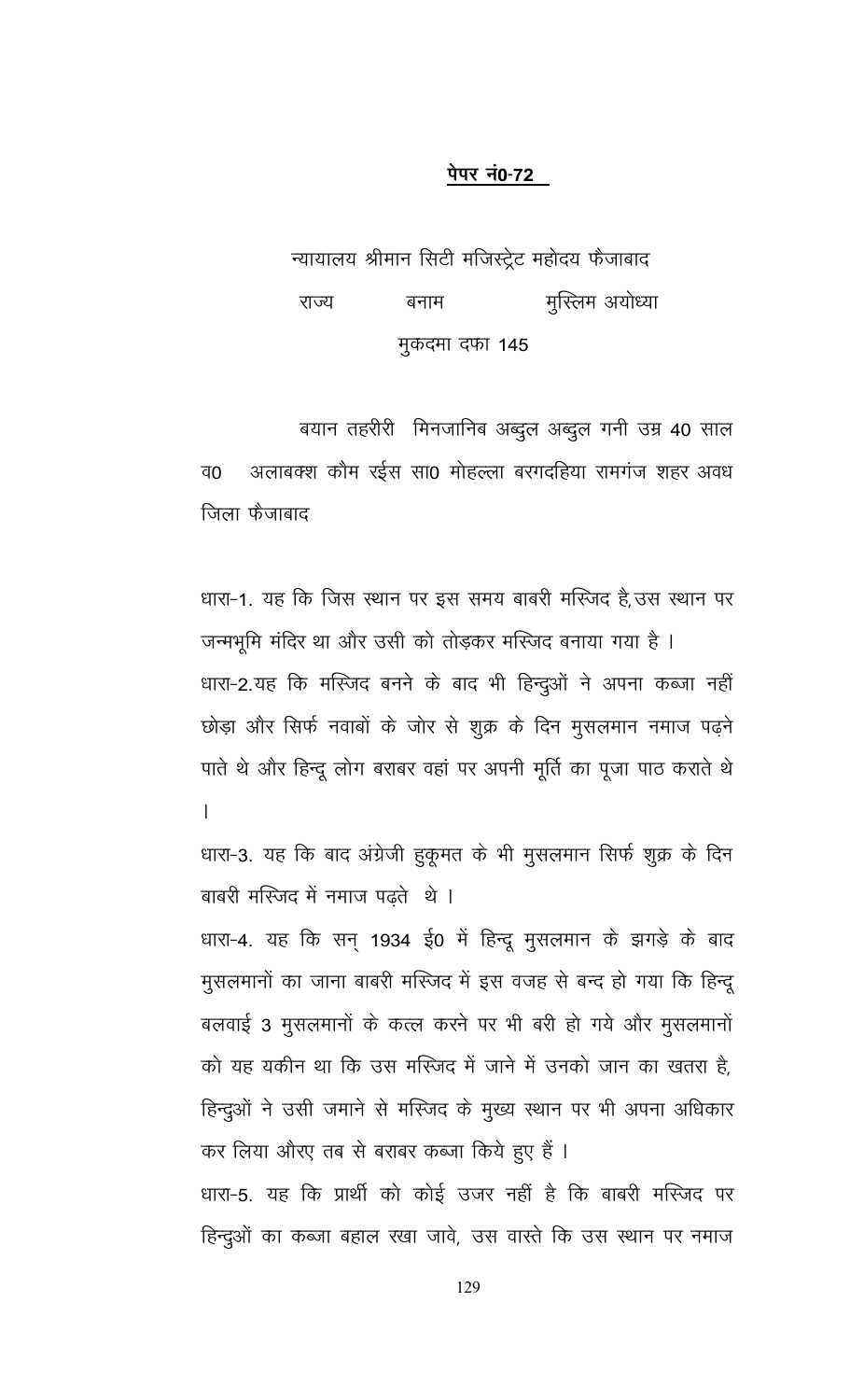पढ़ना मुसलमानी शरह के खिलाफ है ।

प्रार्थी,

| 3-11-50 $\frac{1}{5}$ 0 | अब्दुल गनी निसानी |
|-------------------------|-------------------|
|                         | ह0/अपठनीय         |
| $2 - 7 - 56$            | अब्दुल गनी        |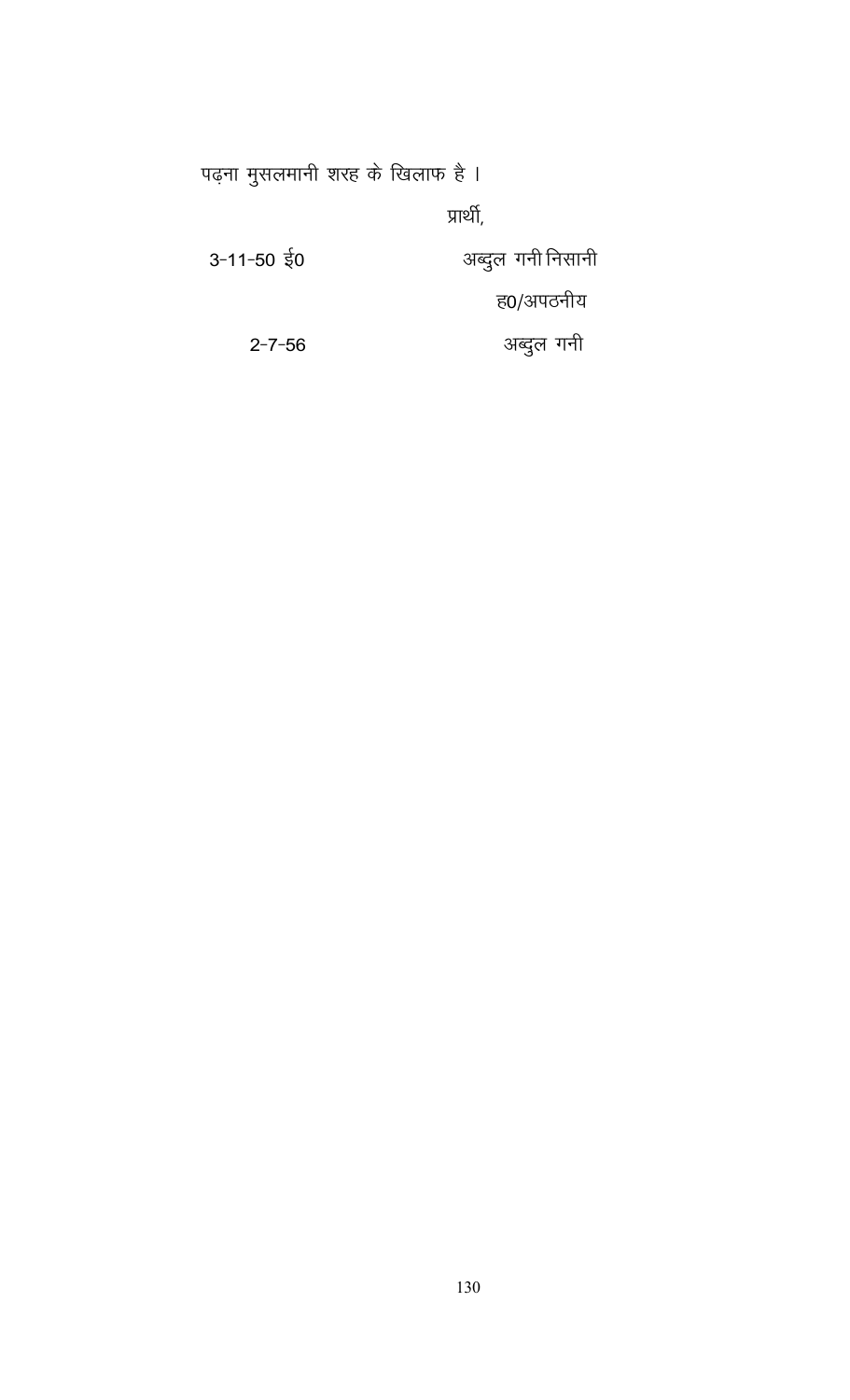न्यायालय श्रीमान सिटी मजिस्ट्रेट महोदय फैजाबाद बयान हल्फी आर्डर 19 रुल-1 जाब्ता दीवानी

मुस्लिम अयोध्या राज्य बनाम

मुकदमा दफा 145 जाब्ता फौजदारी

मनकि अब्दुल रोजीद उम्र 25 साल वल्द टुन्नू मोहल्ला

सरगद्द्वार शहर अयोध्या मौजा फैजाबाद हलफ से तसदीक करता हूँ-

धारा-1. यह कि राम जन्म भूमि मंदिर तोड़कर बाबरी मस्जिद बनाई गई है  $\mathsf{L}$ धारा-2. यह कि मस्जिद बनने के बाद श्री हिन्दुओं ने अपना कब्जा नहीं छोडा । धारा-3. यह कि नवाबों के जोर से सिर्फ शुक्र के दिन मुसलमान लोग मस्जिद में नमाज पढ़ पाते थे और हिन्दू लोग बराबर अपनी मूर्ति का पूजन वहां करते रहे । धारा 4. यह कि अंग्रेजी हुकूमत के बाद भी मुसलमान लोग सिर्फ शुक्र के दिन बाबरी मस्जिद में नमाज पढ़ते थे । धारा-5. यह कि सन् 1934 में हिन्दू मुसलमान झगड़े के बाद मुसलमानों का जाना बाबरी मस्जिद में इस वजह से बन्द हो गया कि हिन्दू बलवाई 3 मुसलमानों के कत्ल करने पर भी बरी हो गये । धारा-6. यह कि मुसलमानों को यह यकीन था कि मस्जिद में जाने से उन लोगों की जान का खतरा है ।

धारा-7.यह कि हिन्दुओं ने भी उसी जमाने से मस्जिद के मुख्य स्थान पर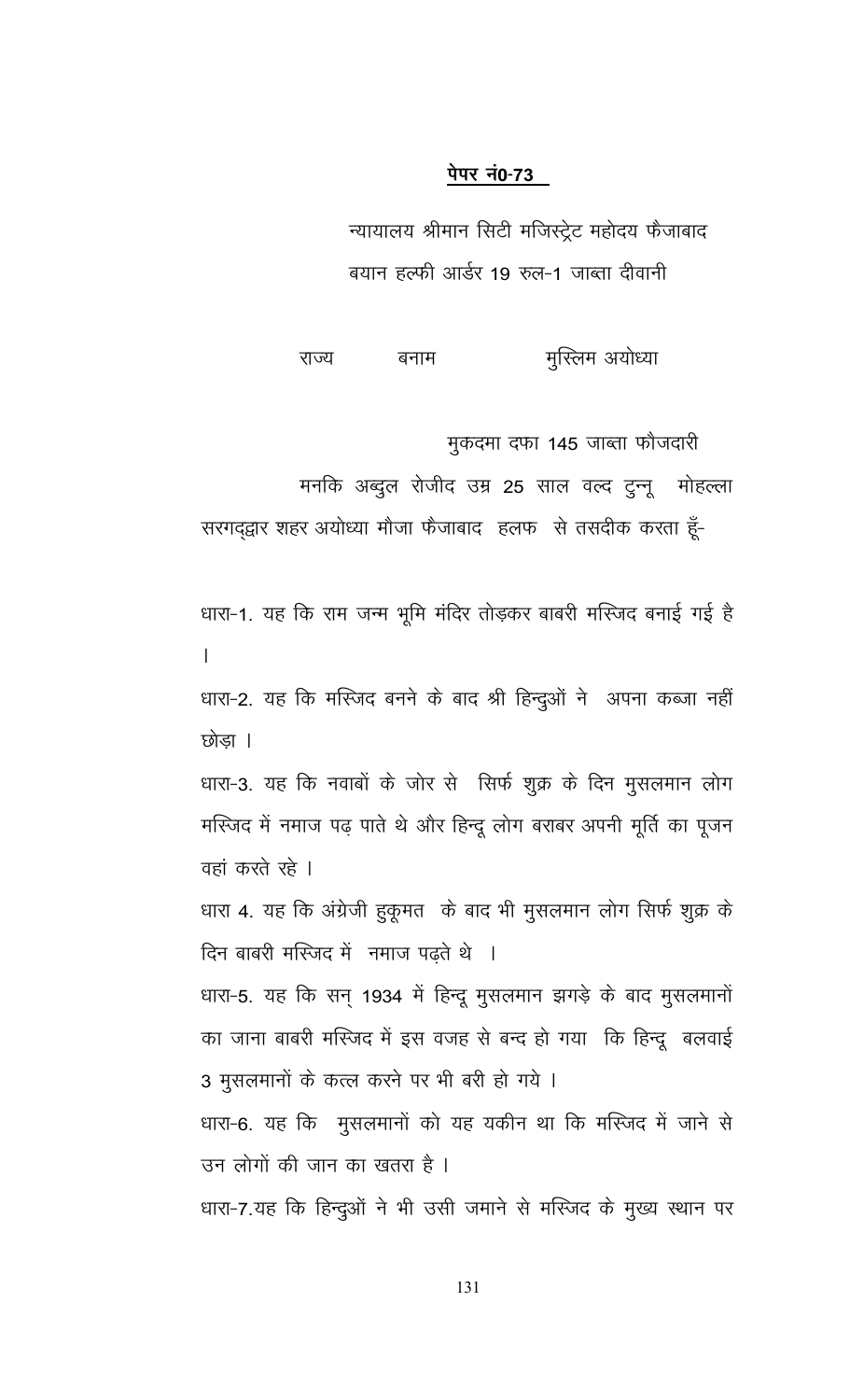भी अपना अधिकार कर लिया और तब से बराबर कब्जा किये हैं । धारा-8. यह मुजहिर को इसमें कोई आपत्ति नहीं है कि मस्जिद पर हिन्दुओं का अधिकार कायम रखा जाये क्योंकि उस स्थान पर नमाज पढ़ना मुसलमानों की शरह के खिलाफ है।

> आज 16-2-50 बमुकाम प्रार्थी मैं कचेहरी फेजाबाद हलफ से तसदीक करता हूँ रोजीद कि मजमून मजकूर मेरे इल्म व यकीन से सही व दुरुस्त है, न इसमें कोई बात छिपी गई है और न कोई बात झूठी है, खुदा मेरी मदद करे ।  $16 - 2 - 50$

(उर्दू इबारत)

निसानी रोजीद

 $16 - 2 - 50$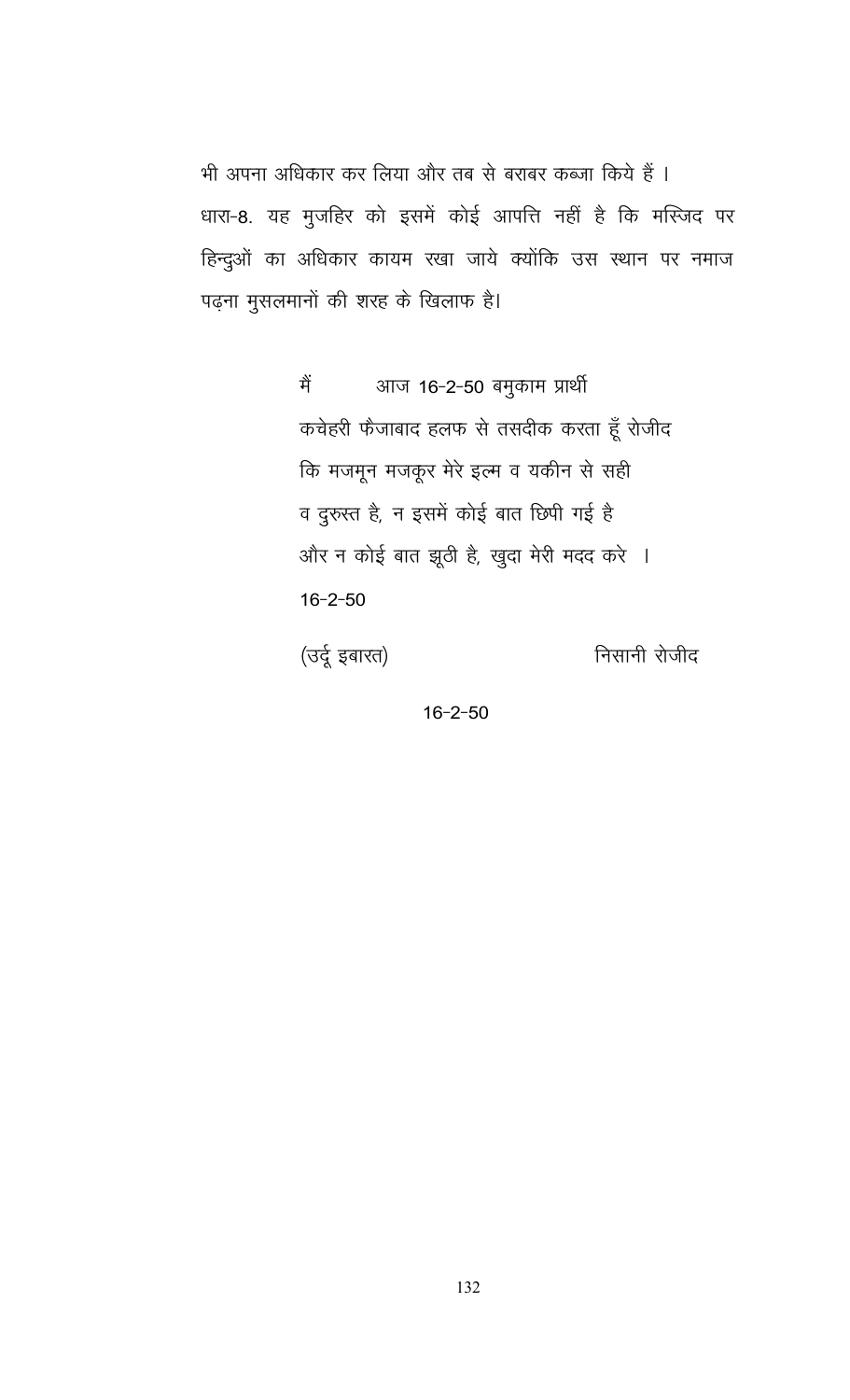न्यायालय श्रीमान सिटी मजिस्ट्रेट महोदय फैजाबाद मुस्लिम अयोध्या राज्य बनाम मुकदमा दफा 145

बयान तहरीरी रोजीद उम्र 25 साल वल्द टुन्नू मोहल्ला स्वर्गद्वार शहर अयोध्या मौजा फैजाबाद

धारा-1. यह कि जिस स्थान पर इस समय बाबरी मस्जिद है,उस स्थान पर जन्मभूमि मंदिर था और उसी को तोड़कर मस्जिद बनाया गया है । धारा-2.यह कि मस्जिद बनने के बाद भी हिन्दूओं ने अपना कब्जा नहीं छोड़ा और सिर्फ नवाबों के जोर से शुक्र के दिन मुसलमान नमाज पढ़ने पाते थे और हिन्दू लोग बराबर वहां पर अपनी मूर्ति का पूजा पाठ कराते थे  $\mathsf{L}$ 

धारा-3. यह कि बाद अंग्रेजी हुकूमत के भी मुसलमान सिर्फ शुक्र के दिन बाबरी मस्जिद में नमाज पढते थे।

धारा-4. यह कि सन् 1934 ई0 में हिन्दू मुसलमान के झगड़े के बाद मुसलमानों का जाना बाबरी मस्जिद में इस वजह से बन्द हो गया कि हिन्दू बलवाई 3 मुसलमानों के कत्ल करने पर भी बरी हो गये और मुसलमानों को यह यकीन था कि उस मस्जिद में जाने में उनको जान का खतरा है, हिन्दुओं ने उसी जमाने से मस्जिद के मुख्य स्थान पर भी अपना अधिकार कर लिया औरए तब से बराबर कब्जा किये हुए हैं । धारा-5. यह कि प्रार्थी को कोई उजर नहीं है कि बाबरी मस्जिद पर

हिन्दुओं का कब्जा बहाल रखा जावे, उस वास्ते कि उस स्थान पर नमाज पढ़ना मुसलमानी शरह के खिलाफ है ।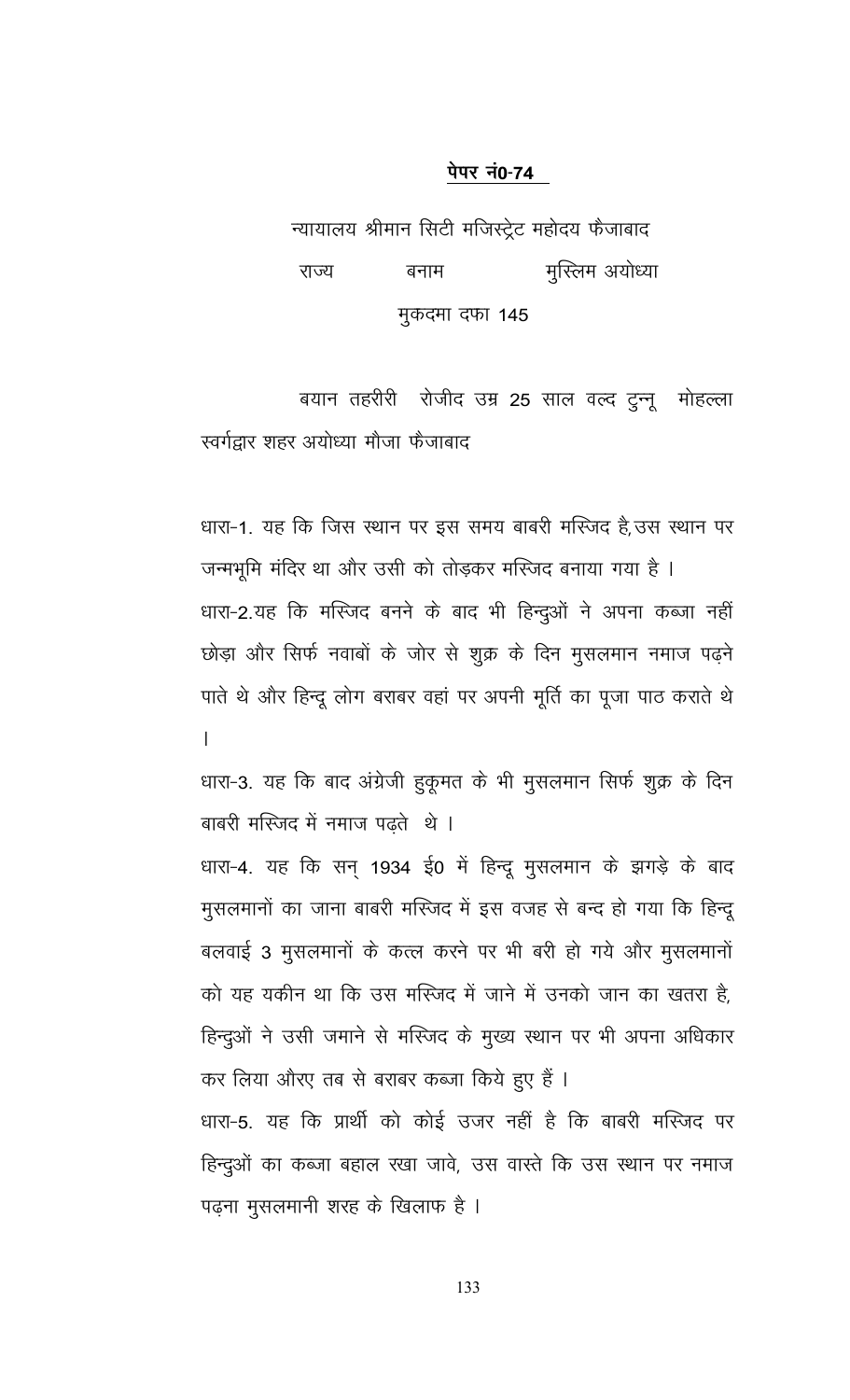धारा-6. मेरे परिवार में भाई और माँ भी हैं।

प्रार्थी,

ता0  $14 - 2 - 50$ 

ह0/अपठनीय

निसानी रोजीद

 $2 - 7 - 56$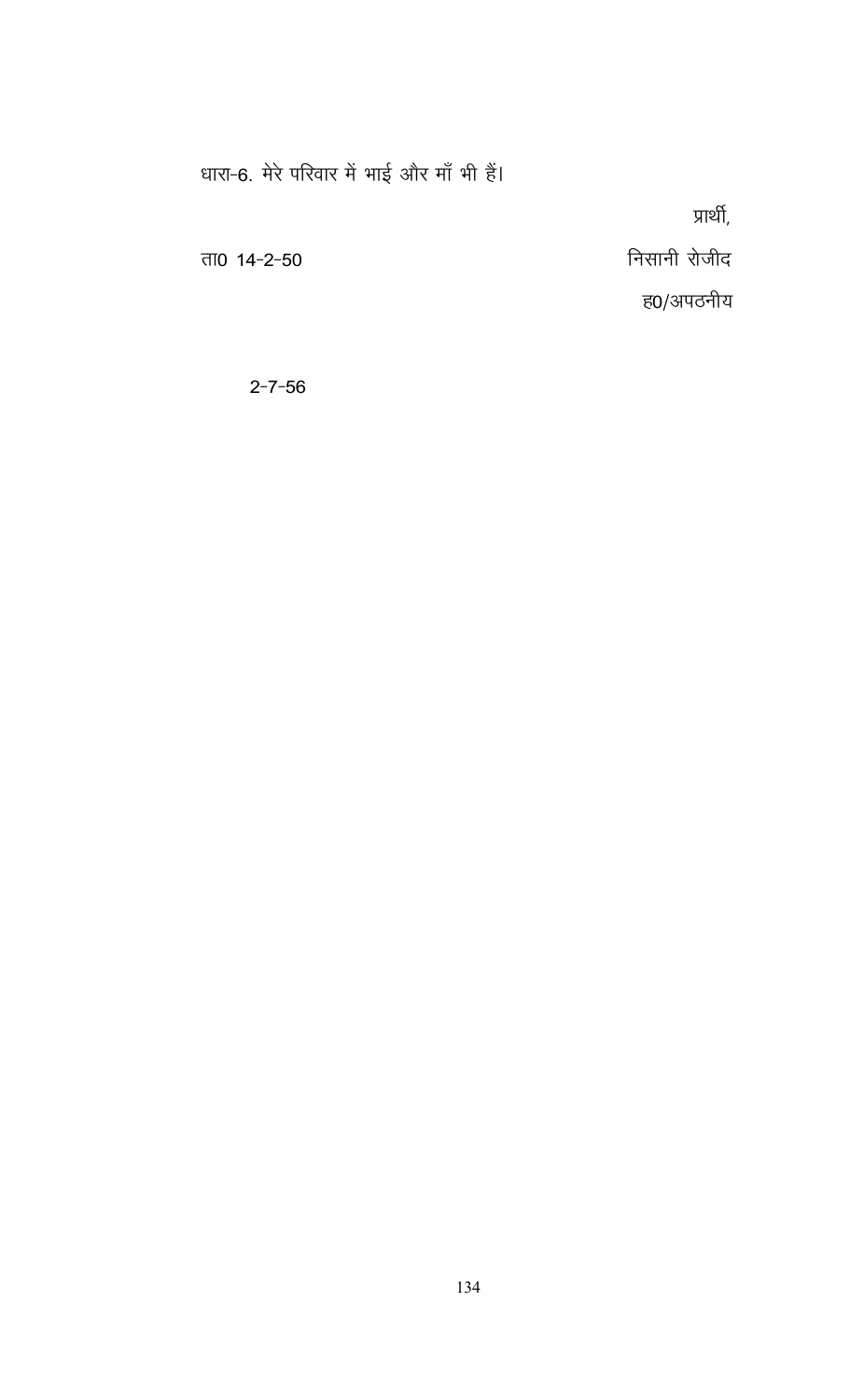न्यायालय श्रीमान सिटी मजिस्ट्रेट महोदय फैजाबाद बयान हल्फी आर्डर 19 रुल-1 जाब्ता दीवानी

बनाम मुस्लिम अयोध्या राज्य

मुकदमा दफा 145 जाब्ता फौजदारी

मनकि हौसलदार उम्र 60 साल वल्द घिराऊ नदाया सा0

मोहल्ला मातगैंड़ शहर अवध जिला फैजाबाद हलफ से तसदीक करता हूँ-

धारा-1. यह कि राम जन्म भूमि मंदिर तोड़कर बाबरी मस्जिद बनाई गई है  $\overline{1}$ 

धारा-2. यह कि मस्जिद बनने के बाद श्री हिन्दुओं ने अपना कब्जा नहीं छोडा ।

धारा-3. यह कि नवाबों के जोर से सिर्फ शुक्र के दिन मुसलमान लोग मस्जिद में नमाज पढ़ पाते थे और हिन्दू लोग बराबर अपनी मूर्ति का पूजन वहां करते रहे ।

धारा 4. यह कि अंग्रेजी हुकूमत के बाद भी मुसलमान लोग सिर्फ शुक्र के दिन बाबरी मस्जिद में नमाज पढ़ते थे ।

धारा-5. यह कि सन् 1934 में हिन्दू मुसलमान झगड़े के बाद मुसलमानों का जाना बाबरी मस्जिद में इस वजह से बन्द हो गया कि हिन्दू बलवाई 3 मुसलमानों के कत्ल करने पर भी बरी हो गये ।

धारा-6. यह कि मुसलमानों को यह यकीन था कि मस्जिद में जाने से उन लोगों की जान का खतरा है ।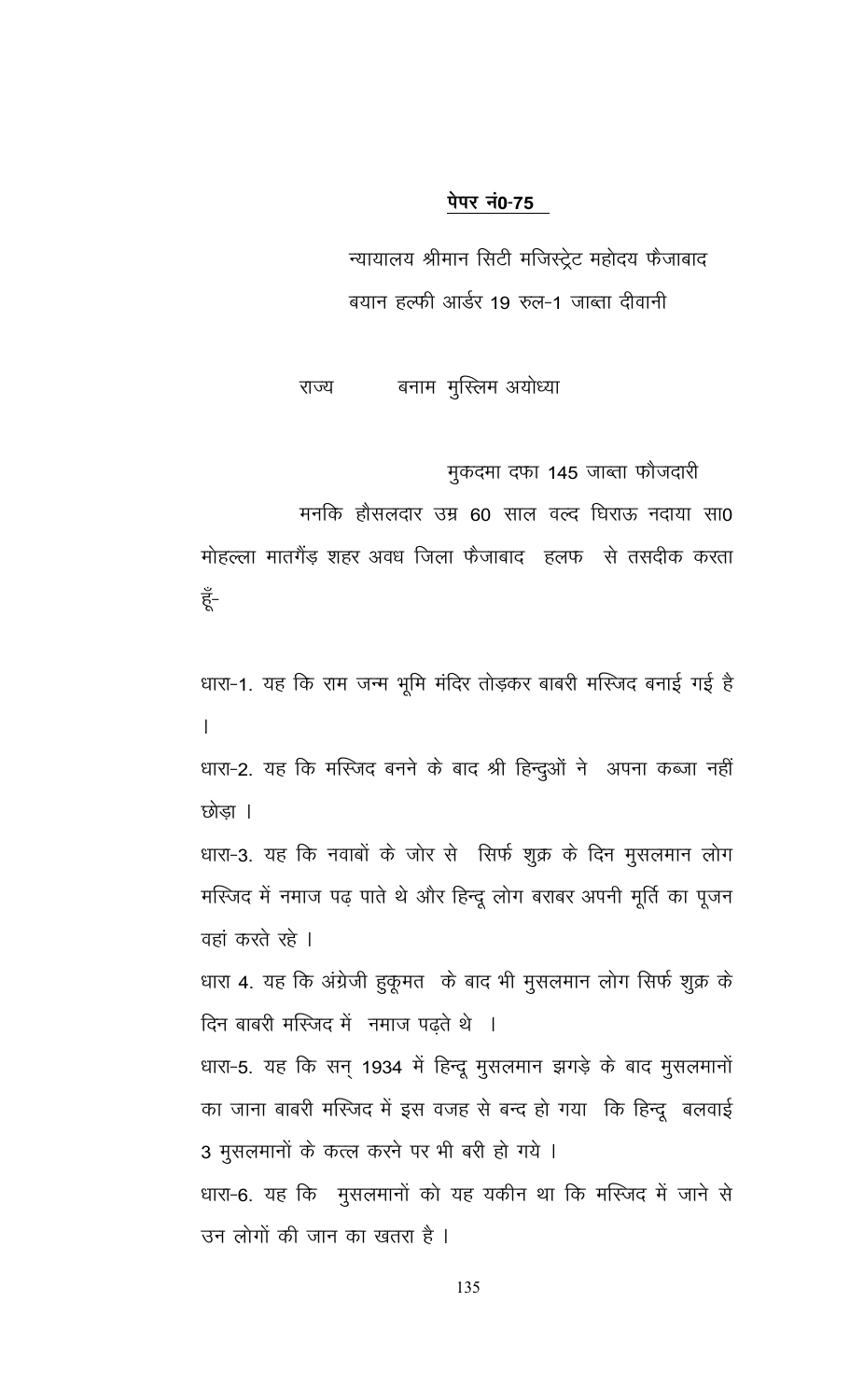धारा-7.यह कि हिन्दुओं ने भी उसी जमाने से मस्जिद के मुख्य स्थान पर भी अपना अधिकार कर लिया और तब से बराबर कब्जा किये हैं । धारा-8. यह मुजहिर को इसमें कोई आपत्ति नहीं है कि मस्जिद पर हिन्दुओं का अधिकार कायम रखा जाये क्योंकि उस स्थान पर नमाज पढ़ना मुसलमानों की शरह के खिलाफ है।

> मैं आज 16-2-50 बमुकाम प्रैंथी कचेहरी फैजाबाद हलफ से तसदीक करता हूँ होसलदार कि मजमून मजकूर मेरे इल्म व यकीन से सही व दुरुस्त है, न इसमें कोई बात छिपी गई है और न कोई बात झूठी है, खुदा मेरी मदद करे ।  $16 - 2 - 50$

(उर्दू इबारत)

निसानी हौसलदार

निसानी हौसलदार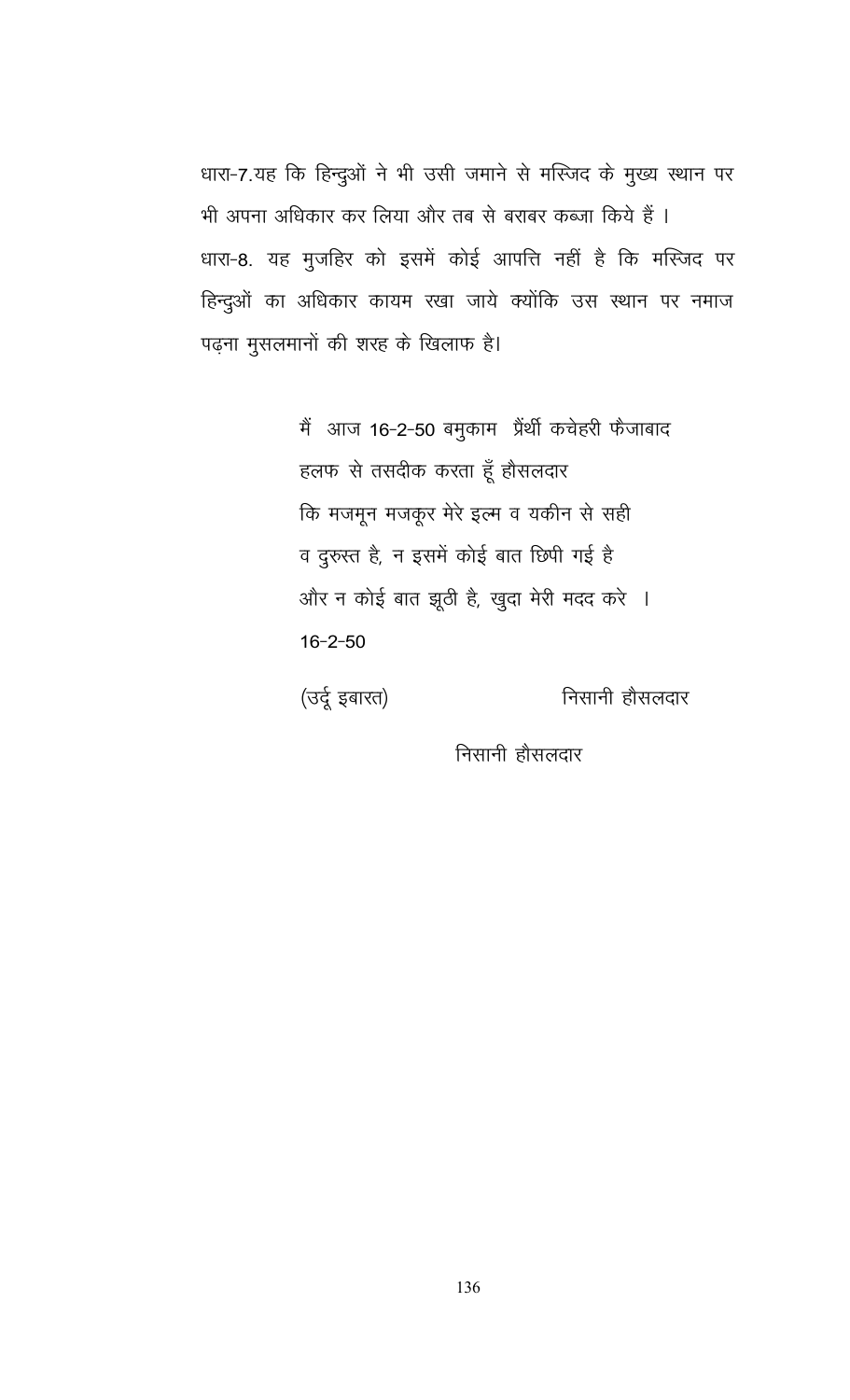न्यायालय श्रीमान सिटी मजिस्ट्रेट महोदय फैजाबाद बयान हल्फी आर्डर 19 रुल-1 जाब्ता दीवानी

मुस्लिम अयोध्या राज्य बनाम

मुकदमा दफा 145 जाब्ता फौजदारी

मनकि रमजान उम्र 45 साल वल्द जूमन सा0 मोहल्ला कटरा

शहर अवध जिला फैजाबाद हलफ से तसदीक करता हूँ-

धारा-1. यह कि राम जन्म भूमि मंदिर तोड़कर बाबरी मस्जिद बनाई गई है  $\overline{1}$ 

धारा-2. यह कि मस्जिद बनने के बाद श्री हिन्दुओं ने अपना कब्जा नहीं छोडा ।

धारा-3. यह कि नवाबों के जोर से सिर्फ शुक्र के दिन मुसलमान लोग मस्जिद में नमाज पढ़ पाते थे और हिन्दू लोग बराबर अपनी मूर्ति का पूजन वहां करते रहे ।

धारा 4. यह कि अंग्रेजी हुकूमत के बाद भी मुसलमान लोग सिर्फ शुक्र के दिन बाबरी मस्जिद में नमाज पढते थे ।

धारा-5. यह कि सन् 1934 में हिन्दू मुसलमान झगड़े के बाद मुसलमानों का जाना बाबरी मस्जिद में इस वजह से बन्द हो गया कि हिन्दू बलवाई 3 मुसलमानों के कत्ल करने पर भी बरी हो गये ।

धारा-6. यह कि मुसलमानों को यह यकीन था कि मस्जिद में जाने से उन लोगों की जान का खतरा है ।

धारा-7.यह कि हिन्दुओं ने भी उसी जमाने से मस्जिद के मुख्य स्थान पर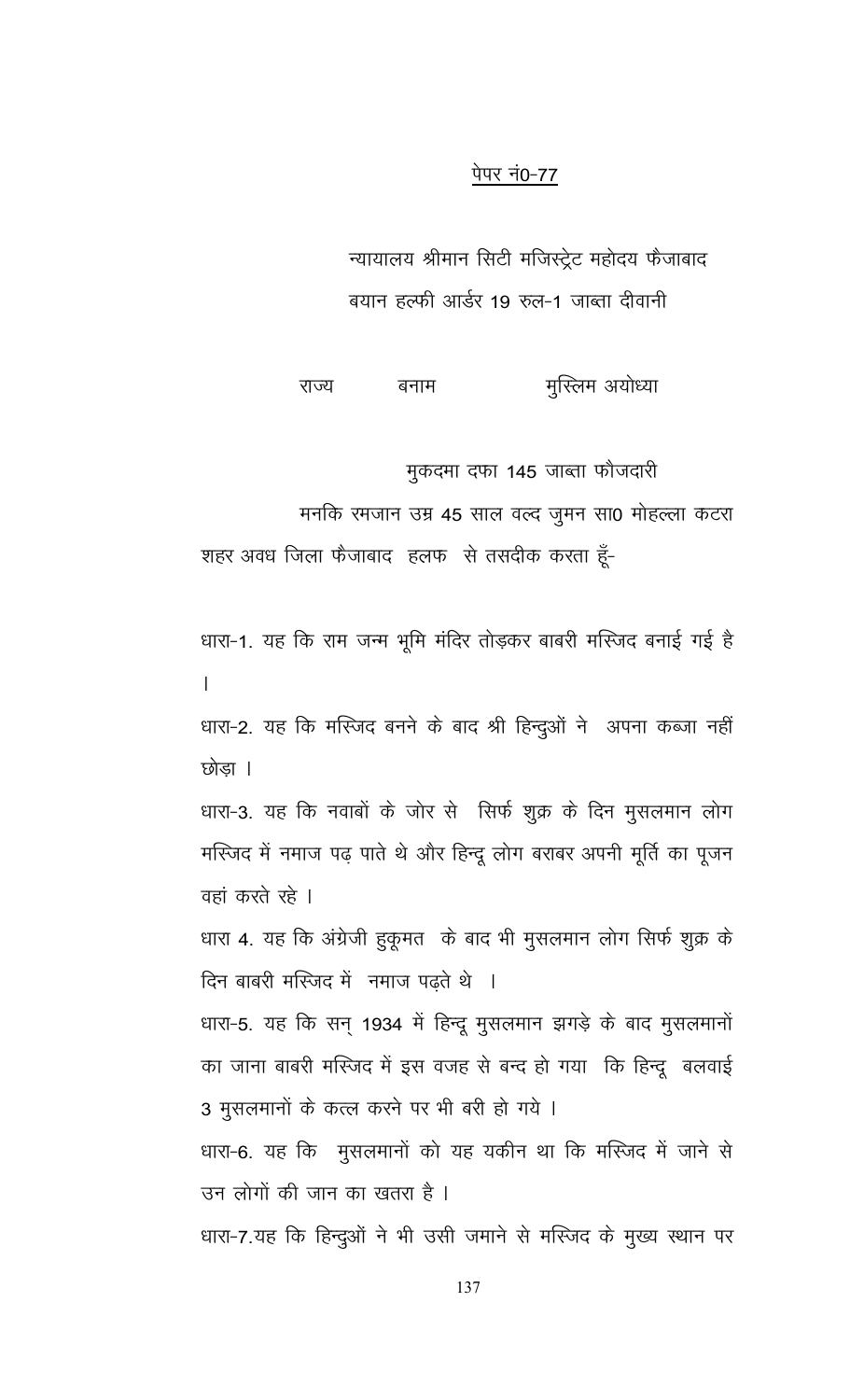भी अपना अधिकार कर लिया और तब से बराबर कब्जा किये हैं । धारा-8. यह मुजहिर को इसमें कोई आपत्ति नहीं है कि मस्जिद पर हिन्दुओं का अधिकार कायम रखा जाये क्योंकि उस स्थान पर नमाज पढ़ना मुसलमानों की शरह के खिलाफ है।

> मैं आज 16-2-50 बमुकाम प्रार्थी कचेहरी फैजाबाद हलफ से तसदीक करता हूँ रमजान कि मजमून मजकूर मेरे इल्म व यकीन से सही व दुरुस्त है, न इसमें कोई बात छिपी गई है और न कोई बात झूठी है, खुदा मेरी मदद करे ।  $16 - 2 - 50$

(उर्दू इबारत) निसा0/रमजान

निसानी रमजान

नि0अं0/रमजान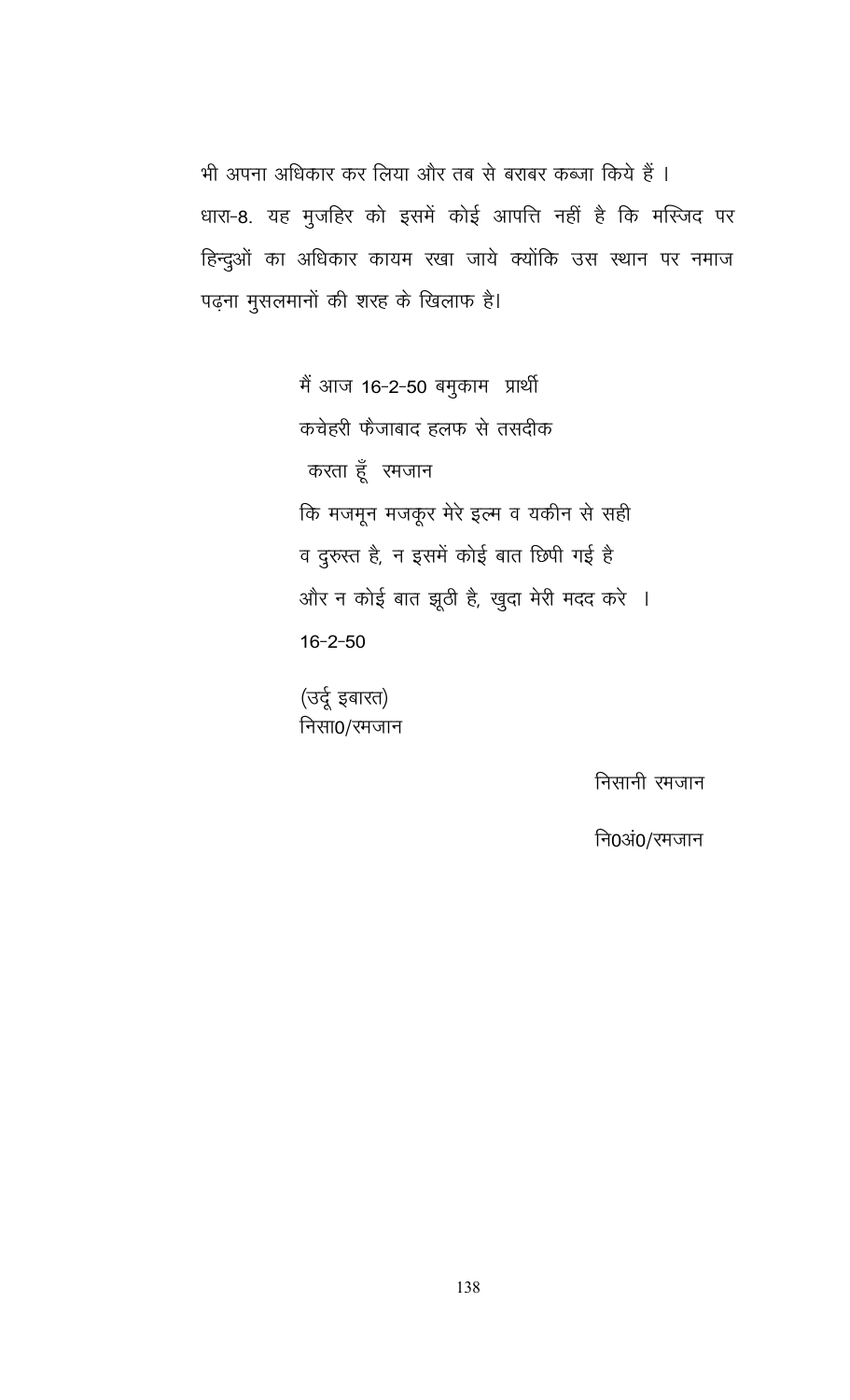न्यायालय श्रीमान सिटी मजिस्ट्रेट महोदय फैजाबाद राज्य बनाम मुस्लिम अयोध्या मुकदमा दफा 145

बयान तहरीरी मिनजानिब रमजान वल्द जुमन उम्र 45 साल कौम सेख हाल साकिन मोहल्ला कटरा शहर अवध) जिला फैजाबाद

धारा-1. यह कि जिस स्थान पर इस समय बाबरी मस्जिद है,उस स्थान पर जन्मभूमि मंदिर था और उसी को तोड़कर मस्जिद बनाया गया है । धारा-2.यह कि मस्जिद बनने के बाद भी हिन्दुओं ने अपना कब्जा नहीं छोड़ा और सिर्फ नवाबों के जोर से शुक्र के दिन मुसलमान नमाज पढ़ने पाते थे और हिन्दू लोग बराबर वहां पर अपनी मूर्ति का पूजा पाठ कराते थे  $\mathsf{L}$ 

धारा-3. यह कि बाद अंग्रेजी हुकूमत के भी मुसलमान सिर्फ शुक्र के दिन बाबरी मस्जिद में नमाज पढते थे।

धारा-4. यह कि सन् 1934 ई0 में हिन्दू मुसलमान के झगड़े के बाद मुसलमानों का जाना बाबरी मस्जिद में इस वजह से बन्द हो गया कि हिन्दू बलवाई 3 मुसलमानों के कत्ल करने पर भी बरी हो गये और मुसलमानों को यह यकीन था कि उस मस्जिद में जाने में उनको जान का खतरा है, हिन्दुओं ने उसी जमाने से मस्जिद के मुख्य स्थान पर भी अपना अधिकार कर लिया और तब से बराबर कब्जा किये हुए हैं । धारा-5. यह कि प्रार्थी को कोई उजर नहीं है कि बाबरी मस्जिद पर

हिन्दुओं का कब्जा बहाल रखा जावे, उस वास्ते कि उस स्थान पर नमाज पढ़ना मुसलमानी शरह के खिलाफ है ।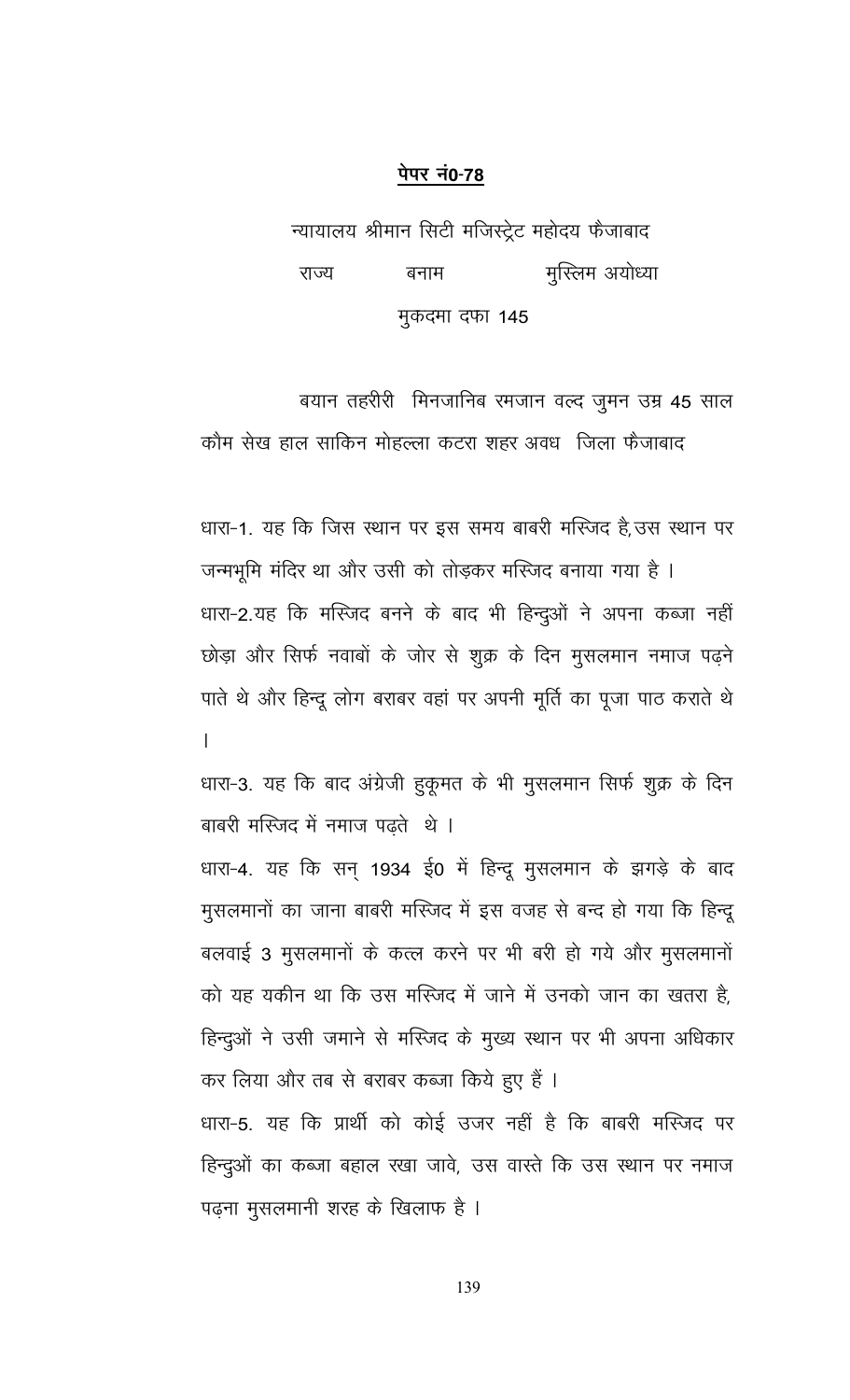# धारान्6. मेरे परिवार में मेरी माँ है ।

प्रार्थी,

निसानी

रमजान

ह0/अपठनीय  $2 - 7 - 56$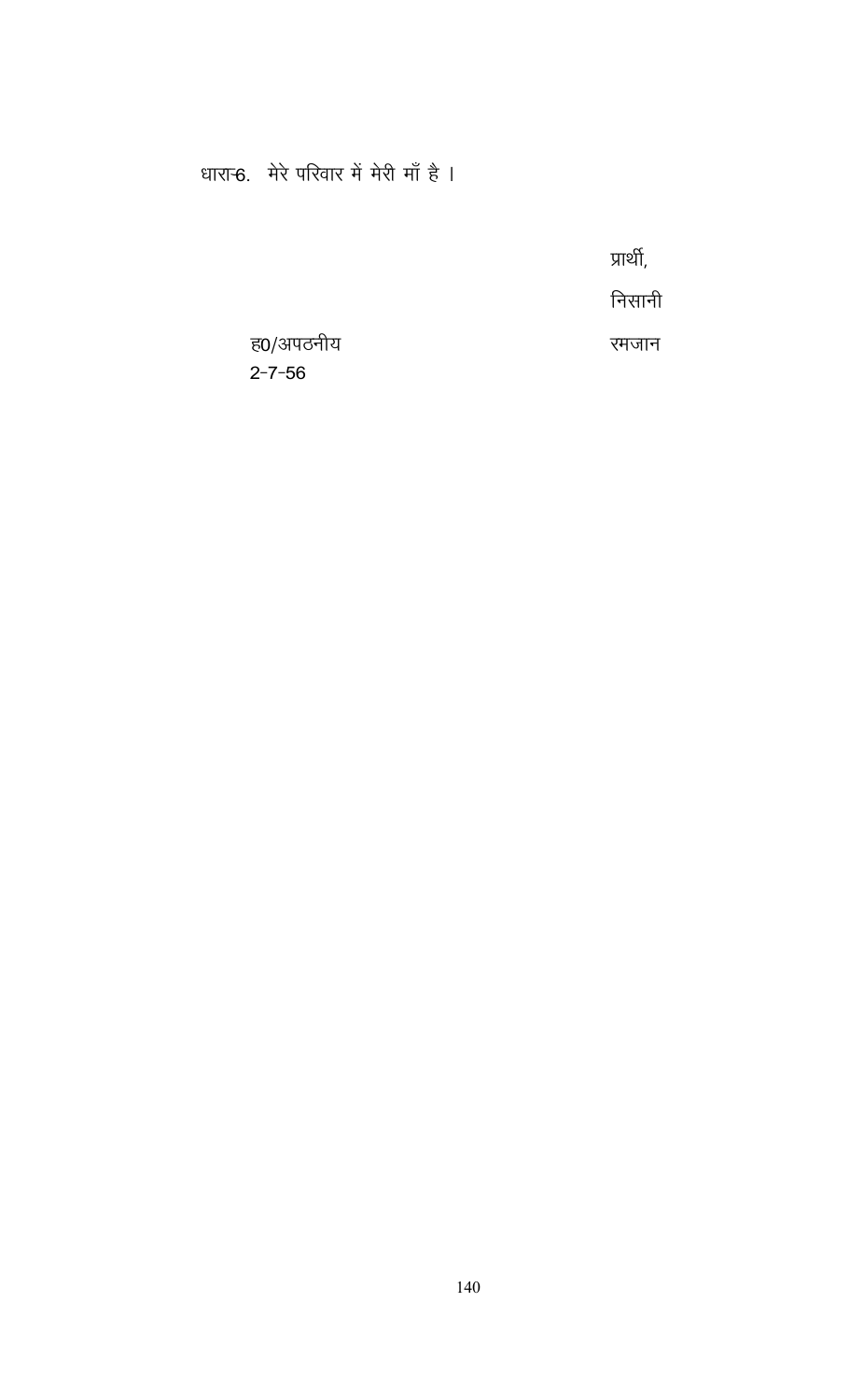न्यायालय श्रीमान सिटी मजिस्ट्रेट महोदय फैजाबाद बयान हल्फी आर्डर 19 रुल-1 जाब्ता दीवानी

मुस्लिम अयोध्या राज्य बनाम

मुकदमा दफा 145 जाब्ता फौजदारी

मनकि गुल्ले खाँ उम्र 55 साल वल्द नवाब अली सा0 मोहल्ला रायेगंज शहर अवध जिला फैजाबाद हलफ से तसदीक करता हूँ-धारा-1. यह कि राम जन्म भूमि मंदिर तोड़कर बाबरी मस्जिद बनाई गई है  $\mathsf{L}$ धारा-2. यह कि मस्जिद बनने के बाद श्री हिन्दुओं ने अपना कब्जा नहीं छोडा ।

धारा-3. यह कि नवाबों के जोर से सिर्फ शुक्र के दिन मुसलमान लोग मस्जिद में नमाज पढ़ पाते थे और हिन्दू लोग बराबर अपनी मूर्ति का पूजन वहां करते रहे ।

धारा 4. यह कि अंग्रेजी हुकूमत के बाद भी मुसलमान लोग सिर्फ शुक्र के दिन बाबरी मस्जिद में नमाज पढ़ते थे ।

धारा-5. यह कि सन् 1934 में हिन्दू मुसलमान झगड़े के बाद मुसलमानों का जाना बाबरी मस्जिद में इस वजह से बन्द हो गया कि हिन्दू बलवाई 3 मुसलमानों के कत्ल करने पर भी बरी हो गये ।

धारा-6. यह कि मुसलमानों को यह यकीन था कि मस्जिद में जाने से उन लोगों की जान का खतरा है ।

धारा-7.यह कि हिन्दुओं ने भी उसी जमाने से मस्जिद के मुख्य स्थान पर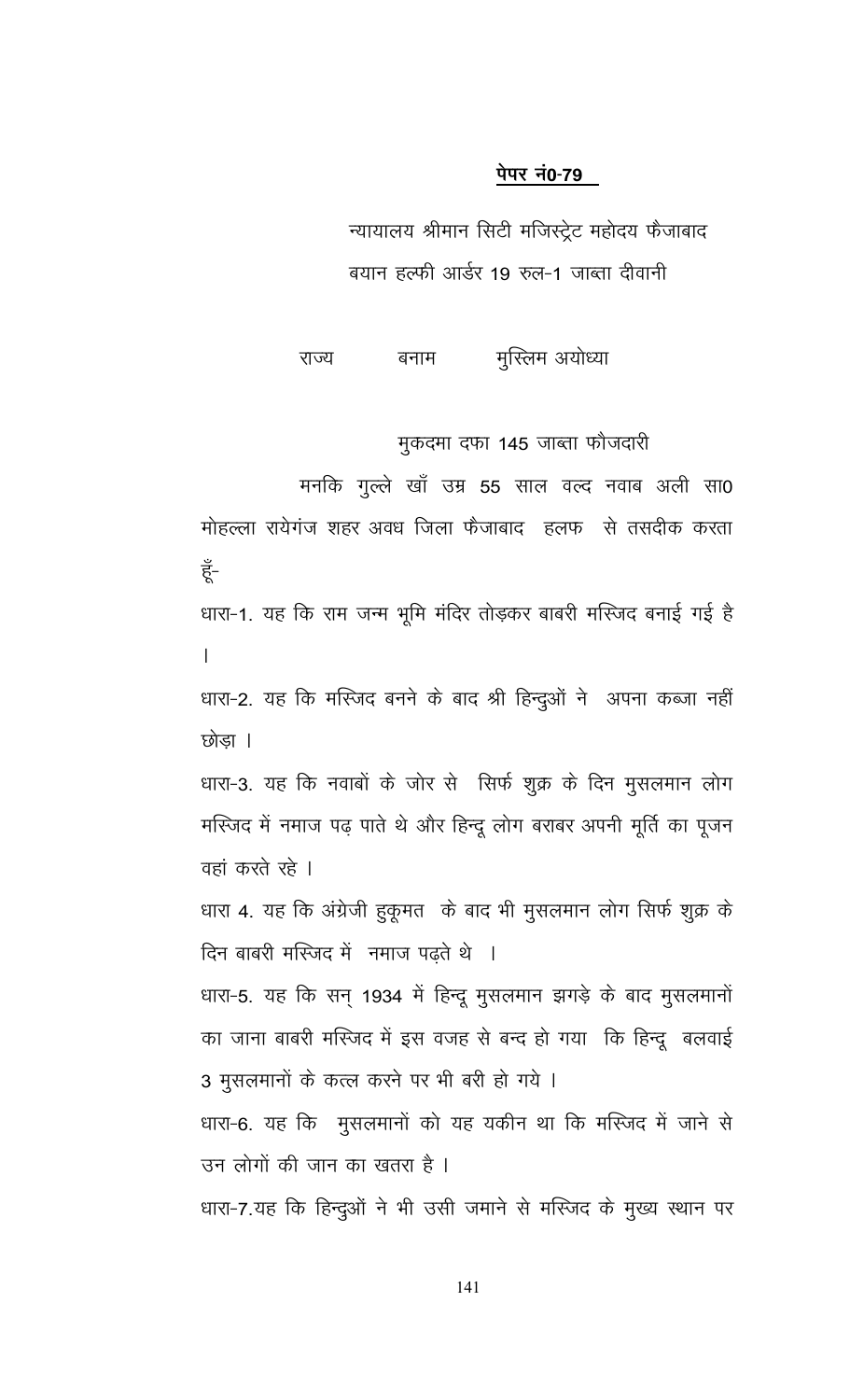भी अपना अधिकार कर लिया और तब से बराबर कब्जा किये हैं । धारा-8. यह मुजहिर को इसमें कोई आपत्ति नहीं है कि मस्जिद पर हिन्दुओं का अधिकार कायम रखा जाये क्योंकि उस स्थान पर नमाज पढ़ना मुसलमानों की शरह के खिलाफ है।

> आज 16-2-50 बमुकाम मैं प्रार्थी कचेहरी फैजाबाद हलफ से तसदीक करता हूँ गुल्ले खाँ कि मजमून मजकूर मेरे इल्म व यकीन से सही व दुरुस्त है, न इसमें कोई बात छिपी गई है और न कोई बात झूठी है, खुदा मेरी मदद करे ।  $16 - 2 - 50$

(उर्दू इबारत) नि0/गुल्ले खाँ

निसानी गुल्लेखाँ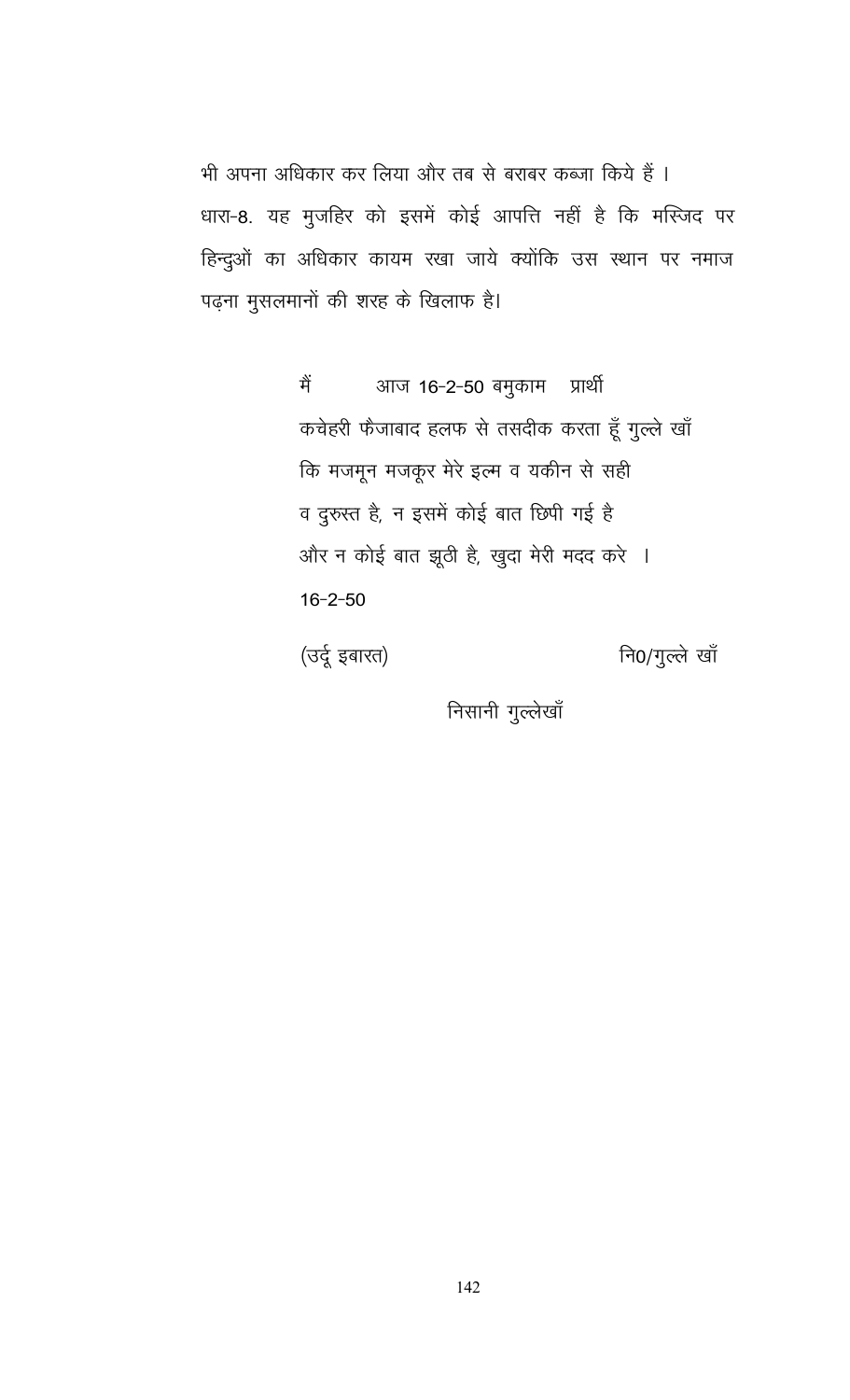न्यायालय श्रीमान सिटी मजिस्ट्रेट महोदय फैजाबाद राज्य बनाम मुस्लिम अयोध्या मुकदमा दफा 145

मनकि गुल्ले खाँ उम्र 55 साल वल्द नवाब अली सा0 मोहल्ला रायेगंज शहर अवध जिला फैजाबाद ।

धारा-1. यह कि जिस स्थान पर इस समय बाबरी मस्जिद है, उस स्थान पर जन्मभूमि मंदिर था और उसी को तोड़कर मस्जिद बनाया गया है । धारा-2.यह कि मस्जिद बनने के बाद भी हिन्दुओं ने अपना कब्जा नहीं छोड़ा और सिर्फ नवाबों के जोर से शुक्र के दिन मुसलमान नमाज पढ़ने पाते थे और हिन्दू लोग बराबर वहां पर अपनी मूर्ति का पूजा पाठ कराते थे  $\mathsf{L}$ 

धारा-3. यह कि बाद अंग्रेजी हुकूमत के भी मुसलमान सिर्फ शुक्र के दिन बाबरी मस्जिद में नमाज पढते थे।

धारा-4. यह कि सन् 1934 ई0 में हिन्दू मुसलमान के झगड़े के बाद मुसलमानों का जाना बाबरी मस्जिद में इस वजह से बन्द हो गया कि हिन्दू बलवाई 3 मुसलमानों के कत्ल करने पर भी बरी हो गये और मुसलमानों को यह यकीन था कि उस मस्जिद में जाने में उनको जान का खतरा है, हिन्दुओं ने उसी जमाने से मस्जिद के मुख्य स्थान पर भी अपना अधिकार कर लिया और तब से बराबर कब्जा किये हुए हैं । धारा-5. यह कि प्रार्थी को कोई उजर नहीं है कि बाबरी मस्जिद पर

हिन्दुओं का कब्जा बहाल रखा जावे, उस वास्ते कि उस स्थान पर नमाज पढ़ना मुसलमानी शरह के खिलाफ है ।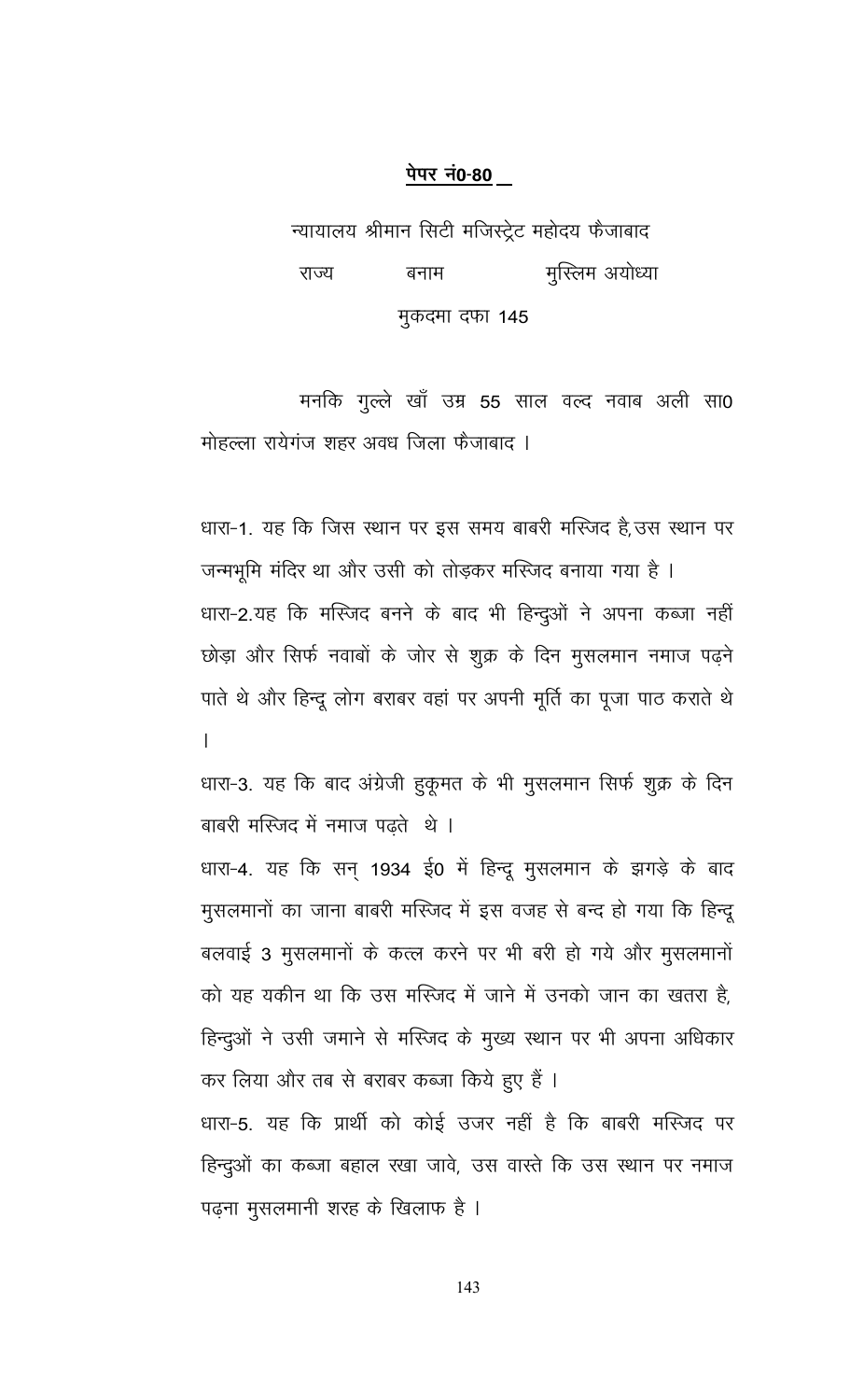# धारान्6. मेरे परिवार में मेरी माँ है ।

प्रार्थी,

निसानी

गुल्ले खाँ

ह0/अपठनीय  $2 - 7 - 56$ 

ता0 16-2-50 ई0

नि0अंगूठा/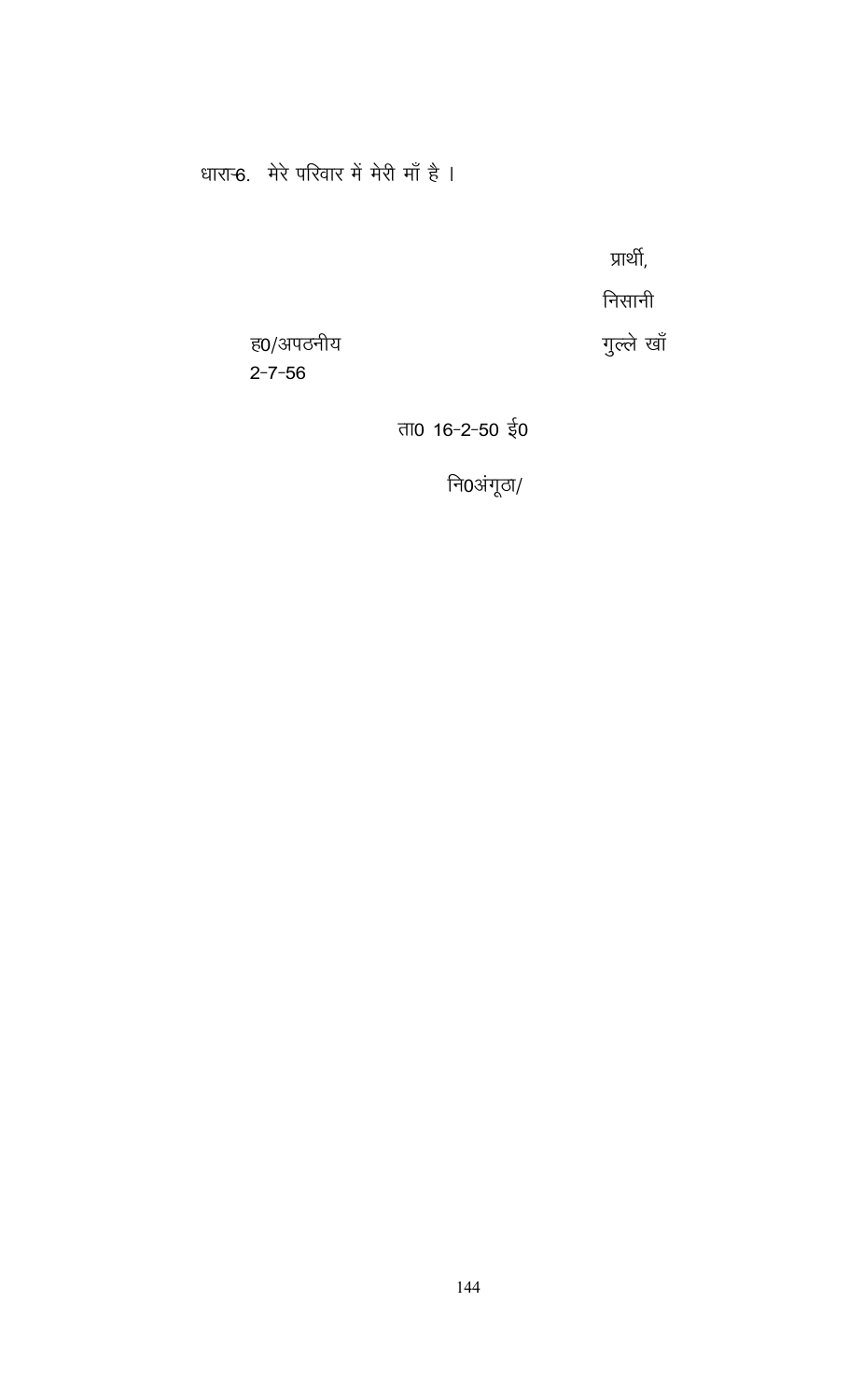न्यायालय श्रीमान सिटी मजिस्ट्रेट महोदय फैजाबाद बयान हल्फी आर्डर 19 रुल-1 जाब्ता दीवानी

मुस्लिम अयोध्या राज्य बनाम

मुकदमा दफा 145 जाब्ता फौजदारी

मनकि मोहम्मद इस्माइल उम्र 35 साल सा0 चौक सराय,

फैजाबाद शहर अवध जिला फैजाबाद हलफ से तसदीक करता हूँ-धारा-1. यह कि राम जन्म भूमि मंदिर तोड़कर बाबरी मस्जिद बनाई गई है  $\overline{a}$ 

धारा-2. यह कि मस्जिद बनने के बाद श्री हिन्दुओं ने अपना कब्जा नहीं छोडा ।

धारा-3. यह कि नवाबों के जोर से सिर्फ शुक्र के दिन मुसलमान लोग मस्जिद में नमाज पढ़ पाते थे और हिन्दू लोग बराबर अपनी मूर्ति का पूजन वहां करते रहे ।

धारा 4. यह कि अंग्रेजी हुकूमत के बाद भी मुसलमान लोग सिर्फ शुक्र के दिन बाबरी मस्जिद में नमाज पढ़ते थे ।

धारा-5. यह कि सन् 1934 में हिन्दू मुसलमान झगड़े के बाद मुसलमानों का जाना बाबरी मस्जिद में इस वजह से बन्द हो गया कि हिन्दू बलवाई 3 मुसलमानों के कत्ल करने पर भी बरी हो गये ।

धारा-6. यह कि मुसलमानों को यह यकीन था कि मस्जिद में जाने से उन लोगों की जान का खतरा है ।

धारा-7.यह कि हिन्दुओं ने भी उसी जमाने से मस्जिद के मुख्य स्थान पर भी अपना अधिकार कर लिया और तब से बराबर कब्जा किये हैं ।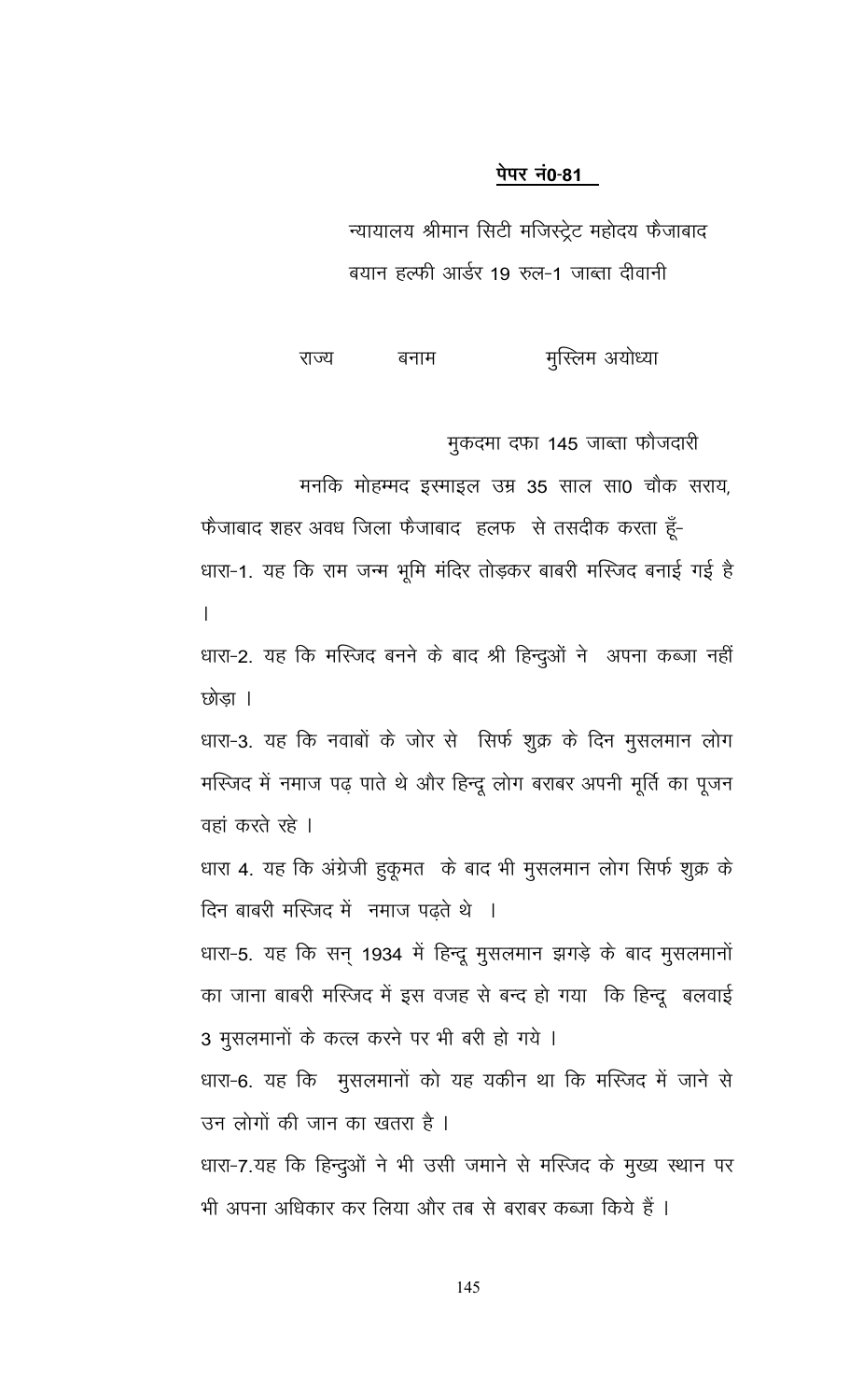धारा-8. यह मुजहिर को इसमें कोई आपत्ति नहीं है कि मस्जिद पर हिन्दुओं का अधिकार कायम रखा जाये क्योंकि उस स्थान पर नमाज पढ़ना मुसलमानों की शरह के खिलाफ है।

> आज 16-2-50 बमुकाम प्रार्थी मैं कचेहरी फैजाबाद हलफ से तसदीक करता हूँ मोहम्मद इस्माइल कि मजमून मजकूर मेरे इल्म व यकीन से सही व दुरुस्त है, न इसमें कोई बात छिपी गई है और न कोई बात झूठी है, खुदा मेरी मदद करे ।  $16 - 2 - 50$ (उर्दू इबारत) (उर्दू इबारत)

> > उर्दू इबारत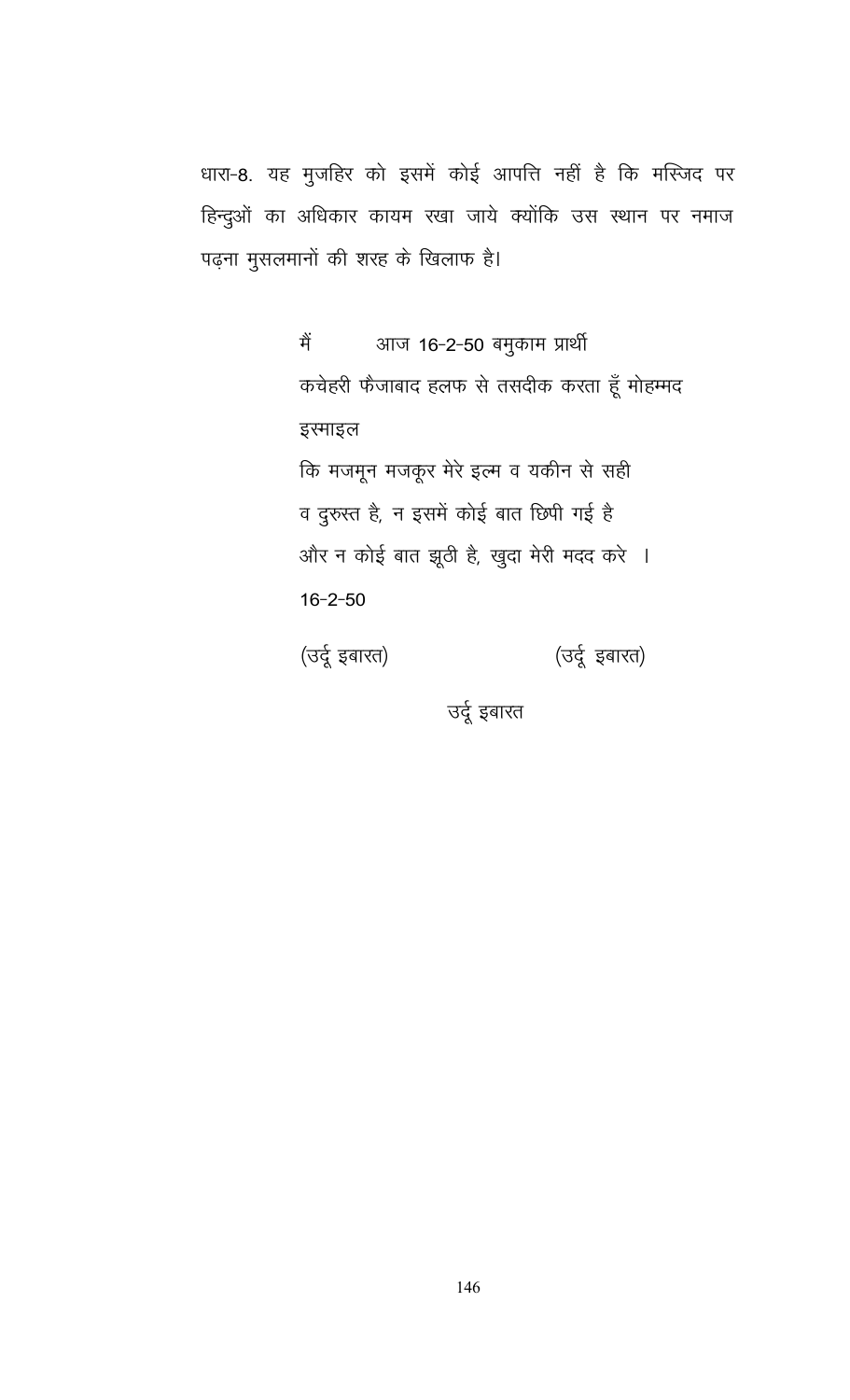न्यायालय श्रीमान सिटी मजिस्ट्रेट महोदय फैजाबाद मुस्लिम अयोध्या बनाम राज्य मुकदमा दफा 145

बयान तहरीरी मिनजानिब मोहम्मद इस्माइल उम्र 35 साल वल्द ईदू कौम सेख अनसारी, चौक सराय, जिला फैजाबाद धारा-1. यह कि जिस स्थान पर इस समय बाबरी मस्जिद है,उस स्थान पर जन्मभूमि मंदिर था और उसी को तोड़कर मस्जिद बनाया गया है । धारा-2.यह कि मस्जिद बनने के बाद भी हिन्दुओं ने अपना कब्जा नहीं छोड़ा और सिर्फ नवाबों के जोर से शुक्र के दिन मुसलमान नमाज पढने पाते थे और हिन्दू लोग बराबर वहां पर अपनी मूर्ति का पूजा पाठ कराते थे  $\overline{1}$ 

धारा-3. यह कि बाद अंग्रेजी हुकूमत के भी मुसलमान सिर्फ शुक्र के दिन बाबरी मस्जिद में नमाज पढते थे ।

धारा-4. यह कि सन् 1934 ई0 में हिन्दू मुसलमान के झगड़े के बाद मुसलमानों का जाना बाबरी मस्जिद में इस वजह से बन्द हो गया कि हिन्दू बलवाई 3 मुसलमानों के कत्ल करने पर भी बरी हो गये और मुसलमानों को यह यकीन था कि उस मस्जिद में जाने में उनको जान का खतरा है, हिन्दुओं ने उसी जमाने से मस्जिद के मुख्य स्थान पर भी अपना अधिकार कर लिया और तब से बराबर कब्जा किये हुए हैं । धारा-5. यह कि प्रार्थी को कोई उजर नहीं है कि बाबरी मस्जिद पर हिन्दुओं का कब्जा बहाल रखा जावे, उस वास्ते कि उस स्थान पर नमाज

पढ़ना मुसलमानी शरह के खिलाफ है ।

धारान्6. मेरे परिवार में मेरे माता पिता हैं ।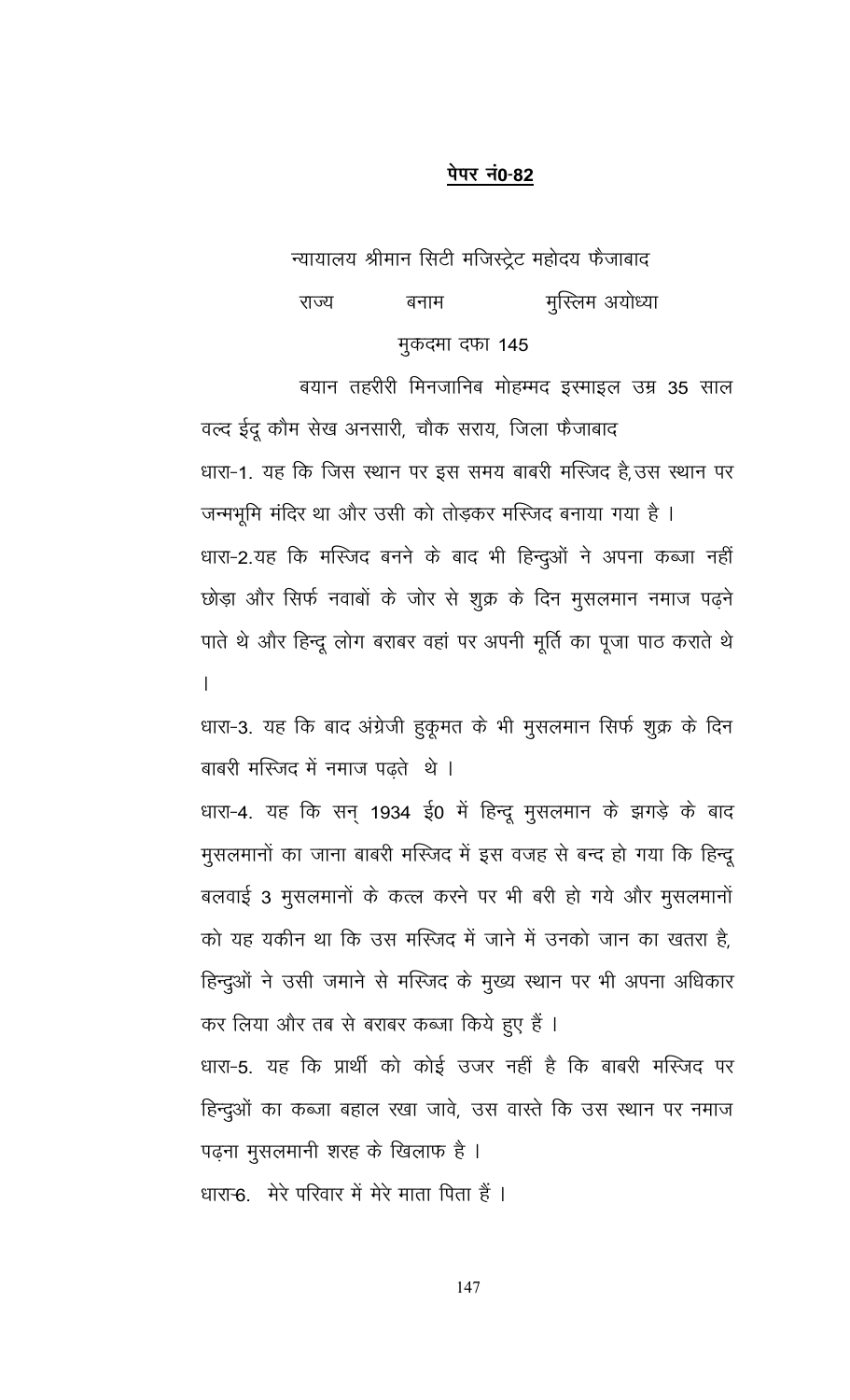प्रार्थी,

मोहम्मद इस्माइल

ह0/अपठनीय निसानी -मोहम्मद इरमाइल  $2 - 7 - 56$ 

ता0 16-2-50 ई0 (उर्दू इबारत)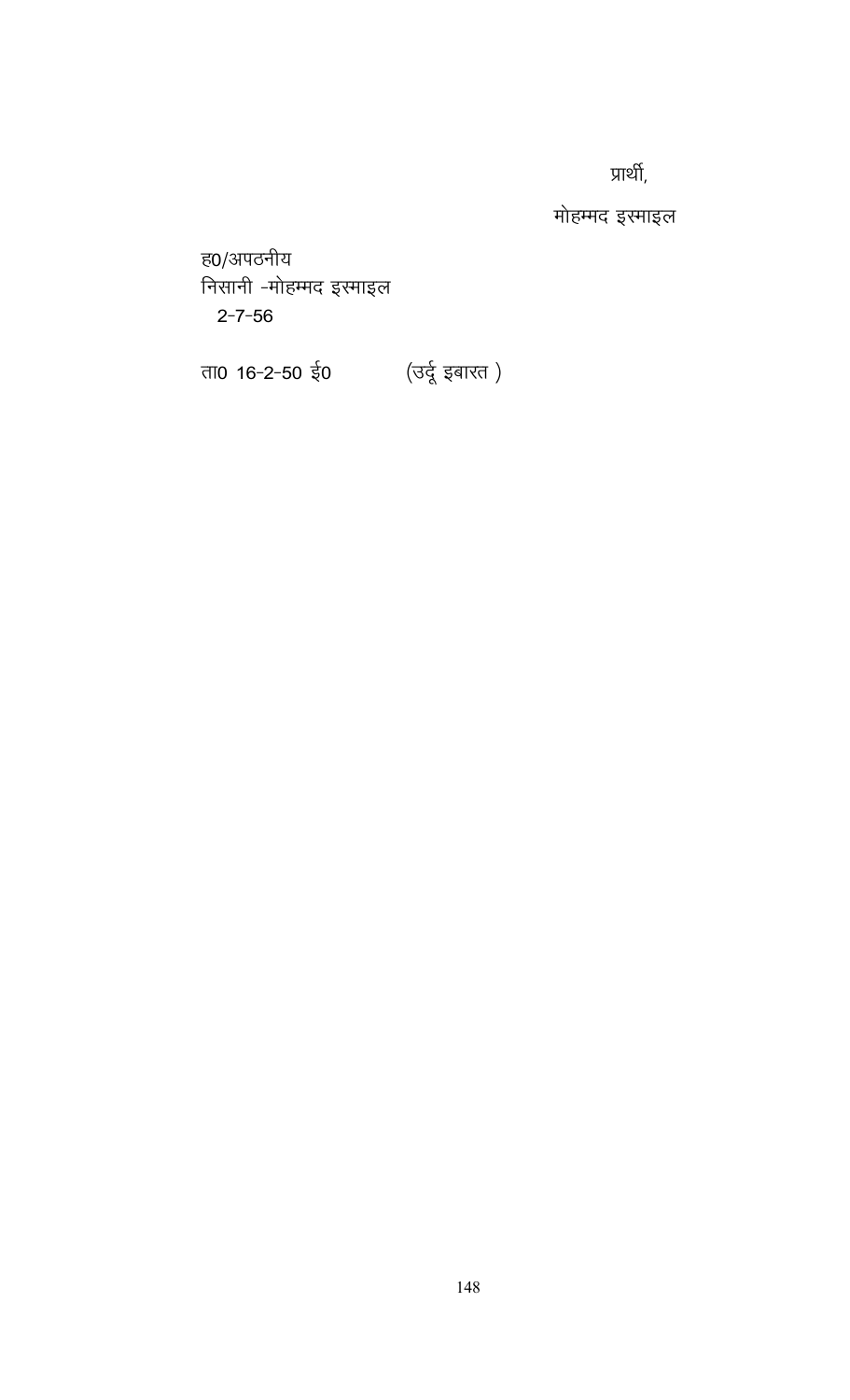न्यायालय श्रीमान सिटी मजिस्ट्रेट महोदय फैजाबाद बयान हल्फी आर्डर 19 रुल-1 जाब्ता दीवानी

मुस्लिम अयोध्या राज्य बनाम

मुकदमा दफा 145 जाब्ता फौजदारी

मनकि अब्दुल सकूर उम्र 30 साल वल्द ईदन कौम सेख सा0

मोहल्ला उरदू बाजार शहर अयोध्या जि0 फेजाबाद हलफ से तसदीक करता हूँ-

धारा-1. यह कि राम जन्म भूमि मंदिर तोड़कर बाबरी मस्जिद बनाई गई है  $\mathbf{L}$ 

धारा-2. यह कि मस्जिद बनने के बाद श्री हिन्दुओं ने अपना कब्जा नहीं छोडा ।

धारा-3. यह कि नवाबों के जोर से सिर्फ शुक्र के दिन मुसलमान लोग मस्जिद में नमाज पढ़ पाते थे और हिन्दू लोग बराबर अपनी मूर्ति का पूजन वहां करते रहे ।

धारा 4. यह कि अंग्रेजी हुकूमत के बाद भी मुसलमान लोग सिर्फ शुक्र के दिन बाबरी मस्जिद में नमाज पढते थे ।

धारा-5. यह कि सन् 1934 में हिन्दू मुसलमान झगड़े के बाद मुसलमानों का जाना बाबरी मस्जिद में इस वजह से बन्द हो गया कि हिन्दू बलवाई 3 मुसलमानों के कत्ल करने पर भी बरी हो गये ।

धारा-6. यह कि मुसलमानों को यह यकीन था कि मस्जिद में जाने से उन लोगों की जान का खतरा है ।

धारा-7.यह कि हिन्दुओं ने भी उसी जमाने से मस्जिद के मुख्य स्थान पर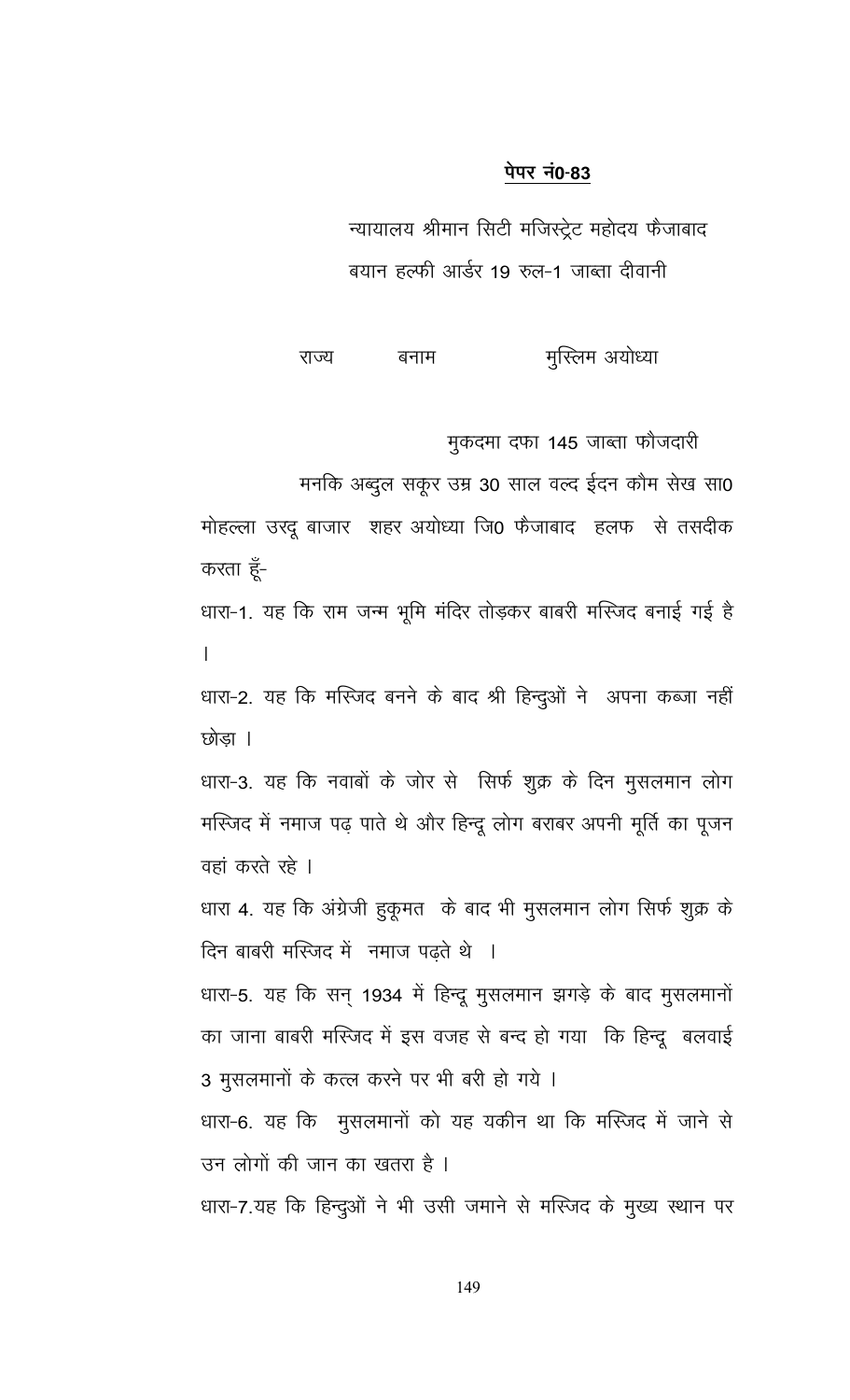भी अपना अधिकार कर लिया और तब से बराबर कब्जा किये हैं । धारा-8. यह मुजहिर को इसमें कोई आपत्ति नहीं है कि मस्जिद पर हिन्दुओं का अधिकार कायम रखा जाये क्योंकि उस स्थान पर नमाज पढ़ना मुसलमानों की शरह के खिलाफ है।

मैं अब्दुल सकूर आज ता0 16-2-50 बमुकाम निसानी अंगूठा/अब्दुल सकूर कचेहरी फैजाबाद हलफ से तसदीक करता हूँ कि मजमून मजकूर मेरे इल्म व यकीन से सही व दुरुस्त है, न इसमें कोई बात छिपी गई है और न कोई बात झूठी है, खुदा मेरी मदद करे ।

निसानी अंगूठा/अब्दुल सकूर

(उर्दू इबारत)

 $16 - 2 - 50$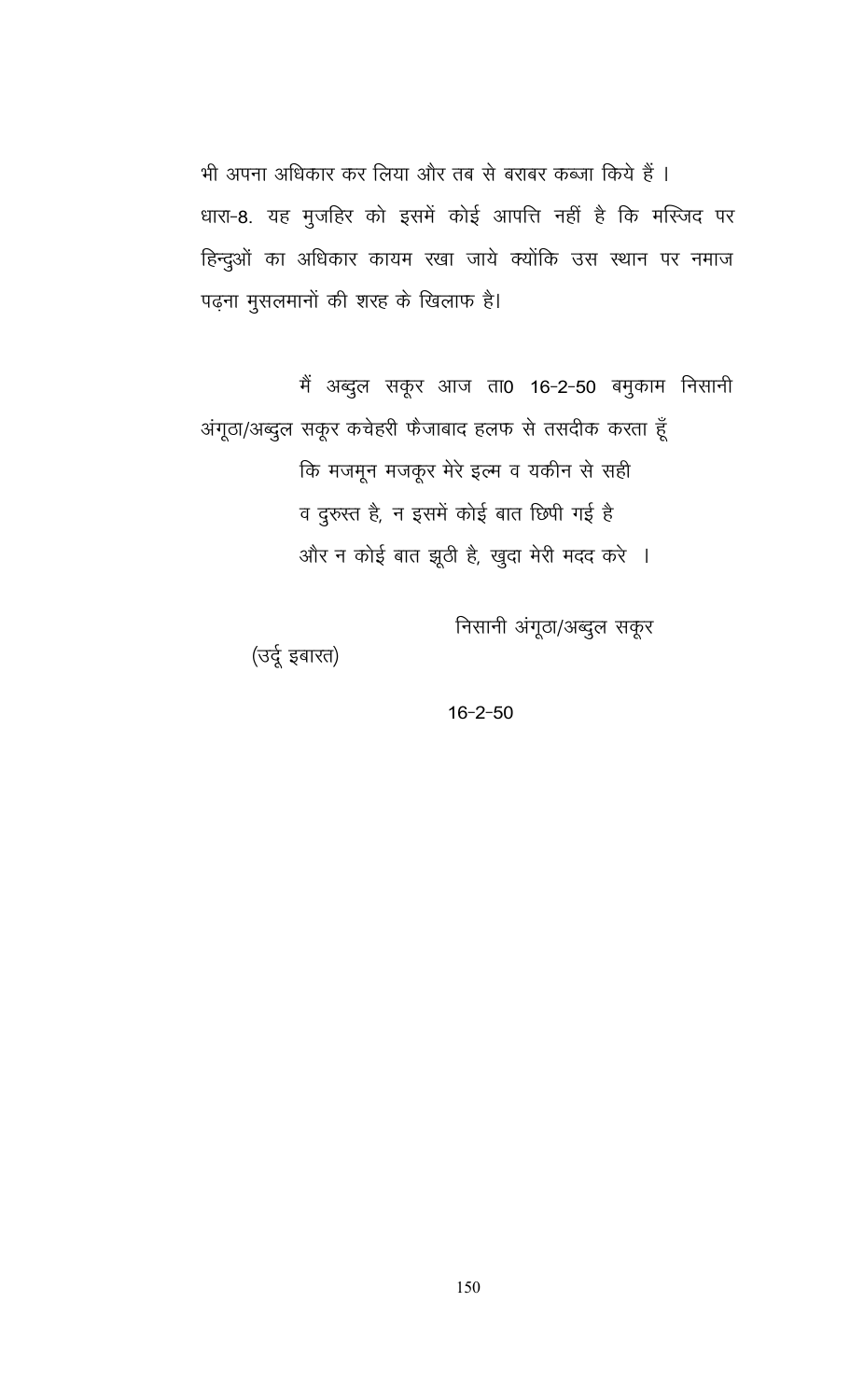न्यायालय श्रीमान सिटी मजिस्ट्रेट महोदय फैजाबाद राज्य बनाम मुस्लिम अयोध्या मुकदमा दफा 145

मनकि अब्दुल सकूर उम्र 30 साल वल्द ईदन कौम सेख सा0 मोहल्ला उरदू बाजार शहर अयोध्या जि0 फैजाबाद हलफ से तसदीक करता हूँ-

धारा-1. यह कि जिस स्थान पर इस समय बाबरी मस्जिद है,उस स्थान पर जन्मभूमि मंदिर था और उसी को तोड़कर मस्जिद बनाया गया है । धारा-2.यह कि मस्जिद बनने के बाद भी हिन्दुओं ने अपना कब्जा नहीं छोड़ा और सिर्फ नवाबों के जोर से शुक्र के दिन मुसलमान नमाज पढ़ने पाते थे और हिन्दू लोग बराबर वहां पर अपनी मूर्ति का पूजा पाठ कराते थे  $\overline{1}$ 

धारा-3. यह कि बाद अंग्रेजी हुकूमत के भी मुसलमान सिर्फ शुक्र के दिन बाबरी मस्जिद में नमाज पढ़ते थे । धारा-4. यह कि सन् 1934 ई0 में हिन्दू मुसलमान के झगड़े के बाद मुसलमानों का जाना बाबरी मस्जिद में इस वजह से बन्द हो गया कि हिन्दू बलवाई 3 मुसलमानों के कत्ल करने पर भी बरी हो गये और मुसलमानों को यह यकीन था कि उस मस्जिद में जाने में उनको जान का खतरा है. हिन्दूओं ने उसी जमाने से मस्जिद के मुख्य स्थान पर भी अपना अधिकार कर लिया और तब से बराबर कब्जा किये हुए हैं । धारा-5. यह कि प्रार्थी को कोई उजर नहीं है कि बाबरी मस्जिद पर हिन्दुओं का कब्जा बहाल रखा जावे, उस वास्ते कि उस स्थान पर नमाज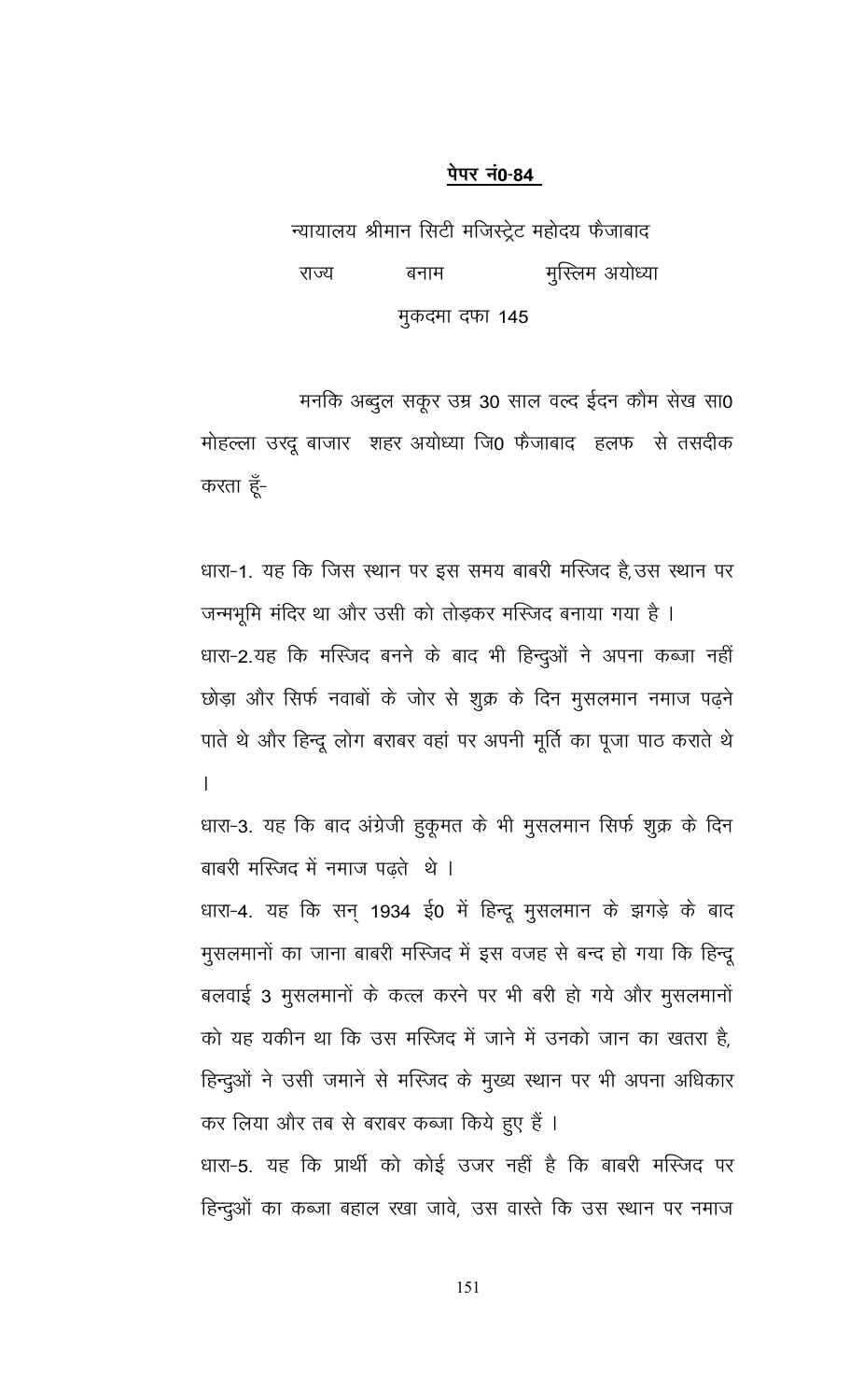पढ़ना मुसलमानी शरह के खिलाफ है ।

प्रार्थी,

अब्दुल शकूर

ह0/अपठनीय  $2 - 7 - 56$ 

निसानी/अब्दुल शकूर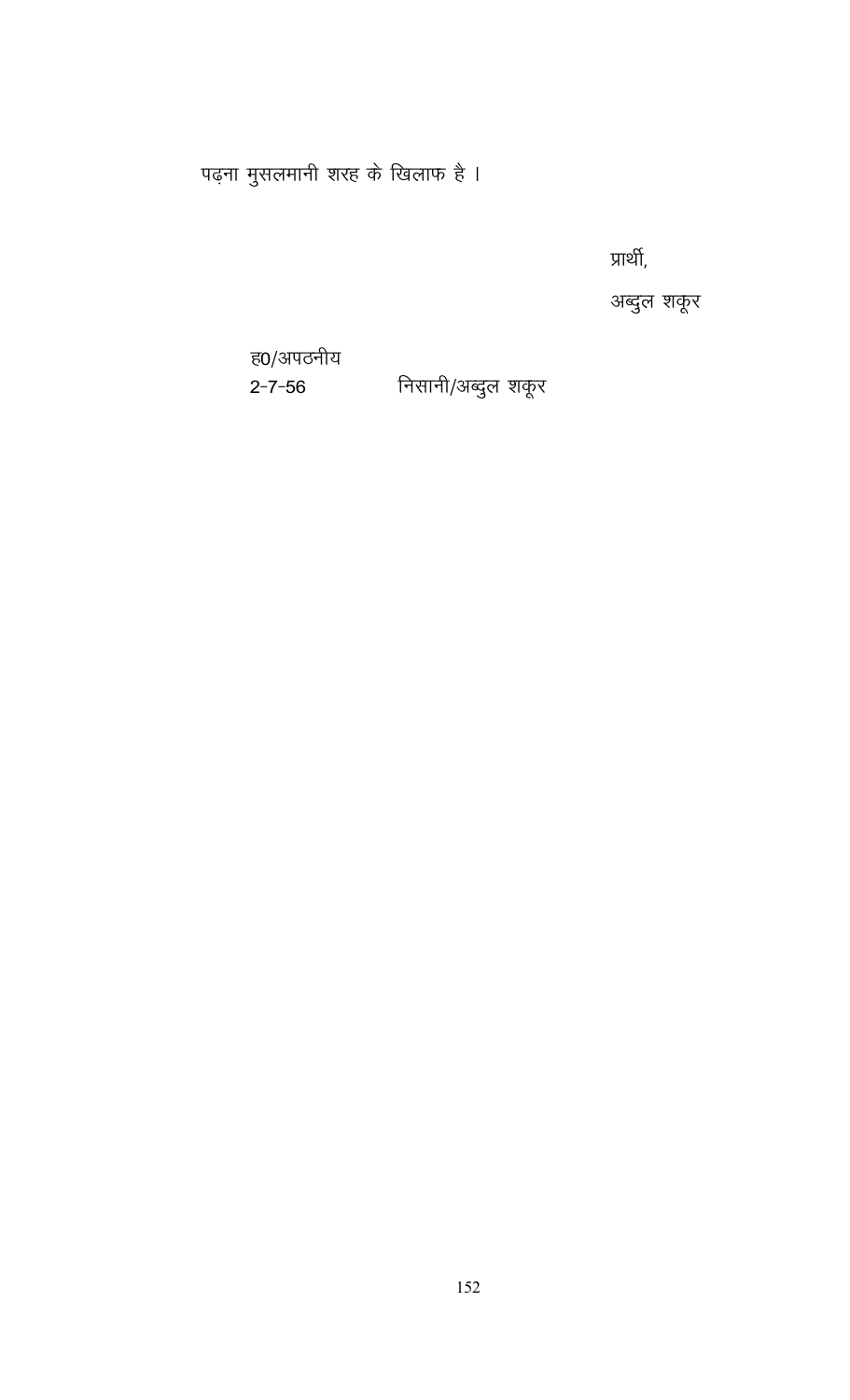न्यायालय श्रीमान सिटी मजिस्ट्रेट महोदय फैजाबाद राज्य बनाम मुस्लिम अयोध्या मुकदमा दफा 145

बयान तहरीरी मिनजानिब अब्दुल रज़ाक उम्र 30 साल वल्द वजीर कौम सेख सा0 राज सदन अयोध्या जी मोहल्ला रायेगंज अवध जिला फैजाबाद -धारा-1. यह कि जिस स्थान पर इस समय बाबरी मस्जिद है,उस स्थान पर

जन्मभूमि मंदिर था और उसी को तोड़कर मस्जिद बनाया गया है । धारा-2.यह कि मस्जिद बनने के बाद भी हिन्दूओं ने अपना कब्जा नहीं छोड़ा और सिर्फ नवाबों के जोर से शुक्र के दिन मुसलमान नमाज पढ़ने पाते थे और हिन्दू लोग बराबर वहां पर अपनी मूर्ति का पूजा पाठ कराते थे L

धारा-3. यह कि बाद अंग्रेजी हुकूमत के भी मुसलमान सिर्फ शुक्र के दिन बाबरी मस्जिद में नमाज पढ़ते थे ।

धारा-4. यह कि सन् 1934 ई0 में हिन्दू मुसलमान के झगड़े के बाद मुसलमानों का जाना बाबरी मस्जिद में इस वजह से बन्द हो गया कि हिन्दू बलवाई 3 मुसलमानों के कत्ल करने पर भी बरी हो गये और मुसलमानों को यह यकीन था कि उस मस्जिद में जाने में उनको जान का खतरा है, हिन्दुओं ने उसी जमाने से मस्जिद के मुख्य स्थान पर भी अपना अधिकार कर लिया और तब से बराबर कब्जा किये हुए हैं ।

धारा-5. यह कि प्रार्थी को कोई उजर नहीं है कि बाबरी मस्जिद पर हिन्दुओं का कब्जा बहाल रखा जावे, उस वास्ते कि उस स्थान पर नमाज पढना मूसलमानी शरह के खिलाफ है ।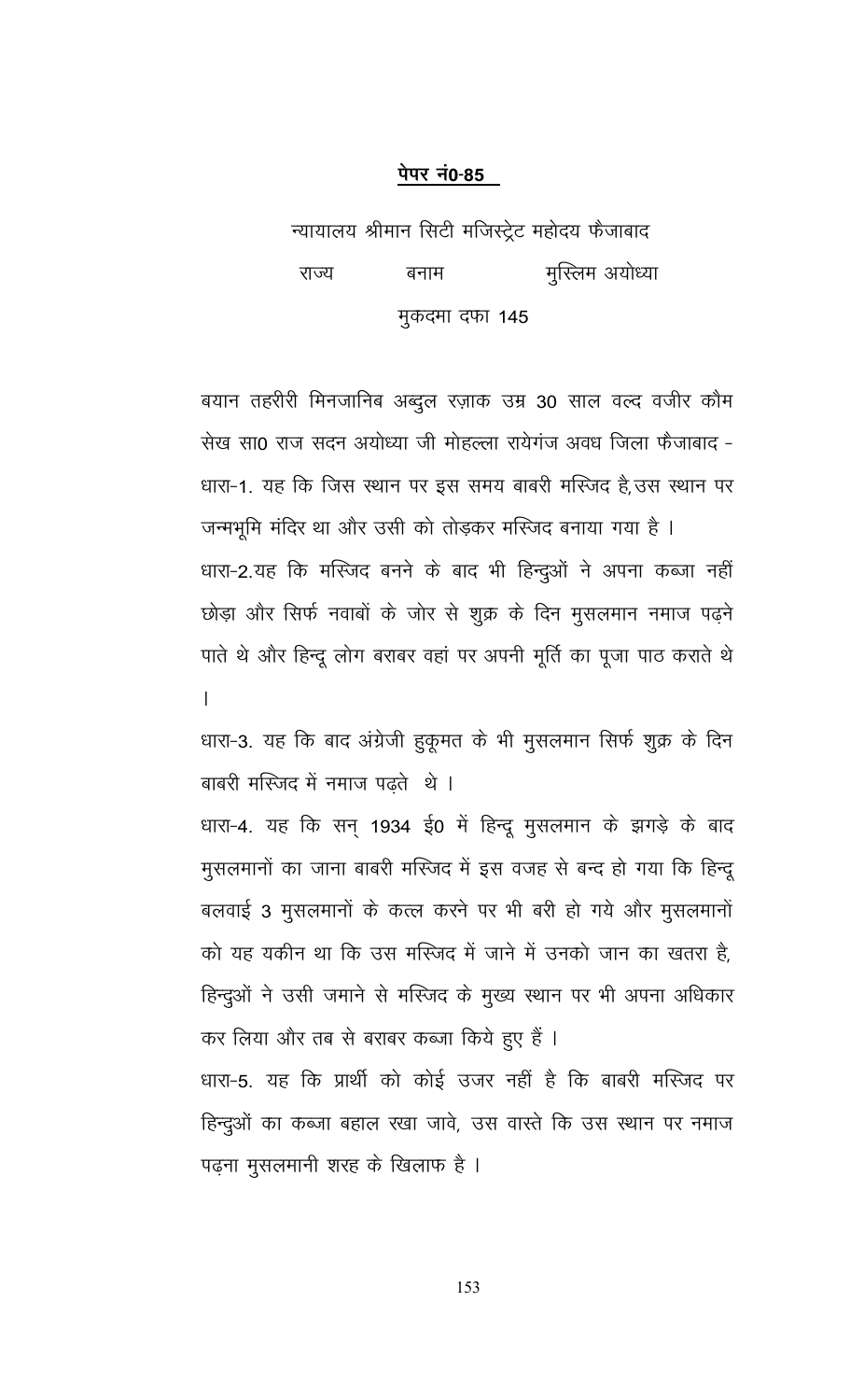प्रार्थी,

अब्दुल रज़ाक

ता0- 16-2-50 ई0

निसानी/अब्दुल रज़ाक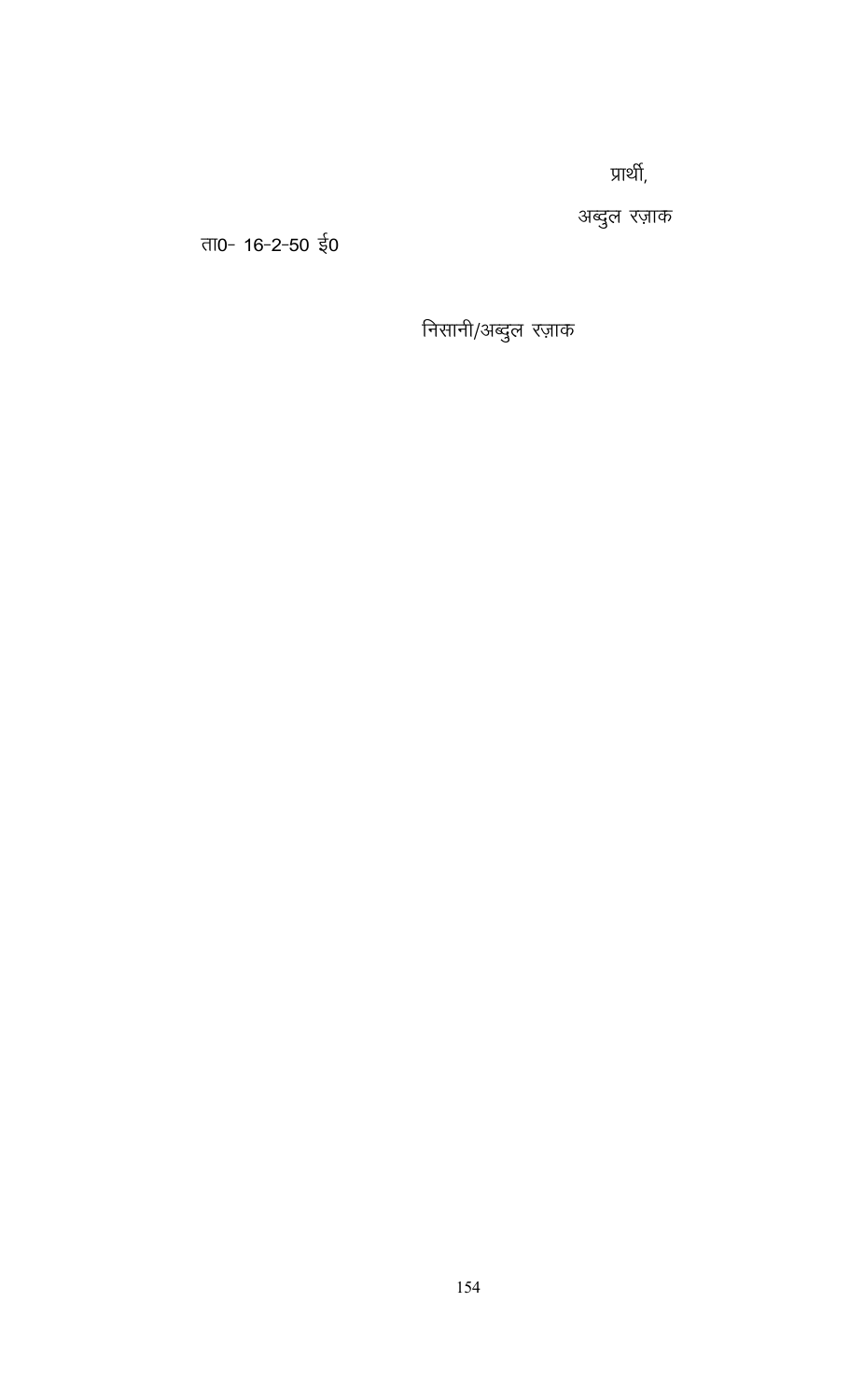न्यायालय श्रीमान सिटी मजिस्ट्रेट महोदय फैजाबाद बयान हल्फी आर्डर 19 रुल-1 जाब्ता दीवानी

मुस्लिम अयोध्या राज्य बनाम

मुकदमा दफा 145 जाब्ता फौजदारी

मनकि अब्दुल रज़ाक उम्र 30 साल वल्द वजीर कौम सेख मोहल्ला सा0 राज- सदन अयोध्याजी सा0 मो0 राईगंज बाजार शहर अयोध्या जि0 फैजाबाद हलफ से तसदीक करता हूँ-धारा-1. यह कि राम जन्म भूमि मंदिर तोड़कर बाबरी मस्जिद बनाई गई है  $\mathsf{L}$ 

धारा-2. यह कि मस्जिद बनने के बाद श्री हिन्दुओं ने अपना कब्जा नहीं छोडा ।

धारा-3. यह कि नवाबों के जोर से सिर्फ शुक्र के दिन मुसलमान लोग मस्जिद में नमाज पढ़ पाते थे और हिन्दू लोग बराबर अपनी मूर्ति का पूजन वहां करते रहे ।

धारा 4. यह कि अंग्रेजी हुकूमत के बाद भी मुसलमान लोग सिर्फ शुक्र के दिन बाबरी मस्जिद में नमाज पढ़ते थे ।

धारा-5. यह कि सन् 1934 में हिन्दू मुसलमान झगड़े के बाद मुसलमानों का जाना बाबरी मस्जिद में इस वजह से बन्द हो गया कि हिन्दू बलवाई 3 मुसलमानों के कत्ल करने पर भी बरी हो गये ।

धारा-6. यह कि मुसलमानों को यह यकीन था कि मस्जिद में जाने से उन लोगों की जान का खतरा है ।

धारा-7.यह कि हिन्दुओं ने भी उसी जमाने से मस्जिद के मुख्य स्थान पर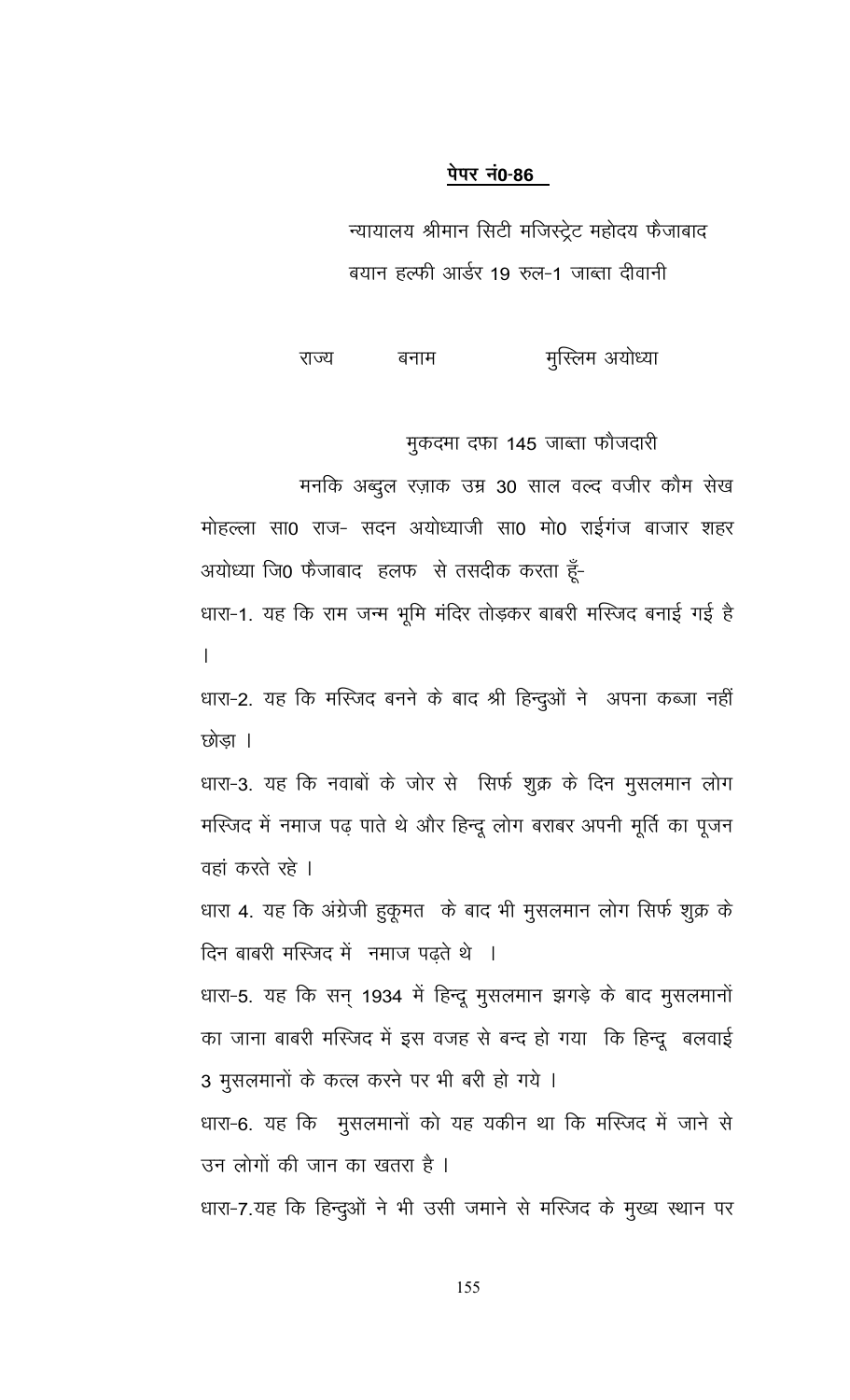भी अपना अधिकार कर लिया और तब से बराबर कब्जा किये हैं । धारा-8. यह मुजहिर को इसमें कोई आपत्ति नहीं है कि मस्जिद पर हिन्दुओं का अधिकार कायम रखा जाये क्योंकि उस स्थान पर नमाज पढ़ना मुसलमानों की शरह के खिलाफ है।

मैं अब्दुल सकूर आज ता0 16-2-50 बमुकाम निसानी अंगूठा/अब्दुल रज़ाक कचेहरी फैजाबाद हलफ से तसदीक करता हूँ कि मजमून मजकूर मेरे इल्म व यकीन से सही व दुरुस्त है, न इसमें कोई बात छिपी गई है और न कोई बात झूठी है, खुदा मेरी मदद करे ।

निसानी अंगूठा/अब्दुल रज़ाक

(उर्दू इबारत)

 $16 - 2 - 50$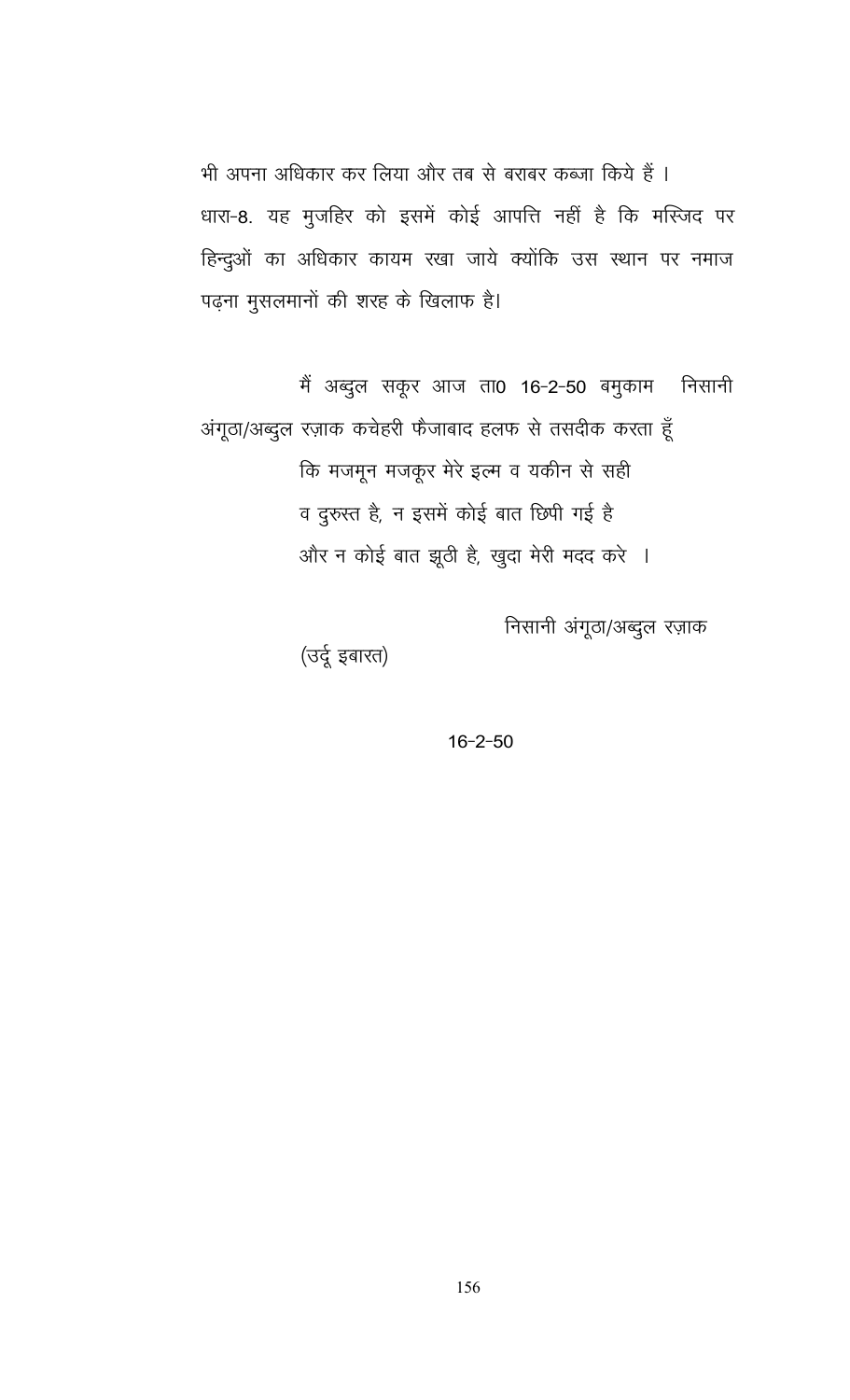बनाम

वकालतनामा

राज्य

1. हिन्दू जनता $)$ 2. मुस्लिम जनता ) अयोध्या

> दफा-145 जा0 फौजदारी थाना- अयोध्या

## दावा 145 जा0 फौ0

हम अभिरामदास चेला श्रीनागा जमुनादास इत्यादि व बाबू गोपाल सिंह वल्द ठा0 गिरधारी सिंह इस वकालतनामा के जरिये से वकील ठा0 सूर्यपाल सिंह व बाबू राधाचरन व पं0 श्रीराम वल्द रामनाथ सेंगर व बाबू बिन्देश्वरी प्र0 व बाबू मदन मोहन, इस मुकदमा की सम्पूर्ण पैरवी के लिए नियुक्त करते हैं । वकील साहबान को सम्पूर्ण अधिकार बयान तहरीरी व तकरीरी पैरवी करने को देते हैं ।

अतः यह वकालतनामा लिख दिया कि सनद रहे और वक्त पर काम आवे ।

> ह0/ अभिरामदास पुजारी जन्मभूमि अयोध्या जि0 फैजाबाद।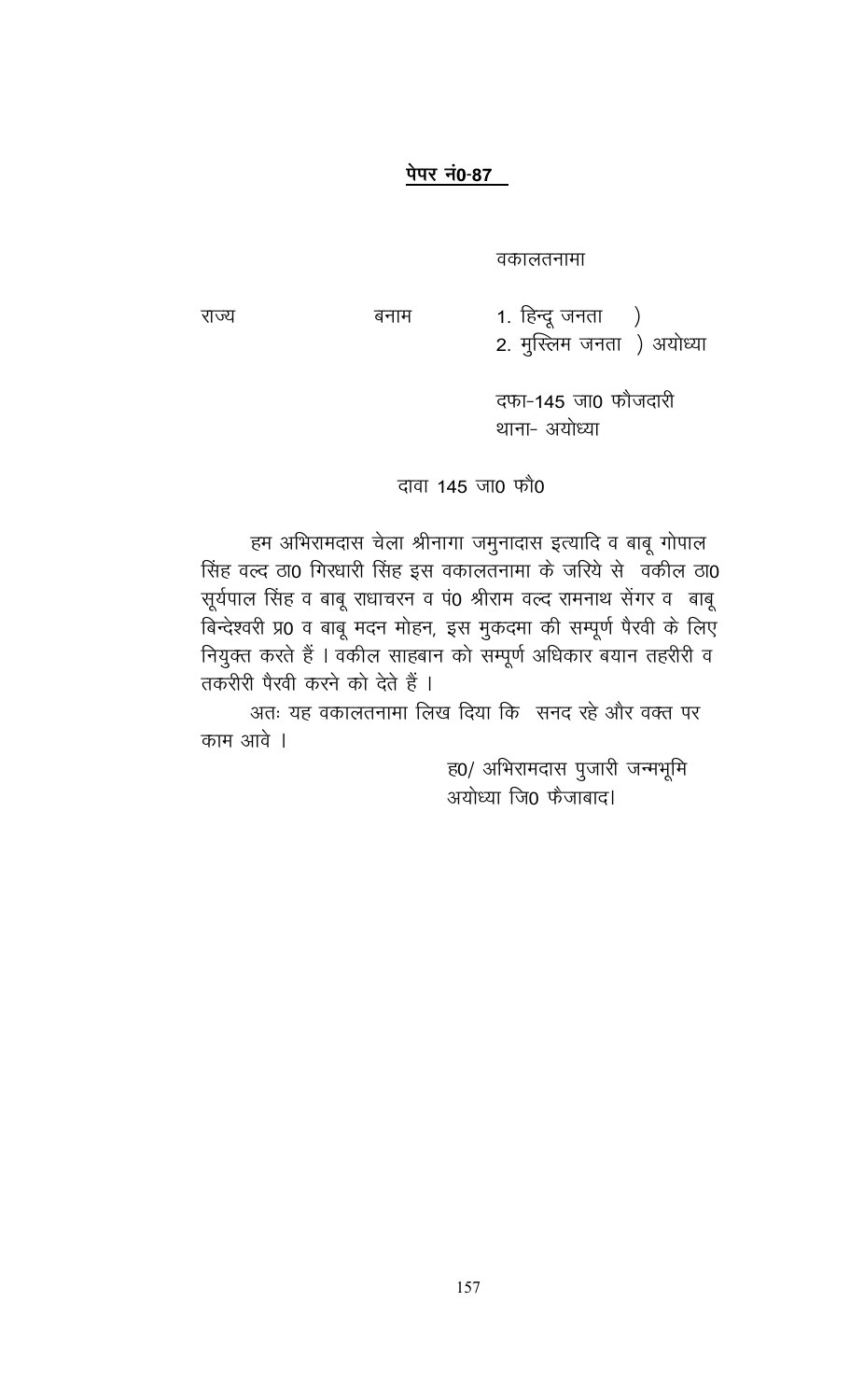न्यायालय श्रीमान सिटी मजिस्ट्रेट महोदय फैजाबाद

मुस्लिम अयोध्या राज्य बनाम मुकदमा दफा 145 जा0 फौ0 नसीबदार वल्द जहान सा0 मुहल्ला सुटेहटी अयोध्या उमर 25 साल कौम मुस्लिम नाऊ प0 हवेली अवध जि0 फैजाबाद दफा-1. यह कि बाबरी मस्जिद मंदिर जन्म भूमि मुंहदिम कराके उसी मुकाम पर उसी मंदिर के मलवा से जबरन बनवाई गई है जिससे उस मस्जिद की नमाज कबूल खुदा नहीं होती। दफा-2. यह कि मस्जिद बाबरी में अहले हिन्दू हुकूमत इस्लामिया में भी

परसतिस बराबर करते रहे और कभी- कभी अहले इस्लाम भी नमाज पढ़ लेते रहे ।

दफा-3. यह कि सन् 34 ई0 में हिन्दू मुसलमान अयोध्या में मजहबी बल वा हुआ ,जिसमें अहेले हिन्दू जिन पर मुकदमा चला, मुकदमा से बरी हो गये ।

दफा-4. यह कि इन लोगों को सन् 34ई0 के बलवा में पता चला कि अहेले हिन्दू और अहेले इस्लाम अयोध्या में बाबरी मस्जिद की वजह से जो कि श्रीराम चन्द्र जी के जन्मभूमि पर बनी है तफरुफा व नफरत रखती है और चूँकि हम लोगों को अहेले हिन्दू से मिलकर रहना था, इसलिए मस्जिद बाबरी को हम लोगों ने वर्क कर दिया और हिन्दुओं का तनहा कब्जा हो गया और वही तब से बराबर मस्जिद मजकूर में परसतिश करते रहे हैं ।

दफा-5. यह कि बाबरी मस्जिद अब हिन्दुओं की जन्मभूमि है, हम मुसलमानों को इससे कोई वास्ता नहीं है, उसकी बाबत अहेले इस्लाम व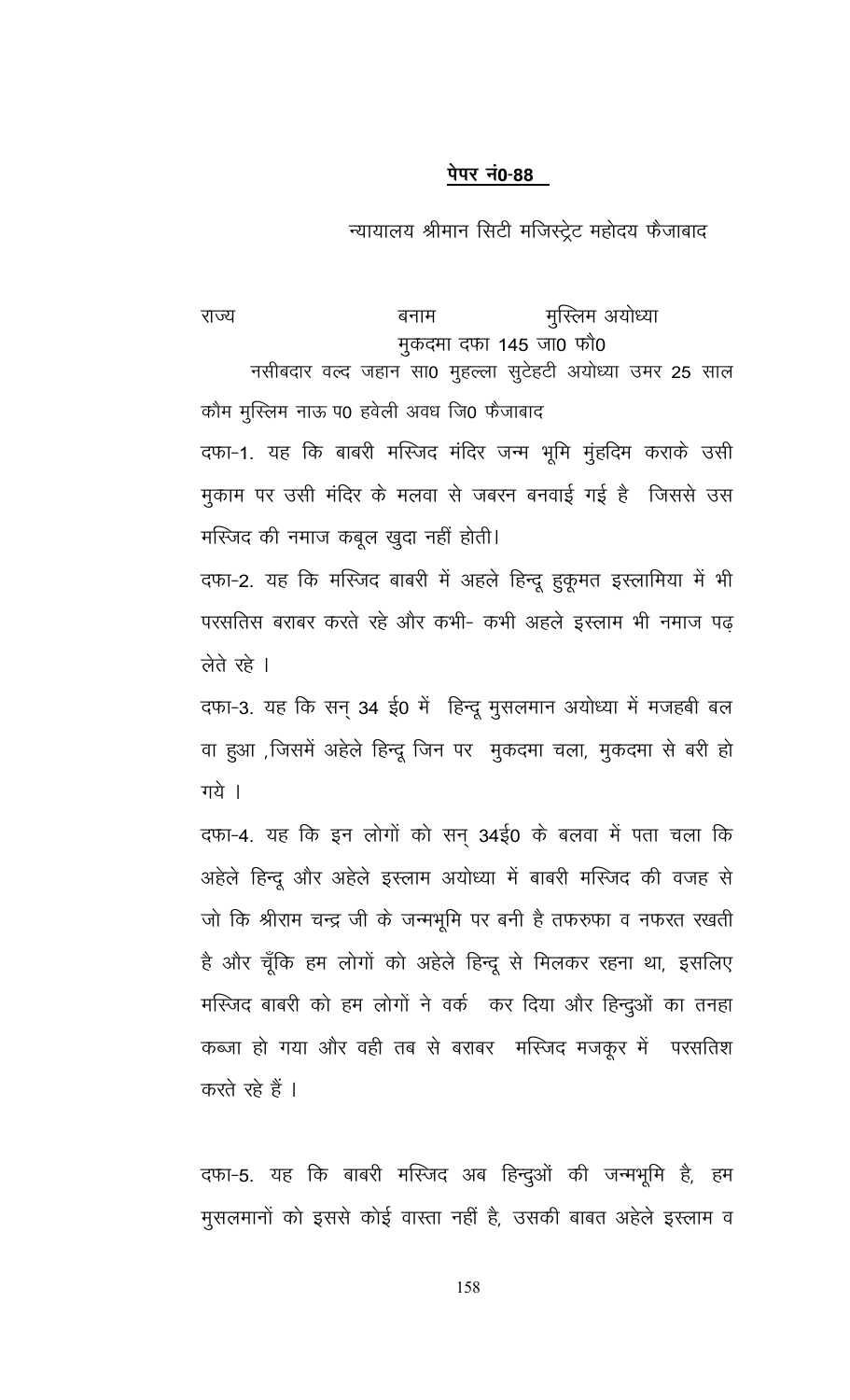अहेले हिन्दू में कोई नजा नहीं है ।

दफा-6. हमें खुशी है कि बाबरी मस्जिद हिन्दुओं की मिल्कियत मकबूजा करार दी जावे ।

ह0/अपठनीय नसीबदार व0 जहान सा0 सुटेहटी अयोध्या नि0अं $0/$ ता0- 24-2-50

 $2 - 7 - 56$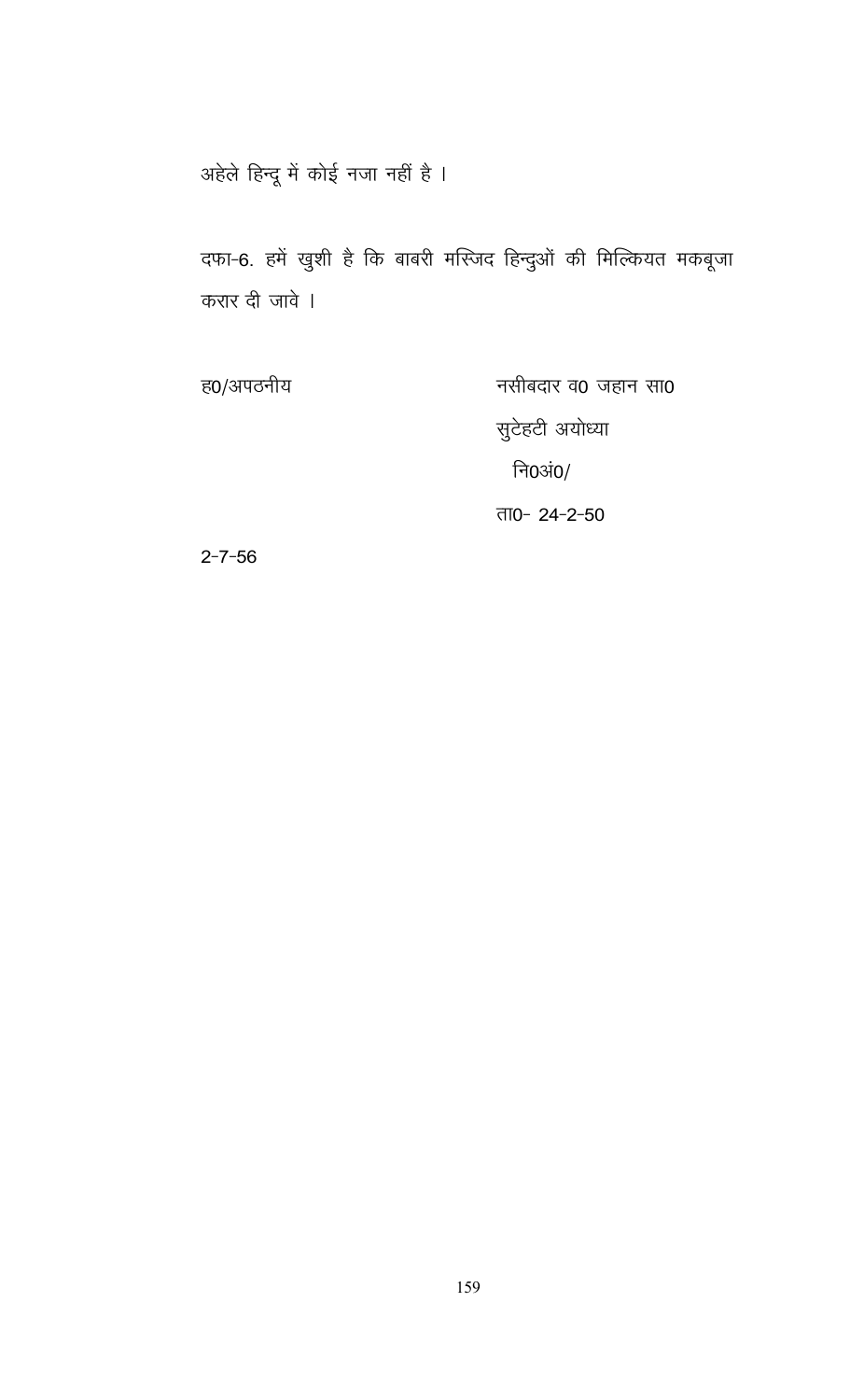न्यायालय श्रीमान सिटी मजिस्ट्रेट महोदय फैजाबाद बयान हलफी हस्ब आर्डर19 कायदा 1 जाब्ता दीवानी

#### मुस्लिम अयोध्या राज्य बनाम

मुकदमा दफा 145 जा0 फौ0

नसीबदार वल्द जहान सा0 मुहल्ला सुटेहटी अयोध्या उमर 25 साल कौम मुस्लिम नाऊ प0 हवेली अवध जि0 फैजाबाद

मुर्जाहेर हस्ब जैल उजहार करता है ,

दफा-1. यह कि बाबरी मस्जिद मंदिर जन्म भूमि मुंहदिम कराके उसी मुकाम पर उसी मंदिर के मलवा से जबरन बनवाई गई है जिससे उस मस्जिद की नमाज कबूल खुदा नहीं होती।

दफा-2. यह कि मस्जिद बाबरी में अहले हिन्दू हुकूमत इस्लामिया में भी परसतिस बराबर करते रहे और कभी- कभी अहले इस्लाम भी नमाज पढ लेते रहे ।

दफा-3. यह कि सन् 34 ई0 में हिन्दू मुसलमान अयोध्या में मजहबी बल वा हुआ ,जिसमें अहेले हिन्दू जिन पर मुकदमा चला, मुकदमा से बरी हो गये ।

दफा-4. यह कि इन लोगों को सन् 34ई0 के बलवा में पता चला कि अहेले हिन्दू और अहेले इस्लाम अयोध्या में बाबरी मस्जिद की वजह से जो कि श्रीराम चन्द्र जी के जन्मभूमि पर बनी है तफरुफा व नफरत रखती है और चूँकि हम लोगों को अहेले हिन्दू से मिलकर रहना था, इसलिए मस्जिद बाबरी को हम लोगों ने वर्क कर दिया और हिन्दुओं का तनहा कब्जा हो गया और वही तब से बराबर मस्जिद मजकूर में परसतिश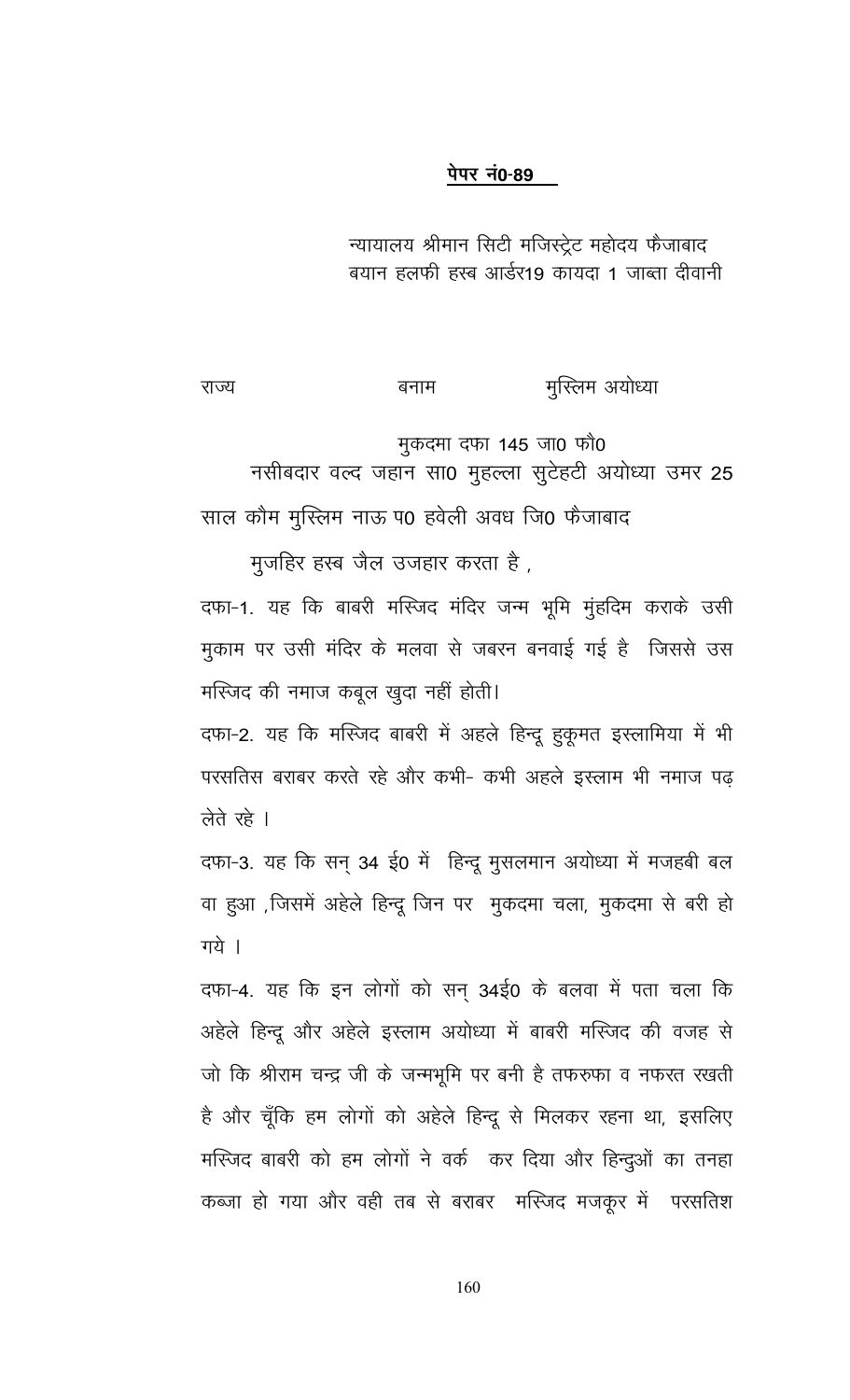दफा-5. यह कि बाबरी मस्जिद अब हिन्दुओं की जन्मभूमि है, हम मुसलमानों को इससे कोई वास्ता नहीं है, उसकी बाबत अहेले इस्लाम व अहेले हिन्दू में कोई नजा नहीं है ।

दफा-6. हमें खुशी है कि बाबरी मस्जिद हिन्दुओं की मिल्कियत मकबूजा करार दी जावे ।

# निसान अंगूठा

## नसीबदार

मैं नसीबदार मुकिर हूँ कि दफा-1 से लेकर दफा-6 तक बाइल्म हमारे सही और दुरुस्त है, खुदा मेरी मदद करे, तसदीक बमुकाम कचहरी फैजाबाद में ता0 24-2-50.

(उर्दू इबारत)

#### ता0-24-2-50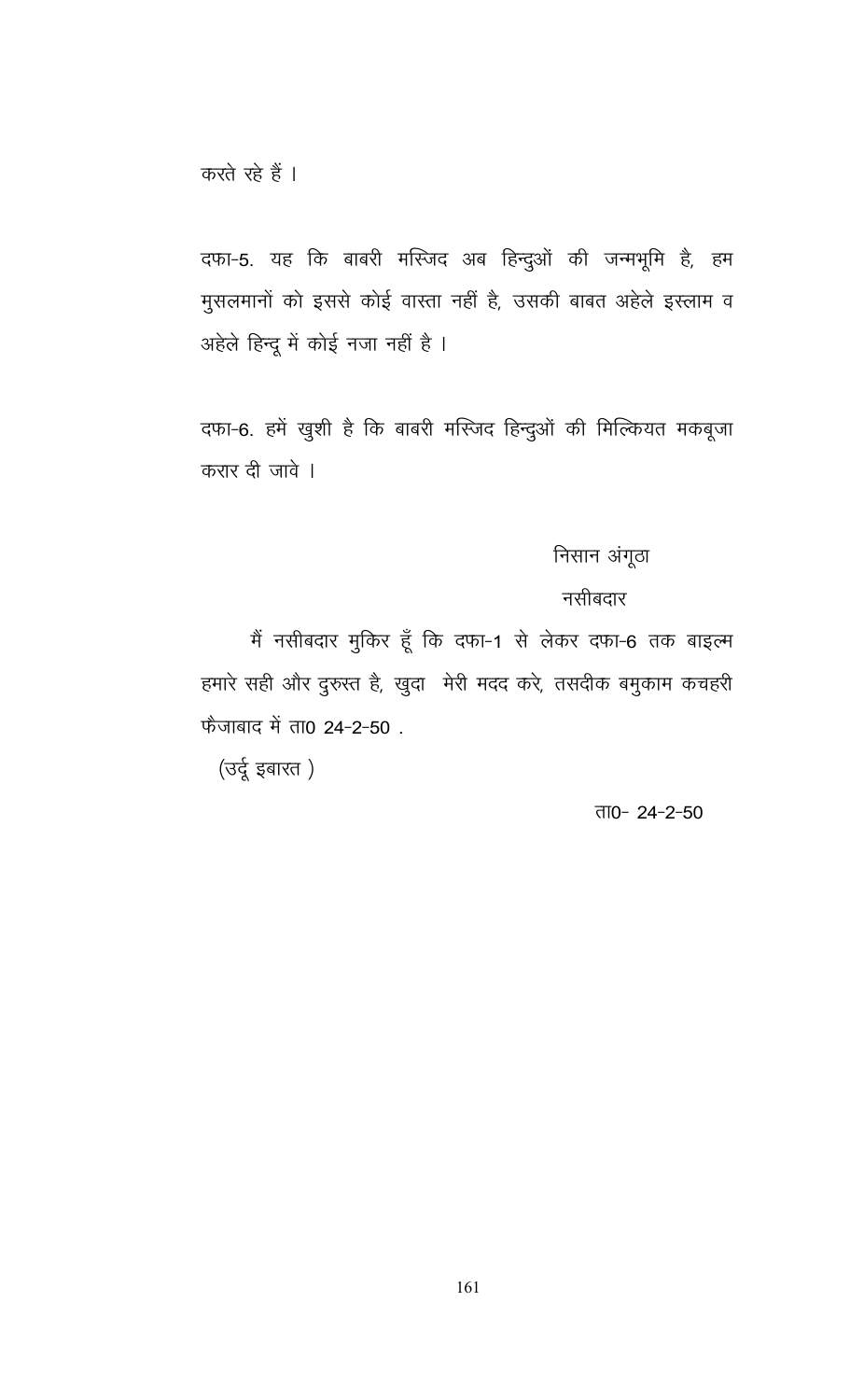न्यायालय श्रीमान सिटी मजिस्ट्रेट महोदय फैजाबाद मुस्लिम अयोध्या राज्य बनाम मुकदमा दफा 145

बयान तहरीरी मिनजानिब हौसलदार उम्र 60 साल वल्द घिराऊ कौम नदाफ सा0 मोहल्ला मातगैंड़ शहर अयोध्या) जिला फैजाबाद

धारा-1. यह कि जिस स्थान पर इस समय बाबरी मस्जिद है,उस स्थान पर जन्मभूमि मंदिर था और उसी को तोड़कर मस्जिद बनाया गया है । धारा-2.यह कि मस्जिद बनने के बाद भी हिन्दुओं ने अपना कब्जा नहीं छोड़ा और सिर्फ नवाबों के जोर से शुक्र के दिन मुसलमान नमाज पढ़ने पाते थे और हिन्दू लोग बराबर वहां पर अपनी मूर्ति का पूजा पाठ कराते थे  $\overline{1}$ 

धारा-3. यह कि बाद अंग्रेजी हुकूमत के भी मुसलमान सिर्फ शुक्र के दिन बाबरी मस्जिद में नमाज पढते थे ।

धारा-4. यह कि सन् 1934 ई0 में हिन्दू मुसलमान के झगड़े के बाद मुसलमानों का जाना बाबरी मस्जिद में इस वजह से बन्द हो गया कि हिन्दू बलवाई 3 मुसलमानों के कत्ल करने पर भी बरी हो गये और मुसलमानों को यह यकीन था कि उस मस्जिद में जाने में उनको जान का खतरा है. हिन्दुओं ने उसी जमाने से मस्जिद के मुख्य स्थान पर भी अपना अधिकार कर लिया औरए तब से बराबर कब्जा किये हुए हैं ।

धारा-5. यह कि प्रार्थी को कोई उजर नहीं है कि बाबरी मस्जिद पर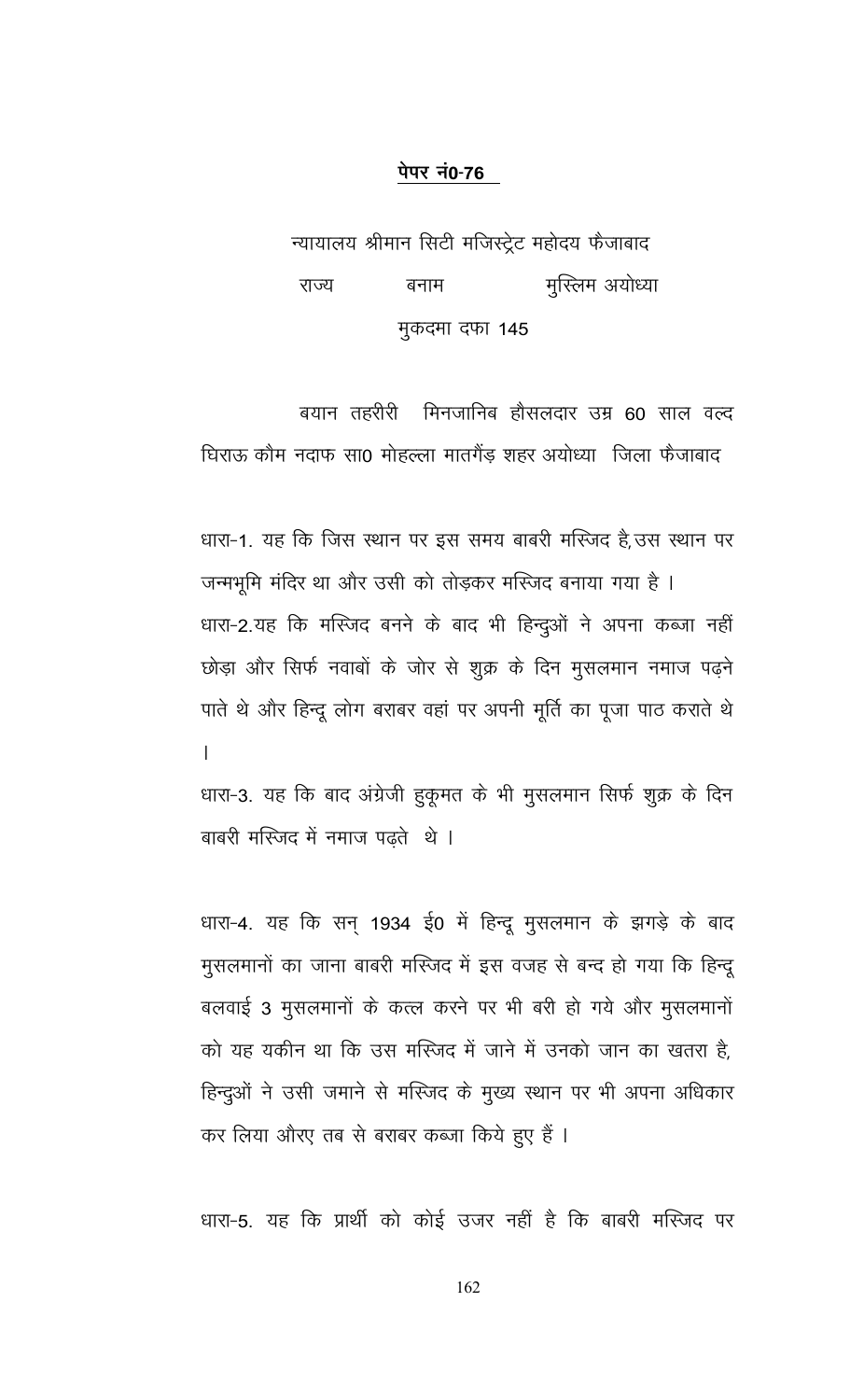हिन्दुओं का कब्जा बहाल रखा जावे, उस वास्ते कि उस स्थान पर नमाज पढ़ना मुसलमानी शरह के खिलाफ है ।

प्रार्थी,

निसानी अं0/हौसलदार

ता0- 16-2-50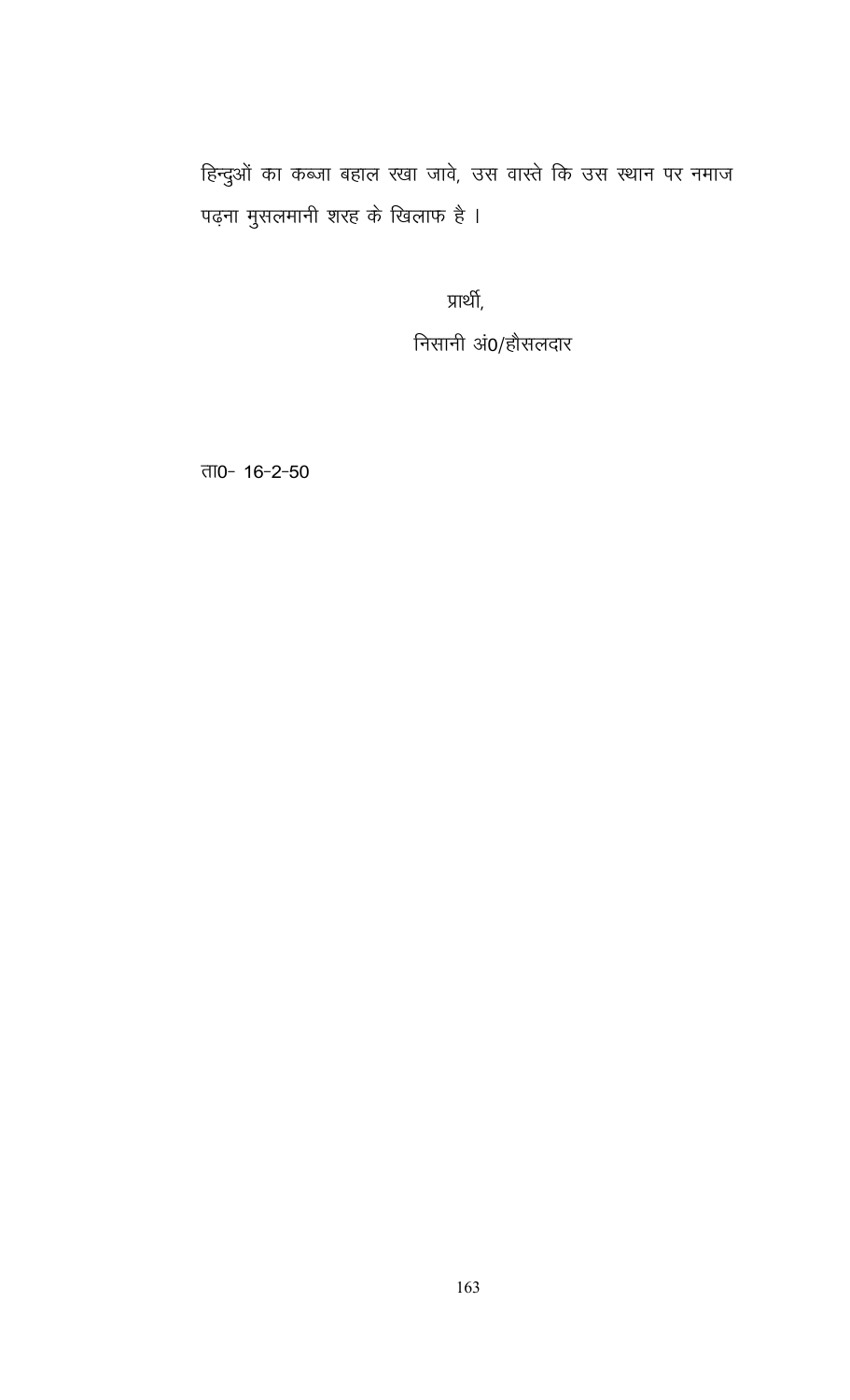## **145 CR.P.C. IN VOL. 1 & II VOL-II PAGE 133-322**

The reply of other connected papers have been submitted to the Deputy Commissioner in the English Dak on 18.3.50.

> ......... City Magistrate Faizabad.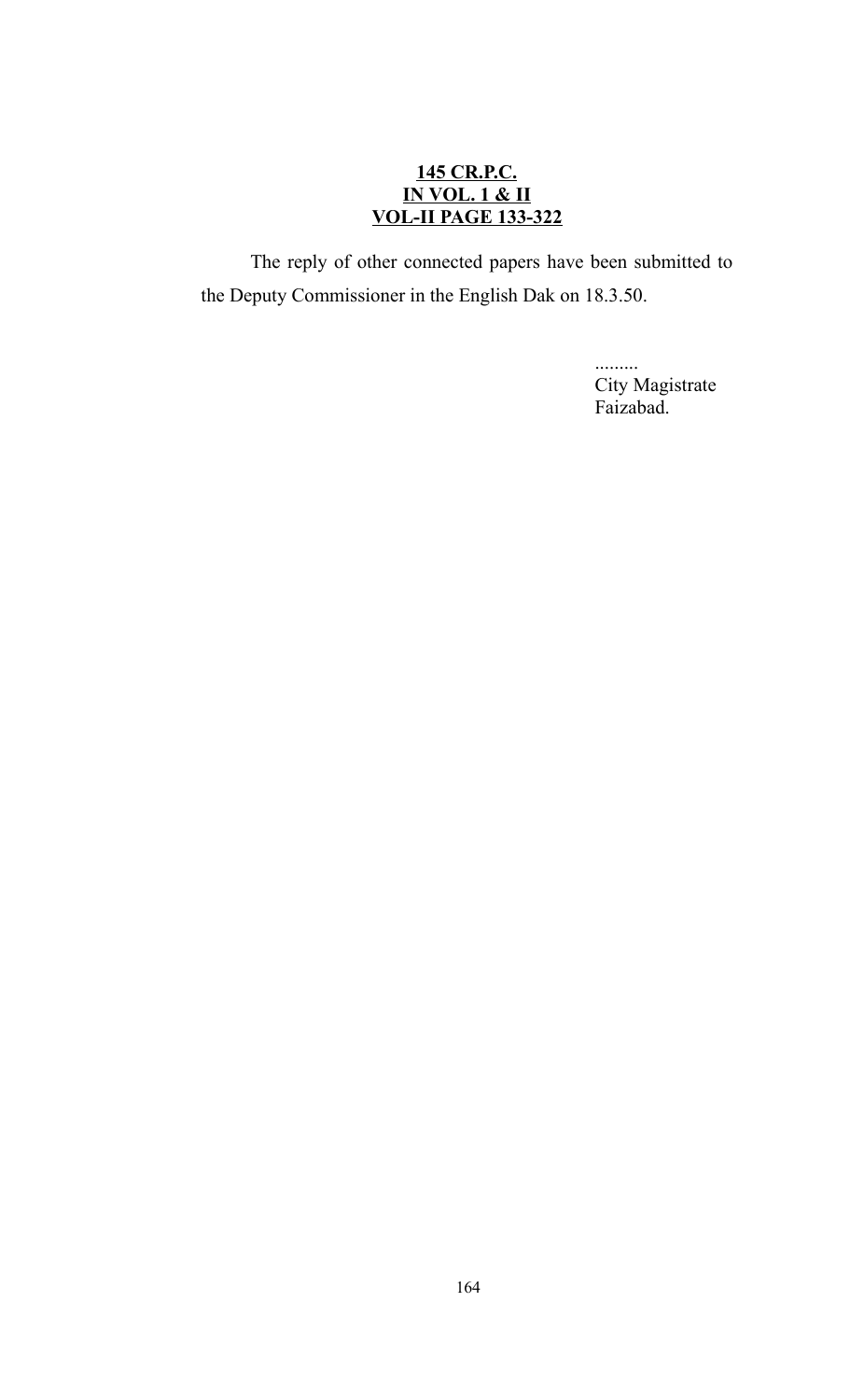#### From-

Shri K.S. Varma, B.A., LL.B., Depty Registrar, High Court of Judicature at Allahabad, Post Box. No. 23.

To,

The District Magistrate, Faizabad.

Crl. Misc. 208-50 No. 3220/dated/ April 1950.

Criminal Miscellaneous No. 208-1950

Anisur Rahman Versus State.

--------

Case under Section 145 Cr.P.C., pending in the Court of the Addl., City Magistrate, Faizabad.

Sir,

I am directed to invite your attention to the Court's letter No. 2388, dated 9.3.50, enclosing therewith copies of application and affidavit filed in the case noted on the margin and to ask you kindly to submit with the least possible delay your explanation as well as of the learned Additional City Magistrate.

Yours faithfully,

Deputy Registrar. 3.4.50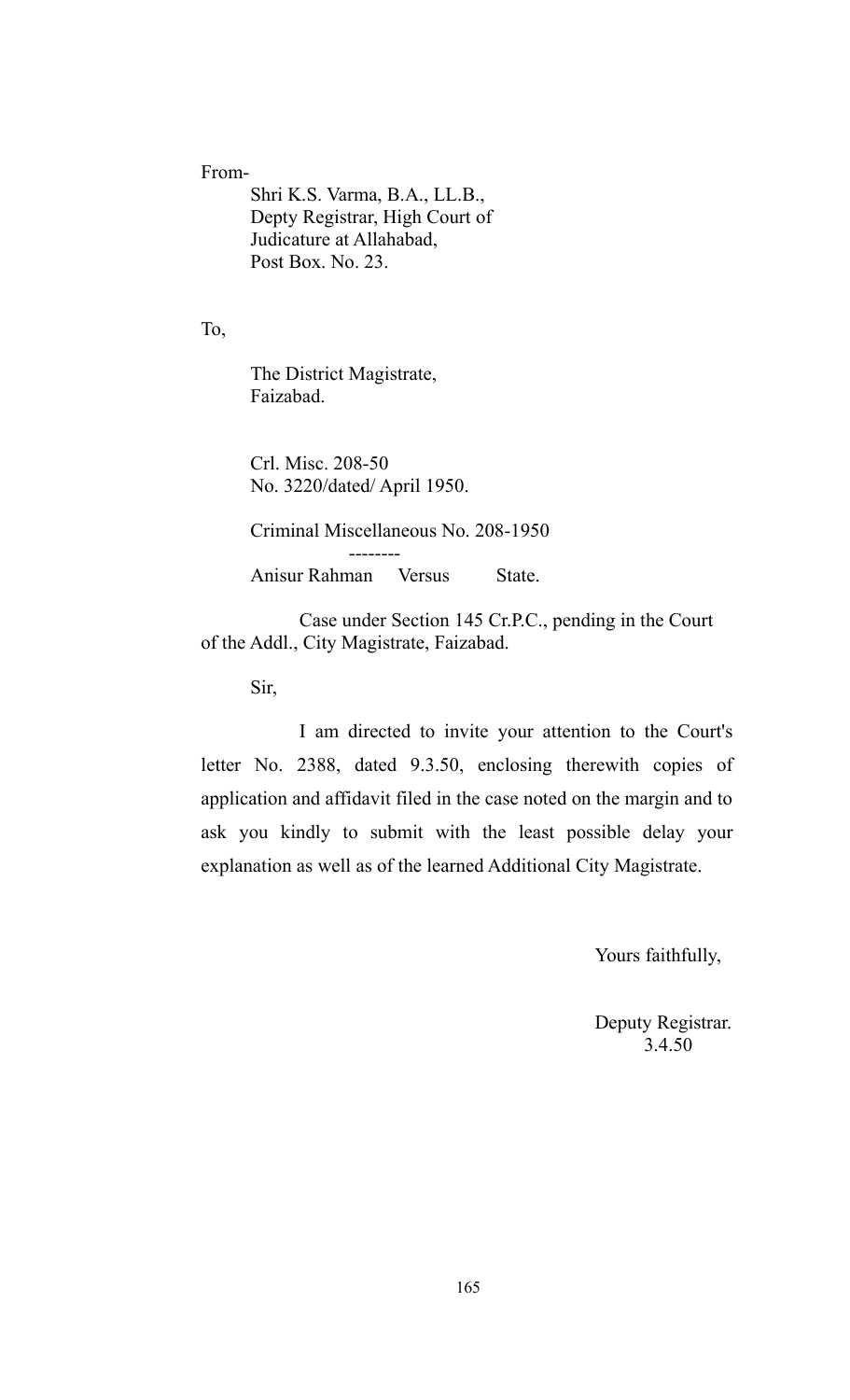#### From-

Shri K.S. Varma, B.A., LL.B., Depty Registrar, High Court of Judicature at Allahabad, Post Box. No. 23.

To,

The District Magistrate, Faizabad.

Crl. Misc. 208-50 No.2388 /dated/ 9<sup>th</sup> March, 1950.

--------

Criminal Miscellaneous No. 208-1950

Anisur Rahman Versus State.

Case under Section 145 Cr.P.C., pending in the Court of the Addl., City Magistrate, Faizabad.

Sir,

I am directed to invite your attention to the Court's letter No. 2388, dated 9.3.50, enclosing therewith copies of application and affidavit filed in the case noted on the margin and to ask you kindly to submit with the least possible delay your explanation as well as of the learned Additional City Magistrate.

Yours faithfully,

Deputy Registrar. 11.3.50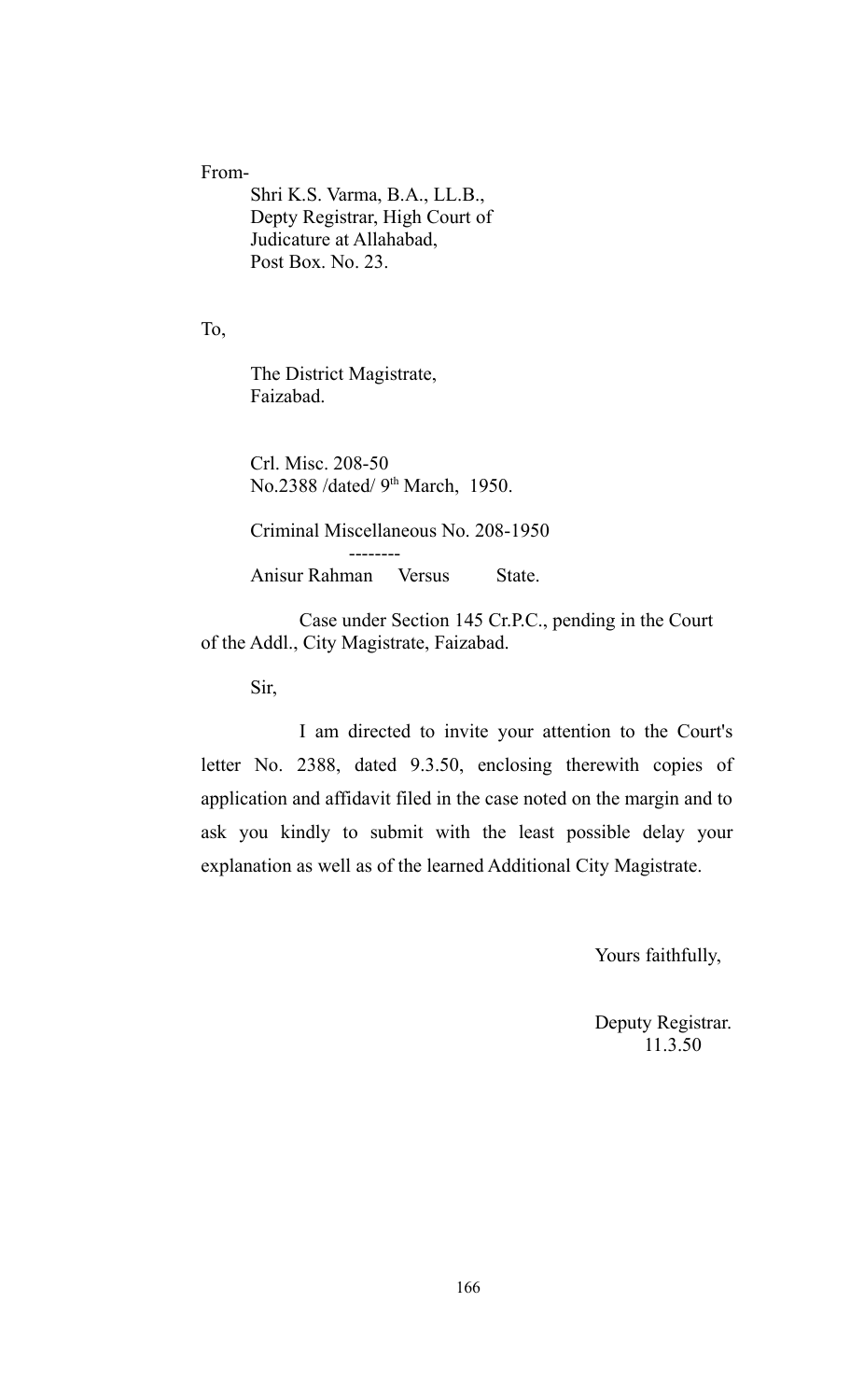#### **In the High Court of judicature at Allahabad. --------**

## **Criminal Transfer Application no. 208 of 1950 under Section 526/528 Cr.P.C. pending in the court of the city Magistrate Faizabad. --------**

Anisur Rahman son of Moulvi Vaziruddin caste Syed resident of Mohalla Begampara, Ajodhya (Faizabad)

...... Applicant

Versus

Party

Rex ...... Opposite

To,

The Hon'ble the Chief Justice and his Companion Judges of the aforesaid Court.

The humble petition of the applicant abovenamed most respectfully showeth:-

That for the reasons disclosed in the accompanying affidavit it is respectfully prayed that the criminal case No. of 1949 Rex Vs. Anisur Rahman under Section 145 Cr.P.C. pending in the court of the Additional City Magistrate, Faizabad be transferred to some other court of competent jurisdiction outside the district of Faizabad and further proceedings of the case be stayed meanwhile. Note: Stay order be sent to the court of the Addl. City Magistrate, Faizabad in the said case.

> Sd. M.A. Kazmi Counsel for Applicant.

Dated 2.2.50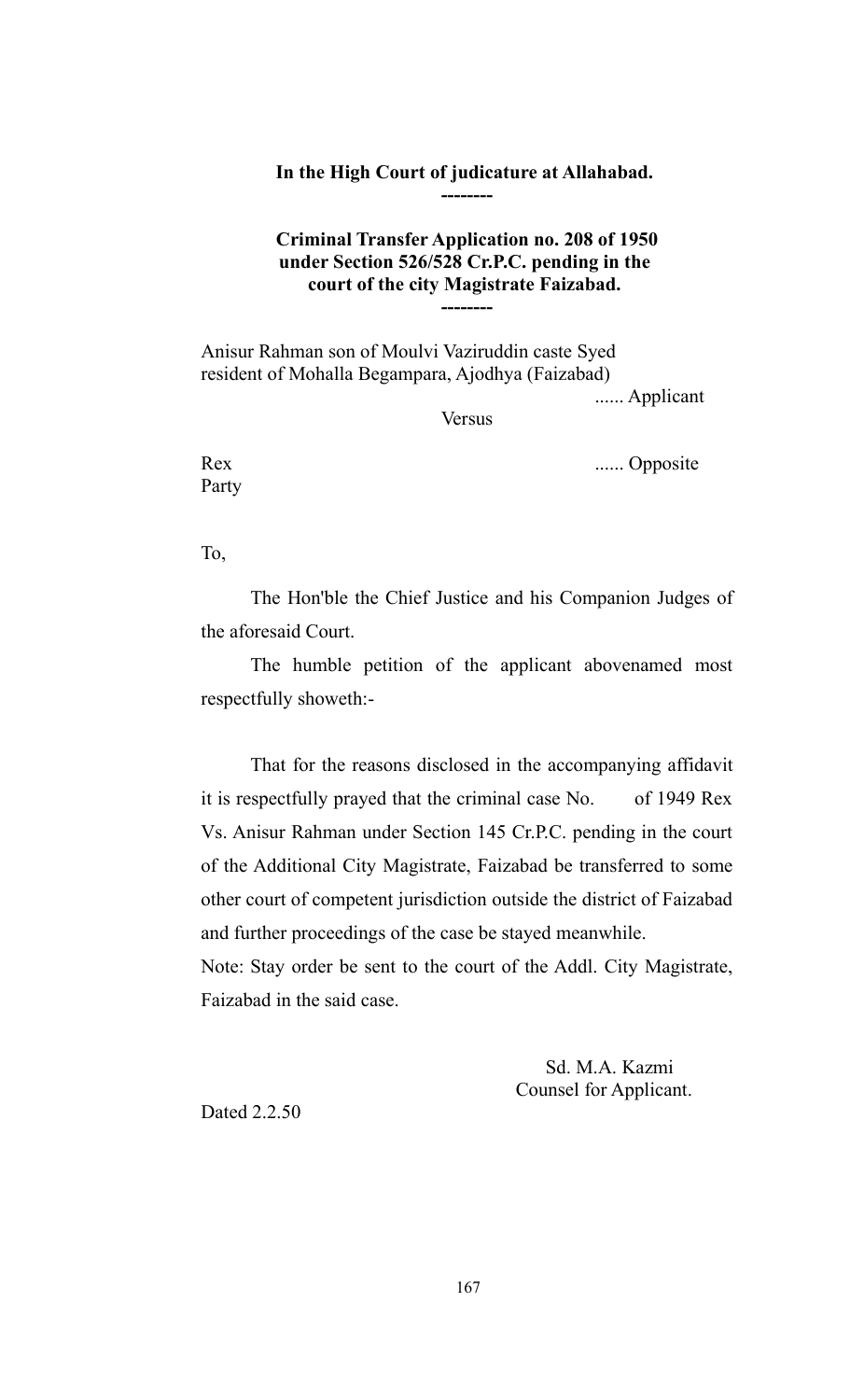#### In the High Court of Judicature at Allahabad.

#### \*\*\*

## Affidavit

#### in

## Criminal Misc. No. 208 of 1950.

Anisur Rahmam .........Applicant.

**Versus** 

Rex ....... opposite party

|            | Affidavit of Anisur Rahman son of |  |
|------------|-----------------------------------|--|
|            | Moulvi Wazirruddin, caste         |  |
| Syed       | resident of Mohalla               |  |
| Begampara, | Ajodhya, Faizabad.                |  |

I, Anisur Rahman aforesaid solemnly affirm and state as follows:-

1) That I am the sole applicant in this application and am fully acquainted with the facts deposed below.

2) That in Ajodhya there is a historical mosque built by Emperor Babar in 1528 A.D. Called the Babari mosque which has got a grant attached to it and is registered under the Waqf Act and the courtyard of the mosque is separated by a wall from small temple which is situated to its East.

3) That Hindus and muslims of Ajodhya have been peacefully and calmly carrying on their worship in the temple and prayers in the mosque respectively from times immemorial.

4) That on the  $9<sup>th</sup>$ . Of November, 1949 it was found that two tombs and about 25 graves which lay outside the compound of the Babari mosque had been levelled down and the mosque in the cemetery known as the "Qanati" mosque had been dug up and a new platform adjacent to the aforesaid mosque was constructed and an idol placed on that platform.

5) That from 22.11.1949 the Hindus of the place started their 'Jap' (worship) on that place in which a large number of Hindus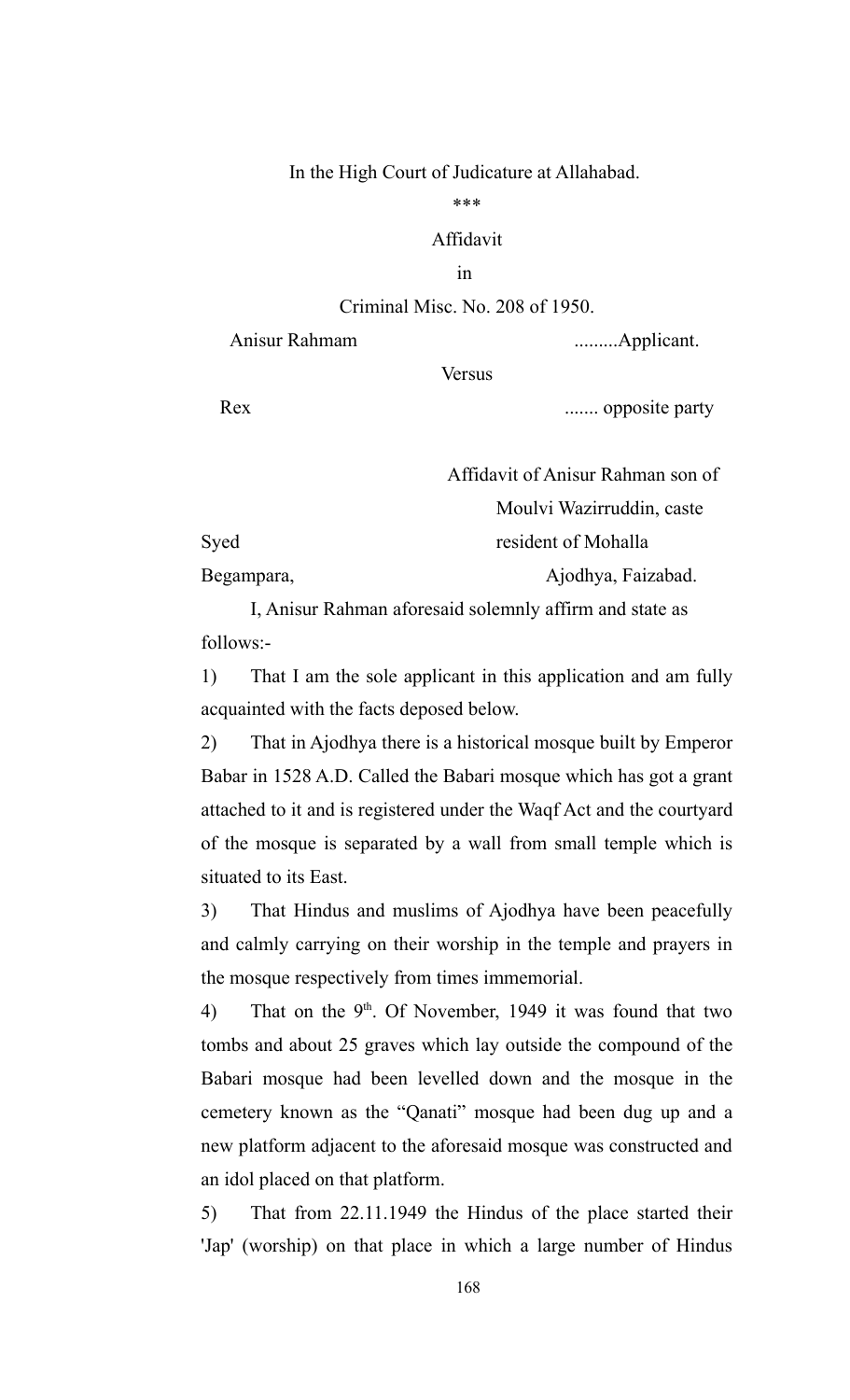were collected and for that reason the police advised the muslims not to say their prayers in the surviving Babari mosque all the 5 times while the 'Jap' continued but confine it to Fridays only. In order to avoid a communal clash the muslims acted on the advice and continued to say their prayer every Friday up to December 16, 1949. Except for the Friday prayers the mosque used to be kept locked and guarded by the Police.

6) That on the night preceding the next Friday, namely the night between  $22<sup>nd</sup>$  and  $23<sup>rd</sup>$  December, 1949 the Hindus surreptitiously and clandestinely introduced an idol inside the mosque itself and put it on the "Member" (pulpit). Pandit Ram Deo Dubey Sub-Inspector Incharge of Ajodhya made the following report of the incident on 23rd December, 1949:

"On information received through Mata Prasad constable No. 1 when I reached the spot at about 7 in the morning., I learned that a crowd of 50 or 60 persons broke the locks which were put on the compound of the Babri Mosque, and by climbing the walls by ladders illegally entered into ("madakhilat") the mosque and have placed the idol of Shri Bhagwan and have written on the walls inside and outside Sita Ramji etc. in red and yellow. Constable no. 2 Hansraj who was on the duty prohibited them but they did not heed. He called the P.A.C. Guard for help which was there, but by that time all the persons had entered the mosque, High Officers of the District came to the spot and engaged themselves in management. Afterwards a crowd of 5000 collected and raised religious slogans and performed "Kriten" and wanted to go inside but nothing untowards happened due to proper arrangements. Abhey Ram Dass, Ram Shukul Dass, Sheodarshan Dass and 50 or 60 other persons whose names are not known have committed riot, trespassed into the mosque and have installed an idol in the mosque and have thus polluted ("napak") the mosque. The police men on duty and many others have been this incident and ......... this check has been prepared.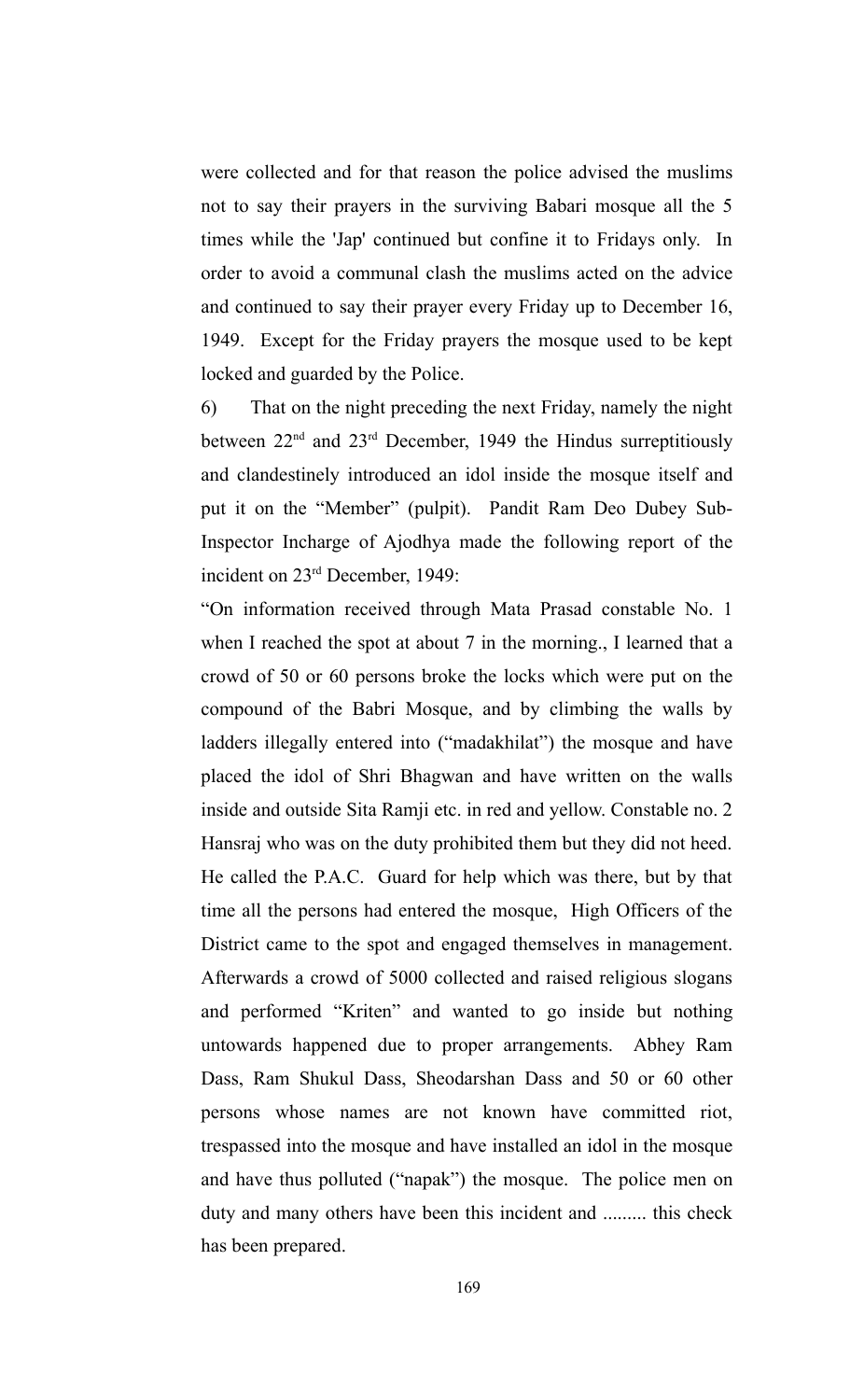7) That the muslims of the vicinity were at that time persuaded by the authorities not to say their prayers that Friday. When the muslims made a representation on  $6<sup>th</sup>$  January 1950 they were again asked not to say their prayers for some time to come.

8) That in the meantime the District authorities instead of helping the muslims of the vicinity in getting back their mosque have issued notice on 29<sup>th</sup> December, 1949 under Section 145 Cr.P.C.

9) That in spite of the fact that all the matters have been within the knowledge of the authorities and the police guard has been posted on the spot since  $12<sup>th</sup>$  November, 1949, and their strength was increased by posting an armed guard on 22<sup>nd</sup> November, 1949, the above mentioned incidents have taken place. They have created a tremendous sensation not only in Ajodhya but also in the town and District Faizabad.

10) That it is the petitioner's case that the District authorities are not free from communal bias and are rendering direct and indirect assistance to the ........ pass on the mosque. The petitioner apprehends that he cannot have a fair and impartial trial in that district.

11) That Ajodhya being a town with a large Hindu population the authorities appear to be wholly overwhelmed.

12) That Shri K.K.K. Nayer the present Deputy Commissioner of Faizabad has acquired a plot of land on a long lease for building purposes in the name of his wife Shrimati Shakuntala Nayer in Ajodhya proper by means of a registered deed dated 7.6.1967 and probably desires to be a resident of Ajodhya. He cannot therefore, go against the wishes the local people of the Hindu Majority of the place, and the applicant apprehends that he can have .......justice at their hands.

13) That the learned Additional City Magistrate, Faizabad Shri Markande Singh has attached the mosque and put in the charge of Shri Priya Dat Ram who has been .....an active part in the present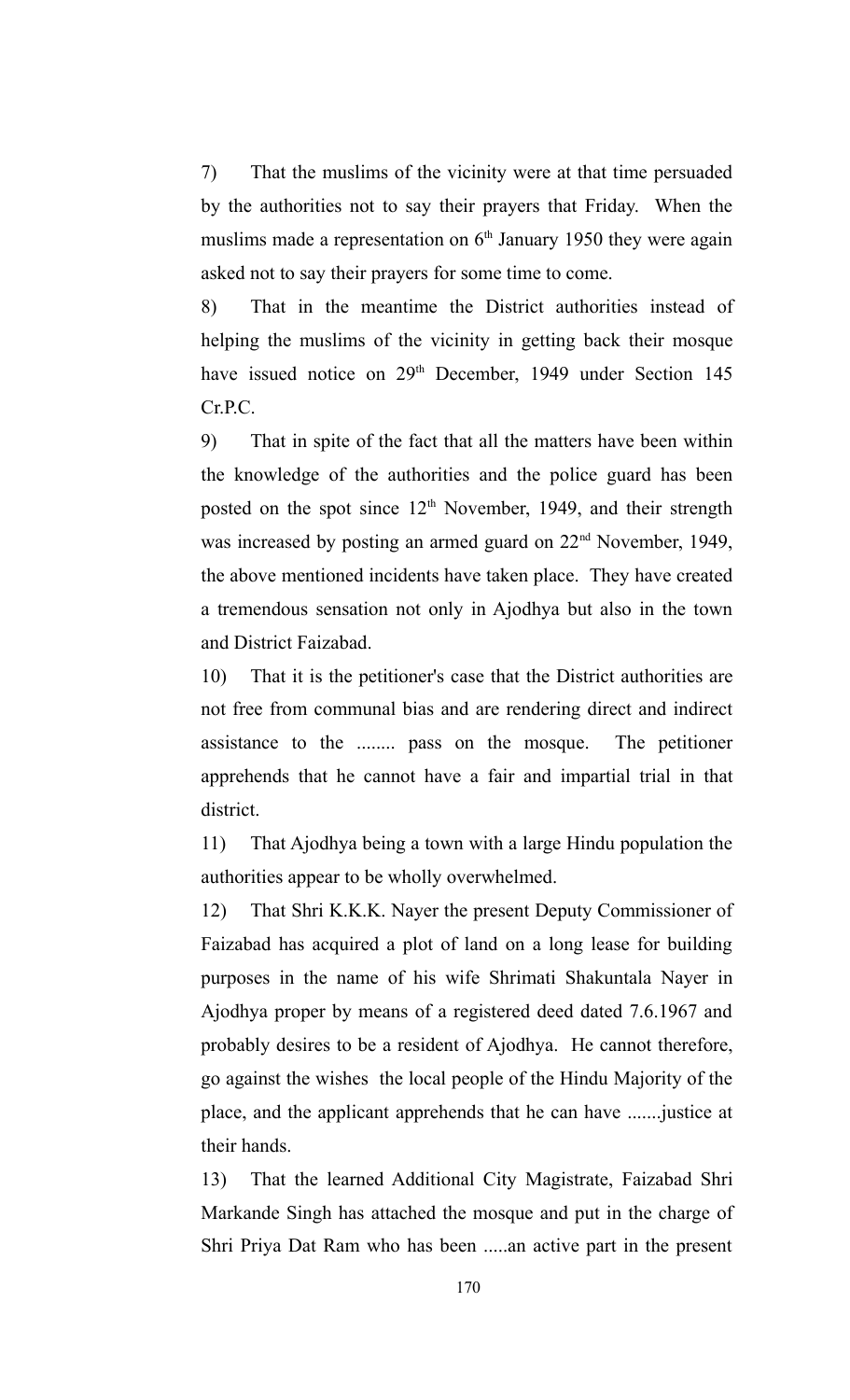agitation there. In original order he went to the length of ordering Receiver to arrange for the worship in the ............nearly as possible as at present but subsequently scored it out.

14) That the local authorities are persisting in ............ of these proceedings and thus affording opportunity for the continued misuse of the mosque .... there is no apprehension of any breach of .......... the muslims are exhibiting a remarkable ............connection and in spite of the institution ........ suit in that connection in the court of the ........ Judge, Faizabad, which is registered as ........ In this suit even a temporary injunction has been issued against (1) Zahoor Ahmad (2) Haji Pheku (3) Haji Mohd. Faiq (4) Mohd. Sami (5) Mohd. Achchan (6) U.P. Govt. (7) Shri K.K.K. Nayer, District Magistrate, Faizabad. (8) Chaudhari Kirpal Singh S.P. and (9) Shri Markande Singh City Magistrate, Faizabad on 16.1.1950 as under:-

"Issue notices. Issue interim injunction in the meanwhile as prayed. The defts should also be informed that a temporary injunction has already been issued exparte."

The prayer in the application for injunction is as follows:-

"Therefore the applicant prays that a temporary injunction be issue against the defts to the effect that they should not remove the idols of Shri Bhagwan Ram Chandra & others from Asthan Janam Bhum the details of which are given in the .......... till the decision of the case, and they further be ordered not to close the Ramesh Dwar and other passages of ingress and egress to the visitors and also that they should not place any obstacle in the Puja and Darshan."

15) That the entire atmosphere in Ajodhya and Faizabad is surcharged with communalism and in view of the highly strained relations between the two communities and also the district authorities not being free from communal bias neither Ajodhya nor Faizabad would be a proper place for the inquiry under section 145 Cr.P.C. proceedings and the life of the witnesses of the applicant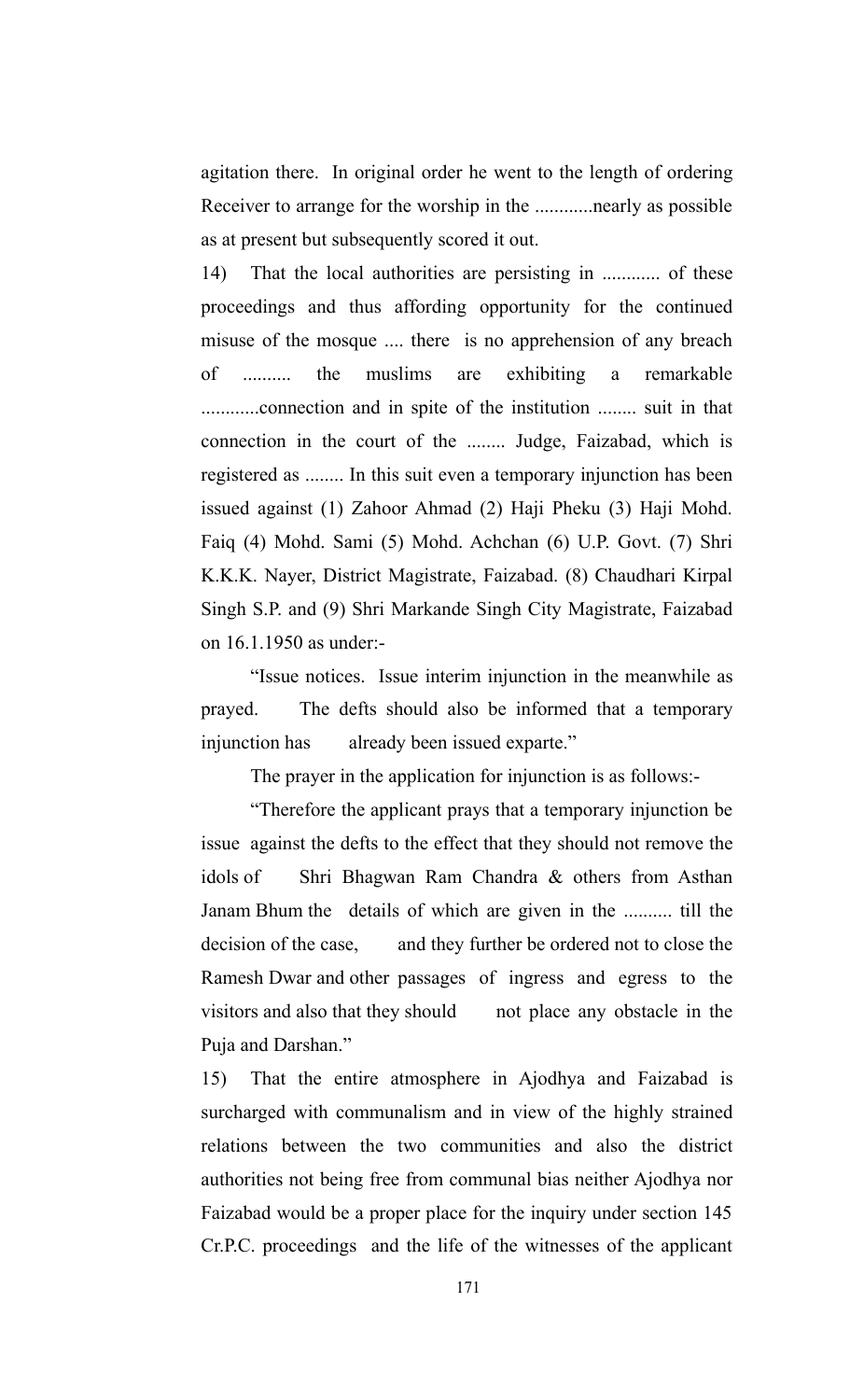would not be safe, as is being demonstrated by the activities near the Babri mosque.

16) That the contents of paras 1 to 15 of this affidavit are true to my personal knowledge and belief, nothing has been concealed and no part of it is false. Sd.

Illegible

## **D.M.**

With reference to your order dated 11.3.50 on the .......of the Deputy Registrar in connection with the Crl. Misc. No. 208/50 Anisul Rehman Vs. State, I beg to offer my explanation parawise as follows:-

1. I have no knowledge regarding allegations contained in paras 1,2,3,4,5 & 7 of the affidavit filed by Shri Anisul Rehman and therefore I am not in a position to say anything about them.

2. I am not in a position to note any comment on the allegation in para 6, since the matter referred to therein are the the subject of a proceeding pending before me.

3. Regarding allegations contained in para 8, I beg to say that on being satisfied from credible sources that a dispute likely to lead to a breach of the peace between Hindus & Muslims in Ayodhya over the question of rights of proprietor ship  $\&$  worship in the buildings claimed variously as Babri Masjid & Janam Bhumi Mandir, I passed an order u/s 145 Cr.P.C. and attached the said building. The parties were called upon to put in written statement of their respective claims with regard to the fact of actual possession of the subject of the dispute. As a matte of fact the order u/s q45 Cr.P.C. was meant to check an imminent breach of the peace.

4. Regarding allegations contained in para 9 I have to say that it is not clear what matters are alleged to have been within the knowledge of the authorities and therefore no explanation is possible. If however, it refers to existence of tension between the two communities on account of the building in dispute, Section u/s 145 Cr.P.C. was appropriately taken and it had the desired effect of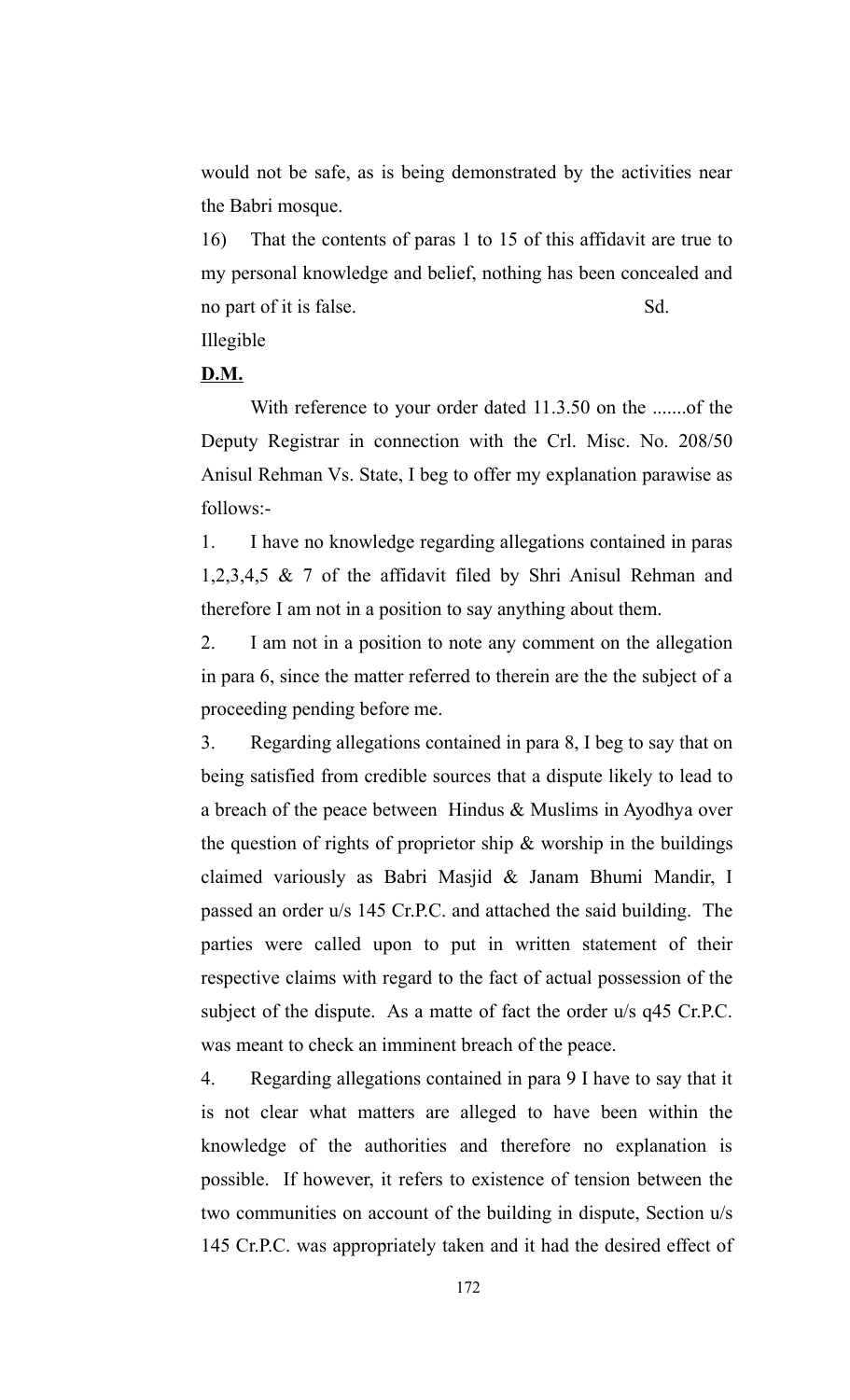preventing breach of peace.

5. The allegations in para 10 of the affidavit are vague  $\&$ baseless and are denied.

6. With regard to the contents of para 11, I beg to state that it is a fact that Ayodhya has a large Hindu population, but it is wholly incorrect that the authorities were overwhelmed by the Hindus.

7. I have learnt that a Nazul plot in Ayodhya was acquired sometime ago by Shrimati Nayar, but I have no information that Shrimati Nayar acquired it for her. In this connection it may be worthwhile to mention that Shri Nayar is no more the District Magistrate of Faizabad.

8. As regards contents of para 13, I beg to say that the said buildings were attached  $\&$  put incharge of Shri Priya Dutt Das. It is incorrect to say that he has been taking active part in the agitation. The alleged portion of my order scored out before signing and promulgating it, is, in no sense, a part of my order. I may, however, and that this portion was scored out as the time of signing the order as I felt that it was superfluous.

9. As regards contents of para 14, the court is equally eager to dispose of this case as speedily as possible. The case was stayed when the petitioner applied for the stay of the proceedings.

10. As for the allegations of para 15 I have to say that the allegations are unfounded, incorrect and unjustified.

> (Markandeya Singh) CityMagistrate, Faizabad. 5-4-1950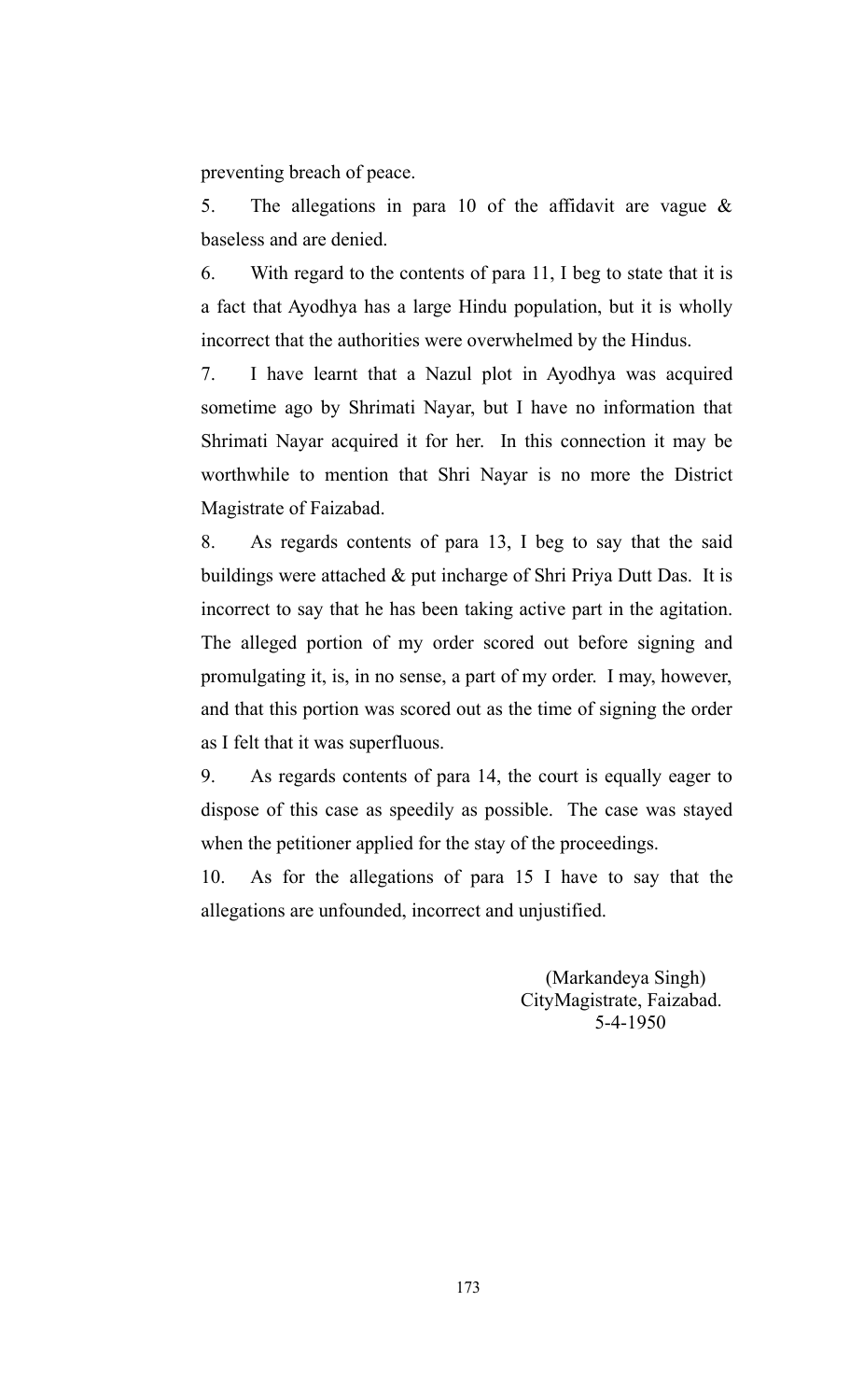#### From

Shri J.N. Ugra, District Magistrate, Faizabad.

To

The Deputy Registrar, High Court of Judicature at Allahabad. Post Box No. 23.

Sir,

With reference to your letter No. Crl. Misc. 208-50. 2320 dated April 1, 1950 I have the honour to forward the explanation of the city Magistrate Shri Markandeya Singh who is seized of the case u/s 145 Cr.P.C.

With regard to my own explanation, I have to submit that I have taken over charge as District Magistrate, Faizabad on the afternoon of 14<sup>th</sup> March 1950 and have had nothing to do with the case at any stage.

Yours faithfully,

District Magistrate.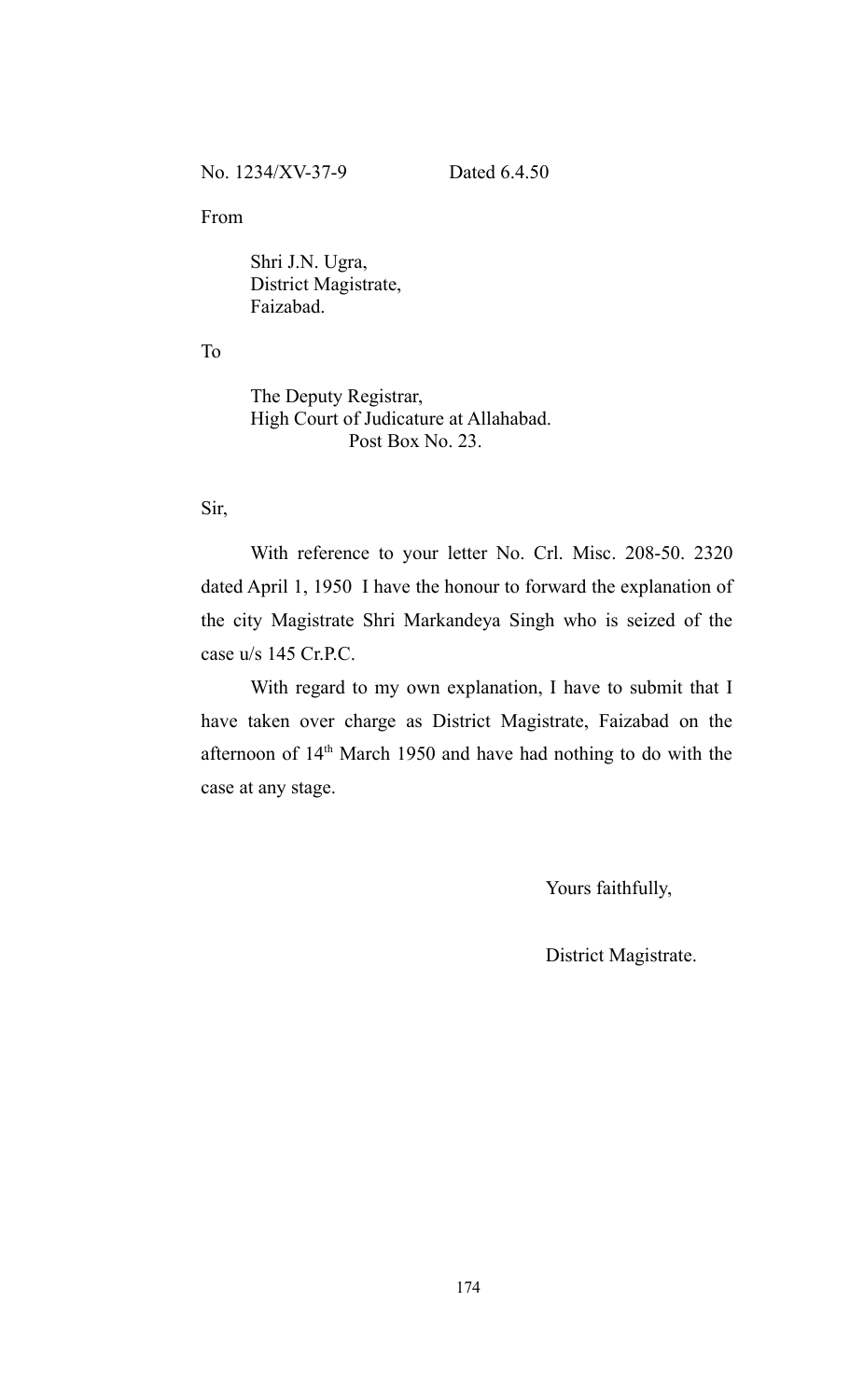न्यायालय श्रीमान सिटी मजिस्ट्रेट महोदय फैजाबाद अभियोगी राज्य

विपरीत

विपक्षी अभयराम दास तथा अन्य अभियोग धारा-145 दण्ड विधि संहिता के अनुसार लिखित कथन श्री अभयराम दास की ओर से

## <u>पेशी दिनांक- 29-12-50 ई0</u>

धारा-1.यह कि सूचनाःनोटिसः जो धारा 145 दण्ड विधि संहिता के अधीन प्रवृत्त हुई है, व अवैध तथा अनुचित है । धारा2. यह कि धारा-1 कथित सूचनाःनोटिसःकिसी व्यक्ति विशेा के नाम न होने के कारण अवैध व अनियमित तथा अमान्य है । धारा-3. यह कि सूचना दिनांक 29-12-49 के प्रवृत्त होने के पूर्व तथा उसके पश्चात मंदिर जन्म भूमि तथा एतत्सम्बन्धी भूमि या भवन के विाय में शांति भंग की आशंका अथवा भय न था और न है, ऐसी दशा में कार्यवाही धारा-145 दण्ड विधि संहिता के अनुसार सर्वथा असंगत तथा अनावश्यक है  $\mathbf{I}$ 

धारा-4. यह कि मंदिर जन्मभूमि तथा एतत्सम्बन्धी भवन व भूमि पर सम् वत् 1934 ई0 से वैणव मतानुयायी हिन्दू मात्र को भोगाधिकार पुजारी मुझ उत्तरदायी तथा अन्य सहकारी पुजारियों द्वारा अद्यावधि निरन्तर अक्षुण रुप से चला आता है, अन्य किसी व्यक्ति विशेा अथवा सम्प्रदाय विशेा का

भोगाधिकार इस अवधि के भीतर कभी नहीं रहा है और न सम्प्रति है । धारा-5. यह कि जो-जो व्यक्ति विशेा अथवा सम्पद्राय विशेा अपना अधिकार कथन करते प्रतीत हों, उनका अभियोग पक्ष बनाना अति आ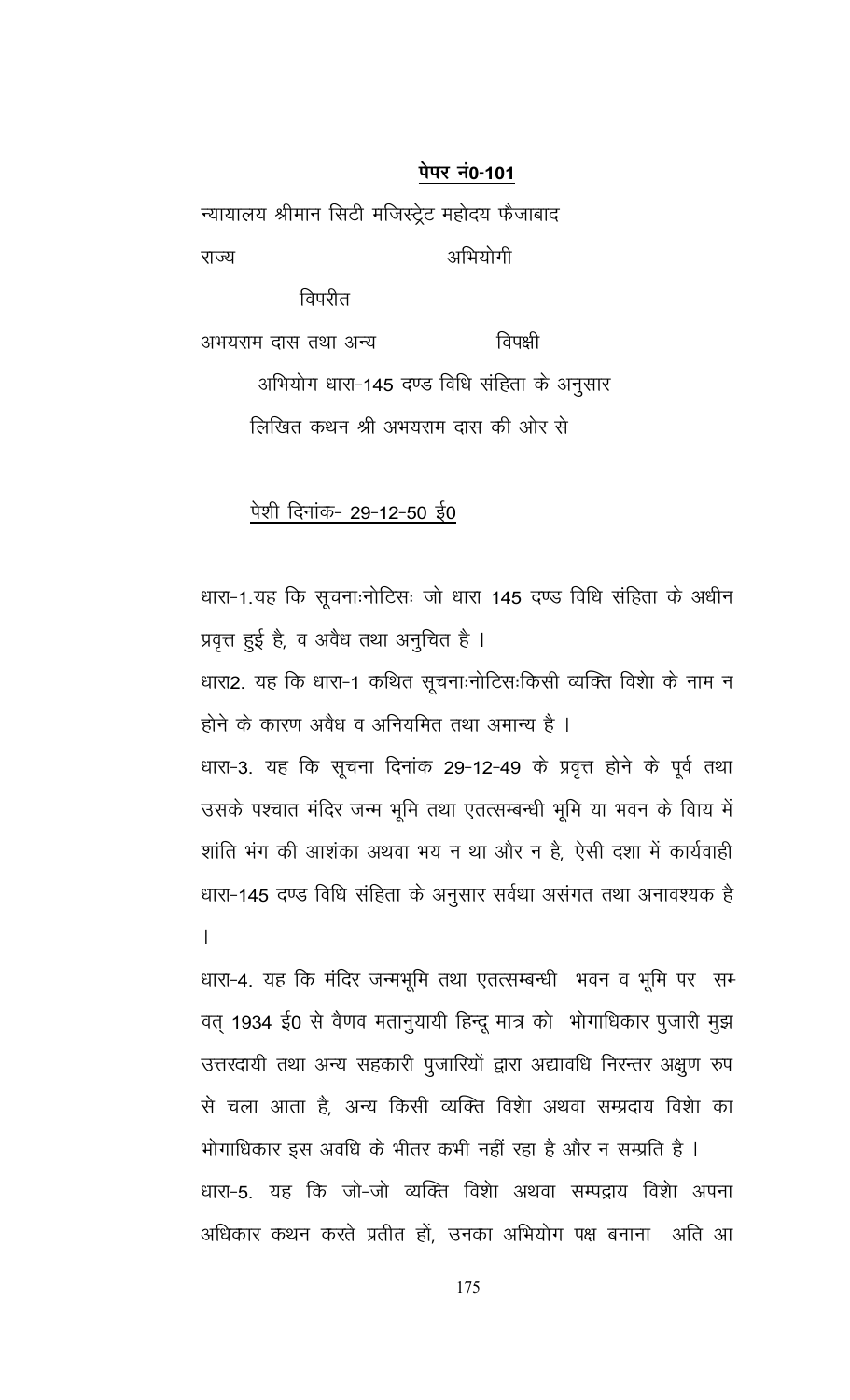वश्यक था, किन्तु ऐसा न होने के कारण समस्त कार्यवाही अवैध तथा निराकरण योग्य है ।

धारा-6. यह कि यह निर्विवाद विाय है कि विवादास्पद भूमि के बाहर कुछ भूमि व भवन निर्मोही अखाड़ा की सम्पत्ति है और उस पर उनका निर्विघ्न भोगाधकार आज भी है ।

धारा-7. यह कि सम्वत् 2006 विक्रमी के पूर्व से विवादास्पद मंदिर पर पूजा एवं राग भोग मुझ उत्तरदायी प्रतिवादी द्वारा साधारणतया समस्त हिन्दू जनता की सहायता से तथा विशेातया वैणव सम्प्रदाय के हिन्दू मात्र की सहायता से सम्पादन हो रहा है।

धारा-8.यह कि सम्वत् 1935 से अद्यावधि कोई मुसलमान विवादास्पद भूमि के भीतर नही आता-जाता और न कभी कोई मुसलमान उस अवधि के भीतर उक्त भवन के भीतर ईश्वर प्रार्थना किया है ।

धारा-9. यह कि कतिपय कलहप्रिय तथा ाडयन्त्रकारी मुसलमानों के दुराग्रह से कुछ राजकीय कर्मचारीगण ने मुसलमानों को मंदिर में प्रार्थना करने के निमित्त प्रवेश कराने का प्रयत्न किया और मंदिर स्थित मूर्ति को भी हटवाने की कुचेटा की और असफल रहे), कारण कि सिविल जज महोदय के

न्यायालय में वाद प्रस्तुत हो गया और नोिघ आज्ञा भी प्रवृत्त हो गई । धारा-10. यह कि उपरोक्त कथनानुसार समस्त कार्यवाही धारा-145 दण्ड ि वधि संहिता अनुसार जो की जा रही है, वह सर्वथा अनुचित व अवैध है और निरस्त होना चाहिए । मुझ उत्तरदायी का भोगाधिकार पूर्ववत् स्थापित रहना चाहिए ।

> प्राथी, बाबा अभयराम दास विपक्षी दिनांक 29 दिसम्बर सन् 1950 ई0 ह0/अभिराम दास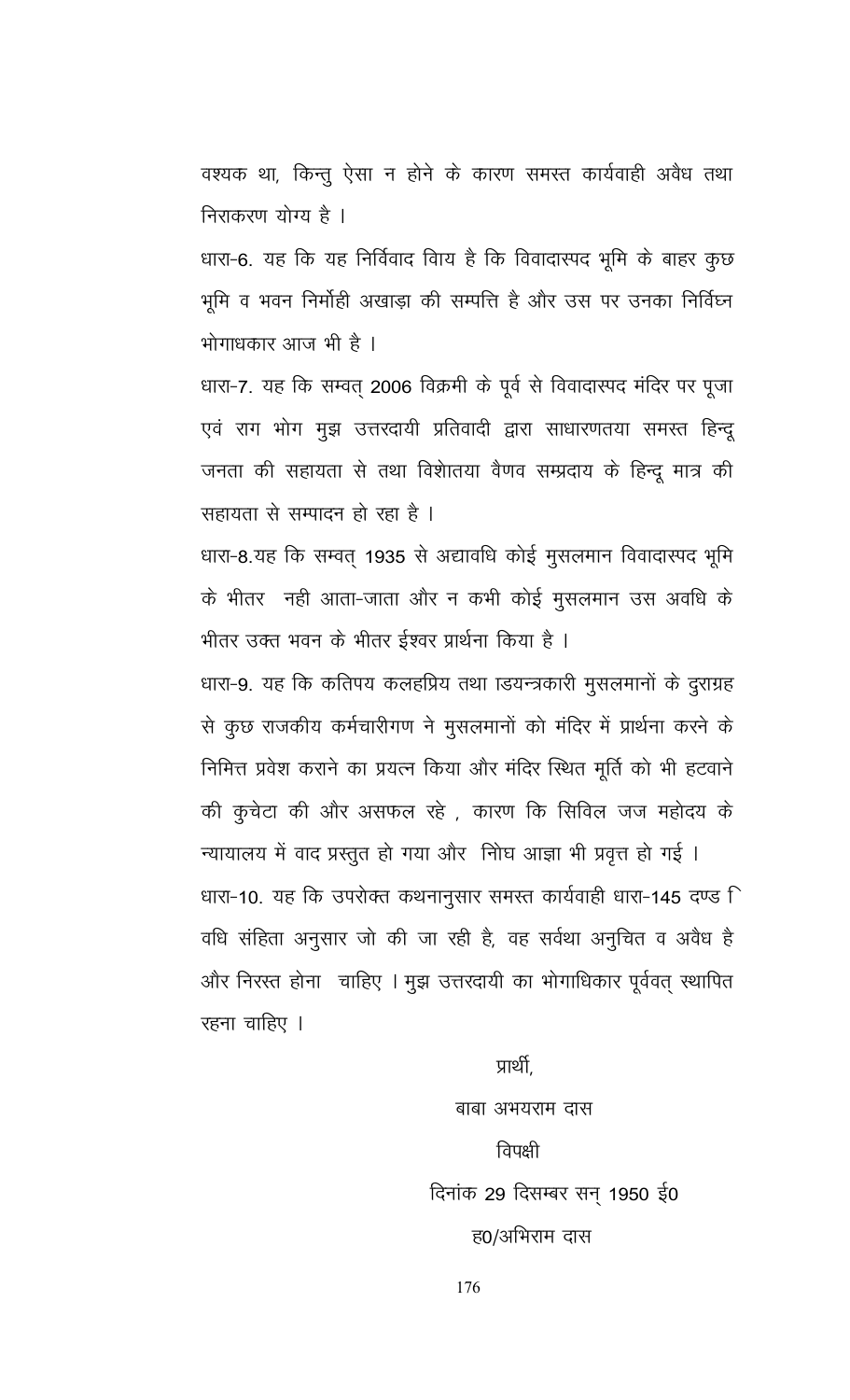न्यायालय श्रीमान नगराधीश महोदय फैजाबाद

ता0 पेशी 27-9-50 ई0

बनाम

नामालूम

विपक्षीगण वादपत्र निम्न धारा- 145 जा0 फौजदारी

लिखित बयान बाबा बल्देव दास चेला महन्त मोहनदास पंच निर्मोही अखाड़ा व पुजारी मंदिर जन्मभूमि सा0 मोह0 राम कोट शहर अ वध.

धारा-1.यह कि मंदिर जन्मभूमि तथा वह भूमि जिस पर मंदिर स्थित है, मिल्कियत अखाड़ा निर्मोही महन्थ निर्मोही व पंचान अखाड़ा के अधिकार के अधीन है और वही उस पर बराबर काबिज चले आते हैं । धारा-2. यह कि नोटिस दिनांक 29-12-49 अवैध और नाजायज है । धारा-3 यह कि नोटस 145 धारा के अधीन किसी व्यक्ति विशेा के नाम न होने के कारण नाजायज है । धारा-4.यह कि 29-12-49 तथा उसके पूर्व किसी शांति भंग बहोने का

कोई भय मंदिर जन्मभूमि या उससे सम्बन्धित भूमि या भवन के सम्बन्ध में नहीं था और न अब है, अतः धारा 145 सर्वथा अनुपयुक्त है । धारा-5.यह कि जो व्यक्ति मंदिर जन्म भूमि या उससे संबंधित भवन इत्यादि पर अपना कब्जा चाहते हों या जिनको ऐसे कब्जे से वंचित रखना हो, उनका मुकदमा में फरीक होने आवयक है और ऐसा न होने पर नोटिसय तथा उसके बाद की सब कार्यवाही नाजायज और कानून के ि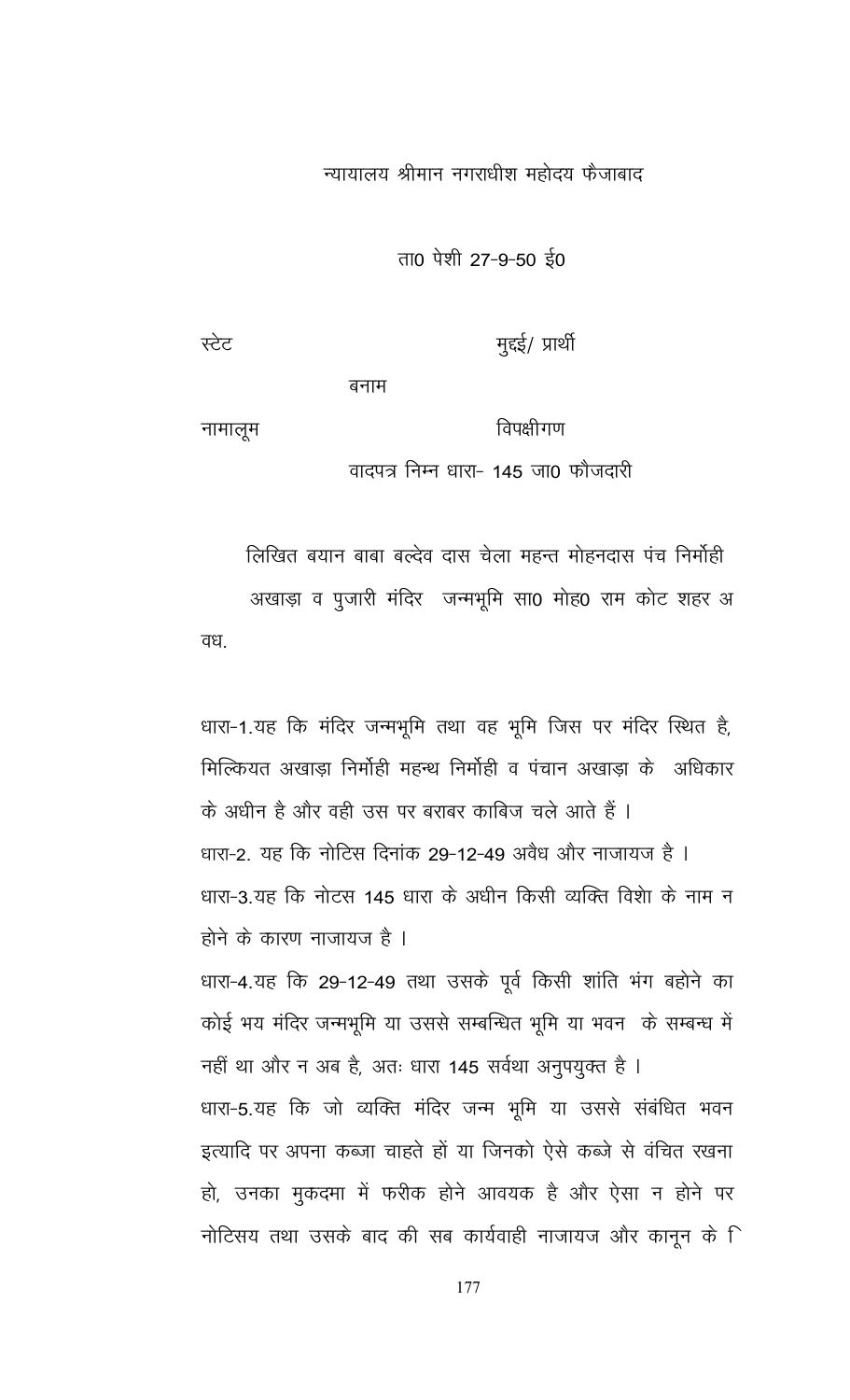वरुद्ध है और तत्काल भंग कर देने के योग्य है ।

धारा-6. यह कि कुल भूमि व भवन ,जिसकी चौहद्दी निम्नलिखित है, निर्मोही अखाड़ा की मिल्कियत है और वही अखाड़ा उस पर 12 वीं से अधिक से काबिज है ।

धारा-7.यह कि प्रार्थी अखाड़े की ओर से चैत 2006 से बहैसियत पुजारी मंदिर का पूजा-पाठ राग भोग और वहां स्थित साधुओं और अन्यागतों की सेवा करता चला आता है और कम से 5 साधु 3 पुजारी 2 रसोइया और एक पंच निर्मोही अखाड़ा हमेशा वहां पर रहते हैं और उस विशाल भवन में रहते और सोते हैं.ञ जो मंदिर की चहारदीवारी के पश्चिम तरफ स्थित

है।

यह कि सन् 1935 या 1936 से कभी कोई मुसलमान इस धारा-8. मंदिर के अन्दर जिसकी चौहद्दी नीचे लिखी है, नहीं आता है और न वह स्थान इस बीच में कभी नमाज के लिए इस्तेमाल किया गया । यह कि कुछ मुसलमानों के दुराग्रह से कुछ सरकारी धारा-9. कर्मचारियों ने मुसलमानों को मंदिर के अन्दर नमाज पढ़ाने का प्रयत्न किया और मंदिर में मूर्तियाँ जो वहां विराजमान हैं, उन्हे हटाने की दुश्चेटा की,जिसके विरुद्ध यू0पी0सरकार तथ उसके कर्मचारियों और उन मुसलमानों पर जिनके दुराग्रह से अन्यायपूर्ण आचरण सरकारी कर्मचारियों का , दीवानी में दायर कर दिया गया है, जो सिविल जज महोदय के इजलास पर चल रहा है, अतः कार्यवाही 145 धारा के अधीन अनावश्यक और निर्ख़क है, भंग कर देने योग्य है । यह कि किसी मंदिर या मस्जिद में पूजा व नमाज इत्यादि के धारा-10. झगड़े के लिए धारा-145 सर्वथा अनुचित और नियम विरुद्ध है ।

अतः प्रार्थना है कि नोटिस दिनांक 29-12-49 खारिज किया जावे  $\mathbf{II}$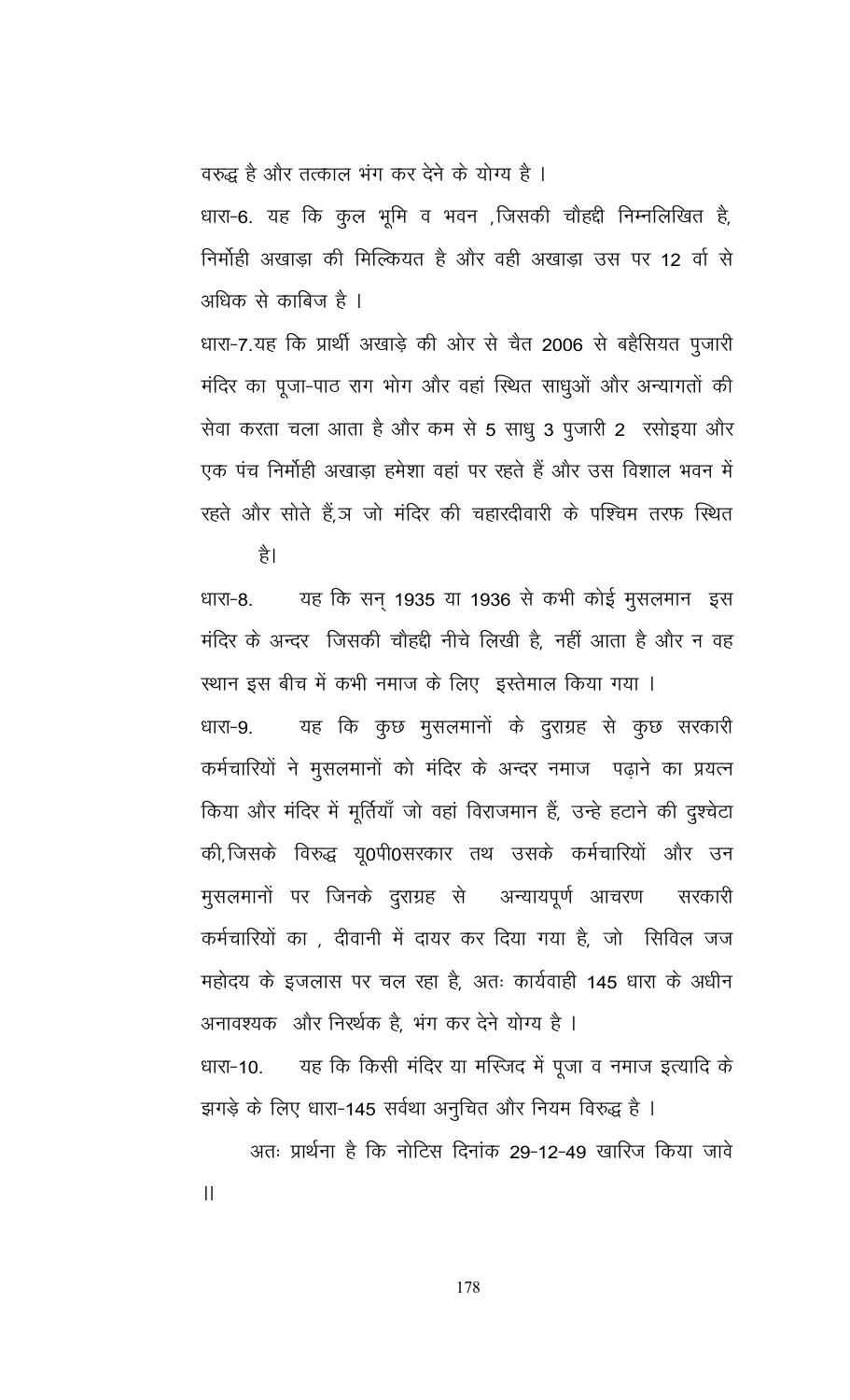तरफसील चौहद्दी मंदिर जन्म भूमि वाके मोहल्ला राम कोट शहर अयोध्याः

| पाश्चम             | उत्तर | दक्षिण         |
|--------------------|-------|----------------|
| परती               | सड़क  | परती           |
|                    |       | प्राथी,        |
|                    |       | बाबा बलदेव दास |
|                    |       | ह0./बलदेव दास  |
| दिनांकः 27-9-50ई0/ |       |                |

 $29 - 12 - 50$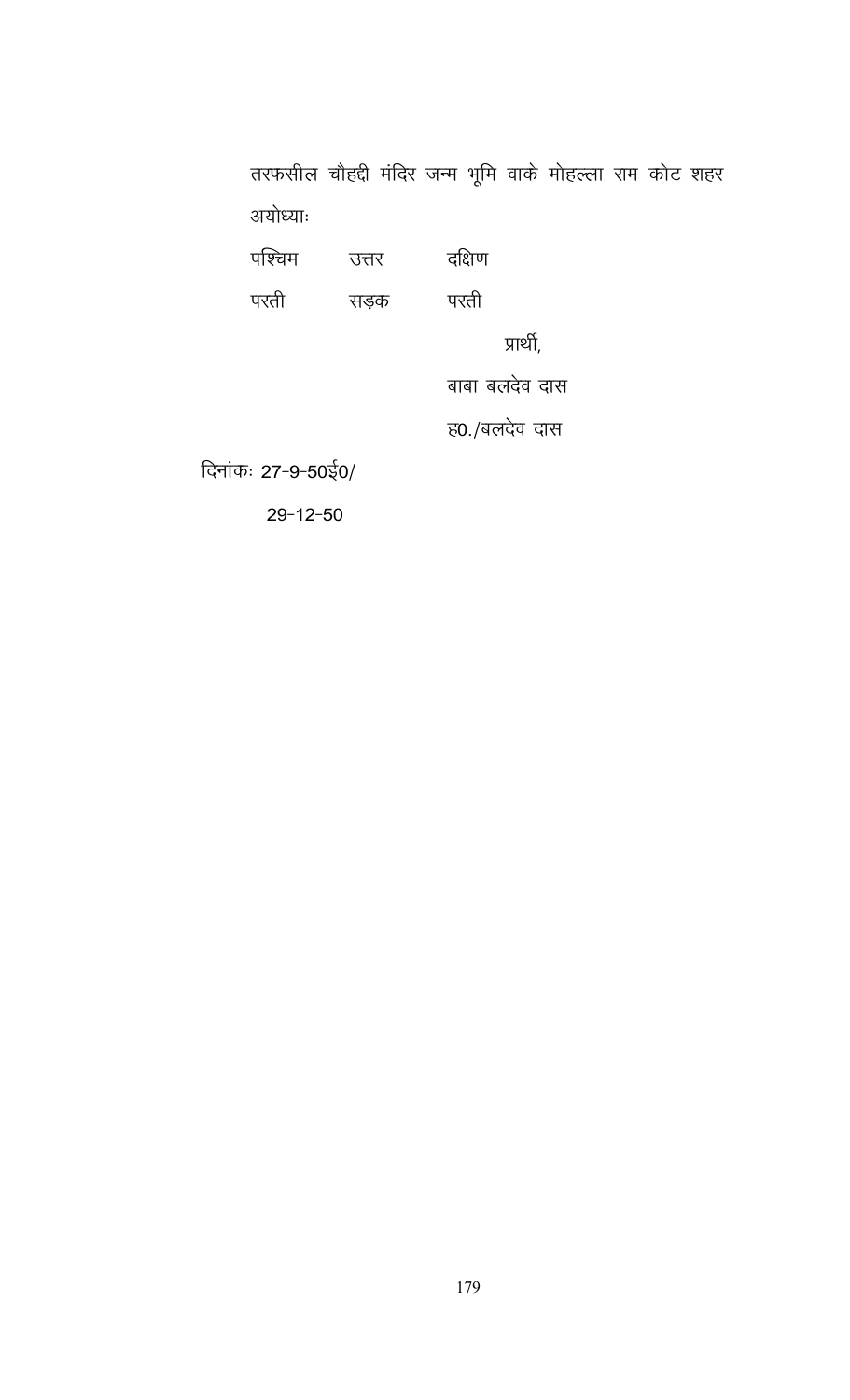न्यायालय जनाब सिटी मजिस्ट्रेट साहब फैजाबाद दरख्वास्त हस्ब दफा 145 जा0 फौ0

1.अहले हिन्दू अयोध्या- फरीक अव्वल मुस्तमीस राज्य 2.मुसलमानान अयोध्या- फरीक दोम

श्रीमान जी, सेवा में निवेदन है कि इमारत मुतदाविया मसाजिद बाबरी शहनशाह आज़म आवीमाह फिरदौस मुक़ाम बाबर शाह मरहूम की तामीर करदा है जिसको शहनशाह आजम मज़कूर ने सन् 1528 ई0 में तामीर कराके मुसलमानों के लिए वक़्फ़े आम कर दिया जिसमें आम मुसलमानों को हक़े इबादत हासिल है हम सायलान अयोध्या निवासी हैं और मसाजिद मज़कूर यानी इमारत मुतनाज़या में मुसलमानान बहक बिना किसी रोक टोक दिसम्बर) सन् 1949 ई0 तक) बराबर नमाज अदा करते रहे हैं और इस तरह से आम मुसलमानों और, और सायलान का कब्जा व दख़ल इमारत मुतनाज़िया यानी बाबरी मस्जिद पर सदैव से चला आता है, लिहाजा प्रार्थना है कि सायलान को फरीक मुकदमा बजुमरे फरीक दोम गरदजा जावे और जो बयान तहरीरी मिनजानिब फरीक दोम मौलवी अनीसुरर्हमान साहब की जानिब से दाखिल अदालत है, वह हम सायलान तरफ से भी तसअउर किया जावे और सायलान को भी पैरवी मुकदमा की इजाज़त दी जावे ।

प्राथी,

(उर्दू इबारत) सालार मुहम्मद वल्द बरसानी मु0 सुतहटी व मुहम्मद हाशिम उर्फ वफाती वल्द करीम बख्श मु0 कुटिया शहर अयोध्या थाना अयोध्या जिला फैजाबाद ता0 21-4-अप0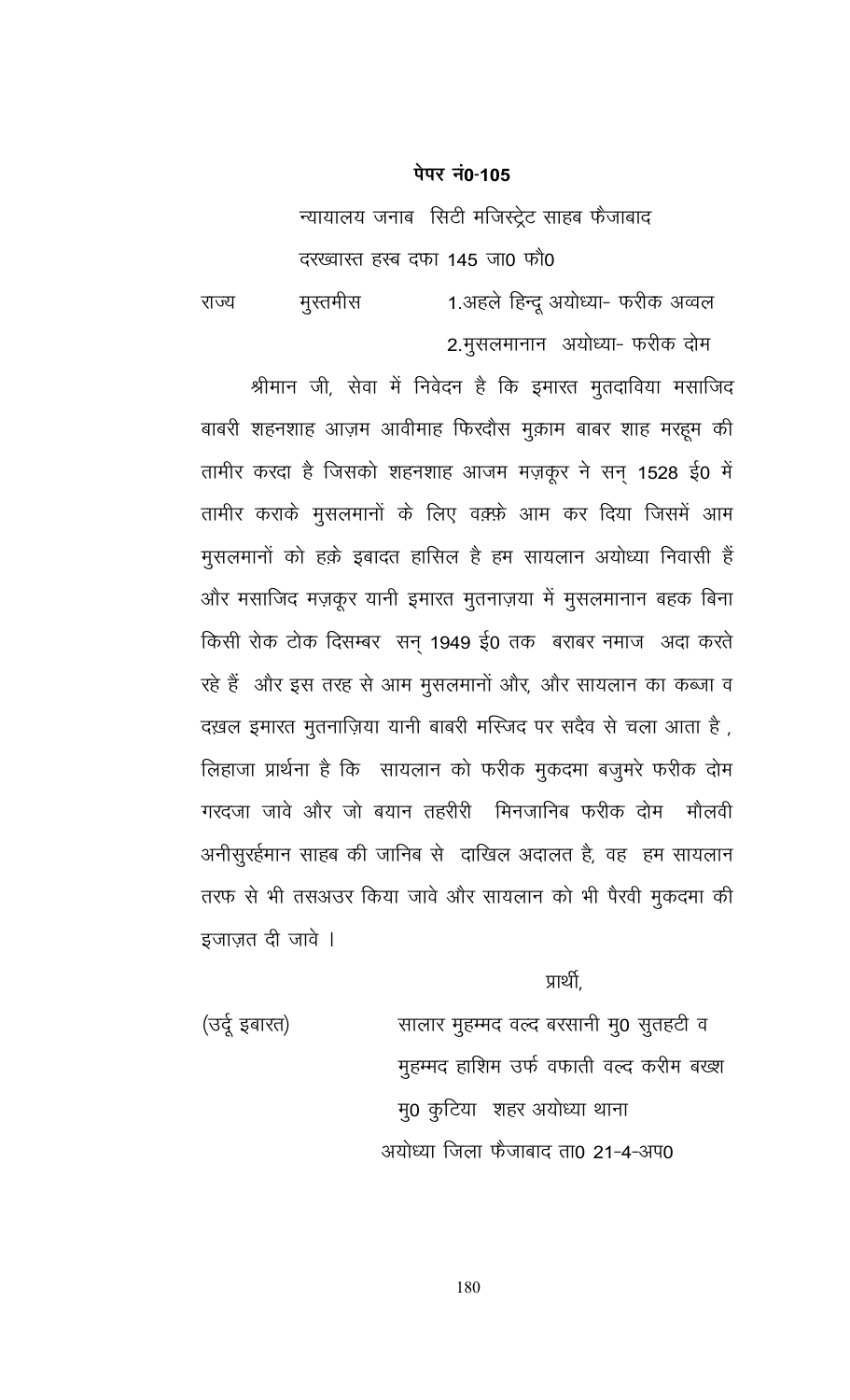#### पेपर नं0-106

न्यायालय श्रीमान हाकिम इन्चार्ज सरिश्ता नकल फैजाबाद

श्रीमान - सेवा में निवेदन है कि 9 जनवरी सन् 1951 ई0 को प्रार्थी ने एक दरख्वास्त नकल दिया जिसका नम्बर 2788 है, जो बमुश्किल तमाम 2-2-51ई0 को तैयार होकर 5-2-51 ई0को मिली, आज देखने पर मालूम हुआ कि नकल नवीस ने गलती से बजाय बयान तहरीरी के बयान हलफी की नकल दे दिया, लिहाजा जरिये दरख्वास्त हाजा मुस्तदई हूँ कि बयान तहरीरी मिनजानिब ( मुसलमानान) की नकल दिला दी जावे-गलत नकल जो इजरा हो गई है- वह बिनावर मुलाहिजा मुन्सलिफ दरख वास्त हाजा है और इस गलत नकल का फोलियो बयान तहरीरी मिनजानिब मुसलमानान में लगा दिया जावे ।

प्रार्थी.

पं0- श्री राम मिश्र, एडवोकेट फैजाबाद सायल

ता0 9-4-51 ई0

ह0/ अपठनीय

Copy. ह0/अपठनीय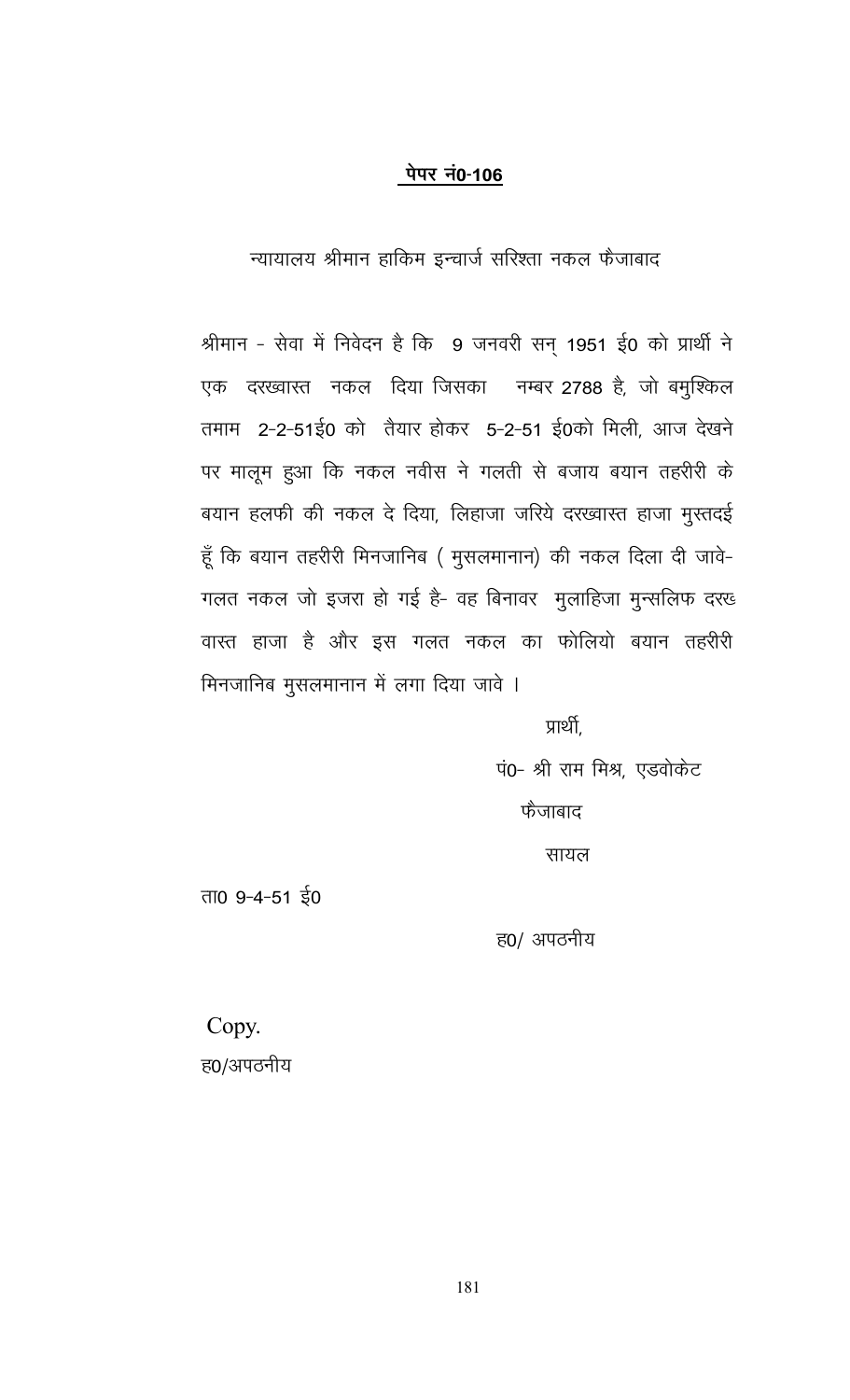# <u>पेपर नं0-107</u>

बअदालत जनाब सिटी मजिस्ट्रेट साहब बहादुर फैजाबाद

रेक्स

मुस्तगीस

बनाम

1.अहले हिन्दू अयोध्या फरीक अव्वल 2.मुसलमानान अयोध्या फरीक दोयम कार्रवाई हस्ब दफा 145 जाब्ता फौजदारी बयान तहरीरी मिनजानिब फरीक दोयम

यह कि इमारत मुतनाजिया वाके मोहल्ला रामकोट शहर दफा-1. अयोध्या शहनशाह हिन्द बाबर शाह की तामीर करदा मस्जिद मौसूम बबाबरी मस्जिद है, जिसको शहनशाह मजकूर ने बाद फतेहयाबी हिन्दोस्तान दौरान कयाम अयोध्या सन 1528 ई0 में तैयार कराया और तामीर करके तमाम मुसलमानान के लिए वक्फ कर दिया, जिसमें आम मुसलमानान का हक इबादत है ।

यह कि बाद तामीर मस्जिद मजकूर शहनशाह बाबरने मस्जिद दफा-2. मजकूर की खिताबत व दीगर अखराजात के लिए एक रकम अतिया सालाना अपने खजाना शाही से मोकर्रर किया , जो दौरान सल्तनत मुग़लिया मस्जिद मजकूर को बराबर मिलता रहा, और बाद जवाल सल्तनत मुग़लिया नवाबीन अवध ने इस अतिया को कायम रखा, और नवाब आसफद्दौला बहादुर ने अपने जमाना हुकूमत में रकम अतिया मजकूर को इजाफा करके मुबलिग़ 302 रु0 3 आना 6 पाई सालाना अता करना मंजूर किया, जो रकम बाद इन्तजा सल्तनत अवध ब्रिटिश गवर्नमेंट ने भी जारी रखा और जमाना बन्दोबस्त अव्वल में गवर्नमेंट बरतानिया ने मुत्त

182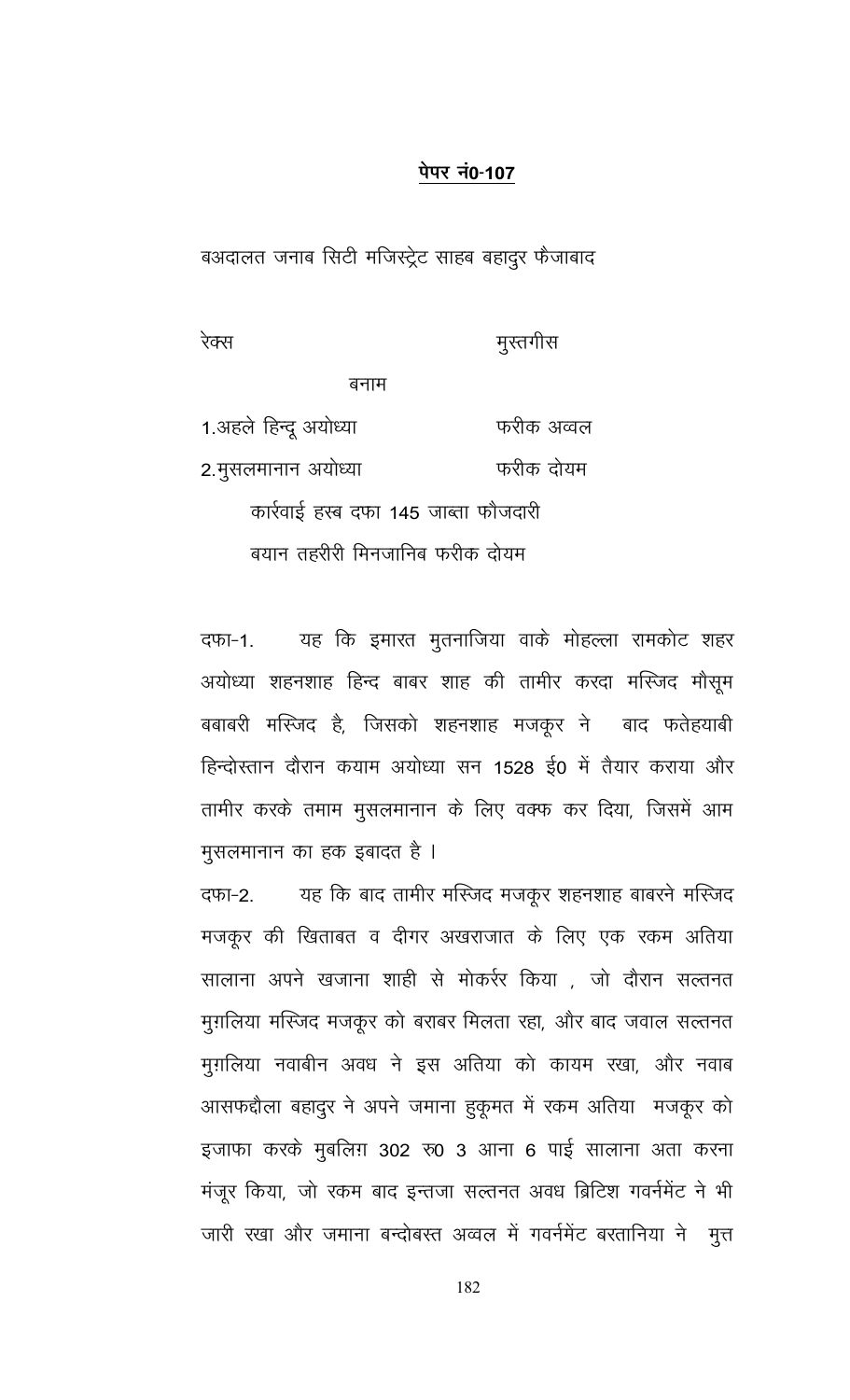वल्लियान को बजाय नकद अतिया मजकूर के मवाजियात शोलापुरी व बहोरनपुर मुत्तसिल अयोध्या बतौर माफी बिनावर मसारिफ मस्जिद बाबरी अता किया ।

यह कि आम मुसलमानान और फरीक दोयम का कब्जा बतौर दफा-3. वक्फ आम इमारत मुतनाजिया यानी मस्जिद बाबरी पर 1528 से आज तक मुसलसल चला आता) है।

यह कि फरीक दोयम व आम मुसलमानान जायद अज 400 दफा-4. साल बइल्म व आगाही फरीक अव्व्ल व आम अहले हिन्दू इमारत मूतनाजिया में बतौर मस्जिद वक्फ आम बिला किसी रोक टोक के अपनी इबादत करते और नमाज पढ़ते चले आये हैं ।

यह कि फरीक अव्वल या आम अहले हिन्दू का कोई हक दफा-5. इमारत मुतनाजिया यानी मस्जिद बाबरी में न था और न है, और न उनका कब्जा कभी इस पर रहा है और न है ।

यह कि इमारत मुतनाजिया यानी मस्जिद बाबरी न कभी दफा-6. मंदिर जन्मभूमि थी और न है, और न कभी श्री रामचन्द्र जी का मंदिर रहा  $\mathsf{L}$ 

यह कि फरीक दोयम व दीगर मुसलमानान ने इमारत मजकूर धारा-7. यानी मस्जिद बाबरी में 16 दिसम्बर सन 49 ई0 तक नमाज जुमा बजमात अदा की ।

यह कि कुछ शोरिस पसन्द अहेले हिन्दू ने, जिसमें कुछ धारा-8. मुकामी फरीक अव्वल भी शामिल थी, 12 नवम्बर सन्1949 ई0 को इमारत मुतनाजिया यानी मस्जिद बाबरी के करीब शुमार हदूद मस्जिद से बाहर में जाप शुरु किया, जिसमें एक अम्बोह कसीर अहेले हिन्दू का जमा हुआ, जिसने कि कुछ कबरें औरे कनाती मस्जिद की बेहुरमती की, जब फरीक दोयम ने इसकी खबर हक्काम जिला को दी, तो उन्होंने एक पुलिस गार्ड इस मुकाम पर तैनात कर दिया कि आइन्दा इस किस्म की

183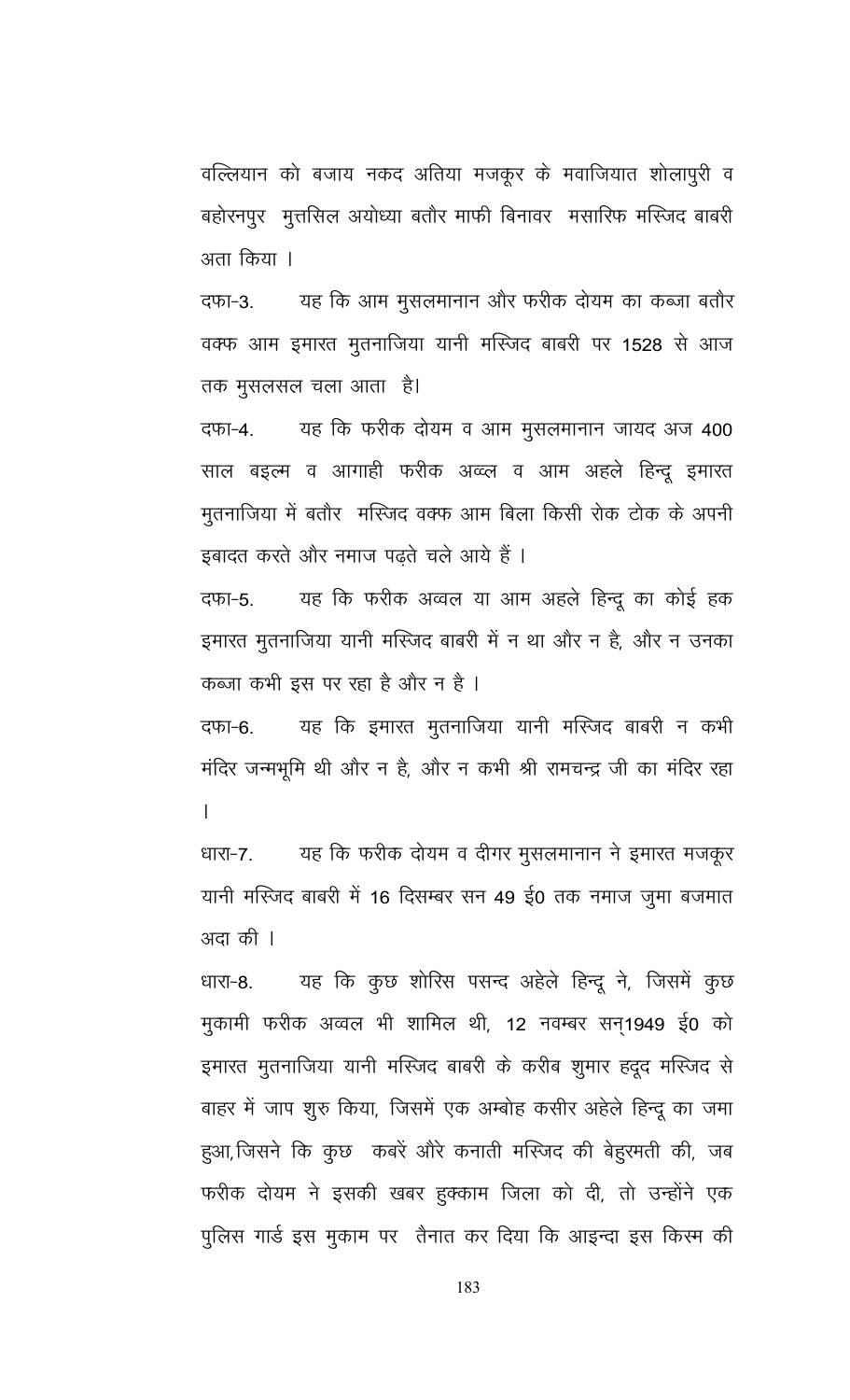हरकत सरज़द न हो ।

यह कि 22 नवम्बर सन् 49 ई0 को जब यह मशहूर हुआ धारा-9. कि इमारत मुतनाजिया बाबरी मस्जिद पर कुछ शोरिश पसन्द मुफसिद हमला करना चाहते हैं, तो उसकी इत्तला हुक्काम जिला को दी गई,तो उन्होंने पुलिस गार्ड में इजाफा कर दिया और हर नमाज के बाद मस्जिद मजकूर में ताला लगाया जाने लगा ।

धारा-10. यह कि इमारत मुतनाजिया यानी बाबरी मस्जिद मजकूर इसके बाद से बराबर हमारे हकूक व कब्जा के तहफ्फुज की ग़रज से पुलिस गार्ड की हिफाजत में मोकफ्फल की गई, मगर 22 व 23 दिसम्बर सन् 49 की शब में कुछ मुफशिद और शरर पसन्द अहेले हिन्दू ने मस्जिद मजकूर में मदाखलत बेजा करे चोरी और बददयानती से एक मूर्ति श्री रामचन्द्र जी भगवान की उसके मेम्बर पर रख दी, जिसकी रिपोर्ट रामदेव दूबे सब-इन्सपेक्टर थाना अयोध्या ने वेकबुक दस्त अन्दाजी में दर्ज की ओर मुकदमा हस्ब दफा 147, 295 व 448 ता0हि0 खिलाफ अमैराय खास व 50, 60 दीगर) अहेले हिन्दू कायम किया फरीक अव्वल की इस हरकत (अप0 इबारत) व फैल नाजायज मुजरिमाना व खिलाफ कानून से कोई हक उनको पैदा नहीं हो सकता ।

यह कि फरीक अव्वल के इस फैल मुजरिमाना व खिलाफ दफा-11. कानून के फौरन ही बाद हुक्काम जिला व मुकामी पुलिस ने फौरन मस्जिद मजकूर से फरीक अव्वल को निकाल दिया और दफा 144 जाब्ता फौजदारी का निफाज कर दिया ।

यह कि फरीक अव्वल के मुन्दर्जा बाला अफाल नाजायज व दफा-12. हरकात मुजरिमाना से हम फरीक दोयम को हमेशा फरीक अव्वल से नुक्ज अमर का अन्देशा है और मिनजानिब फरीक दोयम कोई अन्देशा नुग्ज अमन का नहीं है ।

यह कि इमारत मुतनाजिया यानी मस्जिद बाबरी जेर एहतमाम धारा-13.

184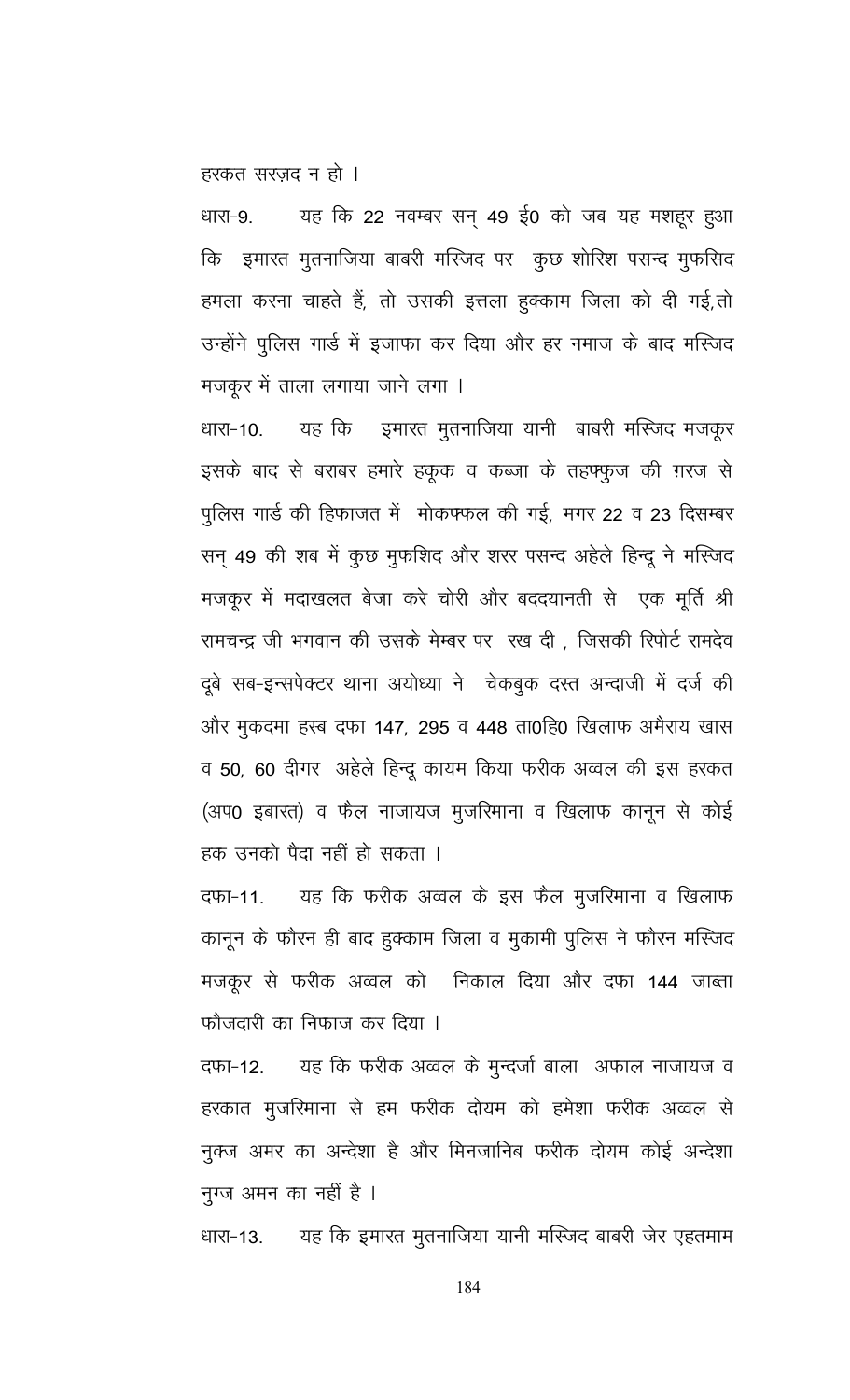सुन्नी सेन्ट्रल बोर्ड आफ वक्फ यू0पी0 है, इसलिए वह जरुरी फरीक मुकदमा है, लेहाजा बअदालत बयानतहरीरी फरीक दोयम मुस्तदई है कि उसका कब्जा बहक इबादत की कि उसको इमारत मुतनाजिया यानी बाबरी मस्जिद में हासिल था औरहै, बहाल रखा जाये और फरीक अव्वल को मुमानियत कर दी जाये कि वह फरीक दोयम के कब्जा और इबादत में मुखिल न हो और मस्जिद मजकूर में मदाखलत न करे और श्रीभगवान की मूर्ति जो रख दी गई है, उसको फौरन हटवा देवें और इमारत मुतनाजिया यानी मस्जिद बाबरी फरीक दोयम के हक में वागुजार फर्माई जावे । ता0 8-7-50ई0

उर्दू इबारत  $29 - 12 - 50$  ई0

प्रार्थी अनीसुर्रहमान सा0 मु0

बेगमपुरा शहर अयोध्या जिला फैजाबाद ।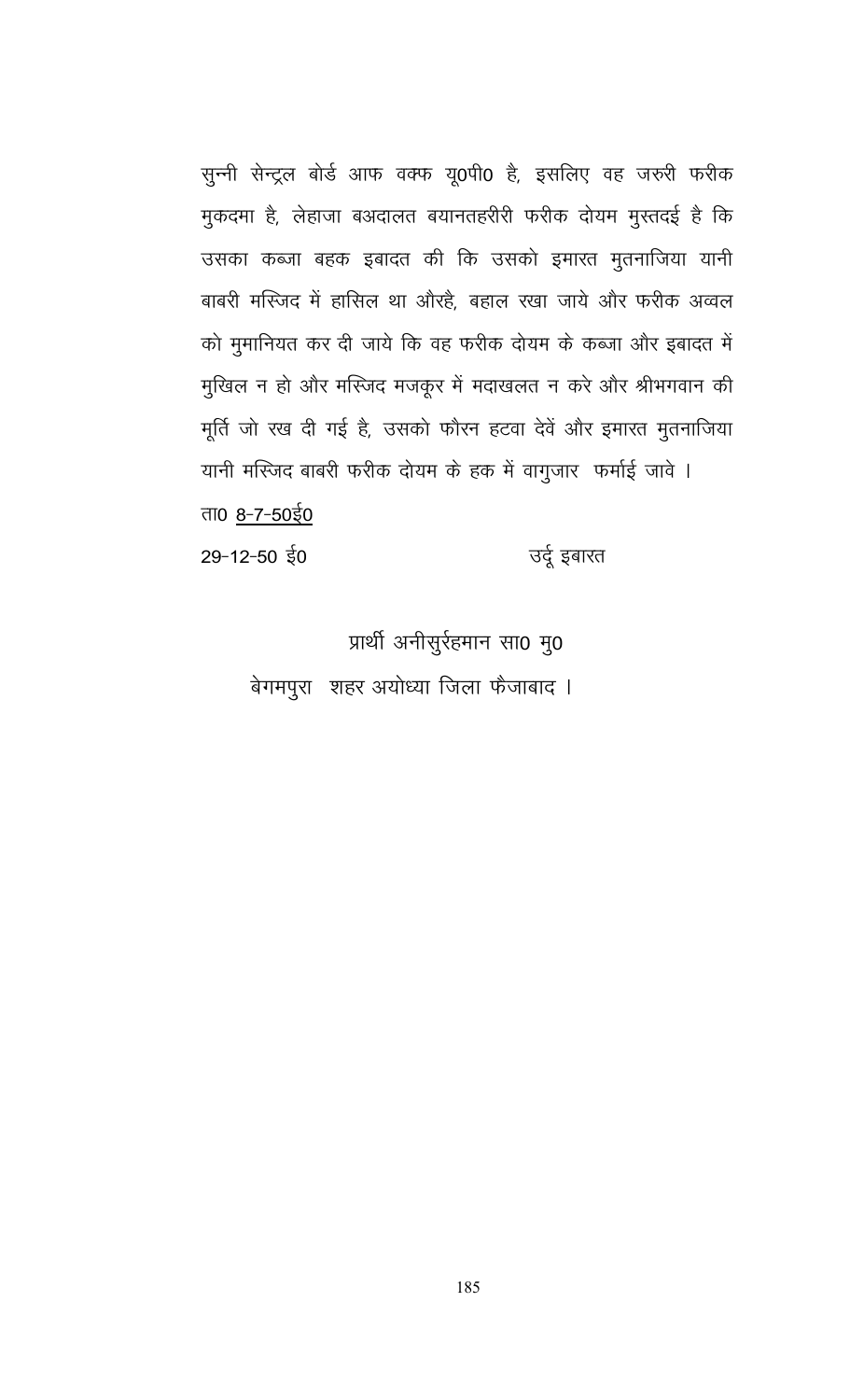The District Magistrate, Faizabad.

## **In the matter of case under Section 145 Cr.P.C. relating to Ramjanambhumi and Babri Mosque.**

**----------**

**In the Court of the City Magistrate, Faizabad. \*\*\*\*\*\***

Sir,

I beg to submit for your kind consideration and favourable orders:-

1) That in December 1949 proceedings referred to above were started in the court of the City Magistrate, Faizabad.

2) That I filed a Civil suit for declaration and injunction in the court of the Civil Judge, Faizabad suit No. 2 of 1950.

3) That one Ram Chandra Paramhans also filed a similar suit in the same court no. 250 of 1950.

4) That on the application of Mohammadan defendants the two suits were consolidated.

5) That in the case under Section 145 Cr.P.C. certain Muslim residents of Ajodhya had filed their written statements with affidavits.

6) That certified copies of about 20 affidavits were taken from the case under Sec. 145 Cr.P.C. and were filed in the said civil suits.

7) That I have come to know in the case under Section 145 Cr.P.C. no dates are now being fixed.

8) That the said filed of the case under Sec. 145 Cr.P.C. will be required in the court of the Civil Judge, Faizabad but as the file is before the High Court at Allahabad the Civil Judge, Faizabad will not be in a position to summon it.

### **P R A Y E R**

The applicant therefore prays that the entire rile of the case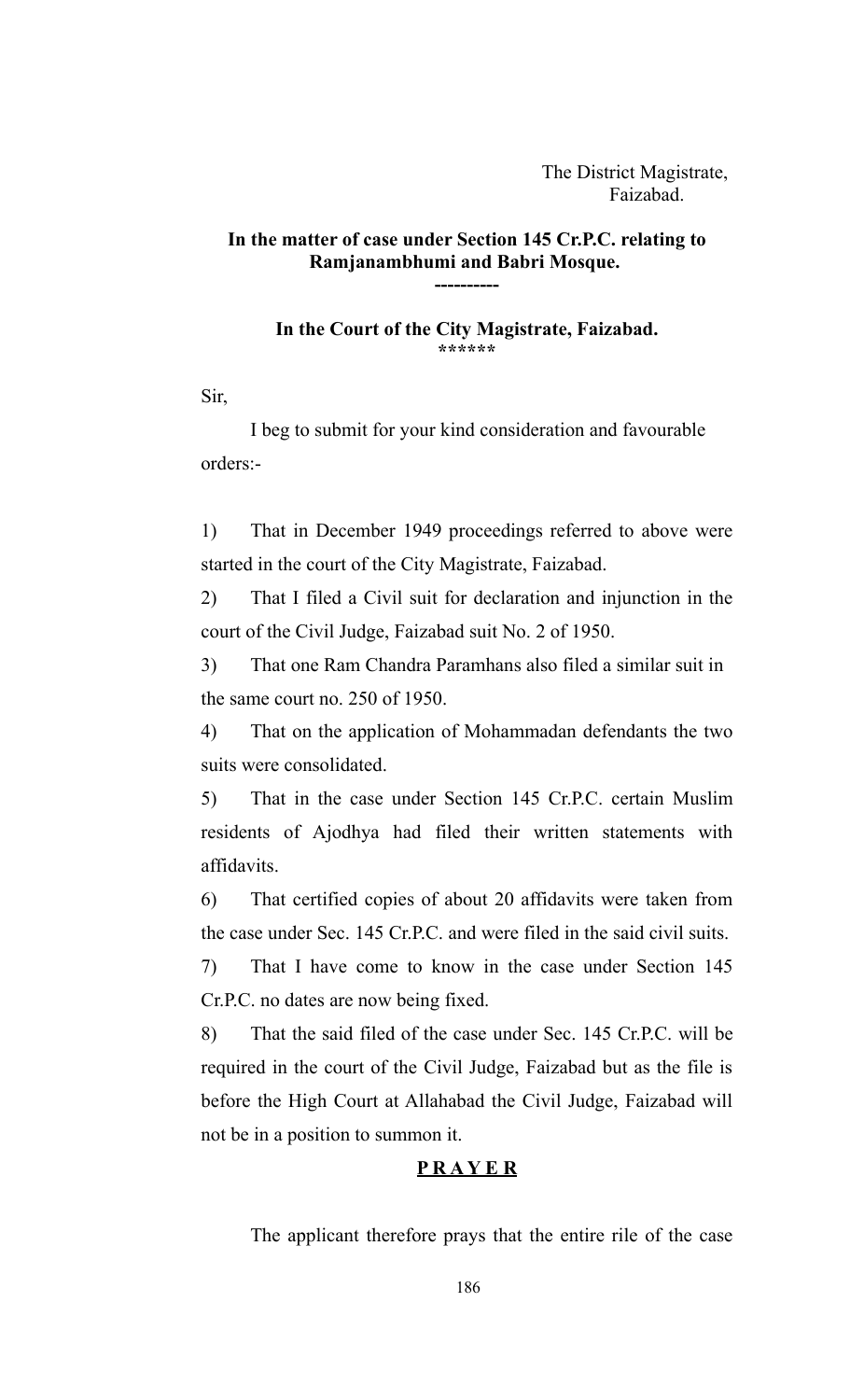under Section 145 Cr.P.C. referred to above be preserved ( and not weeded out) until such time as it is not summoned by the Civil court, even though under the rules time may come or its weeding out.

Applicant.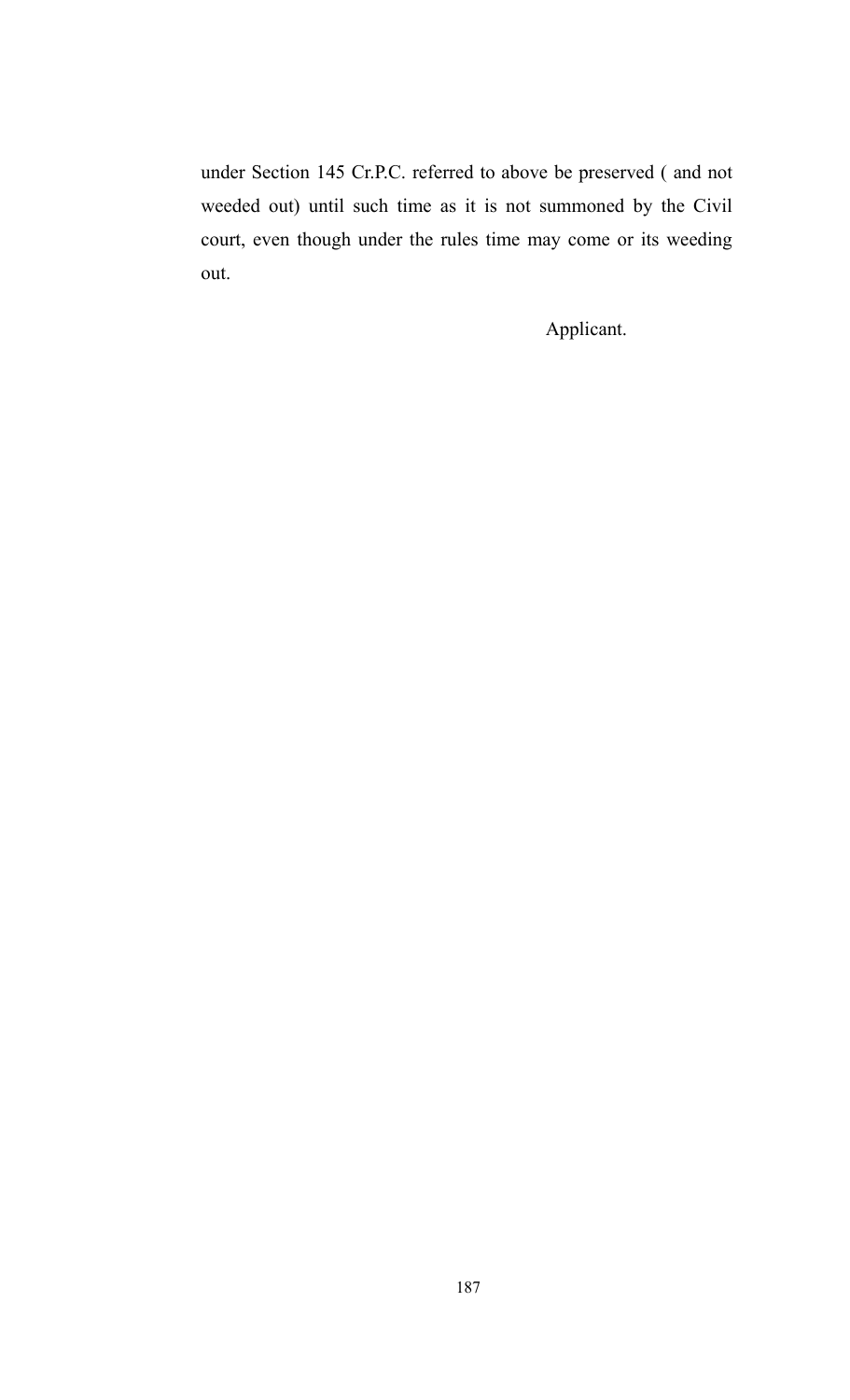Faizabad<br>The 22<sup>nd</sup>, July, 1954 State Vs. Janam Bhumi & Babri Mosque under section 145 Cr.P.C.

Gopal Singh Visharad

#### **ORDER**

This is a case under Section 145 Cr.P.C. in which Shri Markandey Singh, Magistrate Ist class and Additional City Magistrate, Faizabad cum Ayodhya on 29<sup>th</sup> December, 1949 passed an order for attachment of the building claimed as Babri Mosque/Janam Bhumi Mandir and handed over possession of the same to Shri Priya Dat Ram, Chairman, Municipal Board, Faizabad cum Ayodhya as receiver for arranging for the care of the property in dispute. Shri Priya Dat Ram on January 5, 1950 assumed charge of the premises in dispute in Janam Bhumi Ayodhya.

An application for transfer of the case was moved in the high court of the judicature at Allahabad by Anisur Rahman s/o Molvi Waziruddin, but it was rejected on 30.5.50 by the Hon'ble High Court.

A Regular suit no. 2 of 1950 was filed in the civil court by Shri Gopal Singh Visharad against Zahoor Ahmad and others and the U.P. State, Deputy Commissioner, Faizabad, City Magistrate, Faizabad and Superintendent of Police, Faizabad are also parties to that suit. A temporary injunction as follows was issued on 3.3.51 by the learned civil judge, Faizabad.

"The parties are hereby restrained by the means of temporary

injunction to refrain from removing the idols in question from the site in dispute and from interfering with puja etc. as at present carried on. The order dated 16.1.50 stands modified accordingly."

This case under Section 145 has been lingering on unnecessarily and dates are being fixed in the hope that the civil suit might be disposed of or the temporary injunction vacated.

The disputed property i.e. Babri Mosque/Janam Bhumi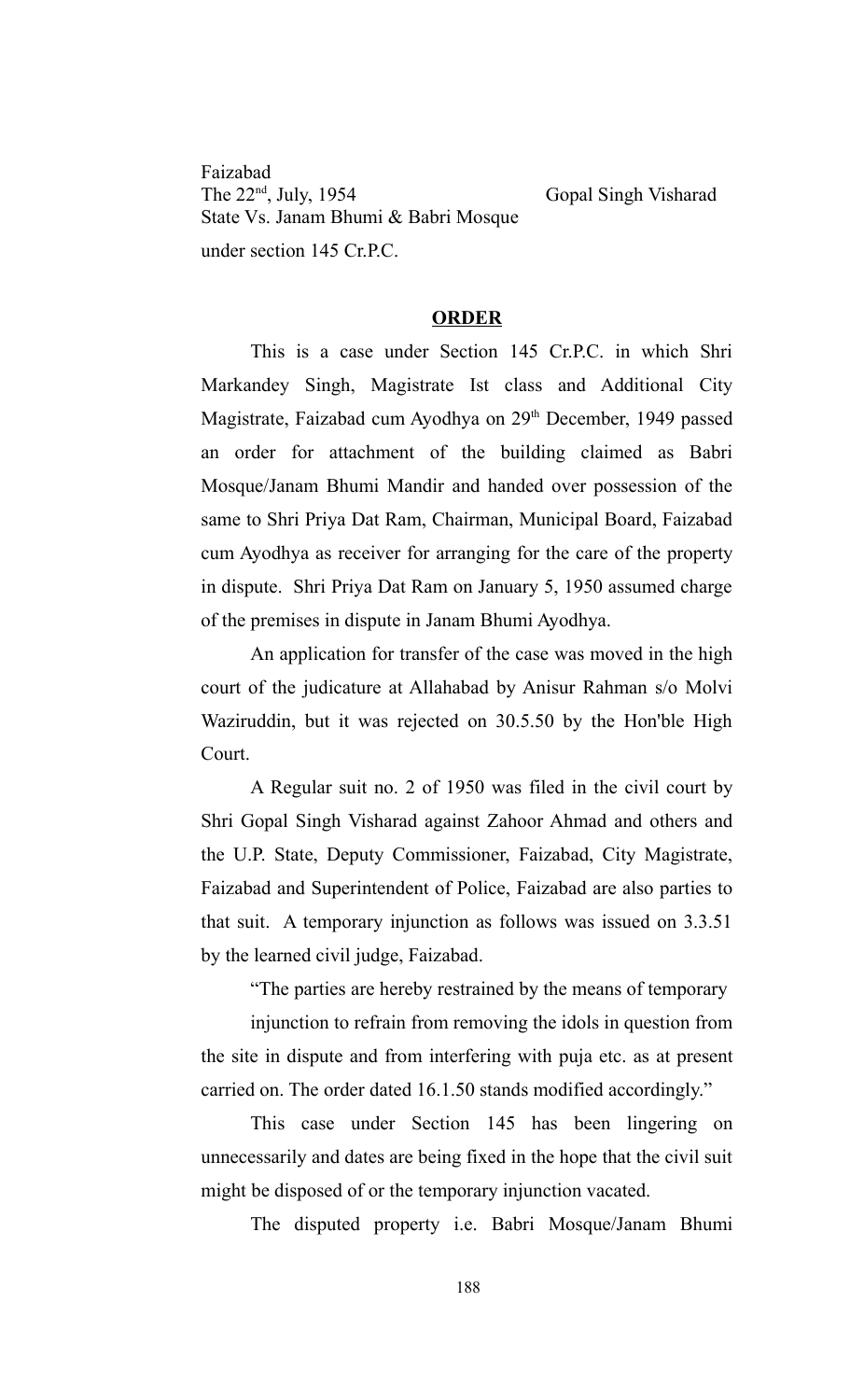premises are already in possession of the receiver Sri Priya Dat Ram appointed by the Additional City Magistrate under his order dated 29<sup>th</sup> December, 1949 referred to above and the said receiver has been looking after the property since 5.1.1950, the date of assuming charge. As the finding of the civil court will be binding on the criminal court, it is no use starting proceedings in this case under Section 145 Cr.P.C. and recording evidence specially when a temporary injunction stands, as it cannot be said what may be finding of this Court after recording the evidence of the parties. From the administrative point of view the property is already under attachment and no breach of peace can occur.

I, therefore, order that the file under Section 145 Cr.P.C. be consigned to record as it is and will be taken out for proceeding further when the temporary injunction is vacated.

> Sd/- Prem Shanker City Magistrate, Ist class, Faizabad.

> > 30.7.53.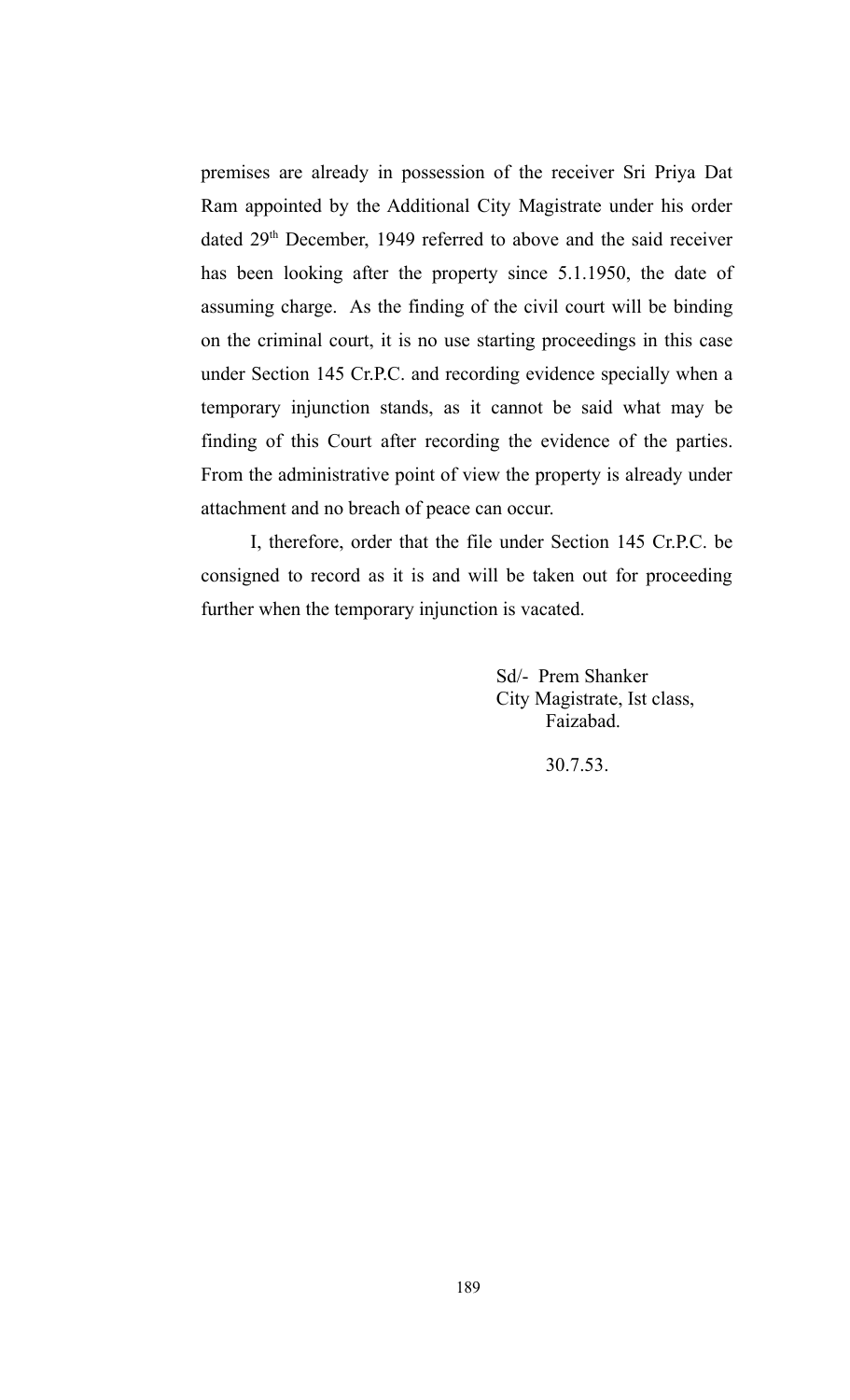**D.M.**

Kindly see the headlines in "Virakt" about the case under section 145 Cr.P.C. about "Janam Bhumi". The information has been very wrongly given in it.

The case under Section 145 Cr.P.C. had been pending for a long tme and dates after dates were being given in it. Under my order dated 30.7.53 I consigned this file as it is to be taken out for proceeding further as soon as the temporary injunction issued from the civil court is vacated.

I submit this file under my order for perusal.

Sd/- Illegible

18.8.57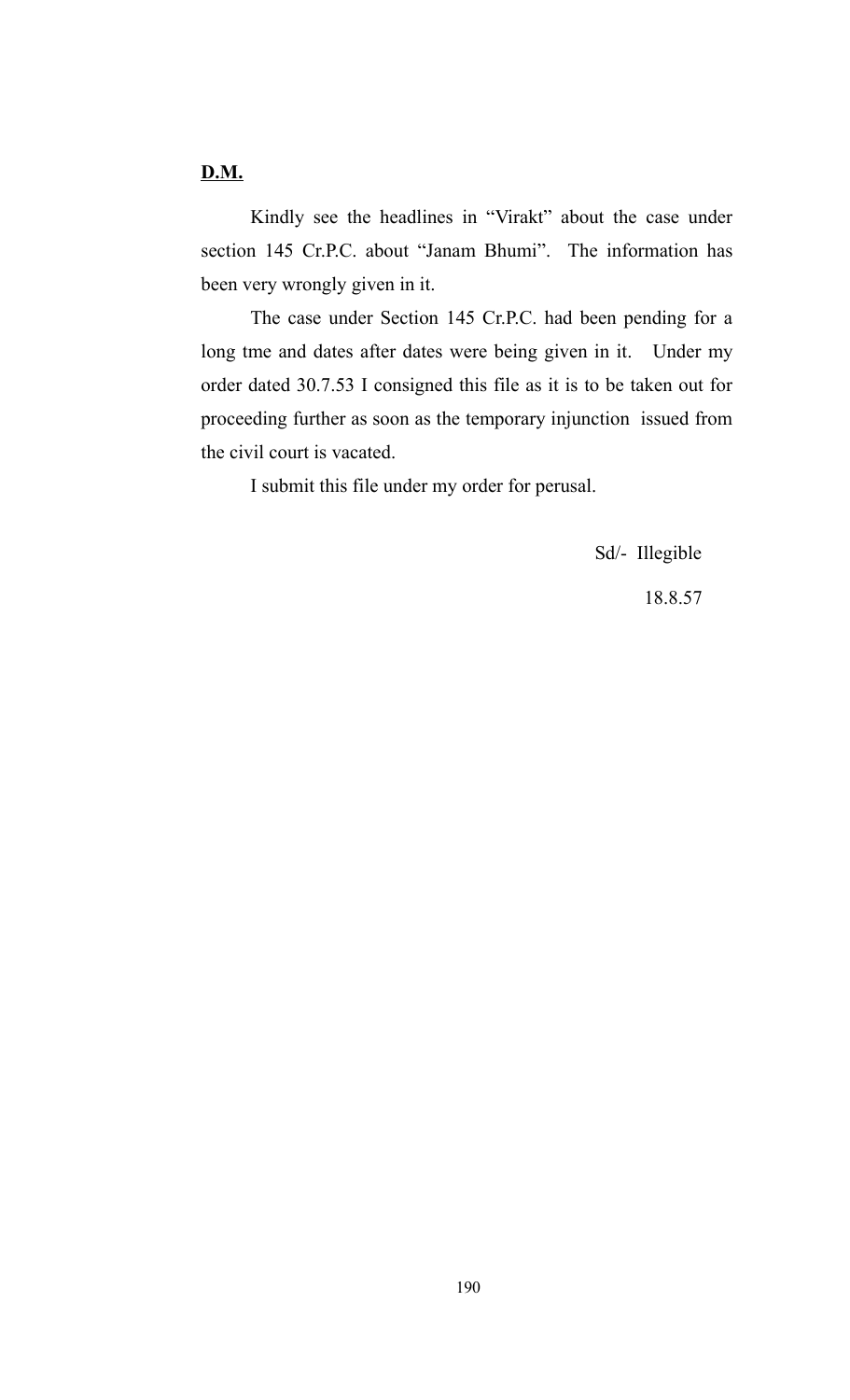#### **In the court of the city Magistrate, Faizabad.**

**\*\*\*\*\***

**In re:**

Case under Section 145 Cr.P.C. relating to Shri Ram Janam Bhumi Ayodhya Faizabad.

Sir,

In the above mentioned case the humble petition of Srivastava N.P. Sinha son of Srivastava Bindha Prasad, president of Pura Sherjang Qanungoyan Ayodhya district Faizabad respectfully showeth as under :-

1. That certain property relating to Shri Ram Janam Bhumi has been attached by this Hon'ble court under the said proceeding.

2. That the petitioner is the proprietor of Shri Ram Janam Bhumi and as his proprietorship is not disputed by any party is entitled to retain possession of the entire property of the temple such as Arti village Tahsil and district Faizabad, Muafi Ramkot and Pramod Ban &c and also the property which has been attached by this Hon'ble court under the above mentioned proceedings.

3. That the petitioner was a necessary party in the aforesaid proceeding but has not been impleaded and the entire proceeding have been taken behind his back and are void and illegal.

Wherefore it is prayed that in the circumstances in the case the property attached be ordered or recommended to be released in favour of the petitioner who along with his three some sons Srivastava A.K. Sinha, Srivastava V.K. Sinha and Srivastava V.K. Sinha is entitled to remain in peaceful possession of the same so that justice be .....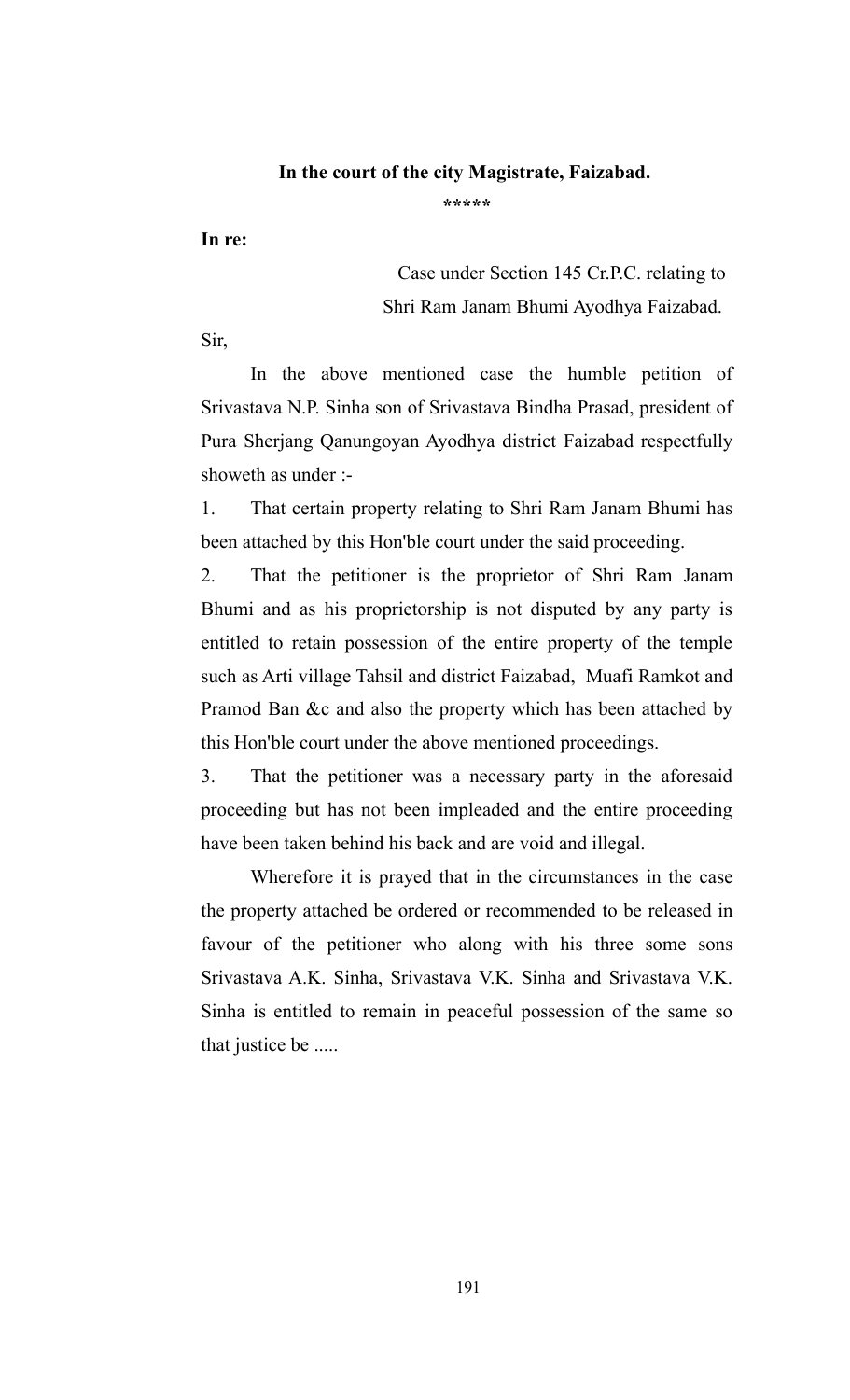पेपर नं0-

कार्यालय वरिठ पुलिस अधीक्षक , फेजाबाद संख्या- एस0टी0/सी-47/08 दिनांक अगस्त 01,2008 सेवा में, श्री एच0एस0 दूबे, विशा कार्याधिकारी " रा0ज0भृ0"

मा0 उच्च न्यायालय.

लखनऊ खण्डपीठ लखनऊ

कृपया आप अपने पत्र संख्या-3904 आर0जे0बी0-बी0एम0/2008 दिनांक-29-7-2008 का सन्दर्भ ग्रहण करने का कट करें, जो मु0अ0सं0-215/1949 धारा-147/295/448 भा0द0वि0 थाना कोतवाली अयोध्या फैजाबाद की प्रगति/परिणाम के सम्बन्ध में है ।

उक्त सम्बन्ध में सादर अवगत कराना है कि थाना कोतवाली अयोध्या व रा0ज0भू0 जनपद फैजाबाद के अभिलेखों का गहनता से अ वलोकन किया गया और गोपनीयता को ध्यान में रखते हुए अन्य विश वसनीय सूत्रों के माध्यम से भी जानकारी की गई । प्रकरण काफी पूराना होने के नाते वॉछित आख्या के सम्बन्ध में काफी प्रयास करने पर जो तथ्य संकलित किये गये हैं, उसका विवरण निम्न है -

मू0अ0सं0 -215/1949 धारा- 147/215/448 भा0द0वि0 थाना कोतवाली अयोध्या फैजाबाद पर दिनांक 23-12-1949 को तत्कालीन थाना इंचार्ज उप निरीक्षक श्री रामदेव दूबे की रिपोर्ट पर विरुद्ध अभिराम दास, शिव दर्शन दास, राम सकल दास और 50-60 नफर अन्य व्यक्ति नाम पता अज्ञात पंजीकृत हुआ था । इस मुकदमे में विवेचनोपरान्त श्री अभिराम दास आदि 05 लोगों के विरुद्ध आरोप पत्र दिनांक 01-02-1950 को प्रेाित हुआ था, सुलभ सन्दर्भ हेतु ग्राम अपराध रजिस्टर नं0-8 मोहल्ला आलमगंज कटरा से प्राप्त उद्धरण सम्बन्धित मु0अ0सं0-215/1949 व आरोप पत्र की छायाप्रति संलग्न है ।

प्रकरण काफी पुराना होने के नाते फैजाबाद जनपद के विभिन्न न्यायालयों में पता लगाने के उपरान्त भी उस मुकदमा के विचारण के परिणाम के बारे में कि मुकदमा में क्या निर्णय हुआ, की जानकारी नहीं हो सकी । थाना अभिलेखों में भी मुकदमा के परिणाम ( ट्रायल के पश्चात) सजा या रिहा हुए के सम्बन्ध में कुछ भी अंकित नहीं पाया गया ।

आख्या कृपया अवलोकनार्थ एवं आवश्यक कार्यवाही हेतु उप निरीक्षक/ना0पु0 श्री डी0डी0 मिश्रा कोतवाली अयोध्या जनपद फैजाबाद के माध्यम से भेजी जा रही है ।

संलग्नक- उपरोक्तानुसार ।